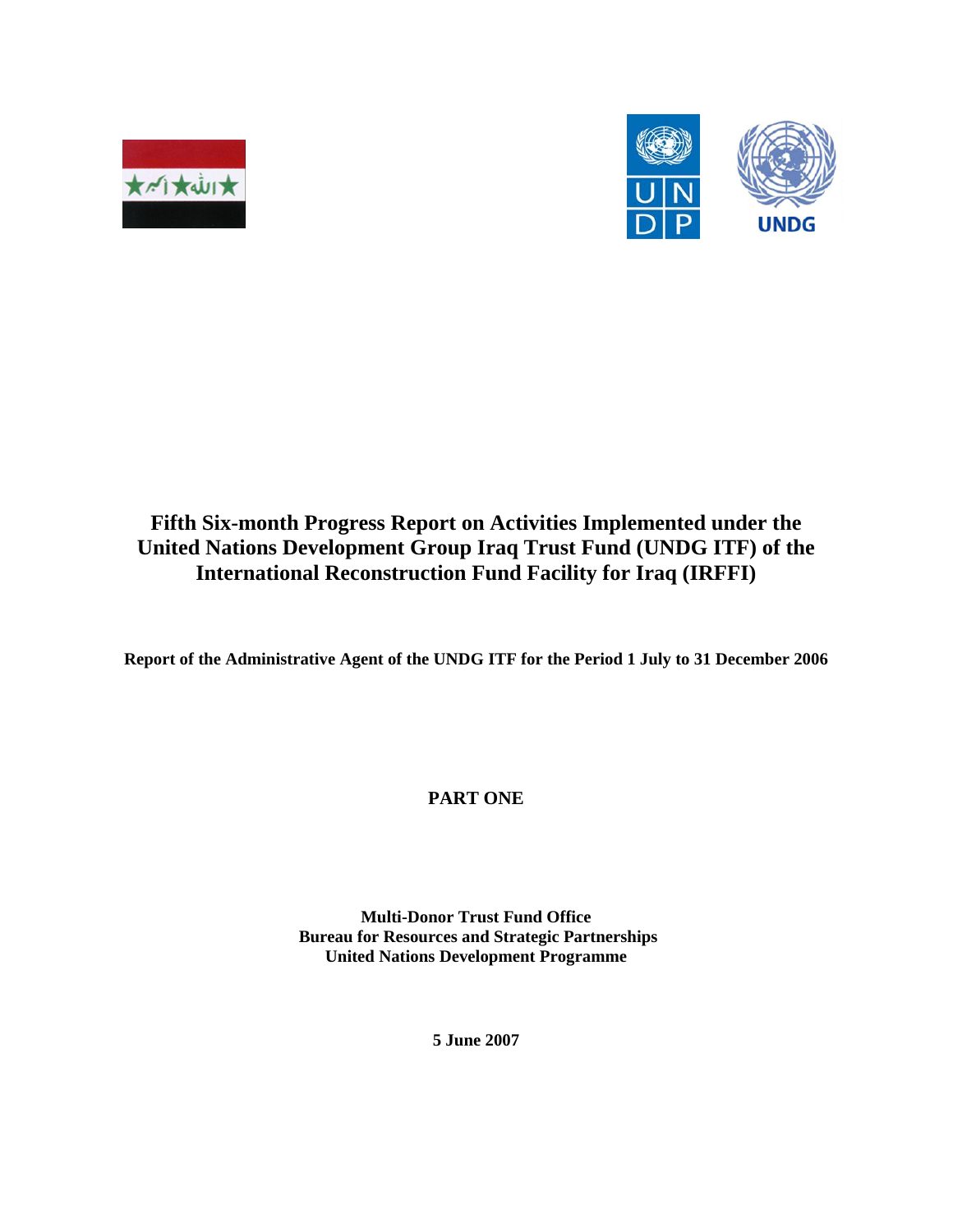## **UNDG IRAQ TRUST FUND OF THE INTERNATIONAL RECONSTRUCTION FUND FACILITY FOR IRAQ**

## **PARTICIPATING UN ORGANIZATIONS**

| <b>ESCWA</b>      | <b>Economic and Social Commission for Western Asia</b>                       |
|-------------------|------------------------------------------------------------------------------|
| <b>FAO</b>        | Food and Agriculture Organization of the United Nations                      |
| <b>ILO</b>        | <b>International Labour Organization</b>                                     |
| <b>ITU</b>        | <b>International Telecommunication Union</b>                                 |
| <b>OHCHR</b>      | Office of the United Nations High Commissioner for Human Rights              |
| <b>UN/DESA</b>    | United Nations Department of Economic and Social Affairs                     |
| <b>UN DPA/EAD</b> | United Nations Department of Political Affairs/Electoral Assistance Division |
| <b>UN-HABITAT</b> | <b>United Nations Human Settlements Programme</b>                            |
| <b>UNDP</b>       | <b>United Nations Development Programme</b>                                  |
| <b>UNEP</b>       | <b>United Nations Environment Programme</b>                                  |
| <b>UNESCO</b>     | United Nations Educational, Scientific and Cultural Organization             |
| <b>UNFPA</b>      | <b>United Nations Population Fund</b>                                        |
| <b>UNHCR</b>      | <b>United Nations High Commissioner for Refugees</b>                         |
| <b>UNICEF</b>     | <b>United Nations Children's Fund</b>                                        |
| <b>UNIDO</b>      | <b>United Nations Industrial Development Organization</b>                    |
| <b>UNIFEM</b>     | <b>United Nations Development Fund for Women</b>                             |
| <b>UNODC</b>      | United Nations Office on Drugs and Crime                                     |
| <b>UNOPS</b>      | <b>United Nations Office for Project Services</b>                            |
| <b>WFP</b>        | <b>World Food Programme</b>                                                  |
| <b>WHO</b>        | <b>World Health Organization</b>                                             |

## **CLUSTER COORDINATORS, UN COUNTRY TEAM, IRAQ**

| Agriculture, Food Security, Environment and Natural Resource<br>A.<br>Management | <b>FAO</b>        |
|----------------------------------------------------------------------------------|-------------------|
| <b>B.</b> Education and Culture                                                  | <b>UNICEF</b>     |
| C. Governance and Human Development                                              | <b>UNDP</b>       |
| D. Health and Nutrition                                                          | <b>WHO</b>        |
| E. Infrastructure Rehabilitation                                                 | <b>UNICEF</b>     |
| Refugees, Internally Displaced Persons and Durable Solutions<br>F.               | <b>UNHCR</b>      |
| G. Support to Electoral Process                                                  | <b>UN DPA/EAD</b> |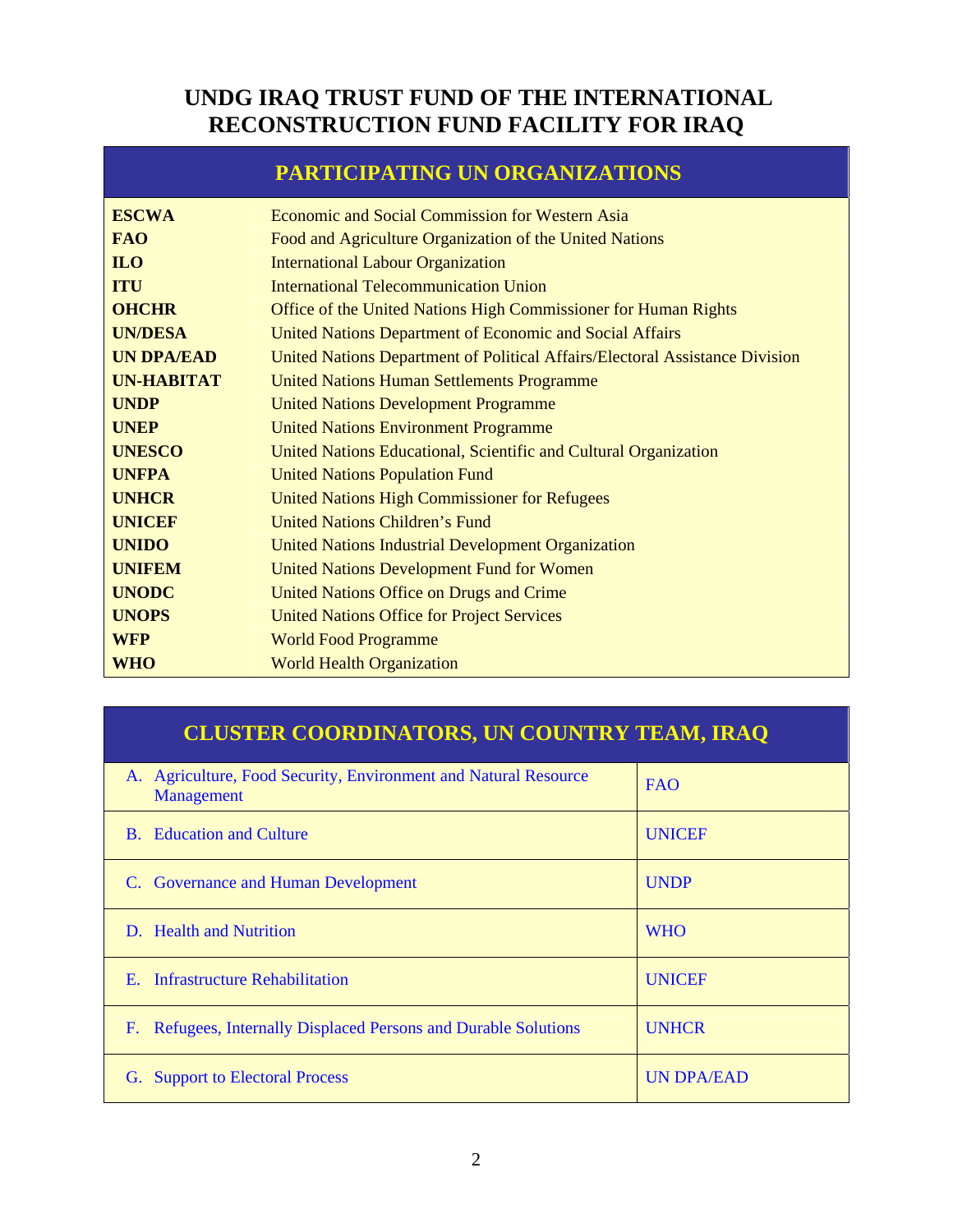## **CONTRIBUTING DONORS**

| <b>ASIA</b>                |                                          |
|----------------------------|------------------------------------------|
| Australia                  | Italy                                    |
| $\bullet$<br>India         | Ē<br>Luxembourg                          |
| Japan                      | <b>Netherlands</b>                       |
| <b>New Zealand</b>         | <b>Norway</b>                            |
| <b>Republic of Korea</b>   | 靏<br>Spain                               |
| <b>EUROPE</b>              | Sweden                                   |
| <b>Belgium</b>             | ົ∗<br>Turkey                             |
| <b>Denmark</b>             | <u>NZ</u><br>ZN<br><b>United Kingdom</b> |
| <b>European Commission</b> | <b>MIDDLE EAST</b>                       |
| Finland                    | Kuwait                                   |
| Germany                    | Qatar                                    |
| Greece                     | <b>NORTH AMERICA</b>                     |
| Iceland                    | Canada                                   |
| Ireland                    | <b>United States</b>                     |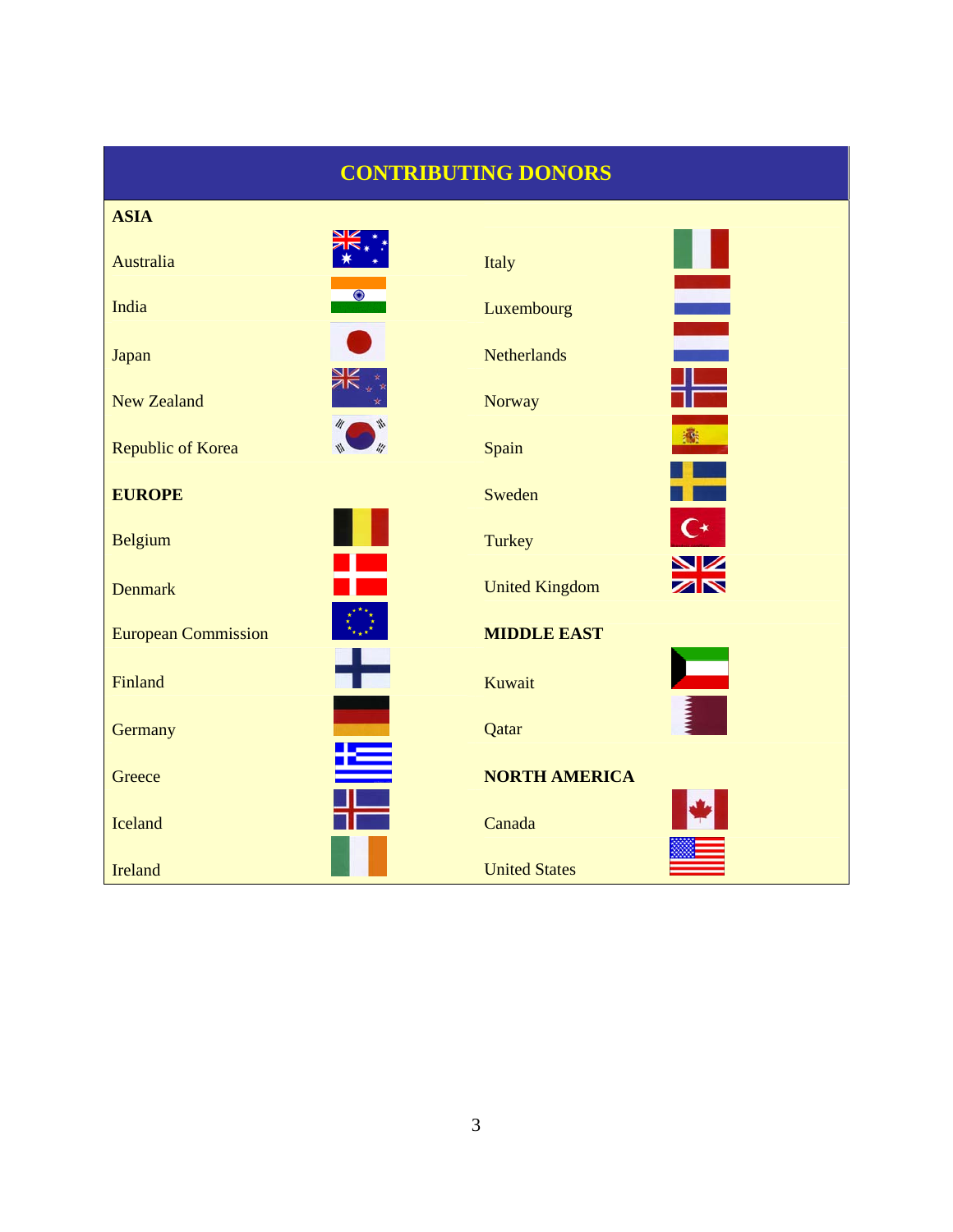## **Contents**

## **Part One**

| 2. |                          | Highlights of UNDG Programme Delivery, 1 July 2004-31 December 2006 13                                                                                                                                                                                                                                                                                                                                              |  |
|----|--------------------------|---------------------------------------------------------------------------------------------------------------------------------------------------------------------------------------------------------------------------------------------------------------------------------------------------------------------------------------------------------------------------------------------------------------------|--|
|    | 2.1<br>2.2               | Strategic Background: The United Nations Assistance Strategy for Iraq, the International<br>Progress in Implementation on the Ground: UNDP ITF Programme Delivery, July 2004-<br>Progress in Cluster A: Agriculture, Food Security, Environment and Natural<br>2.2.1<br>2.2.2<br>2.2.3<br>2.2.4<br>2.2.5<br>2.2.6<br>Progress in Cluster F: Refugees, Internally Displaced Persons and Durable Solutions61<br>2.2.7 |  |
|    |                          |                                                                                                                                                                                                                                                                                                                                                                                                                     |  |
|    | 3.1<br>3.2<br>3.3<br>3.4 | 3.1.1<br>3.1.2<br>3.1.3                                                                                                                                                                                                                                                                                                                                                                                             |  |
|    |                          |                                                                                                                                                                                                                                                                                                                                                                                                                     |  |
|    | 4.1<br>4.2<br>4.3<br>4.4 |                                                                                                                                                                                                                                                                                                                                                                                                                     |  |
|    | 4.5                      | 4.5.1<br>4.5.2                                                                                                                                                                                                                                                                                                                                                                                                      |  |
|    | 4.6<br>4.7               |                                                                                                                                                                                                                                                                                                                                                                                                                     |  |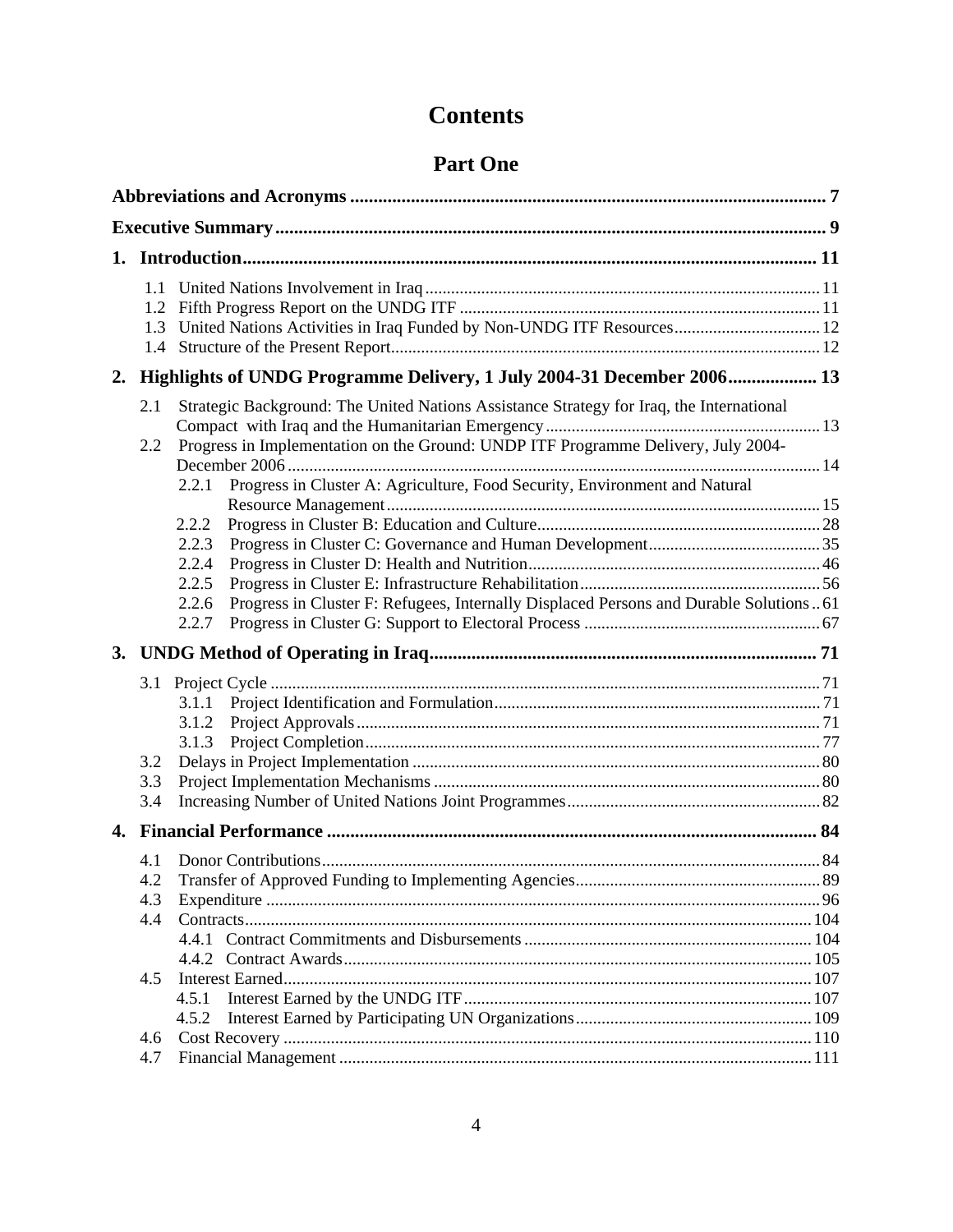#### **Annexes**

| 1a. Total Expenditure Incurred against Approved and Funded Projects, by Agency, 1 July 2004-  |  |
|-----------------------------------------------------------------------------------------------|--|
| 1b. Total Expenditure Incurred against Approved and Funded Projects, by Cluster, 1 July 2004- |  |
| 2. Total Project Commitments and Disbursements against Approved and Funded Projects,          |  |

## **List of Tables**

| 1. Progress in Cluster A: Agriculture, Food Security, Environment and Natural Resource             |  |
|----------------------------------------------------------------------------------------------------|--|
|                                                                                                    |  |
|                                                                                                    |  |
| 3. Progress in Cluster C: Governance and Human Development, July 2004-December 2006 38             |  |
|                                                                                                    |  |
| 58. Progress in Cluster E: Infrastructure Rehabilitation, July 2004-December 200658                |  |
| 6. Progress in Cluster F: Refugees, Internally Displaced Persons and Durable Solutions, July 2004- |  |
|                                                                                                    |  |
|                                                                                                    |  |
| 8. Sources, Uses and Balance of UNDG ITF Funds, 1 January 2004-31 December 2006 84                 |  |
|                                                                                                    |  |
|                                                                                                    |  |
| 11. Summary of Contributions Received, Funds Approved and Expenditure by Basic Services            |  |
|                                                                                                    |  |
| 12. Distribution of Approved Funding, by Cluster and Type of Funds and Reporting Period            |  |
|                                                                                                    |  |
|                                                                                                    |  |
| 15. Donor Allocations, by Cluster, Approved Funding, Commitments and Disbursements, Balance        |  |
|                                                                                                    |  |
|                                                                                                    |  |
|                                                                                                    |  |
|                                                                                                    |  |
| 19. Total Expenditure, by Cluster, with Breakdown by Category, 1 July-31 December 2006 100         |  |
| 20. Total Expenditure, by Agency, with Breakdown by Category, 1 July-31 December 2006 101          |  |
| 21. Total Expenditure, by Cluster, with Breakdown by Category, for All Five Reporting Periods      |  |
|                                                                                                    |  |
| 22. Total Expenditure, by Agency, with Breakdown by Category, for All Five Reporting Periods       |  |
|                                                                                                    |  |
|                                                                                                    |  |
|                                                                                                    |  |
|                                                                                                    |  |
|                                                                                                    |  |
|                                                                                                    |  |
|                                                                                                    |  |
| 29. Reported Interest Earned by Participating UN Organizations, as of 31 December 2006  110        |  |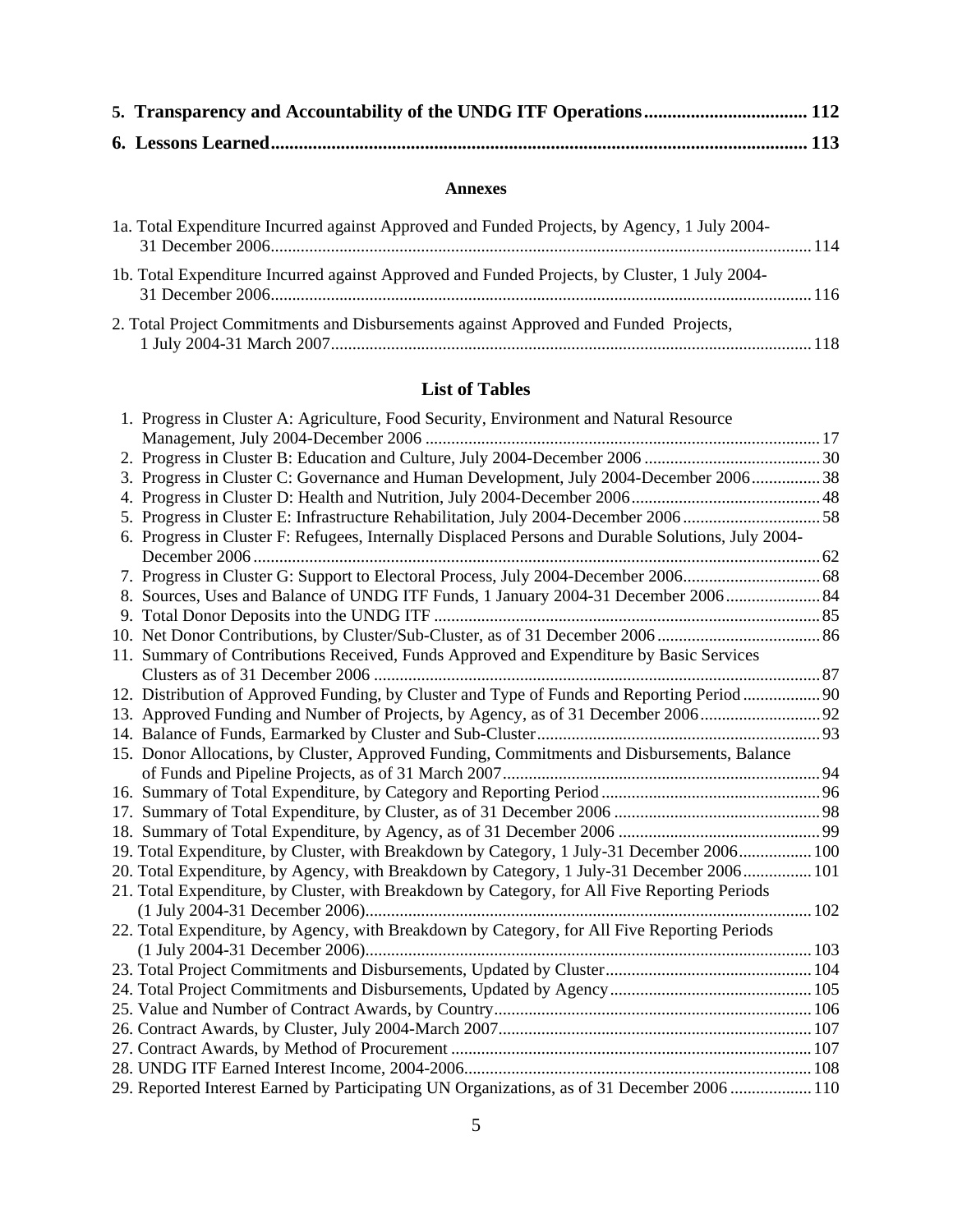## **List of Figures**

| 1. Project/Programme Identification, Review and Approval Process for UNDG ITF-funded            |  |
|-------------------------------------------------------------------------------------------------|--|
|                                                                                                 |  |
| 2. Distribution of Approved Funding by Cluster and by Number of Projects as of 31 December 2006 |  |
|                                                                                                 |  |
|                                                                                                 |  |
| 4. Distribution of Expenditure by Basic Services and Other Clusters, as of 31 December 2006  88 |  |
|                                                                                                 |  |
| 6. Use of Earmarked and Unearmarked Funds, by Cluster, as of 31 December 2006                   |  |
|                                                                                                 |  |
|                                                                                                 |  |
| 9. Average Balance in JPMorgan Prime MMF and UNDG ITF Earned Interest Income, 2004-2006109      |  |

## **Part Two**

| 1. Cluster A: Agriculture, Food Security, Environment and Natural Resource Management 4 |  |
|-----------------------------------------------------------------------------------------|--|
|                                                                                         |  |
|                                                                                         |  |
|                                                                                         |  |
|                                                                                         |  |
|                                                                                         |  |
|                                                                                         |  |

#### **Annexes**

| 3. Implementation Modality for UN-HABITAT Technical Assistance and Capacity-building |  |
|--------------------------------------------------------------------------------------|--|
|                                                                                      |  |
| 4. UNOPS Procurement Process for Goods, Services and Engineering Works  107          |  |
|                                                                                      |  |
|                                                                                      |  |

## **List of Tables**

| 1. Cluster A: Agriculture, Food Security, Environment and Natural Resource Management     |  |
|-------------------------------------------------------------------------------------------|--|
|                                                                                           |  |
|                                                                                           |  |
| 36 Cluster C: Governance and Human Development – Approved and Funded Projects             |  |
|                                                                                           |  |
|                                                                                           |  |
| 6. Cluster F: Refugees, Internally Displaced Persons and Durable Solutions – Approved and |  |
|                                                                                           |  |
|                                                                                           |  |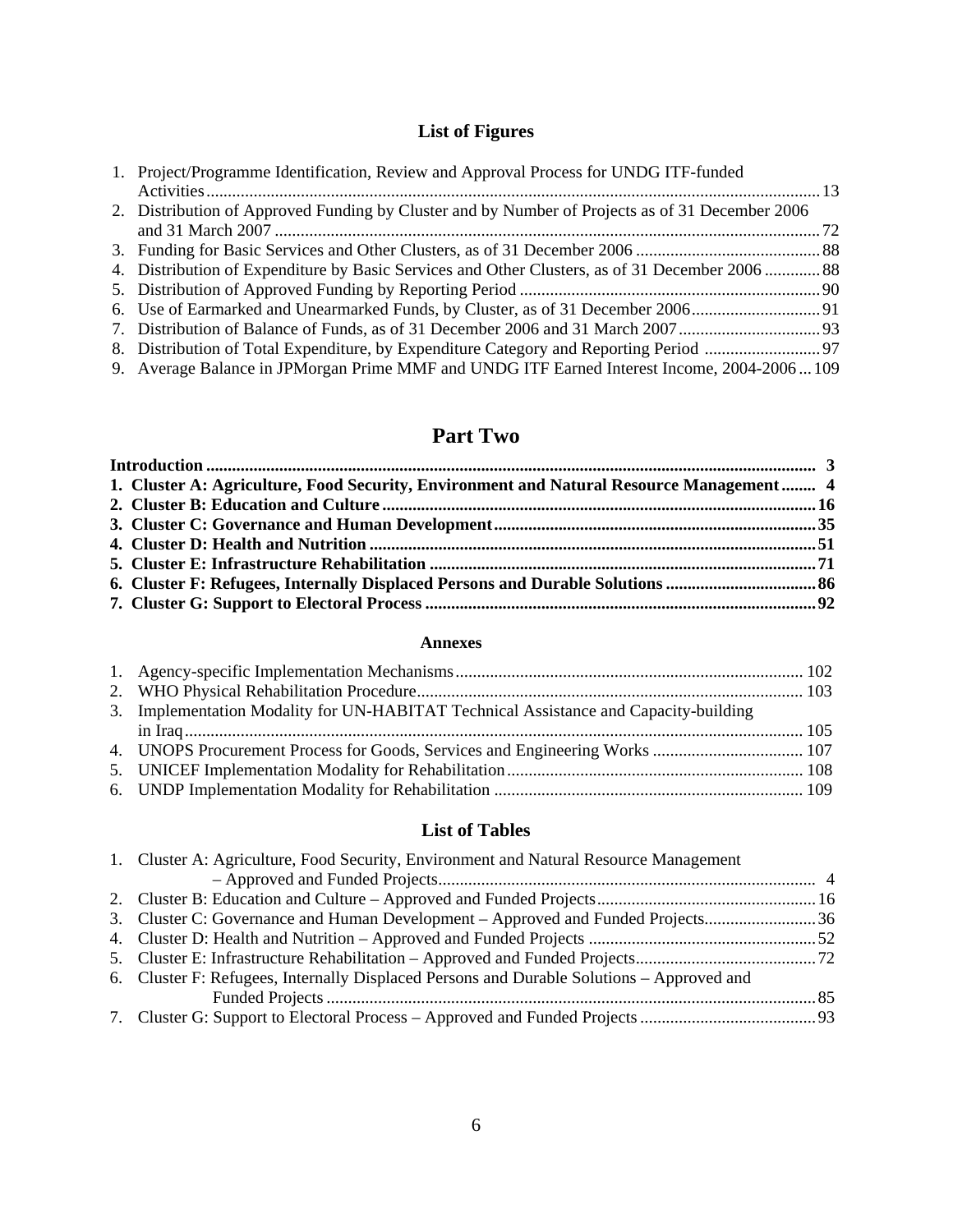# **Abbreviations and Acronyms**

| <b>DAD</b>    | Donor Assistance Database                                        |
|---------------|------------------------------------------------------------------|
| DoEd          | Directorate of Education                                         |
| <b>DPA</b>    | Department of Political Affairs (United Nations)                 |
| EAD           | Electoral Assistance Division (United Nations)                   |
| <b>ECHA</b>   | Executive Committee on Humanitarian Affairs                      |
| <b>ESCWA</b>  | Economic and Social Commission for Western Asia                  |
| <b>FAO</b>    | Food and Agriculture Organization of the United Nations          |
| ICI           | International Compact with Iraq                                  |
| IDP           | internally displaced person                                      |
| <b>IECI</b>   | Independent Electoral Commission of Iraq                         |
| <b>IHEC</b>   | Independent High Electoral Commission                            |
| <b>ILO</b>    | <b>International Labour Organization</b>                         |
| <b>IRFFI</b>  | International Reconstruction Fund Facility for Iraq              |
| IRI           | Iraqis Rebuilding Iraq                                           |
| <b>ISRB</b>   | Iraqi Strategic Review Board                                     |
| <b>ITF</b>    | Iraq Trust Fund                                                  |
| <b>LOA</b>    | Letter of Agreement                                              |
| <b>MDG</b>    | Millennium Development Goal                                      |
| <b>MDTF</b>   | multi-donor trust fund                                           |
| <b>MDTFO</b>  | Multi-Donor Trust Fund Office                                    |
| MoA           | Ministry of Agriculture                                          |
| MoCH          | Ministry of Construction and Housing                             |
| MoDM          | Ministry of Displacement and Migration                           |
| MoEd          | Ministry of Education                                            |
| MoEl          | Ministry of Electricity                                          |
| MoEn          | Ministry of Environment                                          |
| MoF           | Ministry of Finance                                              |
| MoH           | Ministry of Health                                               |
| <b>MoHE</b>   | Ministry of Higher Education                                     |
| MoLSA         | Ministry of Labour and Social Affairs                            |
| MoMPW         | Ministry of Municipalities and Public Works                      |
| MoPDC         | Ministry of Planning and Development Cooperation                 |
| MoT           | Ministry of Trade                                                |
| <b>MoWR</b>   | Ministry of Water Resources                                      |
| NGO           | non-governmental organization                                    |
| <b>NHDR</b>   | national human development report                                |
| <b>OHCHR</b>  | Office of the United Nations High Commissioner for Human Rights  |
| <b>PDS</b>    | <b>Public Distribution System</b>                                |
| PHC           | primary health care                                              |
| <b>PWC</b>    | PricewaterhouseCoopers                                           |
| <b>SWG</b>    | Sector Working Group                                             |
| <b>TOR</b>    | <b>Terms of Reference</b>                                        |
| <b>UNAMI</b>  | United Nations Assistance Mission for Iraq                       |
| <b>UNCT</b>   | <b>United Nations Country Team</b>                               |
| <b>UNDG</b>   | <b>United Nations Development Group</b>                          |
| <b>UNDP</b>   | <b>United Nations Development Programme</b>                      |
| <b>UNEP</b>   | <b>United Nations Environment Programme</b>                      |
| <b>UNESCO</b> | United Nations Educational, Scientific and Cultural Organization |
| UN-HABITAT    | <b>United Nations Human Settlements Programme</b>                |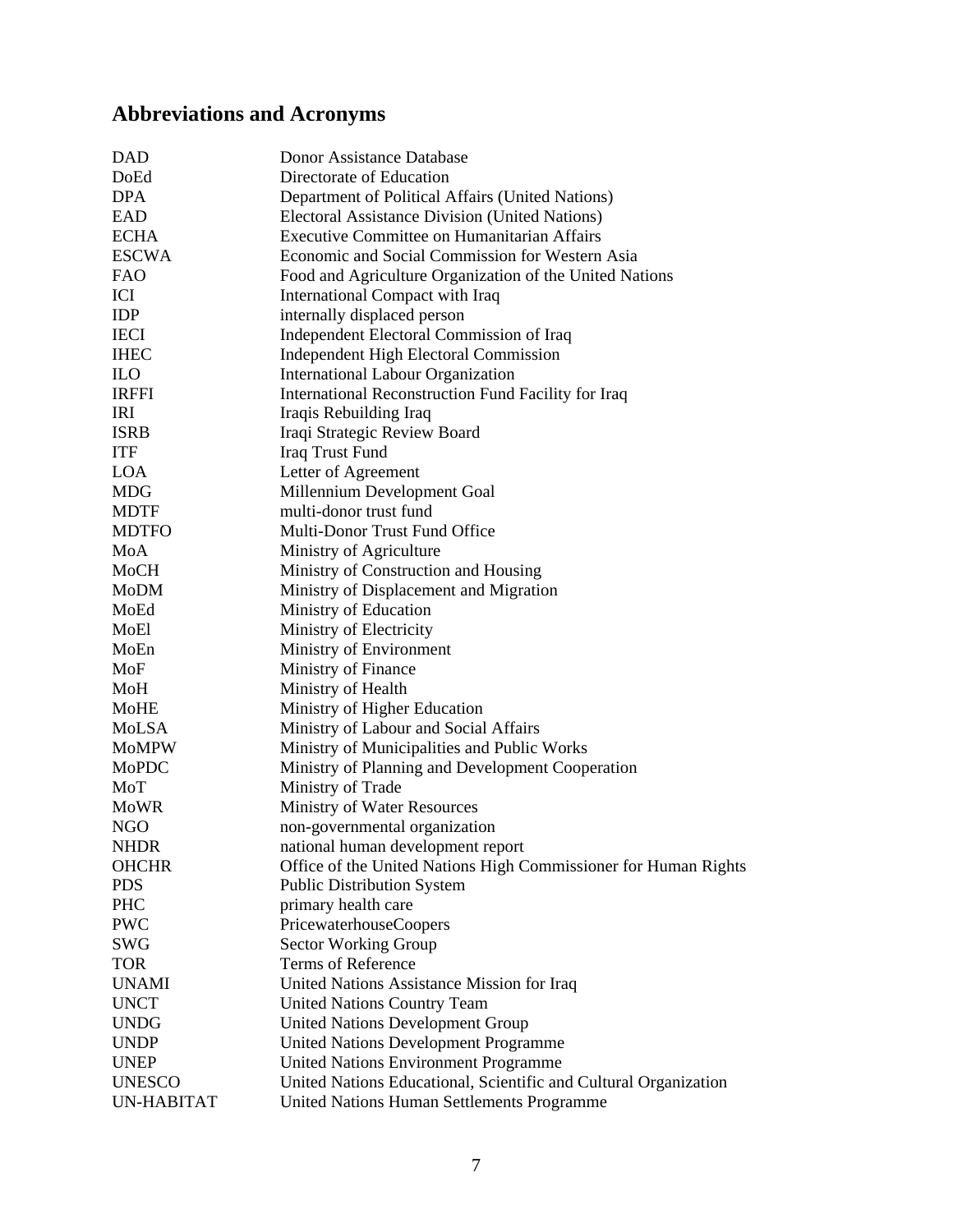| <b>UNHCR</b>  | United Nations High Commissioner for Refugees      |
|---------------|----------------------------------------------------|
| <b>UNICEF</b> | United Nations Children's Fund                     |
| <b>UNIDO</b>  | United Nations Industrial Development Organization |
| <b>UNIFEM</b> | United Nations Development Fund for Women          |
| <b>UNOPS</b>  | United Nations Office for Project Services         |
| <b>WFP</b>    | World Food Programme                               |
| <b>WHO</b>    | World Health Organization                          |

## **Definitions<sup>1</sup>**

#### **Allocation**

*UNDG ITF* – Amount earmarked to a particular Cluster(s) and/or specific Participating UN Organization(s) to fund approved projects.

*World Bank ITF* – Amount to be disbursed to the vendor or the Iraqi line ministry implementing an approved project for the actual costs of the goods received or services delivered.

#### **Approved Project**

*UNDG ITF* – A project that has been approved by the Iraqi Strategic Review Board (ISRB) and the UNDG ITF Steering Committee for which a project document has subsequently been signed.

*World Bank ITF* – A project for which a grant agreement has been negotiated and signed by the World Bank ITF and the recipient.

#### **Donor Pledge**

An amount indicated as a voluntary contribution by a donor. (Pledges are not included in the financial statements. Financial reports will report on legally binding donor commitments and deposits to the UNDG ITF and the World Bank ITF.)

#### **Donor Commitment**

A legally binding commitment of a contribution to the International Reconstruction Fund Facility for Iraq (IRFFI) for a specific amount over a specific time frame, formalized through a Letter of Agreement (in the case of the UNDG ITF) or an Administrative Agreement (World Bank ITF).

#### **Donor Deposit**

Cash deposit received by the UNDG ITF or the World Bank ITF.

#### **Project Commitment**

The amount for which a legally binding project contract has been signed.

#### **Project Disbursement**

The amount paid to a vendor or entity for goods received, work completed and/or services rendered (does not include Unliquidated Obligations).

#### **Project Expenditure**

*UNDG ITF* – Amount of project disbursement plus Unliquidated Obligations related to payments due for the year.

<sup>&</sup>lt;sup>1</sup> Common definitions agreed between the UNDG ITF and the World Bank ITF for use in IRFFI reporting.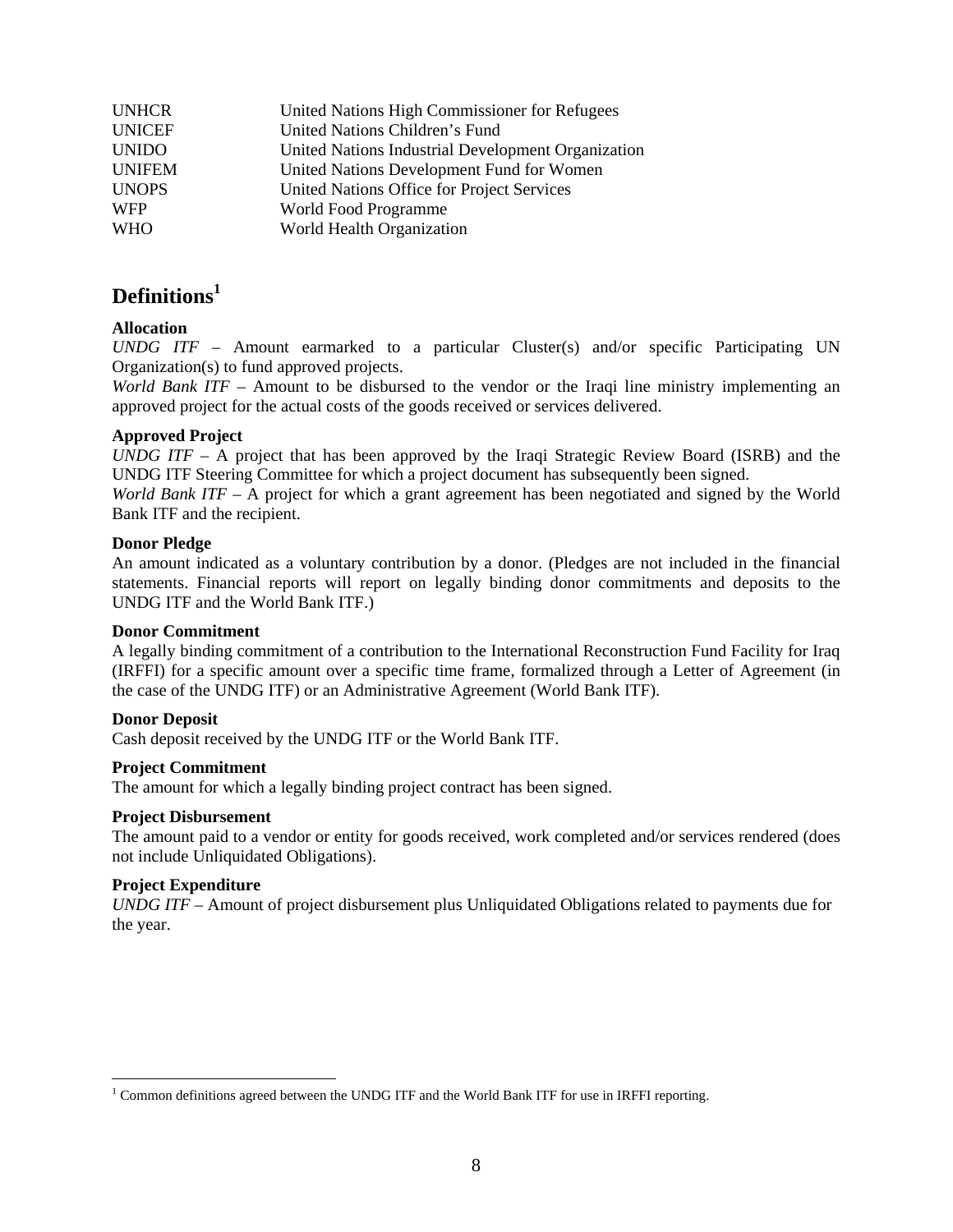## **Executive Summary**

This is the fifth Six-month Progress Report on Activities Implemented under the United Nations Development Group Iraq Trust Fund (UNDG ITF) submitted to the Ministry of Planning and Development Cooperation of Iraq and the donors of the International Reconstruction Fund Facility for Iraq (IRFFI) in accordance with the Letter of Agreement (LOA) signed with donors contributing to the UNDG ITF. The consolidated narrative and financial report, which covers the period from 1 July to 31 December 2006 (with an additional informal update to 31 March 2007), is based on individual progress reports submitted by 16 Participating UN Organizations of the UNDG ITF. It builds on the four previous consolidated progress reports submitted and provides highlights of progress by Cluster in Part One. Part two presents a snapshot of progress of individual projects. Additional detailed information on project-level progress is available in individual project progress reports of the Participating United Nations Organizations, which can be requested from the UNDP Multi-Donor Trust Fund Office, the Administrative Agent for the UNDG ITF by writing to executivecoordinator.mdtfo@undp.org.

The introductory chapter of Part One outlines the role of the United Nations in Iraq and the structure of the report. The second chapter provides highlights of programme delivery over the two and a half-year (mid-2004 to end 2006) implementation period of the UNDG ITF by Cluster. Of the \$1.116 billion deposited in the UNDG ITF as of 31 December 2006, \$886 million (79 per cent) had been approved by the UNDG Steering Committee for 110 projects, and funds had been transferred to United Nations implementing agencies<sup>2</sup> following vetting and approval by the Iraqi authorities (line ministries, Sector Working Groups and the Iraqi Strategic Review Board). An additional 12 projects were operationally completed during the reporting period ending 31 December 2006 despite the difficult security situation, increasing the number of completed projects to 29 – over one quarter of the total UNDG ITF portfolio.

The third chapter focuses on the UNDG method of operating in Iraq. The considerable hurdles to implementation present since the beginning of UNDG ITF operations have become more pronounced recently. Since the bombing of the Samarra Shrine in February 2006, the security situation has deteriorated. Reflecting the strong donor interest in a greater understanding of how the United Nations agencies succeed in programme delivery under the present difficult circumstances, Part Two of the report also contains sample details on implementation mechanisms, some of which were included in previous official reports and presentations.

The fourth chapter looks at the financial performance of the UNDG ITF. During the fifth six-month reporting period, a total of \$100 million was expended, bringing the cumulative expenditure from inception in 2004 to 31 December 2006 to about \$700 million, or almost 79 per cent of the total approved funding of \$886 million. The latest expenditure figures reflect an increase over the previous six-month period despite the continued deterioration in the security situation.

In line with previous trends, the distribution of overall UNDG ITF expenditure between categories indicates that 78 per cent of total programme costs for the reporting period under review consist of expenditures on equipment, contracts, and supplies and commodities. This pattern is consistent over the cumulative period ending 31 December 2006, with the expenditure on these three categories (\$558.39 million) accounting for 84 per cent of the total programme costs.

Expenditure for personnel and for security was 5.9 per cent and 0.7 per cent, respectively, of total expenditures. These rates are significantly lower in comparison to comparable programmes in other countries as well as bilaterally funded similar programmes in Iraq. The low rates of personnel and security costs are explained primarily by the fact that the United Nations implementation mechanism relies exclusively on the use of national staff, line ministries and local contractors.

<sup>&</sup>lt;sup>2</sup> In the present report, as in previous Six-month Progress Reports, the term "agency" is used interchangeably with "organization" to describe the Participating UN Organizations although only a few of the UN organizations are legally defined as agencies.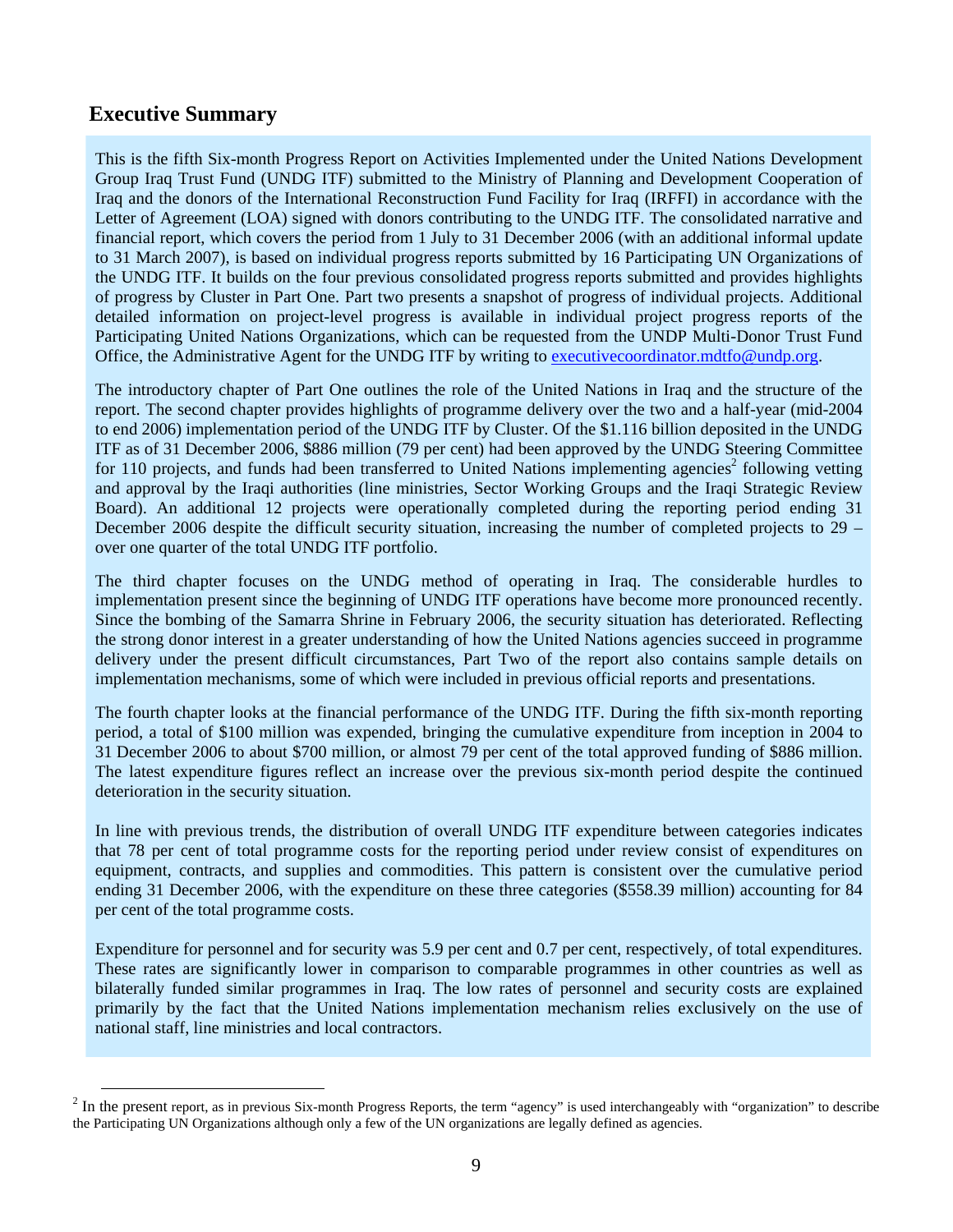By December 2006, the level of disbursement on the approved projects had reached \$587.11 million (66 per cent of approved funding) and by 31 March 2007, disbursements had increased to \$612.35 million (63 per cent of the higher approved funding).

As of 31 March 2007, 1,782 contracts that had been awarded to suppliers from 46 countries had been posted on the UNDG ITF section of the IRFFI web site www.irffi.org – an important transparency tool of the Fund. These contracts are for the provision of services, supplies, commodities, equipment and other project inputs and have a combined value of approximately \$500 million. Iraq, with \$85 million in contract awards (730 separate contracts), is the largest single supplier of goods and services, indicating the large volume of national/local contracting, particularly for community-level infrastructure rehabilitation that is being undertaken in Iraq.

As of 31 December 2006, the UNDG ITF had earned interest income of \$15.68 million at the Fund level. In addition, the UN agencies have reported interest earnings of \$20.58 million, of which \$3.21 million were transferred to the UNDG ITF Account during the reporting period. Subsequently, Participating UN Organizations have transferred interest earnings amounting to \$11.18 million, and the balance of \$3.73 million is expected to be deposited sometime soon. This will bring the total agency- and Fund-level earned interest income to \$33.8 million, which is available to fund additional priority projects.

Chapter five describes the means by which the UNDG ITF works to ensure transparency and accountability in its operations. Chapter six includes an update on the follow-up to the independent "lessons-learned and review exercise" of UNDG ITF operations undertaken in 2005/2006 as well as some results of external reviews of the operations of multi-donor trust funds.

Part Two of the report includes the purpose of each Cluster as well as a snapshot of progress in key aspects of programme implementation from 1 July to 31 December 2006, with further updates on progress achieved during the first quarter of 2007. Project progress summary sheets for a sample of projects from each Cluster provide a summary of the progress on the individual projects/programmes. These sheets, or "fiches", are included in response to the recent request of major donors. All of the project summaries for each Cluster will be posted on the UNDG ITF section of the IRFFI web site and will be updated quarterly. In accordance with the essential principles of multi-donor trust funds, donor contributions received into the UNDG ITF account are commingled within Clusters; therefore no direct relationship can be made between the funds of one donor and an individual project.

The UNDG ITF-funded operations continue to make contributions to the delivery of basic services to the Iraqi people as well as capacity development in governance. The United Nations Country Team extends its appreciation for the continued financial support to the UNDG ITF that has been provided by IRFFI donors. This has enabled the United Nations agencies to assist Iraq in its reconstruction and development efforts. The European Commission in particular has continued to be a crucial supporter of the UNDG ITF with steady annual contributions.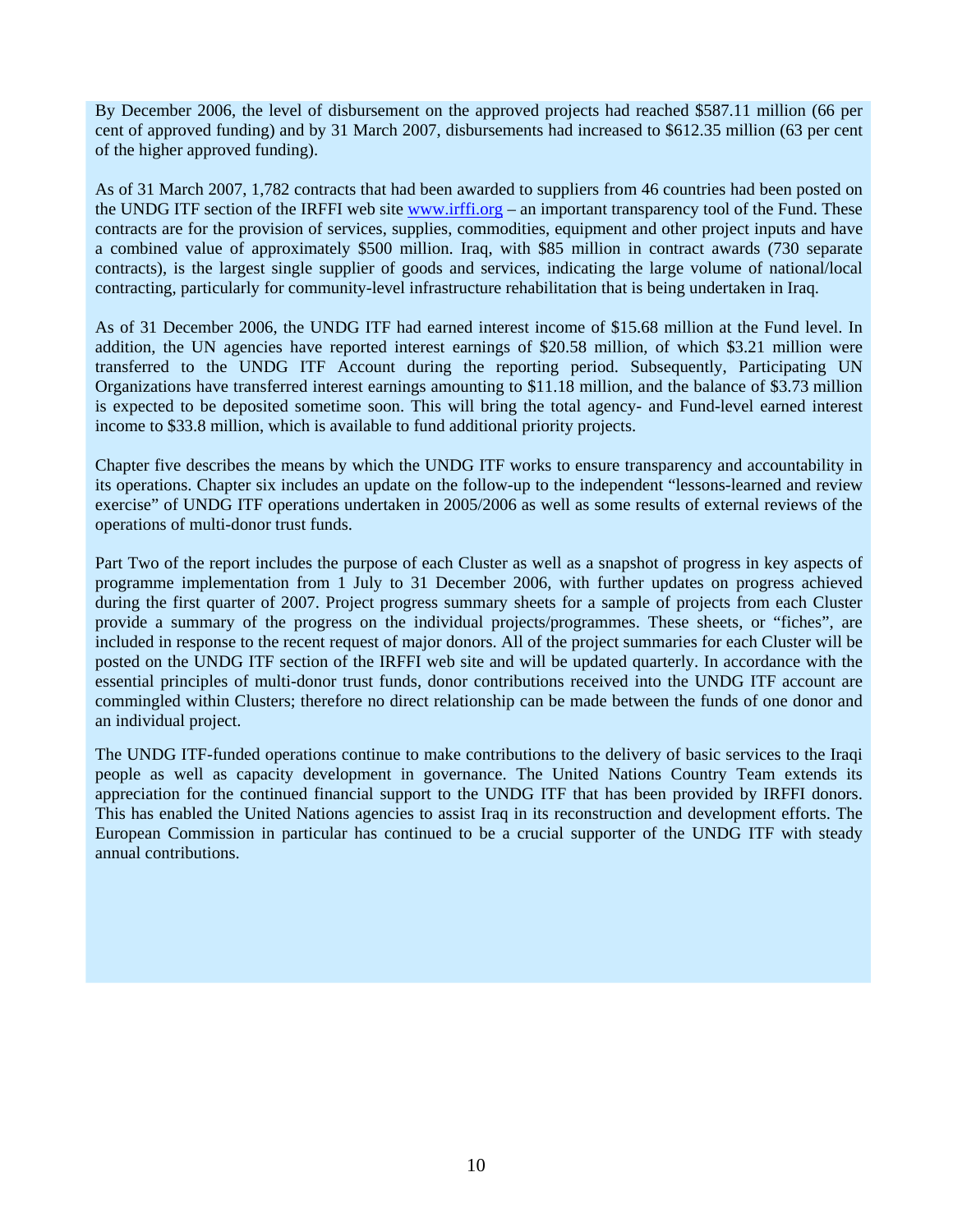## **1. Introduction**

This is the fifth Six-month Progress Report on Activities Implemented under the United Nations Development Group Iraq Trust Fund (UNDG ITF) submitted to the Ministry of Planning and Development Cooperation of Iraq (MoPDC) and the donors of the International Reconstruction Fund Facility for Iraq (IRFFI) in accordance with the Letter of Agreement (LOA) signed with donors contributing to the UNDG ITF. The report provides information on the continuous progress and delivery of United Nations multisectoral operations in Iraq for the period from 1 July to 31 December 2006 (with an informal update to 31 March 2007). It builds upon the four official six-month progress reports of the UNDG ITF submitted to IRFFI donors.

### **1.1 United Nations Involvement in Iraq**

Following the request of the first democratically elected Government of Iraq, the Security Council, in its meeting of 10 August 2006, extended the United Nations Assistance Mission for Iraq (UNAMI) through 10 August 2007. The Security Council welcomed the request by the Government that the United Nations continue to help the war-torn country to build peace and security and assist in the restoration of its shattered physical and economic infrastructure. The Secretary-General of the United Nations, in requesting the extension of the UNAMI mandate, indicated that Iraq "continued to face formidable political, security and economic challenges" and still needed the support of the international community.

Adopting resolution 1700 (2006), the Security Council again unanimously reaffirmed the United Nations lead role in assisting the Iraqi people and Government in strengthening institutions and promoting national dialogue and unity. The Security Council resolution provides the framework for the activities of the UNDG ITF, which have continued to focus on providing basic social services and humanitarian assistance, strengthening governance and national reconciliation, and contributing to basic economic infrastructure.

More specifically, since July 2006, the United Nations has been co-chairing, with the Government of Iraq, the International Compact with Iraq (ICI). The ICI process, which has included two high-level meetings in Kuwait and Abu Dhabi, has brought together the Government and the international community in an effort to develop a mechanism that would help Iraq to realize its national vision. A small support group was established to support the preparatory process.

The ICI preparatory meeting of 16 March 2007 in New York and the final ICI launch of 3 May in Sharm el-Sheikh, Egypt, offered an opportunity to bring the larger international community together to support the people of Iraq under the Compact. At the 17 March meeting, the Secretary-General emphasized that beyond the political violence and sectarian strife, a humanitarian crisis was stretching the patience and ability of ordinary people to cope with everyday life. The United Nations was therefore strengthening its humanitarian efforts and working with Iraq's neighbours and other countries in the region to address the increasing needs of those who had left Iraq temporarily, those displaced inside the country and those suffering from diminishing access to basic public services. At the ICI launch, the Secretary-General stated that the Government of Iraq considers the Compact to be one of the most important mechanisms for engagement with the international community since major reforms can be realized only through substantive international cooperation that bridges the gap between Iraq's needs and its capabilities in the medium term.

## **1.2 Fifth Progress Report on the UNDG ITF**

In accordance with the decision of the IRFFI Donor Committee at the Dead Sea meeting of July 2005, the two reports foreseen in the Letter of Agreement (LOA) – the narrative and the financial – are again consolidated here into one report, providing more complete information on progress to date.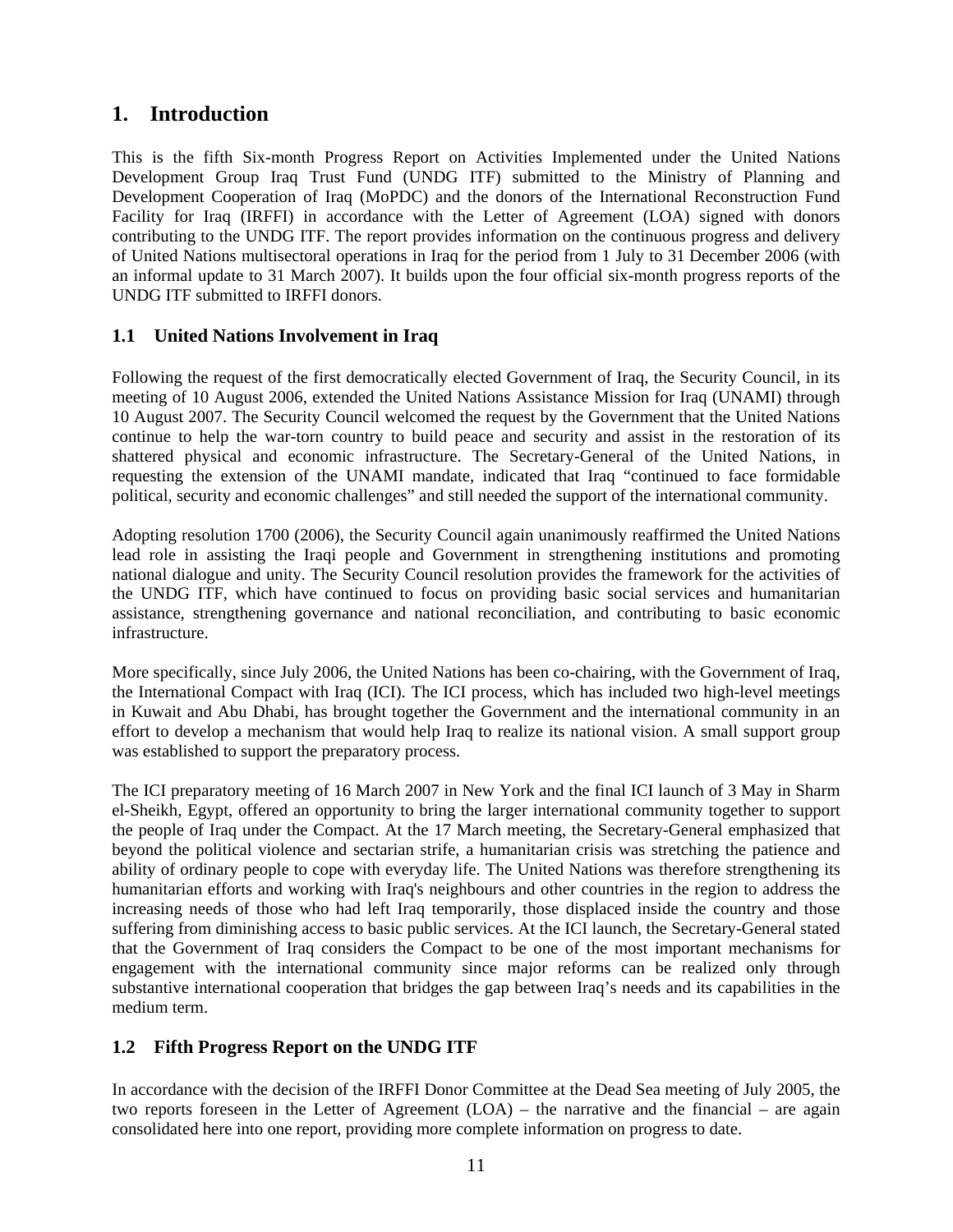The present progress report also provides information on project contract commitments and disbursements as of 31 March 2007 (see section 4.4.1) furnished by the United Nations Country Team (UNCT) in Amman so as to give donors an indication of the implementation trend in the subsequent sixmonth reporting period covering 1 January to 30 June 2007.

In addition to the official six-month progress reports, the UNDG ITF provides monthly UNDG ITF Newsletters. In 2006, each issue included an assessment of the progress of one Cluster, providing thematic information covering issues, challenges, lessons and opportunities as well as details on completed projects, completing two cycles of cluster progress reporting, which has permitted additional updated feedback to donors. Donors who seek more up-to-date information are invited therefore to consult the IRFFI web site www.irffi.org for the latest newsletter.

In 2007, monthly newsletters have focused on topical Cluster and other items of particular interest to donors such as the situation of displaced persons and the implementation and monitoring modalities used by the UNCT. In addition, an interim progress report was submitted to the Istanbul IRFFI Fifth Donor Committee Meeting.

### **1.3 United Nations Activities in Iraq Funded by Non-UNDG ITF Resources**

The cluster-level reports in Part One include some non-UNDG ITF-funded UNCT projects as they were included in the United Nations Assistance Strategy and contribute to Cluster Outcomes. However, Part Two is devoted strictly to UNDG ITF-funded projects.

### **1.4 Structure of the Present Report**

.

The present report contains two parts: the first part concentrates on cluster-level progress, the second on project-level progress, with additional information on implementation mechanisms. This first chapter of Part One contains the introduction. The second chapter provides highlights of programme delivery from July 2004 to December 2006 as well as key elements of progress by Cluster during the reporting period under review. The third chapter focuses on the UNDG method of operating in Iraq while the financial performance of the UNDG ITF is the subject of the fourth chapter. Chapter five describes the means by which the UNDG ITF works to ensure transparency and accountability in its operations. Chapter six includes an update on the follow-up to the independent "lessons-learned and review exercise" of UNDG ITF operations undertaken in 2005/2006 as well as some results of external reviews of the operations of multi-donor trust funds. The annexes of the report present a range of data and information, including detailed presentations of total project commitments and disbursements by reporting period.

Part Two of the report includes the purpose of each Cluster as well as a snapshot of progress in key aspects of programme implementation from 1 July to 31 December 2006, with further updates on progress achieved during the first quarter of 2007. Project progress summary sheets for a sample of projects from each Cluster provide a summary of the progress on the individual projects/programmes. These sheets, or "fiches", are included in response to the recent request of major donors. All of the project summaries for each Cluster will be posted on the UNDG ITF section of the www.irffi.org web site and will be updated quarterly. In accordance with the essential principles of multi-donor trust funds, donor contributions received into the UNDG ITF account are commingled within Clusters; therefore no direct relationship can be made between the funds of one donor and an individual project.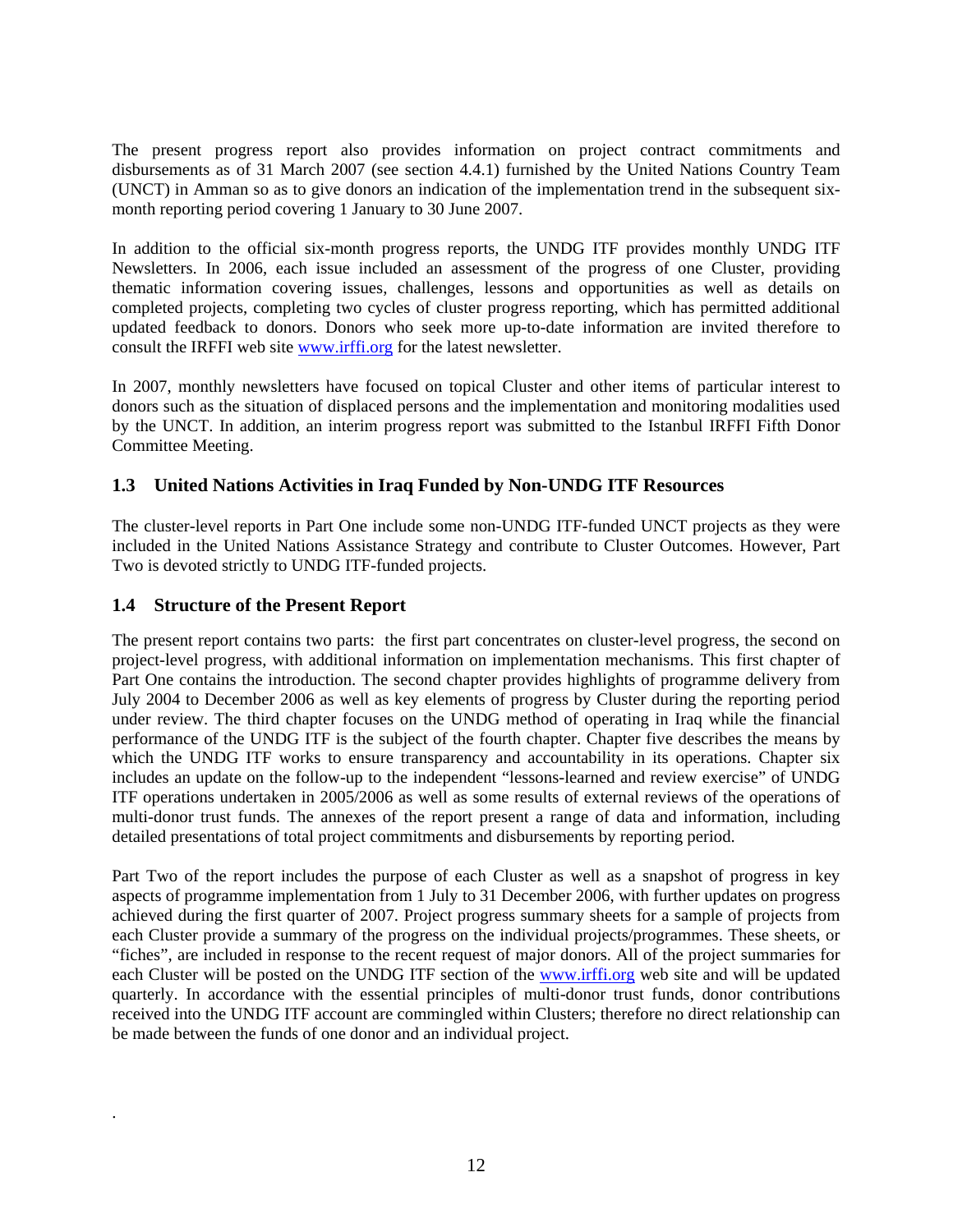## **2. Highlights of UNDG Programme Delivery, 1 July 2004-31 December 2006**

## **2.1 Strategic Background: The United Nations Assistance Strategy for Iraq, the International Compact with Iraq and the Humanitarian Emergency**

The operations of the UNDG ITF are based on the United Nations Assistance Strategy for Iraq, which was first adopted at Abu Dhabi in February 2004 and updated in March 2005 and again in April 2006 on the basis of priorities identified by the Government of Iraq. The United Nations Assistance Strategy reflects the Iraqi priorities articulated by the Minister of Planning and Development Cooperation and Chairman of the Iraqi Strategic Review Board (ISRB) in the National Development Strategy of July 2005 and the strategies identified by the Iraq-led Sector Working Groups (SWGs). The UNCT is at present reviewing the draft third version of the National Development Strategy presented at the Istanbul Fifth Donor Committee Meeting and awaiting its formal submission by the Government in order to make any necessary changes to its Assistance Strategy.

The UNCT is looking forward to further discussions on the proposals made by the MoPDC to further strengthen the lead role of the Government of Iraq in the identification, review and approval of the UNDG ITF projects during the Istanbul IRFFI meeting. It may be useful in the meantime to recall the project/programme identification, review and approval processes that activities funded by the UNDG ITF presently follow. As shown in figure 1, the Iraqi-led institutions play the key role in the identification (line ministry), review (SWGs for sectors that have been established) and approval (ISRB) of UNDG ITFfunded projects/programmes.





.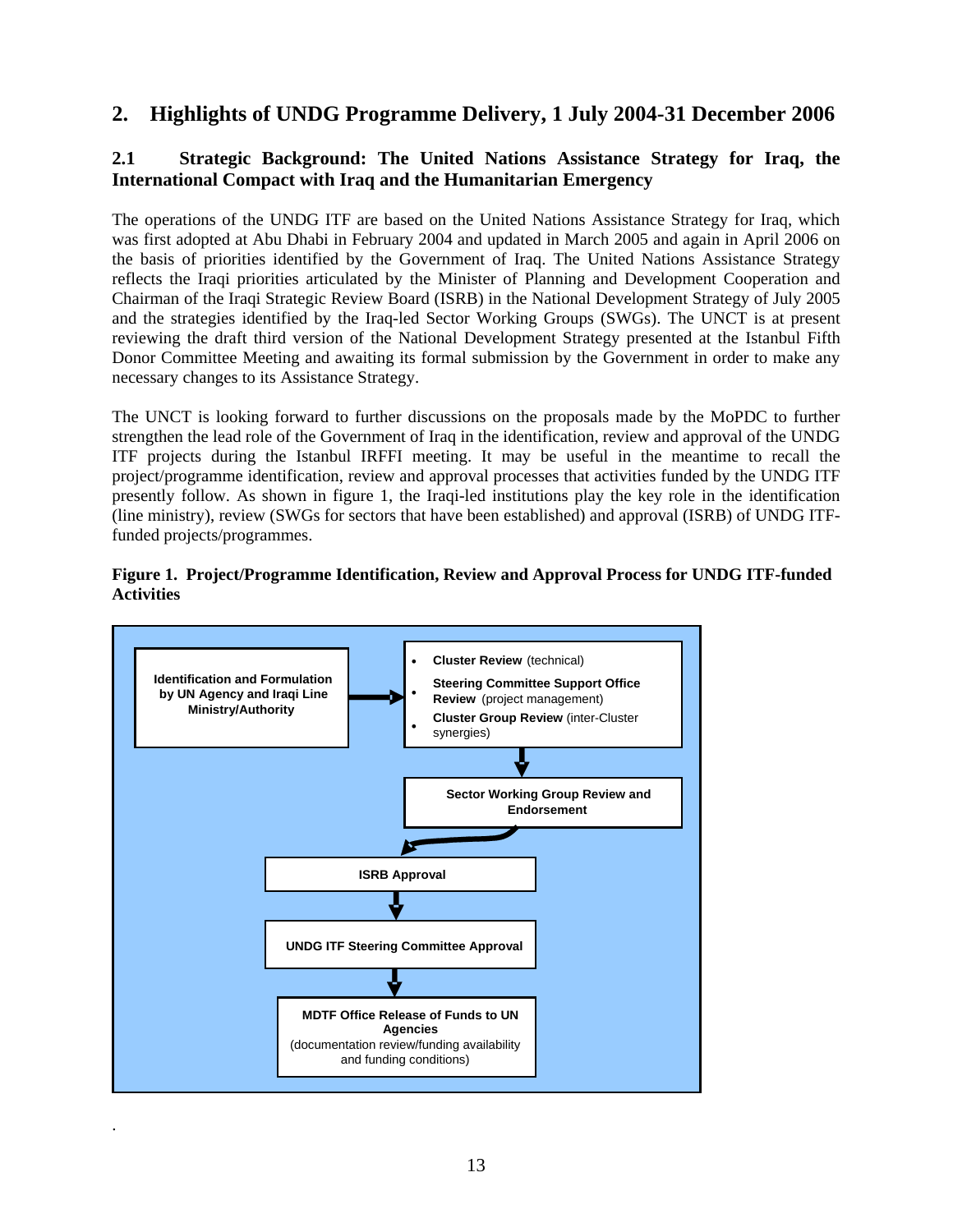Over the past six months, the humanitarian, reconstruction and development environment in Iraq has again evolved. UNAMI and United Nations agencies, programmes and funds continued to support the Government of Iraq by working to strengthen ministerial capacities, to provide and coordinate access to basic services, and to restore public infrastructure. In view of the increased requirement for emergency interventions, the UNDG ITF is interested in exploring with the Government a fast-track approval process for projects designed to provide urgent actions for basic services, particularly for displaced populations (Cluster F and other related Clusters) on a no-objection basis.

### **2.2 Progress in Implementation on the Ground: UNDP ITF Programme Delivery, July 2004-December 2006**

Achievements under the UNDG ITF need to be set against the limitations and constraints on United Nations action. The United Nations Assistance Strategy 2004-2006, adopted at the First Donor Committee Meeting of February 2004 in Abu Dhabi, followed very closely the Iraqi Authority's forecast for progress in security and in governance. Some of these predictions/targets were overly optimistic, and there was a marked deterioration, particularly during 2006.

The present report focuses on the United Nations activities in Iraq that are funded by the UNDG ITF. However, in order to provide a holistic assessment of the implementation of the United Nations Assistance Strategy 2004-2006 by the UNCT, it is necessary to include some information on non-UNDG ITF-funded activities (which are significant for some Clusters though decreasing). Such information/data are therefore contained in the tables of achievements by Cluster.

The UNCT, led by UNAMI, has been instrumental in supporting constitutional development; delivering electoral processes; assisting the Government in key issues such as the provision of basic services, the avian influenza response, monitoring and surveillance; and coordinating response efforts relating to displacement and reconstruction. At the same time, United Nations agencies, programmes and funds have consistently supported the Government by working to strengthen ministerial capacities, provide and coordinate access to basic services, and restore public infrastructure.

This Fifth Six-month Progress Report concentrates on measuring Cluster achievements against agreed outcomes from the United Nations Assistance Strategy 2004-2006 as it was updated during the reporting period under review. These results are presented in one table per Cluster (from A through G), with each Cluster table preceded by a summary of key achievements from 1 July to 31 December 2006.

Each Cluster table presents the following information. For each Cluster outcome, the overall level of achievement is provided, followed by details on the programme outputs that contributed to the Cluster outcome. Actual achievement is measured against the baseline situation in 2004 and the target performance for 31 December 2006. The UNDG ITF project or projects that contributed to the programme output are indicated in the fifth column of each Cluster table, which also provides information on non-UNDG ITF-funded activities where relevant. The sixth column contains explanations of the results and challenges. It is important to note again that many of the target performance indicators were rather optimistic and based on the prognosis of the Government of Iraq in early 2004.

This results-based reporting, which began during the present reporting period in response to requests by donors for quantifiable and results-based reporting, is a work in progress that will be continuously improved, updated and refined in subsequent reporting periods. An advance, preliminary version of the Cluster-level results-based report was presented at the Fifth Donor Committee Meeting of the IRFFI that took place in Istanbul, Turkey, on 19-20 March 2007.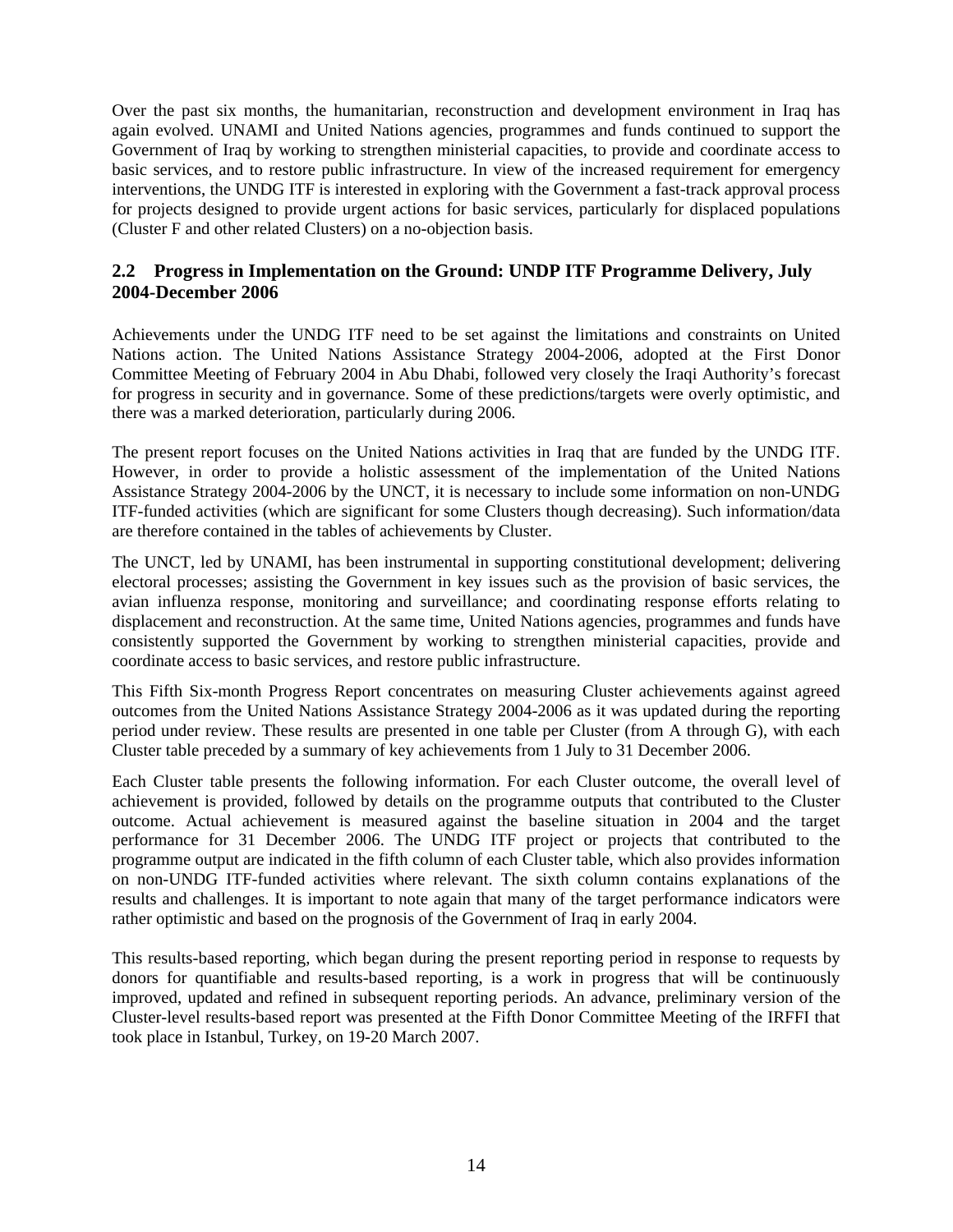#### **2.2.1 Progress in Cluster A: Agriculture, Food Security, Environment and Natural Resource Management**

#### **Summary of Achievements from 1 July to 31 December 2006**

#### *Agriculture*

Under the veterinary programme, 100 motorized sprayers (48 for Baghdad and 32 for Erbil) and mist blowers (12 for Baghdad and 8 for Erbil) were procured and delivered. Five out of seven cold storage rooms previously procured under the project have been delivered and installed, ready for the storage and handling of vaccines and sensitive drugs in the Governorates of Basrah, Hilla, Kerbala, Thi-Qar and Wassit. As per the request of the Ministry of Agriculture (MoA), the equipment for the two remaining cold storage rooms destined for Baghdad and Diyalah has been delivered without installation to Baghdad owing to security problems and inaccessibility of the planned sites. Six Toyota pickup trucks procured have been delivered to Baghdad as well as 100 Suzuki motorcycles.

Capacity-building activities also continued. From 19 June to 28 July 2006, a six-week bacteriology and virology training course was delivered to six Iraqi veterinarians in Australia. From 24 July to 19 August 2006, two Iraqi laboratory virologists attended a four-week training course focusing on avian virology in the United Kingdom. From 14 to 17 November 2006, a training workshop to improve practical skills for information officers of the Ministry's Press Office and Media Department was organized for 10 officers.

Under the livestock project, all 81 female and 20 male Shami goats delivered are alive; they started mating activities in August 2006 and will be lambing by January 2007. With respect to the Awassi sheep, 89 rams and 911 ewes delivered in June 2006 started the breeding season in August 2006 and 250 have already lambed, 55 of them having twins. The 30 Holstein Friesian bulls from Australia were received under the Artificial Insemination Project. Two new bulls died owing to an acute enterotoxaemia; the rest of the bulls are in good health. Around 50 per cent were already trained on dummy cows for the purposes of starting semen collection. The results of training were very satisfactory and production is expected to start by the end of January 2007, depending on the installation of the specified equipment of the liquid nitrogen plant and improvement in the security situation.

Capacity-building continued, with two Iraqi veterinarians and one Iraqi agricultural engineer from the MoA, accompanied by the FAO livestock coordinator in Baghdad, attending the FAO Regional Workshop on good practices for meat, feed and livestock industries held in Cairo from 11 to 13 September 2006.

Five senior scientific officials from the General Board of Fish Resources Development of the MoA went on a study tour to China and Thailand to update information on new technological interventions in aquaculture and inland fisheries in other areas and to capture the critical issues relating to the planning and development of aquaculture and the development of inland fisheries in Iraq.

The cottage industries programme of the United Nations Industrial Development Organization (UNIDO) completed the construction of the Al-Qurna Training Centre, which will be crucial to the implementation of the training programme for beneficiaries beyond the life of this programme. The Centre is now fully operational with the capacity to train and assist 1,000 trainees per year to manage and market their produce.

#### *Food Security*

During the reporting period under review, the procurement of 4,975 mt (100 per cent of the planned amount) of micronutrient-fortified high energy biscuits, vegetable oil and wheat flour was finalized and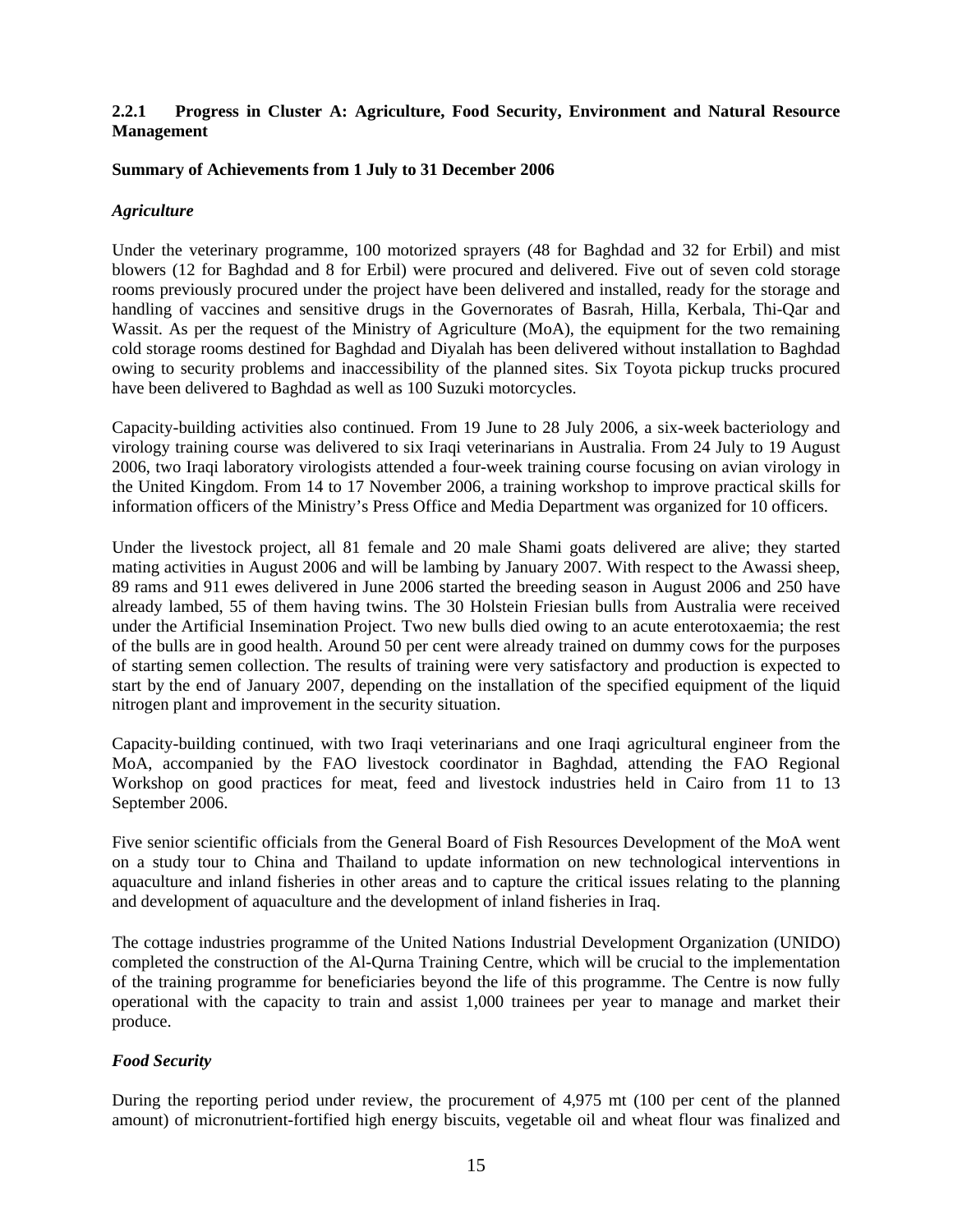commodities were delivered into Iraq and distributed to the beneficiaries. A total of 4,686 mt of food commodities were distributed as supplementary food to acutely/chronically malnourished children under age five, pregnant and lactating women, and tuberculosis patients enrolled and regularly attending the national tuberculosis programme at local health facilities. Thirty-seven staff involved in the implementation of the project were provided refresher training on monitoring and evaluation and reporting.

#### *Water Resources*

The Hilla-Hashimia main drain canal site was originally handed over to the Food and Agriculture Organization of the United Nations (FAO) contractor in March 2006. Following problems with dewatering of the drain, the contractor was remobilized in September 2006 and excavation work began and is still ongoing, with approximately 15 per cent of the 50-kilometre drain completed. Two water tankers were delivered on 15 October 2006 to the Ministry of Water Resources (MoWR).

The replacement pumps and electrical equipment for Mandali pumping station have been manufactured, inspected and delivered to site. Two MoWR engineers have been trained by the equipment supplier, and an FAO site engineer was appointed. Installation works commenced and are currently 70 per cent complete. The final technical specification details for the pumping equipment to be manufactured and supplied (only) to North Suwaira and Al-Amiriyah pumping stations have been finalized and manufacture is about to start. A contract for the supply and installation of pumping equipment at Salman Pak, Al-Hussainiyah and Hutaman pumping stations has been signed and manufacture has begun. A purchase order has been placed for the manufacture and supply (only) of the pumping equipment for Al-Sijilah pumping station, with delivery scheduled for March 2007.

The rehabilitation of Mussayib Irrigation Scheme has been well under way since the beginning of June 2006 and currently 90 per cent of drain cleaning, 30 per cent of the canal lining, 25 per cent of the road and 13 per cent of the culverts have been completed. Three aquatic weed harvesters  $(1 \text{ of } 10 \text{ m}^3 \text{ and } 2 \text{ of } 10 \text{ m}^3 \text{ and } 2 \text{ of } 10 \text{ m}^3 \text{ and } 2 \text{ of } 10 \text{ m}^3 \text{ and } 2 \text{ of } 10 \text{ m}^3 \text{ and } 2 \text{ of } 10 \text{ m}^3 \text{ and } 2 \text{$  $20 \text{ m}^3$ ) were procured and delivered in October 2006 (\$1,503,956). This equipment will be used to strengthen the weed control capabilities of the MoWR in rivers, canals and reservoirs, and training of operators was carried out in the United States in late June-early July 2006.

As part of the Sixteenth World Water Week in Stockholm in August 2006, the United Nations Educational, Scientific and Cultural Organization (UNESCO) organized a special session on "Cooperation Prospects in the Euphrates-Tigris Region", which was attended by Iranian, Iraqi, Syrian and Turkish representatives as well as international partners such as the Swedish International Development Agency, the Stockholm International Water Institute and the Global Water Partnership. An international water resource modelling workshop was organized in November 2006 in Amman to develop the international water model as the joint work of Iraqi, Syrian and Turkish experts. This joint effort will be helpful for building mutual confidence through the process, and the expected result (the model) will contribute to better understanding of shared water resources for all stakeholders.

#### *Mine Action*

From October to December 2006, the national non-governmental organization (NGO) executing the demining cleared 27,973 items and made 13,162,784 m² of arable land safe to use. This is more than 200 per cent of the project's total clearance target and over 2 per cent of the total estimated contamination in Basrah Governorate (518 million m²). The annual agricultural yield of the cleared land is estimated to be valued at approximately \$2 million, which will directly benefit more than 100 farmer families.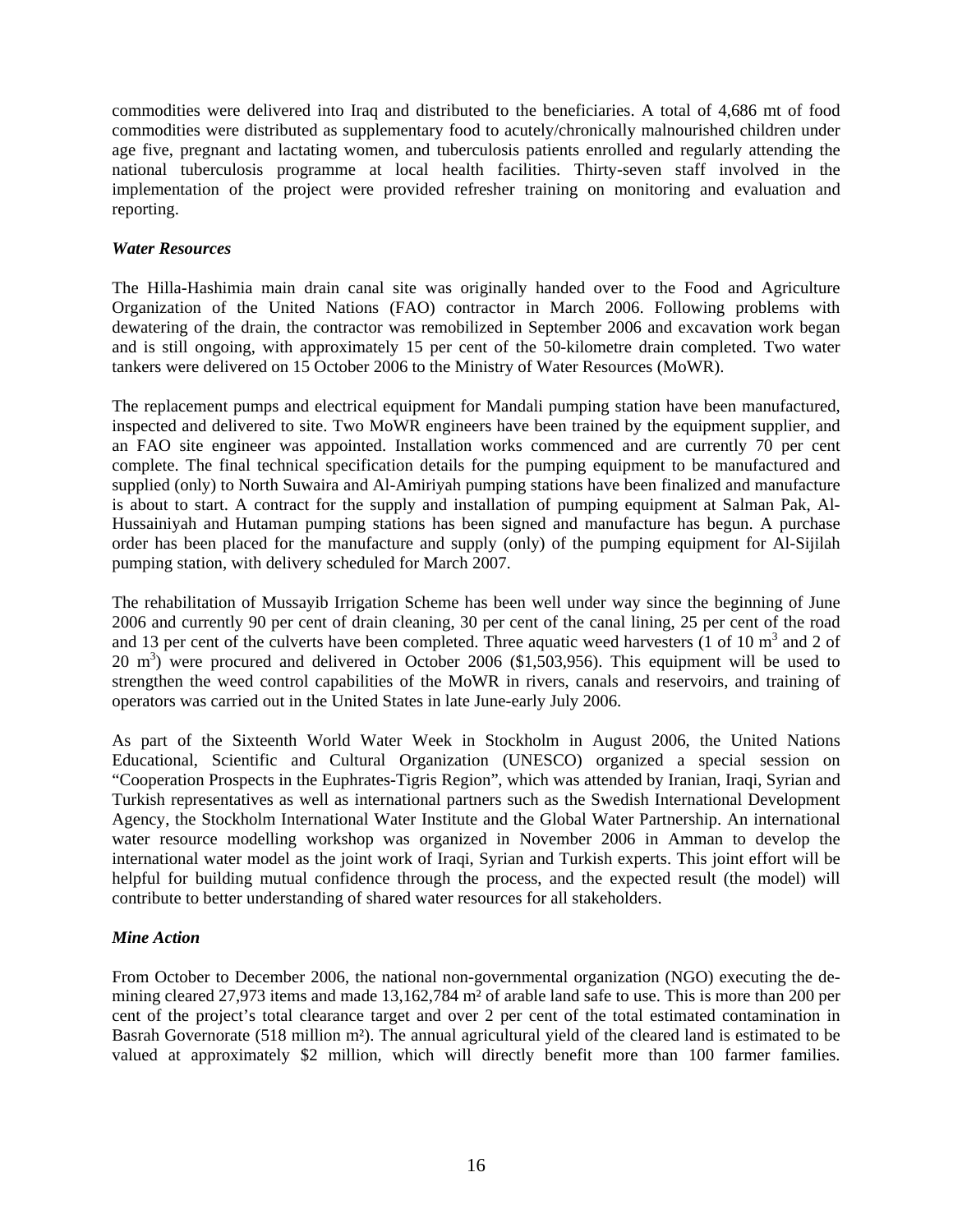National longer-term priority or goals: Sustainable, economically efficient, socially acceptable and environmentally sound rural development, sustainable management of natural resources and agricultural production for the improvement of incomes, food security, nutrition and the environment.

**Cluster Planned Outcome 1**: Promote sustainable long-term food production and natural resource management.

Cluster Achieved Outcomes: The outcomes of most of the Cluster programme activities are of a long-term nature that cannot be assessed during or even right after the completion of the work. The rehabilitation of the pumping station activities, for example, requires a great deal of time for preparation of the feasibility studies and the technical specifications of the pumps, which require some 8 months to a year to manufacture. Even af installing these pumps, results assessment of the yields and salinity can only be done after the harvest. Similarly, the rehabilitation of the community irrigation schemes and connecting the irrigation canals to the main d outfall will indeed reduce salinity, revitalize the land and bring it under cultivation. However, the tangible results of this can be assessed only after harvesting. Notwithstanding the time factor, the Cluster's activitie registered notable results. The water dialogue initiated among the countries in the region is expected to bring positive inputs to the official track of ongoing diplomatic negotiations among the countries. Safe drinking wa provided to 15,000 residents in 6 communities around the Marshlands area by identifying and implementing suitable environmentally sound technology (EST) options.

| <b>Programme Outputs</b>                                                                                                | <b>Baseline</b>                                    | <b>Target Performance</b>                                                                                            | Actual<br><b>Performance</b> | <b>Supporting</b><br><b>Projects</b> | <b>Results and Challenges</b>                                                                                                                                                                                                                                                                                                                                                                                                                                                                                                                                                                                                                                                                                                                                                                                                                                                                                                                                                                                                                                                                                                                                                                                  |
|-------------------------------------------------------------------------------------------------------------------------|----------------------------------------------------|----------------------------------------------------------------------------------------------------------------------|------------------------------|--------------------------------------|----------------------------------------------------------------------------------------------------------------------------------------------------------------------------------------------------------------------------------------------------------------------------------------------------------------------------------------------------------------------------------------------------------------------------------------------------------------------------------------------------------------------------------------------------------------------------------------------------------------------------------------------------------------------------------------------------------------------------------------------------------------------------------------------------------------------------------------------------------------------------------------------------------------------------------------------------------------------------------------------------------------------------------------------------------------------------------------------------------------------------------------------------------------------------------------------------------------|
| Internal and external<br>water management<br>policies initiated.                                                        | skills upgrade in<br>water resource<br>management. | 300 officials requiring Achieve sustainable water<br>resource management<br>through capacity-building.               | 40%                          | $A5-12$                              | Preliminary assessment of water resources to collect basic water data was conducted and detailed pilot studies are<br>ongoing. Based on the assessment, the internal water policy will be formulated. To date, 300 water experts have<br>participated in capacity-building activities in 16 different subjects of integrated water resource management (IWRM)<br>involving a wide range of participants from DG-level officials to Ph.D. students according to the targeted group of each<br>activity. 350 titles of technical books and 10 titles of academic journal back numbers were provided for the restoration of the<br>MoWR library. The one water-expert training centre to be rehabilitated was provided with necessary equipment. Water-<br>related ministries and 5 universities were involved in capacity-building activities to disseminate the idea of IWRM. To<br>consolidate relations and coordination among water-related ministries, a special training course for knowledge management<br>was organized for director-level officials from 5 ministries as well as university representatives. Research papers were<br>produced and presented in the international and regional meetings. |
|                                                                                                                         | Zero water dialogue.                               | Regional dialogue with<br>upstream countries<br>facilitated.                                                         | 100%                         |                                      | Dialogue among riparian countries on the shared water resources of the Tigris and Euphrates Rivers was initiated in 2005.<br>As planned in the project document, 3 trilateral meetings attended by government officials from Iraq, the Syrian Arab<br>Republic and Turkey were organized to discuss regional cooperation on the shared water issues of the Tigris and<br>Euphrates. As a result of meetings, joint capacity-building activities were conducted and attended by Iranian, Iraqi, Syrian<br>and Turkish experts: one joint workshop on international water resource modelling in cooperation with the United States<br>Department of Energy and one joint training activity on dam safety.                                                                                                                                                                                                                                                                                                                                                                                                                                                                                                        |
| Farmers taking maximum<br>advantage of the mine-<br>/UXO-cleared and<br>rehabilitated agricultural<br>and grazing land. | ha) in Basrah<br>Governorate<br>contaminated land. | 600 ha (out of 51,000 5,000 ha of agricultural<br>land cleared from mines<br>and explosive remnants of<br>war (ERW). |                              | A5-01, A5-02, A5-04,<br>A5-18        | 27,973 items cleared and 1,316 ha of arable land made safe to use in Basrah Governorate. This is more than 200% of the<br>total project's clearance target and over 2% of the total estimated contamination in Basrah Governorate (51,800ha). The<br>value of the annual agricultural yield of the cleared land is estimated to be approximately \$2 million, which will directly<br>benefit more than 100 farming families.                                                                                                                                                                                                                                                                                                                                                                                                                                                                                                                                                                                                                                                                                                                                                                                   |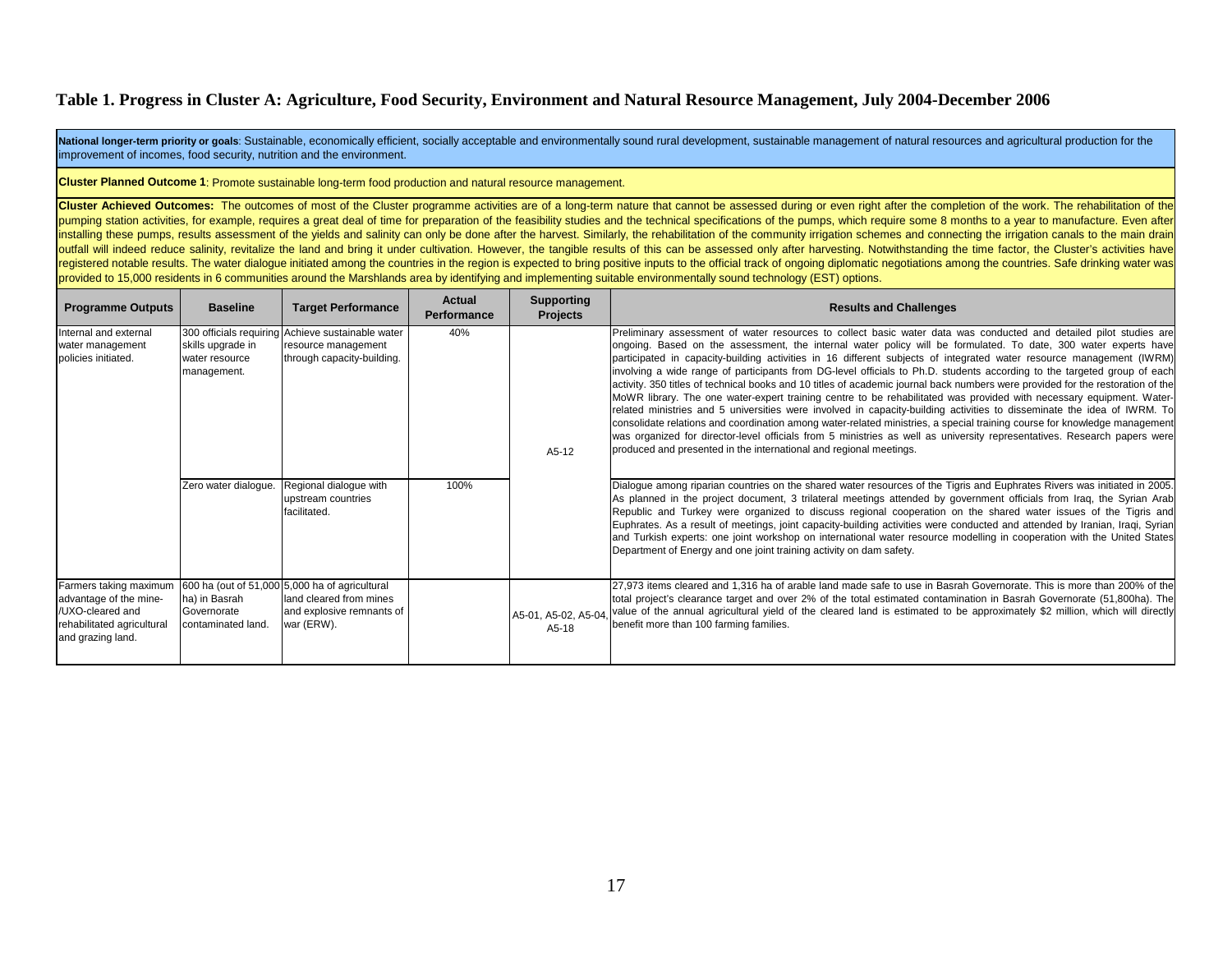| <b>Programme Outputs</b>                                                                       | <b>Baseline</b>                                                                                                                                                                          | <b>Target Performance</b>                                                                                                                                                                   | <b>Actual</b><br>Performance | <b>Supporting</b><br><b>Projects</b>        | <b>Results and Challenges</b>                                                                                                                                                                                                                                                                                                                                                                                                                                                                                                                                                                                                                                                                                                                                                                                                                                                                                                                                                                                                                                                                                                                                                                                                                                       |
|------------------------------------------------------------------------------------------------|------------------------------------------------------------------------------------------------------------------------------------------------------------------------------------------|---------------------------------------------------------------------------------------------------------------------------------------------------------------------------------------------|------------------------------|---------------------------------------------|---------------------------------------------------------------------------------------------------------------------------------------------------------------------------------------------------------------------------------------------------------------------------------------------------------------------------------------------------------------------------------------------------------------------------------------------------------------------------------------------------------------------------------------------------------------------------------------------------------------------------------------------------------------------------------------------------------------------------------------------------------------------------------------------------------------------------------------------------------------------------------------------------------------------------------------------------------------------------------------------------------------------------------------------------------------------------------------------------------------------------------------------------------------------------------------------------------------------------------------------------------------------|
| Improved water<br>management.                                                                  | 14 pumping stations<br>(out of 125) requiring<br>rehabilitation.<br>50 km. of drainage<br>canals requiring<br>remodeling.<br>115 km of irrigation<br>canals requiring<br>rehabilitation. | 320,000 ha of land<br>rehabilitated benefiting<br>630,000 farm families.                                                                                                                    | 70 %<br>25 %<br>70%          | A5-01. A5-02. A5-04.<br>A5-18               | 2 pumping stations completed; 1 pumping station 70% installed; 1 pumping station's equipment ready for delivery; 5<br>pumping stations' equipment under manufacture; 1 pumping station tender invitation; 4 pumping station surveys complete<br>but unfunded.<br>A complete set of technical dossiers for the rehabilitation work at the drain was prepared and the contract for remodelling<br>the 50 km of main drain started on 14 May 2006 and is ongoing. Problems were encountered with the malfunctioning of the<br>pumping station at the site, which delayed the rehabilitation work. However, operation of the pumping station began again in<br>September 2006; consequently, the water level in the drains fell, enabling the work to begin.<br>Surveying instrumentation, including ten total survey stations and plotters to assist MoWR in project design for a value of<br>\$407,143.75, has been procured and delivered. Supplier has trained MoWR staff. Heran irrigation system complete.<br>Mussayib Irrigation scheme 70% complete. Pumping station (Drain 22): the equipment is currently being delivered to site.<br>Three aquatic weed harvesters procured. One project in the pipeline to rehabilitate irrigation canals in north of Iraq. |
|                                                                                                | Mosul Dam not<br>functioning at full<br>capacity (11.11<br>billion m3 benfiting<br>544,000 ha and<br>generating 1,050<br>megawatts (MWs)).                                               | Restore 300 MW of<br>electricity and 2.95 billion<br>m3 of water benefiting<br>194,000 ha of land and 1.7<br>million people in Mosul<br>City through the<br>rehabilitation of Mosul<br>Dam. | 80%                          |                                             | The drilling machines to effect this emergency grouting repair work on Mosul Dam have been procured and are under<br>manufacture, with delivery scheduled for April and May 2007.                                                                                                                                                                                                                                                                                                                                                                                                                                                                                                                                                                                                                                                                                                                                                                                                                                                                                                                                                                                                                                                                                   |
| Increased livestock, crops Rehabilitation of<br>and fish production for<br>improved nutrition. | cattle breeding<br>programme<br>prioritized by MoA.                                                                                                                                      | The cattle breeding<br>programme re-established.                                                                                                                                            | 70%                          | A5-08, A5-10, A5-13,<br>A5-15, A5-16, A6-02 | The 30 Holstein-Friesian bulls from Australia were received under the Artificial Insemination Project. Two bulls died<br>suddenly owing to acute enterotoxaemia; the rest of the bulls are in good health. Around 50% were already trained on<br>"dummy cows" for the purpose of starting the collection of semen. The results of training were very satisfactory and it is<br>expected that production will start by January 2007. Out of the 911 Awassi ewes imported from Turkey and mated in<br>August, 253 have lambed and out of these, 55 had twins. All the sheep are in good health. The 200 goats imported from<br>Cyprus are all alive and in good health. All were mated in September and are about to kid.                                                                                                                                                                                                                                                                                                                                                                                                                                                                                                                                             |
|                                                                                                | Number of livestock<br>infected.                                                                                                                                                         | A national brucellosis<br>eradication vaccination<br>campaign conducted.                                                                                                                    | 30%                          |                                             | A national brucellosis survey was conducted. The vaccination campaign was not conducted owing to lack of funds.                                                                                                                                                                                                                                                                                                                                                                                                                                                                                                                                                                                                                                                                                                                                                                                                                                                                                                                                                                                                                                                                                                                                                     |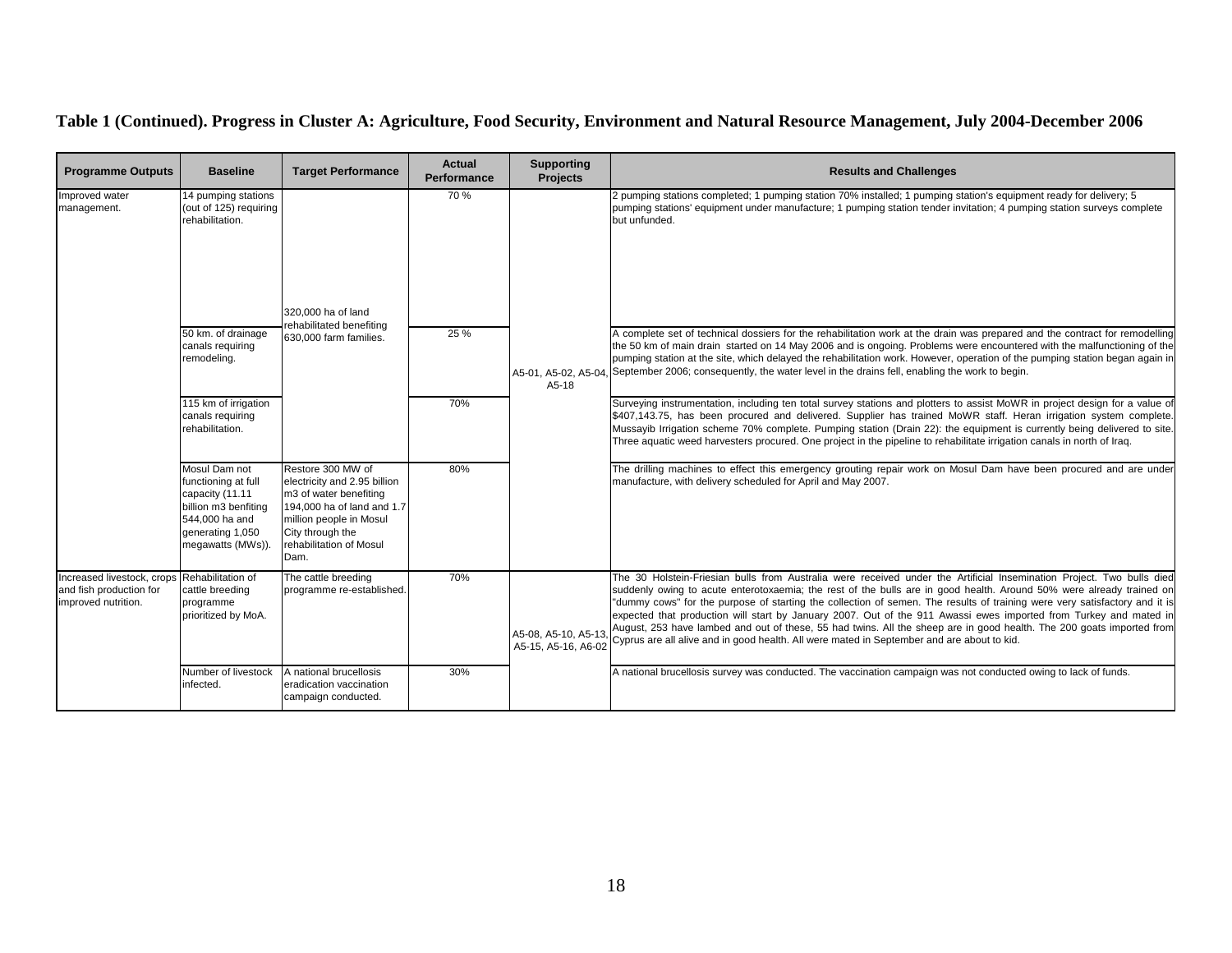| <b>Programme Outputs</b>                                                                       | <b>Baseline</b>                                                                         | <b>Target Performance</b>                                                                                                                                                                                                                                                                                                            | <b>Actual</b><br><b>Performance</b> | <b>Supporting</b><br><b>Projects</b> | <b>Results and Challenges</b>                                                                                                                                                                                          |                                                                                                                                                                                                                                                                                                                                                                                                                                                                                                                                                                                                                                                                                                                                                       |  |                                                                                                                                                                                                                                                                                                                                                                                                                     |
|------------------------------------------------------------------------------------------------|-----------------------------------------------------------------------------------------|--------------------------------------------------------------------------------------------------------------------------------------------------------------------------------------------------------------------------------------------------------------------------------------------------------------------------------------|-------------------------------------|--------------------------------------|------------------------------------------------------------------------------------------------------------------------------------------------------------------------------------------------------------------------|-------------------------------------------------------------------------------------------------------------------------------------------------------------------------------------------------------------------------------------------------------------------------------------------------------------------------------------------------------------------------------------------------------------------------------------------------------------------------------------------------------------------------------------------------------------------------------------------------------------------------------------------------------------------------------------------------------------------------------------------------------|--|---------------------------------------------------------------------------------------------------------------------------------------------------------------------------------------------------------------------------------------------------------------------------------------------------------------------------------------------------------------------------------------------------------------------|
| Increased livestock, crops Many professional<br>and fish production for<br>improved nutrition. | research centres<br>devastated and<br>methods for variety<br>maintenance<br>techniques. | Capacity-building of Iraqis<br>staff have left or died; in variety maintenance<br>techniques and<br>procedures, seed<br>equipment looted; old production and marketing<br>and crops locally<br>produced.                                                                                                                             |                                     | A5-08, A5-10, A5-13,                 |                                                                                                                                                                                                                        |                                                                                                                                                                                                                                                                                                                                                                                                                                                                                                                                                                                                                                                                                                                                                       |  | The project commenced in August 2006 and is proceeding as per the work plan. The PSC convened and is monitoring<br>progress. The training programme is proceeding as planned. 24 Iraqi scientists (out of 24) were identified for training and 2<br>senior staff (out of 2) were identified for a study tour abroad; the venue for the training/tour is being finalized. The training is<br>planned for March 2007. |
|                                                                                                |                                                                                         | Vegetable crops, seed<br>potato and small vegetable<br>seed cleaning machines<br>provided.                                                                                                                                                                                                                                           | 0%                                  |                                      | Pipeline project.                                                                                                                                                                                                      |                                                                                                                                                                                                                                                                                                                                                                                                                                                                                                                                                                                                                                                                                                                                                       |  |                                                                                                                                                                                                                                                                                                                                                                                                                     |
|                                                                                                | Increase production<br>current rate of 800-<br>2,000 kg/ha/yr to                        | 1,400 owners of fish ponds<br>in fish ponds from the benefiting from the supply<br>of fish fingerlings. Two fish<br>farming enterprises in Kut<br>2,000-4,000 kg/ha/yr. Dam and Hindiya Dam<br>built and restored.                                                                                                                   |                                     |                                      |                                                                                                                                                                                                                        | The project commenced in August 2006 and is proceeding as per the work plan. The PSC convened and is monitoring<br>progress. The list of technical specifications for the equipment was prepared and procurement is now under way.                                                                                                                                                                                                                                                                                                                                                                                                                                                                                                                    |  |                                                                                                                                                                                                                                                                                                                                                                                                                     |
|                                                                                                | Production of milk<br>and milk products<br>has seriously<br>declined.                   | Pilot dairy plant in<br>Diwaniyah rehabilitated to<br>produce safe milk and milk<br>products enhanced with<br>vitamins according to<br>modern food standards.<br>Number of under-5<br>malnourished children,<br>pregnant and lactating<br>women and other<br>vulnerable groups<br>benefiting from the direct<br>food aid activities. | 90%                                 |                                      |                                                                                                                                                                                                                        | A5-15, A5-16, A6-02 A plant with a capacity of 50,000 litres of long-life milk per shift, with the possibility of running in 3 shifts, had been delivered<br>to the Diwaniya dairy factory to introduce modern dairy technologies in a model dairy factory. The installation and<br>commissioning of the factory have begun and are being monitored. A three-module training-of-trainers course was held in<br>Amman for 18 trainers in good hygienic practices, good manufacturing practices, and hazard analysis critical control points.<br>In-country training of 298 technical dairy staff all over the country has been carried out by the trainers. The installation and<br>commissioning of the factory have started and are being monitored. |  |                                                                                                                                                                                                                                                                                                                                                                                                                     |
|                                                                                                |                                                                                         | Number of under-5<br>malnourished children,<br>pregnant and lactating<br>women and other<br>vulnerable groups<br>benefiting from the direct<br>food aid activities.                                                                                                                                                                  | 100%                                |                                      | Over 10,000 mt of high energy biscuits were provided through 3,000 primary schools to 1.9 million primary school children<br>and 2,000 mt of vegetable oil as an incentive to school girls from 2005 to December 2006. |                                                                                                                                                                                                                                                                                                                                                                                                                                                                                                                                                                                                                                                                                                                                                       |  |                                                                                                                                                                                                                                                                                                                                                                                                                     |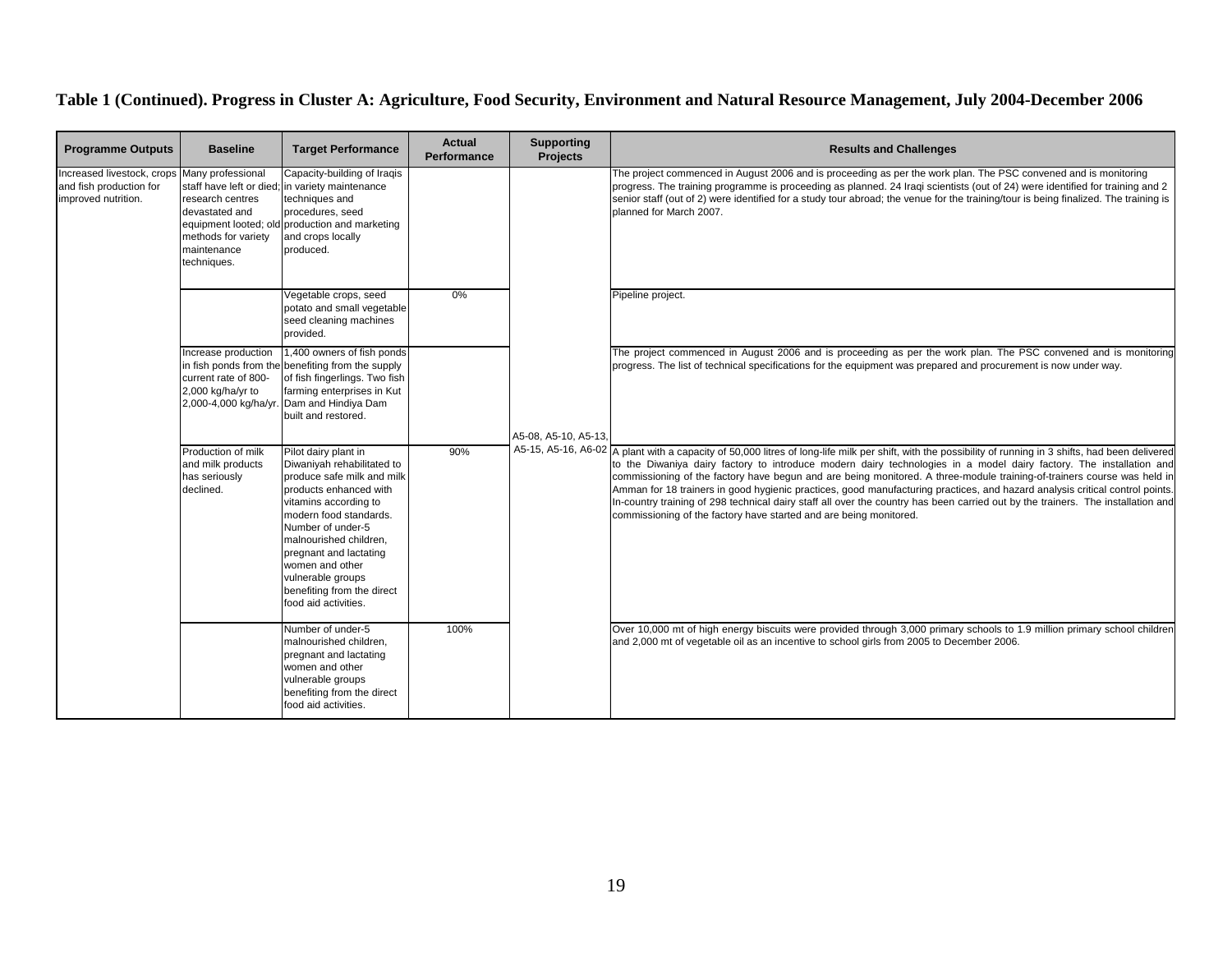**Cluster Planned Outcome 2**: Rehabilitation of economic and productive rural and urban infrastructure and available resources.

Cluster Achieved Outcomes: The difficult, dangerous situation on the ground hampers and slows down the field work, the delivery of equipment and the construction activities. Nevertheless, the Cluster has introduced creative implementation modalities to mitigate the situation. The short-term impact of the Cluster activities can be clearly seen in the job-creation, income-generation and capacity-building components. The number of skill and unskilled labour employed under the programme contributed to improving their livelihoods and provided them with means to build and sustain their own lives, thus maintaining their presence in their areas and reducing migration to the main cities. Artificial insemination centres and laboratories as well as the annexed facilities were constructed and equipped with the required tool to start the embryo transfer for the cattle breeding pro Other training centres were also rehabilitated and constructed; to date, three vocational training centres are operational and equipped for training in food and non-food technologies.

| <b>Programme Outputs</b>                                                                                                         | <b>Baseline</b> | <b>Target Performance</b>                                                                                                                                          | Actual<br><b>Performance</b> | <b>Supporting</b><br><b>Projects</b> | <b>Results and Challenges</b>                                                                                                                                                                                                                                                                                                                                                                                                                                                                                                                                                                                                                                                                                                                                                                                                                                                                                                                                                                                                                                                                                                                 |
|----------------------------------------------------------------------------------------------------------------------------------|-----------------|--------------------------------------------------------------------------------------------------------------------------------------------------------------------|------------------------------|--------------------------------------|-----------------------------------------------------------------------------------------------------------------------------------------------------------------------------------------------------------------------------------------------------------------------------------------------------------------------------------------------------------------------------------------------------------------------------------------------------------------------------------------------------------------------------------------------------------------------------------------------------------------------------------------------------------------------------------------------------------------------------------------------------------------------------------------------------------------------------------------------------------------------------------------------------------------------------------------------------------------------------------------------------------------------------------------------------------------------------------------------------------------------------------------------|
| Short-term and long-term<br>employment and income-<br>generation opportunities<br>created through small and<br>micro-industries. |                 | 200,000 person-days of<br>unskilled labour employed<br>for the canal cleaning,<br>irrigation scheme<br>rehabilitation activities.                                  |                              | A5-18, A5-20                         | A5-04, A5-06, A5-17, Project still in the pipeline.                                                                                                                                                                                                                                                                                                                                                                                                                                                                                                                                                                                                                                                                                                                                                                                                                                                                                                                                                                                                                                                                                           |
|                                                                                                                                  |                 | 4,000 extremely poor<br>people trained and<br>provided with tools and<br>equipment to start their<br>own cottage industry.                                         | 60%                          |                                      | The programme has trained 52 trainers who trained a total of 397 beneficiaries in food and non-food technologies. The<br>project has also provided individual beneficiaries with tools, equipment and raw materials to help start their own income-<br>generating activities.                                                                                                                                                                                                                                                                                                                                                                                                                                                                                                                                                                                                                                                                                                                                                                                                                                                                 |
|                                                                                                                                  |                 | Number of extremely poor<br>people provided with skills<br>and tools relating to<br>environmental<br>conservation for increased<br>agricultural production.        |                              |                                      |                                                                                                                                                                                                                                                                                                                                                                                                                                                                                                                                                                                                                                                                                                                                                                                                                                                                                                                                                                                                                                                                                                                                               |
| Rural technical institutions<br>strengthened.                                                                                    |                 | Artificial insemination<br>centres as well as central<br>facility for embryo transfer<br>technology functioning and<br>well-trained managerial<br>staff appointed. | 70%                          |                                      | Technical and managerial staff had already been trained in 2005. All 3 avian influenza (AI) staff underwent (9 November-<br>December 2005) focused technical training in "Liquid Nitrogen Production Equipment Assembly and Maintenance" in the<br>Netherlands. They brought with them a new diagram for the building and have been involved in the installation of the<br>equipment implemented by a private company since the building construction has been finished. Rehabilitation of the entire<br>production building completed. Rebuilding the bulls' barns and constructing six more, outer fence of the facility, foundations<br>A5-02, A5-08, A5-10 and umbrella for the generators, feed stores, car parking. Monitoring room for collecting the semen. Embryo transfer<br>department. A cold storage for the drugs and hormones. Building of the liquid nitrogen plant ongoing. The facility was fully<br>furnished and 6 other centres in Baghdad are to be furnished. The embryo transfer training programme is planned for 3<br>veterinary specialists in the Netherlands (from 3 to 31 March 2007) at Wageningen University. |
|                                                                                                                                  |                 | Central laboratory for feed<br>analysis functioning as the<br>reference laboratory.                                                                                | 60%                          |                                      | Construction was delayed for security reasons. All laboratory equipment was supplied and the tenders for installation will be<br>llaunched as soon as the construction is finished.                                                                                                                                                                                                                                                                                                                                                                                                                                                                                                                                                                                                                                                                                                                                                                                                                                                                                                                                                           |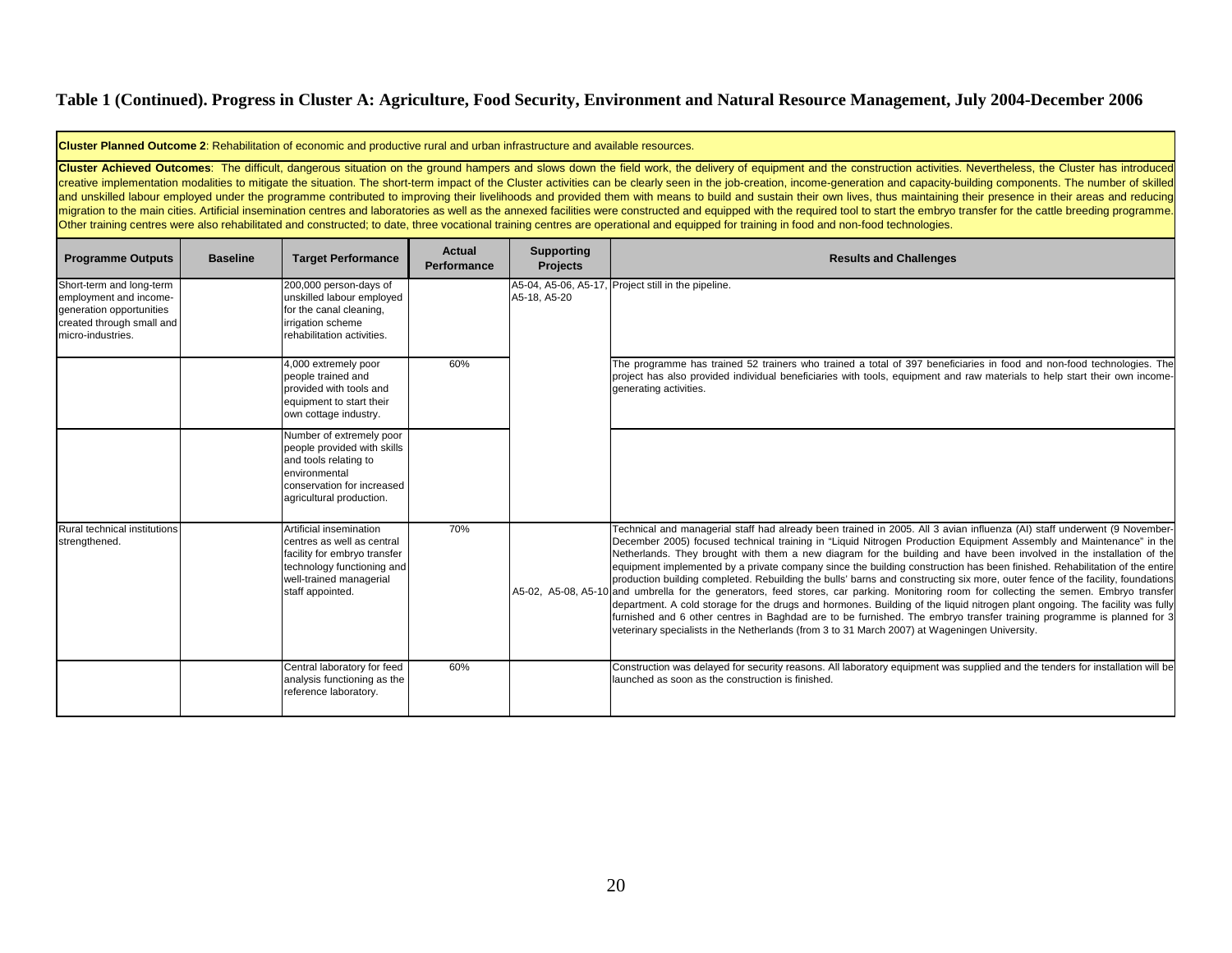| <b>Programme Outputs</b>                      | <b>Baseline</b>                                            | <b>Target Performance</b>                                                                                                                                                          | <b>Actual</b><br>Performance | <b>Supporting</b><br><b>Projects</b> | <b>Results and Challenges</b>                                                                                                                                                                                                                                                                                                                                                                              |                                                                                                                                                                                                                                              |
|-----------------------------------------------|------------------------------------------------------------|------------------------------------------------------------------------------------------------------------------------------------------------------------------------------------|------------------------------|--------------------------------------|------------------------------------------------------------------------------------------------------------------------------------------------------------------------------------------------------------------------------------------------------------------------------------------------------------------------------------------------------------------------------------------------------------|----------------------------------------------------------------------------------------------------------------------------------------------------------------------------------------------------------------------------------------------|
| Rural technical institutions<br>strengthened. |                                                            | Well-trained staff in<br>condition assessment,<br>repair and operation of<br>pumping station.                                                                                      | 100%                         |                                      | MoWR pumping station and technical staff trained in condition assessment and repair of pumping stations, and MoWR<br>engineers trained in technical matters for major international procurement contracts. However, after installation is complete,<br>the contractor will complete 100 hours of on-the-job training.                                                                                      |                                                                                                                                                                                                                                              |
|                                               |                                                            | Laboratory capacity for<br>disease investigation,<br>diagnosis and surveillance<br>strengthened.                                                                                   |                              | A5-02, A5-08, A5-10                  | No progress has been achieved during the reporting period owing to lack of funds under project A5-08, Restoration of<br>Veterinary Services.                                                                                                                                                                                                                                                               |                                                                                                                                                                                                                                              |
|                                               | <b>Extension services</b><br>requiring<br>strengthening.   | Rural households<br>benefiting from the<br>strengthened extension<br>services.                                                                                                     | 10%                          |                                      | Comprehensive livestock extension training was designed and prepared (as per the agreed training with the MoA and the<br>work plan) covering 20 Iraqis (out of 20). It took place in the Syrian Arab Republic (ACSAD) in January 2007 and in Morocco<br>(ENA) in February 2007. Two workshops will follow in Amman in April 2007.                                                                          |                                                                                                                                                                                                                                              |
|                                               |                                                            | Effective cold chain<br>facilities for storage and<br>distribution of vaccines re-<br>established and improved.                                                                    | 90%                          |                                      | By October 2006, 5 rooms out of 7 for the storage and handling of vaccines and sensitive drugs had been completely<br>installed and are working properly in the Governorates of Babylon, Basrah, Kerbala, Thi-Qar and Wassit. Regarding<br>Baghdad and Diyala, the equipment has been delivered to the MoA warehouse in Baghdad without installation owing to<br>security problems.                        |                                                                                                                                                                                                                                              |
|                                               | Only 534 (out of<br>11,000) fish farms<br>are operational. | Fifteen prioritized sites<br>selected and rehabilitated<br>for fish farming.                                                                                                       | 5%                           |                                      | The list of technical specifications for the equipment was prepared and procurement is now under way.                                                                                                                                                                                                                                                                                                      |                                                                                                                                                                                                                                              |
|                                               |                                                            | Pilot fish cage farms<br>established.                                                                                                                                              | 5%                           |                                      | PSC identified the locations for the fish farming enterprises. The list of technical specifications for the equipment was<br>prepared and procurement is now under way.                                                                                                                                                                                                                                    |                                                                                                                                                                                                                                              |
|                                               | 17 technicians<br>rained in modern                         | 5 Iraqi scientists and Technicians trained in<br>hatchery/nursery<br>management, fish farming<br>fish farming methods. method, fish health and<br>marketing.                       |                              |                                      |                                                                                                                                                                                                                                                                                                                                                                                                            | The training programme is proceeding as per the work plan. A field trip to China for 5 Iraqi senior staff was conducted as<br>planned. The list of technical specifications for the equipment was prepared and procurement is now under way. |
|                                               |                                                            | Six damaged centres for<br>the seed programme<br>repaired, reconstructed<br>and equipped in Al-<br>Qadissiya, Baghdad,<br>Ninewa, Salah-Al-Dine and<br><b>Wassit Governorates.</b> |                              |                                      | Procurement process for the seed processing plant testing equipment and farm implementation in progress. As agreed<br>during the first PSC meeting in August 2006, new buildings to be constructed at three sites (Al-Sawar, Al-Qadissiya and<br>Basrah); buildings to be repaired and rehabilitated at 3 other sites (Abu Gharaib, Al-Mishkhab, Al-Rashidi); 4 greenhouses<br>to be built at Abu Gharaib. |                                                                                                                                                                                                                                              |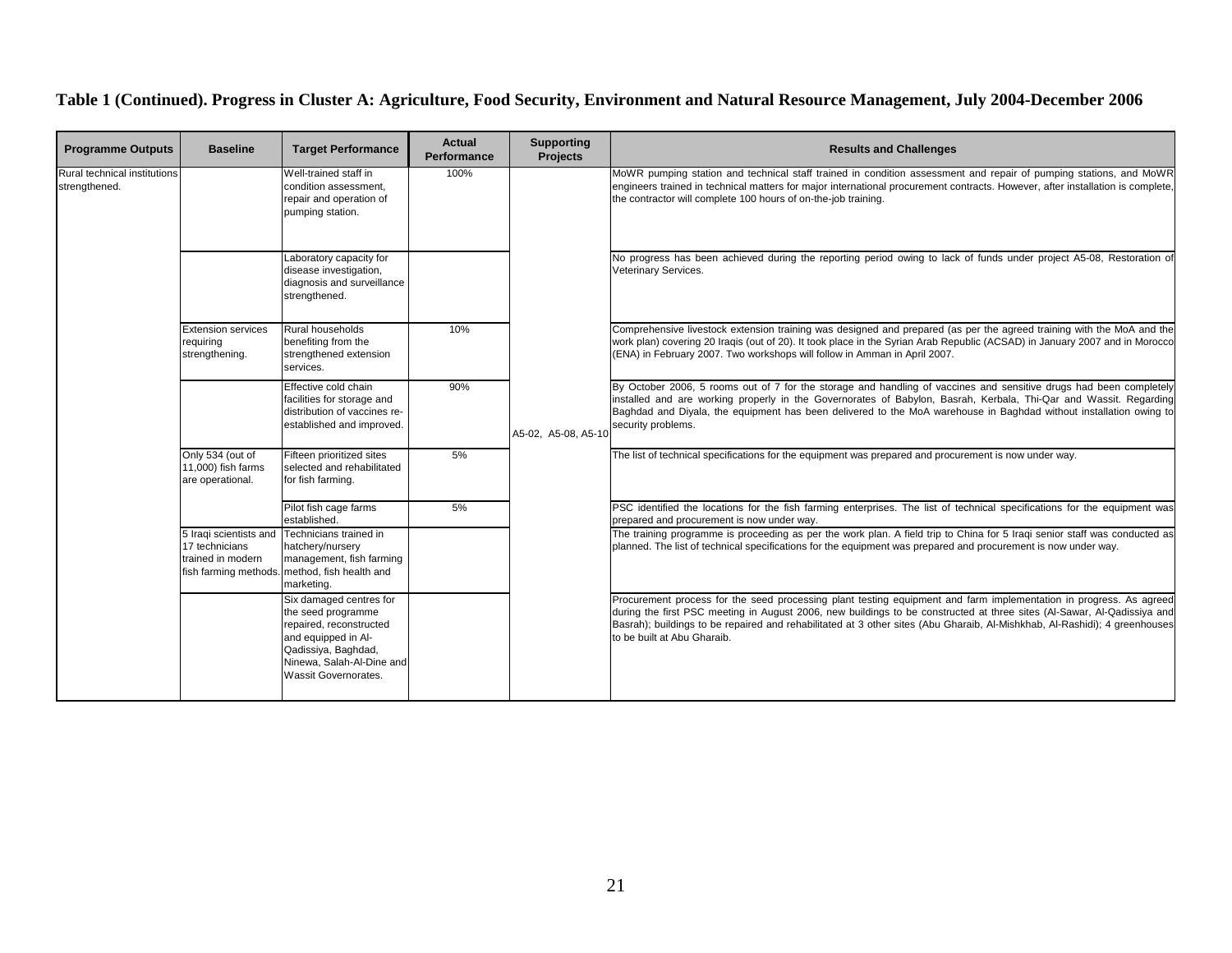| <b>Programme Outputs</b>                      | <b>Baseline</b>                                                                                             | <b>Target Performance</b>                                                                                                                                                          | <b>Actual</b><br><b>Performance</b> | <b>Supporting</b><br><b>Projects</b> | <b>Results and Challenges</b>                                                                                                                                                                                                                                                                                                                                                       |                               |
|-----------------------------------------------|-------------------------------------------------------------------------------------------------------------|------------------------------------------------------------------------------------------------------------------------------------------------------------------------------------|-------------------------------------|--------------------------------------|-------------------------------------------------------------------------------------------------------------------------------------------------------------------------------------------------------------------------------------------------------------------------------------------------------------------------------------------------------------------------------------|-------------------------------|
| Rural technical institutions<br>strengthened. | Status of date palm                                                                                         | A date palm tissue culture<br>laboratory and plantations<br>set up in Basrah<br>Governorate to produce<br>and distribute data palm<br>offshoots.                                   |                                     |                                      |                                                                                                                                                                                                                                                                                                                                                                                     | Project still in the pipeline |
|                                               | sector.                                                                                                     | Selected date storage,<br>packaging and processing<br>facilities as well as one<br>date palm research centre<br>improved.                                                          |                                     |                                      | Project still in the pipeline.                                                                                                                                                                                                                                                                                                                                                      |                               |
|                                               | Four vocational<br>training centres<br>(VTCs) constructed<br>as well as six other<br>centres rehabilitated. | VTC constructed and<br>rehabilitated and equipped<br>with tools to train 10,000<br>unemployed people every<br>year for food and non-food<br>processing through micro-<br>industry. |                                     |                                      | A5-02, A5-08, A5-10 To date, the programme has constructed one VTC in Basrah Governorate and rehabilitated two others in Thi-Qar<br>Governorate. The VTCs have been equipped with the required machinery to train trainers and offer technical and<br>managerial support to individual beneficiaries and micro-enterprise associations. The target is to train 1,000 trainees/year. |                               |
|                                               | Capacity of Iraq<br>Kurdistan Mine<br><b>Action Centre</b><br>(IKMAC) lacking.                              | Capacity of Iraq Kurdistan<br>Mine Action Centre<br>(IKMAC) in de-mining<br>enhanced.                                                                                              | 0%                                  |                                      | This project has just started and it is expected that some 900 mine action operators will be equipped with tools and new<br>technologies and around 60 IKMAC staff will benefit from quality assurance training.                                                                                                                                                                    |                               |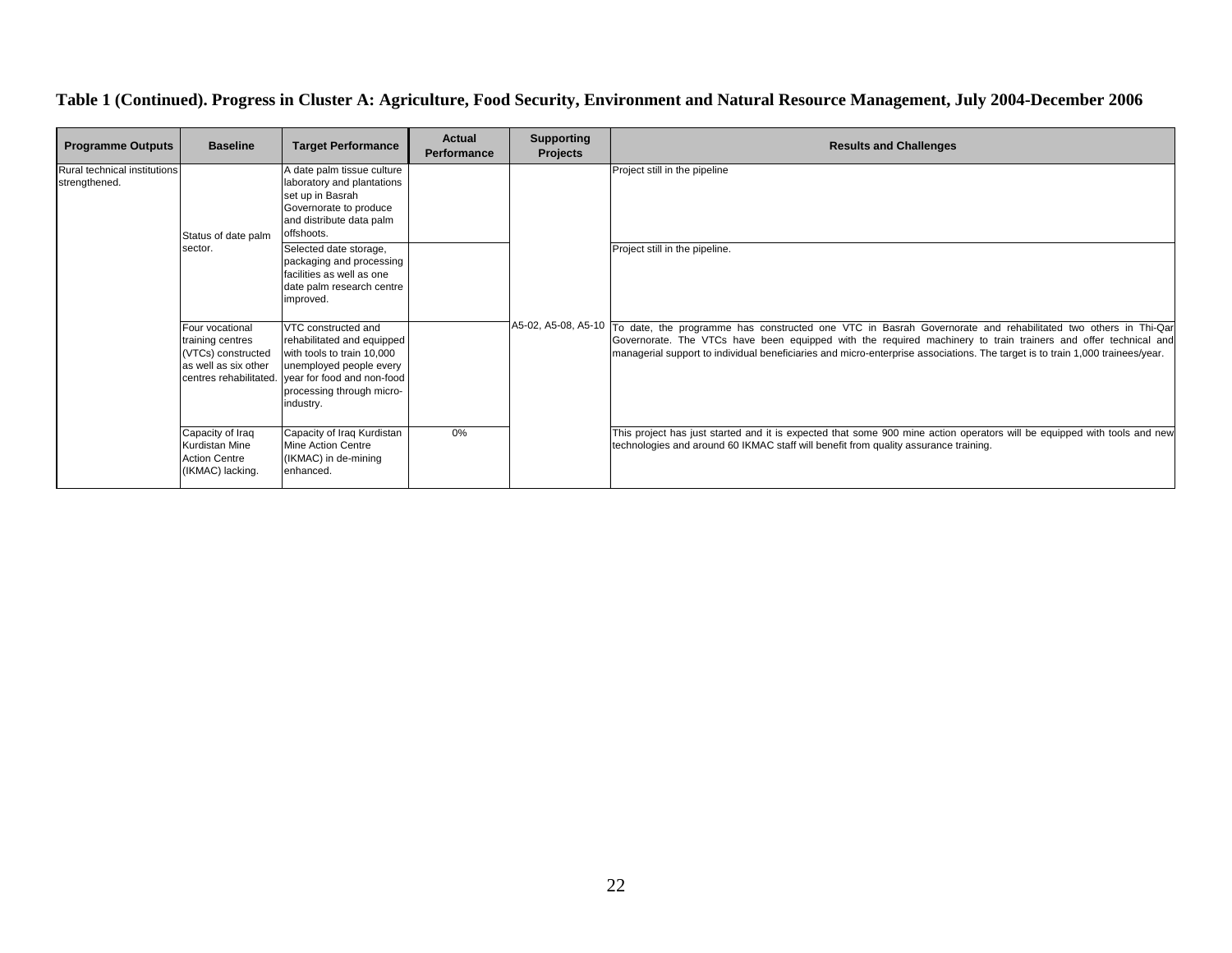|                                                                                                                                                                                                                                                                                                                                                                                                                                  |                                                                                                                                     | Cluster Planned Outcome 3: Reduce the level of food insecurity among vulnerable groups in targeted rural and urban areas.    |                              |                                      |                                                                                                                                                                                                                                                                                                                                             |  |  |  |  |                                                                                                           |
|----------------------------------------------------------------------------------------------------------------------------------------------------------------------------------------------------------------------------------------------------------------------------------------------------------------------------------------------------------------------------------------------------------------------------------|-------------------------------------------------------------------------------------------------------------------------------------|------------------------------------------------------------------------------------------------------------------------------|------------------------------|--------------------------------------|---------------------------------------------------------------------------------------------------------------------------------------------------------------------------------------------------------------------------------------------------------------------------------------------------------------------------------------------|--|--|--|--|-----------------------------------------------------------------------------------------------------------|
| Cluster Achieved Outcomes: The capacity of the Iraqis for better planning to reduce food insecurity was enhanced through surveys and training. The Cluster was able to carry out countrywide surveys and studies (disease<br>control and food security surveys). These surveys were followed with training to analyse the data, enabling the Iragis to design control and intervention strategies based on tangible information. |                                                                                                                                     |                                                                                                                              |                              |                                      |                                                                                                                                                                                                                                                                                                                                             |  |  |  |  |                                                                                                           |
| <b>Programme Outputs</b>                                                                                                                                                                                                                                                                                                                                                                                                         | <b>Baseline</b>                                                                                                                     | <b>Target Performance</b>                                                                                                    | <b>Actual</b><br>Performance | <b>Supporting</b><br><b>Projects</b> | <b>Results and Challenges</b>                                                                                                                                                                                                                                                                                                               |  |  |  |  |                                                                                                           |
| Increase capacity of the<br>government to identify<br>food needs, develop<br>strategies and carry out<br>food-based programmes.                                                                                                                                                                                                                                                                                                  |                                                                                                                                     | Two high-quality reports<br>about food security status<br>in Iraq published.                                                 | 100%                         |                                      | Completed.                                                                                                                                                                                                                                                                                                                                  |  |  |  |  |                                                                                                           |
|                                                                                                                                                                                                                                                                                                                                                                                                                                  |                                                                                                                                     | Assist MoPDC/COSIT in<br>building Iraqi institutional<br>capacity in monitoring and<br>analysing food security.              | 105%                         |                                      |                                                                                                                                                                                                                                                                                                                                             |  |  |  |  | Completed. 532 staff of the Food Security Unit in the MoPDC trained representing 105% out of 506 planned. |
|                                                                                                                                                                                                                                                                                                                                                                                                                                  | Database system for<br>monitoring the<br>quantity and quality<br>of imported and<br>locally produced<br>seeds is not<br>functional. | Existing database for seed<br>quality control operations<br>improved and<br>strengthened.                                    |                              | A5-08, A5-16                         | Project commenced in August 2006 and is proceeding as per the work plan. PSC convened and is monitoring progress.                                                                                                                                                                                                                           |  |  |  |  |                                                                                                           |
|                                                                                                                                                                                                                                                                                                                                                                                                                                  |                                                                                                                                     | Capacity of Iraqi<br>veterinarians built for<br>better planning and<br>implementation of national<br>animal disease control. | 85%                          |                                      | The training programme for the Iraqi veterinarians for better planning of national animal disease control ongoing as planned<br>through the multiple workshops and training activities carried out (4 CMS modules and 2 study tours). However, capacity for<br>implementation is heavily constrained by bad security situation in all Iraq. |  |  |  |  |                                                                                                           |
| Support to Public<br>Distribution System (PDS)<br>reform by policy, advice<br>on safety options and<br>market reform.                                                                                                                                                                                                                                                                                                            |                                                                                                                                     | A PDS option plan<br>developed and adapted.                                                                                  | 100%                         |                                      | Document on PDS options produced. A bi-monthly internal weekly operations update is being produced by WFP with data<br>analysis on the performance of the PDS.                                                                                                                                                                              |  |  |  |  |                                                                                                           |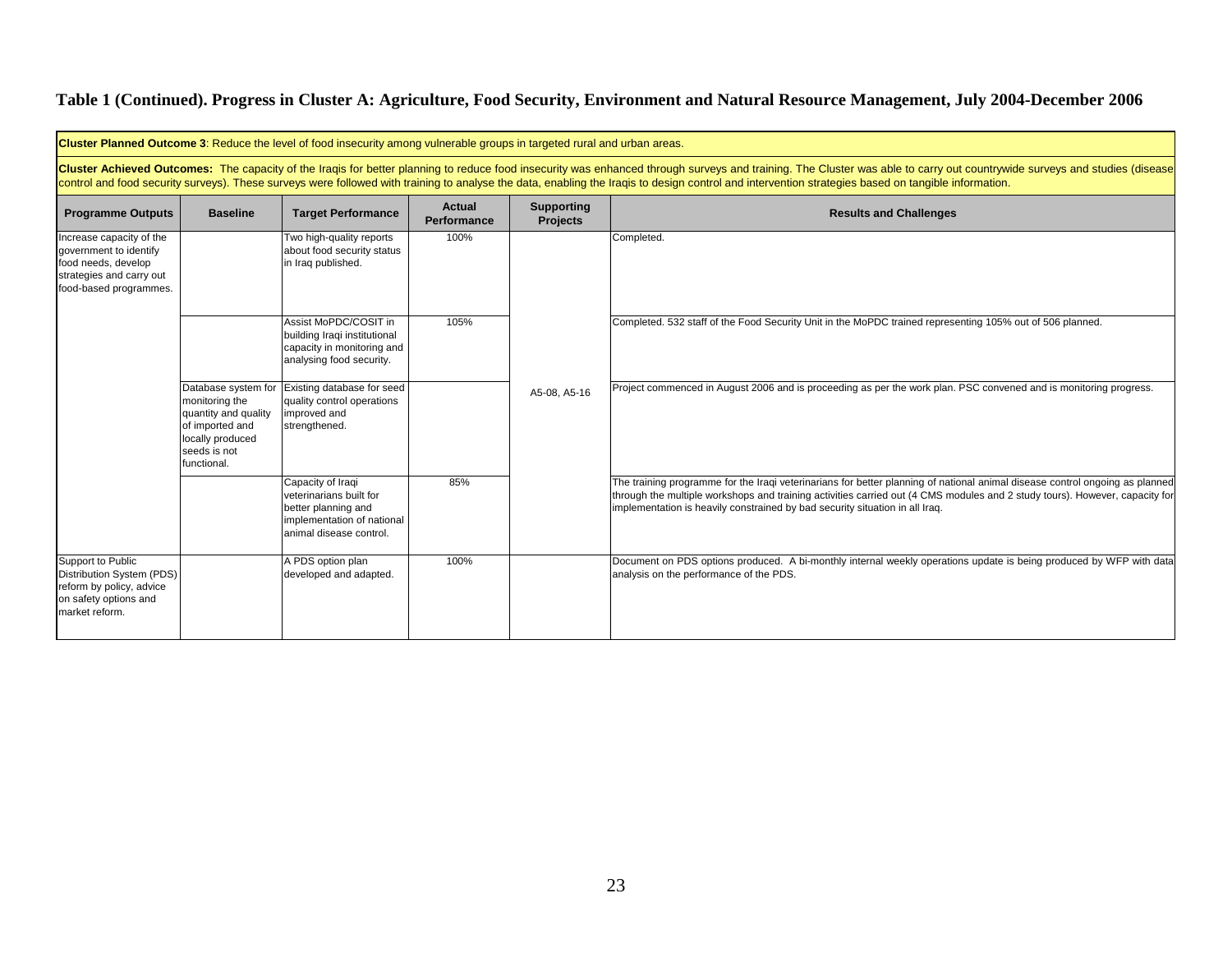**Cluster Planned Outcome 4**: Capacity of local and rural community institutions (public and private) enhanced for planning and executing development projects at the community level.

Cluster Achieved Outcomes: The Cluster has assisted in building the capacities of institutions (public and private) for better planning and executing development projects at two levels: information-gathering and planning. The Cluster has assisted the Government of Iraq to prepare studies to assist it in better emergency planning. As part of the plan to combat highly pathogenic avian influenza (HPAI), the Cluster has been able to produce a survey on the number of poultry in each Governorate (part of the National Livestock Survey), which will serve as basic information and statistical data for efficient planning. This was produced with the assistance of the l communities, which played an active role in the process. For the planning purposes, the Cluster has so far trained more than 460 senior and policy-level staff in the fields of environmental, veterinary and water management.

| <b>Programme Outputs</b>                                                                                                           | <b>Baseline</b>                                                  | <b>Target Performance</b>                                                                                                                                                                       | Actual<br>Performance | <b>Supporting</b><br>Projects                        | <b>Results and Challenges</b>                                                                                                                                                                                                                                                                                                                                                                                                                                             |
|------------------------------------------------------------------------------------------------------------------------------------|------------------------------------------------------------------|-------------------------------------------------------------------------------------------------------------------------------------------------------------------------------------------------|-----------------------|------------------------------------------------------|---------------------------------------------------------------------------------------------------------------------------------------------------------------------------------------------------------------------------------------------------------------------------------------------------------------------------------------------------------------------------------------------------------------------------------------------------------------------------|
| Basic information and<br>statistical data on<br>agriculture, livestock and<br>food trade made available<br>for efficient planning. |                                                                  | Established baseline study<br>on Huweza Marsh for<br>fisheries.                                                                                                                                 | 0%                    | A5-01, A5-02, A5-04,<br>A5-07, A5-08, A5-11<br>A5-15 | Project commenced in August 2006 and is proceeding as per the work plan. PSC convened and is monitoring progress.                                                                                                                                                                                                                                                                                                                                                         |
|                                                                                                                                    | No water<br>management<br>in rural areas.                        | <b>Water User Associations</b><br>created and trained as well<br>associations in place as Water Resources and<br>Irrigation Support Unit(s)<br>(WRISU) established,<br>staffed and operational. |                       |                                                      | Awaiting the completion of the drain excavation contract to use residual funds for this purpose.                                                                                                                                                                                                                                                                                                                                                                          |
|                                                                                                                                    |                                                                  | A Pump Station Data Base<br>established.                                                                                                                                                        | 20%                   |                                                      | Ongoing and pending feedback from the MoWR for completion.                                                                                                                                                                                                                                                                                                                                                                                                                |
|                                                                                                                                    | No post-war<br>statistical data on<br>animal health in<br>place. | A countrywide animal<br>health survey conducted.                                                                                                                                                | 40%                   |                                                      | Survey prepared on the number of poultry in each Governorate but not yet implemented. It is part of the National Livestock<br>Survey, which includes poultry. The National Livestock Survey has been postponed owing to a lack of funds. The survey will<br>involve a series of three workshops. Some funds were recently transferred for use under this project and the first (planning<br>workshop) was designed and is planned to take place in Amman in January 2007. |
|                                                                                                                                    |                                                                  | Assessments conducted<br>on contaminated sites,<br>field sample analyses and<br>interpretation.                                                                                                 | 100%                  |                                                      | Five priority sites were identified. Iraqi environmental experts were trained to undertake field assessments and the final<br>assessment report "Assessment of Environmental 'Hot Spots' in Iraq" was launched.                                                                                                                                                                                                                                                           |
|                                                                                                                                    |                                                                  | Institutional capacity<br>assessments, and national<br>environmental action<br>planning by trained teams<br>from the MoEn.                                                                      | 100%                  |                                                      | Equipment, publications and training for the establishment of an environmental information centre were delivered.<br>Equipment for an environmental monitoring laboratory were delivered and training was provided.                                                                                                                                                                                                                                                       |
|                                                                                                                                    |                                                                  | Enable implementation of<br>environmentally sound<br>technologies (ESTs) in<br>Marshlands through<br>capacity-building of policy-<br>makers.                                                    | 100%                  |                                                      | Thirty Iraqi participants took part in a week-long course on "Integrated Water Resource Management Policy for the Iraqi<br>Marshlands". The Marshlands Information Network (MIN) web site was launched and 31 Iraqis were invited to a week of<br>training on the MIN.                                                                                                                                                                                                    |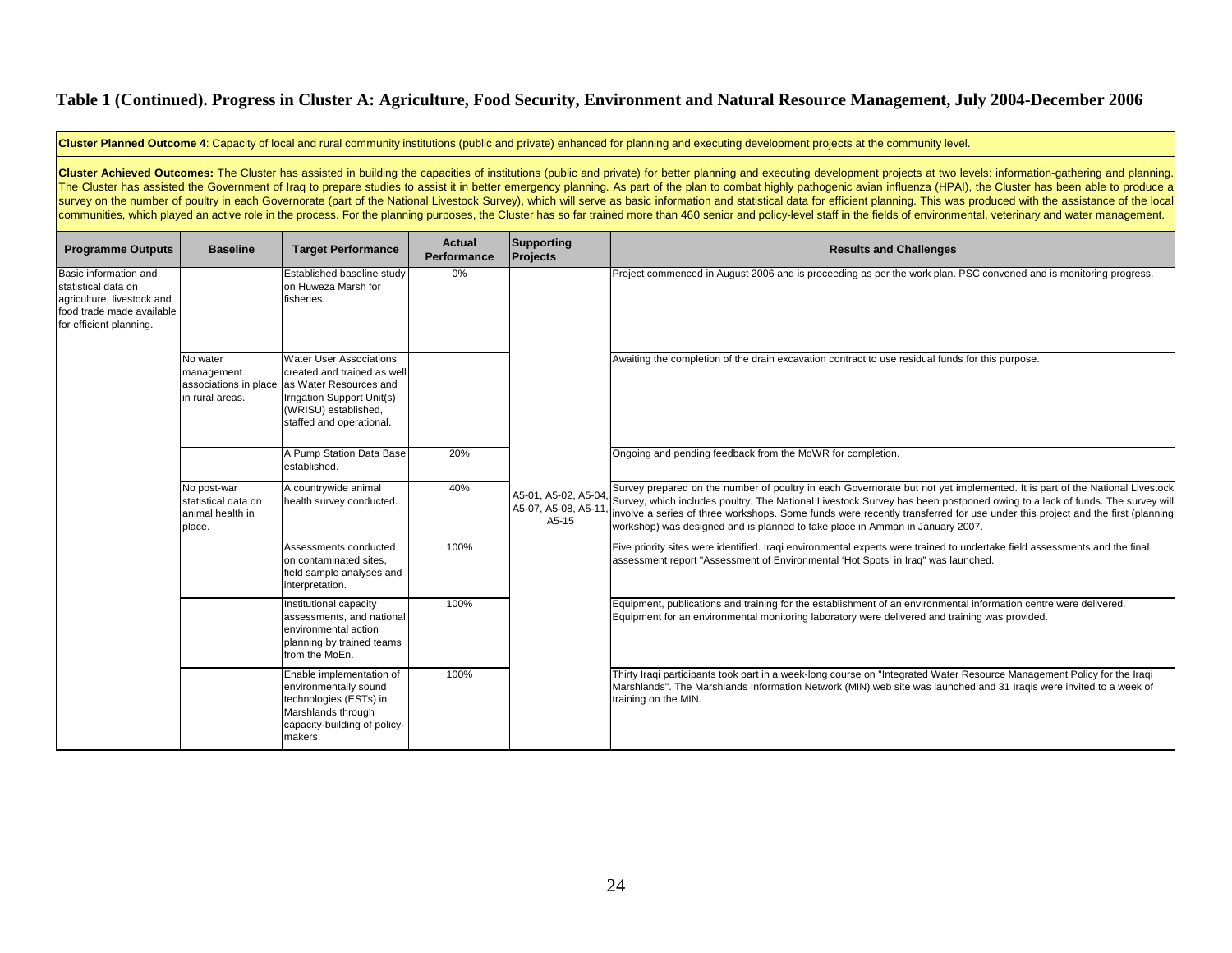| <b>Programme Outputs</b>                                                                                                                                | <b>Baseline</b>                                                                   | <b>Target Performance</b>                                                                                                                           | Actual<br><b>Performance</b> | Supporting<br>Projects        | <b>Results and Challenges</b>                                                                                                                                                                                                                                                                                                                                                                                                                                                                                                                                        |
|---------------------------------------------------------------------------------------------------------------------------------------------------------|-----------------------------------------------------------------------------------|-----------------------------------------------------------------------------------------------------------------------------------------------------|------------------------------|-------------------------------|----------------------------------------------------------------------------------------------------------------------------------------------------------------------------------------------------------------------------------------------------------------------------------------------------------------------------------------------------------------------------------------------------------------------------------------------------------------------------------------------------------------------------------------------------------------------|
| Local communities play<br>an active role in the<br>identification of plans for<br>rehabilitation of economic<br>and productive rural<br>infrastructure. | No National Seed<br>Board in place.                                               | A strong and clearly<br>mandated National Seed<br>Board with a clear and<br>concise national seed<br>policy formulated                              |                              | A5-11, A5-16                  | A PSC in place that would act as the precursor of the fully reactivated National Seed Board.                                                                                                                                                                                                                                                                                                                                                                                                                                                                         |
|                                                                                                                                                         |                                                                                   | Hold public meetings and<br>distribute information<br>materials to raise<br>awareness on the state of<br>Marshlands and<br>restoration initiatives. | 100%                         |                               | The Marshlands Information Network (MIN) web site was launched and 31 Iraqis were invited to a week of training on the<br>MIN. Thirty Iragi participants took part in a week-long course on "Integrated Water Resource Management Policy for the<br>Iragi Marshlands".                                                                                                                                                                                                                                                                                               |
| Capacity built at municipal<br>and local levels.                                                                                                        | Capacities lost (died<br>or migrated) and<br>back-dated<br>techniques.            | 6 modules on change<br>management system<br>training conducted.                                                                                     | 65%                          | A5-17, A5-19, A5-20.<br>A7-03 | Four modules have been conducted to date for more than 120 Iraqi veterinarians (each over a period of 10-12 days). The<br>main focus was on animal disease recognition, epidemiology, and prospects and constituents for disease control and<br>eradication. The fifth module is planned to take place in February 2007 for 15 veterinarians.                                                                                                                                                                                                                        |
|                                                                                                                                                         |                                                                                   | Capacity-building of Iraqis<br>in water management and<br>use.                                                                                      | 100%                         |                               | Netherlands: 10 (out of 10) Iraqi engineers attended a 6-week course on "Soil, Drainage and Land Reclamation"; 10 (out of<br>10) MoWR engineers are attending this 6-week course in "Agro-Hydrology". Italy: 10 (out of 10) MoWR engineers are<br>attending this 8-week course in "Planning and Design of Modern Irrigation Systems". England: 10 (out of 10) Iraqi engineers<br>A5-07, A5-08, A5-10, were trained in weed control in drainage canals while in the course on "Operation and Maintenance of Irrigation and<br>A5-11, A5-15, A5-16, Drainage Schemes". |
|                                                                                                                                                         | Date-palm<br>processing capacity<br>requires updating to<br>meet int'l standards. | Capacity-building of Iraqis<br>n date processing.                                                                                                   |                              |                               | Project still in the pipeline.                                                                                                                                                                                                                                                                                                                                                                                                                                                                                                                                       |
|                                                                                                                                                         |                                                                                   | Capacity-building of Iraqis<br>n environment (EST) and<br>mine clearing.                                                                            |                              |                               | 270 Iraqi decision-makers and community representatives were trained in marshland management and in technical, policy<br>and institutional aspects of marshland management. Safe drinking water was provided to 15,000 residents in 6 communities<br>using EST options.                                                                                                                                                                                                                                                                                              |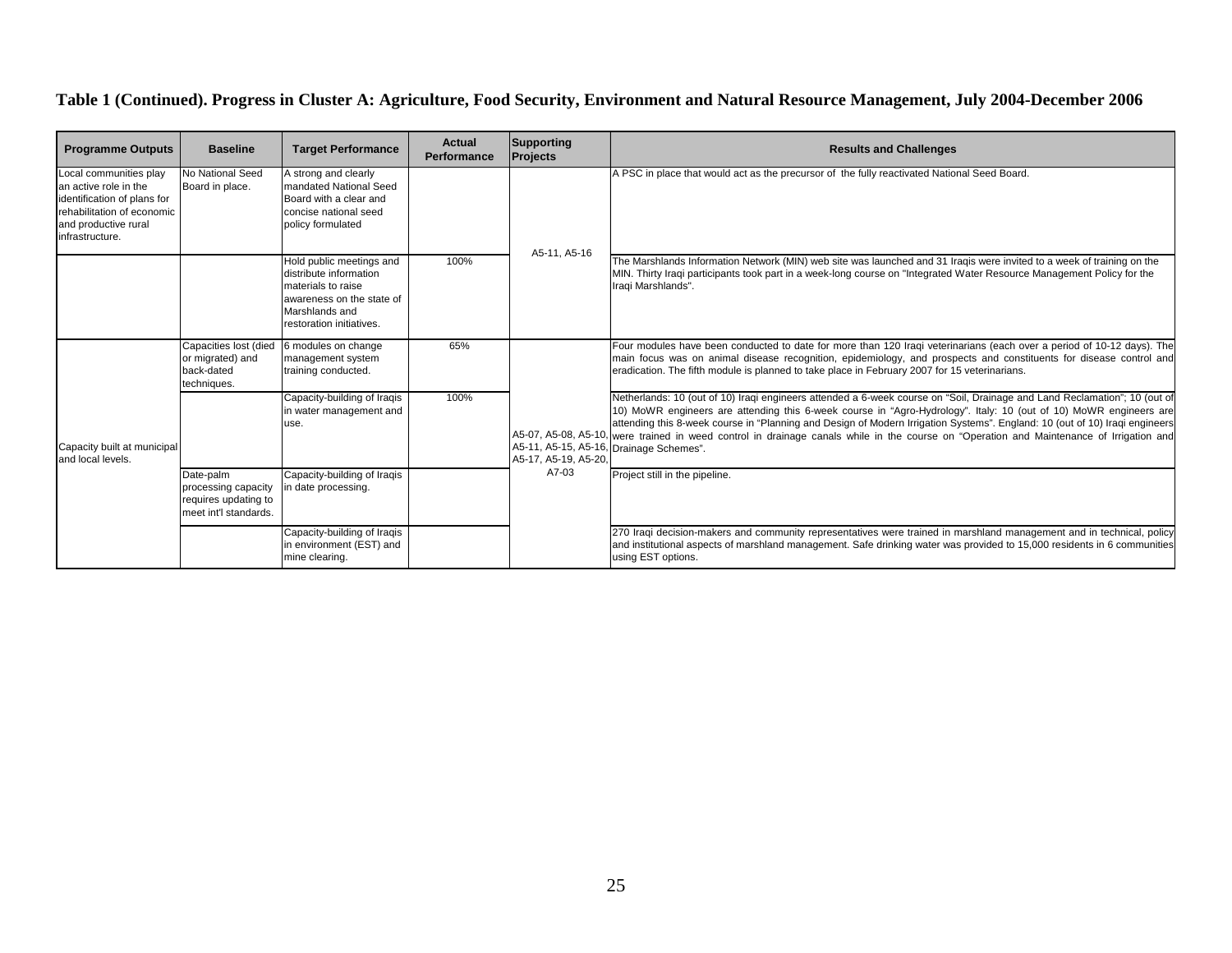| <b>Programme Outputs</b>                                                                                                                       | <b>Baseline</b>                                    | <b>Target Performance</b>                                                                                                                                                  | Actual<br>Performance | Supporting<br><b>Projects</b> | <b>Results and Challenges</b>                                                                                     |
|------------------------------------------------------------------------------------------------------------------------------------------------|----------------------------------------------------|----------------------------------------------------------------------------------------------------------------------------------------------------------------------------|-----------------------|-------------------------------|-------------------------------------------------------------------------------------------------------------------|
| Local governments<br>actively addressing public-<br>private partnership<br>concepts and community<br>involvement in their<br>strategies.       |                                                    | Representation of the<br>private sector and other<br>local stakeholders in the<br>different monitoring and<br>executing bodies.                                            |                       | A5-16                         | Project commenced in August 2006 and is proceeding as per the work plan. PSC convened and is monitoring progress. |
|                                                                                                                                                | Legislation requires<br>revision and<br>upgrading. | Legislation updated to<br>meet the current needs in<br>the development of a<br>market-oriented and<br>private-sector-driven seed<br>industry.                              |                       |                               | Project commenced in August 2006 and is proceeding as per the work plan.                                          |
| National conservation<br>corps programme<br>established and managed<br>by a consortium of<br>ministries (MoA, MoEn,<br>MoLSA, MoMPW,<br>MoWR). |                                                    | Structure established at<br>national, regional and local<br>level for the planning and<br>implementation of labour-<br>intensive environmental<br>rehabilitation projects. |                       |                               | Project still in the pipeline.                                                                                    |
|                                                                                                                                                |                                                    | Financial sustainability of<br>programme ensured<br>through building capacity<br>of ministries involved for<br>budgeting and fund-<br>raising.                             |                       |                               | Project still in the pipeline.                                                                                    |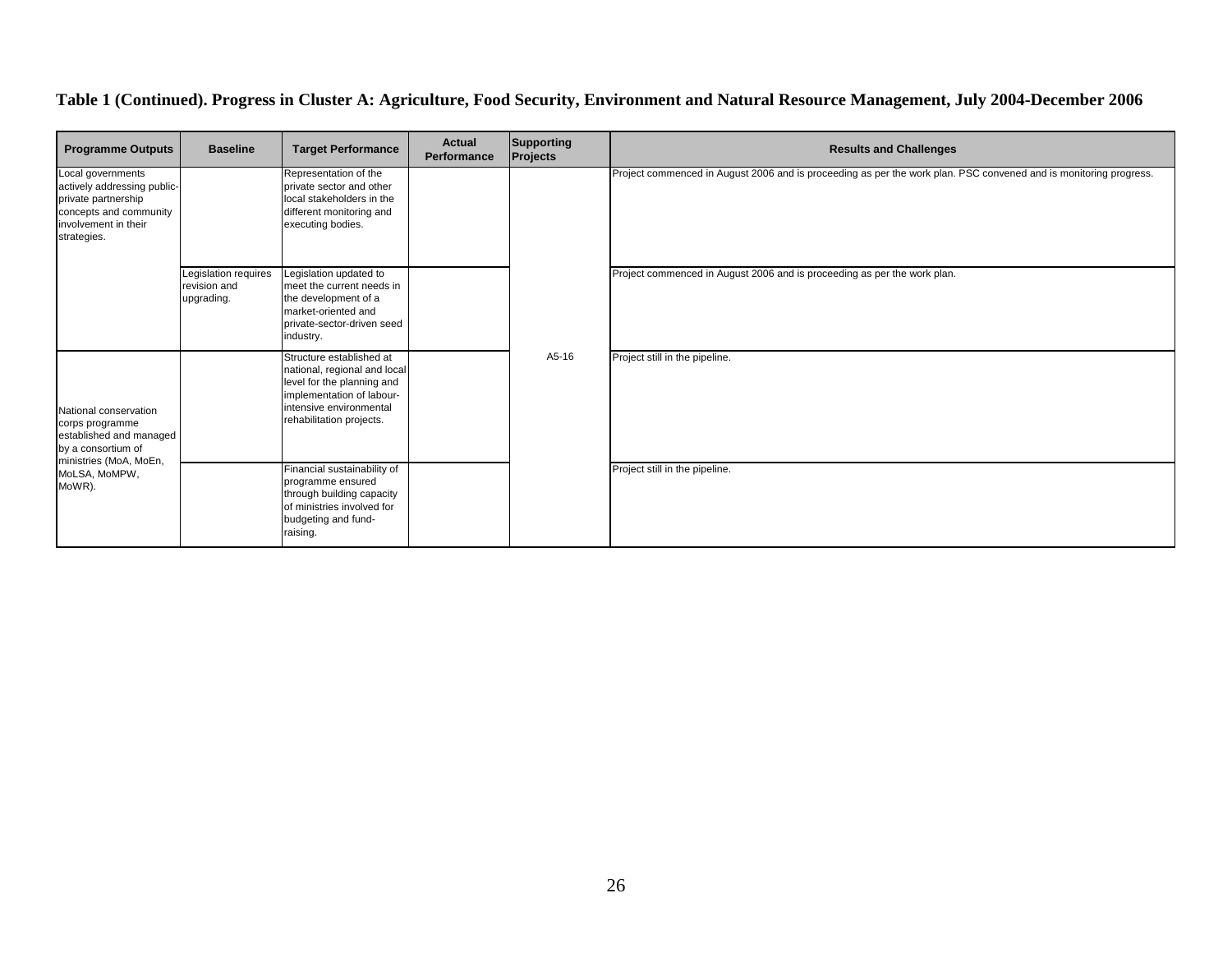|                                                                                                                                                                                                             |                                                                                                                              | <b>Cluster Planned Outcome 5: Capacities for national institutions strengthened.</b>                                                                                        |                                                                                                                                                                                                                                                                                                                                                                                                                                                  |                        |                                                                                                                                                                                                                                                                                                                                                                                                                                                                                                                                                                                                                                                                  |
|-------------------------------------------------------------------------------------------------------------------------------------------------------------------------------------------------------------|------------------------------------------------------------------------------------------------------------------------------|-----------------------------------------------------------------------------------------------------------------------------------------------------------------------------|--------------------------------------------------------------------------------------------------------------------------------------------------------------------------------------------------------------------------------------------------------------------------------------------------------------------------------------------------------------------------------------------------------------------------------------------------|------------------------|------------------------------------------------------------------------------------------------------------------------------------------------------------------------------------------------------------------------------------------------------------------------------------------------------------------------------------------------------------------------------------------------------------------------------------------------------------------------------------------------------------------------------------------------------------------------------------------------------------------------------------------------------------------|
|                                                                                                                                                                                                             |                                                                                                                              |                                                                                                                                                                             |                                                                                                                                                                                                                                                                                                                                                                                                                                                  |                        | Cluster Achievement: Capacity was developed through training of 646 workers and 600 veterinarians in 219 veterinary centres. Iragi veterinarians were able to develop a contingency plan in the event of an avian influenza<br>(AI) outbreak, which was put into immediate effect and proved efficient after the AI outbreak in February 2006. Strategies and emergency preparedness plans for brucellosis and HPAI were set in place. An AI Operations<br>Manual and a Rapid AI Assessment were prepared. In addition to this, the area of land cleared under the mine action activities contributed to job creation and income-generation through agriculture. |
| <b>Programme Outputs</b>                                                                                                                                                                                    | <b>Baseline</b>                                                                                                              | <b>Target Performance</b>                                                                                                                                                   | Actual<br>Performance                                                                                                                                                                                                                                                                                                                                                                                                                            | Supporting<br>Projects | <b>Results and Challenges</b>                                                                                                                                                                                                                                                                                                                                                                                                                                                                                                                                                                                                                                    |
| Laboratory capacity<br>strengthened for<br>investigation, diagnosis<br>and surveillance of major<br>livestock and poultry<br>diseases as well as for<br>quality control of locally<br>produced and imported | Lack of emergency<br>preparedness plans.                                                                                     | Strategy and emergency<br>preparedness plans<br>drafted for implementation<br>to control and prevent<br>major diseases of livestock<br>and poultry.                         | 90%                                                                                                                                                                                                                                                                                                                                                                                                                                              |                        | As per the work plan, strategies and emergency preparedness plans for brucellosis and HPAI were already drafted in 2005<br>Foot and mouth disease strategies and emergency preparedness plans are ongoing.                                                                                                                                                                                                                                                                                                                                                                                                                                                       |
| and animal food products.                                                                                                                                                                                   | veterinary vaccines, drugs<br>Lack of capacity for<br>65%<br>Capacity for early and<br>HPAI response.<br>apid HPAI response. | A5-08                                                                                                                                                                       | 81 investigation teams (317 workers), 15 emergency teams (83 workers), 42 quarantine teams (115 workers), 37 spraying<br>teams (131 workers) and 4,000 epidemiology guards all over Iraq. Moreover, 219 veterinary centres in centre/south and 78<br>in the north, covering districts and subdistricts, are also implementing the control strategic plan. This means that more than<br>600 veterinarians are part of the staff involved in HPAI. |                        |                                                                                                                                                                                                                                                                                                                                                                                                                                                                                                                                                                                                                                                                  |
|                                                                                                                                                                                                             | Poor control policy<br>for major animal<br>diseases.                                                                         | Strengthening of capacity<br>of Iraqi veterinary services<br>in zoonotic and<br>transboundary animal<br>disease control.                                                    | 0%                                                                                                                                                                                                                                                                                                                                                                                                                                               |                        | Lack of funds for supplying vaccines and the lab equipment (i.e., PCR) hindered the progress of this component of the<br>project. However, module 5 of the change management system training programme is dedicated to focusing on import risk<br>analysis and quarantine for animals and animal products. It is planned to take place in February 2007.                                                                                                                                                                                                                                                                                                         |
| Surveys and review<br>studies completed and<br>plans being drafted and<br>agreed for the cattle<br>breeding strategy.                                                                                       |                                                                                                                              | Survey prepared on the<br>number of poultry in each<br>governorate.                                                                                                         | 100%                                                                                                                                                                                                                                                                                                                                                                                                                                             |                        | Survey prepared but not yet implemented. It is part of the National Livestock Survey, which includes poultry.                                                                                                                                                                                                                                                                                                                                                                                                                                                                                                                                                    |
|                                                                                                                                                                                                             |                                                                                                                              | A poultry compensation<br>study prepared.                                                                                                                                   | 100%                                                                                                                                                                                                                                                                                                                                                                                                                                             |                        | A poultry compensation study prepared and is part of the short-term Plan for Control of HPAI.                                                                                                                                                                                                                                                                                                                                                                                                                                                                                                                                                                    |
|                                                                                                                                                                                                             |                                                                                                                              | A comprehensive<br>contingency plan<br>addressing avian flu<br>prepared.                                                                                                    | 100%                                                                                                                                                                                                                                                                                                                                                                                                                                             |                        | A comprehensive contingency plan addressing Avian Influenza 100% prepared and ongoing implementation: 1902 Poultry<br>farms examined out of 4116, 2317 visits carried out by Investigation teams, 14,421,366 Poultry examined for the year 2006,<br>25,201 other birds of different species examined, 327 different Media activities done                                                                                                                                                                                                                                                                                                                        |
| Fully trained, equipped<br>and functional Iraqi NGO<br>Mine Action Organizations<br>became operational in<br>accordance with<br>International Mine Action<br>Standards (IMAS).                              |                                                                                                                              | One local mine/UXO<br>clearance organization<br>with 10+15 EOD/mine<br>clearance/disposal teams<br>operating and able to<br>function independently in<br>the south of Iraq. |                                                                                                                                                                                                                                                                                                                                                                                                                                                  | A7-04                  | One local mine/UXO clearance organization with 10 EOD/mine clearance/disposal teams equipped and trained operating<br>with limited supervision and the organization is expected to be fully independent by end of June 2007.                                                                                                                                                                                                                                                                                                                                                                                                                                     |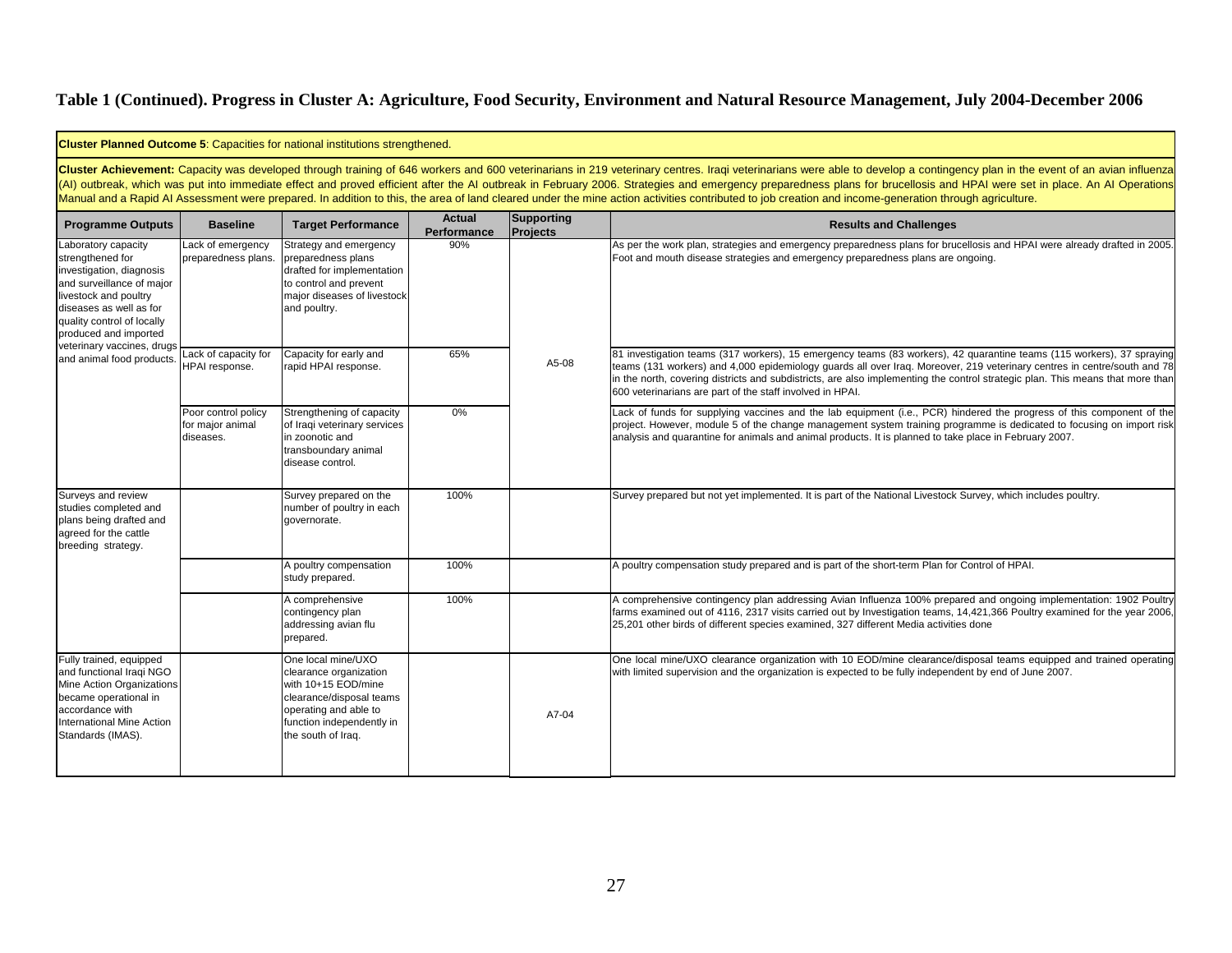#### **2.2.2 Progress in Cluster B: Education and Culture**

#### **Summary of Achievements from 1 July to 31 December 2006**

#### *Education*

Under the programme to improve the quality of textbooks, a modern Prepress Centre was established, furnished and equipped, allowing the Ministry of Education (MoEd) to edit its current textbooks and produce new series of textbooks that comply with international standards. Fourteen MoEd textbook designers were trained; a textbook/CD library was established, furnished and equipped; and the "National Textbooks Printing and Distribution Policy" was formulated. In addition, 10 MoEd Heads of Textbook Authoring Committees were trained in the principles of writing and designing textbooks.

In the area of teacher training, UNESCO produced teacher training materials in the Kurdish language. Data shows were provided to the Institute of Educational Training and Development at the MoEd, Baghdad, filming and editing equipment (cameras, tape recorders, etc.) was provided to the Institute, and a training workshop was delivered for 83 mentors on the use of new instructional materials. Furthermore, computers were purchased to equip eight selected schools for the delivery of the training session, "Inservice Teachers on the Use of ICT in Education". Teachers' Manuals for Science Laboratory Experiment (Edition) for Grades 8, 9, 10, 11 and 12 were prepared in November 2006.

For the Education Management Information System (EMIS), efforts continued to ensure sustainability at the central level by carrying out the final stages of the development of the skills of MoEd officials to a level where they could efficiently and effectively use and maintain the software in the future. Thirty statisticians were trained in Aqaba (23 July to 5 August) and 30 planners and project managers were trained in Aqaba (12 to 24 August 2006).

In the field of vocational education, 28 training handbooks (in Arabic) belonging to the 9 vocational disciplines for grades 10, 11 and 12 as well as books and manuals have been prepared by international experts in electronics, sewing, agriculture, communication, electrics, automotive mechanics, food service and production, and construction in cooperation with the MoEd. The MoEd established the staff development unit at the MoEd for the Master Instructors Training, and a training workshop for 30 Master Instructors in 9 vocational disciplines was organized in December 2006.

#### *Culture*

Through the two phases of the Strengthening Primary and Intermediate Level Education in Iraq programme, which were operationally closed during the reporting period, the comprehensive rehabilitation of 66 schools was fully completed. However, handing-over letters are still awaited for three schools in Fallujah. The provision of basic furniture to 114,000 students in 164 primary schools has almost been completed. In addition, 100 per cent of type (A) and 93 per cent of type (B) furniture have been distributed to schools to date. Two types of furniture were developed depending on children's' anthropometrical measurements: type "A" for students in grades one to three and type "B" for students in grades four to six.

Under the 2006 Provision of Learning Materials Programme, 90 per cent of the essential learning materials were delivered to all Directorates of Education (DoEds) warehouses. A total of 4.7 million sixto-twelve-year-old Iraqi children in more than 14,000 primary schools are being provided with essential learning materials for the 2006-2007 school year.

Through the integrated community-based project to deliver quality basic social services, the further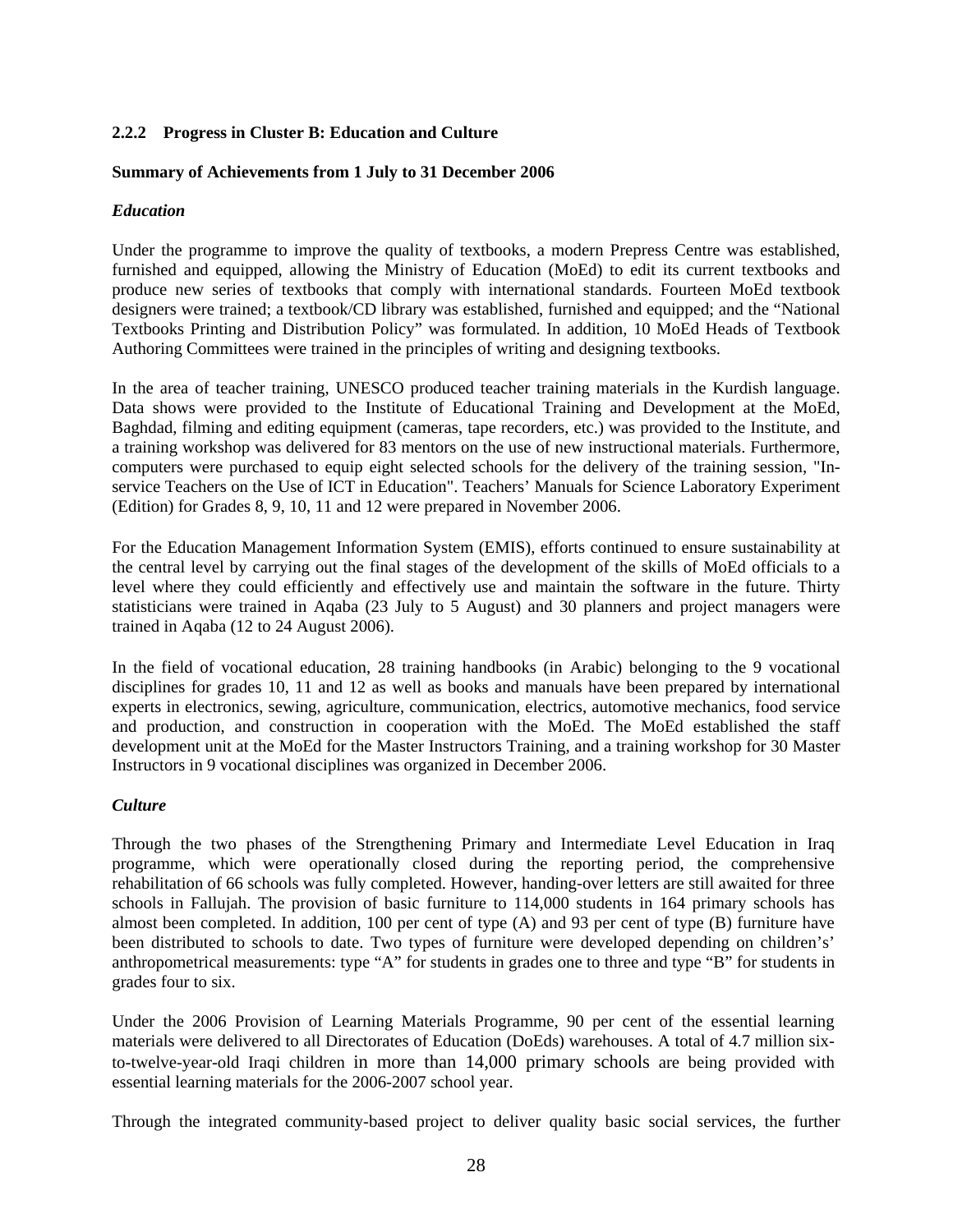rehabilitation of 90 schools was completed in Baghdad, Basrah, Erbil, Missan and Wassit Governorates while work is still ongoing in 20 schools in Thi-Oar Governorate (finalized by the end of the first quarter 2007). During the reporting period, an additional 330,000 people had access to safe water and another 100,000 people gained access to improved sanitation.

Through the United Nations Children's Fund (UNICEF)/United Nations Human Settlements Programme (UN-HABITAT) joint programme for school rehabilitation and capacity-building approved in July 2006, the rehabilitation of 40 primary and intermediate schools is under way, 11 of which were completed while 29 are ongoing in 15 governorates. In addition to the rehabilitation, an additional 58 new classrooms were constructed and added to the 40 schools under rehabilitation.

The Economic and Social Commission for Western Asia (ESCWA) Iraq Networking Academies/Cisco training that was conducted in LAU/Jbeil, Lebanon, from 26 June to 31 July 2006 and interrupted owing to the security situation in Lebanon was resumed on 30 October and finished on 13 November 2006. The two-week training courses on HP File Servers, UPS maintenance, and the maintenance of photocopiers that had started on 10 July 2006 and had also been interrupted because of the security situation in Lebanon during July resumed in November 2006.

In the area of human rights education, a core group of Basrah society took an active part in all three human rights training events. There were 85 participants from various sectors and institutional and ethnic backgrounds, 25 per cent of whom were women. Each training session was attended by a range of professionals drawn from local government (provincial) councils, high-ranking members of the Iraqi security forces (such as Basrah police and military), key members of the judiciary, academics, representatives of ministries and NGOs, and members of Basrah Governorate tribes. The Ministry of Human Rights approached the United Nations Human Rights Office in Baghdad, complimenting the training in Basrah and requesting that an additional two training sessions be carried out in Najaf and Kerbala.

In the area of culture, the rehabilitation of the Child Museum was completed as well as the delivery of the equipment requested by the National Library in Baghdad.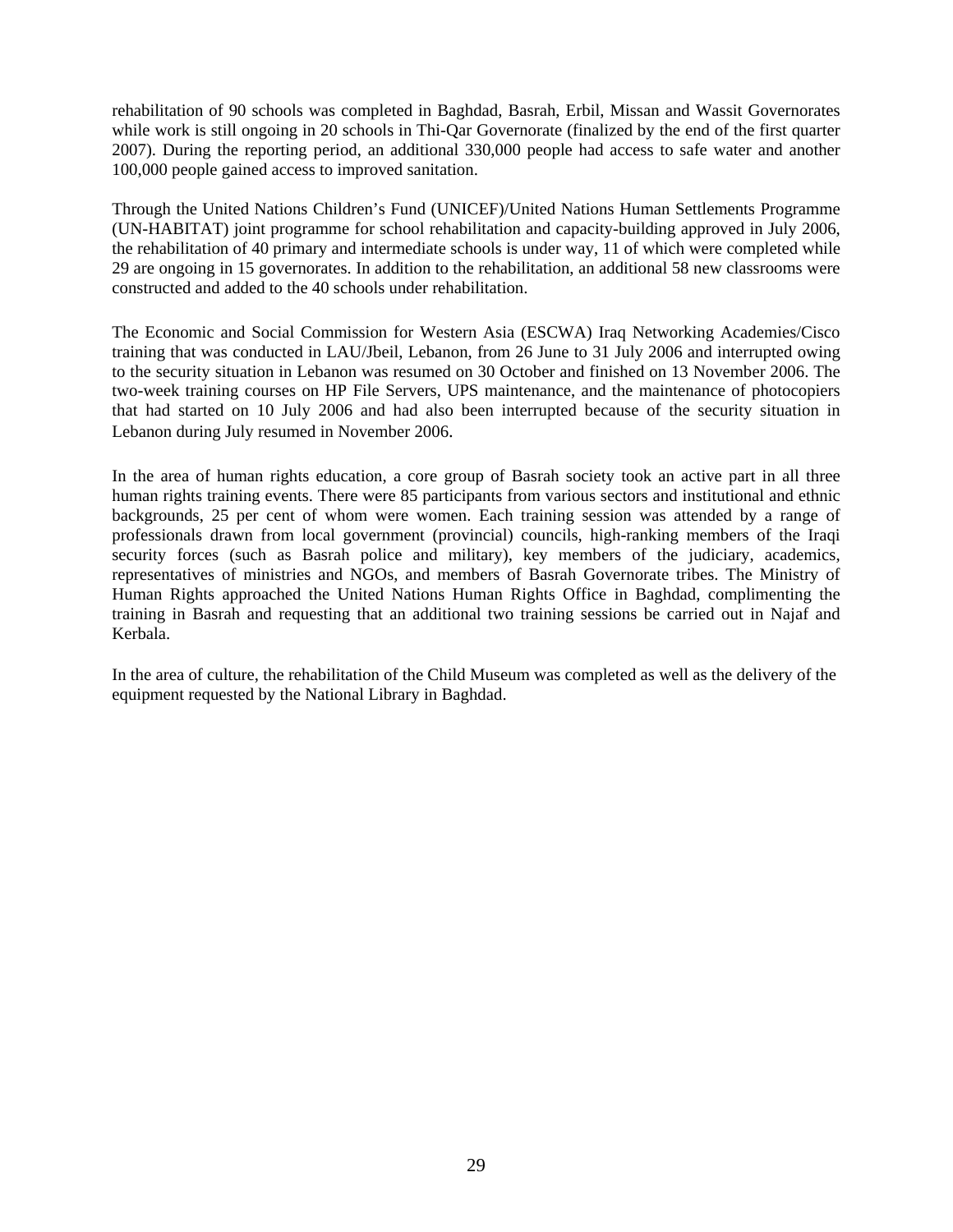#### Programme Outputs Baseline Target Performance\* Actual Supporting **Results and Challenges** Results and Challenges To increase net enrolment rate at the primary level from the current level, with a focus on rural areas. 86% 90% 187% B1-06, B1-09, B1236 schools (75% of the targeted 313 schools) in addition to water and sanitation facilities in 110 schools were rehabilitated to child-11, B1-12, B1-18, friendly standards using UNDG ITF funds (only). The remainder are planned for next period. Construction was slowed by deterioration B1-19, B1- 22a,b,B1-24 (UNICEF bilateral facilities have been provided using UNDG ITF and non-UNDG ITF funds. Procurement and distribution of essential learning materials to funds and WFP 6 million children in 2005, 4.5 million in 2006 and 4.7 million in 2007. 9 million textbooks (comprising 39 titles) were printed and core funds) To increase net enrolment of girls in primary education with focus on rural areas. Over 10,000 mt of high energy biscuits provided to 1.9 million primary school children in 3,000 primary schools and 2,000 mt of vegetable oil as incentive to school girls from 2005 to December 2006. To increase enrolment rates at the secondary level. 36% 50% 40% B1-15 B1-15: 0% of equipment has been delivered. All equipment is in the process of being purchased and delivered. Three training workshops were conducted during November and December 2006: one on training science teachers in conducting lab experiments, the second on training in low-cost equipment for science education and the third on training of School Library Supervisors . To increase enrolment of girls in secondary education, with a focus on rural areas and girls. 30% 35% 31% B1-15, B1-18 Procurement of furniture, materials and equipment for libraries and science laboratories in 55 secondary schools in Baghdad and 7 different governorates is under way. B1-15: 0% of equipment has been delivered. All equipment is in the process of being purchased and delivered. Three training workshops were conducted during November and December 2006: one on training science teachers in conducting lab experiments, the second on training in low-cost equipment for science education and the third on training of School Library Supervisors. B1-18: Project is complete. All 9 million copies of textbooks (39 titles) have been delivered to the DoEds in the 18 governorates for the benefit of 6 million students of primary and secondary schools throughout Iraq, and this directly impacts enrolment of girls. To increase the number of children enrolled in preschool. 3% 5% 6% (UNICEF core funds) Initiation of child-rearing practices survey, 750 early childhood development (ECD) emergency kits provided and better parenting project is ongoing. National Long-term Priority or Goals: To enhance access and improve participation and completion at all levels of education in Iraq while ensuring adherence to quality, standards and achievement of expected learning outcom Cluster Achieved Outcomes: Access is being provided at a level higher than previously to both primary and secondary children; however, the actual numbers attending are falling short of targets owing mainly to lack of secur The programme for higher education is at a standstill as it is impossible to hire qualified university teachers, again because of security issues. **Cluster Planned Outcome 1:** To enhance access to all levels of education, with special reference to disparity reduction (gender, geographical, cultural and socio-economic). of security. The cost of rehabilitation of schools has escalated in the past two years by 45% owing to security. This has caused <sup>a</sup> reduction in planned targets. Since 2004, 509 schools (97%) have been rehabilitated; in addition, 902 (67%) water and sanitation distributed throughout Iraq to a total of 6 million primary- and intermediate-level pupils in 16,000 primary schools for the academic year 2005/2006. Provision of basic furniture to benefit 114,000 students in 274 primary schools has been completed. Over 10,0000 mt of high-energy biscuits provided to 1.9 million primary school children in 3,000 primary schools and 2,000 mt of vegetable oil as incentive to 79% 83% 83% B1-06, B1-09, B1 11, B1-12, B1-18, B1-19, B1-22a,b, B1-24

\*Figures shown are indicative as revealed by some pilot studies; however, the MoEd needs to conduct a fact-finding survey to arrive at reliable performance indicators.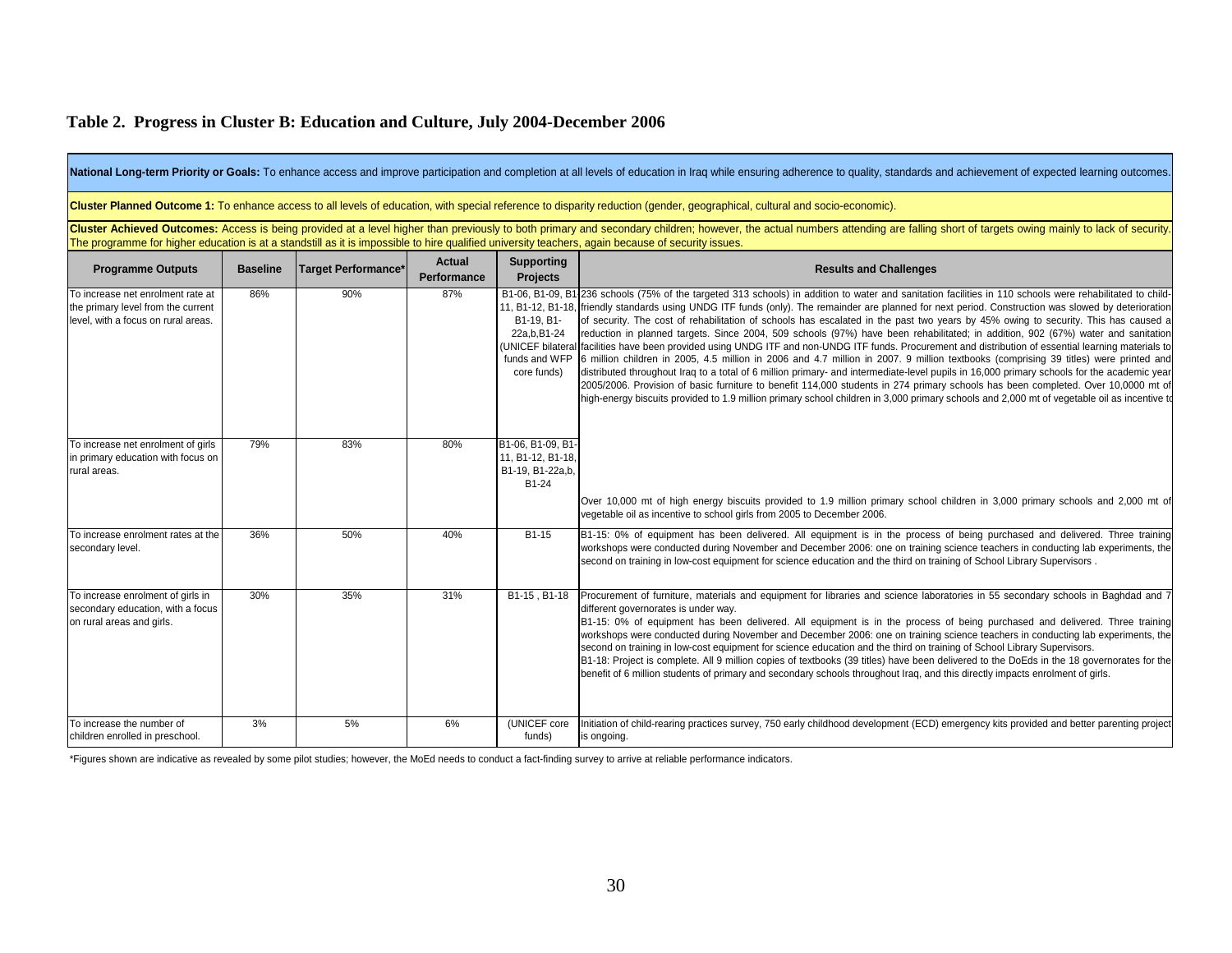| <b>Programme Outputs</b>                                                                                           | <b>Baseline</b>                                                       | <b>Target Performance</b>                                                                                                                      | <b>Actual</b><br>Performance | <b>Supporting</b><br><b>Projects</b>                    | <b>Results and Challenges</b>                                                                                                                                                                                                                                                                                                                                                                                                                                                                                                                                                                                                                                                                                                                                                                                                                                                                                                                                                                                                                          |
|--------------------------------------------------------------------------------------------------------------------|-----------------------------------------------------------------------|------------------------------------------------------------------------------------------------------------------------------------------------|------------------------------|---------------------------------------------------------|--------------------------------------------------------------------------------------------------------------------------------------------------------------------------------------------------------------------------------------------------------------------------------------------------------------------------------------------------------------------------------------------------------------------------------------------------------------------------------------------------------------------------------------------------------------------------------------------------------------------------------------------------------------------------------------------------------------------------------------------------------------------------------------------------------------------------------------------------------------------------------------------------------------------------------------------------------------------------------------------------------------------------------------------------------|
| To increase participation in<br>vocational and technical education<br>and training.                                | 70,000                                                                | 85,000                                                                                                                                         | $80,000*$                    | B1-01, B1-14                                            | Full equipment of 11 technical and vocational education and training (TVET) schools in Baghdad, Mosul and Samawah with workshop<br>and information technology equipment (98% of target). The second phase is ongoing and will benefit 17 other TVET schools in terms of<br>rehabilitation and equipment to enhance the training delivery process.<br>B1-01: Project has been completed. All workshop equipment and information technology equipment have been fully delivered to 11<br>technical and vocational schools in Al-Muthanna, Baghdad and Mosul to benefit their students during the school year 2005-2006<br>onwards.<br>B1-14: Project is ongoing. Training workshop for TVET senior managers was conducted in Alexandria on "Effective Leadership and<br>Management of TVET Subsector". The workshop benefited 8 Iraqi MoEd officials. Another training workshop for Master TVET<br>instructors has been conducted. Accordingly, all capacity-building activities have been completed. Equipment is under procurement (0%)<br>delivered). |
| To increase the net intake rate for<br>children in grade 1.                                                        | 71%                                                                   | 80%                                                                                                                                            | 75%                          |                                                         | B1-06,B1-12, B1-11 million bags each in 2005, 2006 and 2007 provided to all grade-1 pupils. High-energy biscuits and vegetable oil provided to school<br>24 (UNICEF and children in over 3,000 schools, resulting in retention of 510,136 girls or 100% against planned target. The targeted schools are from<br>WFP core funds) remote, food-insecure and rural areas as per the WFP baseline survey conducted and published in 2005. Each girl is provided with a<br>gallon of vegetable oil monthly as an incentive for her parents to ensure continuous attendance. This has been proven to be extremely<br>effective with enrolment rates rising from 92 per cent to 96 per cent in assisted schools.                                                                                                                                                                                                                                                                                                                                             |
| To retain children in school.                                                                                      | 81%                                                                   | 85%                                                                                                                                            | 84%                          | B1-06, B1-09, B1-<br>B1-22A.B B1-24<br>(WFP core funds) | - Provision of learning materials, textbooks, rehabilitation of water and sanitation facilities as outlined under narrative of output 1 above<br>11, B1-12, B1-18, has resulted in noticeable increase and retention, particularly of girls.                                                                                                                                                                                                                                                                                                                                                                                                                                                                                                                                                                                                                                                                                                                                                                                                           |
| Testing in grade 4 for literacy.                                                                                   |                                                                       | To be determined after first test to<br>establish baseline and target.                                                                         |                              |                                                         | Monitoring learning achievement test not conducted; expected core funds did not materialize and the MoEd did not consider this<br>feasible at present, given conditions on ground.                                                                                                                                                                                                                                                                                                                                                                                                                                                                                                                                                                                                                                                                                                                                                                                                                                                                     |
| To improve literacy through non-<br>formal education of adults and<br>students > 12 who did not<br>complete school | 65% adult<br>literacy rate and<br>600,000 out-of-<br>school children. | 70% (50,000)                                                                                                                                   | 68% (20,000)                 | B1-08 (UNICEF<br>bilateral funds)                       | 20,000 pupils (12-18) enrolled in ALP in 13 governorates and 75% successfully passed their exams in 2006. National literacy resource<br>centre and 4 community learning centres established and equipped, intending to provide literacy classes and income-generating<br>activities for girls and women.                                                                                                                                                                                                                                                                                                                                                                                                                                                                                                                                                                                                                                                                                                                                               |
| To develop higher education.                                                                                       | N/A                                                                   | Gross enrolment ratio<br>4%.                                                                                                                   | <b>NA</b>                    | B1-23 (WHO<br>core funds)                               | Brain drain, threats, assassination of professors and teachers. Development of National Nursing Strategy and plan of action 2005-2009.<br>Provision of 3,000 copies of scientific books, magazines and literature to medical and nursing collages. Training of 308 teacher trainers<br>from 4 colleges of education and 4 colleges of science ongoing.<br>0%, still in contracting stage; training has not started yet owing to severe security constraints and travel restrictions on Iragis.                                                                                                                                                                                                                                                                                                                                                                                                                                                                                                                                                         |
| To improve health and nutrition.                                                                                   | N/A                                                                   | Increase % of students<br>screened for hearing<br>and visual difficulties, %<br>of students receiving<br>mid-day meal from<br>planned targets. | 34%; 68%                     | funds)                                                  | B1-19 (WHO core 34% of students were screened for health problems and 68% of all students received mid-day meals. Supplements helped increase<br>funds, WFP core health of children. Indicators for school health assessment in 390 schools established in 15 governorates. 100% of the students in<br>assisted schools provided with daily pack of high-energy biscuits and a monthly 4 litres of vegetable oil for girls as incentive in rural and<br>remote schools.                                                                                                                                                                                                                                                                                                                                                                                                                                                                                                                                                                                |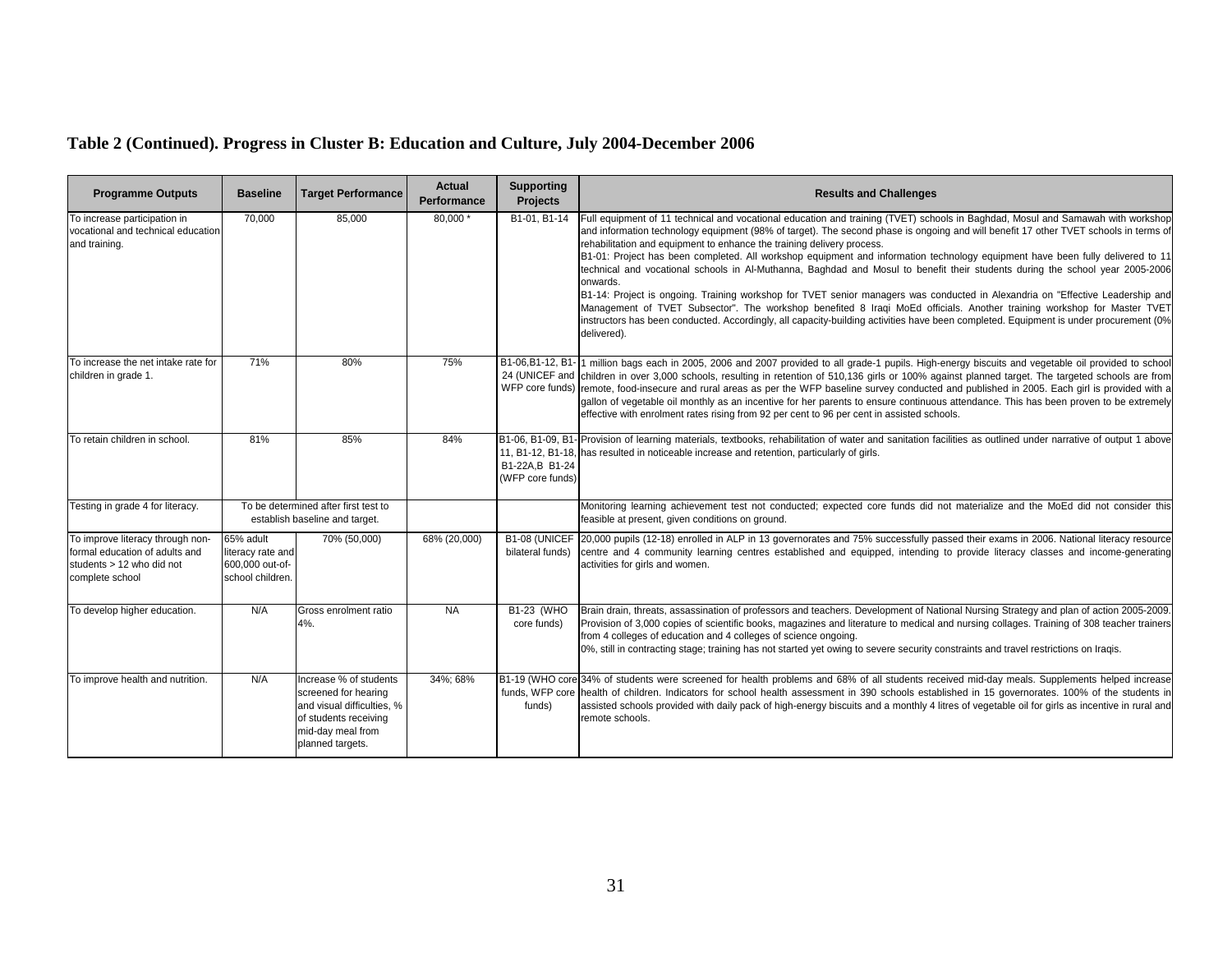| Cluster Planned Outcome 2: To strengthen the capacity of all personnel and systems in the education sector to ensure adherence to quality, standards and achievement of expected learning outcomes.                                                                                                                                                                                                                                                                                                                                      |                                                |                                                                                                                                                                            |                                                                                    |                                                             |                                                                                                                                                                                                                                                                                                                                                                                                                                                     |  |  |  |
|------------------------------------------------------------------------------------------------------------------------------------------------------------------------------------------------------------------------------------------------------------------------------------------------------------------------------------------------------------------------------------------------------------------------------------------------------------------------------------------------------------------------------------------|------------------------------------------------|----------------------------------------------------------------------------------------------------------------------------------------------------------------------------|------------------------------------------------------------------------------------|-------------------------------------------------------------|-----------------------------------------------------------------------------------------------------------------------------------------------------------------------------------------------------------------------------------------------------------------------------------------------------------------------------------------------------------------------------------------------------------------------------------------------------|--|--|--|
| Cluster Achieved Outcomes: There was significant achievement in capacity development in areas such as training of statisticians and planners and orientation of Parent-Teacher Associations in school feeding in line with pla<br>targets. However, there were two major shortfalls: only 66% of target for teacher training was achieved this year and only 25 per cent of target special needs teachers received their training. In both cases, the shortfall<br>lack of available professional trainers, security and matching funds. |                                                |                                                                                                                                                                            |                                                                                    |                                                             |                                                                                                                                                                                                                                                                                                                                                                                                                                                     |  |  |  |
| <b>Programme Outputs</b>                                                                                                                                                                                                                                                                                                                                                                                                                                                                                                                 | <b>Baseline</b>                                | <b>Target Performance</b>                                                                                                                                                  | <b>Actual</b><br>Performance                                                       | <b>Supporting</b><br><b>Projects</b>                        | <b>Results and Challenges</b>                                                                                                                                                                                                                                                                                                                                                                                                                       |  |  |  |
| To increase capacity of the MoEd<br>DoEds and MoH.                                                                                                                                                                                                                                                                                                                                                                                                                                                                                       | 100 planners,<br>135<br>statisticians.         | The following outputs<br>are in place: Legal<br>framework; planning,<br>policy, programme<br>development evaluation<br>functioning; 150<br>planners; 150<br>statisticians. | LegaL framework<br>drafted: 65<br>planners; 80<br>statisticians.                   | funds and<br>bilateral funds)                               | B1-08, B1-13, B1- Drafting of legal framework initiated with participation of MoEd and all DoEds. 65 educational planners and 80 statisticians trained, 63%<br>14 (UNICEF core of number needed. 88 non-formal education (NFE) planners trained and proposed NFE policy paper drafted.                                                                                                                                                              |  |  |  |
| To train teachers, supervisors and 250,000<br>librarians.                                                                                                                                                                                                                                                                                                                                                                                                                                                                                | teachers.                                      | 50,000 teachers only                                                                                                                                                       | 60% of target or<br>34,000 teachers<br>trained through<br>cascade training.        | B1-05, B1-15<br>(UNICEF core<br>and bilateral<br>funds)     | A core team of 25 master trainers trained 440 teacher trainers, who in turn trained 34,000 teachers. A core team of 62 teacher trainers<br>were trained in developing instructional materials. Trainers did not fulfil the prerequisites needed for such training. Turnover of focal<br>points. Delays in the in the installation of ICT equipment. 14 librarians trained and 42 secondary school science teachers trained in<br>laboratory skills. |  |  |  |
| To increase capacity-building in<br>data processing and analysis<br>(EMIS).                                                                                                                                                                                                                                                                                                                                                                                                                                                              | 135<br>statisticians.                          | 100% of personnel of<br>planning directorate<br>trained.                                                                                                                   | *135 or 100% of<br>staff trained in<br><b>EMIS. EMIS</b><br>software<br>developed. | B <sub>1</sub> -13, B <sub>1</sub> -23<br>(Bilateral funds) | School survey 2004 conducted and 3 statistical reports produced and disseminated; 3,000 staff of MoEd and DoEds trained in computer<br>literacy and EMIS use at different levels. The EMIS hardware is in place; however, its use not fully maximized.                                                                                                                                                                                              |  |  |  |
| To build capacity of the teaching<br>staff for special needs students.                                                                                                                                                                                                                                                                                                                                                                                                                                                                   | 4,000 teachers<br>trained in<br>special needs. | 4.000 teachers to be<br>trained in special needs teachers trained in<br>(mental & physical); and special needs.<br>for accelerated learning.                               | 25% or 1.000                                                                       | (UNICEF core<br>funds)                                      | The challenge has been to find teachers with advanced teacher training. 1,000 primary school teachers trained in pedagogical methods<br>for out-of-school children. 17 programme managers exposed to NFE best practices in India.                                                                                                                                                                                                                   |  |  |  |
| To increase involvement of<br>communities, Parent-Teacher<br>Associations (PTAs), NGOs, and<br>civil society in school<br>management.                                                                                                                                                                                                                                                                                                                                                                                                    | Low<br>involvement.                            | 14.000 PTAs.                                                                                                                                                               | 6,000 PTAs.                                                                        | 20 (WHO and                                                 | B1-08, B1-19, B1-100% of assessed schools feeding programme is managed with community involvement and 600 schools receiving orientation on PTA<br>role and functioning (WFP). PTAs in 110 schools organized (UNICEF). Community-based initiatives implemented in 9 governorates on<br>WFP core funds) community participation in health issues, with 550 community leaders and 250 teachers trained (WHO).                                          |  |  |  |
| To strengthen emergency<br>preparedness and response of key<br>stakeholders.                                                                                                                                                                                                                                                                                                                                                                                                                                                             | N/A                                            | Key stakeholders are<br>trained to deal with<br>emergencies with focus<br>on the safety of children.                                                                       | N/A                                                                                | funds (UNICEF<br>core funds)                                | B1-12 transfer of Essential material and equipment pre-positioned for 100,000 children; 20 schools rehabilitated in Fallujah. Essential learning materials<br>provided to 225,870 primary-level pupils in Anbar province. In addition, school bags were distributed to 49,380 grade-1 pupils. 100% of<br>emergency needs in Anbar Governorate addressed.                                                                                            |  |  |  |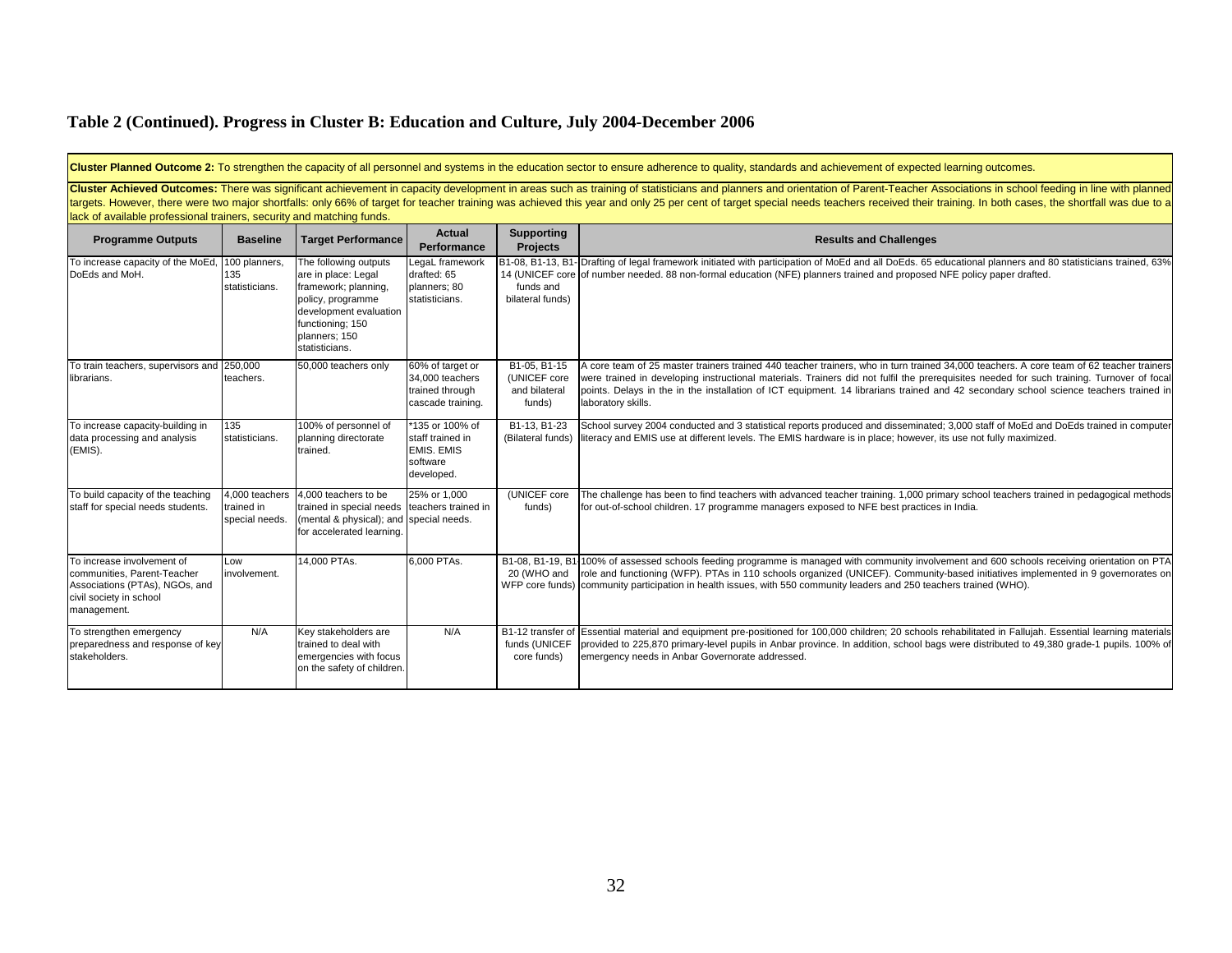| <b>Programme Outputs</b>                                                                                                             | <b>Baseline</b> | <b>Target Performance</b>                                                        | Actual<br>Performance | <b>Supporting</b><br><b>Projects</b> | <b>Results and Challenges</b>                                                                                                                                                                                                                                                                                                                                                                                                                                                                                                                                                                                                                                                                                                                                                                                                                                                                                                                                                                                                                                                                                                                                                                                                                                                                                                                                                                                                                                                       |
|--------------------------------------------------------------------------------------------------------------------------------------|-----------------|----------------------------------------------------------------------------------|-----------------------|--------------------------------------|-------------------------------------------------------------------------------------------------------------------------------------------------------------------------------------------------------------------------------------------------------------------------------------------------------------------------------------------------------------------------------------------------------------------------------------------------------------------------------------------------------------------------------------------------------------------------------------------------------------------------------------------------------------------------------------------------------------------------------------------------------------------------------------------------------------------------------------------------------------------------------------------------------------------------------------------------------------------------------------------------------------------------------------------------------------------------------------------------------------------------------------------------------------------------------------------------------------------------------------------------------------------------------------------------------------------------------------------------------------------------------------------------------------------------------------------------------------------------------------|
| To increase use of information and Low use of ICT 5 regional networking<br>communication technology (ICT) in in higher<br>education. | education.      | academies.                                                                       |                       | 17. B1-23                            | B1-05, B1-10, B1 <sup>1</sup> 5 regional networking academies and 17 local academies were established; the remaining local academies will be completed by mid-<br>[2007. Most of the hardware, software and information technology equipment have been received and are being shipped to all<br>destinations in Iraq; the shipping of the equipment was delayed since the academies' infrastructure could not be set up owing to the<br>constant conflicts in Iraq. In August 2004, 13 core instructors from the regional networking cademies attended a Cisco Certified<br>Networking Associate (CCNA) training session in the Lebanese American University. However, owing to the instability of teaching staff,<br>another CCNA training session was scheduled for the summer of 2006. Lebanon's July war halted the progress of the training, forcing<br>the INA team to postpone the session until October 2006. An advanced training session for CCNA instructors also had to be deferred<br>from October 2006 until March 2007 owing to the security situation in Iraq.<br>Even though armed conflict is increasing, more than 650 students attended Cisco student courses in the established local academies<br>and more than 200 instructors attended Cisco instructor courses in the regional academies throughout Irag. Procurement of information<br>technology equipment for 18 teacher training institutes as well as 105 personal computers for 7 secondary schools. |
| To increase use of sports, culture,<br>life skills and interpersonal<br>development in the education<br>system.                      |                 | Increase to 100% of<br>schools implementing<br>these non-academic<br>programmes. | To be assessed.       | UNICEF core<br>funds)                | B1-06, B1-07, B1 As the schools are rehabilitated and made child-friendly, the curriculum is designed to include these non-academic programmes.<br>19 (Bilateral and Playgrounds in 110 schools were constructed, and 16,000 (or 100%) schools received recreational kits.                                                                                                                                                                                                                                                                                                                                                                                                                                                                                                                                                                                                                                                                                                                                                                                                                                                                                                                                                                                                                                                                                                                                                                                                          |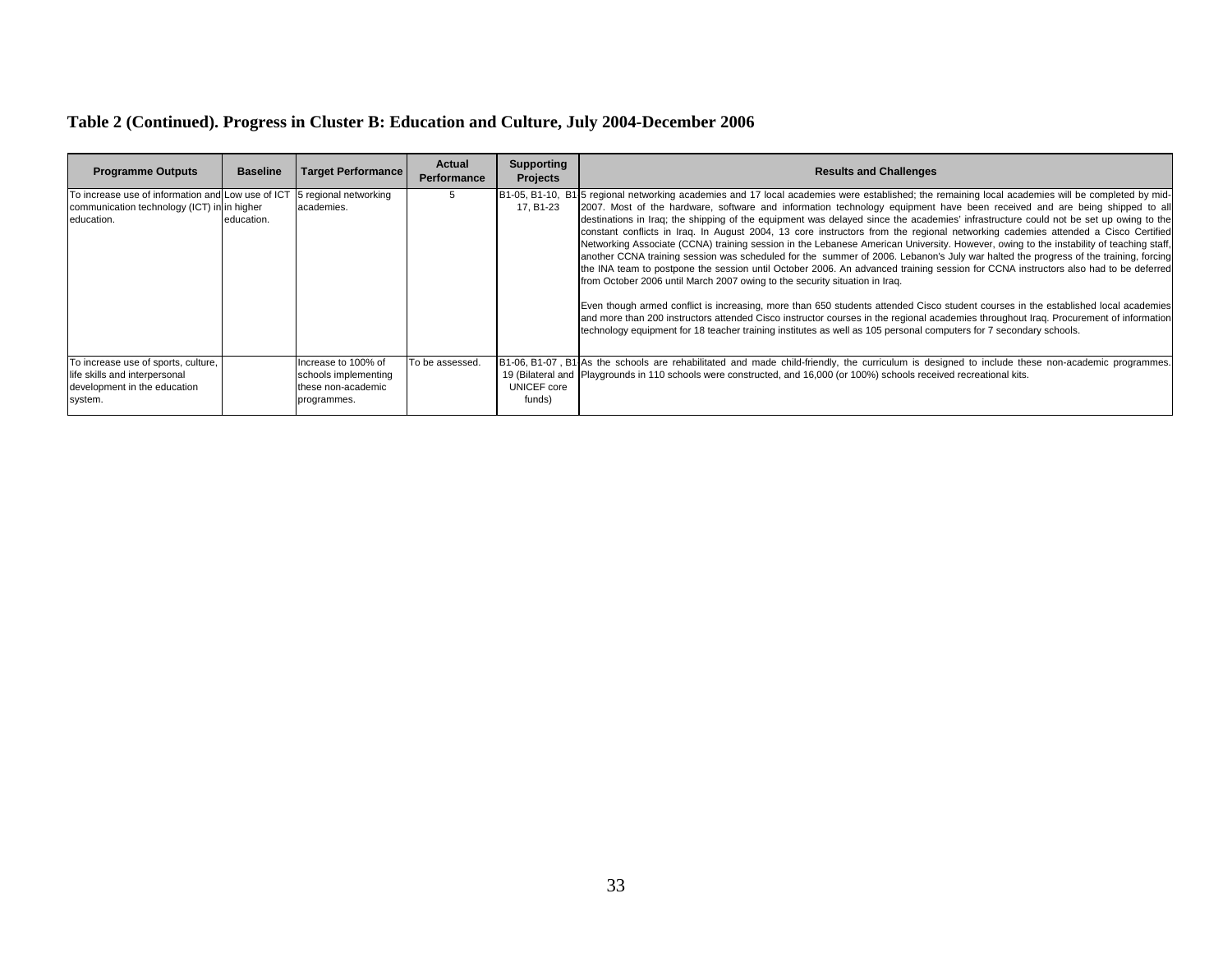| <b>ANNEX.</b>                                                          |                 |                                                                                                                     |                                               |                                        |                                          |                                                           |                                                        |  |  |
|------------------------------------------------------------------------|-----------------|---------------------------------------------------------------------------------------------------------------------|-----------------------------------------------|----------------------------------------|------------------------------------------|-----------------------------------------------------------|--------------------------------------------------------|--|--|
| BREAKDOWN OF SCHOOL REHABILITATION AND WATER AND SANITATION FACILITIES |                 |                                                                                                                     |                                               |                                        |                                          |                                                           |                                                        |  |  |
|                                                                        |                 |                                                                                                                     |                                               |                                        |                                          |                                                           |                                                        |  |  |
| UN-HABITAT                                                             |                 | <b>Water and Sanitation</b>                                                                                         | <b>Comprehensive</b><br>Rehabilitation        | ৱ                                      |                                          | <b>Targeted Water and</b><br><b>Sanitation Facilities</b> | <b>Targeted Comprehensive</b><br><b>Rehabilitation</b> |  |  |
|                                                                        | <b>UNDG ITF</b> | 15 (+70 ongoing)                                                                                                    | 80 (+70 ongoing)                              | $\overline{m}$                         | <b>UNDG ITF</b>                          | 85                                                        | 150                                                    |  |  |
|                                                                        | <b>OTHERS</b>   | 60                                                                                                                  | 84                                            | <b>H-HV</b>                            | <b>OTHERS</b>                            | 60                                                        | 84                                                     |  |  |
|                                                                        | <b>TOTAL</b>    | 75 (+70 ongoing)                                                                                                    | 164 (+70 ongoing)                             |                                        | <b>TOTAL</b>                             | 145                                                       | 234                                                    |  |  |
|                                                                        |                 |                                                                                                                     |                                               |                                        |                                          |                                                           |                                                        |  |  |
| <b>UNICEF</b>                                                          |                 | <b>Water and Sanitation</b>                                                                                         | <b>Comprehensive</b><br><b>Rehabilitation</b> |                                        |                                          | <b>Targeted Water and</b><br><b>Sanitation Facilities</b> | <b>Targeted Comprehensive</b><br><b>Rehabilitation</b> |  |  |
|                                                                        | <b>UNDG ITF</b> | 90 (+20 ongoing)                                                                                                    | 156 (+ 25 ongoing)                            | <b>UNICEF</b>                          | <b>UNDG ITF</b>                          | 110                                                       | 181                                                    |  |  |
|                                                                        | <b>OTHERS</b>   | 717                                                                                                                 | 109                                           |                                        | <b>OTHERS</b>                            | 1100                                                      | 109                                                    |  |  |
|                                                                        | <b>TOTAL</b>    | 807 (+20 ongoing)                                                                                                   | 265                                           |                                        | <b>TOTAL</b>                             | 1210                                                      | 290                                                    |  |  |
|                                                                        |                 |                                                                                                                     |                                               |                                        |                                          |                                                           |                                                        |  |  |
|                                                                        | <b>SUMMARY</b>  |                                                                                                                     |                                               | <b>SUMMARY</b>                         |                                          |                                                           |                                                        |  |  |
| Total number of schools rehab. through UNDG ITF = 236                  |                 |                                                                                                                     | 429                                           | Total W & S Facilities targeted = 1355 |                                          |                                                           |                                                        |  |  |
|                                                                        |                 | Total number of schools rehab. through others = 193<br>Total number of W&S facilities rehab. through UNDG ITF = 105 |                                               |                                        | Total Comprehensive Rehabilitation = 524 |                                                           |                                                        |  |  |
| Total of W&S facilities rehab. through others = 777                    |                 |                                                                                                                     | 882                                           |                                        |                                          |                                                           |                                                        |  |  |
| <b>Total</b>                                                           |                 |                                                                                                                     | 1311                                          |                                        |                                          |                                                           |                                                        |  |  |

34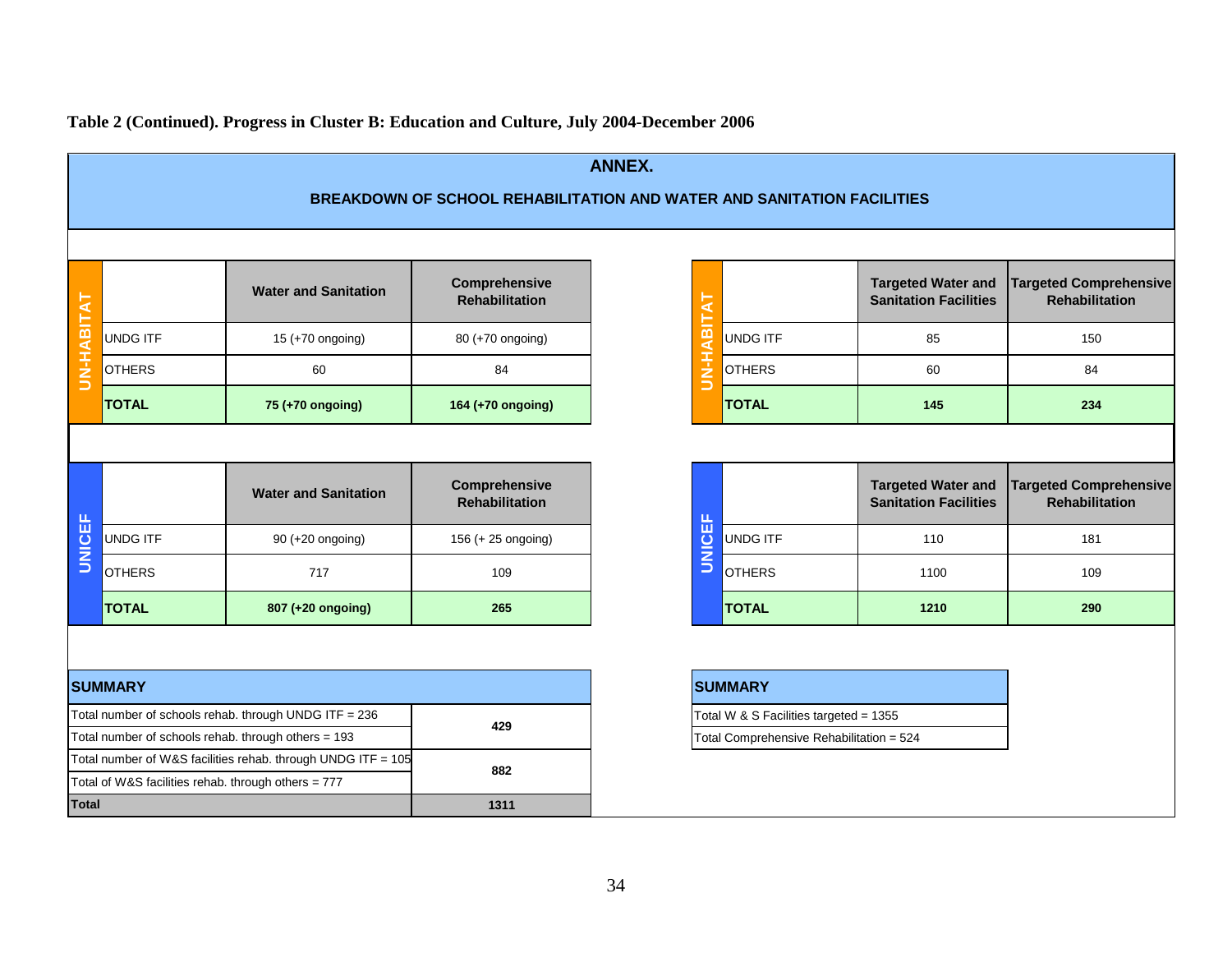#### **2.2.3 Progress in Cluster C: Governance and Human Development**

#### **Summary of Achievements from 1 July to 31 December 2006**

#### *Governance*

The MoPDC now maintains the Donor Assistance Database (DAD) – a project funded by the UNDG ITF and executed by the United Nations Development Programme (UNDP) in close partnership with the MoPDC – independently and also provides support to other ministries. Substantial progress has been registered in data completeness and quality, which reached the level of 65 per cent and 99 per cent, respectively, against 37 per cent and 75 per cent in the previous reporting period (September 2006). This was most recently demonstrated during the presentation at the Fifth Donor Committee Meeting in Istanbul in March 2007. A number of specific additions to the DAD were completed during the reporting period: public investment tracking and integration, tracking of donor pledges, conversion of DAD into the International Monetary Fund classification of government functions and expense standards, enhancements of DAD functionality to track loans, and MoPDC web portal development. In addition, 30 staff members from the Ministries of Planning and Development Cooperation, Finance, Electricity and Public Works were trained in Amman in effective communications, financial analysis and decision-making.

Support was provided to a broad provincial consultation process on the National Development Strategy and to two meetings held in the governorates and with the MoPDC. The aim of these consultation meetings was to engage the governorates in an open dialogue on reconstruction needs and development priorities, which were incorporated into a revised version of the National Development Strategy. For the development of the National Human Development Report (NHDR), seven members of the core NHDR team were trained in the concepts and processes of the NHDR, connectivity was provided to the Human Development Section of the MoPDC and a network of 23 national experts was established to participate in the preparation of the NHDR.

Concerning the ongoing management training for 90 middle managers at the central and governorate levels for the Ministry of Municipalities and Public Works (MoMPW), TEAM International, through ESCWA, designed and implemented six management-training modules. In addition, support was provided to 20 focal points to develop individual and group action plans for implementation upon their return over a period of six months. During September and November 2006, 35 MoMPW senior managers and representatives of local councils and NGOs were trained by the United Nations Institute for Training and Research.

The United Nations Development Fund for Women (UNIFEM) was able to expand public awareness and debates about women rights and gender issues by working intensively with radio stations. Twenty-nine radio stations across Iraq are downloading reports from a web site, which ensures the continuation of dialogue and the sharing of information between NGOs and the media. Eleven radio stations have committed to broadcasting one-hour and one-and-a-half-hour talk shows for three weeks on gender issues, with the idea of continuing afterwards without coaching.

Twenty-seven auditors from the Board of Supreme Audit were trained in auditing in an environment of incomplete records. The two-week training course was given by audit and training experts from the National Audit Office of the United Kingdom. In addition and most importantly, a strategic development plan was prepared for the Board of Supreme Audit institutional strengthening/capacity-building activities for the period from 2007 to 2010.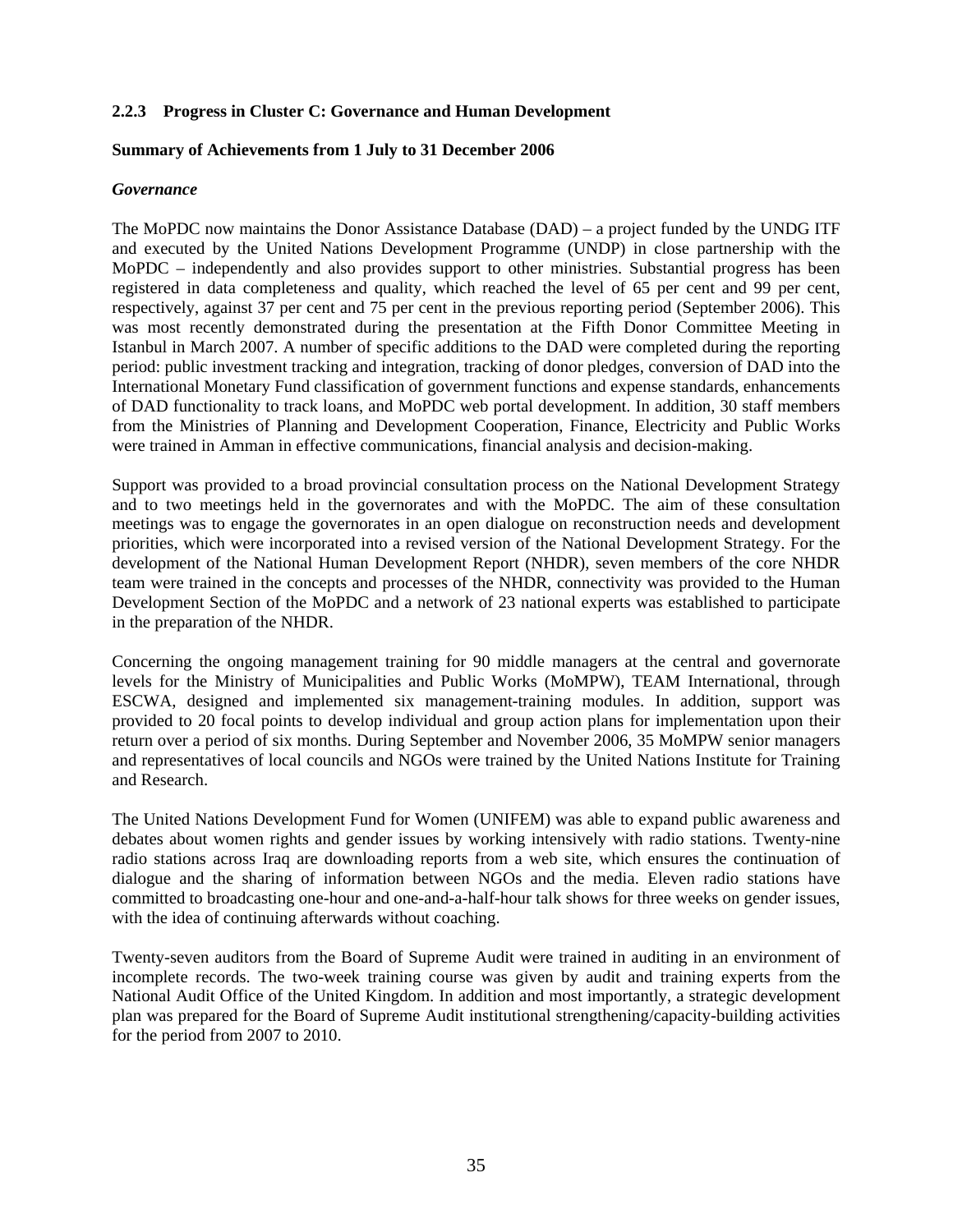#### *Support to the Constitutional Process*

Two additional conferences/multi-party dialogues bringing together Iraqis from different parties and international experts were held, the first in Spain, the second in Istanbul. The discussions from these conferences gave impetus to the Constitutional Review Committee – which was established in late 2006 – to review and arrive at a consensus on key constitutional issues that remain divisive or misunderstood by the wider public. The conference in Spain covered issues such as federalism and the distribution of wealth and power within the new Constitution. The conference in Istanbul was sponsored by the Government of Turkey and focused on "Accountability of Public Institutions and Military/Police Oversight". UNDP made two presentations: one on ministerial accountability and the other on the role of civilian oversight for police/security/military.

In addition, UNAMI/UNDP contributed content and logistics support to a conference sponsored by the Government of Austria on human rights issues, reflecting all aspects of the Constitution. Close attention was paid to women's rights and minority issues. Wider discussions on the role of national institutions, such as the soon-to-be-established Iraqi Human Rights Commission, also took place.

UNDP launched the national dialogue and reconciliation programme with the NGO Coordination Committee in Iraq. The programme includes the participation of 350 Iraqi NGOs from 18 Governorates – cultural communities, tribes, religious groups, women and youth organizations, academics, community representatives and association members. Thirty-eight Iraqi civil society organizations (CSOs) were supported and implemented projects on constitutional awareness and dissemination of democratic values, including human rights, women's rights, rule of law, youth empowerment and political participation through seminars, workshops and artistic events.

The *Aswat al-Iraq* news agency expanded its editorial network to cover all 18 of the Iraq governorates and doubled its output of news items in Arabic, English and Kurdish to nearly 2,000 news items a month covering politics, business, sports and culture.

UNIFEM worked in partnership with more than 16 NGOs in raising public awareness of the negative impact of article 41 of the Constitution on women, Iraqi personal status law, women's rights, and the role of women in conflict mitigation. Support was provided to campaigns, workshops, conferences, seminars and a mobile play, "State of Law," which was presented in 14 governorates for more than 10,000 people. In addition, UNIFEM conducted a workshop entitled "Towards Iraqi Gender Sensitive Constitution" in November 2006, which hosted a round-table discussion between women parliamentarians and NGO representatives.

Assistance was provided to the Iraqi Parliament and the Constitutional Review Committee (CRC) in establishing and managing the constitutional review process. To this end, the Office of Constitutional Support has provided the Committee with materials, dossiers and substantive memoranda delineating problem areas and suggesting modalities by which the Committee may better realize its goals. The United Nations Office for Project Services (UNOPS) is preparing to support the CRC Secretariat with material equipment and staff, in particular the provision of specialist services (e.g., legal advisers and lawyers for drafting), as well as a distinct public outreach unit. A Memorandum of Understanding (MOU) for this assistance was under negotiation with the CRC during the reporting period under review and should be finalized in the first quarter of 2007. A civil society outreach programme to coordinate civil society input into the constitutional review process has also been planned. A National Reconciliation Grant Fund to provide small grants to Iraqi NGOs was launched in December 2006, with a closing date of 14 January 2007.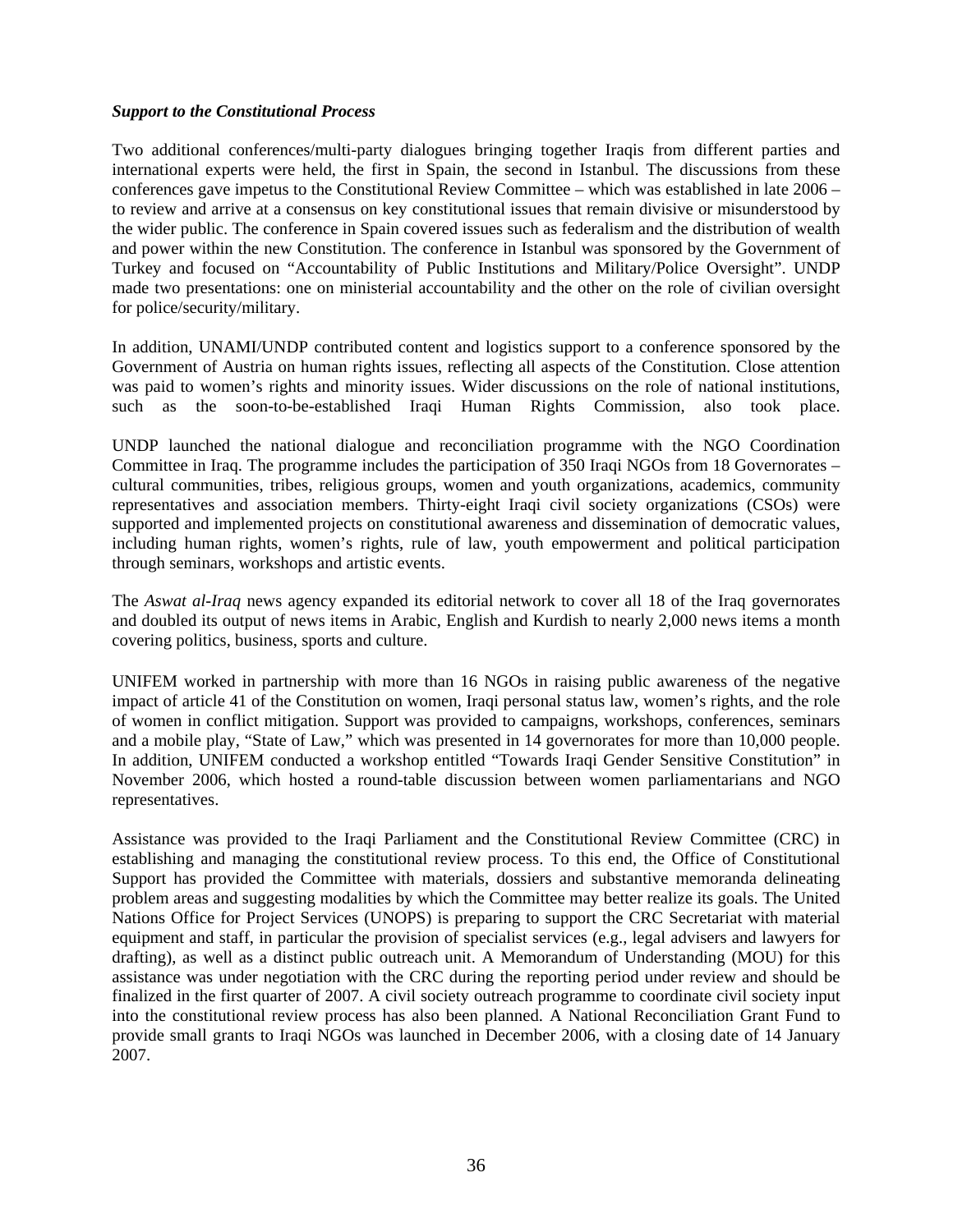#### *Human Development*

During the reporting period under review, 22 Iraqis Rebuilding Iraq (IRI) experts were recruited through the Programme in Baghdad, Erbil, Najaf and Sulaymaniyah. Twenty-one experts finished their short-term assignments and returned to their respective countries of residence, and IRI contracts for 15 experts were extended. Each of the 52 Iraqi experts (86 per cent of the target of 60) so far deployed brought to Iraq her/his international expertise in several different subject areas. In addition to assisting central ministries, IRI experts include doctors-dentists who teach at universities and also work in hospitals-laboratories. The IRI Programme web site (www.iraq-iri.org) is regularly updated to provide relevant information to participants.

Two Multipurpose Technology Community Centres, one each in Atun Kopri and Sayid Dikhil, were inaugurated and began their operations. Training programmes covering basic computer skills, language courses, and Internet usage were delivered by the two trainers in each centre. To date, 120 trainees have completed courses in computer literacy. The skills of the selected managers and supervisors at the dairy Agro-Food Processing Unit were further enhanced through a study tour that was organized by UNIDO in Morocco.

The First National Workshop on Gender Statistics was implemented in December 2006, resulting in the training of 25 users and producers of statistics from various ministries, statistical offices, NGOs, academia and the media. The workshop improved the understanding of gender, gender statistics and the capacity to produce gender statistics, as confirmed by the results of a workshop evaluation.

Three Municipal Steering Committees have been established for the Governance in Support of Employment Creation Programme – one per district in Basrah Governorate as well as a Governorate-level Steering Committee, which met for the first time during the Inception Workshop held from 16 to 21 September. Each municipality has been provided \$120,000 for public works in the first phase of the project.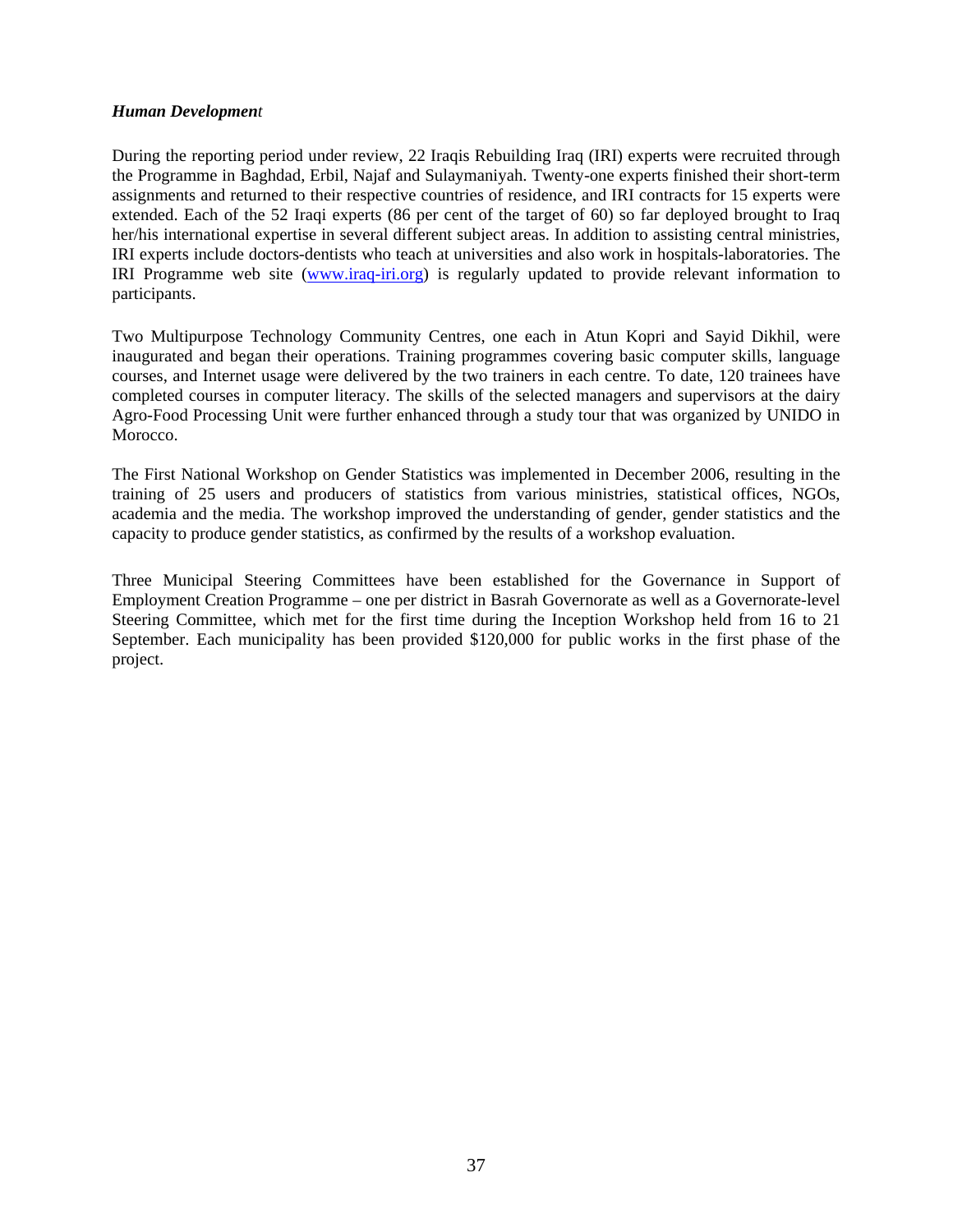|                                                                                                                                                                                                 | National Long-term Priority or Goals: Provide a strong foundation for economic growth.                                                                                                                                                                                                                                                                                                                  |                                                                                                                                                                                                                                                                                                                      |                                                                                                                                                                                         |                                                                    |                                                                                                                                                                                                                                                                                                                                                                                                                                                                                                                                                                                                                                                                                                                                                                                                                                                                                                                                                                                                                                                                                                                                                                                                                                                                                                                                                                                                                                                                                                                                                                                                                                                                                                                                                                                                                                                   |  |  |  |  |  |
|-------------------------------------------------------------------------------------------------------------------------------------------------------------------------------------------------|---------------------------------------------------------------------------------------------------------------------------------------------------------------------------------------------------------------------------------------------------------------------------------------------------------------------------------------------------------------------------------------------------------|----------------------------------------------------------------------------------------------------------------------------------------------------------------------------------------------------------------------------------------------------------------------------------------------------------------------|-----------------------------------------------------------------------------------------------------------------------------------------------------------------------------------------|--------------------------------------------------------------------|---------------------------------------------------------------------------------------------------------------------------------------------------------------------------------------------------------------------------------------------------------------------------------------------------------------------------------------------------------------------------------------------------------------------------------------------------------------------------------------------------------------------------------------------------------------------------------------------------------------------------------------------------------------------------------------------------------------------------------------------------------------------------------------------------------------------------------------------------------------------------------------------------------------------------------------------------------------------------------------------------------------------------------------------------------------------------------------------------------------------------------------------------------------------------------------------------------------------------------------------------------------------------------------------------------------------------------------------------------------------------------------------------------------------------------------------------------------------------------------------------------------------------------------------------------------------------------------------------------------------------------------------------------------------------------------------------------------------------------------------------------------------------------------------------------------------------------------------------|--|--|--|--|--|
|                                                                                                                                                                                                 |                                                                                                                                                                                                                                                                                                                                                                                                         | Cluster Planned Outcome 1: An Iraqi-led longer-term vision for economic and social reform and a more stable administration.                                                                                                                                                                                          |                                                                                                                                                                                         |                                                                    |                                                                                                                                                                                                                                                                                                                                                                                                                                                                                                                                                                                                                                                                                                                                                                                                                                                                                                                                                                                                                                                                                                                                                                                                                                                                                                                                                                                                                                                                                                                                                                                                                                                                                                                                                                                                                                                   |  |  |  |  |  |
|                                                                                                                                                                                                 | Cluster Achieved Outcomes: The Cluster has ably strengthened institutional capacities among key ministries and across civil society, fostered dialogue among them and supported the constitutional drafting process. The polit<br>marked by increasing uncertainty and instability has, however, significantly affected the achievement of outcomes in particular in the areas of institutional reform. |                                                                                                                                                                                                                                                                                                                      |                                                                                                                                                                                         |                                                                    |                                                                                                                                                                                                                                                                                                                                                                                                                                                                                                                                                                                                                                                                                                                                                                                                                                                                                                                                                                                                                                                                                                                                                                                                                                                                                                                                                                                                                                                                                                                                                                                                                                                                                                                                                                                                                                                   |  |  |  |  |  |
| <b>Programme Outputs</b>                                                                                                                                                                        | <b>Baseline</b>                                                                                                                                                                                                                                                                                                                                                                                         | <b>Target Performance</b>                                                                                                                                                                                                                                                                                            | <b>Actual Performance</b>                                                                                                                                                               | <b>Supporting Projects</b>                                         | <b>Results and Challenges</b>                                                                                                                                                                                                                                                                                                                                                                                                                                                                                                                                                                                                                                                                                                                                                                                                                                                                                                                                                                                                                                                                                                                                                                                                                                                                                                                                                                                                                                                                                                                                                                                                                                                                                                                                                                                                                     |  |  |  |  |  |
| An active and functional<br>Council of Representatives,<br>subcommittees and<br>parliamentary administration<br>with clear organizational<br>structure, code of conduct and<br>systems of work. | Council of<br>Representatives not<br>functioning; women<br>Members of Parliament'<br>(MPs) knowledge and<br>skills need further<br>enhancement to ensure<br>active participation in<br>discussions                                                                                                                                                                                                      | Number of sessions led; legislation<br>passed; subcommittees in session;<br>active participation of female MPs;<br>established channels of<br>communication with civil society;<br>number of papers by academia,<br>research and civil society<br>organizations shared and discussed<br>in parliamentary committees. | UNDP 50% completed,<br>UNIFEM 20%                                                                                                                                                       | 10a. C9-10b UNIFEM<br>bilateral, C9-12, C9-18,                     | C9-01, C9-04, C9-05, C9- (a) Parliamentary reforms were difficult to initiate, given the political uncertainties and tensions prevailing. However, work with<br>Iraqi CSOs from 18 Governorates has proceeded satisfactorily for their participation in the national debate. (b) In particular,<br>117 training opportunities were provided for women parliamentarians aiming at strengthening their capacities and enhancing<br>UNDP core/bilateral funds their performance. Women parliamentarians from different political blocs were engaged in establishing "bloc caucuses" to<br>lobby as a group. The caucuses have been informally developing, and activities with one bloc are under way. Women MPs<br>were also supported to participate in regional initiatives for women parliamentarians and discussions on Resolution 1325. (c)<br>A needs assessment and strategic planning session was conducted. This led to the development of a comprehensive<br>programme of assistance by UNDP, the Iraqi Parliament and the Inter-Parliamentary Union (IPU). Activities in this programme<br>were delayed pending receipt of funding.                                                                                                                                                                                                                                                                                                                                                                                                                                                                                                                                                                                                                                                                                                       |  |  |  |  |  |
| A constitutional review process<br>that is informed with<br>international expertise, lessons<br>learned and comparative<br>analysis.                                                            | Constitution approved by<br>referendum on 15 October<br>2005 needs to be revised<br>as it should reflect better<br>shared interests among<br>Iraqi communities and<br>address shortcomings in<br>the present text in terms<br>of State structure,<br>judiciary, federalism, and<br>bill of rights.                                                                                                      | Completion of needs assessment<br>regarding Constitutional review;<br>constitutional review commission<br>established and secretariat<br>supported; revised Constitution<br>widely disseminated and referendun<br>on revised Constitution held.                                                                      | UNDP 40%, UNOPS<br>30% completed,<br><b>Constitutional Review</b><br>Commission in place;<br>however, the process is<br>very fragmented and<br>there is still political<br>instability. | C9-04, C9-10a, C9-10b,                                             | Results: (a) The Cluster (UNAMI, UNDP, UNESCO, UNICEF, UNIFEM) has provided support to the Constitutional Review<br>C9-10c, UNIFEM bilateral, Committee (CRC) members and parliamentarians on the 60 issues identified for possible amendment; expertise provided in<br>C9-20 UNDP core funds particular on constitutional processes, oil and gas, federalism, women's rights, children's rights, freedom of expression,<br>civil/military relationships, judicial architecture; study tour to South Africa for parliamentarians; (b) preparations for<br>establishing secretariat are under way; (c) the CRC has not yet started drafting amendments; hence it is not possible to judge<br>if United Nations advice has been taken into account; (d) draft revised Constitution not yet finalized by the CRC.<br>(e) Constitutional clauses were drafted outlining principles of freedom of expression, including right of access to information<br>and an explicit statement on media freedom. The proposals were submitted for consultation to key Iraqi public officials, media<br>professionals, parliamentarians and other stakeholders. A range of broadcast and online programming on the Constitution<br>was made available to Iraqis through the cooperation of a network of radio stations in the country. It is difficult to assess the<br>impact of support to media programming as the data are not there to measure audience response. However, Constitution-<br>based direct radio programming was produced and broadcast through conventional radio and the Internet. More than 20<br>programmes dealing with different issues relevant to the Iragi Constitution were produced and rebroadcast on 22 radio<br>stations. An interactive web site to foster debate on constitutional issues was developed (www.iraqidustour.com). |  |  |  |  |  |
|                                                                                                                                                                                                 |                                                                                                                                                                                                                                                                                                                                                                                                         |                                                                                                                                                                                                                                                                                                                      |                                                                                                                                                                                         |                                                                    | Challenges: The CRC was established by the Iraqi Council of Representatives only on 25 September 2006 and actually<br>convened for the first time at the end of November. Therefore, all activities planned around the work of the CRC have been<br>affected and many of the planned results need to be shifted to 2007.                                                                                                                                                                                                                                                                                                                                                                                                                                                                                                                                                                                                                                                                                                                                                                                                                                                                                                                                                                                                                                                                                                                                                                                                                                                                                                                                                                                                                                                                                                                          |  |  |  |  |  |
| A functioning system of<br>interministerial coordination<br>on macroeconomic and<br>social policies, budget and<br>aid effectiveness led by<br>central agencies.                                | Business planning and<br>the tools required for<br>interministerial<br>cooperation are not in<br>place.                                                                                                                                                                                                                                                                                                 | Needs assessment and business<br>plans for key ministries<br>developed; meetings of the<br>Working Groups; budgetary<br>process that uses aid coordination<br>tools; policy papers co-owned by<br>these central agencies.                                                                                            | 45%                                                                                                                                                                                     | C9-01, C9-05, C9-12,<br><b>C9-18, UNDP</b><br>core/bilateral funds | Result: Interministerial coordination on aid management with 7 ministries. Following the DAD model, the<br>methodology for business planning was agreed to by 7 ministries and regional authorities. Training and<br>preparation of plans will start in April 2007.                                                                                                                                                                                                                                                                                                                                                                                                                                                                                                                                                                                                                                                                                                                                                                                                                                                                                                                                                                                                                                                                                                                                                                                                                                                                                                                                                                                                                                                                                                                                                                               |  |  |  |  |  |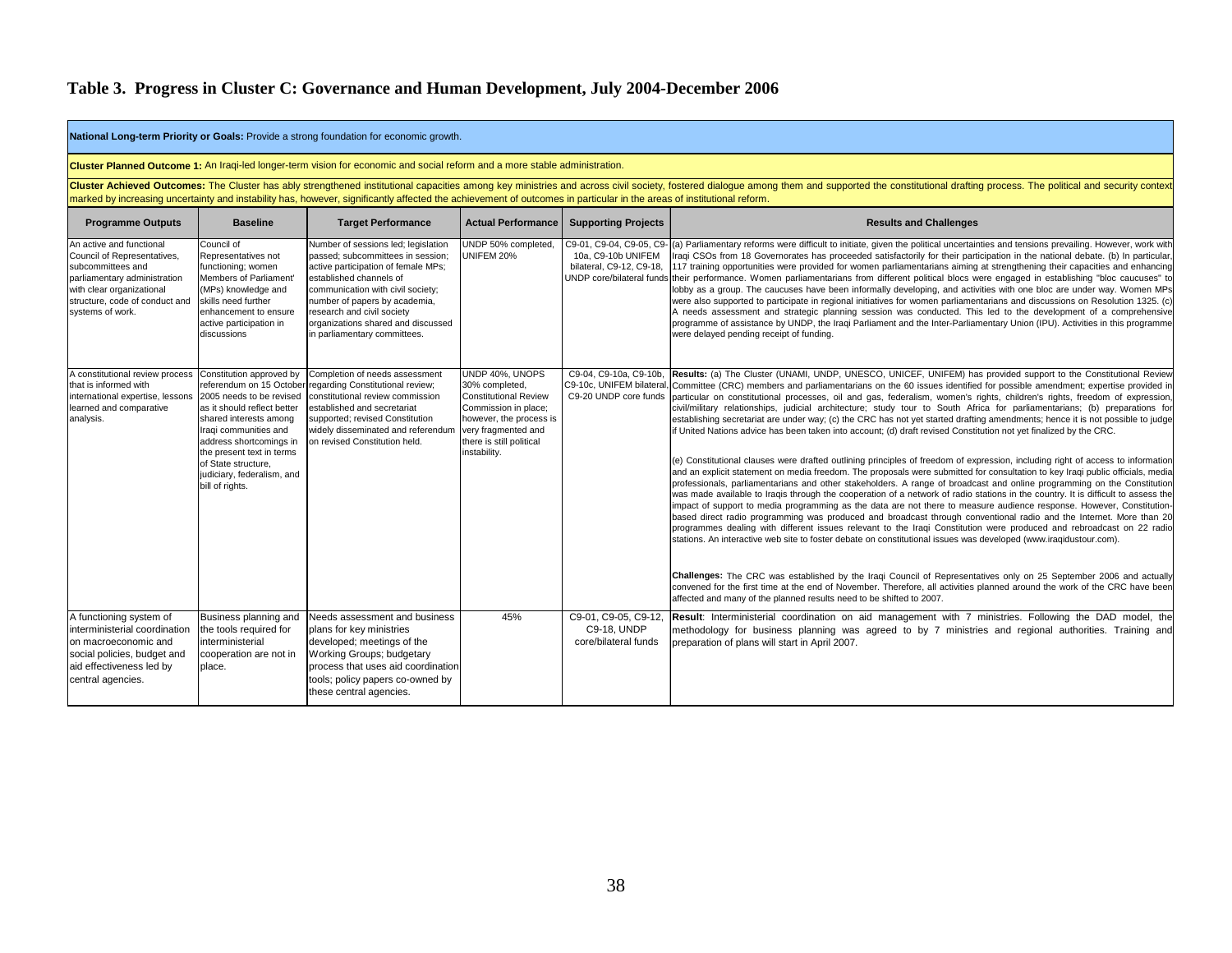| <b>Programme Outputs</b>                                                                                                                                                                                                                                                                                               | <b>Baseline</b>                                                                                                                                          | <b>Target Performance</b>                                                                                                                                                                                                                                                             | <b>Actual Performance</b>                                                                              | <b>Supporting Projects</b>                                                                 | <b>Results and Challenges</b>                                                                                                                                                                                                                                                                                                                                                                                                                                                                                                                                                                                                                                                                                                                                                                                                                                                                                                                                                                                                                                                                                                                       |
|------------------------------------------------------------------------------------------------------------------------------------------------------------------------------------------------------------------------------------------------------------------------------------------------------------------------|----------------------------------------------------------------------------------------------------------------------------------------------------------|---------------------------------------------------------------------------------------------------------------------------------------------------------------------------------------------------------------------------------------------------------------------------------------|--------------------------------------------------------------------------------------------------------|--------------------------------------------------------------------------------------------|-----------------------------------------------------------------------------------------------------------------------------------------------------------------------------------------------------------------------------------------------------------------------------------------------------------------------------------------------------------------------------------------------------------------------------------------------------------------------------------------------------------------------------------------------------------------------------------------------------------------------------------------------------------------------------------------------------------------------------------------------------------------------------------------------------------------------------------------------------------------------------------------------------------------------------------------------------------------------------------------------------------------------------------------------------------------------------------------------------------------------------------------------------|
| A strengthened management<br>cadre at the Ministries of<br>Planning and Development<br>Cooperation, Foreign Affairs,<br>Women's Affairs, Municipalities practices and<br>and Public Works, Labour and<br>Social Affairs and a focus on<br>service delivery and a more<br>transparent and accountable<br>civil service. | The management cadres<br>are relatively<br>inexperienced with<br>modern management<br>marginalized from<br>discourses                                    | Legal, administrative and regulatory<br>reform issues and priority<br>interventions identified; competency<br>profile requirements and merit-based 25% of activities are in<br>civil service management programme place but constant<br>designed.                                     | UNDP: 60% for<br>MoMPW, 80% for<br>MoPDC, 0% for MoFA;<br>change in Ministries<br>undermined progress. | C9-01 C9-04 C9-05.<br>C9-10b, C9-12, C9-18,                                                | (a) 48 experts have been deployed throughout the public sector of Iraq and an additional 21 are in the process of recruitment<br>325 requests were received from 32 different participating ministries and 503 applications from interested Iragis; 21 experts<br>UNDP core/bilateral funds completed their assignments and returned to their country of residence. Some of the deployed IRI experts decided to settle<br>permanently in Iraq at the end of their assignment. (b) The State Ministry of Women Affairs (SMoWA) has been assisted in<br>developing its strategic plan for the coming two years and has trained the 30 gender focal points of different ministries on<br>gender concepts; it provided communication training and gender training for more than 170 government employees.<br>Moreover, the SMoWA has been collating information on civil servants in the Iragi ministries for profiling ministries and further<br>action to ensure gender equality within the ministries. (c) Over 45 management cadres of MoPDC and 120 management<br>cadres of MoMPW were trained in modern management skills and strategic planning. |
| Commissions on Integrity,<br>Human Rights and Media and<br>Communications established as<br>per the Constitution.                                                                                                                                                                                                      |                                                                                                                                                          | Needs assessment; training<br>programme ongoing; operational plan<br>and structure agreed upon for these<br>new commissions; knowledge-based<br>support provided for integrity, human<br>rights, communications and media<br>commissions.                                             |                                                                                                        | C9-19; pipeline                                                                            | The Cluster has laid the groundwork for the establishment of the Human Rights Commission. A draft law for its establishment<br>is now ready to be approved by the Council of Representatives (CoR). Consultations were held with members of the CoR, the<br>Human Rights Committee within the CoR, ministry officials and representatives of CSOs in relation to the establishment of the<br>Human Rights Commission. Awareness of Iraq officials and NGO representatives was raised on the mandate of the<br>Commission, its terms of reference, its relationship with the government, media and other institutions, and the Paris Principles<br>and other relevant international standards. Note: The establishment of the Human Rights Commission will be an independent<br>project that will need substantial funding and support from donors.                                                                                                                                                                                                                                                                                                  |
| A stronger local administration<br>with a trained group of urban<br>and rural planners and<br>municipal employees who are                                                                                                                                                                                              | Human resources in this<br>area require<br>strengthening.                                                                                                | Successful establishment of a<br>municipal association, a number of<br>planners trained in modern planning<br>methods, a number of municipal                                                                                                                                          | 20%                                                                                                    | C9-05                                                                                      | A team of 9 representatives from municipalities, local councils, and NGOs from four governorates was trained in strategic<br>planning and decentralization of service delivery, and exposed to regional and international decentralization models. Twinning<br>municipalities<br>∩f<br>European<br>Union<br>countries<br>and<br>Iraq<br>ongoing.                                                                                                                                                                                                                                                                                                                                                                                                                                                                                                                                                                                                                                                                                                                                                                                                    |
| able to better deliver services<br>and represent their interests to<br>the central government.                                                                                                                                                                                                                         | There is no municipal<br>association. MoMPW<br>planners and Baghdad<br>municipal staff need<br>training in modern<br>planning and<br>management methods. | training centres established and<br>functioning, new organization<br>structure, staffing plan and<br>departmental business processes<br>developed for the Baghdad<br>municipality, a number of municipal<br>position papers prepared and<br>discussed with the central<br>government. | <b>NA</b>                                                                                              | Pipeline: LADP project.<br><b>Local Governance</b><br><b>Local Development</b><br>projects | In addition to the Local Area Development Programme, which was approved by the ISRB, the Cluster has approved two other<br>pipeline projects: the Local Government Association and Urban Development Capacity-building Project and the Baghdad<br>Association and Baghdad Local Government Development Project.                                                                                                                                                                                                                                                                                                                                                                                                                                                                                                                                                                                                                                                                                                                                                                                                                                     |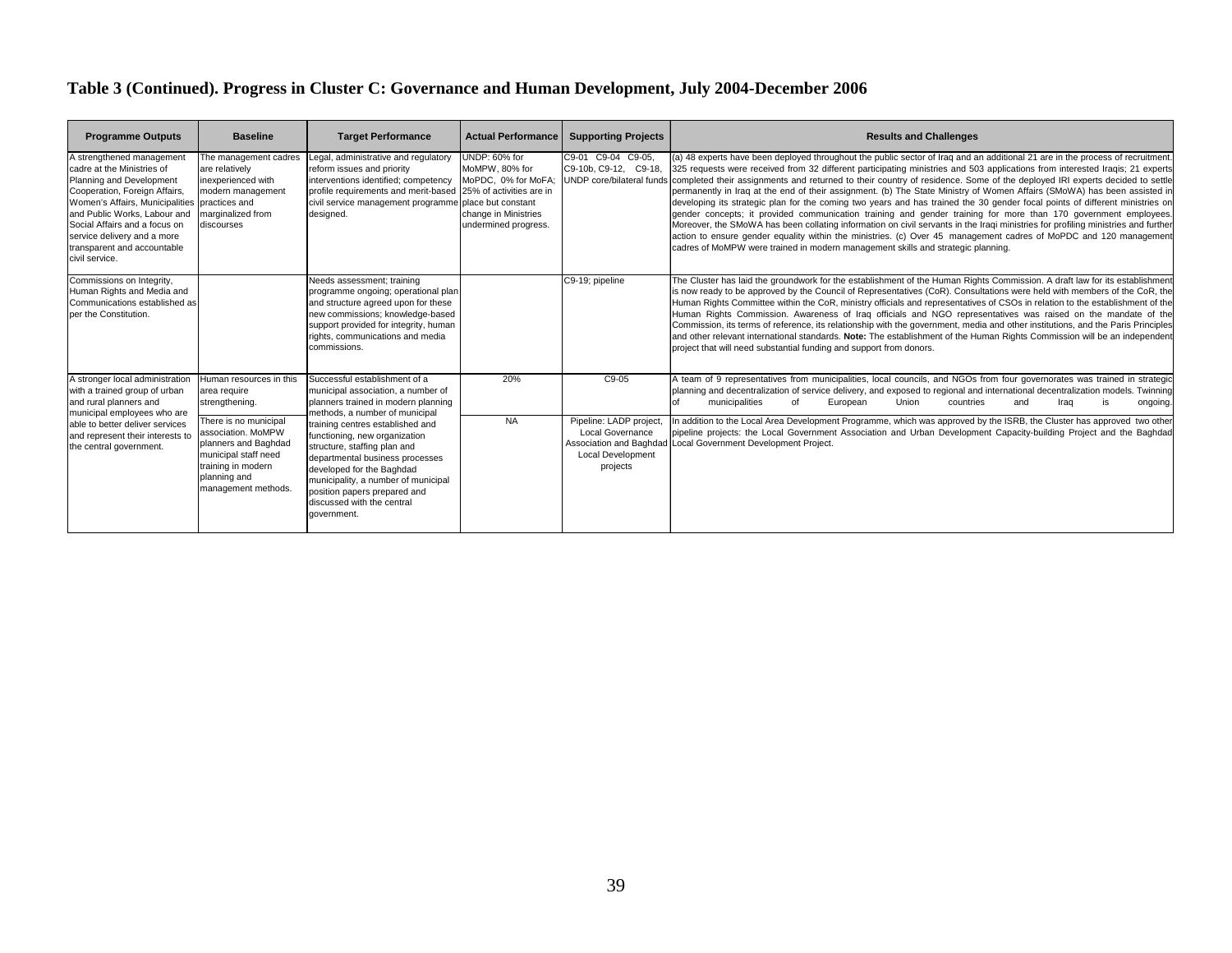|                                                                                                                                                                                                                                                                                                                             |                                                                                                                                                                                                  | <b>Cluster Planned Outcome 2:</b> A stronger link between the rulers, their electorate and the citizenry.                                                                                                                                                                                                                                                                                                                                                                              |                                                                                                                                                                                                                                                                                                                                                                                                                                                                                     |                                                                          |                                                                                                                                                                                                                                                                                                                                                                                                                                                                                                                                                                                                                                                                                                                                                                                                                                                                                                                                                                                                                                                                                                                                                                                                                                                                                                                                                                                                                                                                                                                                                                                                                                                                                                                                                                                                                                                                                                                                                                                                                                                                                                                                                                                                                                                                                                                                                                                                                                                                                                                                                                                                                                                                                                                                                                                                                                                                                                                                                                                                                                                                                                                                                                                                                                                                                                                                                                                                                                                                                                                                                                            |
|-----------------------------------------------------------------------------------------------------------------------------------------------------------------------------------------------------------------------------------------------------------------------------------------------------------------------------|--------------------------------------------------------------------------------------------------------------------------------------------------------------------------------------------------|----------------------------------------------------------------------------------------------------------------------------------------------------------------------------------------------------------------------------------------------------------------------------------------------------------------------------------------------------------------------------------------------------------------------------------------------------------------------------------------|-------------------------------------------------------------------------------------------------------------------------------------------------------------------------------------------------------------------------------------------------------------------------------------------------------------------------------------------------------------------------------------------------------------------------------------------------------------------------------------|--------------------------------------------------------------------------|----------------------------------------------------------------------------------------------------------------------------------------------------------------------------------------------------------------------------------------------------------------------------------------------------------------------------------------------------------------------------------------------------------------------------------------------------------------------------------------------------------------------------------------------------------------------------------------------------------------------------------------------------------------------------------------------------------------------------------------------------------------------------------------------------------------------------------------------------------------------------------------------------------------------------------------------------------------------------------------------------------------------------------------------------------------------------------------------------------------------------------------------------------------------------------------------------------------------------------------------------------------------------------------------------------------------------------------------------------------------------------------------------------------------------------------------------------------------------------------------------------------------------------------------------------------------------------------------------------------------------------------------------------------------------------------------------------------------------------------------------------------------------------------------------------------------------------------------------------------------------------------------------------------------------------------------------------------------------------------------------------------------------------------------------------------------------------------------------------------------------------------------------------------------------------------------------------------------------------------------------------------------------------------------------------------------------------------------------------------------------------------------------------------------------------------------------------------------------------------------------------------------------------------------------------------------------------------------------------------------------------------------------------------------------------------------------------------------------------------------------------------------------------------------------------------------------------------------------------------------------------------------------------------------------------------------------------------------------------------------------------------------------------------------------------------------------------------------------------------------------------------------------------------------------------------------------------------------------------------------------------------------------------------------------------------------------------------------------------------------------------------------------------------------------------------------------------------------------------------------------------------------------------------------------------------------------|
|                                                                                                                                                                                                                                                                                                                             |                                                                                                                                                                                                  | groups at the national level has been hampered, however, by an unstructured constitutional process and political instability.                                                                                                                                                                                                                                                                                                                                                          |                                                                                                                                                                                                                                                                                                                                                                                                                                                                                     |                                                                          | Cluster Achieved Outcomes: Managerial and technical skills have been enhanced across more than 1,500 civil society organizations (CSOs) to foster awareness and an Iraqi understanding of basic democratic principles, includi<br>expression, gender equality and child rights. Media organizations have improved their capacity to carry and embody the principles of freedom of expression and democracy. The capacity of CSOs to convey the voice of the soci                                                                                                                                                                                                                                                                                                                                                                                                                                                                                                                                                                                                                                                                                                                                                                                                                                                                                                                                                                                                                                                                                                                                                                                                                                                                                                                                                                                                                                                                                                                                                                                                                                                                                                                                                                                                                                                                                                                                                                                                                                                                                                                                                                                                                                                                                                                                                                                                                                                                                                                                                                                                                                                                                                                                                                                                                                                                                                                                                                                                                                                                                                           |
| <b>Programme Outputs</b>                                                                                                                                                                                                                                                                                                    | <b>Baseline</b>                                                                                                                                                                                  | <b>Target Performance</b>                                                                                                                                                                                                                                                                                                                                                                                                                                                              | <b>Actual Performance</b>                                                                                                                                                                                                                                                                                                                                                                                                                                                           | <b>Supporting Projects</b>                                               | <b>Results and Challenges</b>                                                                                                                                                                                                                                                                                                                                                                                                                                                                                                                                                                                                                                                                                                                                                                                                                                                                                                                                                                                                                                                                                                                                                                                                                                                                                                                                                                                                                                                                                                                                                                                                                                                                                                                                                                                                                                                                                                                                                                                                                                                                                                                                                                                                                                                                                                                                                                                                                                                                                                                                                                                                                                                                                                                                                                                                                                                                                                                                                                                                                                                                                                                                                                                                                                                                                                                                                                                                                                                                                                                                              |
| An enabling legal and<br>regulatory environment for<br>freedom and pluralism in public<br>information and the promotion<br>of a strong civil society.                                                                                                                                                                       | Media Commission and<br>important role of civil<br>society provided for in<br>Constitution; legislation<br>does not systematically<br>ensure protection of<br>women's rights/gender<br>equality. | (a) A progressive draft legislation for<br>the civil society; (b) progressive legal work is just starting in<br>and regulatory framework developed other areas.<br>for freedom of expression and media                                                                                                                                                                                                                                                                                 | On Constitution: 50%;                                                                                                                                                                                                                                                                                                                                                                                                                                                               | bilateral funds, C9-10c,<br>C9-18                                        | C9-03, C9-10a, UNIFEM (a) The Cluster has supported the Ministry of Civil Society in the preparation of a draft civil society law that conforms to<br>international best practice to be tabled in government in 2nd quarter of 2007; (b) round-table for 60 NGOs on Legal<br>Framework for Local NGOs; (c) Constitutional clauses were drafted outlining principles of freedom of expression, including<br>right of access to information and an explicit statement on media freedom. The proposals were submitted for consultation<br>(see above, Constitutional review process); (d) capacity-building programmes developed and in implementation phase for<br>independent Iraqi journalists.                                                                                                                                                                                                                                                                                                                                                                                                                                                                                                                                                                                                                                                                                                                                                                                                                                                                                                                                                                                                                                                                                                                                                                                                                                                                                                                                                                                                                                                                                                                                                                                                                                                                                                                                                                                                                                                                                                                                                                                                                                                                                                                                                                                                                                                                                                                                                                                                                                                                                                                                                                                                                                                                                                                                                                                                                                                                            |
| Strengthened media<br>organizations and professionals<br>that adhere to the principles of<br>independence, ethical reporting and capacity low in<br>and social responsibility, able to<br>sustain themselves through<br>market enterprise and actively<br>engaged in fostering<br>democracy and peaceful<br>transformation. | Free speech protections<br>and professional<br>standards in their infancy<br>regards to management<br>and distribution.                                                                          | Enhance professional skills of<br>journalists; promote journalist<br>professional associations and unions<br>awareness raised on freedom of<br>expression principles among the<br>media, public officials and the civil<br>society; legislation in promotion of an<br>enabling environment for press<br>freedom and freedom of expression<br>established; increased access to Iraqi code of ethics initiated<br>produced news through the<br>establishment of an Iraqi news<br>agency. | 30% completed.<br>Protection of freedom of<br>expression enshrined in<br>Constitution, albeit not<br>fully in line with<br>international standards<br>(see above).<br>Professional discussions<br>on labour rights and<br>but professional<br>associations in<br>compliance with<br>international standards<br>not in place. Awareness<br>raised of management<br>of economically viable<br>and independent media<br>outlets but business<br>strategies for media not<br>developed. | C9-10a, C9-10c, C9-10e,                                                  | Results on an environment conducive to freedom of expression: (i) 500 media professionals, government officials and<br>C9-04, UNIFEM bilateral, civil society representatives were trained and supported to promote understanding of the profession in adhering to the<br>UNDP core/bilateral funds principles of press freedom. (ii) Constitutional texts referring to freedom of expression were drafted and submitted for<br>consultation among civil society stakeholders as well as through the United Nations Office of Constitutional Support (see<br>above). (iii) A number of video discussions, articles, radio and TV programmes supporting national and community dialogue<br>were produced and disseminated throughout Iraq. (iv) UNIFEM partnered with an international media company to encourage<br>radio stations to engage with women NGOs and broadcast women's programmes. Altogether, 29 radio stations have been<br>downloading and broadcasting reports on women through a web site. Moreover, a web page for strengthening the dialogue on<br>women's issues has been developed (www.niqash.org/sawtuha).<br>Results on support to the media sector: (a) Professional association-building was promoted; (b) a code of ethics was<br>produced and a Charter of Social and Professional Rights for Iragi Journalists was adopted among the professionals; (c)<br>support was provided for the development of an economically and technically viable independent news agency, Aswat al-Iraq<br>(www.aswatalirag.info), which has resulted in a number of national, regional and international media using pieces from the<br>supported news agency; (d) the independent news agency was supported in the expansion of its editorial network to cover all<br>18 governorates and doubled its output of news items in Arabic, English and Kurdish to nearly 2,000 news items a month; (e)<br>the first Media Sustainability Index was developed in conjunction with capacity-building of local consultants and provides a<br>baseline for further assessments; (f) training for journalists also focused on safety training: 320 copies of a journalist survival<br>quide to the major news organizations, including international organizations.<br>The safety training incorporated field visits to the First Aid Unit (FAU) of the Jordanian Civil Defence Directorate, and the<br>official De-mining Centre in the Jordan Valley region on dealing with mines, explosives, improvised and smart bombs, and<br>car, motorcycle and parcel bombs.<br>Challenges: (a) While the seed was planted with the help of several International organizations, including the International<br>Federation for Journalists (IFJ), more work by the media workers themselves with the help of the international bodies is still<br>needed to build the knowledge and understanding of the iournalist's role in a democratic environment. More local ownership<br>and a local assumption of responsibility for the continued development of labour rights and a professional code of ethics are<br>required. (b) The security situation remains a major issue hampering the smooth implementation of the above activities; it<br>especially hinders women's participation in these activities since they find it more difficult to travel and are specific targets of<br>threats. The training organized inside Iraq offered a better platform for women journalists to participate, which opened up for<br>specific discussions on safety for women journalists. |
| Capacity of CSOs strengthened The Iraqi civil society<br>through training workshops and<br>technical assistance and well-<br>established CSO networks.                                                                                                                                                                      | counts more than 3,000<br>NGOs, many of which are<br>weak structurally,<br>managerially and<br>networks are not<br>developed enough.                                                             | A workshop on lobbying and<br>advocacy for 25 participants; a<br>workshop on women and children's<br>rights for 40 participants; 2<br>institutional management training<br>events for 50 participants; 1<br>programme for child protection in 8<br>schools; 2 workshops on gender<br>issues for 30 participants each,<br>grants for in-country activity; 2 project<br>management training events for 25<br>persons each.                                                               | 100%                                                                                                                                                                                                                                                                                                                                                                                                                                                                                | C9-03, C9-04, C9-10a,<br>C9-10b, C9-10e, f, UNDF<br>core/bilateral funds | Results achieved: (a) Over 1,500 NGOs were supported to participate throughout the drafting of the Constitution, and these<br>agencies were able to be active participants in such drafting. (b) Furthermore, specific training for CSOs included: 1 Civil<br>Society Forum held on topic of NGOs in Iraq with 50 CSOs, 1 TOT on human rights for 20 CSOs, 2 human rights monitoring<br>networks established, 1 Human Rights Defenders workshop for 24 CSOs, 1 project management and leadership training<br>activity for 50 NGOs, 1 Women Awareness Programme conducted in the Marshlands, 1 anti-violence against women<br>programme held in Dohuk and Erbil, environmental libraries in Sadr City, 35 workshops and a computer centre in the lower<br>South, 1 adult skills enhancement and social awareness in Sulaymaniyah, 1 Fallujah community restructuring income-<br>generation project, 1Conference on Women's Rights and the Constitution.                                                                                                                                                                                                                                                                                                                                                                                                                                                                                                                                                                                                                                                                                                                                                                                                                                                                                                                                                                                                                                                                                                                                                                                                                                                                                                                                                                                                                                                                                                                                                                                                                                                                                                                                                                                                                                                                                                                                                                                                                                                                                                                                                                                                                                                                                                                                                                                                                                                                                                                                                                                                                     |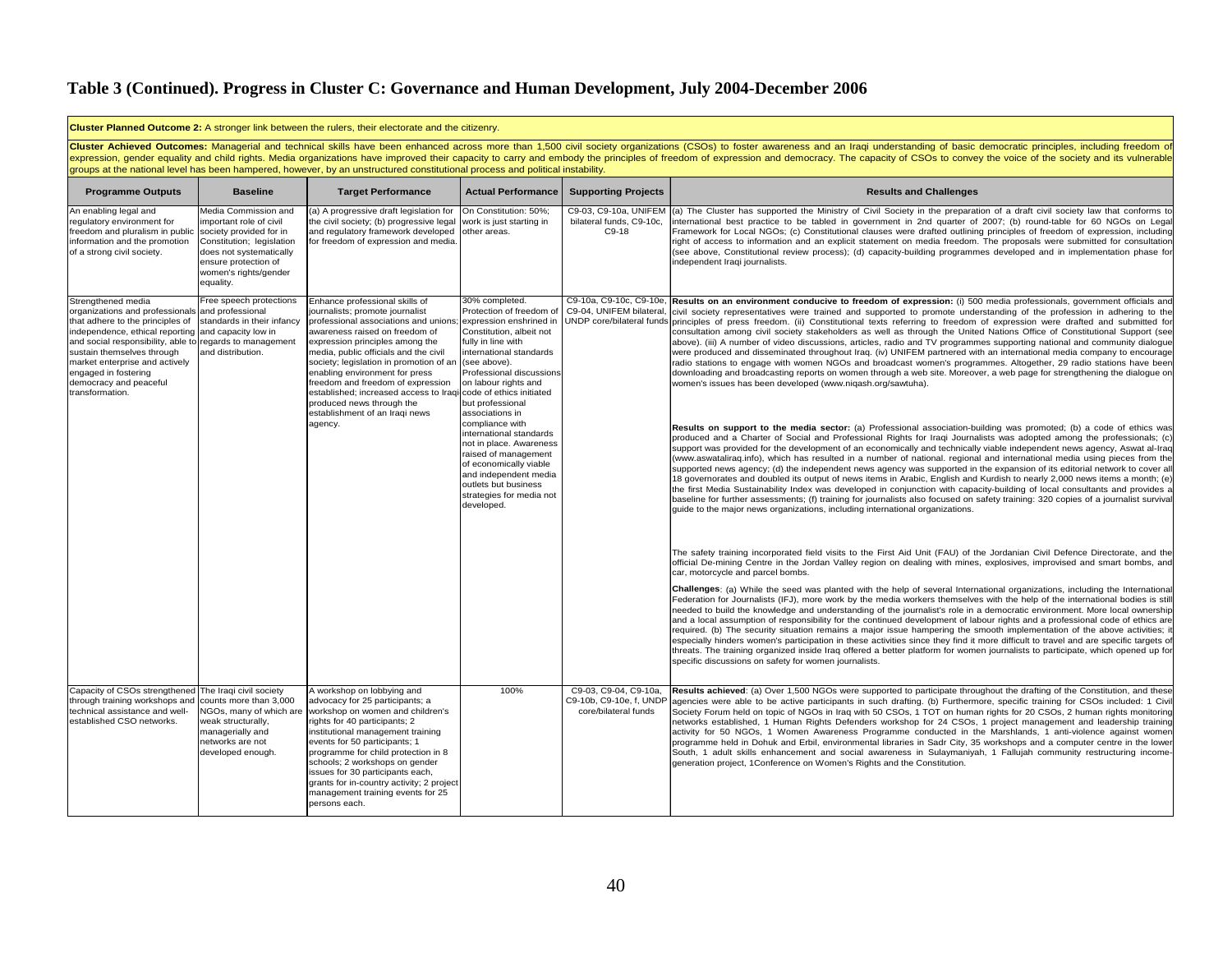|                                                                                                                                                                             | <b>Cluster Planned Outcome 3:</b> A national commitment to dialogue and reconciliation.                                                                                                                                                                                                                                               |                                                                                                                                                                                                                                                               |     |                                          |                                                                                                                                                                                                                                                                                                                                                                                                                                                                                                                                                                                                                                                                                                                                                                                                                                                                                                                                                                                                                                                                                                                                                                                                                                                                                                                                                                                                                                                                                                                                                                                                                                                                                 |  |  |  |  |  |
|-----------------------------------------------------------------------------------------------------------------------------------------------------------------------------|---------------------------------------------------------------------------------------------------------------------------------------------------------------------------------------------------------------------------------------------------------------------------------------------------------------------------------------|---------------------------------------------------------------------------------------------------------------------------------------------------------------------------------------------------------------------------------------------------------------|-----|------------------------------------------|---------------------------------------------------------------------------------------------------------------------------------------------------------------------------------------------------------------------------------------------------------------------------------------------------------------------------------------------------------------------------------------------------------------------------------------------------------------------------------------------------------------------------------------------------------------------------------------------------------------------------------------------------------------------------------------------------------------------------------------------------------------------------------------------------------------------------------------------------------------------------------------------------------------------------------------------------------------------------------------------------------------------------------------------------------------------------------------------------------------------------------------------------------------------------------------------------------------------------------------------------------------------------------------------------------------------------------------------------------------------------------------------------------------------------------------------------------------------------------------------------------------------------------------------------------------------------------------------------------------------------------------------------------------------------------|--|--|--|--|--|
|                                                                                                                                                                             | Cluster Achieved Outcomes: The Cluster has managed to foster structured, informed and broad-based dialogue processes on critical issues in contention, including through the constitutional process. Political considerations<br>have, however, undermined and invalidated the efforts aimed at a national reconciliation settlement. |                                                                                                                                                                                                                                                               |     |                                          |                                                                                                                                                                                                                                                                                                                                                                                                                                                                                                                                                                                                                                                                                                                                                                                                                                                                                                                                                                                                                                                                                                                                                                                                                                                                                                                                                                                                                                                                                                                                                                                                                                                                                 |  |  |  |  |  |
| <b>Programme Outputs</b>                                                                                                                                                    | <b>Baseline</b>                                                                                                                                                                                                                                                                                                                       | <b>Target Performance</b>                                                                                                                                                                                                                                     |     | Actual Performance   Supporting Projects | <b>Results and Challenges</b>                                                                                                                                                                                                                                                                                                                                                                                                                                                                                                                                                                                                                                                                                                                                                                                                                                                                                                                                                                                                                                                                                                                                                                                                                                                                                                                                                                                                                                                                                                                                                                                                                                                   |  |  |  |  |  |
| A series of dialogue initiatives<br>for reconciliation at the regional, tensions at the local level.<br>national and community levels<br>jointly promoted by<br>UNAMI/UNDP. | Rising inter-sectarian                                                                                                                                                                                                                                                                                                                | National multi-party dialogues<br>promoted by UNAMI on thematic<br>constitutional issues, a number of<br>organized sessions with<br>parliamentarians, a number of<br>community-/NGO-based national<br>programmes on consensus-building<br>and reconciliation. | 65% | C9-20                                    | Results: (a) The Cluster has been able to pinpoint to a greater degree of specificity the nature of the debate in Iraq, to<br>ascertain party positions, and to assist in moving parties from clearly held positions to more consensual arguments. This was<br>done through a series of 12 multi-party dialogues that were convened during the first half of 2006 on prioritized constitutional<br>issues, with a view to producing technical solutions to practical problems. It was the only forum in Iraq through which key<br>players were engaging in an ongoing process of structured, informed dialogue during this period on the critical issues in<br>contention. The focus was on the most contentious constitutional issues, including: federalism, human rights, the judiciary,<br>accountability of government, civil/military relations and the role of militia in society. (b) Expert papers and suggested<br>reformulations of constitutional articles were distributed to Iraqi participants, parliamentarians and other key stakeholders.<br>These provide a useful expert resource for future review committee members as they undertake the task of suggesting<br>amendments to the Constitution, (c) Small<br>grants were provided to 40 NGOs for reconciliation and Constitution awareness activities. A national dialogue and<br>reconciliation initiative was designed and in place for 350 representatives of Iraqi civil society.<br>Challenges: The political and security climate in the country deteriorated considerably in the second half of 2006, making<br>real progress on constitutional review and national reconciliation more difficult. |  |  |  |  |  |
| Iraqi CSOs promote dialoque<br>on reconstruction.<br>democratization and the<br>redrafting of the Constitution.                                                             | The Iraqi public is ill-<br>linformed, even after the<br>constitutional referendum,<br>on constitutional matters<br>and the issues at stake in<br>the review of the<br>Constitution.                                                                                                                                                  | Iraqi CSO capacities supported in<br>promoting dialogue on reconciliation<br>and constitutional issues; regional<br>CSOs supported to share views on<br>Iraqi transition process and key<br>human rights and policy-related<br>issues.                        | 50% | bilateral, C9-10d, C9-<br>funds          | C9-03, C9-10b, UNIFEM Results: (a) Overall, 1,500 CSOs were supported to participate throughout the constitutional drafting process, and these<br>organizations were able to be active participants in such drafting. As a result of this support, CSOs have continued<br>10e, f UNDP core/bilateral maintaining a process of national dialogue on subjects including good governance, youth and women's religious participation<br>even after Cluster funding was exhausted. (b) A series of regional conferences was held leading to a national conference on<br>national reconciliation led by a prominent Iraqi NGO (Al-Amal). (c) A National Reconciliation Grant Fund was launched on 21<br>December 2006 for funding a new series of events relating to the review of the Constitution and the search for national<br>reconciliation. (d) The establishment of CSO consortia in Muthanna and Thi-Qar has been supported to better coordinate and<br>participate in the recovery and development of their provinces. Challenges: See above box.                                                                                                                                                                                                                                                                                                                                                                                                                                                                                                                                                                                                                           |  |  |  |  |  |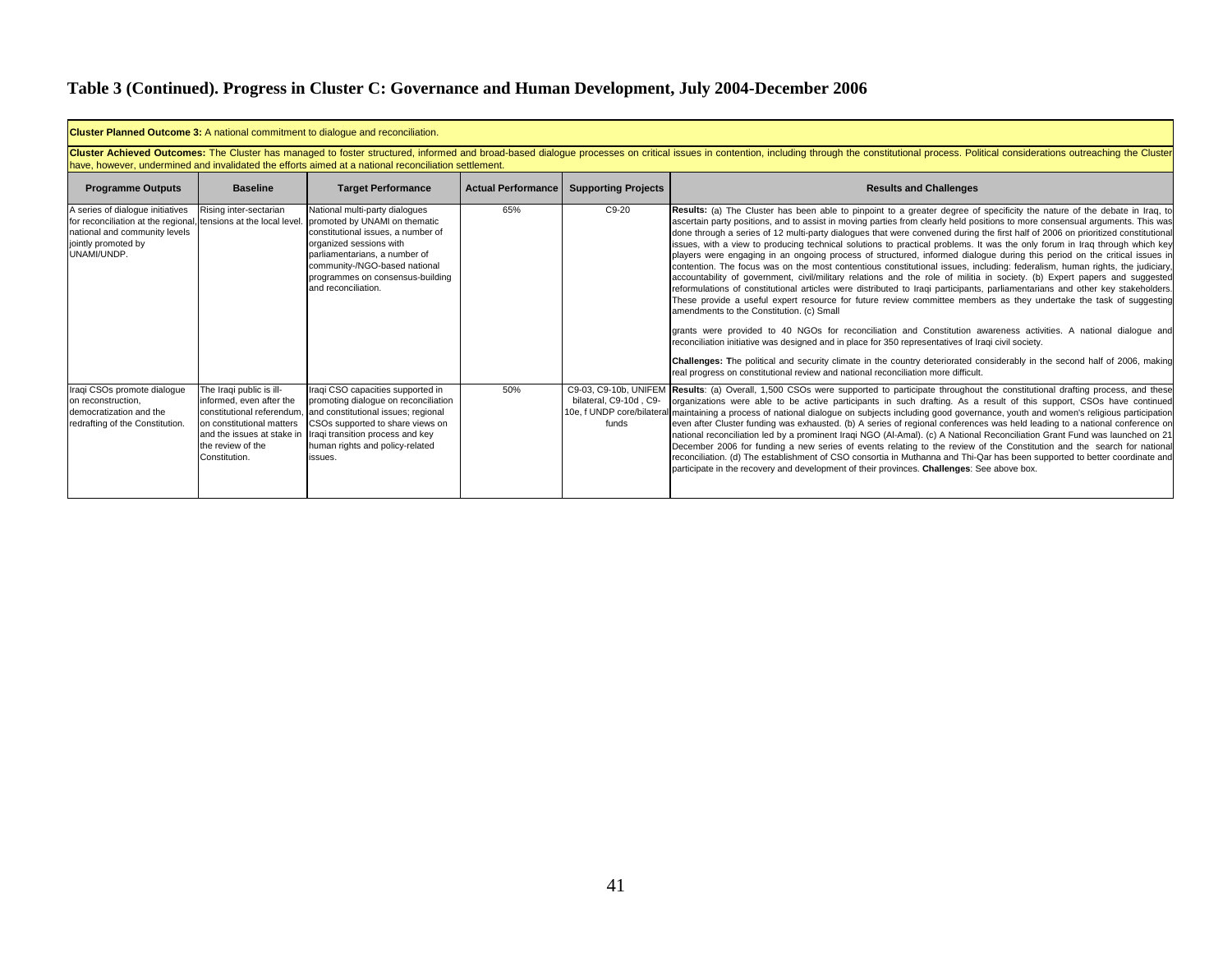|                                                                                                                                                                                                                                                  | Cluster Planned Outcome 4: Respect for the rule of law and a national system of human rights.                                                                                                                                                                                                                                            |                                                                                                                                                                                                                                                                                                                                                                                                                                                                                                                                                         |                           |                                                                                 |                                                                                                                                                                                                                                                                                                                                                                                                                                                                                                                                                                                                                                                                                                                                                                                                                                                                                                                                                                                                                                                                                                                                                                                                                                |  |  |  |  |
|--------------------------------------------------------------------------------------------------------------------------------------------------------------------------------------------------------------------------------------------------|------------------------------------------------------------------------------------------------------------------------------------------------------------------------------------------------------------------------------------------------------------------------------------------------------------------------------------------|---------------------------------------------------------------------------------------------------------------------------------------------------------------------------------------------------------------------------------------------------------------------------------------------------------------------------------------------------------------------------------------------------------------------------------------------------------------------------------------------------------------------------------------------------------|---------------------------|---------------------------------------------------------------------------------|--------------------------------------------------------------------------------------------------------------------------------------------------------------------------------------------------------------------------------------------------------------------------------------------------------------------------------------------------------------------------------------------------------------------------------------------------------------------------------------------------------------------------------------------------------------------------------------------------------------------------------------------------------------------------------------------------------------------------------------------------------------------------------------------------------------------------------------------------------------------------------------------------------------------------------------------------------------------------------------------------------------------------------------------------------------------------------------------------------------------------------------------------------------------------------------------------------------------------------|--|--|--|--|
|                                                                                                                                                                                                                                                  | Cluster Achieved Outcomes: The Cluster has widely raised awareness and knowledge of the principles of human rights within governmental bodies and civil society. The Cluster has progressed in setting the grounds for their p<br>enforcement through an independent Human Rights Commission in Iraq and supporting human rights system. |                                                                                                                                                                                                                                                                                                                                                                                                                                                                                                                                                         |                           |                                                                                 |                                                                                                                                                                                                                                                                                                                                                                                                                                                                                                                                                                                                                                                                                                                                                                                                                                                                                                                                                                                                                                                                                                                                                                                                                                |  |  |  |  |
| <b>Programme Outputs</b>                                                                                                                                                                                                                         | <b>Baseline</b>                                                                                                                                                                                                                                                                                                                          | <b>Target Performance</b>                                                                                                                                                                                                                                                                                                                                                                                                                                                                                                                               | <b>Actual Performance</b> | <b>Supporting Projects</b>                                                      | <b>Results and Challenges</b>                                                                                                                                                                                                                                                                                                                                                                                                                                                                                                                                                                                                                                                                                                                                                                                                                                                                                                                                                                                                                                                                                                                                                                                                  |  |  |  |  |
| Institutions for the<br>administration of justice that are<br>fully operational, more<br>professional, credible and<br>subject to oversight procedures. trained staff, corruption,                                                               | Iraq's judicial, legal and<br>security institutions suffer<br>from abuse and lack of<br>resources, shortage of<br>which diminish the<br>capacity of the State to<br>deliver justice to its<br>citizens.                                                                                                                                  | 80% of MoHR and MoJ employees<br>received adequate training to<br>increase their managerial skills; the<br>mandates of MoHR and MoJ have<br>been reviewed by international and<br>local experts and are fully functional<br>in 3 regions in Iraq; model court<br>developed, increased use of the<br>courts, shorter average time to<br>resolve disputes; Iraqi Judicial<br>Training Institute strengthened; laws<br>and jurisprudence published and<br>distributed to all judicial and<br>legislative institutions and made<br>available to the public. |                           | $C9-19$                                                                         | Results: The Cluster is working to instil the principles of human rights and the rule of law into national policies by raising the<br>awareness of government actors as well as NGO activists in this area. This was achieved though various means. For<br>example, training was provided to MoHR, MoJ and CoR, including on human rights standards, detention monitoring and<br>human rights libraries. MoHR was supported in mainstreaming human rights within the government institutions, clarifying the<br>relationship between MoHR and the human rights NGOs, media institutions and other sectors of society. Challenges: (a)<br>High turnover of ministry staff occurs every time there is a change of government and ministries, leading to loss of institutional<br>memory, the need to repeat activities, etc. (b) Human rights is a new concept in Iraq that needs to be strengthened and<br>consolidated. Many of the government officials do not take human rights very seriously and often view the organized training<br>as a chance to travel. Selection of the human rights staff members for the training does not follow the professional criteria that<br>the United Nations agencies set out.           |  |  |  |  |
| A national human rights system<br>in place that responds to the<br>needs and concerns of all Iraqis (National Human Rights<br>and allows the Government to<br>comply with and report on its<br>international human rights<br>treaty obligations. | Human rights institutions<br>are weak and incomplete<br>Commission not yet<br>established) and there is a<br>lack of awareness on<br>human rights in rule of law<br>institutions. Legislation<br>needs to be brought in<br>line with international<br>treaties to which Iraq is a<br>signatory.                                          | Analysis of compliance of current<br>legal framework with international<br>human rights standards, discussion<br>and adoption by Iraqi legislators;<br>establishment of a national human<br>rights institution; programmes for the<br>rehabilitation of victims of torture and<br>on prison monitoring; a library in the<br>MoHR equipped and functional.                                                                                                                                                                                               |                           | UNIFEM bilateral, C9-19,<br>UNDP core/bilateral<br><b>UNOPS bilateral funds</b> | Results: The Cluster has prepared the grounds for the establishment of an independent human rights commission to<br>strengthen a national human rights protection system in Iraq. This is done through: (a) provision of technical support and<br>training to MoHR, MoJ, High Judicial Council (HJC) and other ministries on basic and specialized human rights-related<br>issues; (b) development of a national strategy on transitional justice; (c) launching of a national human rights awareness<br>campaign; (d) 4 training-of-trainers activities organized, 3 study tours to Morocco, programme for rehabilitation of torture<br>victims fully functional (Basrah), network of 30 JNGOs for prison monitoring established and prison monitoring started.<br>Challenges: Activities of the project have in some areas been derailed due to the fact that either the Iragis are not ready for<br>certain activities (draft laws have not been approved yet) or they are not showing enough willingness in taking on certain<br>advice and support. This is applicable in relation to providing support in reviewing Iraqi legislation in order to bring it into<br>conformity with international human rights standards. |  |  |  |  |
| Prisons with sufficient and<br>separate facilities for women<br>and juveniles and those in pre-<br>trial detention and that will be in they do not separate<br>line with international<br>standards.                                             | Iraqi prison facilities do<br>not conform to minimum<br>international standards as<br>adults and juveniles, petty<br>crime and serious crime<br>convicts, and there is a<br>shortage of structures<br>adapted to women<br>prisoners. Those in pre-<br>trial detention are housed<br>together with convicted<br>prisoners.                | Concrete improvement in the living<br>conditions for women and juvenile<br>prisoners in at least three penitentiary<br>centres.                                                                                                                                                                                                                                                                                                                                                                                                                         |                           | $C9-19$                                                                         | Results: Increased general awareness of human rights issues, including issues relating to torture and detention facilities<br>This was done through training tailored to the MoHR staff working within the detention monitoring department to intensify<br>effective monitoring of detention centres. More advanced training on detention will be provided to government officials and to<br>human rights NGOs                                                                                                                                                                                                                                                                                                                                                                                                                                                                                                                                                                                                                                                                                                                                                                                                                 |  |  |  |  |
| Legal and institutional<br>frameworks in place to<br>effectively increase public<br>accountability, combat<br>corruption and prepare Iraq<br>to become a signatory of the<br>UN Convention against<br>Corruption.                                | Commission of Public<br>Integrity unable to<br>effectively combat<br>corruption as a result of<br>lan unclear mandate<br>and inadequate<br>investigative capacities.                                                                                                                                                                     | Capacities of the Supreme Audit<br>Board (SAB) strengthened in the<br>areas of fraud and money-<br>laundering detection, privatization<br>audit, financial auditing,<br>performance audit; long-term<br>training needs assessment of the<br>SAB completed; three anti-<br>corruption interventions designed;<br>national anti-corruption<br>awareness-raising campaign in<br>place.                                                                                                                                                                     | 25%                       | $C9-19$                                                                         | Results: Collaboration with the Commission for Public Integrity (CPI) is ongoing in four corruption-combating<br>areas: (a) strengthening Irag's key public oversight institutions by clarifying the mandates, roles and<br>responsibilities between the CPI, the Inspector Generals and the SAB while stimulating increased cross-<br>organizational collaboration; (b) supporting the CPI to build and strengthen its investigative capacity; (c) increasing<br>CPI collaboration with civil society by promoting public engagement in anti-corruption campaigns through civic<br>education and other awareness-raising programmes; (d) assisting Iraq's ratification and subsequently<br>implementation of the United Nations Convention against Corruption (UNCAC). Funding proposal has been<br>prepared and is under informal consultation. Short-term capacity-building for the SAB is under way. An impact<br>assessment has been completed and a three-year capacity-building programme is in place. Discussions for<br>cooperation between SAB and Parliament are under way. Basic principles of accountability and anti-corruption are<br>promoted as transversal issue in the work of the Cluster.                 |  |  |  |  |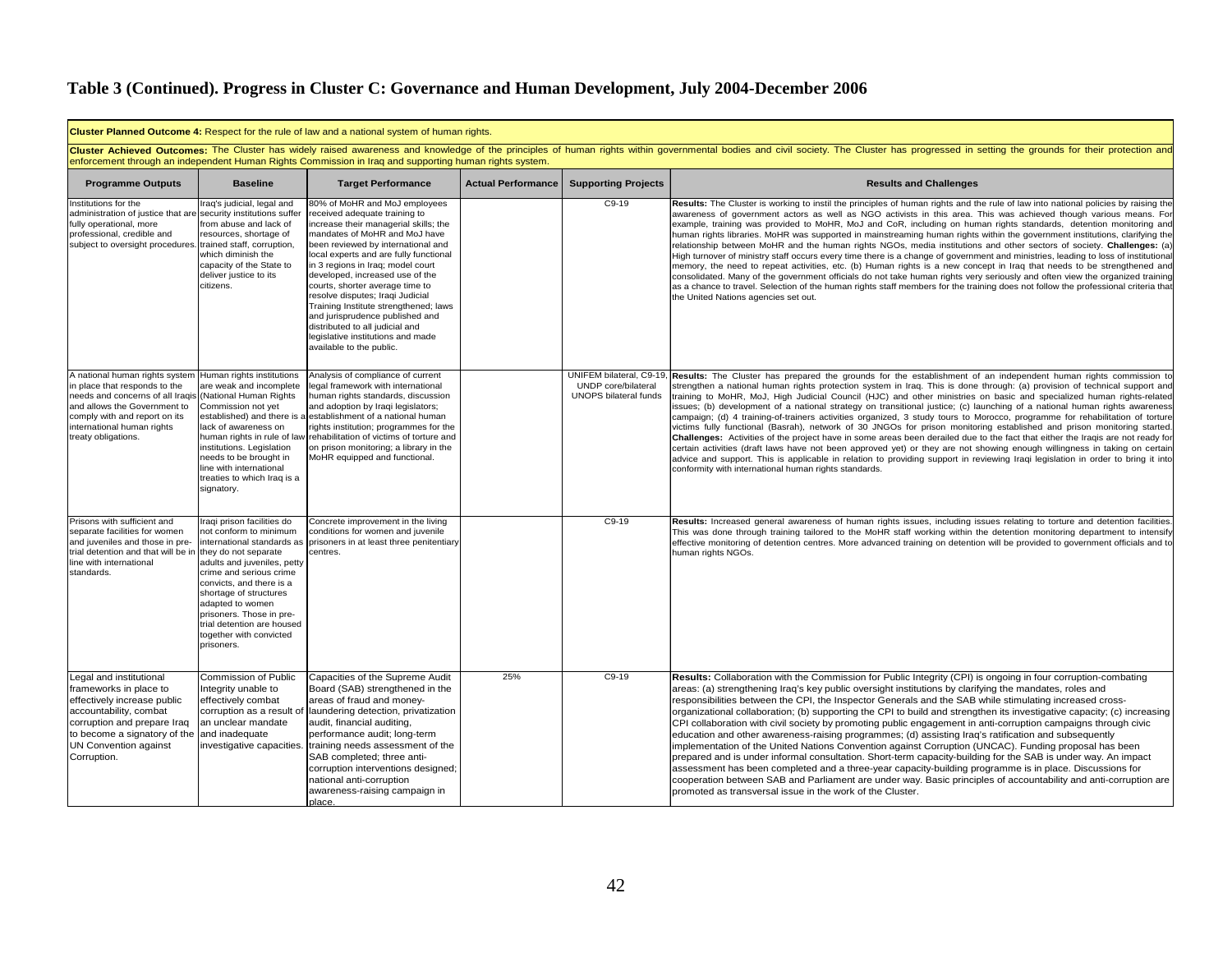| Cluster Planned Outcomes, Human Development 1: An economic reform package that is sensitive to social inclusiveness and pro-poor growth strategies.                                                                                                                               |                                                                                                                                                                                                                                                                                                               |                                                                                                                                                            |                                                                                                                          |                                                                            |                                                                                                                                                                                                                                                                                                                                                                                                                                                                                                                                                                                                                                                                                                                                                                                                                                                                                                                                                                                                                                                                                                                         |  |  |  |  |
|-----------------------------------------------------------------------------------------------------------------------------------------------------------------------------------------------------------------------------------------------------------------------------------|---------------------------------------------------------------------------------------------------------------------------------------------------------------------------------------------------------------------------------------------------------------------------------------------------------------|------------------------------------------------------------------------------------------------------------------------------------------------------------|--------------------------------------------------------------------------------------------------------------------------|----------------------------------------------------------------------------|-------------------------------------------------------------------------------------------------------------------------------------------------------------------------------------------------------------------------------------------------------------------------------------------------------------------------------------------------------------------------------------------------------------------------------------------------------------------------------------------------------------------------------------------------------------------------------------------------------------------------------------------------------------------------------------------------------------------------------------------------------------------------------------------------------------------------------------------------------------------------------------------------------------------------------------------------------------------------------------------------------------------------------------------------------------------------------------------------------------------------|--|--|--|--|
|                                                                                                                                                                                                                                                                                   | Cluster Achieved Outcomes: The Cluster has closely collaborated with the concerned ministries to equip the Government of Iraq with baseline data and policy instruments to address poverty and employment concerns. Institutio<br>ministerial collaboration in socio-economic fields were also ably assisted. |                                                                                                                                                            |                                                                                                                          |                                                                            |                                                                                                                                                                                                                                                                                                                                                                                                                                                                                                                                                                                                                                                                                                                                                                                                                                                                                                                                                                                                                                                                                                                         |  |  |  |  |
| <b>Programme Outputs</b>                                                                                                                                                                                                                                                          | <b>Baseline</b>                                                                                                                                                                                                                                                                                               | <b>Target Performance</b>                                                                                                                                  | <b>Actual Performance</b>                                                                                                | <b>Supporting Projects</b>                                                 | <b>Results and Challenges</b>                                                                                                                                                                                                                                                                                                                                                                                                                                                                                                                                                                                                                                                                                                                                                                                                                                                                                                                                                                                                                                                                                           |  |  |  |  |
| Statistical and analytical<br>capabilities to provide accurate<br>information for the decision-<br>makers enhanced.                                                                                                                                                               | National capacities not<br>adequate to meet the<br>needs of the reform to an<br>open market economy;<br>lack of exposure to<br>international knowledge<br>and standards concerning                                                                                                                            | Unidentified Basic Needs Index<br>published, disseminated:<br>Government of Iraq capacity in labour<br>market statistics strengthened.                     |                                                                                                                          | C10-05 UNDP                                                                | (a) Both the Iraq Living Conditions Survey (ILCS) and the Unsatisfied Basic Needs (UBN) Index, including statistical<br>analytical and atlas documents, were successfully completed and disseminated. The Index has provided the basis, inter alia,<br>for the UNCT vulnerability mapping at national and subnational levels in Iraq, based on its composite index, as well as<br>becoming a tool for policy formulation and development. (b) UNDP launched the formulation of the NHDR and engaged the<br>central government and an independent think-tank in the preparation process to promote ownership.                                                                                                                                                                                                                                                                                                                                                                                                                                                                                                            |  |  |  |  |
|                                                                                                                                                                                                                                                                                   | labour market information<br>and other economic fields                                                                                                                                                                                                                                                        |                                                                                                                                                            |                                                                                                                          | ILO core                                                                   | A technical workshop involving key technical staff and Directors-General from MoLSA and MoP conducted in Geneva;<br>assistance provided in design of questionnaires and of survey implementation regarding Labour Force Surveys and Labour<br>Market Demand Surveys; mainstreaming of roles of MoLSA and MoP on labour market statistics supported through<br>coordination and training;                                                                                                                                                                                                                                                                                                                                                                                                                                                                                                                                                                                                                                                                                                                                |  |  |  |  |
| Adoption of MDGs and pro-<br>poor growth strategies into<br>national policy options and<br>development strategies<br>supported.                                                                                                                                                   | No employment policy in<br>place adapted to the<br>needs of an open market<br>economy; labour code<br>outdated:                                                                                                                                                                                               | Policy papers commissioned upon<br>request, macroeconomic advice on<br>pro-poor growth and employment<br>strategies adopted in line with reform<br>policy. | 90%                                                                                                                      | UNDP core funds; ILO<br>core funds                                         | (a) Draft labour code revised for consideration of Parliament. (b) The National Guidelines on Maximizing Employment through<br>Infrastructure Works has been adopted by the Inter-ministerial Commission on Employment Creation. (c) The book "Jobs for<br>the Future of Iraq", which is in the final process of being formatted and designed, compiles key labour market data and<br>employment policy recommendations. (d) UNDP contributed to the international compact document and the setting up of the<br>social sector working group. (e) UNDP, in full coordination with the central government and the Parliament, formulated a<br>concept paper on the Iraq water vision for 2050, which concentrates primarily on integrated water resource management and<br>institutional and human capacity development.                                                                                                                                                                                                                                                                                                 |  |  |  |  |
| <b>Employment opportunities</b><br>optimized within the<br>rehabilitation and reconstruction<br>of social and economic<br>infrastructure through the<br>labour-intensive approach and<br>through public works and small<br>and medium-sized enterprises<br>(SMEs) at local level. | Unemployment and<br>underemployment<br>respectively at 17.9 and<br>30.3% (COSIT, 2005);<br>undersized active<br>population (discouraged<br>workers, low female<br>participation, etc).                                                                                                                        |                                                                                                                                                            |                                                                                                                          | C10-02 C10-06 C10-04<br>UNDP IREP. ILO core<br>LADP approved by<br>Cluster | Results: (a) Technical Guidelines on Maximizing Employment through Infrastructure Works produced and adopted as policy<br>instrument by the National Committee on Employment (NCE); technical workshops conducted, involving MoLSA, MoMPW,<br>MoPDC and key United Nations agency programme personnel, on applying the guidelines. (b) An international conference on<br>employment in Iraq involving the Prime Minister's office, the MoMPW, the MoPDC, donor agencies, local and international<br>NGOs, and expertise from various Arab and European countries produced new approaches to direct employment creation<br>with emphasis on area development planning, sustainability, partnership and ownership, participation, gender and human<br>rights mainstreaming and security. Challenges: Challenges to direct employment creation include the deteriorated security<br>situation that led to evacuation of United Nations staff from Iraq; degraded social, economic and basic infrastructure;<br>resistance to effective coordination among the counterparts; and difficulty in transferring cash into Iraq. |  |  |  |  |
| Income-generation activities<br>enhanced at the local level<br>through vocational training<br>activities and provision of micro 30.3% (COSIT, 2005).<br>grants.                                                                                                                   | Unemployment and<br>underemployment<br>respectively at 17.9 and                                                                                                                                                                                                                                               | 200 jobs created, 400 farmers<br>supported with agricultural inputs                                                                                        |                                                                                                                          | C10-06                                                                     | Results: No jobs created as yet as the first 6 months of the project (July-December 2006) were devoted to setting institutional<br>agreements with ministries, provincial council and municipalities as well as procuring equipment and services (monitoring,<br>training). Challenges: Very difficult access to Basrah for United Nations international staff; therefore, interaction with Iragi<br>counterparts takes time to organize.                                                                                                                                                                                                                                                                                                                                                                                                                                                                                                                                                                                                                                                                               |  |  |  |  |
| Support to establishment of<br>social safety nets (SSNs).                                                                                                                                                                                                                         | No monetized safety net<br>system targeting the<br>vulnerable is in place.                                                                                                                                                                                                                                    | SSNs established in local areas;<br>policy support for transition to<br>monetization and targeting of nationa<br>SSN system.                               | NA. The introduction of<br>the SSN system is<br>attributable in the final<br>instance only to the<br>Government of Irag. | C10-06; C10-02                                                             | Establishing the SSN is a government responsibility (MoF, MoLSA). Cluster C is assisting this ongoing effort in some regions<br>(south in particular) in ensuring better management and targeting of the SSN.                                                                                                                                                                                                                                                                                                                                                                                                                                                                                                                                                                                                                                                                                                                                                                                                                                                                                                           |  |  |  |  |
| The system of knowledge<br>management and sharing on development, loose<br>policy reform at the<br>government level (local,<br>central and in between)<br>developed.                                                                                                              | In the field of human<br>inter-ministerial<br>coordination; data<br>management and<br>sharing systems not in<br>place.                                                                                                                                                                                        | Support to the establishment of a<br>database on the marshes is<br>provided. Other databases set up<br>and communication mechanisms<br>strengthened.       |                                                                                                                          | by Cluster                                                                 | C10-01, C10-03 approved (a) A data bank of some 300 qualified Iraqi expatriates has been established based on identified human resource<br>gaps in key areas of the public sector. (b) The first interactive MIS database (www.bdssite.org) partnered with<br>CSOs, central and local government institutions.                                                                                                                                                                                                                                                                                                                                                                                                                                                                                                                                                                                                                                                                                                                                                                                                          |  |  |  |  |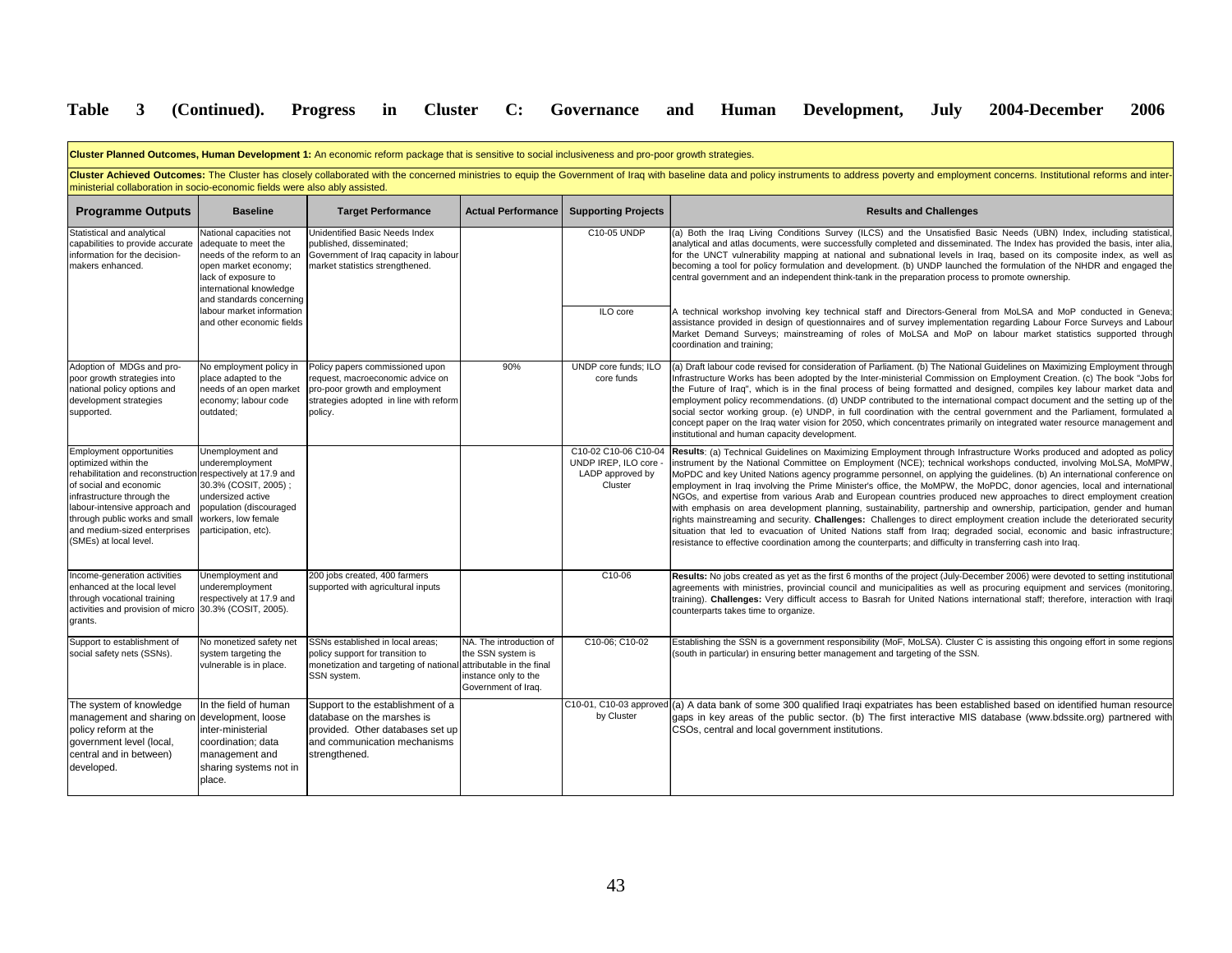| Cluster Planned Outcomes, Human Development 2: Local authorities managing their own planning processes and better equipped to deliver social services. |                                                                                                                                                                                                                                                                                                                                                                                                                                                                                                                                                           |                                                                                                                                                                                                                                                                                                                                   |                           |                                                                                              |                                                                                                                                                                                                                                                                                                                                                                                                                                                                                                                                                                                                                              |  |  |  |  |  |
|--------------------------------------------------------------------------------------------------------------------------------------------------------|-----------------------------------------------------------------------------------------------------------------------------------------------------------------------------------------------------------------------------------------------------------------------------------------------------------------------------------------------------------------------------------------------------------------------------------------------------------------------------------------------------------------------------------------------------------|-----------------------------------------------------------------------------------------------------------------------------------------------------------------------------------------------------------------------------------------------------------------------------------------------------------------------------------|---------------------------|----------------------------------------------------------------------------------------------|------------------------------------------------------------------------------------------------------------------------------------------------------------------------------------------------------------------------------------------------------------------------------------------------------------------------------------------------------------------------------------------------------------------------------------------------------------------------------------------------------------------------------------------------------------------------------------------------------------------------------|--|--|--|--|--|
|                                                                                                                                                        | Cluster Achieved Outcomes: The Cluster has prioritized joint programming at the local, area-based level for 2006 and 2007. A joint Cluster C programme involving 8 agencies has been designed in association with the partner<br>to provide multisectoral support to most deprived areas of Iraq in terms of basic services provision, income and employment generation, and support to local governance. The approval of this joint Cluster C area-based progr<br>lengthy project approval cycle and was finally approved by ISRB only in February 2007. |                                                                                                                                                                                                                                                                                                                                   |                           |                                                                                              |                                                                                                                                                                                                                                                                                                                                                                                                                                                                                                                                                                                                                              |  |  |  |  |  |
| <b>Programme Outputs</b>                                                                                                                               | <b>Baseline</b>                                                                                                                                                                                                                                                                                                                                                                                                                                                                                                                                           | <b>Target Performance</b>                                                                                                                                                                                                                                                                                                         | <b>Actual Performance</b> | <b>Supporting Projects</b>                                                                   | <b>Results and Challenges</b>                                                                                                                                                                                                                                                                                                                                                                                                                                                                                                                                                                                                |  |  |  |  |  |
| Local area development plans<br>supported and local authorities<br>and civil society capabilities in<br>planning enhanced.                             | capacities; centralized<br>regulatory, legal and<br>policy framework; no or<br>limited participation of<br>local stakeholders in local<br>issues.                                                                                                                                                                                                                                                                                                                                                                                                         | Very limited local planning 3 LADPs developed and endorsed<br>resource mobilization strategies<br>produced. At least 80 managers<br>trained in planning, management,<br>implementation, proposal writing and<br>resource mobilization. 6 municipal<br>planning and development development plans developed in pilot<br>locations. |                           | <b>UNDP</b> core Pipeline;<br>LADP approved by<br>Cluster                                    | (a) A good coordination mechanism was promoted between the central and local authorities in the Marshlands. (b) three local<br>planning committees for the Marshlands were established and supported in their endeavours to foster trust with local<br>communities. (c) LADP programme development was a good example for joint planning and programming among the various<br>specialized United Nations agencies. LADP was endorsed by both the central government and the donor (European Union).<br>Challenge (foreseen): to finalize the plans in 9 months given the current unstable security and political situations. |  |  |  |  |  |
| Statistical data and local<br>indicators provided to local<br>governments for planning<br>purposes.                                                    | Limited local data and<br>knowledge-generation;<br>poor systems to channel,<br>compile and share data.                                                                                                                                                                                                                                                                                                                                                                                                                                                    | Information Coordination Centre<br>established at the regional level;<br>users and producers of statistics<br>rained in the production of quality<br>gender statistics.                                                                                                                                                           |                           | <b>UNOPS</b> bilateral funds;<br>C9-08 (as per original<br>05 as per last<br>correspondence) | (a) South Information Centre established within Basrah University. (b) Field surveys in 4 governorates started at end of 2006.<br>(c) 25 users and producers of statistics from the central statistical office, various statistical offices, ministries, NGOs,<br>project document or C10- academia and the media were trained in gender mainstreaming in the various stages of statistical work and the identification<br>of priority gender issues and corresponding gender indicators.                                                                                                                                    |  |  |  |  |  |
| Delivery of social and basic<br>infrastructure through small<br>infrastructure works.                                                                  | Devastated infrastructure<br>resulting from 3 major<br>conflicts in the recent<br>history of Iraq, economic<br>sanctions,<br>mismanagement and<br>continuing violence; large<br>presence of unemployed<br>and underemployed<br>persons and narrowing of<br>active population.                                                                                                                                                                                                                                                                             | 110,000 jobs created in Muthanna<br>Governorate.                                                                                                                                                                                                                                                                                  |                           | UNDP Iraq<br>Reconstruction<br><b>Employment Programme</b><br>(IREP)                         | A socio-economic study was conducted that helped local authorities in their provincial strategic planning; a programme<br>advisory committee was established that consists of representatives of the CSOs, provincial council, Governor's office and<br>UNDP representative; establishment of CSO consortium supported in Muthanna to participate in the development and<br>recovery process of the province.                                                                                                                                                                                                                |  |  |  |  |  |
| Communication and advocacy.                                                                                                                            | Lack of understanding<br>and awareness of local<br>challenges and needs at<br>central level.                                                                                                                                                                                                                                                                                                                                                                                                                                                              | Communication and advocacy<br>strategy at local and national levels.                                                                                                                                                                                                                                                              |                           | Pipeline: LADP approved<br>by Cluster                                                        |                                                                                                                                                                                                                                                                                                                                                                                                                                                                                                                                                                                                                              |  |  |  |  |  |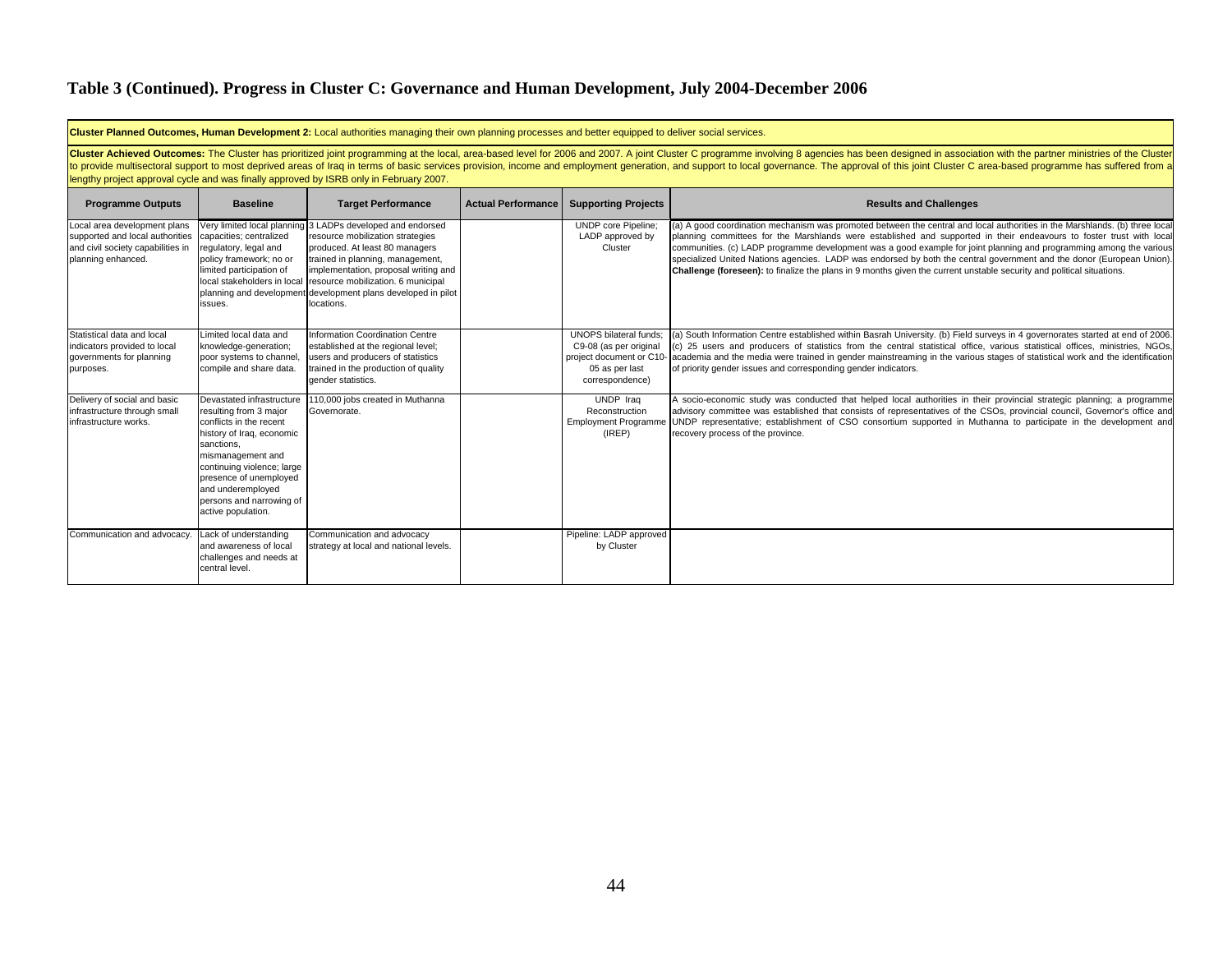| Cluster Planned Outcomes, Human Development 3: A policy framework and public/private partnership for the promotion of sustainable employment.                                                                                                      |                                                                                                                                                                                                                                                                                                                                                                                                                   |                                                                                                                                                                                                                                                               |                    |                                                             |                                                                                                                                                                                                                                                                                                                                                                                                                                                                                                                                                                                                                                                                                                                                 |  |  |  |  |
|----------------------------------------------------------------------------------------------------------------------------------------------------------------------------------------------------------------------------------------------------|-------------------------------------------------------------------------------------------------------------------------------------------------------------------------------------------------------------------------------------------------------------------------------------------------------------------------------------------------------------------------------------------------------------------|---------------------------------------------------------------------------------------------------------------------------------------------------------------------------------------------------------------------------------------------------------------|--------------------|-------------------------------------------------------------|---------------------------------------------------------------------------------------------------------------------------------------------------------------------------------------------------------------------------------------------------------------------------------------------------------------------------------------------------------------------------------------------------------------------------------------------------------------------------------------------------------------------------------------------------------------------------------------------------------------------------------------------------------------------------------------------------------------------------------|--|--|--|--|
|                                                                                                                                                                                                                                                    | Cluster Achieved Outcomes: The Cluster has fostered inclusive policy formulation to establish a prioritized action plan on employment generation and has equipped several national stakeholders with the policy instruments re<br>commitment. At the downstream level, however, performance in this area has been hampered by the slow approval process of the Cluster C Local Area Development Programme (LADP). |                                                                                                                                                                                                                                                               |                    |                                                             |                                                                                                                                                                                                                                                                                                                                                                                                                                                                                                                                                                                                                                                                                                                                 |  |  |  |  |
| <b>Programme Outputs</b>                                                                                                                                                                                                                           | <b>Baseline</b>                                                                                                                                                                                                                                                                                                                                                                                                   | <b>Target Performance</b>                                                                                                                                                                                                                                     | Actual Performance | <b>Supporting Projects</b>                                  | <b>Results and Challenges</b>                                                                                                                                                                                                                                                                                                                                                                                                                                                                                                                                                                                                                                                                                                   |  |  |  |  |
| Public-private partnership<br>(PPP) strengthened in design<br>and implementation of LADP<br>and piloted in selected areas;<br>comparative experiences<br>shared on PPP with local and<br>central government.                                       | No knowledge or<br>experience of PPPs either<br>in the public or the private<br>sector.                                                                                                                                                                                                                                                                                                                           | Inclusion of PPP in 3 LADPs, 3 pilots<br>initiated, 3 workshops attended by<br>local representatives, and 3<br>workshops attended by policy-makers<br>at the central level.                                                                                   |                    | Pipeline: LADP Approved<br>by Cluster                       |                                                                                                                                                                                                                                                                                                                                                                                                                                                                                                                                                                                                                                                                                                                                 |  |  |  |  |
| Strengthened SME sector to<br>achieve sustainable<br>employment creation and<br>income-generation.                                                                                                                                                 | Legacy of planned and<br>centralized economy:<br>crippled and mostly<br>informal small business<br>sector.                                                                                                                                                                                                                                                                                                        | Up to 50 small enterprises supported<br>financially and technically; local<br>capacities in employability skills<br>strengthened.<br>At least 1,500 civil servants and NGO<br>staff are targeted in vocational<br>training, management and<br>administration. | 60%                | C10-02 C10-04; LADP<br>approved by Cluster                  | (a) Two multi-purpose technology community centres (MTCCs) were established in north and south Iraq with two trainers<br>each and they provide training to the local communities: 120 participants have been trained in basic computer skills and dairy<br>quality control and processing. (b) Agro-food processing units (AFPUs) are currently being established. The establishment of<br>such facilities presents a model for the SME sector suitable for replication. As the dairy AFPU is profit-making, such an<br>establishment will serve to build local capacity and enhance the local socio-economic conditions.                                                                                                       |  |  |  |  |
|                                                                                                                                                                                                                                                    | No specific economic or<br>employment strategy<br>targeting the needs of the<br>SME sector.                                                                                                                                                                                                                                                                                                                       | Policy frameworks address specific<br>constraints and opportunities for<br>employment promotion of the SME<br>sector.                                                                                                                                         |                    |                                                             | Results: A strategy paper was prepared by the MoLSA and the Ministry of Industries. Relevant Iraqi ministries have been<br>sensitized and provided a forum for policy dialogue on specific needs and opportunities of the SME sector. The National<br>Committee for Employment, with participation of 14 Ministries at the deputy minister level, has met regularly and considered<br>policy and programmatic actions in the area as a follow-up to the Employment Conference recommendations. Challenge:<br>Declarations of intent need to be followed up with political actions, which in turn will require more technical input from the<br>Cluster to assist in this totally new area for MoLSA and the Government of Iraq. |  |  |  |  |
| Support to alternative income<br>resources.                                                                                                                                                                                                        | Legacy of planned and<br>centralized economy:<br>crippled and mostly<br>informal small business<br>sector that lacks<br>diversification.                                                                                                                                                                                                                                                                          | 3 productive and marketing<br>associations, 40 income-generation<br>projects; Technology Dissemination<br>Programme (TDP) launched.                                                                                                                           |                    | by Cluster                                                  | C10-04; LADP approved The established MTCCs are currently providing training in exchange for minimal fees. The AFPU, currently in the final stages<br>of implementation, comprises profit-generating pilot dairy plants. The TDP will present micro-enterprise models for replication<br>on a small scale.                                                                                                                                                                                                                                                                                                                                                                                                                      |  |  |  |  |
| Selected central government<br>staff and community-based<br>organizations (CBOs) trained<br>and better able to plan and<br>implement slum upgrading<br>projects; comprehensive slum<br>upgrading projects designed<br>and implemented in 3 cities. | A comprehensive<br>approach to slum<br>upgrading that includes<br>social and economic<br>development elements<br>needs to be implemented.                                                                                                                                                                                                                                                                         | Government staff and CBO<br>representatives trained in slum<br>upgrading methods. Slum upgrading<br>plans approved and projects<br>implemented.                                                                                                               |                    | Local Governance and<br>Urban Capacity-building<br>projects | Pipeline: LADP; Baghdad Projects approved by the Cluster but still in the pipeline.                                                                                                                                                                                                                                                                                                                                                                                                                                                                                                                                                                                                                                             |  |  |  |  |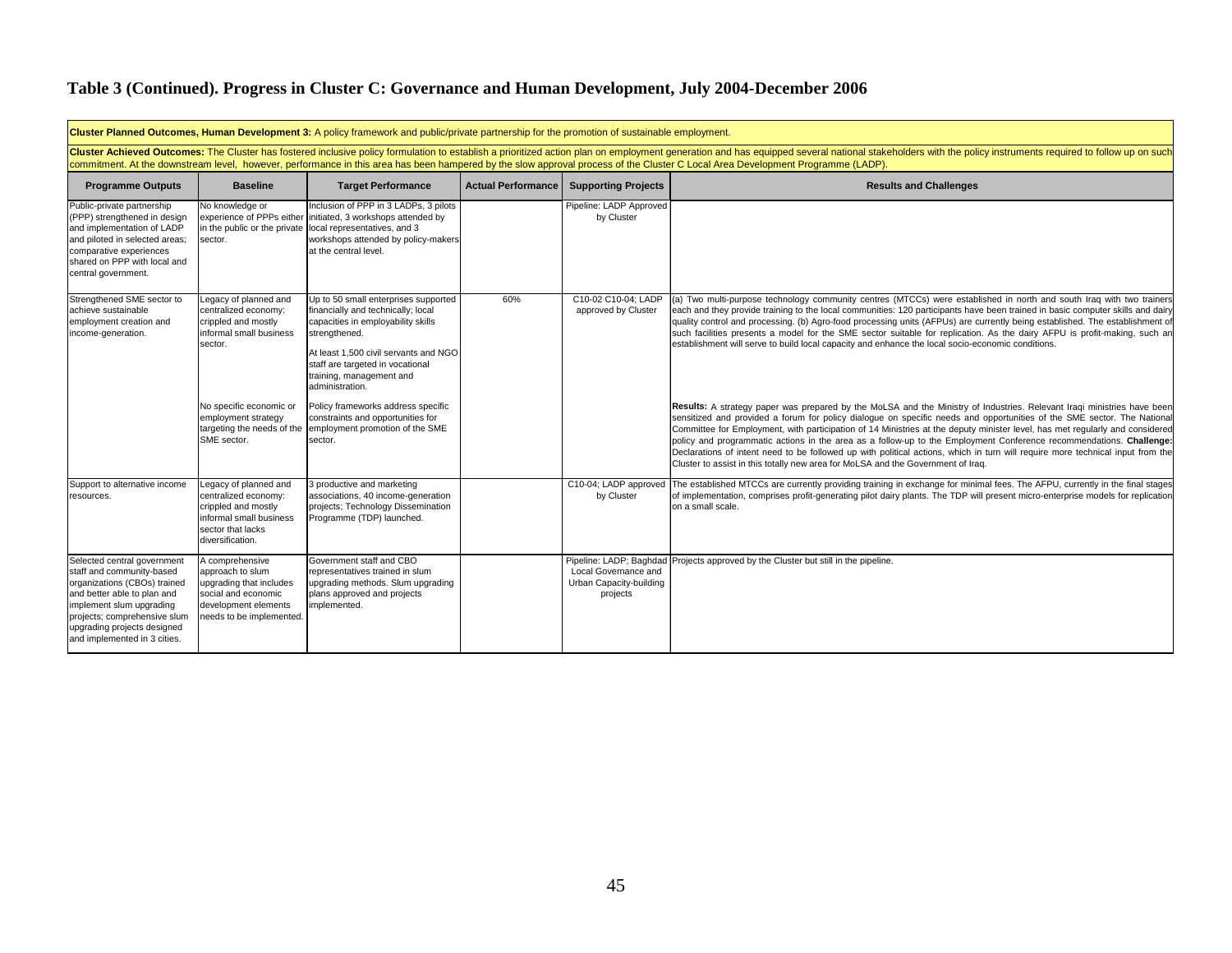### **2.2.4 Progress in Cluster D: Health and Nutrition**

#### **Summary of Achievements from 1 July to 31 December 2006**

A sustainable and functioning primary health care (PHC) system (including a functional referral system), executed by the World Health Organization (WHO), in each of the selected 19 model districts reached 98 per cent completion during the reporting period under review.

A total of 128 out of 135 originally planned PHC centres, which constitute 56 per cent of the total number of PHC centres in the 19 districts, has been rehabilitated, which will benefit 4.4 million people in these districts. The remaining 7 PHC centres that have not been renovated are located in the Baghdad/Karkh district. Following numerous unsuccessful attempts during the reporting period to find a contractor for the works, the project was cancelled owing to the security situation. Furthermore, 19 training centres geographically spread throughout the 19 model districts have been rehabilitated. These centres will benefit at least 5,100 health care professionals in terms of capacity-building in the selected districts

All medical equipment and furniture (medical, non-medical) worth \$19.3 million have been procured, and 85 per cent of the equipment as well as the furniture procured has been shipped to Baghdad. During the reporting period, medical equipment and supplies worth \$1.73 million were delivered to health facilities in Iraq.

A training curriculum and a draft of the service package have been developed (100 per cent completed). The Ministry of Health (MoH) selected 19 doctors, one from each district, 4 doctors from the MoH central level and 2 nursing staff to be trained as master trainers in order to train the others. The service package will be finalized in 2007 (60 per cent completed). This package needs the commitment of both the MoPDC and the Ministry of Finance (MoF) in order to succeed.

The Health Information System is 60 per cent complete**.** Data entry and cleaning for the Family Health Survey questionnaire were completed for all governorates by the MoH data entry team in consultation with the WHO/Headquarters expert in December 2006. As a result of the activities conducted by MoH with the technical back-up and support of WHO, the making-pregnancy-safe indicators showed a remarkable increase in the percentage of pregnant women attended by trained personnel (first antenatal visit) to 59 per cent (3rd Multiple Indicators Cluster Survey, 2006) compared to 45 per cent (MoH statistical reports, 2004).

In addition, 2,000 health personnel were trained at all levels (200 per cent achieved). This included training of staff from different levels, specializations and health-related ministries. As of December 2006, 4,004 people had been trained among whom 557 fellowships had been awarded. During the reporting period, 90 fellowships were awarded. In December 2006, the Second National Integrated Management of Child Illness case-management training course was conducted for 30 Iraqi physicians and 24 nurses, facilitated by national trainers. The second version of Integrated Management of Child Illness training modules was revised in December 2006.

Under the United Nations Environment Programme (UNEP) hazardous waste project, the works at the Al-Qadissiya site were completed during the reporting period. All the identified chemicals have been sampled, collected, put in steel barrels, labelled and stored. Local villagers were recruited as staff.

The main National Drug Quality Control Laboratory building  $(2,800 \text{ m}^2 \text{ rehabilitation})$  has been fully functional since November 2006, and the rehabilitation of the building annexes  $(1,350 \text{ m}^2)$  is expected to be completed within the time frame. Over 70 lab technologists have been trained to perform a wide range of drug quality control tests. This is well above the initial number of 44 staff that was scheduled to be trained.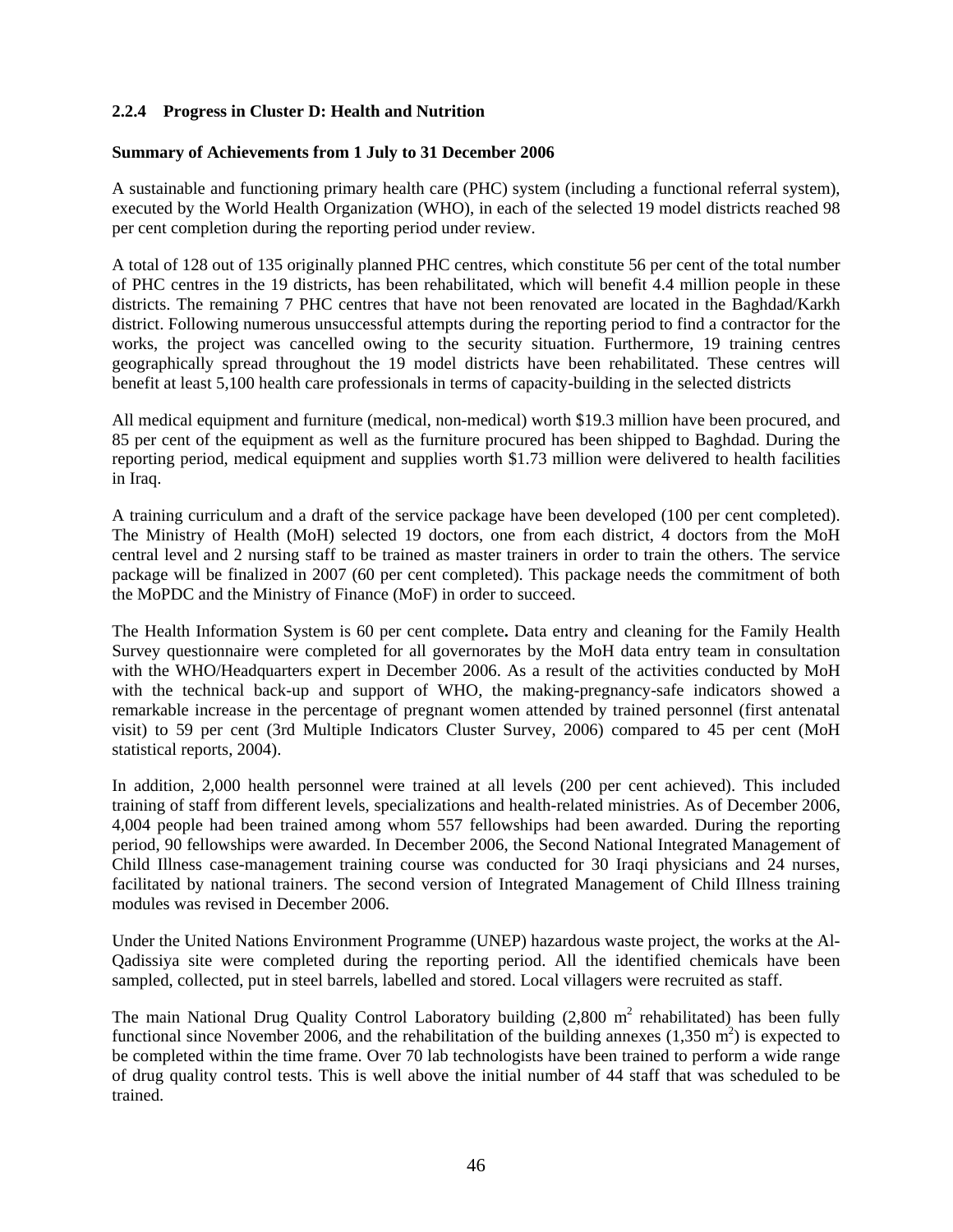An administrative mechanism (the Mental Health Council) has been established to lead mental health services, many professionals have been trained, information about the mental health needs of the population has been collected and a programme for public mental health education has been developed. In addition, modern treatment facilities have been provided in some of the governorates, including the rehabilitation of eight psychiatric facilities.

As part of the UNICEF immunization programme, 20 million doses of oral polio vaccine (OPV) were ordered and 15 million doses were delivered to Baghdad for the spring and fall 2006 polio national immunization days. Due to the accumulated stock of OPV procured by the Government, a delay in the delivery of the remaining 5 million doses was requested for February 2007. In addition, transportation services for 5,300 vaccination teams for polio national immunization days in April/May and November/December 2006 were provided. The campaign in November/December reached 94 per cent, immunizing 4.5 million children. This contributed to maintaining polio free status in Iraq. Also, the urgent delivery of 500,000 doses of measles, mumps and rubella vaccines in October 2006 helped to reduce the number of measles cases by more than ten times (from 9,181 cases in 2004 to 820 cases in 2005 and to just 474 (out of which 209 were lab-confirmed) in 2006. The three northern governorates developed plans for the implementation of a reach-every-district (RED) approach before the end of 2006; other governorates will follow in 2007.

A cholera outbreak in Iraq was successfully avoided. The planned medical and laboratory supplies were procured and handed over to end users in Iraq (intravenous fluids, antiseptics and laboratory reagents to manage up to 5,000 hospitalized patients) mainly at the governorate level. Since no outbreak was reported during the previous summer, these drugs and laboratory supplies will remain as buffer stocks for the upcoming two years to investigate and manage any diarrhea cases/outbreak. Forty-two clinicians and microbiologists were trained as master trainers in the Islamic Republic of Iran in case management and advanced techniques in the isolation and identification of the cholera organism. In addition, 208 advocacy meetings and training workshops were carried out, resulting in the training of 7,848 medical and paramedical staff – 3,000 of them during the reporting period under review.

Outbreaks of both malaria and leishmania have been prevented. During the first 10 months of 2006, 1,415 cases of Kala-azar were reported, compared to 1,706 and 2,951 cases reported during the first 10 months of 2005 and 2004, respectively. For cutaneous leishmaniasis, a clear decrease in the incidence of cases has been noticed; only 1,174 cases were reported during the first 10 months of 2006 compared to 1,842 cases reported during the same period in 2005. Seventeen cases of malaria were reported in Iraq during the first 10 months of 2006 while 47 and 155 cases were reported during 2005 and 2004, respectively.

During the reporting period, oxygen cylinders were provided to hospitals in Kirkuk and Ninewa. In addition, in Kirkuk, 10,000 m<sup>3</sup> of rubble and 15,000 m<sup>3</sup> of garbage were removed as well as the daily production of 500 tons, and a proper and effective system for city garbage collection is being established.

In the area of food safety, the assessment of physical rehabilitation needs and architectural design/drawings of the three food control laboratories for the three food control laboratories of Basrah, Erbil and Mosul have been completed. The assessment of food control facilities at the borders has also been completed. Four posts have been selected for rehabilitation, and the design and preparation of Bills of Quantity have been tendered. Required equipment for the border posts is being procured. Texts of existing food laws and regulations have been compiled and their review has started.

The World Food Programme (WFP), through implementing partners, distributed 3,714 mt of vegetable oil to vulnerable groups through 933 PHC centres and community child care facilities, benefiting 416,786 pregnant and lactating women and malnourished children under five years of age. Data collected by project implementation staff revealed that malnutrition rates for children five years of age decreased by up to 36 per cent in the 36 assisted districts.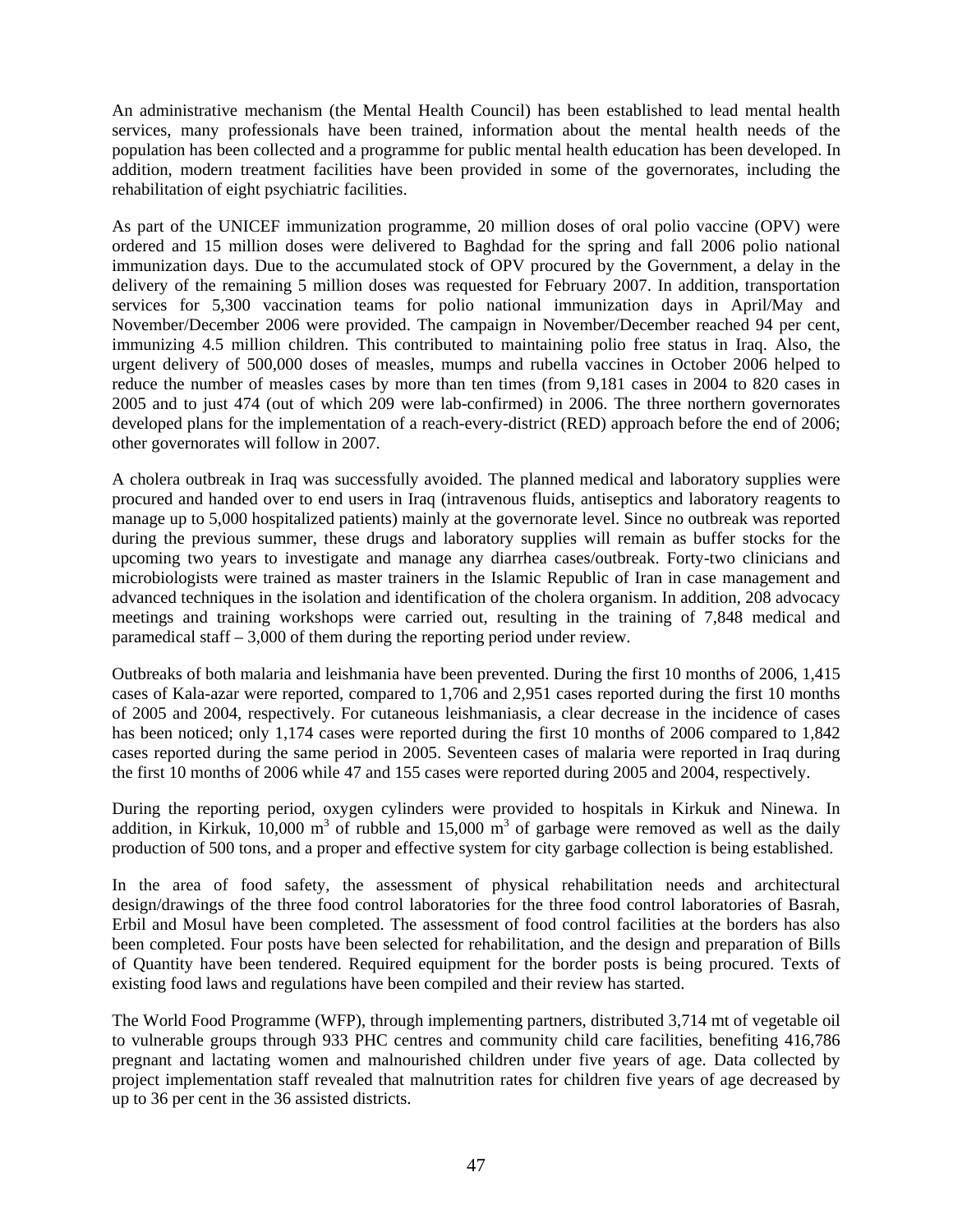National Long-term Priority or Goals: The National Health Strategy aims to shift from a hospital-oriented health care delivery system to one based on primary health care delivery (PHC), including emergency preparedness and needs of the Iraqis, especially the vulnerable population, while promoting a healthy living environment.

**Cluster Planned Outcome 1:** 50% reduction in under-five and infant mortality rate and 15% reduction in maternal mortality rate (MMR).

#### **Cluster Achieved Outcomes:** Ongoing.

| <b>Programme Outputs</b>                                                                                                                                                                          | <b>Baseline</b>                                                                                                                                                                | <b>Indicators</b>                                                                                                                                                                                              | <b>Target Performance</b>                                                                                                                 | <b>Actual Performance</b>                                                                                                                                          | <b>Supporting Projects</b>                                                                                                                                   | <b>Results and Challenges</b>                                                                                                                                                                                                                                                                                                                                                                                                                                                                                                                                                                                                                                                                                                                                                                                                                                                                                                                                                                                                                                                   |
|---------------------------------------------------------------------------------------------------------------------------------------------------------------------------------------------------|--------------------------------------------------------------------------------------------------------------------------------------------------------------------------------|----------------------------------------------------------------------------------------------------------------------------------------------------------------------------------------------------------------|-------------------------------------------------------------------------------------------------------------------------------------------|--------------------------------------------------------------------------------------------------------------------------------------------------------------------|--------------------------------------------------------------------------------------------------------------------------------------------------------------|---------------------------------------------------------------------------------------------------------------------------------------------------------------------------------------------------------------------------------------------------------------------------------------------------------------------------------------------------------------------------------------------------------------------------------------------------------------------------------------------------------------------------------------------------------------------------------------------------------------------------------------------------------------------------------------------------------------------------------------------------------------------------------------------------------------------------------------------------------------------------------------------------------------------------------------------------------------------------------------------------------------------------------------------------------------------------------|
| Routine/accelerated<br>immunization programmes for<br>women and children<br>strengthened (measles, polio,<br>maternal and neonatal<br>tetanus (MNT)).                                             | (a) $84\%$ (2005);<br>cases (2004);<br>(c) zero polio<br>cases (since<br>$2000$ :<br>(d) 56 districts<br>(out of 116)<br>diphtheria-per-<br>tussis-tetanus<br>(DPT3) less than | (a) % of infants received<br>(b) 9,181 measles DPT3 by first birthday;<br>(b) # of measles cases<br>per year:<br>(c) # of polio cases;<br>(d) # of districts w/DPT3<br>coverage less than 80%                  | (a) 90% DPT3 coverage;<br>(b) less then 500 measles cases;<br>(c) zero polio cases;<br>(d) 36 districts (by the end of 2007). maintained; | (a) 76% DPT3 coverage; D2-06 Strengthening<br>(b) 491 measles cases;<br>(c) zero cases<br>(d) # of districts for 2006<br>have not yet been<br>reported by MoH.     | Immunization Services in<br>Iraq and limited core<br>fundina                                                                                                 | No major disease outbreaks reported since 2003 thanks to a well-functioning surveillance system. Iraq is polio<br>free for the 7th consecutive year owing to the special efforts of the MoH/DoH with strong support from the UN<br>Health Cluster and donor funds. Since 2003, eight National Immunization rounds have taken place, where each<br>covered 4.5-4.7 million under-5 children. The comprehensive communicable disease surveillance system<br>recently introduced is functioning. Weekly reports are received from all PHCs and hospitals. Moreover, the<br>laboratory-based surveillance has been strengthened. In 2006, (up-to-date) routine DPT3 infant immunization<br>coverage was sustained at around 76%, which is less than 90% planned, owing mainly to prevailing insecurity<br>leading to potential for diphtheria and pertussis outbreak. Measles control activities were implemented; the<br>number of cases of measles dropped from 9,181 in 2004 to 491 in 2006, achieving target. Measles laboratory is<br>fully functioning and accredited by WHO. |
|                                                                                                                                                                                                   | 80% (2005).                                                                                                                                                                    |                                                                                                                                                                                                                |                                                                                                                                           |                                                                                                                                                                    | D2-16 Strengthening<br>Immunization Services in<br>Irag - Phase 2 and limited<br>core funding                                                                | During 2004 and 2005, three high-quality MMR campaigns were supported with coverage of more than 95% in<br>each campaign. In March/April 2004, over 5 million children ages 6 to 12 years, in December 2004 around<br>1 million entry school children and in April/May 2005 around 3.7 million children of 12 to 59 months old were<br>vaccinated against MMR. In 2006, all levels of cold chain system were revamped through the provision of cold<br>chain equipment and comprehensive reconstruction of the national vaccine store. Self-sufficiency in procuring<br>vaccines was intensively pursued: starting from 2005, all vaccines for routine immunization and MMR-<br>accelerated programme are procured with MoH resources, and starting from 2006, all auto-disable (AD)<br>syringes and needles, too. In 2006, only some DPT and measles vaccines were procured using UNDG ITF<br>resources on an emergency basis to avoid running out owing to delays with some of the MoH contracts.                                                                             |
|                                                                                                                                                                                                   |                                                                                                                                                                                |                                                                                                                                                                                                                |                                                                                                                                           |                                                                                                                                                                    | <b>UNICEF Country</b><br>Programme (Immunization<br>Plus project 2004-2006 -<br>bilateral funds)                                                             | Due to insecurity, mothers are reluctant to take their children for preventive services. Also, outreach services<br>were restricted. As a result, over 50 districts (out of 116) achieved less than 80% DPT3 coverage. There are<br>plans to increase the number of districts with 80% coverage to 80 by the end of 2007.                                                                                                                                                                                                                                                                                                                                                                                                                                                                                                                                                                                                                                                                                                                                                       |
| Diarrhoeal Diseases and<br><b>Acute Respiratory Infections</b><br>(ARI) Control programme<br>enhanced and integrated into<br>Integrated Management of<br>Childhood Illnesses (IMCI)<br>programme. | (a) 37% (2004);<br>(b) 88% (2004).                                                                                                                                             | (a) % of under-5 children<br>with diarrhoea in the<br>survey 2 weeks prior<br>using oral rehydration<br>salts (ORS);<br>(b) % of under-5 children<br>using antibiotic<br>treatment for suspected<br>pneumonia. | $(a) 50\%$<br>$(b) > 90\%$ .                                                                                                              | (a) Multiple Indicators<br>Cluster Survey (MICS3)<br>results to be released in<br>early March 2007;<br>(b) MICS3 results to be<br>released in early March<br>2007. | <b>UNICEF Country</b><br>Programme (Nutrition and<br>early childhood stimulation<br>project 2004-2006 - bilatera<br>funds) and WHO core<br>funding and D2-03 | Supported the national Control of Diarrhoeal Diseases (CDD)/ARI programmes, ensuring availability of oral<br>rehydration salts (ORS) and basic essential drugs at PHC level as well as better case management of these<br>conditions through capacity-building of all levels of concerned staff (over 1,000 staff trained), benefiting 4.5<br>million children under 5 years of age. Despite the persistent problem of unsafe water supply in the country, there<br>were no major diarrhoeal disease outbreaks reported during the year. Starting from 2006, all required ORS<br>(annual needs: 7 million sachets) were procured by the MoH from a local pharmaceutical company. This is an<br>important step towards ORS self-sufficiency in Iraq. In 2007, \$1 million is needed (UNDG ITF will be<br>approached) to support treatment of 3 million cases of diarrhoea. IMCI is in initial stage of implementation with<br>some delays due to insecurity.                                                                                                                     |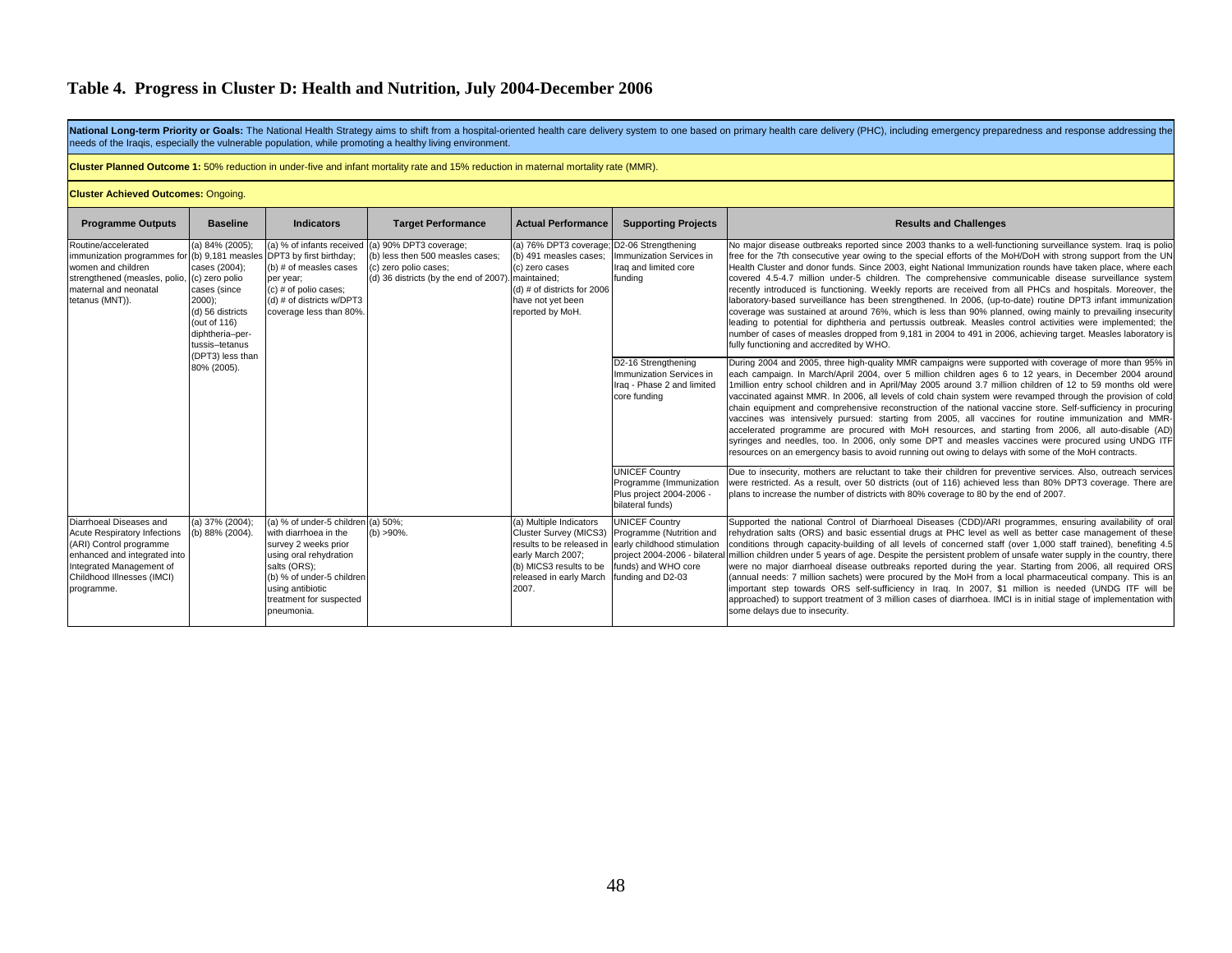| <b>Programme Outputs</b>                                                                                                                                                                             | <b>Baseline</b>                                                                                                                                      | <b>Indicators</b>                                                                                                                                                                                                                                     | <b>Target Performance</b>                                                                                                   | <b>Actual Performance</b>                                                                                                                                                                                                                                                                     | <b>Supporting Projects</b>                                                                                                                                   | <b>Results and Challenges</b>                                                                                                                                                                                                                                                                                                                                                                                                                                                                                                                                                                                                                                                                                                                                                                                                                                                                                                                                                                                                                                                                                                                                                                                                                                                                                           |
|------------------------------------------------------------------------------------------------------------------------------------------------------------------------------------------------------|------------------------------------------------------------------------------------------------------------------------------------------------------|-------------------------------------------------------------------------------------------------------------------------------------------------------------------------------------------------------------------------------------------------------|-----------------------------------------------------------------------------------------------------------------------------|-----------------------------------------------------------------------------------------------------------------------------------------------------------------------------------------------------------------------------------------------------------------------------------------------|--------------------------------------------------------------------------------------------------------------------------------------------------------------|-------------------------------------------------------------------------------------------------------------------------------------------------------------------------------------------------------------------------------------------------------------------------------------------------------------------------------------------------------------------------------------------------------------------------------------------------------------------------------------------------------------------------------------------------------------------------------------------------------------------------------------------------------------------------------------------------------------------------------------------------------------------------------------------------------------------------------------------------------------------------------------------------------------------------------------------------------------------------------------------------------------------------------------------------------------------------------------------------------------------------------------------------------------------------------------------------------------------------------------------------------------------------------------------------------------------------|
| Micronutrient deficiencies<br>addressed (iodine, vitamin A,<br>iron and folic acid, etc.).                                                                                                           | (a) 37.2% (2000)<br>(b) 21.6% (2000):<br>(c) zero (2004).                                                                                            | (a) % of households<br>using adequately iodized (b) 50%;<br>salt; (b) % of postpartum (c) 100%.<br>mothers receiving<br>vitamin A capsule (VAC)<br>supplementation; (c) %<br>of locally produced flour<br>fortified with iron and<br>folic acid.      | (a) 80 %;                                                                                                                   | (a) MICS3 results to be<br>released in early March<br>2007:<br>(b) MICS3 results to be<br>released early March<br>2007:<br>(c) 70% of flour by<br>December 2006.                                                                                                                              | <b>UNICEF Country</b><br>Programme (Nutrition and<br>early childhood stimulation<br>project 2004-2006 - bilatera<br>funds) and WHO core<br>funding and D2-03 | (a) Supported provision of salt iodization machines and potassium lodate for 100% iodization in the country.<br>Insecurity, lack of central monitoring/supervision makes enforcing the existing salt iodization legislation difficult.<br>Programme is being reviewed to establish new targets and milestones to achieve USI in Iraq by 2010;<br>(b) Vitamin A capsules provided, benefiting nearly one million pregnant and lactating women. Technical<br>materials were provided to a designated MoH committee to review the current vitamin A supplementation policy.<br>As the recent under-5 mortality data (Iraq Living Conditions Survey) appear not to substantiate the blanket<br>distribution of vitamin A capsules to all those under 5.<br>(c) Since the launch of the WFF project in August 2006, 175 flour mills across Iraq started fortifying all their flour<br>covering all flour distributed through the PDS. UNICEF provided feeders and pre-mix and supported the training<br>of various staff of MoH/Ministry of Trade (MoT) in installation of feeders, quality control and quality assurance<br>Advocacy with MoH/MoT continues to ensure that the Government will take over the procurement of pre-mix from<br>(d) Training of trainers, facilitators course on IMCI by WHO for 37 physicians. |
| Infant and young child feeding (a) 12.3% (2000);<br>strategy implemented,<br>including strengthened<br>supplementary feeding<br>programmes for pregnant and<br>lactating women vulnerable<br>groups. | (b) 51% (2000);<br>(c) 100% of<br>infants receiving<br>free infant formula<br>through PDS;<br>(d) 31 Baby-<br>friendly Hospitals<br>mitative (BFHI). | (a) % of infants<br>exclusively breastfed up<br>to 6 months of age;<br>(b) % of 6-9 month-old<br>children timely<br>complementarily fed;<br>(c) discontinuation of<br>infant formula (IF)<br>distribution through<br>PDS;<br>(d) # of BFHI hospitals. | (a) $50\%$ ;<br>(b) 70%;<br>(c) stop distribution of infant<br>formula through PDS:<br>(d) increase # BFHI hospitals to 35. | a) MICS3 results to be<br>released early March<br>2007;<br>(b) MICS3 results to be<br>released early March<br>2007;<br>(c) Some progress -<br>parliament was<br>approached with<br>proposal;<br>(d) Little progress. Only<br>one hospital from Erbil<br>expressed interest to<br>become BFHI. | <b>UNICEF Country</b><br>Programme (Nutrition and<br>early childhood stimulation<br>project 2004-2006 - bilatera<br>funds)<br>WHO: UNDG-ITF D2-03 (<br>PHC)  | The development of the infant and young child feeding (IYCF) strategy was supported, with technical suppor<br>from BASICS, UNICEF and WHO. The strategy was approved by the MoH and a plan of action was developed.<br>UNICEF supported various levels of capacity-building in BFHI and breastfeeding promotion. 31 BFHI hospitals<br>are being supported. As a result of programmatic and advocacy efforts, one hospital in Erbil (the first in the<br>north) has expressed interest in becoming baby-friendly. Efforts are under way to discontinue distribution of<br>infant formula through PDS. A proposal has been submitted to the Parliament in this respect.                                                                                                                                                                                                                                                                                                                                                                                                                                                                                                                                                                                                                                                   |
| Policy environment that<br>promotes reproductive health<br>(RH) and mother and child<br>health (MCH).                                                                                                | $\Omega$                                                                                                                                             | Strategies and policies<br>developed on RH in<br>place, including safe<br>motherhood.                                                                                                                                                                 | $\overline{1}$                                                                                                              | 100%                                                                                                                                                                                                                                                                                          | WHO: UNDG-ITF D2-03 (<br>PHC)                                                                                                                                | The Iraq MCH strategy supported by UNFPA, UNICEF, WFP and WHO and funded by the Europear<br>Commission was developed, endorsed in 2005 and implemented.                                                                                                                                                                                                                                                                                                                                                                                                                                                                                                                                                                                                                                                                                                                                                                                                                                                                                                                                                                                                                                                                                                                                                                 |
| Access to quality obstetric<br>and reproductive health<br>services provided, including<br>emergency obstetric care,<br>mother and child health and<br>family planning.                               | 67% (2004).                                                                                                                                          | Proportion of births<br>attended by skilled<br>health personnel.                                                                                                                                                                                      | 90%                                                                                                                         | 89%                                                                                                                                                                                                                                                                                           | D2-02 Emergency Obstetric<br>Care                                                                                                                            | In terms of physical inputs, 13 facilities have been completely finished. 11 facilities had been handed over:<br>another 2 have been completed and will be handed over to the MoH soon. In 5 of the selected facilities; the work<br>is ongoing, and for the remaining 3, the tenders have been prepared and the work is about to be started. As a<br>result of the project-implemented activities, medical attendance has greatly improved in these facilities. 42<br>ambulances delivered to MoH to be distributed, 2 for each of the 21 selected hospitals (100% complete). 198<br>anatomical models purchased and used in the cascade training for health providers (100% complete).<br>Procurement of medical equipment, supplies and essential drugs delivered to the MoH warehouses is 100%<br>complete. Training of trainers in emergency obstetric care (EOC) for 36 doctors and nurses completed. Cascade<br>training for 892 health providers (doctors and nurses) against 700 originally planned was conducted (128%<br>complete).                                                                                                                                                                                                                                                                          |
|                                                                                                                                                                                                      |                                                                                                                                                      |                                                                                                                                                                                                                                                       |                                                                                                                             |                                                                                                                                                                                                                                                                                               | WHO: D2-03 UNDG-ITF<br>and core funding                                                                                                                      | 462 midwives and nurses out of 900 working at maternity hospitals were trained in safe and clean delivery by<br>WHO; during a five-day workshop held in Iraq, 15 MCH programme managers with 5 health professionals from<br>central blood bank developed guidelines on blood transfusion for EOC; 15 MCH programme managers and<br>specialists in gynaecology and obstetrics reviewed the maternal mortality surveillance system implemented as a<br>pilot in 6 governorates.                                                                                                                                                                                                                                                                                                                                                                                                                                                                                                                                                                                                                                                                                                                                                                                                                                           |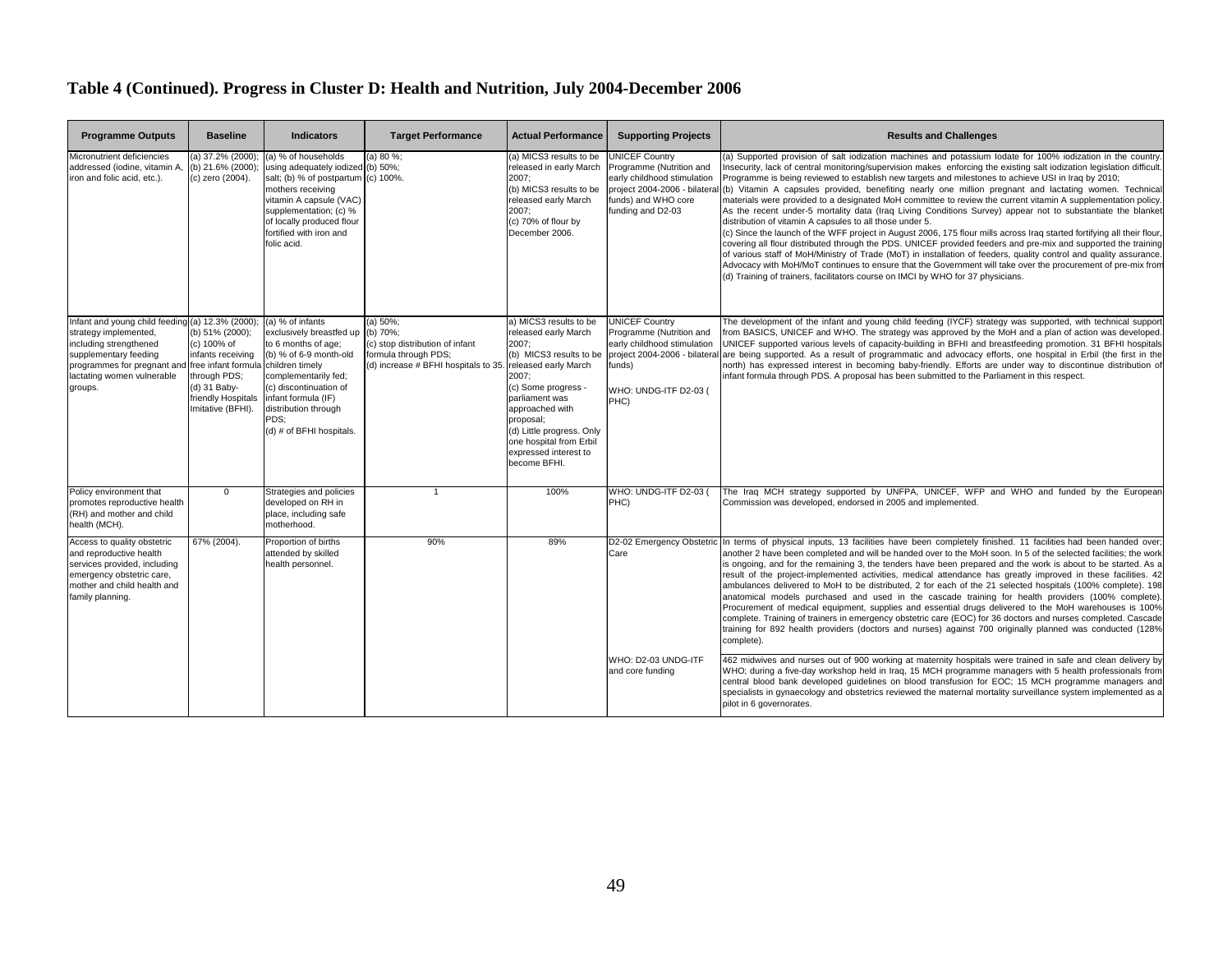**Cluster Planned Outcome 2:** Increase access to quality health care services, especially for vulnerable groups and the unreached.

| <b>Cluster Achieved Outcomes: Ongoing.</b>                                                                                                                                              |                             |                                                                                                                                                |                                                   |                                                          |                                                                                                 |                                                                                                                                                                                                                                                                                                                                                                                                                                                                                                                                                                                                                                                                                                                                                                                                                                                                                                                                                                                                                                                                                                                                                                                                                                                                       |  |  |
|-----------------------------------------------------------------------------------------------------------------------------------------------------------------------------------------|-----------------------------|------------------------------------------------------------------------------------------------------------------------------------------------|---------------------------------------------------|----------------------------------------------------------|-------------------------------------------------------------------------------------------------|-----------------------------------------------------------------------------------------------------------------------------------------------------------------------------------------------------------------------------------------------------------------------------------------------------------------------------------------------------------------------------------------------------------------------------------------------------------------------------------------------------------------------------------------------------------------------------------------------------------------------------------------------------------------------------------------------------------------------------------------------------------------------------------------------------------------------------------------------------------------------------------------------------------------------------------------------------------------------------------------------------------------------------------------------------------------------------------------------------------------------------------------------------------------------------------------------------------------------------------------------------------------------|--|--|
| <b>Programme Outputs</b>                                                                                                                                                                | <b>Baseline</b>             | <b>Indicators</b>                                                                                                                              | <b>Target Performance</b>                         | <b>Actual Performance</b>                                | <b>Supporting Projects</b>                                                                      | <b>Results and Challenges</b>                                                                                                                                                                                                                                                                                                                                                                                                                                                                                                                                                                                                                                                                                                                                                                                                                                                                                                                                                                                                                                                                                                                                                                                                                                         |  |  |
| Developed consolidated<br>review updated and<br>streamlined health policies,<br>laws, legislation and<br>strategies that are gender<br>sensitive and based on<br>human rights approach. | $\mathbf 0$                 | (a) Support to public<br>health<br>legislation/strategy<br>reviews;<br>(b) Support to health<br>care financing system.                         | (a) 10;<br>(b) 1.                                 | (a) 8;<br>(b) 100%.                                      | D2-03 Supporting Primary                                                                        | Policies established under PHC that result in an increase in access to care: establishment of national health<br>accounts; financing options for Irag's health sector; four high-level policy seminars on health strategy; nursing<br>and midwifery strategy for Irag; integrated management of childhood illnesses plan of action; infant and young<br>child feeding strategy; HIV/STIs draft strategy. PHC system strategy: developed during several high-level policy<br>seminars. Financial systems: national health accounts introduced and health-care financing options addressed<br>in close coordination with the World Bank. Referral system developed: a draft has been developed by the MoH<br>Rehabilitation/reconstruction guidelines; communicable disease surveillance systems strengthened; ongoing<br>strengthening of PHC systems in terms of responding to emergencies. Training curricula and a draft of the basic<br>service package have been developed; the service package will be finalized in 2007.<br>Health Information System strengthened: hardware has yet to be installed; software developed needs<br>upgrading. Training of trainers will commence soon in statistical analysis and data management and network<br>administration. |  |  |
| Provide technical logistical<br>support for PHC system.                                                                                                                                 | $\overline{0}$              | # of districts w/pilot IMCI<br>implemented.                                                                                                    | 6                                                 | $\overline{2}$                                           | Health Care System and<br>WHO core funds                                                        | 110 health professionals (100% achieved) were trained; IMCI programme implemented in two districts (Baghdad<br>Karkh and Rasafa) and will be implemented in the remaining four districts (2007) (the delay in implementation i<br>other districts was due to the security situation), which will lead to the reduction of under-5 morbidity and<br>mortality and raise awareness of families and communities regarding key health issues.                                                                                                                                                                                                                                                                                                                                                                                                                                                                                                                                                                                                                                                                                                                                                                                                                             |  |  |
| Technical and logistical<br>support provided for improved<br>quality of health care,                                                                                                    | $\mathbf{0}$                | Basic service package<br>adopted at PHC level.                                                                                                 | $\overline{1}$                                    | 0.5                                                      |                                                                                                 |                                                                                                                                                                                                                                                                                                                                                                                                                                                                                                                                                                                                                                                                                                                                                                                                                                                                                                                                                                                                                                                                                                                                                                                                                                                                       |  |  |
| including community outreach<br>programmes.                                                                                                                                             | $\overline{0}$              | Community-based<br>Initiative Programme<br>national policy<br>developed.                                                                       | 1                                                 | 0.5                                                      |                                                                                                 | Family physician and nurse practitioner model initiated and 50% achieved: a study tour in United Kingdom was<br>scheduled to take place in January 2007 and MoH and Ministry of Higher Education (MoHE) staff arrived ir<br>Amman but were not granted a visa to attend this tour. Enhanced community participation in health activities:<br>90% achieved - 470 community representatives participated in awareness campaigns, ensuring linkages<br>between health and health-related sectors; several self-initiated projects completed resulted in improved water<br>and electricity network and improved quality of life and there are plans for the rehabilitation/reconstruction of<br>PHC in these areas.                                                                                                                                                                                                                                                                                                                                                                                                                                                                                                                                                       |  |  |
|                                                                                                                                                                                         | $\Omega$                    | Number of hospitals in<br>Baghdad, Kirkuk and<br>Mosul provided with<br>continuous oxygen<br>supply.                                           | 56                                                | 56                                                       | D2-11 Provision of<br><b>Emergency Medical Oxyger</b><br>Supply in Baghdad, Mosul<br>and Kirkuk | A countrywide assessment of medical gases and first aid services at all levels of the health care systems has<br>been completed. Hospitals (40 in Baghdad, 13 in Mosul and 5 in Kirkuk) covered by the programme which<br>involved supplying cylinders of medical oxygen gas needed during operations were able to provide continuous<br>surgical services and hence were able to reduce the number of deaths attributable to lack or insufficient supply<br>of medical oxygen. The project component relating to the installation of three pilot medical oxygen production<br>plants in Baghdad, Basrah and Diwaniyah has been less successful and discussions with the MoH are ongoing<br>to re-orient this specific component. The problem encountered was that the contractor who was selected to carry<br>out the procurement and installation of the three plants reported not being able to install these plants<br>simultaneously. He requested that the conditions agreed be modified and the Ministry has objected to these<br>amendments. The challenge now is to discuss with the MoH how to move forward in implementing the oxyger<br>plant components.                                                                                                 |  |  |
|                                                                                                                                                                                         | $\mathbf{0}$<br>$\mathbf 0$ | (a) Number of<br>maintenance workshops<br>rehabilitated:<br>(b) Number of personnel<br>targeted for training<br>(235) out of a total of<br>320 | 5<br>235                                          | Too early (project was<br>approved in December<br>2006). | D2-15 Strengthening<br><b>Medical Equipment</b><br>Management and<br>Maintenance System         | The project has just been approved (in December 2006) for implementation in Baghdad, Basrah, Erbil and<br>Ninewa and the target will be achieved in 2007.                                                                                                                                                                                                                                                                                                                                                                                                                                                                                                                                                                                                                                                                                                                                                                                                                                                                                                                                                                                                                                                                                                             |  |  |
| Health system research<br>strengthened.                                                                                                                                                 | $\mathbf 0$                 | Number of operational<br>research projects<br>conducted in support to<br>quality services.                                                     | 15 operational mental health<br>esearch projects. | 100%                                                     | D2-05 Non-communicable<br>Disease and Mental Health                                             | Research methodology workshop was held in May 2005 and a review was conducted in December 2005 tha<br>resulted in the implementation of 15 pilot studies in the area of mental health and national capacity developmen<br>(NCD), completed in March 2006. These studies provided information about the prevalence of mental disorders<br>in different population groups as well as the impact of mental disorders on the ill persons.                                                                                                                                                                                                                                                                                                                                                                                                                                                                                                                                                                                                                                                                                                                                                                                                                                 |  |  |
|                                                                                                                                                                                         | $\mathbf{0}$                | Number of operational<br>research projects<br>conducted in support to<br>quality services.                                                     | 4                                                 | 20%                                                      | D2-03 Supporting Primary<br>Health Care System                                                  | Workshop was completed in December 2006 that included a multidisciplinary group from MoH, MoEd, MoHE,<br>professional syndicates. The group was informed about research methodology and development of research<br>proposals and developed priorities for policy and health system research in Iraq. The 20% comprises the<br>implementation of the workshop and development of research proposals while the 80% will be the<br>implementation of the research inside Iraq.                                                                                                                                                                                                                                                                                                                                                                                                                                                                                                                                                                                                                                                                                                                                                                                           |  |  |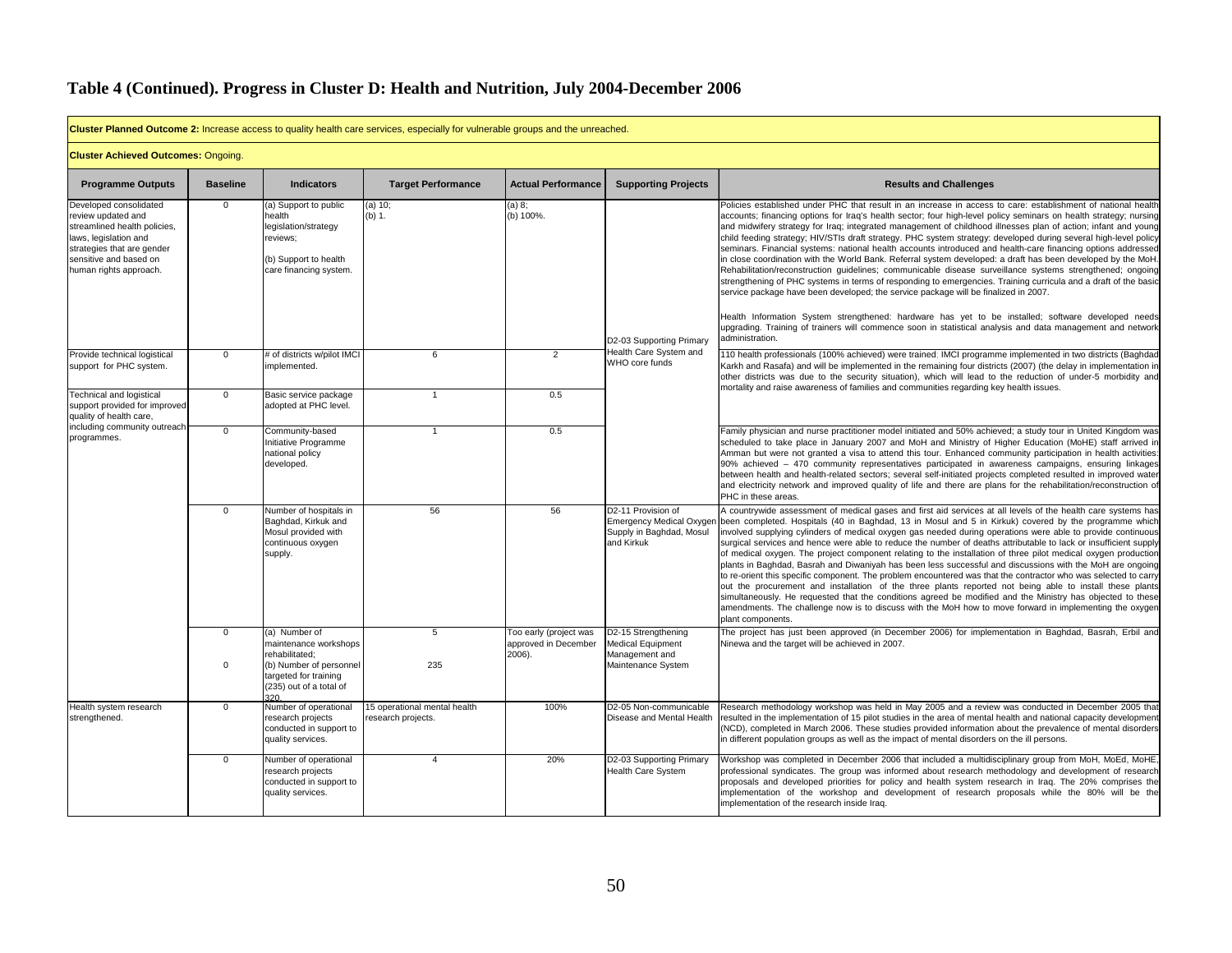| <b>Programme Outputs</b>                                                                                                                                                                         | <b>Baseline</b>                                      | <b>Indicators</b>                                                                                                                                                           | <b>Target Performance</b>                                                                                                                                                                        | <b>Actual Performance</b>                                                      | <b>Supporting Projects</b>                                                                             | <b>Results and Challenges</b>                                                                                                                                                                                                                                                                                                                                                                                                                                                                                                                                                                                                                                                                                                                                                                                                                                                      |
|--------------------------------------------------------------------------------------------------------------------------------------------------------------------------------------------------|------------------------------------------------------|-----------------------------------------------------------------------------------------------------------------------------------------------------------------------------|--------------------------------------------------------------------------------------------------------------------------------------------------------------------------------------------------|--------------------------------------------------------------------------------|--------------------------------------------------------------------------------------------------------|------------------------------------------------------------------------------------------------------------------------------------------------------------------------------------------------------------------------------------------------------------------------------------------------------------------------------------------------------------------------------------------------------------------------------------------------------------------------------------------------------------------------------------------------------------------------------------------------------------------------------------------------------------------------------------------------------------------------------------------------------------------------------------------------------------------------------------------------------------------------------------|
| Improve physical access of<br>population to quality services<br>through strengthening<br>supporting PHC network, key<br>laboratories and institutions at<br>the national and regional<br>levels. | $\mathbf{0}$                                         | (a) Number of people<br>benefiting:<br>(b) Number of health<br>care professionals<br>trained:<br>(c) Number of PHCs<br>rehabilitated;<br>(d) Number of training<br>centres. | (a) 4.4 million people;<br>(b) 5,100;<br>(c) 135 of PHCs to be rehabilitated (c) 128 PHCs:<br>(56% of the PHCs in the 19 model<br>districts):<br>(d) 19 training centres to be<br>reconstructed. | (a) 4.4 million people;<br>(b) 5,100 were trained;<br>(d) 19 training centres. | D2-03 Supporting Primary<br><b>Health Care System</b>                                                  | The aim is to develop 19 model districts out of a total of 89 country-wide districts. Facilities infrastructure: To<br>date, 128 out of 135 originally planned PHCs (benefiting 4.4 million people) and 19 training centres<br>geographically in the 19 model districts have been rehabilitated/reconstructed, benefiting 5,100 health care<br>professionals (about 56% of the total PHCs in these districts). The remaining 7 PHCs that have not beer<br>renovated owing to the security situation are located in Baghdad Karkh district because of the security situation<br>Refurbishment: All medical equipment, furniture (medical, non-medical) worth \$19.3 million procured; 85% of the<br>equipment as well as furniture procured has been shipped to Baghdad.                                                                                                            |
|                                                                                                                                                                                                  | $\Omega$                                             | (a) # of people benefiting (a) 2.2 million people;<br>from improved health<br>facilities;<br>(b) of PHCs constructed;<br>$(c)$ # of PHC<br>rehabilitated.                   | (b) 13;<br>(c) 65.                                                                                                                                                                               | (a) 2.1 million people;<br>$(b) 9$ ;<br>(c) 65.                                | <b>UNICEF Country</b><br>Programme (Child health<br>promotion project 2004-<br>2006 - bilateral funds) | Over 2 million people in 13 governorates benefited through rehabilitation/construction of PHC centres (PHCCs)<br>In additional to rehabilitation/construction, required supplies and equipment were also provided, including<br>vehicles (for outreach services) as well as staff trained. MoH is requesting construction of 20 new small-sized<br>PHCCs (about \$300,000 each) and rehabilitation of about another 20 PHCCs for areas of low access. Proposa<br>(\$6.5 million) to the UNDG ITF is being submitted for construction of new PHCCs and rehabilitation will be done<br>through bilateral funding.                                                                                                                                                                                                                                                                    |
|                                                                                                                                                                                                  | The laboratory<br>was damaged and<br>not functional. | National Drug Quality<br>Control Laboratory fully<br>functional, ensuring<br>safety of medicines in<br>Irag.                                                                | $\overline{1}$                                                                                                                                                                                   | $\overline{1}$                                                                 | D2-04 Re-establishing the<br><b>National Drug Quality</b><br>Control Lab                               | With the completion of the physical and operational rehabilitation of the National Drug Quality Control Laboratory<br>(NDQCL) in November 2006, there has been an overall increase in the access by the population to safer and<br>quality medicines and medical supplies due to the following: increase in number and range of tests that the<br>NDQCL is able to perform (the 2006 number of tests is 3 times higher than in 2003; steady decrease in number<br>of tests not performed because of lack of equipment/skills from 156 in 2003 to 80 in 2006). Public and private<br>institutions that are the clients of the NDQCL have started to benefit from the increased capability of the<br>laboratory to carry out the required quality control tests more rapidly than before. It is now taking only 2 to 3 days<br>to perform tests for which 8 days were needed before. |
|                                                                                                                                                                                                  | $\mathbf 0$                                          | Number of public health<br>laboratories accredited.                                                                                                                         | 2 (polio and measles laboratories)                                                                                                                                                               | $\overline{2}$                                                                 | WHO bilateral and core<br>funding                                                                      | The national reference laboratories for polio and measles have been rehabilitated and are now fully functiona<br>and accredited.                                                                                                                                                                                                                                                                                                                                                                                                                                                                                                                                                                                                                                                                                                                                                   |
| Strengthened capacity<br>development in the areas of<br>health, nutrition and health-<br>related sectors.                                                                                        | 36% (2005)                                           | % of PHCs performing<br>quality antenatal care (4<br>visits).                                                                                                               | 80%                                                                                                                                                                                              | 62%                                                                            | D2-03 Supporting Primary<br><b>Health Care System</b>                                                  | 127 out of 600 general practitioners working at PHCCs trained in safe motherhood initiative and growth<br>monitoring for under-5 children; 100,000 copies of MCH forms provided to PHCCs all over Iraq and training ir<br>recording as part of health information system.                                                                                                                                                                                                                                                                                                                                                                                                                                                                                                                                                                                                          |
|                                                                                                                                                                                                  | $\Omega$                                             | Number of MoH staff<br>and Community Child<br>Care Unit (CCCU)<br>volunteers trained.                                                                                       | 2.454                                                                                                                                                                                            | 2,399                                                                          | D2-14 Assistance to<br>Primary School Children<br>and Vulnerable Groups and<br>WFP core funding        | WFP continues to provide assistance to the Government of Iraq through an emergency operation targeting the<br>most vulnerable groups and primary school children by providing training and other capacity needs to MoH staff<br>and community volunteers working in the CCCUs to efficiently deliver the needed services.                                                                                                                                                                                                                                                                                                                                                                                                                                                                                                                                                          |
| Assistance to School<br>Feeding Programme,<br>including school health.                                                                                                                           | $\Omega$                                             | Number of schools<br>covered by the<br>assistance.                                                                                                                          | 3,000                                                                                                                                                                                            | 100 % coverage                                                                 | D2-14 Assistance to<br>Primary School Children<br>and Vulnerable Groups and                            | Under the vulnerable groups component and as of January 2007, WFP had provided nearly 15,000 mt of<br>fortified food commodities to 2.2 million people through 933 PHC units and community child care facilities<br>These include 223,200 malnourished children and their family members (over 1.1 million), over 350,000                                                                                                                                                                                                                                                                                                                                                                                                                                                                                                                                                          |
|                                                                                                                                                                                                  | $\overline{0}$                                       | Number of children<br>receiving assistance.                                                                                                                                 | 1.9 million children.                                                                                                                                                                            | 100% coverage                                                                  | WFP core funding                                                                                       | pregnant women and nursing mothers and 6,400 tuberculosis patients. With respect to school feeding, during<br>the 2005/2006 school year that ended in May, a total of nearly 10,000 mt of high-energy biscuits and about<br>2,000 mt of vegetable oil as an incentive to girls were distributed through 3,000 primary schools benefiting 1.9                                                                                                                                                                                                                                                                                                                                                                                                                                                                                                                                       |
|                                                                                                                                                                                                  | $\Omega$                                             | Number of feeding days                                                                                                                                                      | 174                                                                                                                                                                                              | 76% of the planned 174<br>feeding days.                                        |                                                                                                        | million primary school children. Regarding the impact, data collected by project implementation staff revealed<br>that attendance rates increased by 10% and the female student enrolment rate by 12% in the districts where                                                                                                                                                                                                                                                                                                                                                                                                                                                                                                                                                                                                                                                       |
|                                                                                                                                                                                                  | $\Omega$                                             | Mt of fortified foods<br>provided to primary<br>school children and<br>vulnerable groups.                                                                                   | Over 27,000 mt.                                                                                                                                                                                  | 100% coverage                                                                  |                                                                                                        | vegetable oil was distributed as an incentive. In some primary schools, children who completed the sixth grade<br>recorded 95% success and attendance was reported to be 99%.                                                                                                                                                                                                                                                                                                                                                                                                                                                                                                                                                                                                                                                                                                      |
|                                                                                                                                                                                                  | $\mathbf 0$                                          | 2,000 mt of vegetable oi<br>provided to girls as<br>incentives for their<br>families to send them to<br>school.                                                             | 19,000 girls received a 4-litre<br>ration.                                                                                                                                                       | 100% coverage                                                                  |                                                                                                        | Under the vulnerable groups feeding component, data also collected from the PHCs and CCCUs during<br>monitoring visits revealed that regarding height-for-age indicator, some 23 per cent of children were found to be<br>below normal growth before WFP intervention, which was reduced to 21 per cent after intervention. Similarly, or<br>the weight-for-height indicator, the data revealed that some 7 per cent of the children were below normal growth<br>before WFP intervention, which was reduced to 4.4 per cent after intervention.                                                                                                                                                                                                                                                                                                                                    |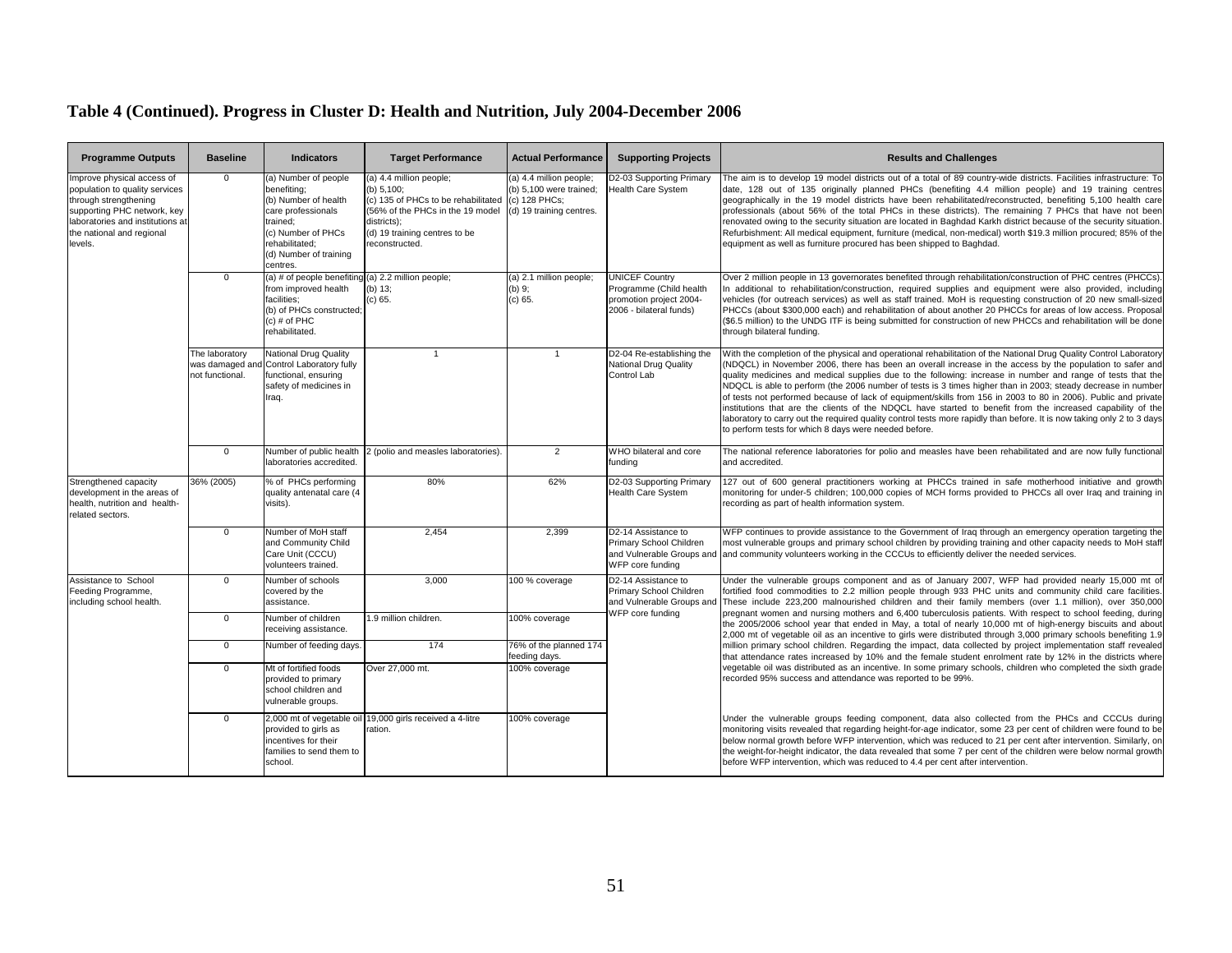| <b>Cluster Planned Outcome 3:</b> Enhance disease prevention and control, including HIV/AIDS.                                                              |                           |                                                                                  |                                               |                               |                                                                                                             |                                                                                                                                                                                                                                                                                                                                                                                                                                                                                                                                                                                                                                                                                                                                                                                                                                                                                                                                                                                                                     |
|------------------------------------------------------------------------------------------------------------------------------------------------------------|---------------------------|----------------------------------------------------------------------------------|-----------------------------------------------|-------------------------------|-------------------------------------------------------------------------------------------------------------|---------------------------------------------------------------------------------------------------------------------------------------------------------------------------------------------------------------------------------------------------------------------------------------------------------------------------------------------------------------------------------------------------------------------------------------------------------------------------------------------------------------------------------------------------------------------------------------------------------------------------------------------------------------------------------------------------------------------------------------------------------------------------------------------------------------------------------------------------------------------------------------------------------------------------------------------------------------------------------------------------------------------|
| <b>Cluster Achieved Outcomes: Ongoing.</b>                                                                                                                 |                           |                                                                                  |                                               |                               |                                                                                                             |                                                                                                                                                                                                                                                                                                                                                                                                                                                                                                                                                                                                                                                                                                                                                                                                                                                                                                                                                                                                                     |
| <b>Programme Outputs</b>                                                                                                                                   | <b>Baseline</b>           | <b>Indicators</b>                                                                | <b>Target Performance</b>                     | <b>Actual Performance</b>     | <b>Supporting Projects</b>                                                                                  | <b>Results and Challenges</b>                                                                                                                                                                                                                                                                                                                                                                                                                                                                                                                                                                                                                                                                                                                                                                                                                                                                                                                                                                                       |
| Disease control/prevention<br>strategies, policies and<br>programmes (communicable<br>and non-<br>communicable/mental health)<br>strengthened and enhanced | $\Omega$                  | Number of national<br>disease-reduction<br>policies and strategies<br>supported. | 2                                             | 100%                          | D2-05 Non-communicable<br>Disease and Mental Health                                                         | Development of mental health policy: training of 13 medical officers and 26 nurses for 3 months in psychiatry to<br>work at the governorate level where there are no specialists. The estimated number of mental health<br>professionals is less than 50 as the number dropped from about 100 owing to migration. A comparable figure for<br>the number of psychiatrists in a developed country with the same population is around 2,000; thus there is a big<br>gap in the trained specialists. This gap is being filled by alternative personnel trained for specific service<br>activities. Updating of skills of over 50 specialists in different fields of mental health care. New knowledge about<br>the prevalence of mental disorders in different population groups through 15 research projects was applied.<br>Improvement in hospital facilities in 10 centres for mental health care. Mental health education campaign<br>materials and manuals for psychological first aid developed for use in Iraq. |
|                                                                                                                                                            | $\Omega$                  | % of suspected human<br>H5N1 cases<br>investigated.                              | 100%                                          | 100%                          | D2-18 Avian and Pandemic<br>Response                                                                        | With the support of WHO, the MoH developed and approved a comprehensive preparedness and response plan<br>Influenza Preparedness and for a possible avian influenza (AI) outbreak backed by a high-quality AI surveillance system. All needed drugs,<br>equipment and supplies are in place. The 2 confirmed human AI cases reported in 2006 were professionally<br>investigated and contained by a WHO international team of specialists, and based on the results of this limited<br>outbreak, the above-mentioned plan, including AI surveillance system, was worked out. Since then, no other AI<br>cases have been reported thanks to the presence of a sensitive surveillance system.                                                                                                                                                                                                                                                                                                                         |
|                                                                                                                                                            | 2004 (155 cases).         | . Number of malaria<br>cases per year.                                           | 50% reduction in reported cases.              | 2006 (21 cases).              | D2-09 Malaria and<br>Leishmania Control and<br><b>Prevention Emergency</b><br>Programme                     | Iraq is moving towards malaria elimination. Only 26 malaria cases were reported in 2006 compared to 100,000<br>cases 10 years ago. A 40% decrease in Kala-azar cases during 2005 in comparison to 2004.                                                                                                                                                                                                                                                                                                                                                                                                                                                                                                                                                                                                                                                                                                                                                                                                             |
|                                                                                                                                                            | Last outbreak in<br>2000. | Number of cholera<br>outbreaks.                                                  | Prevent and control all cholera<br>outbreaks. | Zero outbreaks since<br>2000. | D2-07 Improving<br>Preparedness and<br>Response to an Impending<br>Cholera Outbreak                         | No cholera outbreaks were reported during 2005 and 2006 despite reported outbreaks in the neighbouring<br>countries such as the Islamic Republic of Iran in 2005.                                                                                                                                                                                                                                                                                                                                                                                                                                                                                                                                                                                                                                                                                                                                                                                                                                                   |
|                                                                                                                                                            | $\Omega$                  | Support to assessment<br>of non-communicable<br>disease risk factors.            |                                               | 100%                          | D2-03 Strengthening<br>Primary Health Care<br>System<br>D2-05 Non-communicable<br>Disease and Mental Health | Part of the Iraqi Family Health Survey-Mental Health Survey carried out nationwide for prevalence of mental<br>disorders is in progress. The conducted non-communicable disease (NCD) survey shows an alarming presence<br>of risk factors for NCD such as diabetes, hypertension, smoking, physical inactivity and unhealthy dietary habits<br>in the population between 25 and 65 years of age. 66.9% of the Iraqi population is obese or overweight, equal to<br>approximately 6.5 million Iraqis between 25 and 65 years of age. Similarly, almost 4 million Iraqis suffer from<br>hypertension (40.4%), around one million have diabetes (10.4%), 3.7 million have high cholesterol (37.5%) and<br>around 2 million are smokers (21.9%). The most common combination of risk factors was due to raised blood<br>pressure, high cholesterol, and low fruit and vegetable consumption.                                                                                                                           |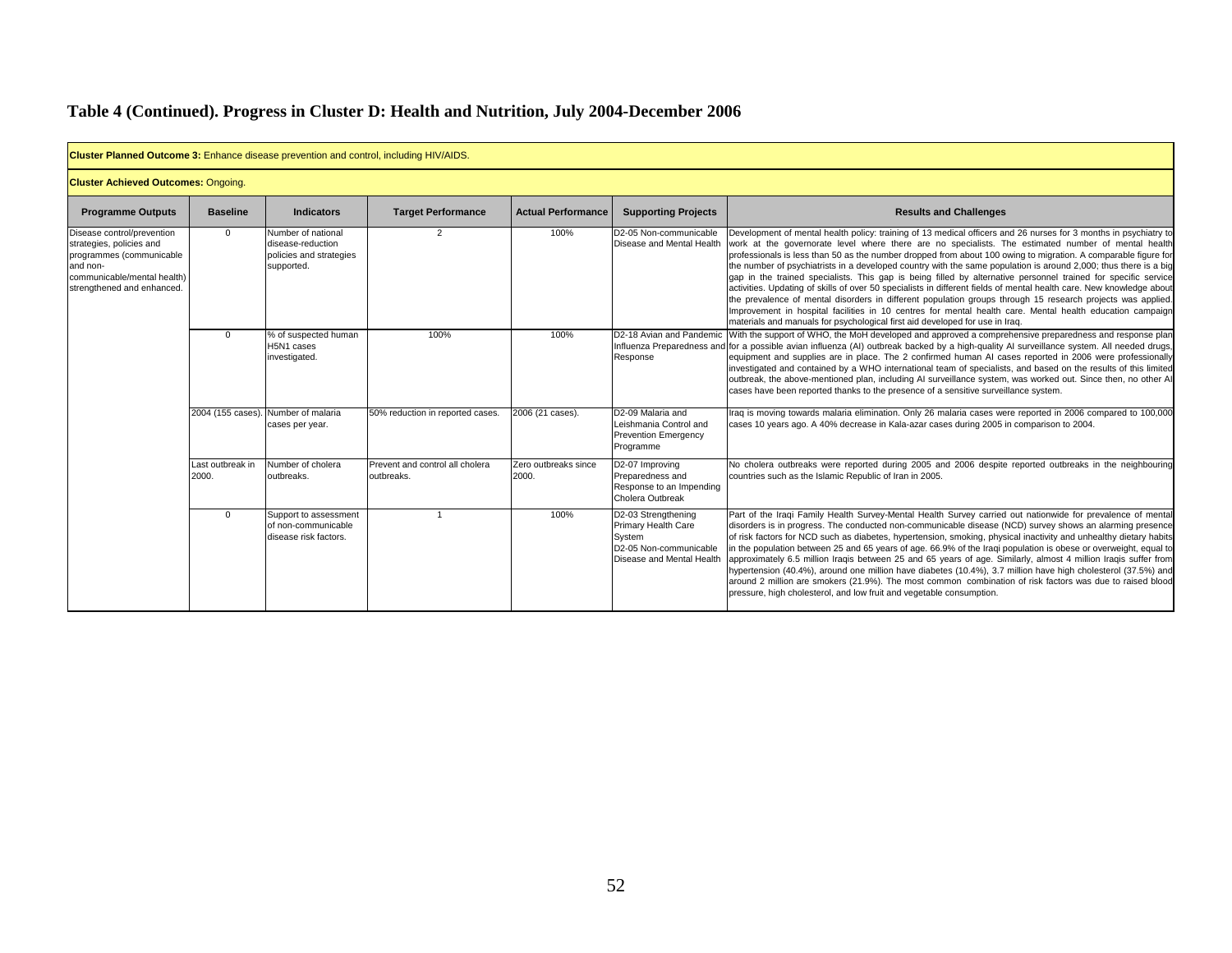| <b>Programme Outputs</b>                                                                                                                                                                                                                                         | <b>Baseline</b>                                                                                                                     | <b>Indicators</b>                                                                                                                                                                                               | <b>Target Performance</b>                                                                                                                                    | <b>Actual Performance</b>                                                          | <b>Supporting Projects</b>                                                                                                                            | <b>Results and Challenges</b>                                                                                                                                                                                                                                                                                                                                                                                                                                                                                                                                                                                                                                                                                                                                                          |
|------------------------------------------------------------------------------------------------------------------------------------------------------------------------------------------------------------------------------------------------------------------|-------------------------------------------------------------------------------------------------------------------------------------|-----------------------------------------------------------------------------------------------------------------------------------------------------------------------------------------------------------------|--------------------------------------------------------------------------------------------------------------------------------------------------------------|------------------------------------------------------------------------------------|-------------------------------------------------------------------------------------------------------------------------------------------------------|----------------------------------------------------------------------------------------------------------------------------------------------------------------------------------------------------------------------------------------------------------------------------------------------------------------------------------------------------------------------------------------------------------------------------------------------------------------------------------------------------------------------------------------------------------------------------------------------------------------------------------------------------------------------------------------------------------------------------------------------------------------------------------------|
| Supplementary feeding to<br>tuberculosis patients and food<br>aid to vulnerable people and<br>health institution residence.                                                                                                                                      | $\Omega$                                                                                                                            | 6,400 cases enrolled for 5,041 assisted<br>assistance.                                                                                                                                                          |                                                                                                                                                              | 79%                                                                                | WFP core funds                                                                                                                                        | The assistance encouraged the patients to follow up on their treatment and complete the regime. The<br>achievement is 79% against planned target                                                                                                                                                                                                                                                                                                                                                                                                                                                                                                                                                                                                                                       |
| Systems of public health<br>laboratories strengthened.                                                                                                                                                                                                           |                                                                                                                                     | Number of public health<br>laboratories rehabilitated<br>and functioning at<br>regional and national<br>levels.                                                                                                 | 9                                                                                                                                                            | 100%                                                                               | D2-03 Strengthening PHC<br>in Iraq<br>D2-04 Re-establishing the<br>National Drug Quality<br>Control Lab<br>WHO bilateral funding from<br>flash appeal | A total of 9 laboratories at national level and 3 at regional level have been rehabilitated/constructed, 200<br>personnel have been trained in best practices, 10 study tours for 30 health care professionals have been<br>completed in developed countries and policies have been reviewed and updated. The standard operations<br>procedures have been reviewed. These laboratories were components of different WHO programmes funded<br>under UNDG ITF. With the completion of the main laboratory for drug quality control, the MoH has started to<br>ascertain the quality of drugs that are being used in health facilities. The rehabilitated public health laboratories<br>are also contributing to a better diagnosis of patients through more accurate laboratory results. |
| Strengthened programme for<br>prevention and early<br>detection of HIV/AIDS and<br>sexually transmitted infections<br>(STIs) (primary prevention,<br>voluntary confidential<br>counselling and testing<br>(VCCT), prevention of mother-<br>to-child transmission | 0                                                                                                                                   | Number of voluntary<br>counselling and testing<br>centres established in<br>Baghdad.                                                                                                                            | Not applicable.                                                                                                                                              | $\mathbf{1}$                                                                       | <b>UNICEF Country</b><br>Programme (HIV/AIDS<br>prevention and control<br>funds)                                                                      | UN Health Cluster team (UNFPA, WHO) on HIV/AIDS coordinated joint inputs towards the development of the<br>national strategic framework for HIV/AIDS response. Strategy framework was developed and the initial<br>guidelines for initiating planning for an HIV/AIDS analysis/rapid assessment were prepared, a mapping exercise<br>project 2004-2006 - bilateral of HIV/AIDS activities was completed and key actors were identified. The capacity of 12 national MoH staff was<br>developed in strategic planning, voluntary counselling and testing, and hot line through technical exchange visits<br>to Jordan. Support was also provided in the development of a communication strategy for HIV/AIDS prevention.                                                                |
| (PMTCT), etc.).                                                                                                                                                                                                                                                  | (a) No comprehen<br>sive HIV<br>prevention<br>strategy;<br>(b) lack of trained<br>staff in strategic<br>planning, VCCT;<br>$(c)$ 0. | -(a) Strategy framework;<br>(b) # of key managers<br>trained:<br>(c) Number of health<br>professionals trained in<br>updated surveillance<br>system.                                                            | (a) Strategy framework developed;<br>(b) 30 key managers trained;<br>(c) 20 health professionals trained<br>on updated surveillance system.                  | (a) Strategy framework<br>developed;<br>(b) 12 key managers<br>trained;<br>(c) 12. | <b>UNICEF Country</b><br>Programme (HIV/AIDS<br>prevention and control<br>funds) and WHO core<br>funding                                              | UN Health Cluster team (UNFPA, WHO) on HIV/AIDS coordinated joint inputs towards the development of the<br>national strategic framework for HIV/AIDS response. Strategy framework was developed and the initial<br>quidelines for initiating planning for an HIV/AIDS analysis/rapid assessment were prepared, a mapping exercise<br>project 2004-2006 - bilateral of HIV/AIDS activities was completed and key actors were identified. The capacity of 12 national MoH staff was<br>developed in strategic planning, voluntary counselling and testing, and hot line through technical exchange visits<br>to Jordan. Support was also provided in the development of a communication strategy for HIV/AIDS prevention.                                                                |
| Comprehensive approach to<br>HIV/AIDS prevention,<br>treatment and care developed<br>and mainstreamed into<br>existing services.                                                                                                                                 | 62 patients<br>registered.                                                                                                          | Number of HIV/AIDS<br>patients.                                                                                                                                                                                 | To maintain low prevalence of<br>HIV/AIDS.                                                                                                                   | 59 patients as of latest<br>statistics (December<br>2006).                         | WHO core funding and D2<br>03 (Strengthening PHC in<br>Iraq)                                                                                          | Through the development of a strategy and a programme of action (PoA) and through the provision of technical<br>and logistical support, WHO was able to decrease the prevalence of HIV/AIDS cases in Iraq.                                                                                                                                                                                                                                                                                                                                                                                                                                                                                                                                                                             |
|                                                                                                                                                                                                                                                                  | $(a)$ 0;<br>$(b)$ 0.                                                                                                                | (a) Number of MoH staff<br>and community<br>members trained on<br>HIV/AIDS awareness in<br>the work place;<br>(b) Information,<br>education and<br>communication (IEC)<br>materials printed and<br>distributed. | (a) 1, 000 MoH staff and<br>community members completed<br>HIV/AIDS awareness session on<br>HIV/AIDS:<br>(b) 8,000 IEC materials printed and<br>distributed. | 100% of all activities<br>accomplished.                                            | WFP core funding                                                                                                                                      | There was enthusiasm on the part of the beneficiaries during the awareness sessions as well as for the conduct<br>of such training on a wider scale across the country. More sessions are being considered for when funds are<br>available. 8,000 IEC materials were printed and distributed.                                                                                                                                                                                                                                                                                                                                                                                                                                                                                          |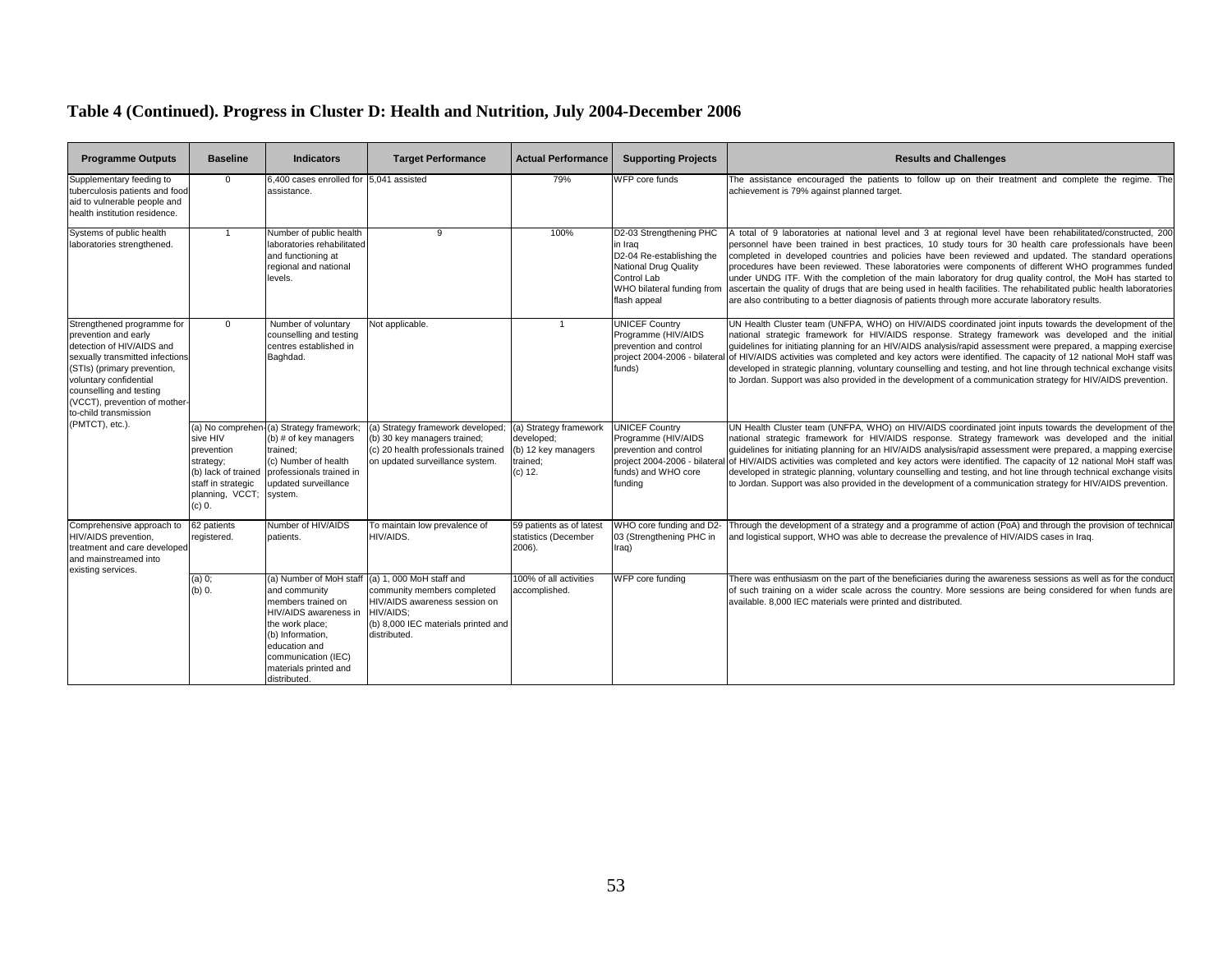|                                                                                                                         |                                                                             |                                                                                                                                                                             | Cluster Planned Outcome 4: Healthy living environment enhanced and healthy lifestyle promoted.                                                                                                                                                                                                                                                                                                  |                                                                                                                                                                                            |                                                                                                                      |                                                                                                                                                                                                                                                                                                                                                                                                                                                                                                                                                                                                                                                                                                                                                                                                                                                                                                                                                                                                                                                                                                                                                                                                     |
|-------------------------------------------------------------------------------------------------------------------------|-----------------------------------------------------------------------------|-----------------------------------------------------------------------------------------------------------------------------------------------------------------------------|-------------------------------------------------------------------------------------------------------------------------------------------------------------------------------------------------------------------------------------------------------------------------------------------------------------------------------------------------------------------------------------------------|--------------------------------------------------------------------------------------------------------------------------------------------------------------------------------------------|----------------------------------------------------------------------------------------------------------------------|-----------------------------------------------------------------------------------------------------------------------------------------------------------------------------------------------------------------------------------------------------------------------------------------------------------------------------------------------------------------------------------------------------------------------------------------------------------------------------------------------------------------------------------------------------------------------------------------------------------------------------------------------------------------------------------------------------------------------------------------------------------------------------------------------------------------------------------------------------------------------------------------------------------------------------------------------------------------------------------------------------------------------------------------------------------------------------------------------------------------------------------------------------------------------------------------------------|
| <b>Cluster Achieved Outcomes: Ongoing.</b>                                                                              |                                                                             |                                                                                                                                                                             |                                                                                                                                                                                                                                                                                                                                                                                                 |                                                                                                                                                                                            |                                                                                                                      |                                                                                                                                                                                                                                                                                                                                                                                                                                                                                                                                                                                                                                                                                                                                                                                                                                                                                                                                                                                                                                                                                                                                                                                                     |
| <b>Programme Outputs</b>                                                                                                | <b>Baseline</b>                                                             | <b>Indicators</b>                                                                                                                                                           | <b>Target Performance</b>                                                                                                                                                                                                                                                                                                                                                                       | <b>Actual Performance</b>                                                                                                                                                                  | <b>Supporting Projects</b>                                                                                           | <b>Results and Challenges</b>                                                                                                                                                                                                                                                                                                                                                                                                                                                                                                                                                                                                                                                                                                                                                                                                                                                                                                                                                                                                                                                                                                                                                                       |
| Medical and psychological<br>services for victims of gender-<br>and sex-based violence and<br>substance abuse provided. | $\mathbf 0$                                                                 | Public education<br>campaign for<br>psychological trauma<br>care developed.                                                                                                 | 2                                                                                                                                                                                                                                                                                                                                                                                               | 60%                                                                                                                                                                                        | D2-05 Non-communicable<br>Disease and Mental Health                                                                  | Two manuals of psychological first aid and five posters and pamphlets developed in Arabic language; the<br>campaign will be launched in 2007.                                                                                                                                                                                                                                                                                                                                                                                                                                                                                                                                                                                                                                                                                                                                                                                                                                                                                                                                                                                                                                                       |
| Environmental health and<br>chemical safety addressed.                                                                  | 10,000 m3 of<br>m3 of garbage<br>plus daily<br>production of 500<br>tonnes. | Rubble and garbage<br>rubble and 15,000 removed from the<br>streets on regular basis.<br>List of equipment<br>to the municipality.<br>Number of containers<br>put in place. | Removal of 25,000 m3 of rubbish.<br>Purchase of: (7 - amended to 8)<br>garbage trucks and (1 - amended<br>to 2) bulldozers; 70 garbage<br>purchased and delivered containers; 1,500 half-barrel<br>containers; 630 garbage collection<br>tools; black plastic bags distributed<br>to 32 quarters. Short-term<br>employment for 830 labourers for 9<br>months. 20 municipality staff<br>trained. | 31,726 m3 removed; 8<br>trucks and 2 bulldozers<br>under order; 1,500<br>containers waiting for<br>phase 2 funds; bags and<br>tools supplied to<br>workers; training under<br>development. | D2-12 Establishment of<br>Solid Waste Management<br>System in the City of Kirkuk                                     | 31,726 m3 (5,934 tonnes) of rubble, putrescent waste and garbage removed and disposed of safely.<br>Procurement of 8 trucks, 2 compactors, 200 skips and 200 compactor containers, 1,500 bins, and<br>miscellaneous consumables ongoing. Public education in waste management process under way. Capacity-<br>building activities with local government officials in process.                                                                                                                                                                                                                                                                                                                                                                                                                                                                                                                                                                                                                                                                                                                                                                                                                       |
|                                                                                                                         |                                                                             |                                                                                                                                                                             |                                                                                                                                                                                                                                                                                                                                                                                                 |                                                                                                                                                                                            | D2-08 Hazardous Chemical<br>Waste Collection and<br>Storage in Al-Qadissiya Site                                     | Removal of radiological waste at Al-Suwaira site.                                                                                                                                                                                                                                                                                                                                                                                                                                                                                                                                                                                                                                                                                                                                                                                                                                                                                                                                                                                                                                                                                                                                                   |
|                                                                                                                         | 0/3                                                                         | Number of food control<br>laboratories rehabilitated<br>(out of the three<br>planned).                                                                                      | 3 (by 2007)                                                                                                                                                                                                                                                                                                                                                                                     | Project has just started                                                                                                                                                                   | D2-17 Rebuilding Food<br>Safety and Food Processin<br><b>Industry Capacity</b>                                       | Actual project implementation started only in August 2006: Assessment of physical rehabilitation needs for the<br>regional food control infrastructure/facilities included in the project has been completed; texts of existing food<br>laws and regulations have been compiled and their review has started; a detailed operational plan for project<br>implementation was produced.                                                                                                                                                                                                                                                                                                                                                                                                                                                                                                                                                                                                                                                                                                                                                                                                               |
|                                                                                                                         | 0/6                                                                         | Proportion of border<br>food facilities upgraded<br>and operational.                                                                                                        | 5 by 2007                                                                                                                                                                                                                                                                                                                                                                                       | Project has just started                                                                                                                                                                   | D2-17 Rebuilding Food<br>Safety and Food Processin<br><b>Industry Capacity</b><br>D2-03 Strengthening PHC<br>in Iraq | The analytical capacity of the MoH/National Food Control Laboratory (previously equipped through European<br>Commission funding) is being strengthened through capacity-building that focused on upgrading skills of<br>technical staff.                                                                                                                                                                                                                                                                                                                                                                                                                                                                                                                                                                                                                                                                                                                                                                                                                                                                                                                                                            |
|                                                                                                                         | $\Omega$                                                                    | Food safety strategy<br>developed.                                                                                                                                          | $\overline{1}$                                                                                                                                                                                                                                                                                                                                                                                  | 100%                                                                                                                                                                                       | D2-03 Strengthening PHC<br>in Iraq                                                                                   | Food safety strategy completed in July 2004 and is being implemented through the D2-17 project, which started<br>in August 2006.                                                                                                                                                                                                                                                                                                                                                                                                                                                                                                                                                                                                                                                                                                                                                                                                                                                                                                                                                                                                                                                                    |
| Developing and implementing<br>the waste disposal capacities<br>at hospitals.                                           | $\Omega$                                                                    | Percentage of 148<br>hospitals implementing<br>health care waste<br>management.                                                                                             | 10%                                                                                                                                                                                                                                                                                                                                                                                             | 100%                                                                                                                                                                                       | D2-10 (Health Care Waste<br>Management)                                                                              | Technical and managerial capacity of about 300 professionals dealing with health-care waste (HCW)<br>management in the selected 19 health facilities enhanced: 170% achieved; 512 health professionals received<br>training in management of HCW within the 19 selected health facilities. 19 infectious disease control committees<br>will be established in the 19 selected health facilities: 100% achieved; currently there is an infectious disease<br>committee in each of the 19 selected health facilities. Four hygiene awareness campaigns targeting workers and<br>patients at the 19 selected health facilities will be implemented: 100% achieved; information materials and<br>34,000 copies of posters were printed and distributed in the 19 health facilities and also to other health facilities<br>in Baghdad. Essential equipment and supplies (shredder autoclaves, bins, plastic bags, trolleys, etc.) for the<br>proper management of HCW are provided for the 19 selected health facilities: 90% achieved in terms of<br>shredder autoclaves while 100% achieved in terms of the other supplies, which are bins, plastic bags, trolleys<br>and the worker safety materials. |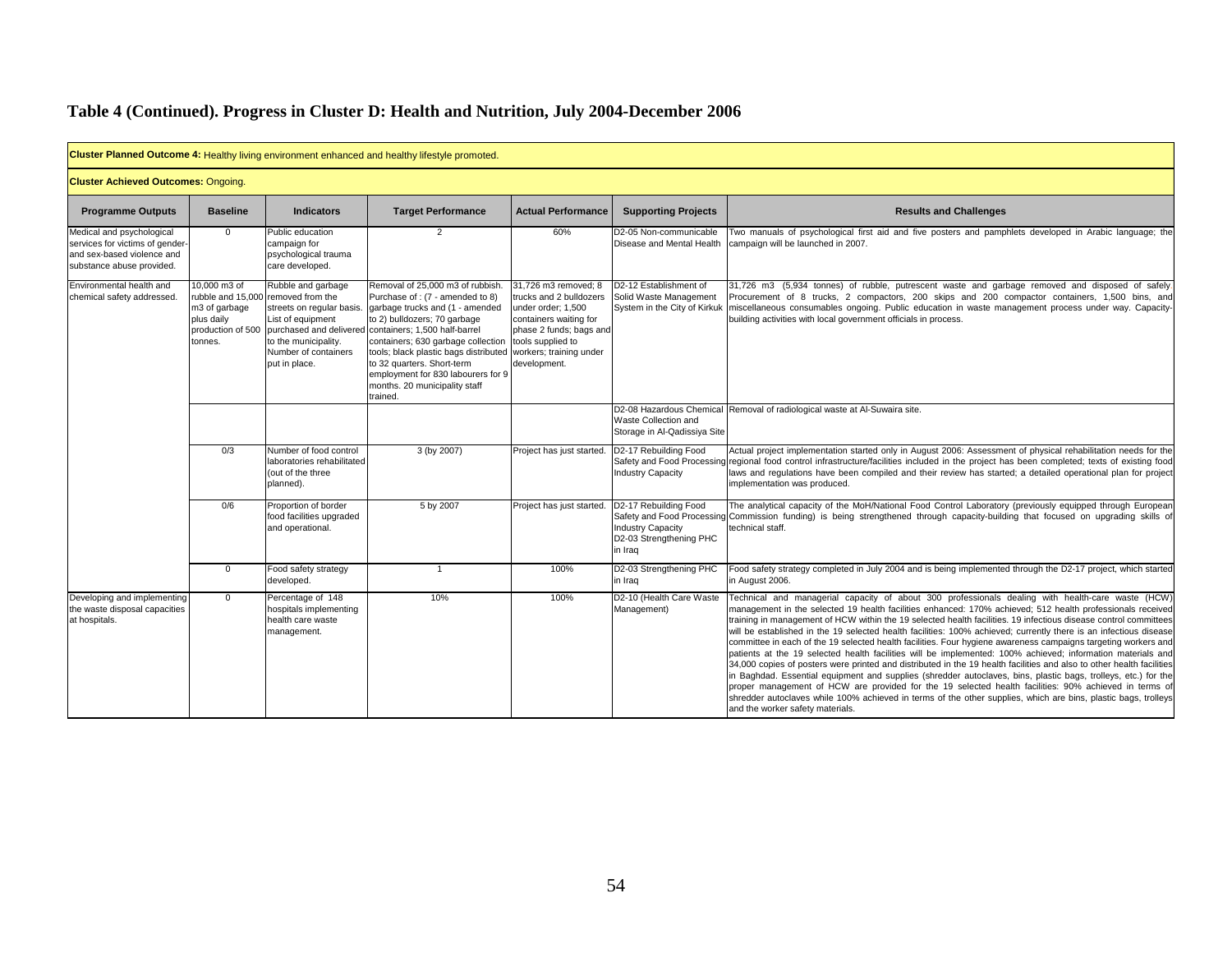| <b>Cluster Planned Outcome 5:</b> Emergency preparedness and response ensured.                                                         |                 |                                                                                                                                                                                             |                                                |                           |                                                             |                                                                                                                                                                                                                                                                                                                                                                                                                                                                                                                                                                                                                                                                                                                                                                                                                                                                                                                                                                                                                                                                                                                                                                                                            |
|----------------------------------------------------------------------------------------------------------------------------------------|-----------------|---------------------------------------------------------------------------------------------------------------------------------------------------------------------------------------------|------------------------------------------------|---------------------------|-------------------------------------------------------------|------------------------------------------------------------------------------------------------------------------------------------------------------------------------------------------------------------------------------------------------------------------------------------------------------------------------------------------------------------------------------------------------------------------------------------------------------------------------------------------------------------------------------------------------------------------------------------------------------------------------------------------------------------------------------------------------------------------------------------------------------------------------------------------------------------------------------------------------------------------------------------------------------------------------------------------------------------------------------------------------------------------------------------------------------------------------------------------------------------------------------------------------------------------------------------------------------------|
| <b>Cluster Achieved Outcomes: Ongoing.</b>                                                                                             |                 |                                                                                                                                                                                             |                                                |                           |                                                             |                                                                                                                                                                                                                                                                                                                                                                                                                                                                                                                                                                                                                                                                                                                                                                                                                                                                                                                                                                                                                                                                                                                                                                                                            |
| <b>Programme Outputs</b>                                                                                                               | <b>Baseline</b> | <b>Indicators</b>                                                                                                                                                                           | <b>Target Performance</b>                      | <b>Actual Performance</b> | <b>Supporting Projects</b>                                  | <b>Results and Challenges</b>                                                                                                                                                                                                                                                                                                                                                                                                                                                                                                                                                                                                                                                                                                                                                                                                                                                                                                                                                                                                                                                                                                                                                                              |
| Enhanced national capacity<br>and capability to deal with<br>health sector aspect of                                                   | $\Omega$        | household surveys<br>conducted.                                                                                                                                                             | Number of food security Two surveys conducted. | 100%                      | WFP core funds and<br><b>UNICEF</b> funds                   | Two quality survey reports produced and widely distributed.                                                                                                                                                                                                                                                                                                                                                                                                                                                                                                                                                                                                                                                                                                                                                                                                                                                                                                                                                                                                                                                                                                                                                |
| emergencies (including in the<br>fields of food and vulnerability<br>analysis) and support<br>provided if needed for<br>300,000 people | $\mathbf{0}$    | Number of staff trained<br>in the use of specialized<br>methodologies to carry<br>out vulnerability<br>assessments/ analysis<br>and monitor the overall<br>food security in the<br>country. | 30                                             | 100%                      | WFP core funds and<br><b>UNICEF</b> funds                   | In May 2006, the Food Security and Vulnerability Analysis Survey Report of the study that was carried out by<br>WFP in collaboration with UNICEF and MoH with support from MoPDC was published. This is a follow-up to the<br>2004 published Baseline Food Security Survey. The Central Office of Statistics and Information Technology<br>(COSIT) staff of the food security unit within MoPDC are equipped with tools and trained in the use of<br>specialized methodologies to carry out vulnerability assessments/analysis and monitor the overall food security<br>in the country.                                                                                                                                                                                                                                                                                                                                                                                                                                                                                                                                                                                                                    |
|                                                                                                                                        | $\Omega$        | Number of trained staff<br>in the area of emergency<br>response.                                                                                                                            | 150                                            | (120) 80%                 | WHO: Core funds and D2-<br>03 (PHC)                         | Circa 120 health professionals have been trained in the following areas: Public health in complex emergencies,<br>28 February-12 March 2005 in Lebanon; prevention of injury and violence multisectoral workshop, 8-12<br>December 2005 in Amman; national training in management of public health risks in disasters and complex<br>emergencies, 14-25 June 2005 in Amman; national workshop on Kimadia operations and capacity to respond to<br>drug needs in emergencies, 4-7 December 2005 in Amman; technical meeting on rapid health facility<br>assessment. The target was not achieved for the following reasons: difficulty in nominating the right candidate<br>for training or a fellowship; last-minute change of names for candidates attending training or receiving a<br>fellowship; frequent change in MoH senior management; communication problems between Baghdad and other<br>Governorates (resulting in delay in travel authorization); passport and legal documentation problems; Iragi<br>border closure; constraints in entry to neighbouring countries; problems in getting visas to developed countries<br>such as United Kingdom and United States: security situation in Irag. |
|                                                                                                                                        | 0               | Updated emergency and<br>response plan.                                                                                                                                                     |                                                | 0.5                       | WHO D2-03 Strengthening<br>PHC in Iraq, and core<br>funding | A draft emergency and preparedness plan has been completed that strengthens the role of PHC in the provision<br>of first aid in cases where there is an emergency.                                                                                                                                                                                                                                                                                                                                                                                                                                                                                                                                                                                                                                                                                                                                                                                                                                                                                                                                                                                                                                         |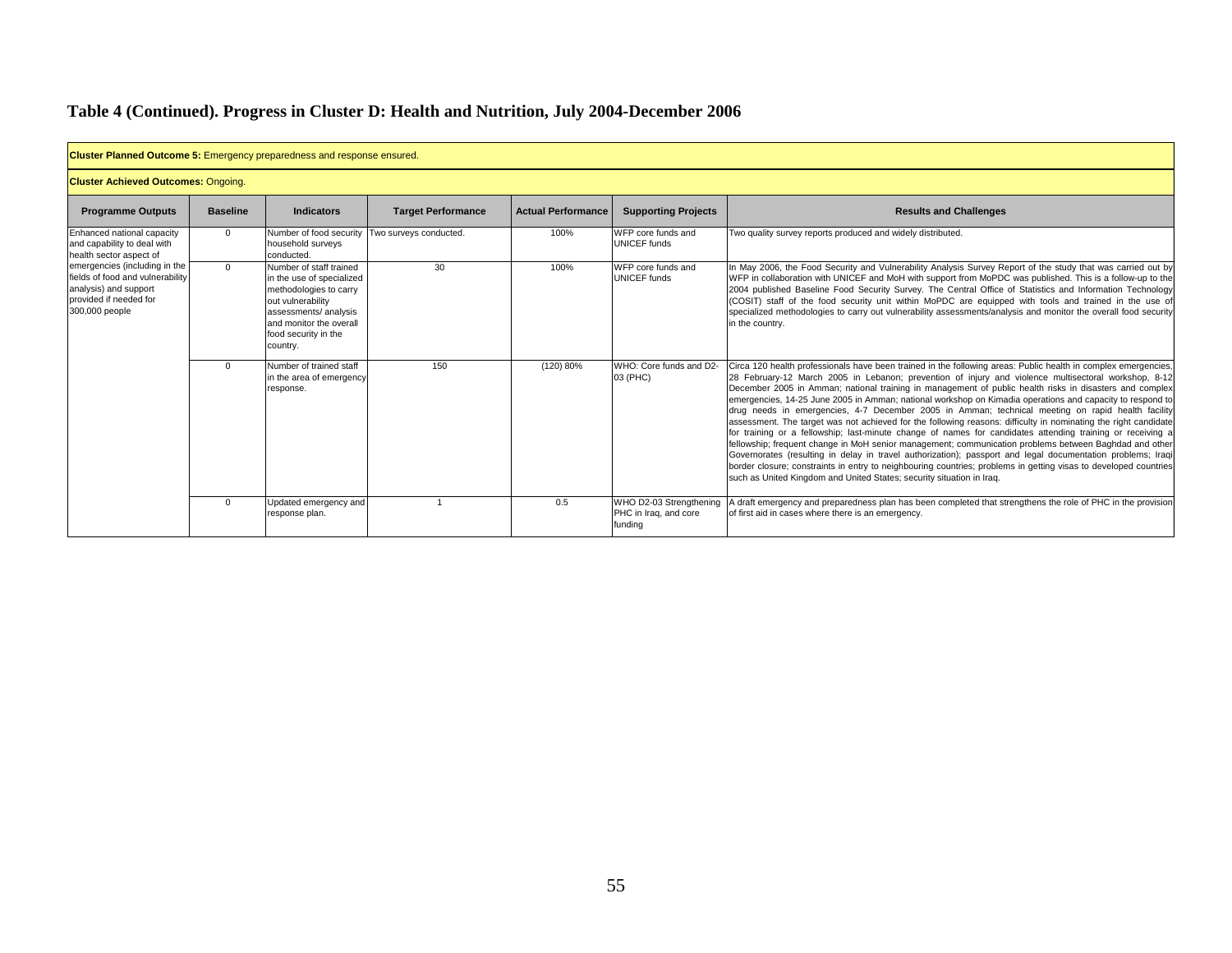### **2.2.5 Progress in Cluster E: Infrastructure Rehabilitation**

#### **Summary of Achievements from 1 July to 31 December 2006**

#### *Water and Sanitation*

Between August 2006 and February 2007, 329,940  $m<sup>3</sup>$  of water were delivered, benefiting approximately 150,000 people in Baghdad. Some 30,000 person-days of direct employment were generated in water tankering.

In collaboration with the Department for International Development, the physical works relating to the refurbishment of the reverse osmosis plant at the Basrah petrochemical factory were completed in December 2006 by a private contractor. The plant is currently under the three-month stipulated warranty period. With the satisfactory completion of the warranty period, the project will yield  $1000 \text{ m}^3/\text{d}$ , 50 per cent of which (i.e., 500  $m^3/d$ ) will be available for public consumption and should meet the potable water needs of 100,000 to 140,000 people in Basrah. UNICEF completed seven contracts and handed the items over to the local authorities after successful completion of the maintenance period. With this completion, nearly 250,000 people have increased access to safe water and another 160,000 people have increased access to improved sanitation.

Two training programmes – one for engineers/technical supervisory staff and the other for operators/technicians – were conducted in November and December 2006 in Amman and Cairo, respectively. The topics covered mainly wastewater characteristics and flow estimation, types of collection and conveyance systems, sewage pumping stations, preventive maintenance and repairs, and standard sewer inspection and cleaning procedures. Only 19 (out of the 30 planned trainees) could participate owing to travel restrictions imposed by the prevailing security environment.

Five government staff participated in the  $32<sup>nd</sup>$  Water, Engineering and Development Centre conference on "Sustainable Development of Water Resources, Water Supply and Environmental Sanitation" in Colombo in November 2006. A further five government staff participated in the learning exchange programme on "Accelerating Rural Sanitation" and "Wise Water Management" organized by the UNICEF India country office in November 2006. Two training programmes aimed at enhancing the sampling and analysis capability of water quality laboratory staff were held in Amman during December 2006 over a period of eight to ten days. Course 1 was on "Microbiological and Biological Examination for Wastewater Treatment Plant Operation". Course 2 on "Quality Assurance and Quality Control for Laboratory Procedures" covered topics relating to quality control and quality assurance in addition to hands-on training. With the knowledge gained through this training, the 26 trainees are expected to contribute meaningfully to the laboratory work.

In Diwaniya City, the existing water mains were replaced with new unplasticized polyvinyl chloride water mains that are more than double the original size. A new storm water system with adequate capacity to carry heavy sewage was constructed with features such as a pipeline network, a pumping station, manholes and road gullies. A total of  $9{,}000 \text{ m}^2$  of side streets was paved with concrete and over 10,000  $m<sup>2</sup>$  of old pavement were replaced. A number of public open areas were suitably landscaped and a street cleaning programme was introduced.

The assessment of the Karama Water Treatment Plant, Line I rehabilitation requirements was completed and a request for Expressions of Interest was issued.

In Basrah Governorate, seven subprojects to install water distribution networks in Khor Zubair and Shuaiba towns were initiated. Increased access to safe potable water was achieved as well as employment opportunities for 1,646 labourers, resulting in the creation of 48,690 workdays of employment. The level of sustainable water and sanitation service was addressed through the provision of spare parts,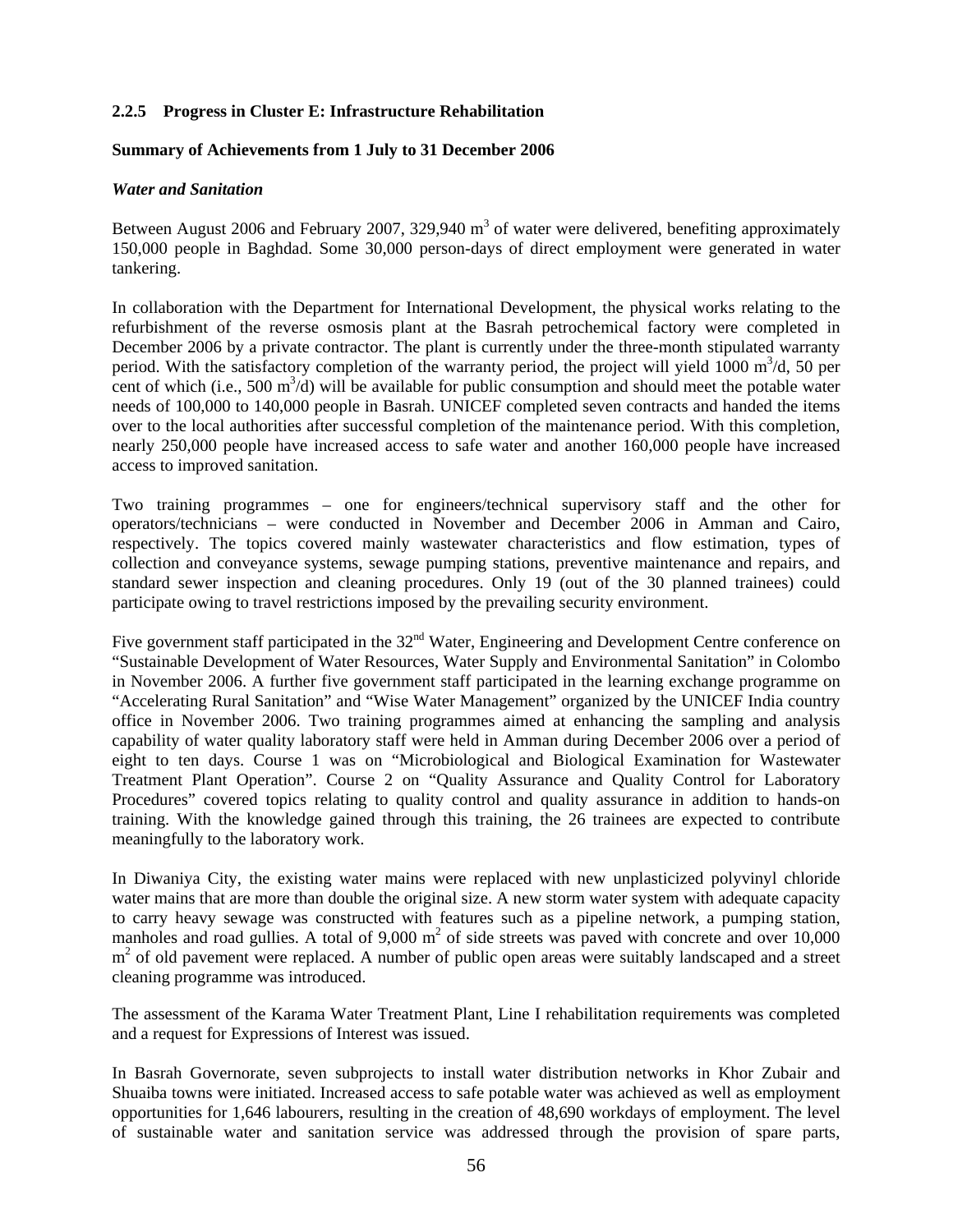consumables, adequate water storage facilities, etc. In addition,  $400 \text{ m}^3$  per day of garbage are removed from the concerned municipal areas to safe dumping grounds and  $200 \text{ m}^3$  per day of sewage.

The rehabilitation of 1,164 houses (84 in Baghdad, 528 in Basrah, 350 in Najaf and 202 in Samawah) was completed against a target of 2,369 houses. Thirteen water treatment plants were rehabilitated (11 in Basrah and 2 in Samawah) against a target of 15 water treatment plants. Sewerage/storm water drainage systems were rehabilitated in 3 neighbourhoods (1 in Basrah, 2 in Samawah) against a target of sewerage/storm water drainage system improvements in 8 neighbourhoods in addition to construction of 1 pump station in Samawah. The works include rehabilitation and reinstatement of the asphalt access road. In addition, work is ongoing on the rehabilitation of 1,270 houses and the construction of a new orphanage in Samawah (84 per cent completed) as well as two water treatment plants in Basrah, sewerage/storm water drainage systems in 4 neighbourhoods in Samawah with one pumping station and the rehabilitation of two hospitals and a youth centre in addition to the construction of one PHC centre.

#### *Infrastructure and Housing*

Training courses in Egypt and Jordan for more than 60 engineers of the Ministry of Electricity (MoEl) took place in July and August 2006. Training of MoEl staff in welding technologies in Jordan was completed by the end of November 2006. The testing, commissioning and handover to the MoEl of the last sections of the electrical distribution network of Umm Qasr were completed. The delivery and installation of 11kV cabling to the South Port of Umm Qasr also were completed.

For the National Dispatch Centre, all equipment/remote terminal units (RTUs) have been delivered to site, 42 RTU cabinets have been erected and all cabling work has stopped. At some sites, wiring and termination to the process could not be completed owing to security issues. Installation progress has reached 86 per cent. Existing works are in the Defects Liability Period and the contractor is undertaking minor works at the National Dispatch Centre during this period.

At Taji power station, the first and second free-on-board (FOB) portions of the equipment arrived at the site safely. Payment was released to Hitachi for the equipment received as per the terms of the contract. Web camera facilities and internal network facilities were established in the office to have direct minuteto-minute contact with Taji and the Hitachi Amman office. At Units 4 and 6, site preparation for the start of rehabilitation works was completed. Disconnection works of cables were completed with the help of station staff and the milestone of disassembly of the rotor was achieved.

At the Hartha power station, annual maintenance was completed on both Units (i.e., Unit 1 and Unit 4) during the period under review. This has resulted in the expected stability of the Units. Following the rehabilitation works delivered under this project, the Units have not experienced any tripping on account of equipment failure. The expected increase in generating capability of the Units to 150 to 160 megawatts and continuous running have been maintained.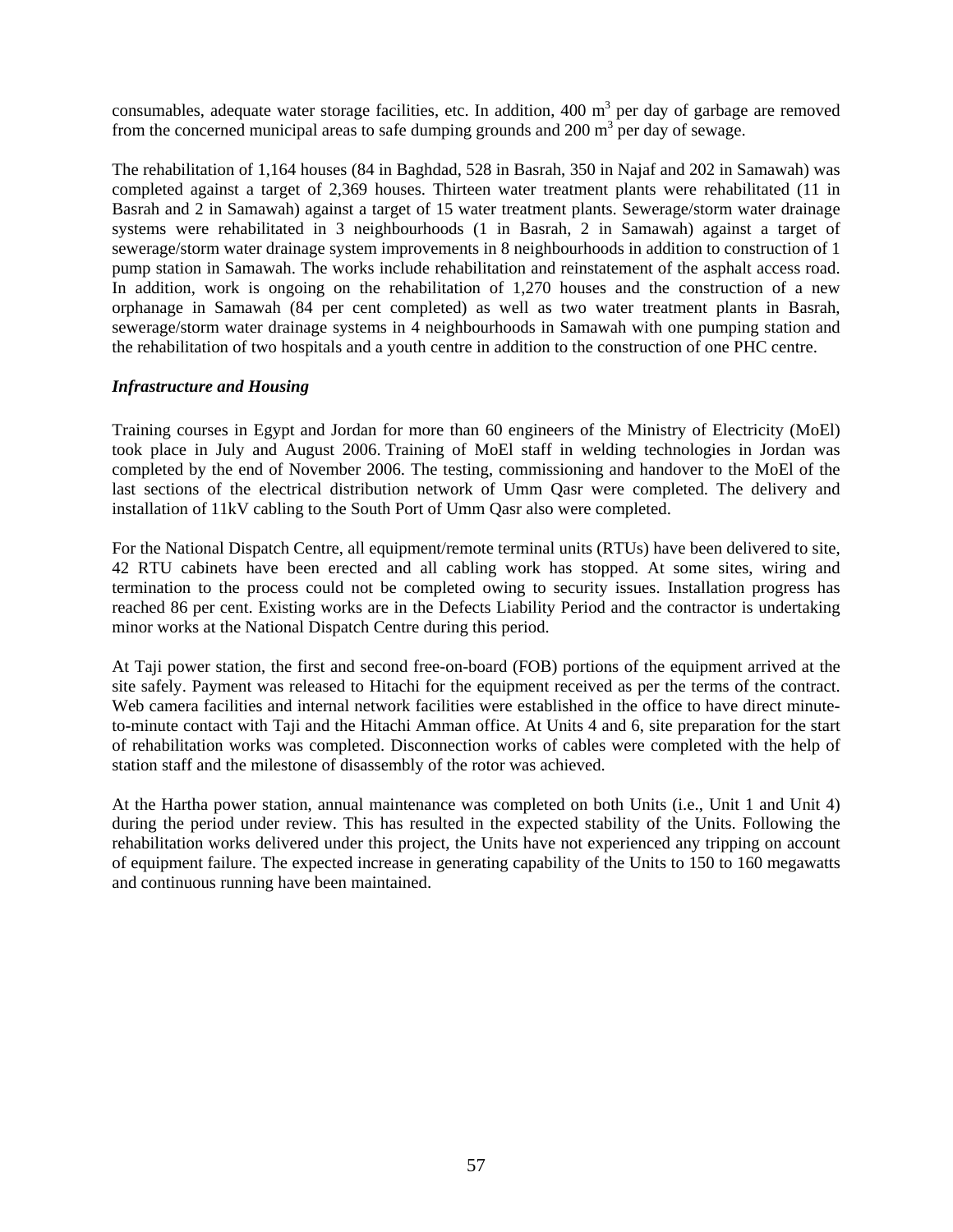#### **Table 5. Progress in Cluster E: Infrastructure Rehabilitation, July 2004-December 2006**

National Long-term Priority or Goals: Water and Sanitation: To reduce the percentage of people without access to safe drinking water and sanitation by 50% by 2015 (MDG/ICSD) and to contribute significantly to reaching the mortality rate and nutrition.

**Cluster Planned Outcome 1:** Increased access to safe water, improved sanitation and solid waste collection/disposal.

Cluster Achieved Outcomes: Over 3.5 million people in central and southern Iraq have access to potable water against target of 4 million. Population in Baghdad's unserved areas (e.g., Sadr city and six hospitals) receive s tankering. Approximately half a million people in Iraq provided with safe means of excreta disposal. Against the estimated budget of \$703.4 million, the sector received funding of \$40.95 million, i.e., 5.82%.

| <b>Programme Outputs</b>                                                                                                              | <b>Baseline</b>                                                               | Target Performance   Actual Performance   Supporting Projects |                                                         |                                                                 | <b>Results and Challenges</b>                                                                                                                                                                                                                                                                                                                                                                                                                                                                                                                                                                                                                                                                                      |
|---------------------------------------------------------------------------------------------------------------------------------------|-------------------------------------------------------------------------------|---------------------------------------------------------------|---------------------------------------------------------|-----------------------------------------------------------------|--------------------------------------------------------------------------------------------------------------------------------------------------------------------------------------------------------------------------------------------------------------------------------------------------------------------------------------------------------------------------------------------------------------------------------------------------------------------------------------------------------------------------------------------------------------------------------------------------------------------------------------------------------------------------------------------------------------------|
| 15 % of urban and rural population provided with Estimated at 50%.<br>sustainable supply of safe water.                               |                                                                               | 15%                                                           | 63% (13% increase)                                      | E3-01. E3-04. E3-05.<br>E3-06, E3-07 and<br>agency core funding | 3.4 million people have access to safe water through completion of several UNDG ITF-funded projects as well as agency core<br>funded projects. Compact units/water treatment plants, water networks, sewer networks, sewage pumping station, and storm water<br>drains have been rehabilitated/constructed; sewage-flooded neighbourhood sites have been transformed into play areas for<br>children; reverse osmosis units have been installed. In the process of rehabilitation work, employment opportunities estimated at 2<br>to 3 million person-days were generated. Equipment such as water tankers, sewage tankers, solid waste containers and solid<br>waste trucks have been provided as per agreement. |
| Half a million people provided with safe water<br>and sanitation in emergencies, and the unserved<br>population in rural/urban areas. | 120,000 people.                                                               | 500,000 people                                                | 100%                                                    | E3-09 and UNICEF<br>core funds                                  | Tankered water provided to the underserved population and the IDPs in Anbar, Baghdad, Basrah, Kirkuk, Mosul, Muthanna, Najaf<br>between 2004 and 2006.                                                                                                                                                                                                                                                                                                                                                                                                                                                                                                                                                             |
| Water quality monitoring systems in place.                                                                                            | Information on<br>functioning<br>laboratories in<br>2003 is not<br>available. | 256 laboratories                                              | 100%                                                    | E3-03, E3-01                                                    | Water treatment plants in 18 governorates have started water quality testing. 1,810 staff benefited from 89 training courses.<br>MoMPW and MoEn have started water quality testing. There is an 80% increase in water sample testing. In 2006, 44,631 water<br>samples were tested compared to 24,585 in 2004. Water quality testing now includes new parameters. Challenge is the resource<br>allocation by the ministries to maintain the functionality of the laboratories.                                                                                                                                                                                                                                     |
| 5 % of urban and rural population provided with<br>safe sanitation.                                                                   | Estimated at 50%. 5% increase                                                 |                                                               | 3% increase                                             | funds                                                           | E3-08 and agency core Sewage systems in 7 governorates rehabilitated through agency core funds and E3-08 as well as provision of water supply<br>systems and waste water and solid waste collection in Safwan Khor Zubair, Shuaiba and Umm Qasr. Solid waste management<br>plan prepared for these areas. Capacity development is inherent in all projects.                                                                                                                                                                                                                                                                                                                                                        |
| Improved community awareness of personal and<br>household hygiene practices.                                                          | $^{\circ}$                                                                    | Pilot project                                                 | Pilot completed.                                        | Agency core funds                                               | Carried out by UNICEF through the NGOs on a small scale in southern Iraq.                                                                                                                                                                                                                                                                                                                                                                                                                                                                                                                                                                                                                                          |
| Policies, strategies and capacity for solid waste<br>management in place at national level.                                           | 8 pieces of legis-<br>lation on water and<br>sanitation.                      | All reviewed                                                  | National policies have<br>not been reviewed to<br>date. | E3-08, E3-14                                                    | Full-fledged solid waste management plan prepared for Safwan Khor Zubair, Shuaiba and Umm Qasr. Project E3-14 will<br>commence in 2007.                                                                                                                                                                                                                                                                                                                                                                                                                                                                                                                                                                            |
| Solid waste collection and disposal increased by Estimated at 10%.<br>30%                                                             |                                                                               | 30                                                            | Less than 1% increase.                                  | E3-06, E3-08                                                    | 254,000 inhabitant of southern Iraq have benefited from solid waste collection equipment and systems supplied. In Safwan Khor<br>Zubair, Shuaiba and Umm Qasr, waste water and solid waste component 100% achieved, with a 25% delivery achievement on the<br>water supply component.                                                                                                                                                                                                                                                                                                                                                                                                                              |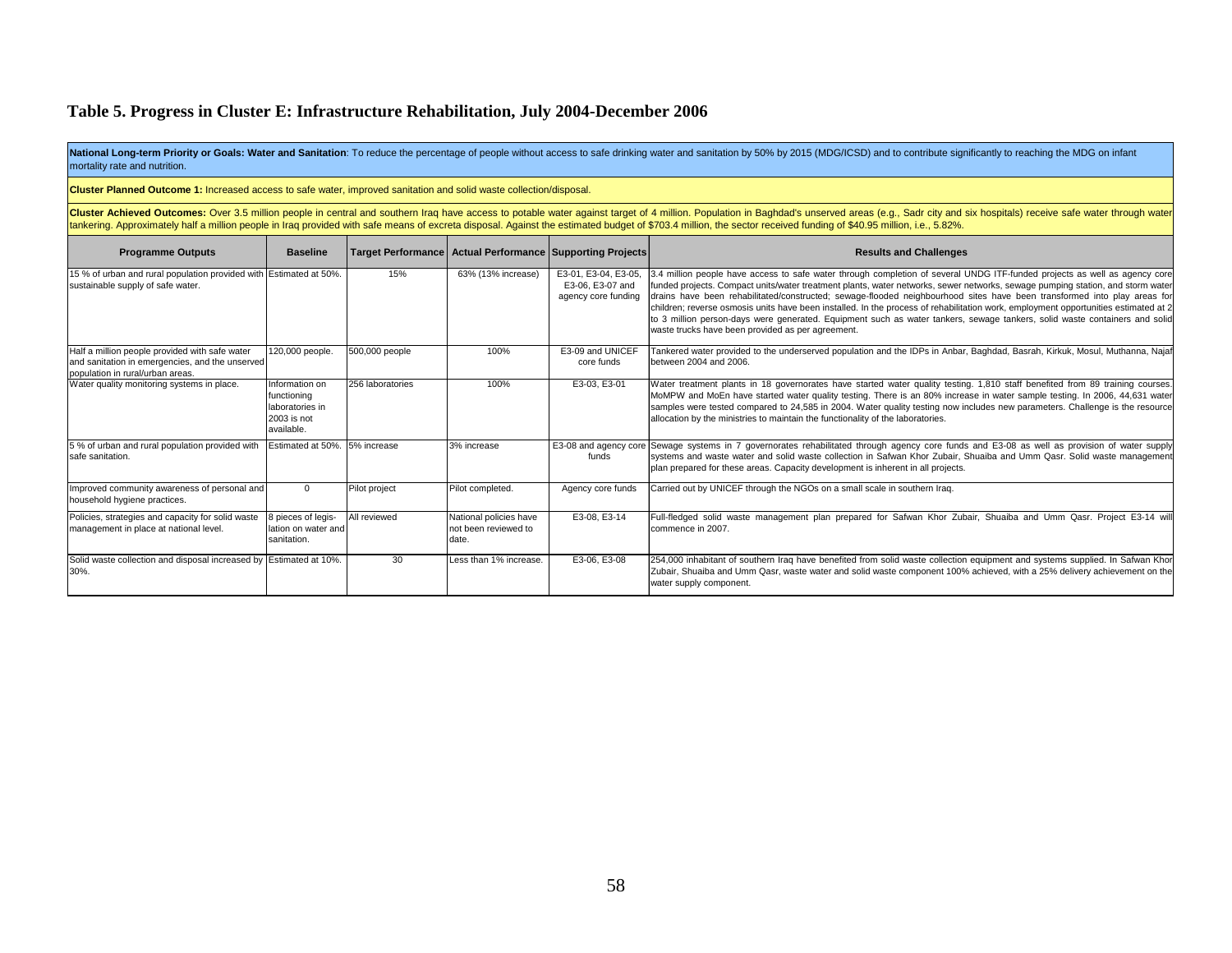#### **Table 5 (Continued). Progress in Cluster E: Infrastructure Rehabilitation, July 2004-December 2006**

National Long-term Priority or Goals: Electricity and Transport: The Iraqi population and all essential humanitarian services supplied with continuous, sufficient and reliable electric power and accessibility maximized thr waterways and seaports.

|  | Cluster Planned Outcome 2: Increased availability of electricity, particularly to rural and low-income areas and increased flow of port traffic at Umm Qasr. |
|--|--------------------------------------------------------------------------------------------------------------------------------------------------------------|
|  |                                                                                                                                                              |

Cluster Achieved Outcomes: Over 350 megawatts of electricity generation capacity added to or otherwise stabilized within the national grid, emergency power supply provided to vital institutions, Umm Qasr port facilities up vessels, waterways opened up, and technical and management capacity enhanced for the MoEl and Ministry of Transport.

| <b>Programme Outputs</b>                                                                                 | <b>Baseline</b>                                                                     |                                                                                                                                                                               | Target Performance   Actual Performance   Supporting Projects                                                                                  |                                                       | <b>Results and Challenges</b>                                                                                                                                                                                                                                                                                                                                                                                                                                                               |
|----------------------------------------------------------------------------------------------------------|-------------------------------------------------------------------------------------|-------------------------------------------------------------------------------------------------------------------------------------------------------------------------------|------------------------------------------------------------------------------------------------------------------------------------------------|-------------------------------------------------------|---------------------------------------------------------------------------------------------------------------------------------------------------------------------------------------------------------------------------------------------------------------------------------------------------------------------------------------------------------------------------------------------------------------------------------------------------------------------------------------------|
| Generation capacity stabilized.                                                                          | 4.000 MW<br>deneration<br>capacity but with<br>little reliability and<br>stability. | 400 megawatts.                                                                                                                                                                | 88% of the target (350<br>megawatts added to<br>power generation);<br>assessment of the state<br>of the generation units<br>to be carried out. | E4-07, E4-08, E4-09,<br>E4-10, E4-15                  | Over 350 MW of electricity generation, representing about 10% of the current operating generation capacity, were added to or<br>otherwise stabilized within the national grid, with special emphasis on sustainability and capacity-building through rehabilitation of<br>power stations at Hartha, Mosul, Mussayib and Taji and National Dispatch Centre. Thanks to the training and equipment provided,<br>these rehabilitations can be sustained for at least 2 years.                   |
| Emergency power supply provided to key<br>installations such as hospitals and water<br>pumping stations. | $\Omega$                                                                            | 150 facilities.                                                                                                                                                               | 100% of the target (150<br>facilities with emergency<br>power supply).                                                                         | E4-01                                                 | Over 150 diesel generators delivered and installed in critical humanitarian facilities (hospitals, pumping stations, schools) with a<br>special focus on southern Iraq.                                                                                                                                                                                                                                                                                                                     |
| Electricity grid repaired or extended.                                                                   | No scheduled                                                                        | Rehabilitation of the old 100 km of distribution<br>maintenance plan. Umm Qasr community<br>electricity network and<br>75% of the entire Umm<br>Qasr distribution<br>network. | line in Umm Qasr<br>representing 75% of<br>total distribution needs.                                                                           | E4-01                                                 | Over 100 km of distribution lines and over 40 transformers have replaced and expanded the pre-existing ailing network in Umm<br>Qasr, benefiting about 200,000 people. Additional transformers and switches were delivered for rehabilitation of the national<br>network by MoEl.                                                                                                                                                                                                           |
| Distribution network planned.                                                                            | No coordinated<br>planning.                                                         | Pilot project leading to<br>Iraqi-owned national-<br>level planning.                                                                                                          | 250 kilometres of<br>network planned by Iragi<br>engineers.                                                                                    | E4-02                                                 | As a result of training and institution-building, 250 km of network were analysed and planned by Iragi engineers. The plan makes it<br>possible to proceed easily to upgrade a network serving up to 600,000 people for the next 10 years, with confident estimates of<br>quantity, type and timing of the equipment needed.                                                                                                                                                                |
| Technical and management capacity enhanced.                                                              | Capacity not<br>upgraded for two<br>decades.                                        | Capacity needs<br>assessment of 100<br>engineers.                                                                                                                             | 70% of target.                                                                                                                                 | E4-02, E4-06, E4-07.<br>E4-08, E4-09, E4-10,<br>E4-15 | Over 70 engineers were trained and exposed to international best practices.                                                                                                                                                                                                                                                                                                                                                                                                                 |
| Increase the flow of port traffic at Umm Qasr.                                                           | 1.8 million tonnes<br>imported through<br>Umm Qasr port.                            | Increased import<br>through Umm Qasr Port (estimated 3 million<br>(up to 3 million<br>additional tonnes).                                                                     | 100% of the target<br>tonnes of additional<br>import annually through<br>the port due to improved<br>navigational safety and<br>access).       | E4-06                                                 | The approach channel in Khor Abdallah was dredged over 85 km with 8 million cubic metres of silt removed. The annual benefits<br>to the Iraqi economy are estimated to be well in excess of \$69 million. The admiralty charts, updated by United Kingdom<br>Hydrographic Office on 27 July 2006, certify the improved capacity and safety of the channel to the shipping world. Shipping and<br>insurance rates for vessels calling at Umm Qasr are expected to decrease as a consequence. |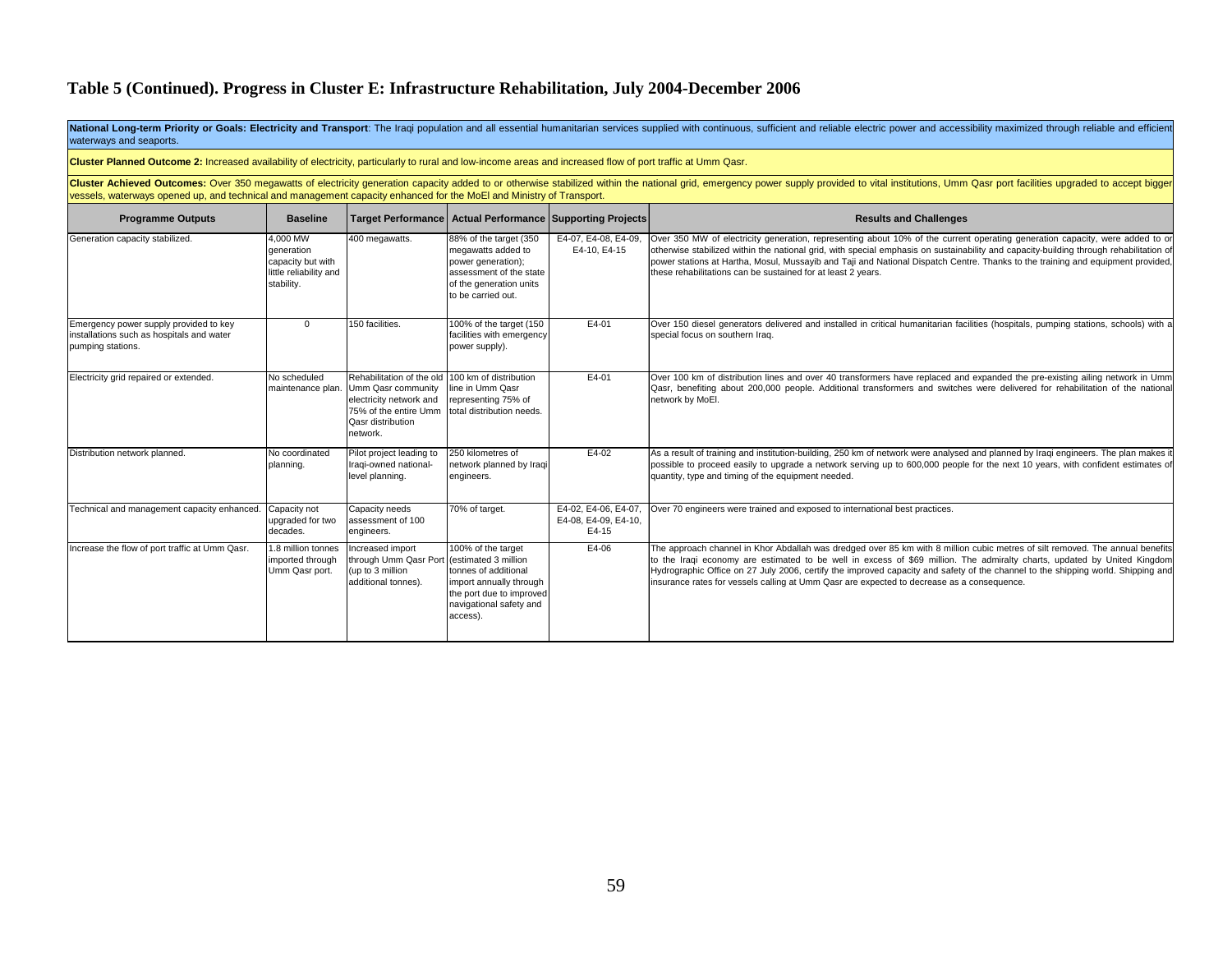### **Table 5 (Continued). Progress in Cluster E: Infrastructure Rehabilitation, July 2004-December 2006**

**National Long-term Priority or Goals: Housing and Urban Management**: Adequate housing for all Iraqis, a functional housing policy, sustainable urban settlements with modern infrastructure, and improved national capacity i

| modernized.                                                                                                                                                                                                                                                                                                                                   |                                             |                                                                                                                                           |                                                                                       |              | Cluster Planned Outcome 3: Progressive housing policy incorporating appropriate mix of private-sector initiatives and public-sector intervention in place; an operational urban planning system providing the necessary strate<br>management controls; the capacity of Iraqi institutions raised and modernized; construction industry modernized to improve the supply capacity for the delivery of housing and infrastructure; and the Land Administration Dep                                                                                                                                                                                                                                                                                                                                                                                                                                                                                                                                                                                                                                                                                                                                                                                      |  |  |  |  |  |
|-----------------------------------------------------------------------------------------------------------------------------------------------------------------------------------------------------------------------------------------------------------------------------------------------------------------------------------------------|---------------------------------------------|-------------------------------------------------------------------------------------------------------------------------------------------|---------------------------------------------------------------------------------------|--------------|-------------------------------------------------------------------------------------------------------------------------------------------------------------------------------------------------------------------------------------------------------------------------------------------------------------------------------------------------------------------------------------------------------------------------------------------------------------------------------------------------------------------------------------------------------------------------------------------------------------------------------------------------------------------------------------------------------------------------------------------------------------------------------------------------------------------------------------------------------------------------------------------------------------------------------------------------------------------------------------------------------------------------------------------------------------------------------------------------------------------------------------------------------------------------------------------------------------------------------------------------------|--|--|--|--|--|
| Cluster Achieved Outcomes: Increased awareness of critical reform requirements in laws, policies and programmes and related capacity-building needs; improved data availability and strengthened capacities of national and lo<br>the estimated budget of \$350.2 million, the sector received UNDG ITF funding of \$24.54 million, i.e., 7%. |                                             |                                                                                                                                           |                                                                                       |              |                                                                                                                                                                                                                                                                                                                                                                                                                                                                                                                                                                                                                                                                                                                                                                                                                                                                                                                                                                                                                                                                                                                                                                                                                                                       |  |  |  |  |  |
| <b>Programme Outputs</b>                                                                                                                                                                                                                                                                                                                      | <b>Baseline</b>                             |                                                                                                                                           | Target Performance   Actual Performance   Supporting Projects                         |              | <b>Results and Challenges</b>                                                                                                                                                                                                                                                                                                                                                                                                                                                                                                                                                                                                                                                                                                                                                                                                                                                                                                                                                                                                                                                                                                                                                                                                                         |  |  |  |  |  |
| National housing policy and strategy developed.                                                                                                                                                                                                                                                                                               | <b>Baseline</b><br>assessment<br>completed. | Formulate draft policy<br>and strategy with<br>stakeholders.                                                                              | Policy and strategy<br>completed.                                                     | E4-04, E4-14 | Senior Ministry officials exposed to international best practices in housing policies and programmes. A comprehensive Housing<br>Market Study providing information on need, demand and supply aspects and related set of recommendations on critical policy<br>areas has been completed. Basic elements of policy and strategy formulated. Slum Upgrading Strategy Guidelines have been<br>developed and adopted by the Government of Iraq. Action plan for implementation completed and supported by MoHC. Capacities<br>and leadership abilities of Ministry officials are minimal. Frequent changes at the top decision-making level affected the continuity<br>of policy dialogue. Experience of rehabilitating 1,527 houses is providing useful local experience in the cost-effective approaches<br>to shelter improvement.                                                                                                                                                                                                                                                                                                                                                                                                                    |  |  |  |  |  |
| "Housing fund" restructured to address housing<br>needs of the poor and marginalized.                                                                                                                                                                                                                                                         | N/A                                         | 10% of population have 50% of target (5% of<br>access to housing fund. population).                                                       |                                                                                       | $E4-04$      | Recommendations for improving the "housing fund" performance and establishing a new institutional and statutory framework<br>were developed. The aim is to implement these recommendations through the recently approved E4-16 project as well as through<br>a proposed joint initiative between UN-HABITAT, the World Bank and the International Finance Corporation (IFC). For the housing<br>finance sector to be fully effective, reforms of the wider financial markets in Iraq need to be undertaken although these are well<br>outside the current scope of existing UN initiatives. Nearly 10,000 loans have also been disbursed.                                                                                                                                                                                                                                                                                                                                                                                                                                                                                                                                                                                                             |  |  |  |  |  |
| National and local housing institutions<br>restructured and capacities built to transform<br>them from being a provider to an enabler.                                                                                                                                                                                                        | N/A                                         | Capacities of up to 20%<br>of senior Ministry head<br>office and local staff<br>improved.                                                 | 50% of target<br>(capacities of 10% of<br>senior staff improved).                     | E4-04        | The national housing policy and strategies, when finalized, will provide the basis for restructuring of national and local housing<br>institutions. In the meanwhile, through the United Nations assistance, the National Habitat Committee has been restructured and a<br>Slum Upgrading Task Force has been constituted. Business plan and training needs assessment for Ministry Training and<br>Knowledge Centre has been completed and this also has provided broad recommendations on structural reforms required within<br>the MoHC for strengthening the housing sector, with implementation to be initiated under E4-16. The involvement of NGOs in<br>housing delivery has been promoted and a database of active agencies has been prepared. Towards interim capacity-building,<br>450 person-weeks of training for close to 250 people were delivered inside and outside Iraq. Officials and stakeholders exposed to<br>international best practices in housing construction management through reports and study tours. Further outputs in this area will<br>be generated through E4-16. The project targeted 10% of the senior staff for capacity-building (on a pilot basis), with the plan to<br>upscale training activities locally. |  |  |  |  |  |
| Urban land management and municipal finance<br>policies reformed.                                                                                                                                                                                                                                                                             | <b>Baseline</b><br>assessment<br>completed. | Completion of reform<br>strategy.                                                                                                         | Reform strategy<br>completed.                                                         | $E4-11$      | Over 25 senior officials exposed to international best practices and involved in formulation and approval of the reform strategy. A<br>detailed review of related laws, policies and programmes was carried out and action plans for reform, based on international good<br>practices, were formulated, discussed and agreed with the Ministry. A multi-year implementation plan is necessary because of the<br>nature and extent of the required changes.                                                                                                                                                                                                                                                                                                                                                                                                                                                                                                                                                                                                                                                                                                                                                                                            |  |  |  |  |  |
| Organizational development and capacity-<br>building of select municipalities.                                                                                                                                                                                                                                                                | <b>Baseline</b><br>assessment<br>completed. | Completion of<br>organizational<br>improvement strategies<br>and capacity<br>development plans for<br>Basrah and Erbil<br>Municipalities. | Organizational im-<br>provement and capa-<br>city development plans<br>completed.     | $E4-11$      | Based on resources available, over 30 local officials from Basrah and Erbil, constituting about 5% of critical staff, received<br>municipal management training on a pilot basis. Organizational improvement strategies and related capacity-building plans were<br>formulated with and approved by municipal and ministry officials.                                                                                                                                                                                                                                                                                                                                                                                                                                                                                                                                                                                                                                                                                                                                                                                                                                                                                                                 |  |  |  |  |  |
| City development strategies for select urban<br>areas formulated.                                                                                                                                                                                                                                                                             | N/A                                         | TORs for city<br>development strategies<br>for Basrah and Erbil.                                                                          | Background studies and Background studies and<br>TORs completed.                      | E4-11        | Based on available resources, over 30 local and ministry officials, constituting about 30% of the relevant cadre strength in the two<br>cities, received training in urban planning and reconstruction, local economic development and geographic information system<br>(GIS) mapping.                                                                                                                                                                                                                                                                                                                                                                                                                                                                                                                                                                                                                                                                                                                                                                                                                                                                                                                                                                |  |  |  |  |  |
| Municipal services delivered with public-private<br>partnerships (PPP).                                                                                                                                                                                                                                                                       | N/A                                         | Establishment of public- 50% of target (PPP<br>private partnerships in 2 feasibility study<br>cities.                                     | completed in 1 city).                                                                 | $E4-11$      | Security conditions made it impossible for consultants to complete a feasibility study in Basrah. A study for Erbil was completed<br>and approved by the local authorities.                                                                                                                                                                                                                                                                                                                                                                                                                                                                                                                                                                                                                                                                                                                                                                                                                                                                                                                                                                                                                                                                           |  |  |  |  |  |
| Policies, strategies and capacity for modernizing<br>the construction sector at national level<br>enhanced.                                                                                                                                                                                                                                   | N/A                                         | Capacities of up to 30%<br>of senior Ministry staff<br>and key stakeholders<br>improved.                                                  | 33% of target<br>(capacities of 10% of<br>senior staff and<br>stakeholders improved). | E4-04        | The Housing Market Study included a detailed assessment of the construction and building materials sectors, and the emerging<br>recommendations that have been agreed in principle by Ministry officials provide pointers for industry modernization. In addition,<br>the training and institutional needs assessment study have also covered these sectors and have provided guidelines for<br>modernization. The project targeted 10% of the senior staff for capacity-building (on a pilot basis), with the plan to upscale<br>following the completion of the training needs assessment and the establishment of the MoHC Knowledge and Training Centre to<br>carry out further activities locally.                                                                                                                                                                                                                                                                                                                                                                                                                                                                                                                                               |  |  |  |  |  |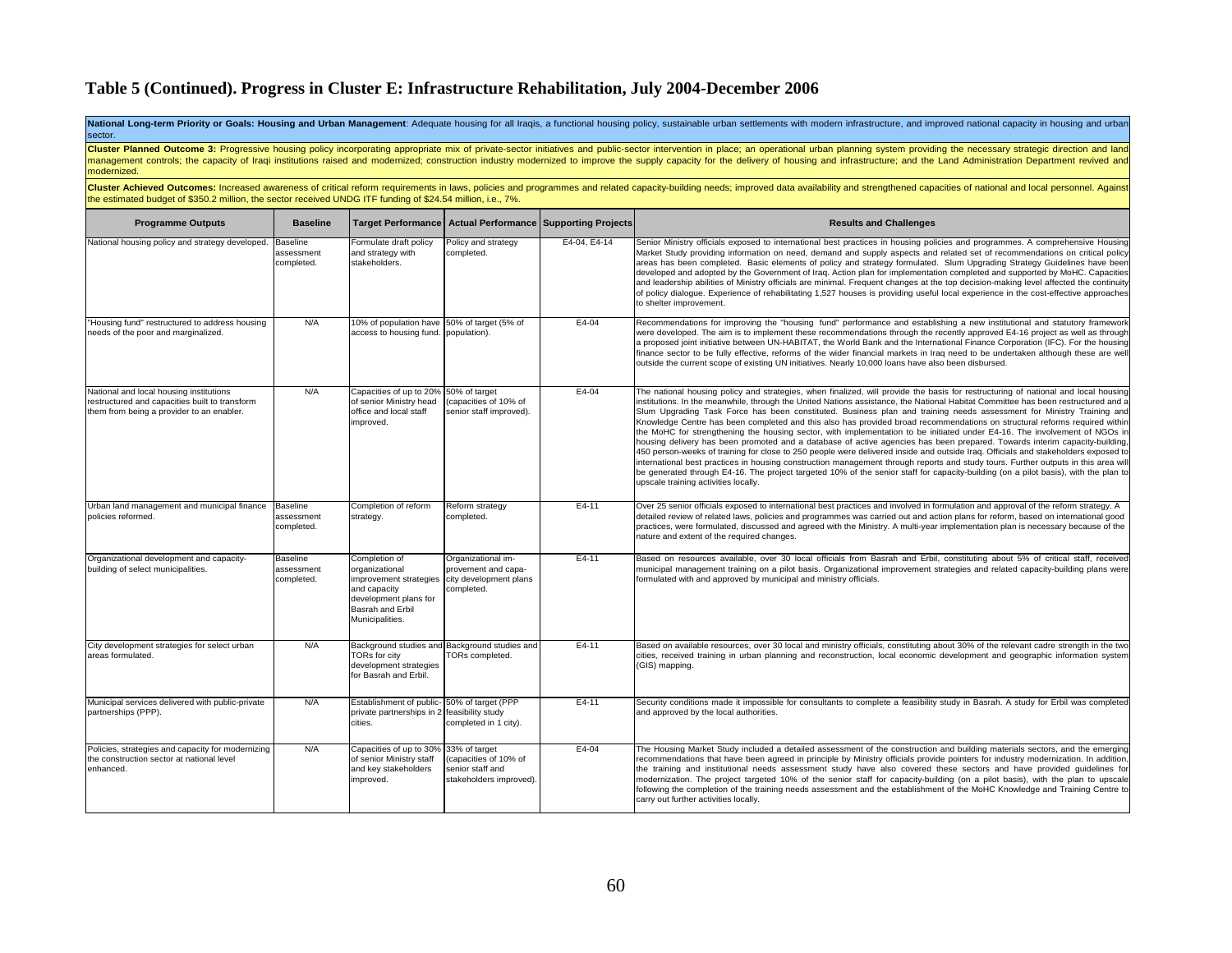#### **2.2.6 Progress in Cluster F: Refugees, Internally Displaced Persons and Durable Solutions**

#### **Summary of Achievements from 1 July to 31 December 2006**

Overall, Cluster F agencies enabled basic survival through the rapid distribution of emergency needs to over 1.3 million internally displaced persons (IDPs). They also stabilized living conditions for beneficiaries through adequate and sustainable housing for 4,700 families, shelter solutions for 4,462 families and improved basic infrastructure in communities inhabited by 1.164 million people.

Cluster F agencies reinforced basic protection and assistance, including through strengthening of official delivery and planning capacities as well as through peace and reconciliation awareness reaching 17,000 persons, training for 76 civil society actors, direct psychosocial counselling and child protection reaching 1,130 beneficiaries, promotion of national legislative and policy frameworks for protection of and assistance to refugees, IDPs and stateless persons, strengthened national institutions (primarily the Ministry of Displacement and Migration (MoDM), the Commission for Resolution of Real Property Disputes and counterparts within the Kurdistan Regional Government administration) and routine monitoring and reporting which enhanced delivery to and protection of over 1.7 million persons of concern throughout Iraq.

Through United Nations High Commissioner for Refugees (UNHCR) project F8-03, "Return and Reintegration of Iraqis and Others of Concern in Northern Iraq" – the only UNDG ITF project active during the reporting period under review – 233 vulnerable returnee families and over 850 families of host communities in 8 villages in Dohuk and Erbil Governorates gained access to clean water, electricity, and an access road and improved schooling facilities. These families now have better notions of health, hygiene and personal and environmental sanitation and overall are enjoying far better living standards than before. In addition, 182 families moved to new homes in 10 locations in 6 villages in Erbil. Over 5,000 residents of refugee settlements in Dohuk were enabled to have access to clean water and medical assistance, household and hygienic items, and health, hygiene and HIV awareness was raised. Some 1,990 persons of concern to UNHCR (over 2,372 cases) received accurate legal information and counselling from three Legal Advice Centres set up under the project. Over 50 per cent of cases solved their documentation problems.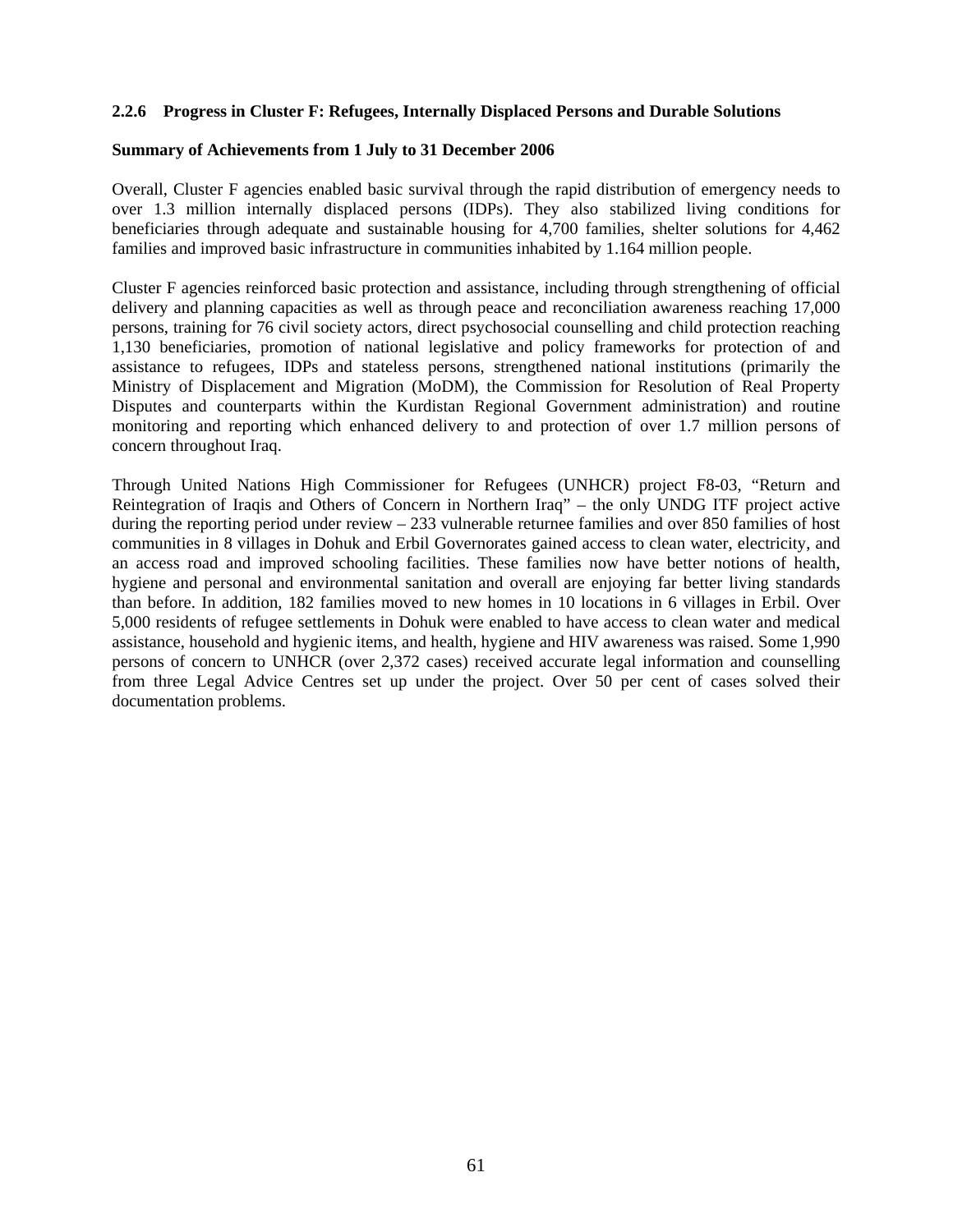National Long-term Priority or Goals: Cluster F supports the Iraqi authorities to provide adequate assistance and effective protection to uprooted populations and assists them to prevent new displacement and to achieve dur Strategy. In particular, provision of basic assistance and humane treatment to the displaced should be ensured alongside measures towards sustainable return, relocation and peaceful reintegration into society.

**Cluster Planned Outcome 1:** Enhanced self-reliance through creation of sustainable employment opportunities and social protection for IDPs, returnees, refugees and their communities.

Cluster Achieved Outcomes: Vocational training and income-generation projects improved the socio-economic well-being of some 9,700 persons of concern (80% of the targeted beneficiaries) in northern and southern Iraq, as we

| <b>Programme Outputs</b>                     | <b>Baseline</b>     | <b>Target Performance</b>                     | Actual<br>Performance | Supporting<br><b>Projects</b> | <b>Results and Challenges</b>                                                                                                                                                                                |
|----------------------------------------------|---------------------|-----------------------------------------------|-----------------------|-------------------------------|--------------------------------------------------------------------------------------------------------------------------------------------------------------------------------------------------------------|
| Creation of employment opportunities through | <b>Baseline not</b> | Creation of employment                        |                       |                               | 80% (9.667 direct and F8-01, F8-02, F8- Through participation in vocational training courses, 6.413 refugees, returnees and IDPs (over 70% of them women) acquired proper skills in building, car mechanics, |
| vocational training and income-generation    | known.              | opportunities for some 12,000 58,000 indirect |                       |                               | 05 and agency body work, sewing, hairdressing, traditional birth attendance, computers, Arabic, adult literacy, agriculture and livestock breeding. Some 35% of beneficiaries                                |
| projects to enhance level of self-reliance.  |                     | vulnerable IDPs, refugees and beneficiaries)  |                       | core funds                    | received start-up toolkits upon completion of training. 603 families (over 3,600 persons) received livelihood grants tailored to local needs and market conditions.                                          |
|                                              |                     | returnees, with a particular                  |                       |                               | 2,651 persons (15,900 beneficiaries) found gainful short-term (3-6 months) and medium-term to relatively stable (6 months and above) employment in construction                                              |
|                                              |                     | focus on participation of                     |                       |                               | work, tree weeding, production of mosquito nets and hospital linens, manufacturing of cement bricks and other community improvement projects, 267 of whom                                                    |
|                                              |                     | women.                                        |                       |                               | established their own businesses by receiving micro-credit loans. Main challenges included access to beneficiaries in the centre and south, selection of beneficiaries,                                      |
|                                              |                     |                                               |                       |                               | lack of expertise of NGOs in this area, sustainability of the employment, and identification of marketable skills.                                                                                           |
|                                              |                     |                                               |                       |                               |                                                                                                                                                                                                              |

**Cluster Planned Outcome 2:** Improved availability of adequate housing for 9,000 returnee, IDP and refugee families.

**Cluster Achieved Outcomes:** Adequate and sustainable housing facilitated the socio-economic (re)integration of over 4,700 returnee/refugee families in their communities (53% of target).

| Construction or rehabilitation of housing for<br>returnees and IDPs. Finalize permanent<br>housing for refugees within the three northern<br>governorates and support temporary housing<br>solutions for refugees throughout Iraq pending<br>their durable solutions. | Baseline not<br>known. | Provide some 9,000 vulnerable 53% (4,729 needy<br>returnee/refugee families with<br>housing solutions. | families [over 28,300<br>persons]) | core funds | F8-01, F8-02, F8-12,224 returnee families (over 13,300 persons) in three northern and four southern governorates were provided with adequate and sustainable accommodation.<br>returnee and refugee   03 and agency  Permanent homes were constructed for 151 returnee families and 494 refugee families in northern Irag. Rental subsidies were paid for 460 vulnerable Palestinian<br>families in Baghdad as well as other needy refugees throughout Iraq. Agencies distributed 1,400 self-built shelter starter kits, including 150 construction toolkits, to<br>IDPs in four governorates in northern Iraq. Main challenges included identification of beneficiaries, disputes over land ownership, rising prices for construction<br>materials, short construction season in the north and problems in accessing the apartments of the beneficiaries in Baghdad due to security risks. |  |  |  |
|-----------------------------------------------------------------------------------------------------------------------------------------------------------------------------------------------------------------------------------------------------------------------|------------------------|--------------------------------------------------------------------------------------------------------|------------------------------------|------------|---------------------------------------------------------------------------------------------------------------------------------------------------------------------------------------------------------------------------------------------------------------------------------------------------------------------------------------------------------------------------------------------------------------------------------------------------------------------------------------------------------------------------------------------------------------------------------------------------------------------------------------------------------------------------------------------------------------------------------------------------------------------------------------------------------------------------------------------------------------------------------------------|--|--|--|
|                                                                                                                                                                                                                                                                       |                        |                                                                                                        |                                    |            |                                                                                                                                                                                                                                                                                                                                                                                                                                                                                                                                                                                                                                                                                                                                                                                                                                                                                             |  |  |  |

**Cluster Planned Outcome 3:** Improved efficiency of the housing-sector delivery system, with a focus on returnees, IDPs and refugees.

Cluster Achieved Outcomes: Shelter solutions provided to 4,462 families, which met beneficiary needs and improved housing availability in communities, including for IDPs (some 560 families), 12.45% in relation to the 20% t

| Housing improvement projects provide                   | Baseline not | 20% of IDPs with access to       | 12% | E3-05, E4-04, E4 <sup>T</sup> hrough inclusion in Cluster E-funded projects, 20% of IDP families out of a total of 300 beneficiary families in the 14th Ramadan in Diwaniya enjoyed improved |
|--------------------------------------------------------|--------------|----------------------------------|-----|----------------------------------------------------------------------------------------------------------------------------------------------------------------------------------------------|
|                                                        |              |                                  |     |                                                                                                                                                                                              |
| permanent shelter in keeping with international known. |              | shelter with durable structures. |     | 1462, 14 and unfunded shelter and sanitation services. More than 500 IDP families living in overcrowded houses had their situation improved through extension and rehabilitation of 4,162    |
| standards and establish replicable model for           |              |                                  |     | pilot activities  houses in Baghdad, Basrah, Erbil, Kirkuk, Najaf and Samawah. A workshop raised awareness and provided concrete information on security, property rights and                |
| resolving property issues through secured              |              |                                  |     | resolving conflicts. In a pilot project, three public-private partnership housing and land development programmes will integrate IDP, returnee and refugee needs and                         |
| tenure. Sustainable land management and                |              |                                  |     | ensure shelter solutions for 550 families occupying public buildings upon availability of funds. Main challenges included identification of beneficiaries, disputes over                     |
| housing programmes ensure shelter access for           |              |                                  |     | land ownership, rising prices for construction materials, short construction season in the north and problems in accessing the apartments of the beneficiaries in                            |
| persons of concern.                                    |              |                                  |     | Baghdad due to security risks.                                                                                                                                                               |
|                                                        |              |                                  |     |                                                                                                                                                                                              |
|                                                        |              |                                  |     |                                                                                                                                                                                              |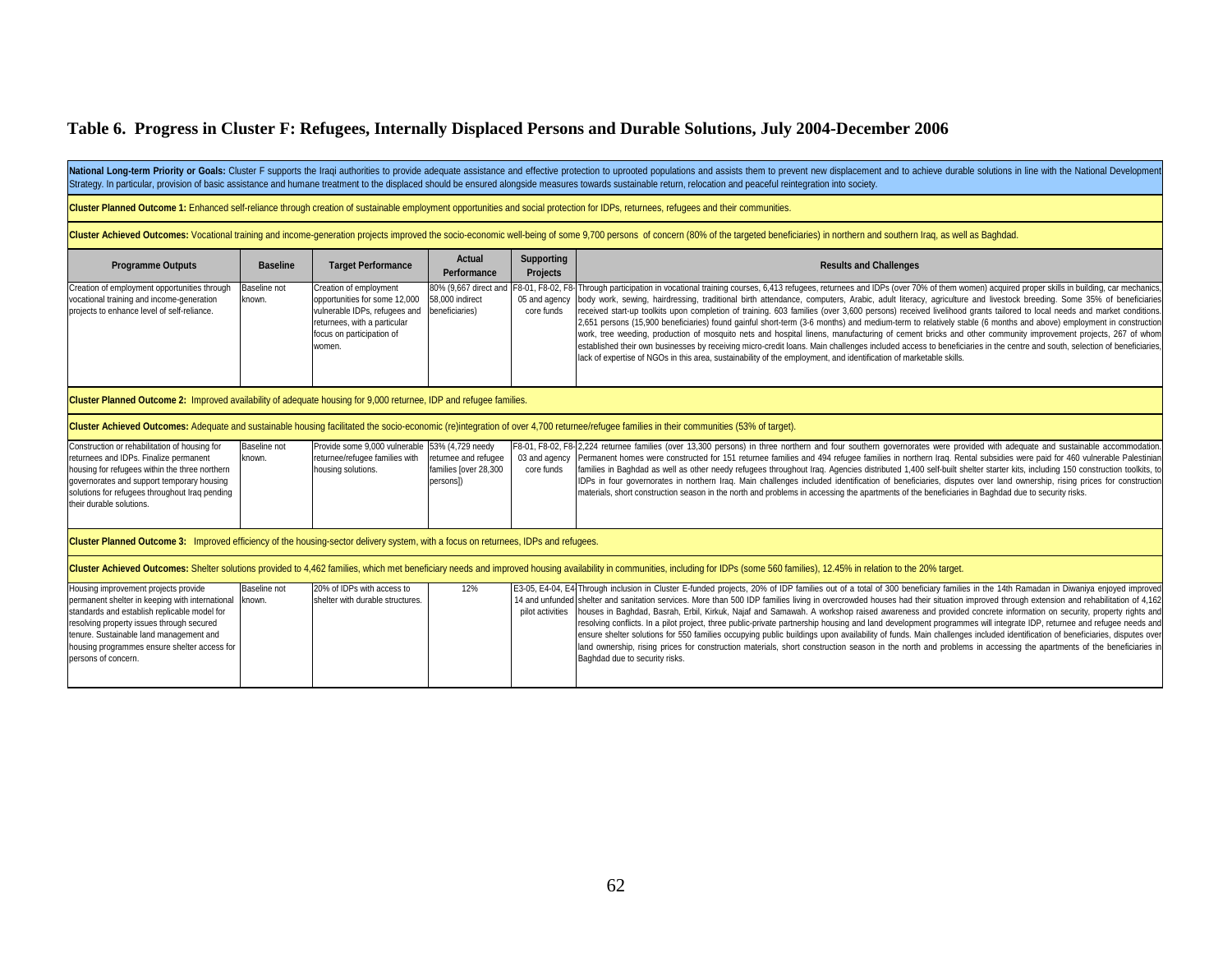| Cluster Planned Outcome 4: Improved access to basic infrastructure and services at the local level.                                                                                                                                                                                                                         |                           |                                                                                                                                                                                                                                                                             |                                                                                 |                                                                                                                                    |                                                                                                                                                                                                                                                                                                                                                                                                                                                                                                                                                                                                                                                                                                                                                                                                                                                                                                                                                                                                                                                                                                                                                                                                                                                                                                                                                                                       |
|-----------------------------------------------------------------------------------------------------------------------------------------------------------------------------------------------------------------------------------------------------------------------------------------------------------------------------|---------------------------|-----------------------------------------------------------------------------------------------------------------------------------------------------------------------------------------------------------------------------------------------------------------------------|---------------------------------------------------------------------------------|------------------------------------------------------------------------------------------------------------------------------------|---------------------------------------------------------------------------------------------------------------------------------------------------------------------------------------------------------------------------------------------------------------------------------------------------------------------------------------------------------------------------------------------------------------------------------------------------------------------------------------------------------------------------------------------------------------------------------------------------------------------------------------------------------------------------------------------------------------------------------------------------------------------------------------------------------------------------------------------------------------------------------------------------------------------------------------------------------------------------------------------------------------------------------------------------------------------------------------------------------------------------------------------------------------------------------------------------------------------------------------------------------------------------------------------------------------------------------------------------------------------------------------|
| community members.                                                                                                                                                                                                                                                                                                          |                           |                                                                                                                                                                                                                                                                             |                                                                                 |                                                                                                                                    | Cluster Achieved Outcomes: Living conditions improved for 1.164 million people through community-based interventions in the sectors of water, sanitation, health and education (78% of target). These projects further generat                                                                                                                                                                                                                                                                                                                                                                                                                                                                                                                                                                                                                                                                                                                                                                                                                                                                                                                                                                                                                                                                                                                                                        |
| <b>Programme Outputs</b>                                                                                                                                                                                                                                                                                                    | <b>Baseline</b>           | <b>Target Performance</b>                                                                                                                                                                                                                                                   | <b>Actual</b><br>Performance                                                    | <b>Supporting</b><br><b>Projects</b>                                                                                               | <b>Results and Challenges</b>                                                                                                                                                                                                                                                                                                                                                                                                                                                                                                                                                                                                                                                                                                                                                                                                                                                                                                                                                                                                                                                                                                                                                                                                                                                                                                                                                         |
| Rehabilitation of infrastructure, including:<br>construction of access roads, sewage pumping<br>stations, water networks/system, drilling of wells<br>and the construction or rehabilitation of schools<br>health clinics and hospitals.                                                                                    | Baseline not<br>known.    | .5 million beneficiaries in<br>communities throughout Iraq                                                                                                                                                                                                                  | '8% (1,164,000<br>persons of concern<br>and host community<br>members)          | 03. F8-05.<br>agency core<br>funding. Further<br>contributions<br>through projects<br>carried out by<br>E (re IDPs/<br>returnees). | F8-01, F8-02, F8-12 projects aiming at development or improvement of water supply networks in the three northern governorates provided clean potable water to over 34,000<br>returnees and their host communities. Construction or rehabilitation of 24 school buildings in one northern and 3 southern governorates and provision of school<br>furniture and glass for windows to 39 schools in two northern governorates under UNDG ITF-funded projects helped over 15,700 children benefit from decent school<br>facilities. In the health sector, UNDG ITF-funded projects helped construct or rehabilitate 5 health centres in the north benefiting at least 30,000 persons and provide<br>nedical assistance through two mobile medical teams to 5,300 Syrian and Turkish refugees. Moreover, through implementation of 74 quick-impact projects in<br>southern Iraq aiming at communal infrastructure improvement (footbridges, cleaning of water channels, tree plantation, etc.), over 120,000 returnees and their host<br>communities were assisted. Low-cost mosquito spraying in autumn and spring employed 355 persons for three months. Covered areas with a total population o<br>Clusters B, D and about 800,000 in Missan and Thi-Qar Governorates. In the same period, through bilateral funding, the agencies assisted 21,000 refugees in the north and 143,000 ID |
| Cluster Planned Outcome 5: Institutionalized and effective national/ local emergency coordination and response mechanisms.                                                                                                                                                                                                  |                           |                                                                                                                                                                                                                                                                             |                                                                                 |                                                                                                                                    |                                                                                                                                                                                                                                                                                                                                                                                                                                                                                                                                                                                                                                                                                                                                                                                                                                                                                                                                                                                                                                                                                                                                                                                                                                                                                                                                                                                       |
|                                                                                                                                                                                                                                                                                                                             |                           |                                                                                                                                                                                                                                                                             |                                                                                 |                                                                                                                                    | Cluster Achieved Outcomes: Enhanced responses to displaced groups and in emergency situations through support to official institutions in defining their mandates, quiding legislation, internal roles and operational respons                                                                                                                                                                                                                                                                                                                                                                                                                                                                                                                                                                                                                                                                                                                                                                                                                                                                                                                                                                                                                                                                                                                                                        |
| Methodologies for needs assessment and early Only for MoDM:<br>warning systems are developed and effectively<br>deployed within MoDM, and contingency plan is<br>articulated and resources are allocated for<br>implementation on an as-needed basis.                                                                       | 0%.                       | 90%                                                                                                                                                                                                                                                                         | 30%                                                                             | Agency core<br>funds                                                                                                               | Standard operating procedures (SOPs) developed on data management; situational emergency training included component on contingency planning and early<br>warning but not yet fully realized in MoDM/at governorate level. No funding available during 2006 for on-the-job training. Support provided to Iragi Red Crescent<br>Society (IRCS) (key partner of MoDM) in strengthening its rapid assessment and operational capacity.                                                                                                                                                                                                                                                                                                                                                                                                                                                                                                                                                                                                                                                                                                                                                                                                                                                                                                                                                   |
| Creation of training capacity in emergency<br>preparedness/response.                                                                                                                                                                                                                                                        | this area.                | No prior capacity in Equip key counterparts with<br>basics on emergency<br>preparedness/response.                                                                                                                                                                           | 120 staff of<br>emergency actors                                                | Agency core<br>funds                                                                                                               | Staff of official institutions (including MoDM, other key line ministries and the KRG), NGOs and other United Nations agencies participated in situational emergency<br>training during 2004 and 2005. Given MoDM mandate, the Prime Minister's Office tasked MoDM to deal with new displacement. However, given the scale of curren<br>displacement throughout Iraq and turnover of staff, it is vital not only to enhance the capacities of the different stakeholders at governorate level but also to<br>strengthen the local-to-central coordination/response mechanisms.                                                                                                                                                                                                                                                                                                                                                                                                                                                                                                                                                                                                                                                                                                                                                                                                        |
| Cluster Planned Outcome 6: Meeting the assistance needs of vulnerable groups, including during emergencies.                                                                                                                                                                                                                 |                           |                                                                                                                                                                                                                                                                             |                                                                                 |                                                                                                                                    |                                                                                                                                                                                                                                                                                                                                                                                                                                                                                                                                                                                                                                                                                                                                                                                                                                                                                                                                                                                                                                                                                                                                                                                                                                                                                                                                                                                       |
|                                                                                                                                                                                                                                                                                                                             |                           |                                                                                                                                                                                                                                                                             |                                                                                 |                                                                                                                                    | Cluster Achieved Outcomes: Life-saving assistance was readily available for over 1.3 million IDPs and distributed in a timely manner to persons of concern in many areas of Iraq.                                                                                                                                                                                                                                                                                                                                                                                                                                                                                                                                                                                                                                                                                                                                                                                                                                                                                                                                                                                                                                                                                                                                                                                                     |
| Until national institutions are fully capacitated<br>international agencies continue to undertake<br>timely contingency planning, ensuring that<br>emergency stocks, supplies and common<br>spaces (such as temporary learning and<br>medical facilities) are available and ready for<br>deployment based on assessed need. | 40% (Intern.<br>agencies) | Emergency items readily<br>available/distributed; inter-<br>agency Contingency Plan<br>remains current; 100% of the<br>basic emergency needs of<br>affected persons of concern are<br>met in a timely manner,<br>provided access is possible.                               | 70%                                                                             | Agency core<br>E                                                                                                                   | Cluster F agencies' contingency plans were updated on a regular basis; inter-agency contingency plan carried out in 2005 and preparations made in 2006. During<br>unds, ITF-funded 2004-2006, agency core funds supported emergency assistance to over 1.3 million IDPs (including water and sanitation, health kits, blankets, tents, hygiene kits<br>projects through cooking stoves and heaters). Warehouses were stockpiled with non-food items (NFIs) to rapidly deliver IDP emergency needs. Emergency assistance reported in<br>Clusters B, D and Clusters B, D, E have also contributed to assisting IDPs through UNDG ITF and bilateral funding. Main challenges included accessibility of beneficiaries an<br>warehouses inside Iraq, finding safe distribution mechanisms and monitoring and high costs of transportation of items.                                                                                                                                                                                                                                                                                                                                                                                                                                                                                                                                        |
| Agencies deliver protection and assistance to<br>refugees, stateless persons and other persons<br>deprived of national protection within Iraq.                                                                                                                                                                              | 40%                       | Protection and assistance of<br>refugees and others in Iraq<br>through protection activities,<br>pursuit of durable solutions,<br>advocacy before national<br>authorities, coordination with<br>relevant governments and<br>maintenance of secure and<br>stable facilities. | 50%                                                                             | F8-05 and<br>agency core<br>funds                                                                                                  | Erbil and Sulaymaniyah authorities provided land for 4,500 Iranian Kurdish families who relocated from Al-Tash (owing to security situation, camp was closed). Othe<br>Iranian Kurds are living in urban/rural settings. Pursuit and/or preparatory activities carried out for durable solutions (including for Turkish refugees). Registration of<br>1,222 Ahwazi refugees with UNHCR; update of registration database relating to Syrian refugees. Other assistance included in relevant sectors. Overall, protectior<br>space for refugees significantly deteriorated during reporting period, particularly for those of Arab origin. Palestinian, Syrian and certain Ahwazi refugees were<br>specifically targeted (threats, kidnappings, arrests and killings) and identity documents were no longer renewed. Consequently, refugee attestations were issued for<br>Syrian and Ahwazi refugees to enhance their physical/legal protection. Continued lobbying and advocacy (including interministerial workshop) yielded only a slight<br>improvement in the protection situation for these groups.                                                                                                                                                                                                                                                                              |
| Mine risk and protection education is provided<br>to affected populations.                                                                                                                                                                                                                                                  | Baseline not<br>known.    | 325,600 IDPs, returnees and<br>community members (100%).                                                                                                                                                                                                                    | 150,600 IDPs, 25,000<br>returnees and 150,000<br>community members<br>$(100\%)$ | F8-05 and<br>agency core<br>funds                                                                                                  | National mine risk education (MRE) programmes reached some 300,000 children of whom half were IDPs. Partners were trained in mine risk awareness at IDP sites<br>600 IDPs). MRE was incorporated into return assistance packages (some 25,000 returnees).                                                                                                                                                                                                                                                                                                                                                                                                                                                                                                                                                                                                                                                                                                                                                                                                                                                                                                                                                                                                                                                                                                                             |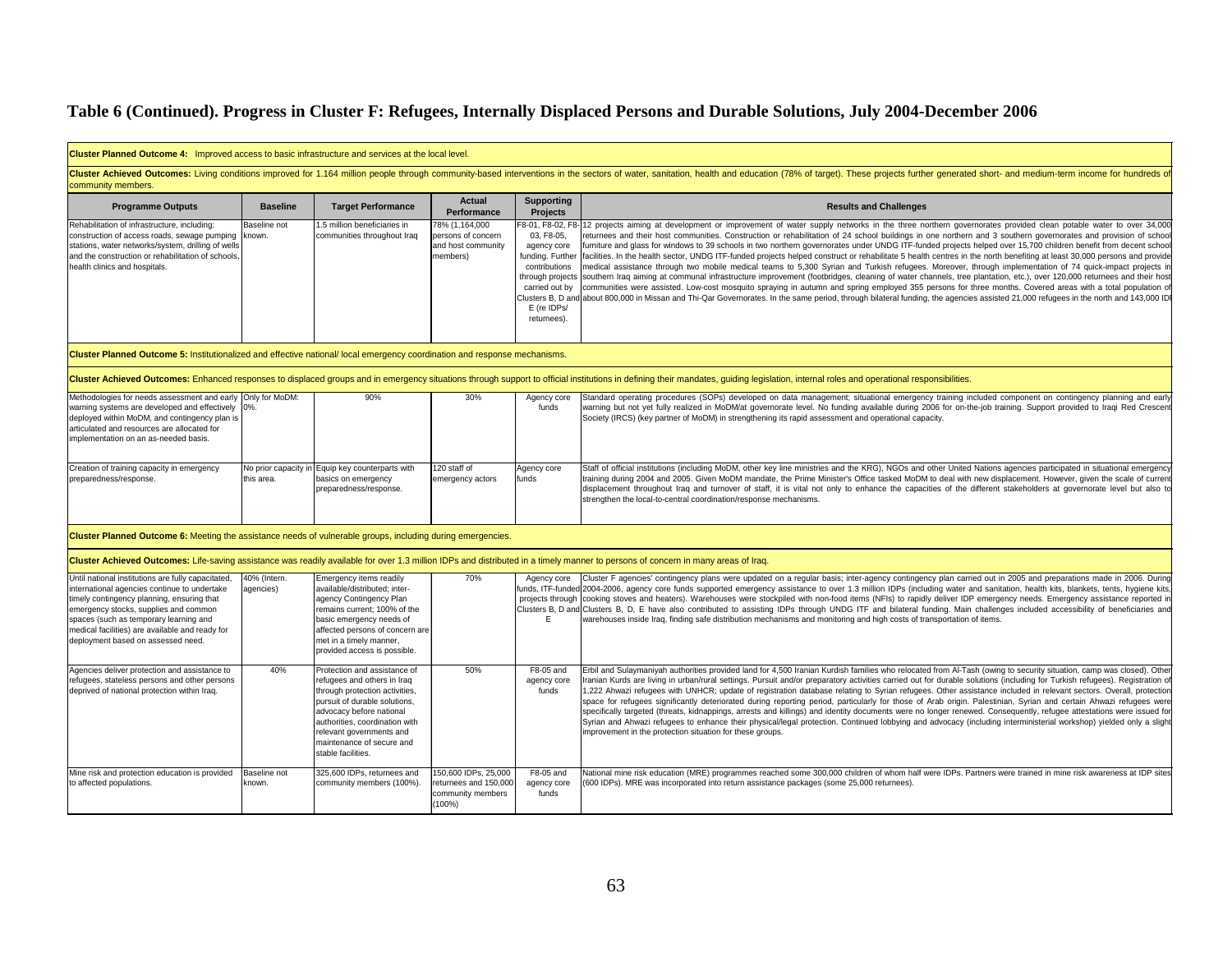| Cluster Planned Outcome 7: Reconciliation and increased tolerance promoted through education.                                                                                                                                                                    |                                                                                               |                                                                                                                                                                                                                    |                                       |                                                                       |                                                                                                                                                                                                                                                                                                                                                                                                                                                                                                                                                                                                                                                                                                                                                                                                                                                                                                                                                                                                                                                                                                                                                                                  |  |  |  |
|------------------------------------------------------------------------------------------------------------------------------------------------------------------------------------------------------------------------------------------------------------------|-----------------------------------------------------------------------------------------------|--------------------------------------------------------------------------------------------------------------------------------------------------------------------------------------------------------------------|---------------------------------------|-----------------------------------------------------------------------|----------------------------------------------------------------------------------------------------------------------------------------------------------------------------------------------------------------------------------------------------------------------------------------------------------------------------------------------------------------------------------------------------------------------------------------------------------------------------------------------------------------------------------------------------------------------------------------------------------------------------------------------------------------------------------------------------------------------------------------------------------------------------------------------------------------------------------------------------------------------------------------------------------------------------------------------------------------------------------------------------------------------------------------------------------------------------------------------------------------------------------------------------------------------------------|--|--|--|
| Cluster Achieved Outcomes: Awareness raised/understanding of reconciliation enhanced for some 17,000 beneficiaries (85% of target).                                                                                                                              |                                                                                               |                                                                                                                                                                                                                    |                                       |                                                                       |                                                                                                                                                                                                                                                                                                                                                                                                                                                                                                                                                                                                                                                                                                                                                                                                                                                                                                                                                                                                                                                                                                                                                                                  |  |  |  |
| <b>Programme Outputs</b>                                                                                                                                                                                                                                         | <b>Baseline</b>                                                                               | <b>Target Performance</b>                                                                                                                                                                                          | Actual<br>Performance                 | <b>Supporting</b><br><b>Results and Challenges</b><br><b>Projects</b> |                                                                                                                                                                                                                                                                                                                                                                                                                                                                                                                                                                                                                                                                                                                                                                                                                                                                                                                                                                                                                                                                                                                                                                                  |  |  |  |
| Reconciliation incorporated into income-<br>generation and education projects, particularly<br>in ethnically mixed communities; conflict<br>resolution workshops are organized as part of<br>the development of a national policy on<br>displacement challenges. | Baseline to be<br>developed.                                                                  | 20,000 direct beneficiaries<br>$(100\%)$ .                                                                                                                                                                         | 17.000 direct<br>beneficiaries (85%). | Agency core<br>funds                                                  | 508 consultations with IDPs and their communities throughout Iraq promoted reconciliation between groups in conflict; peace/ reconciliation promotion among 6,000<br>persons of concern and host community members in Kirkuk through youth activities and human rights seminars. Cluster F agencies developed framework for conflict<br>management to assist agencies/NGOs to carry out projects in a streamlined manner.                                                                                                                                                                                                                                                                                                                                                                                                                                                                                                                                                                                                                                                                                                                                                        |  |  |  |
| Cluster Planned Outcome 8: Capacitated civil society organizations responding to needs of IDPs, returnees, refugees, stateless persons and their communities.                                                                                                    |                                                                                               |                                                                                                                                                                                                                    |                                       |                                                                       |                                                                                                                                                                                                                                                                                                                                                                                                                                                                                                                                                                                                                                                                                                                                                                                                                                                                                                                                                                                                                                                                                                                                                                                  |  |  |  |
|                                                                                                                                                                                                                                                                  |                                                                                               |                                                                                                                                                                                                                    |                                       |                                                                       | Cluster Achieved Outcomes: Training of 76 civil society actors enhanced advocacy, direct assistance (psychosocial counselling and child protection (1,130 beneficiaries)) and intra-organizational management (100% of target)                                                                                                                                                                                                                                                                                                                                                                                                                                                                                                                                                                                                                                                                                                                                                                                                                                                                                                                                                   |  |  |  |
| National NGOs/CBOs are able to undertake<br>protection activities and liaise effectively with<br>relevant local counterparts.                                                                                                                                    | CBOs - 0%; local<br>NGOs started with those trained.<br>imited capacity but<br>not from zero. | Operational capacity 100% of                                                                                                                                                                                       | 100%                                  | core funds                                                            | F8-01, F8-2, F8- In the three NGOs, 15 teachers were trained in psychosocial counselling, allowing them to serve in an advocacy and training capacity for educators. 28 local and<br>03 and agency international NGOs in southern Iraq were trained in project management, monitoring, evaluation and reporting and the protection of and assistance to<br>refugees/returnees according to internationally accepted standards. Other training included child protection activities, communication and fund-raising. They are now<br>effectively liaising with local and regional authorities and ministries. 6 local NGOs that manage Legal Aid and Information Centres (LAICs) received specific training<br>and quidance on legal issues pertaining to cases handled by the LAICs. 20 child-protection projects implemented by 17 civil society organizations benefited 1,139<br>children, including IDP and returnee children. 10 community-based organizations (CBOs) were established in communities with more than 60% of IDPs or returnees.<br>Training enabled CBOs to carry out needs assessments, advocate before official institutions and increase gender awareness. |  |  |  |
| Cluster Planned Outcome 9: Reformed legislative system for the protection of refugees, IDPs, returnees and stateless persons.                                                                                                                                    |                                                                                               |                                                                                                                                                                                                                    |                                       |                                                                       |                                                                                                                                                                                                                                                                                                                                                                                                                                                                                                                                                                                                                                                                                                                                                                                                                                                                                                                                                                                                                                                                                                                                                                                  |  |  |  |
|                                                                                                                                                                                                                                                                  |                                                                                               |                                                                                                                                                                                                                    |                                       |                                                                       | Cluster Achieved Outcomes: Ministry of Displacement and Migration (MoDM) submitted proposal for accession to Council of Ministers; at interministerial workshop, agreement reached on how to enhance legal protection of refug                                                                                                                                                                                                                                                                                                                                                                                                                                                                                                                                                                                                                                                                                                                                                                                                                                                                                                                                                   |  |  |  |
| Accession to international instruments: Support Some knowledge<br>MoDM in encouraging Iraqi accession to key<br>international treaties (including refugee and<br>statelessness instruments) through training and<br>informational sessions.                      | of international<br>provisions.                                                               | Government of Iraq supports<br>accession; draft instruments<br>and laws abide by international<br>standards, are ratified in<br>accordance with national<br>legislation and are deposited<br>with United Nations.  | 30%                                   | Agency core<br>funds                                                  | The benefits to Iraq of acceding to refugee and stateless instruments were outlined. MoDM supported accession and an interministerial committee was established;<br>Permanent Committee for Refugee Affairs and Prime Minister's Office equally supported accession to 1951 Convention/1967 Protocol. Because of deteriorating<br>security situation, Iraqi authorities asked for postponement of accession discussions.                                                                                                                                                                                                                                                                                                                                                                                                                                                                                                                                                                                                                                                                                                                                                         |  |  |  |
| National legislation: Provision of technical<br>assistance to MoDM to revise refugee<br>legislation, and to Ministry of Interior (Mol) to<br>implement Nationality Law, including training on<br>protection of refugees and stateless persons.                   | Some knowledge<br>of international<br>rovisions.                                              | Stakeholders sensitized to<br>protection issues lead to<br>revision and implementation of<br>relevant legislation in line with<br>international standards and<br>produced in accordance with a<br>defined process. | 30%                                   | Agency core<br>funds                                                  | At an interministerial workshop in August 2006, participants agreed on the need to revise 1971 Refugee Act, and agencies are assisting the Iraqi authorities to revise<br>refugee legislation. Owing to lack of funding, statelessness activities were temporarily halted in 2006. Research commissioned on statelessness assisted in better<br>understanding of previous causes and how to best address them.                                                                                                                                                                                                                                                                                                                                                                                                                                                                                                                                                                                                                                                                                                                                                                   |  |  |  |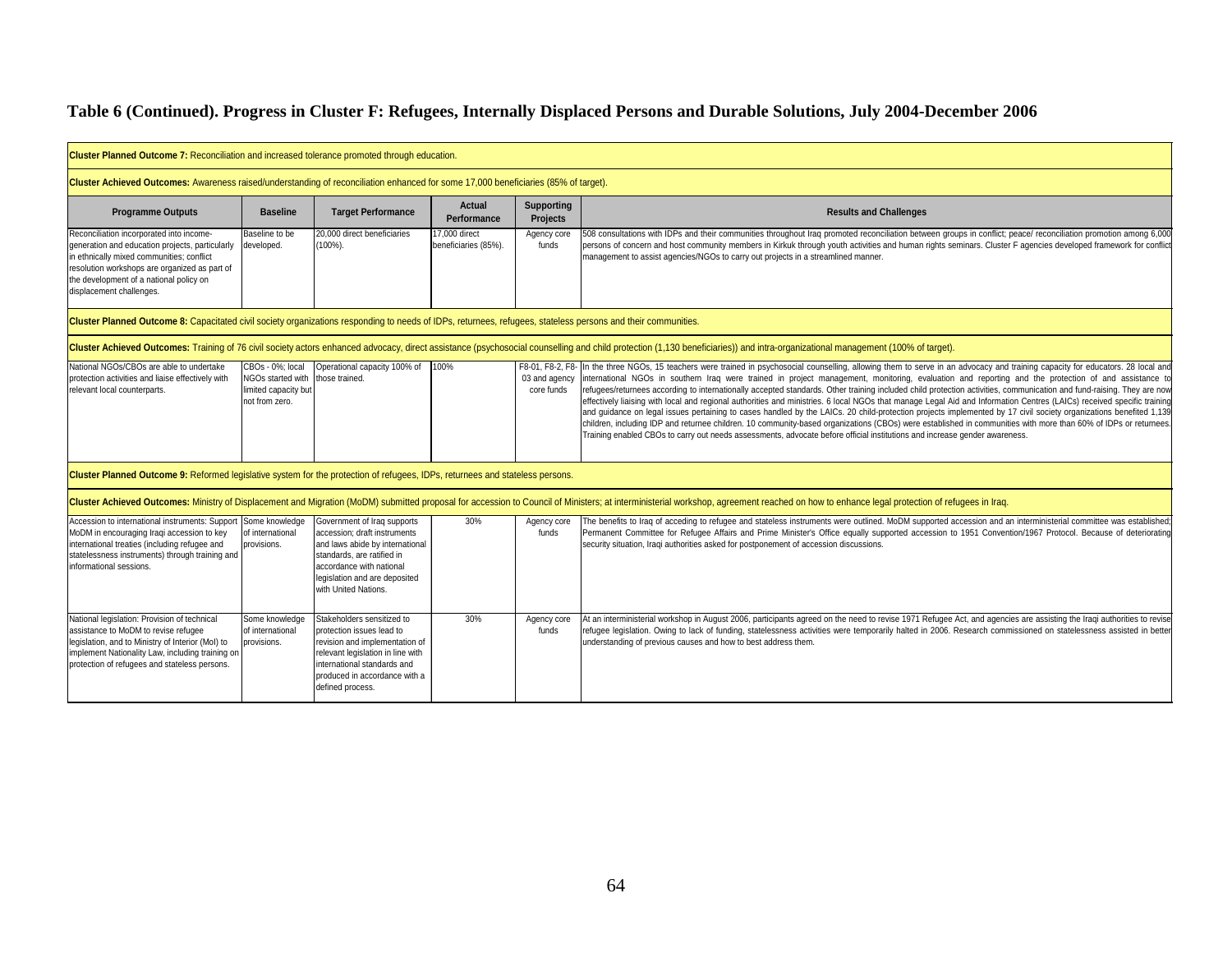<u> 1980 - Johann Barbara, martxa amerikan personal (h. 1980).</u>

| <b>Cluster Planned Outcome 10:</b> Capacitated local and central institutions protecting and assisting refugees, IDPs, returnees and stateless persons. |                             |                                                                                                                                                                                                               |                       |                                      |                                                                                                                                                                                                                                                                                                                                                                                                                                                                                                                                                                                                                                                                                                                              |
|---------------------------------------------------------------------------------------------------------------------------------------------------------|-----------------------------|---------------------------------------------------------------------------------------------------------------------------------------------------------------------------------------------------------------|-----------------------|--------------------------------------|------------------------------------------------------------------------------------------------------------------------------------------------------------------------------------------------------------------------------------------------------------------------------------------------------------------------------------------------------------------------------------------------------------------------------------------------------------------------------------------------------------------------------------------------------------------------------------------------------------------------------------------------------------------------------------------------------------------------------|
|                                                                                                                                                         |                             |                                                                                                                                                                                                               |                       |                                      | Cluster Achieved Outcomes: The institutional and operational capacity of MoDM was strengthened and the Commission for Resolution of Real Property Disputes (CRRPD) supported in its formation and claims systems.                                                                                                                                                                                                                                                                                                                                                                                                                                                                                                            |
| <b>Programme Outputs</b>                                                                                                                                | <b>Baseline</b>             | <b>Target Performance</b>                                                                                                                                                                                     | Actual<br>Performance | <b>Supporting</b><br><b>Projects</b> | <b>Results and Challenges</b>                                                                                                                                                                                                                                                                                                                                                                                                                                                                                                                                                                                                                                                                                                |
| Development of MoDM institutional capacity<br>through definition of its mandate as well as<br>internal functions and procedures.                        | No national<br>legislation. | Drafting, revision and adoption<br>of current draft Basic Law;<br>definition of functional<br>statements and standard<br>operating procedures (SOPs).                                                         | 65%                   | Agencies core<br>funds               | Agencies supported MoDM in drafting its Basic Law (Statute); departmental functional statements were drafted and agreed upon by MoDM; their issuance as internal<br>requlations is pending. SOPs were developed in the areas of web site, data and information management. Agencies are also assisting Departments to fully<br>implement and adhere to their functional statements.                                                                                                                                                                                                                                                                                                                                          |
| Development of MoDM operational capacity.                                                                                                               | 40%                         | 90% (MoDM has staff capable<br>of running Ministry effectively<br>and prepared to operate in key<br>functional areas, along with<br>necessary infrastructure and<br>communication facilities).                | 70%                   |                                      | Training activities during 2005/2006 concentrated on enhancing understanding of refugees, IDPs and returnees, and respective processes (e.g., registration,<br>monitoring) as well as administrative and managerial skills. Agencies provided training to 276 staff not including attendees of workshops that served to develop the<br>institutional framework for MoDM/SOPs. Branch offices in Basrah, Missan, Thi-Qar, Wassit and central Iraq were provided with needed furniture, equipment and<br>vehicles.                                                                                                                                                                                                             |
| Commission for Resolution of Real Property<br>Disputes (CRRPD, formerly known as the<br>IPCC).                                                          | $0\%$                       | 90% (CRRPD is institutionally<br>and operationally capable of<br>receiving, processing and<br>adjudicating claims from both<br>inside and outside of Iraq in a<br>fair, efficient and transparent<br>manner). | 70%                   |                                      | Agencies supported the CRRPD by contributing to the establishment of its legal framework, designing an out-of-country claims intake programme for Iraqis abroad,<br>and running several workshops on claims management and claims processing techniques based on best practices from other international and national claims<br>programmes. An Internet-based claims processing application enabled receipt, management and securing of claims received online. Support to CRRPD has helped<br>establish the Commission and increased the efficiency and effectiveness of claim intake as well as processing and resolution of property claims, including the return<br>of property or payment of compensation to claimants. |
| Cluster Planned Outcome 11: An Iragi-led vision on how to address displacement challenges.                                                              |                             |                                                                                                                                                                                                               |                       |                                      |                                                                                                                                                                                                                                                                                                                                                                                                                                                                                                                                                                                                                                                                                                                              |
|                                                                                                                                                         |                             |                                                                                                                                                                                                               |                       |                                      | Cluster Achieved Outcomes: Information on displaced groups gathered, analysed and provided to official actors towards effective national displacement policies; process of drafting Policy Framework started.                                                                                                                                                                                                                                                                                                                                                                                                                                                                                                                |
| Preparatory activities under way to develop the<br>national policy on displacement challenges and<br>durable solutions.                                 | $0\%$                       | Consultations with affected<br>communities and survey of IDP<br>intentions conducted by well<br>trained national NGO staff<br>throughout Iraq; results are<br>reported to MoDM and<br>stakeholder agencies.   | 80%                   | F8-04 and<br>agency core<br>funds    | Cluster F, MoDM and KRG jointly developed the concept underlying the national policy on displacement challenges (policy framework), enhancing the authorities'<br>ownership of the process. Nationwide grass-roots consultations were conducted in 18 governorates, complemented by awareness-raising on IDP rights. The<br>expressed needs, challenges and actions to be taken to pursue their durable solutions will be published in March 2007. During 2005-2006, IDP intentions were<br>surveyed throughout Iraq; data have been compiled and the final joint report is expected in April 2007.                                                                                                                          |
|                                                                                                                                                         | $0\%$                       | A Core Group is formed in<br>MoDM and leads the drafting of<br>the policy framework.                                                                                                                          | 50%                   | F8-04 and<br>agency core<br>funds    | Core group established within MoDM; MoDM worked closely with Cluster F on developing structure and coverage of policy framework. Prime Minister's Office<br>expressed support of the policy. In light of new displacement, policy framework will focus particularly on emergency response.                                                                                                                                                                                                                                                                                                                                                                                                                                   |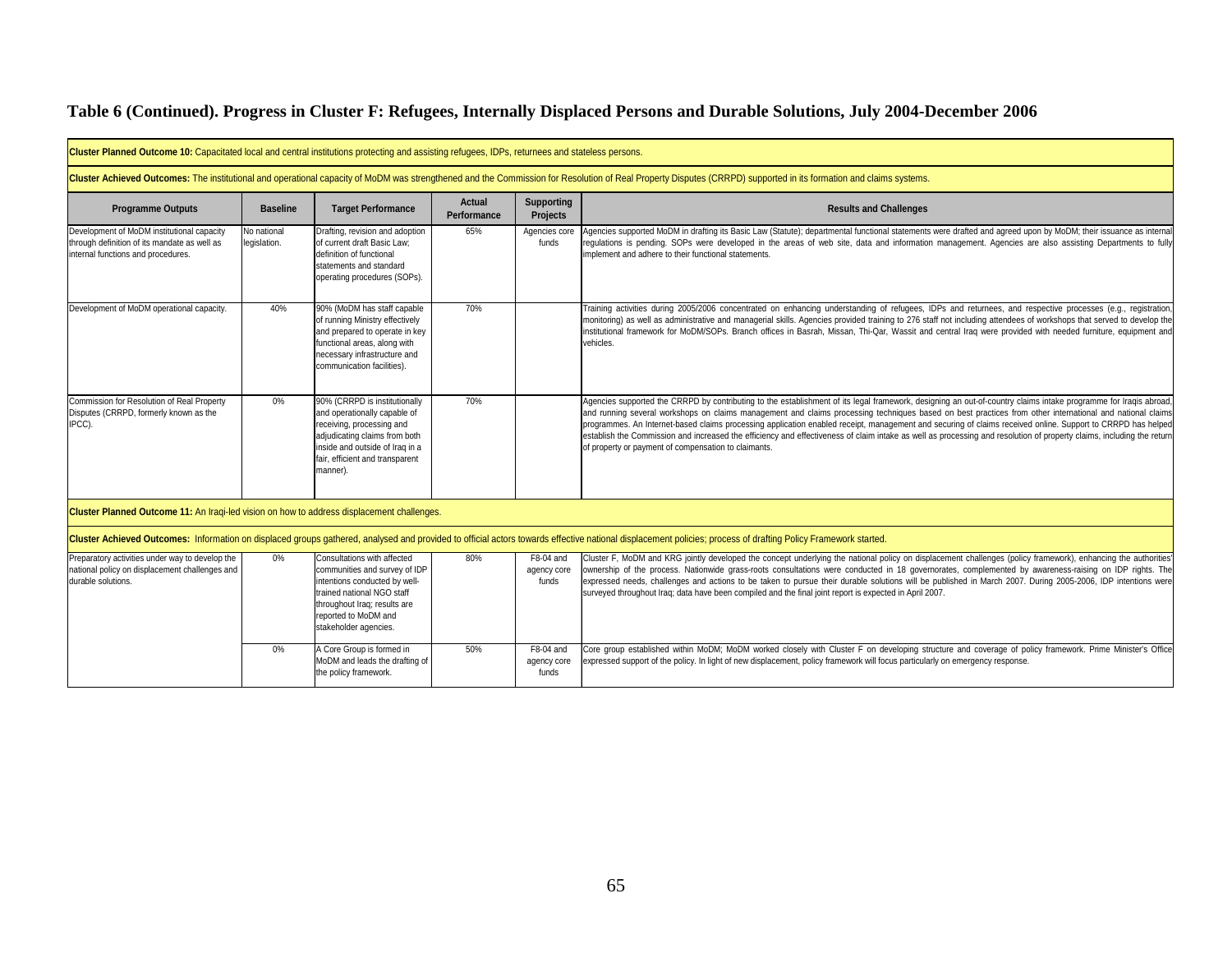| Cluster Planned Outcome 12: Enhanced respect for human rights through tailored protection tools.<br>Cluster Achieved Outcomes: Assistance, monitoring and reporting by national and international actors enhanced/advocated for protection of 1.7 million persons of concern (IDPs, returnees) throughout Irag. |                                                          |                                                                                                                                                                                 |       |                                   |                                                                                                                                                                                                                                                                                                                                                                                                                                                                                                                                                                                                                                                                                                                                                                                                  |  |  |  |
|-----------------------------------------------------------------------------------------------------------------------------------------------------------------------------------------------------------------------------------------------------------------------------------------------------------------|----------------------------------------------------------|---------------------------------------------------------------------------------------------------------------------------------------------------------------------------------|-------|-----------------------------------|--------------------------------------------------------------------------------------------------------------------------------------------------------------------------------------------------------------------------------------------------------------------------------------------------------------------------------------------------------------------------------------------------------------------------------------------------------------------------------------------------------------------------------------------------------------------------------------------------------------------------------------------------------------------------------------------------------------------------------------------------------------------------------------------------|--|--|--|
|                                                                                                                                                                                                                                                                                                                 |                                                          |                                                                                                                                                                                 |       |                                   |                                                                                                                                                                                                                                                                                                                                                                                                                                                                                                                                                                                                                                                                                                                                                                                                  |  |  |  |
| Facilitated voluntary repatriation: Provision of<br>transportation, security and assistance,<br>including risk education, to returning Iraqis.                                                                                                                                                                  | 20% of refugees<br>abroad opt for<br>facilitated return. | Organized return of 45,000 Iragi 25,239 returnees<br>refugees from neighbouring<br>countries.                                                                                   | (56%) | F8-03 and<br>agency core<br>funds | From August 2003 to 31 December 2006, 25,239 Iraqis were assisted in voluntary and safe repatriation to their country, mostly from the Islamic Republic of Iran but<br>also from Saudi Arabia and other neighbouring countries. Returnees were transported to their final destinations safely and provided with food, water and medical<br>facilities en route. Mine risk education was also provided upon arrival in the south and the north. In addition, 20% of the returnees who were assessed as particularly<br>vulnerable received a non-food item (NFI) basket upon arrival. There was a sharp decline in the number of returnees as of mid-2005, believed to be due to<br>deteriorating security and economic conditions and a resulting lack of clear reintegration prospects in Irag. |  |  |  |
| Monitoring: Provision of on-the-job training to<br>MoDM to allow for regular monitoring of the<br>various persons of concern (IDPs, returnees,<br>refugees and stateless persons).                                                                                                                              | 0%                                                       | MoDM and Joint Humanitarian<br>Information Centre (JHIC)<br>routinely monitor IDPs,<br>refugees and returnees and<br>report on their conditions and<br>situations.              | 50%   | F8-01 and<br>agency core<br>funds | The Kurdistan Regional Government (KRG) Joint Humanitarian Information Centre (JHIC) regularly monitored IDPs in northern Iraq with a view to eventual handover<br>of IDP monitoring. MoDM field staff were trained in monitoring throughout 2004/2005. MoDM and KRG staff were involved in agency returnee monitoring. Delay in full<br>assumption of duties caused by turnover of staff, new institutions responsible in the KRG and delays in funding.                                                                                                                                                                                                                                                                                                                                        |  |  |  |
| Pending full national capacity to regularly<br>monitor persons of concern, international<br>agencies continue their monitoring activities and<br>produce periodic reports in a transitional<br>capacity.                                                                                                        | 0%                                                       | 20% of the target population is<br>covered by international<br>organizations' monitoring<br>structures.                                                                         | 100%  | funds                             | F8-01, F8-02, F8-JReqular monitoring of IDPs and returnees throughout Iraq from 2004-2006, covering the protection and assistance needs of IDPs, refugees, returnees and their<br>03, F8-04, F8-05 communities. Governorate Assessment Reports produced for Basrah, Diyalah, Missan, Sulaymaniyah and Thi-Qar along with returnee monitoring reports; update of<br>and agency core Country of Origin Reports. IDP-specific monitoring, needs assessments and reporting (IDP profiles for all 18 governorates) determined the number, needs and<br>locations of 1.2 million pre-2006 IDPs as well as over 660,000 Iragis displaced by 2006 violence, including military operations.                                                                                                               |  |  |  |
| Legal Aid and Information Centres (LAICs):<br>Independent network of LAICs and mobile<br>teams are expanded and further<br>operationalized, providing professional and<br>unbiased services in line with local<br>communities' needs.                                                                           | 0%                                                       | 15 LAICs with mobile teams<br>effectively established,<br>managed and staffed by end of<br>2006; provide information and<br>representation when needed on<br>protection issues. | 93.0% | agencies core<br>funds            | F8-03, F8-05 and By end of 2006, agencies funded, managed and capacitated 14 centres providing legal aid in 11 governorates. In 2006, LAICs provided 24,263 beneficiaries,<br>including 11,238 IDPs, in rural and urban areas with legal aid and/or court representation in 27,791 cases and advocated, raised awareness and built capacity of civil<br>society and authorities, significantly enhancing their access to services and documentation and advancing their basic legal rights.                                                                                                                                                                                                                                                                                                      |  |  |  |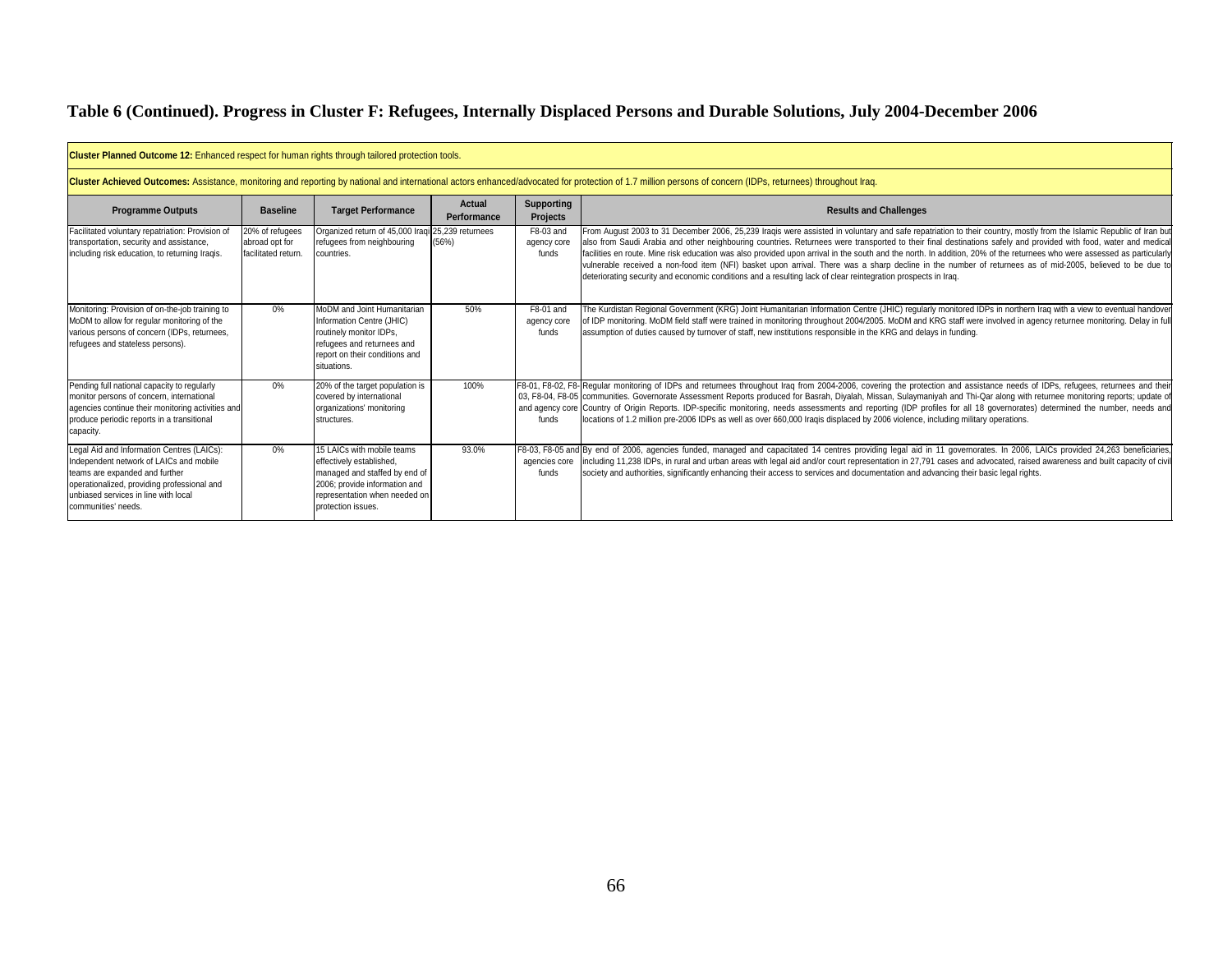### **2.2.7 Progress in Cluster G: Support to Electoral Process**

#### **Summary of Achievements from 1 July to 31 December 2006**

A team from UNOPS Iraq Operations Centre travelled on mission to Erbil/Iraq in November 2006 to oversee all project assets of the electoral and logistics programme. The team completed a full, comprehensive inventory of the project assets received from Aegis Defence in Erbil after the completion of the warehouse security support activity to the Independent Electoral Commission of Iraq (IECI) for the October Referendum and December general elections.

Under project G11-13, "Empowerment of Women and Youth in Iraqi Electoral Process", 69 NGOs and CSOs were selected. Training-of-trainer sessions were delivered for the appropriate trainees selected by partner NGOs. Support funds were transferred to the 69 NGOS and CSOs to cover the cost of the workshops. An advisory "awareness guide" for women and youth in Iraq was printed and distributed. Each of the 69 NGOs and CSOs delivered 3 workshops at different locations throughout Iraq, with all 207 sessions conducted by the end of October 2006. In total, 6,210 women and youth participated in the awareness sessions. To provide a media focus on women's issues in Iraq, a public outreach campaign was delivered to promote the role of women and youth in future Iraqi elections.

Between July and December 2006, seven officers of the United Nations Electoral Assistance Division (EAD) of the Department of Public Affairs (DPA) were employed under UNDP contracts to provide support and advice to the IECI in Baghdad and from Amman. These staff members gave advice on a diverse range of issues, which assisted the IECI in planning for the establishment of a permanent electoral body and for elections scheduled for 2007.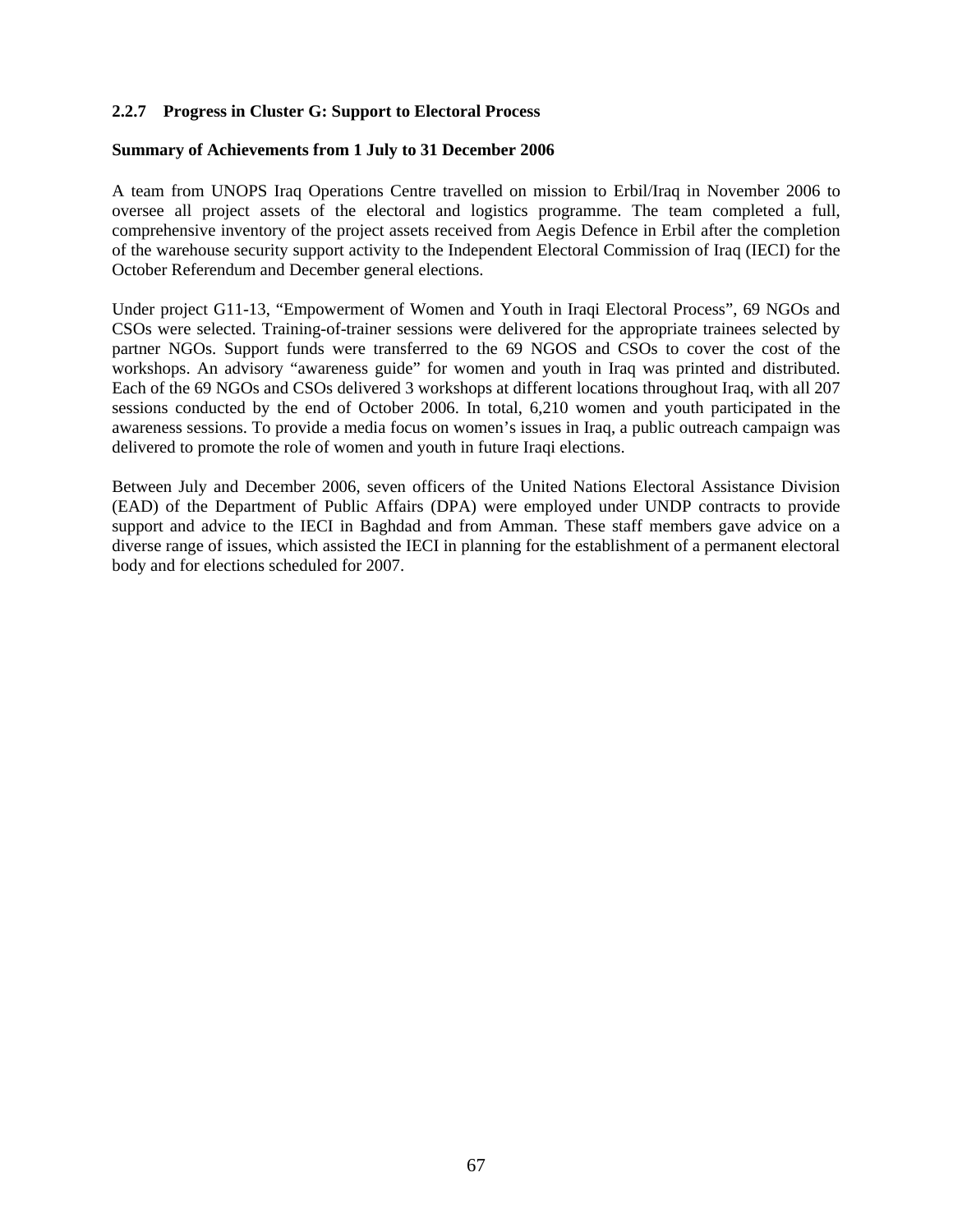# **Table 7. Progress in Cluster G: Support to Electoral Process, July 2004-December 2006**

| National Long-term Priority or Goals: Cluster G provides assistance to Iraq by (a) supporting the electoral operations to ensure transparency, cost-efficiency, and general acceptance of the results; (b) facilitating the in<br>development of the IECI/Independent High Electoral Commission of Iraq (IHECI); and (c) working with civil society to promote electoral awareness and to foster a democratic environment. |                 |                                                                                                                                                                                                                                                                                                                                                                                                                                                            |                                                                                                                                                                                                                                                                                                              |                              |                                                                                                                                                                                                                                                                                                                                                                                                                                                                                                                                                                                                                                                                                                                             |  |  |
|----------------------------------------------------------------------------------------------------------------------------------------------------------------------------------------------------------------------------------------------------------------------------------------------------------------------------------------------------------------------------------------------------------------------------|-----------------|------------------------------------------------------------------------------------------------------------------------------------------------------------------------------------------------------------------------------------------------------------------------------------------------------------------------------------------------------------------------------------------------------------------------------------------------------------|--------------------------------------------------------------------------------------------------------------------------------------------------------------------------------------------------------------------------------------------------------------------------------------------------------------|------------------------------|-----------------------------------------------------------------------------------------------------------------------------------------------------------------------------------------------------------------------------------------------------------------------------------------------------------------------------------------------------------------------------------------------------------------------------------------------------------------------------------------------------------------------------------------------------------------------------------------------------------------------------------------------------------------------------------------------------------------------------|--|--|
| Cluster Planned Outcome 1: Elections successfully completed and results accepted nationally (operational assistance).                                                                                                                                                                                                                                                                                                      |                 |                                                                                                                                                                                                                                                                                                                                                                                                                                                            |                                                                                                                                                                                                                                                                                                              |                              |                                                                                                                                                                                                                                                                                                                                                                                                                                                                                                                                                                                                                                                                                                                             |  |  |
| Cluster Achieved Outcomes: Successful completion of three electoral processes in Iraq in 2005: results certified and accepted on national and international levels (confirmed by observer reports, etc.).                                                                                                                                                                                                                  |                 |                                                                                                                                                                                                                                                                                                                                                                                                                                                            |                                                                                                                                                                                                                                                                                                              |                              |                                                                                                                                                                                                                                                                                                                                                                                                                                                                                                                                                                                                                                                                                                                             |  |  |
| <b>Programme Outputs</b>                                                                                                                                                                                                                                                                                                                                                                                                   | <b>Baseline</b> | <b>Target Performance</b>                                                                                                                                                                                                                                                                                                                                                                                                                                  | <b>Actual Performance</b>                                                                                                                                                                                                                                                                                    | <b>Supporting Projects</b>   | <b>Results and Challenges</b>                                                                                                                                                                                                                                                                                                                                                                                                                                                                                                                                                                                                                                                                                               |  |  |
| IECI provided with international assistance<br>expertise to ensure operational proficiency<br>during the January 2005 general elections.                                                                                                                                                                                                                                                                                   |                 | Sufficient and suitably qualified and<br>experienced experts identified and<br>recruited; selected experts work<br>cohesively within IECI; elections<br>deemed as free and fair by observers<br>reports.                                                                                                                                                                                                                                                   | Sufficient and suitably qualified<br>and experienced experts identified<br>and recruited;<br>selected experts work cohesively<br>within IECI;<br>elections deemed as free and fair<br>by observers' reports.                                                                                                 | G11-03<br>G11-04<br>G11-08   | The general elections of January 2005 were the first democratic elections organized and<br>managed by the IECI. While the operation was confronted with a number of challenges<br>the results were confirmed by national and international observers to be in line with<br>international standards and certified accordingly.                                                                                                                                                                                                                                                                                                                                                                                               |  |  |
| IECI provided with international assistance<br>expertise to ensure operational proficiency<br>during the October 2005 Constitutional<br>Referendum and the December 2005 general<br>elections.                                                                                                                                                                                                                             |                 | Sufficient and suitably qualified and<br>experienced experts identified and<br>recruited; selected experts work<br>cohesively within IECI; elections<br>deemed as free and fair by observers'<br>reports.                                                                                                                                                                                                                                                  | Sufficient and suitably qualified<br>and experienced experts identified<br>and recruited; selected experts<br>work cohesively within IECI;<br>elections deemed as free and fair<br>by observers' reports;                                                                                                    | $G11-03$<br>G11-04<br>G11-09 | Within the period of less than one year after the first elections, a national referendum or<br>the Constitution as well as general elections (based on the accepted new Constitution<br>were held. Both events were carried out successfully: the results were accepted<br>nationally and internationally and certified to be based on a transparent and fair electoral<br>process. Passive and active participation saw an increase compared to the previous<br>elections of January 2005.                                                                                                                                                                                                                                 |  |  |
| Efficient and effective communication between<br>all levels of Commission is implemented.                                                                                                                                                                                                                                                                                                                                  |                 | International experts advised IECI on<br>set-up of a communication network;<br>IECI agreed on and established a<br>communication plan; required<br>communication hardware and<br>software made available; procedures<br>in place to ensure that instructions<br>pass quickly and accurately to all<br>levels; training conducted to ensure<br>correct use of equipment; Board<br>decisions promptly recorded and key<br>decisions posted on IECI web site. | Targets were partially achieved: a<br>working communication network<br>had been set up during the<br>electoral events, and IECI<br>decisions and announcements<br>were posted publicly.                                                                                                                      | $G11-04$<br>G11-08<br>G11-09 | Efficient and effective communication was addressed by a number of projects in suppor<br>of the electoral events. Further activities aiming at the establishment and implementation<br>of a permanent communication plan still need to be addressed and respective projects<br>are being developed.                                                                                                                                                                                                                                                                                                                                                                                                                         |  |  |
| Voters Register is complete, accurate and up to<br>date.                                                                                                                                                                                                                                                                                                                                                                   |                 | International experts provided on<br>request to advise IECI on various<br>operational models; the selected<br>model included exhibition and<br>challenge period; information used<br>from other sources, e.g., birth and<br>death registers; number of complaints death registers; number of<br>received; IECI adopts and agrees on<br>a model for implementation.                                                                                         | International experts provided on<br>request to advise IECI on various<br>operational models; the selected<br>model included exhibition and<br>challenge period; information used<br>from other sources, e.g., birth and<br>complaints received; IECI adopts<br>and agrees on a model for<br>implementation. | $G11-03$<br>G11-04           | The Voters Register for the 2005 electoral processes was based on the PDS system and<br>was successfully implemented. However, with the potential discontinuation of the PDS<br>system in the mid-future, the IHECI will be required to develop an alternative approach<br>and implement accordingly. This process is supported by the Iraq Election Assistance<br>Team (IEAT).                                                                                                                                                                                                                                                                                                                                             |  |  |
| Operational support provided to an electoral<br>event in 2007.                                                                                                                                                                                                                                                                                                                                                             |                 | Operational plan detailing<br>international support developed in<br>consultation with IECI; appropriate<br>international experts deployed to<br>facilitate operational plan; lessons-<br>learned exercise undertaken.                                                                                                                                                                                                                                      | Not achieved.                                                                                                                                                                                                                                                                                                |                              | Owing to the delays in the certification of the electoral results of the December 2005<br>elections, the formation of the government and the passing of the electoral law to<br>establish a permanent institution (IHECI) and also owing to the prevailing security<br>situation in parts of the country, planned electoral activities (local elections, 2nd<br>constitutional referendum, Kirkuk referendum, etc.) were postponed and are not<br>expected to take place before late 2007. The IEAT has developed and is implementing a<br>work plan aimed at ensuring operational preparedness for the next electoral events, and<br>respective projects are pending decisions on the exact nature of these future events. |  |  |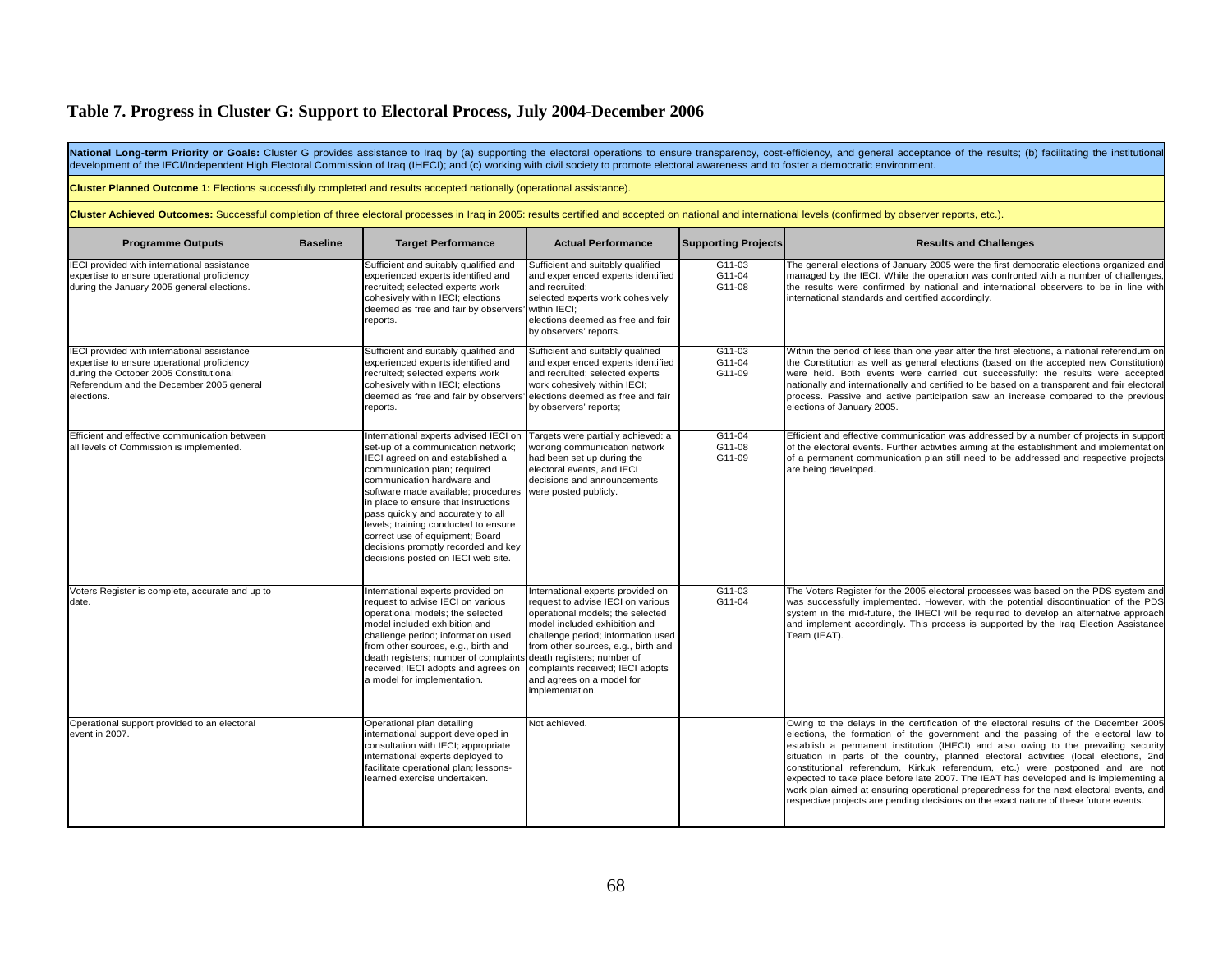# **Table 7 (Continued). Progress in Cluster G: Support to Electoral Process, July 2004-December 2006**

| <b>Cluster Planned Outcome 2: IECI institution accepted as professional and expert electoral body (institutional development).</b>                                                                                                                                                                                                                                                                                                                                                                                                                                                                      |                 |                                                                                                                                                                                                                                                                                                                                                                                                                                                                                                                            |                                                                                                                                                                                                                                                                                                                                                                                                                          |                                      |                                                                                                                                                                                                                                                                                                                                                                                                                                                                                                                                                                                                                                                          |  |  |
|---------------------------------------------------------------------------------------------------------------------------------------------------------------------------------------------------------------------------------------------------------------------------------------------------------------------------------------------------------------------------------------------------------------------------------------------------------------------------------------------------------------------------------------------------------------------------------------------------------|-----------------|----------------------------------------------------------------------------------------------------------------------------------------------------------------------------------------------------------------------------------------------------------------------------------------------------------------------------------------------------------------------------------------------------------------------------------------------------------------------------------------------------------------------------|--------------------------------------------------------------------------------------------------------------------------------------------------------------------------------------------------------------------------------------------------------------------------------------------------------------------------------------------------------------------------------------------------------------------------|--------------------------------------|----------------------------------------------------------------------------------------------------------------------------------------------------------------------------------------------------------------------------------------------------------------------------------------------------------------------------------------------------------------------------------------------------------------------------------------------------------------------------------------------------------------------------------------------------------------------------------------------------------------------------------------------------------|--|--|
| Cluster Achieved Outcomes: The existence of an independent electoral commission has been anchored in the Iraqi Constitution and its institutional foundations have been developed. Significant other portions (e.g., Board of<br>Commissioners, or BoC) are pending development owing to delays in the passing of the electoral law and the appointment of the BoC members. Some operational training activities have been carried out; other areas where furth<br>capacity-building is still required have been identified through needs assessments and will be addressed through ongoing activities. |                 |                                                                                                                                                                                                                                                                                                                                                                                                                                                                                                                            |                                                                                                                                                                                                                                                                                                                                                                                                                          |                                      |                                                                                                                                                                                                                                                                                                                                                                                                                                                                                                                                                                                                                                                          |  |  |
| <b>Programme Outputs</b>                                                                                                                                                                                                                                                                                                                                                                                                                                                                                                                                                                                | <b>Baseline</b> | <b>Target Performance</b>                                                                                                                                                                                                                                                                                                                                                                                                                                                                                                  | <b>Actual Performance</b>                                                                                                                                                                                                                                                                                                                                                                                                | <b>Supporting Projects</b>           | <b>Results and Challenges</b>                                                                                                                                                                                                                                                                                                                                                                                                                                                                                                                                                                                                                            |  |  |
| Capacity-building of a permanent electoral<br>institution established under the Constitution is<br>undertaken.                                                                                                                                                                                                                                                                                                                                                                                                                                                                                          |                 | A permanent Electoral Commission<br>as required by the Constitution<br>established by the Iraqi government;<br>ollowing a request, an assessment<br>undertaken of Commissioners to<br>evaluate their development needs;<br>capacity-building programme for<br>commissioners is developed; training<br>programme monitored to ensure<br>effectiveness; relations established<br>with other electoral management<br>bodies (EMBs) regionally and<br>worldwide;<br>focus of international assistance<br>shifted to mentoring. | All targets aiming at the capacity of<br>the IECI BoC have been achieved;<br>however, same outputs will be<br>required for the BoC of the IHECI,<br>which is still pending appointment.<br>Training activities for the<br>institution's administrative body<br>have started and are currently still<br>ongoing, based on updated<br>assessments of the actual needs<br>for capacity-building in the various<br>sections. | G11-02<br>G11-04                     | Capacity was built to enable the Board of Commissioners (BoC) of the Independent<br>Electoral Commission of Iraq to successfully carry out the various electoral events to<br>date. Similar activities will need to be undertaken after the appointment of the new BoC,<br>objective<br>addressed<br>$\mathsf{in}$<br>current<br>programming.<br>lan<br>that<br>is                                                                                                                                                                                                                                                                                       |  |  |
| Institutional memory recorded of all electoral<br>events in 2005.                                                                                                                                                                                                                                                                                                                                                                                                                                                                                                                                       |                 | International experts identified and<br>accepted by IECI; database and<br>documents collected and accurately<br>recorded; comprehensive web page<br>established and accessible.                                                                                                                                                                                                                                                                                                                                            | International experts identified and<br>accepted by IECI; database and<br>documents collected and<br>accurately recorded;<br>comprehensive web page ready<br>but pending final approval by BoC.                                                                                                                                                                                                                          | $G11-04$<br>G11-10                   | The Institutional Memory initiative was started in 2006, aiming at compiling a<br>comprehensive register of documents and decisions relating to the January 2005<br>elections and meant to serve as a source of reference for documentation and lessons<br>learned. Upon very successful completion of this first phase, it was extended to also<br>cover the electoral processes of October and December 2005 -- an activity that was<br>completed at the end of 2006. Final results are now being handed over to the IECI and<br>are partially pending the appointment of the new BoC.                                                                 |  |  |
| Training for IECI staff at Headquarters and<br>governorate offices provided.                                                                                                                                                                                                                                                                                                                                                                                                                                                                                                                            |                 | nternational experts assess the<br>needs of individual IECI working<br>units; training matrix developed as a<br>result of the assessment; training<br>programme implemented and<br>monitored.                                                                                                                                                                                                                                                                                                                              | International experts assess the<br>needs of individual IECI working<br>units; training matrix developed as<br>a result of the assessment.                                                                                                                                                                                                                                                                               | G11-02<br>G11-04<br>G11-08<br>G11-09 | Previous and ongoing projects have tackled a number of training activities, e.g., in the<br>areas of warehouse management and information technology. A number of needs to<br>develop capacity further have been identified and are addressed through ongoing and<br>planned projects in 2007, aiming to increase the institutional capacity to a level where<br>international assistance is no longer required.                                                                                                                                                                                                                                         |  |  |
| IECI undertakes review of its management<br>processes, operational and financial procedures.                                                                                                                                                                                                                                                                                                                                                                                                                                                                                                            |                 | ECI encouraged to participate in<br>external and independent auditing;<br>audit process facilitated by<br>international community on request<br>rom IECI; elections deemed as free<br>and fair by observers' reports; best<br>practices in the area of management.<br>operations, finance.                                                                                                                                                                                                                                 | IECI encouraged to participate in<br>external and independent auditing;<br>audit process of out-of-country<br>voting (OCV) facilitated by UN<br>EAD/UNOPS on request from IECI;<br>elections deemed as free and fair<br>by observers' reports.                                                                                                                                                                           | G11-04<br>G11-09                     | The IECI underwent a number of reviews, including an external audit of their OCV<br>operations for the December 2005 elections - a process facilitated by the international<br>community to demonstrate transparency and independence of the audit exercise.<br>Electoral processes were observed by local organizations (trained and supported by<br>independent Cluster G partners) and the results were found to be in line with the<br>principles of fairness and transparency. The review and improvement of management,<br>operational and financial processes within the IECI/IHECI will also be addressed through<br>the 2007 Cluster programme. |  |  |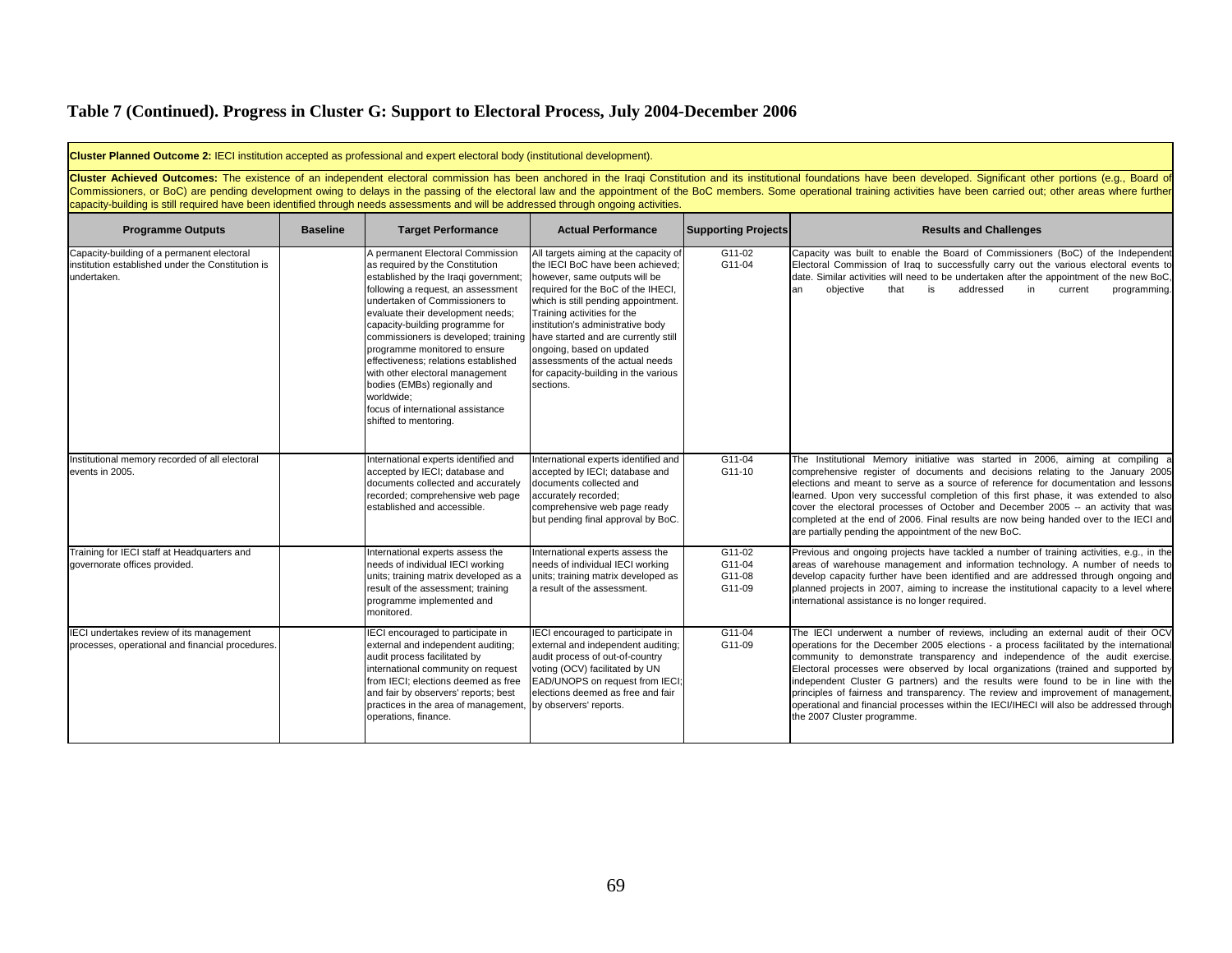# **Table 7 (Continued). Progress in Cluster G: Support to Electoral Process, July 2004-December 2006**

| <b>Cluster Planned Outcome 3:</b> Voters in Irag understand and participate in electoral process (awareness and education).                                                                                                                                                                                                                                                                                                                                     |                             |                                                                                                                                                                                                                                                                                                                                                                                                                              |                                                                                                                                                                                                                                                                                                                                                                                        |                            |                                                                                                                                                                                                                                                                                                                                                                                                                                                                                                                                                                     |  |  |
|-----------------------------------------------------------------------------------------------------------------------------------------------------------------------------------------------------------------------------------------------------------------------------------------------------------------------------------------------------------------------------------------------------------------------------------------------------------------|-----------------------------|------------------------------------------------------------------------------------------------------------------------------------------------------------------------------------------------------------------------------------------------------------------------------------------------------------------------------------------------------------------------------------------------------------------------------|----------------------------------------------------------------------------------------------------------------------------------------------------------------------------------------------------------------------------------------------------------------------------------------------------------------------------------------------------------------------------------------|----------------------------|---------------------------------------------------------------------------------------------------------------------------------------------------------------------------------------------------------------------------------------------------------------------------------------------------------------------------------------------------------------------------------------------------------------------------------------------------------------------------------------------------------------------------------------------------------------------|--|--|
| Cluster Achieved Outcomes: Already the results of the December 2005 elections demonstrated that voters in Iraq had an increased awareness and understanding of the electoral process (compared to January 2005 elections) but<br>additional activities aiming at a further increase of awareness and participation have been carried out, the results of which will become visible once the participation data and results for the next electoral events become |                             |                                                                                                                                                                                                                                                                                                                                                                                                                              |                                                                                                                                                                                                                                                                                                                                                                                        |                            |                                                                                                                                                                                                                                                                                                                                                                                                                                                                                                                                                                     |  |  |
| <b>Programme Outputs</b>                                                                                                                                                                                                                                                                                                                                                                                                                                        | <b>Baseline</b>             | <b>Target Performance</b>                                                                                                                                                                                                                                                                                                                                                                                                    | <b>Actual Performance</b>                                                                                                                                                                                                                                                                                                                                                              | <b>Supporting Projects</b> | <b>Results and Challenges</b>                                                                                                                                                                                                                                                                                                                                                                                                                                                                                                                                       |  |  |
| Women and youth empowered to participate in<br>the electoral process.                                                                                                                                                                                                                                                                                                                                                                                           | Presently not<br>available. | Suitable Iraqi organizations identified; Identification of 69 qualified Iraqi<br>successful training of 69 NGOs in<br>Iraq; 208 workshops held by the<br>participating Iraqi NGOs; successful<br>public outreach campaign conducted;<br>number of complaints received<br>regarding their ability to freely<br>participate high turnout of women and Successful public outreach<br>youth as indicated by observer<br>reports. | NGOs to participate: 208<br>workshops held all over the<br>country on the issue of<br>empowerment of women and youth<br>to passively and actively<br>participate in electoral processes.<br>campaign held.                                                                                                                                                                             | $G11-13$                   | Activities aimed at achievement of this output were carried out in close cooperation<br>between the Cluster (UN EAD/UNOPS) and NGO partners (1 international NGO, 69 Iraqi<br>NGOs). Final performance can only be assessed/evaluated after the next elections are<br>held and data on active/passive participation will be made available.                                                                                                                                                                                                                         |  |  |
| Capacity of electoral observer groups in Iraq<br>increased.                                                                                                                                                                                                                                                                                                                                                                                                     |                             | Training activities completed and<br>successful observation of electoral<br>events in Iraq (including reporting,<br>$etc.$ ).                                                                                                                                                                                                                                                                                                | Completion of a number of training<br>activities and successful<br>observation of electoral events in<br>Iraq (including reporting, etc.).                                                                                                                                                                                                                                             | G11-06<br>G11-10           | While a number of activities in support of the national electoral observer capacity were<br>successfully carried out prior to the January 2005 and the October/December 2005<br>electoral events, other activities are still in the pipeline and programmed for 2007.                                                                                                                                                                                                                                                                                               |  |  |
| Media understanding of and participation in the<br>electoral process are increased.                                                                                                                                                                                                                                                                                                                                                                             | Presently not<br>available. | Sufficient number of Iraqi<br>organizations identified to assist the<br>implementation; observer groups'<br>assessment that information<br>campaign and voter education have<br>improved considerably since January<br>2005; number of voters in relation to<br>previous electoral events; complaint<br>process is publicly announced and<br>decisions on complaints announced.                                              | Sufficient number of Iraqi<br>organizations identified to assist<br>the implementation; observer<br>groups' assessment that<br>information campaign and voter<br>education have improved<br>considerably since January 2005;<br>number of voters in relation to<br>previous electoral events:<br>complaint process is publicly<br>lannounced and decisions on<br>complaints announced. | G11-07                     | Activities seeking to support the media in carrying out its role to promote electoral<br>awareness and understanding and to serve as a platform for election-related dialogue<br>and presentation in line with the standards of fairness and transparency have been<br>carried out and their success has become evident through the increased participation by<br>both voters and candidates. Activities to further increase public awareness and education<br>with respect to electoral processes and events through the media in Iraq are<br>programmed for 2007. |  |  |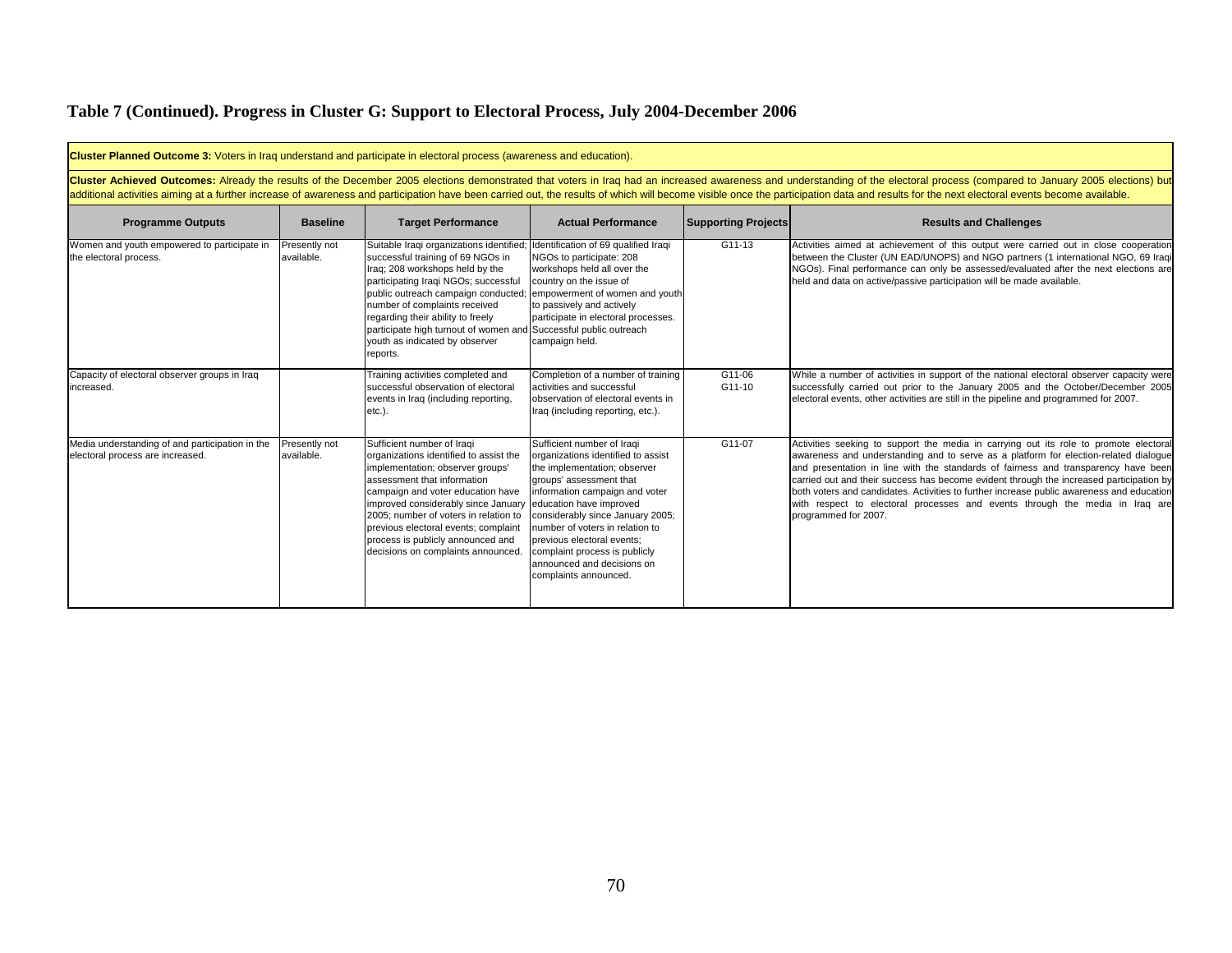# **3. UNDG Method of Operating in Iraq**

The main features of the formulation and selection of projects have been detailed in previous reports. UNDG organizations, together with Iraqi partners, continue, however, to refine processes to develop Iraqi capacity and maximize Iraqi involvement in project identification and formulation of both governmental institutions and civil society. The UNDG ITF is awaiting specific proposals from the review of the IRFFI and its related organizational mechanisms requested by the Chairman of the ISRB during the Istanbul Donor Committee Meeting in March 2007 so as to further enhance the decision-making and lead role of the Government of Iraq throughout the whole project cycle. The initial approval of a concept note by the ISRB before detailed project preparation is undertaken by the UN agencies and the line ministries and the involvement of Iraqi officials in UNDG ITF Steering Committee meetings are among the project identification, review and approval issues that will be examined by the UNCT.

Iraqi involvement in project implementation is also being increasingly maximized. Hurdles to implementation remain, though, and are growing. Adaptations are being made as has been the case under the multisectoral and multi-agency major area-based programme, C10-09, "Local Area Development Programme", which was approved in April 2007. However, key issues remain relating to ensuring that the Government of Iraq covers recurrent operational costs of essential services such as health and education, in particular in view of the non-expenditure of the Iraqi budget in 2006. These questions will also be tackled through the mechanisms of the International Compact process.

### **3.1 Project Cycle**

### **3.1.1 Project Identification and Formulation**

The Iraq National Development Strategy of July 2005 and the strategies being developed in the areas in which SWGs function serve as the basis for project identification and formulation. The 2007 revised version of the National Development Strategy and the Iraq Compact document will also be used to guide project preparation under the UNDG ITF. The United Nations will continue to work closely with the MoPDC, concerned Iraqi line ministries and other Iraqi governmental entities on project identification and formulation.

### **3.1.2 Project Approvals**

From 1 July to 31 December 2006, 17 new projects were funded for a total of \$77.35 million, and 4 projects received substantial further funding for a total of \$6.01 million. There were 13 formal meetings of the UNDG ITF Steering Committee. Steering Committee meetings were more frequent than during previous reporting periods, reflecting the decision to include UNDG ITF Steering Committee business on the standard agenda of the regular meetings of the UNCT Heads of Agency. All projects had previously received the approval of the ISRB except for those relating to the Constitution, which instead received the approval of the National Assembly. Four projects also went through the fast-track process for Steering Committee approval. The cumulative number of approved projects rose from 93 at the end of the previous reporting period (30 June 2006) to 112 as of 31 December 2006. By the end of March 2007, this figure had reached 135 projects, for a cumulative total of \$974 million. The distribution of approved funding by Cluster and by number of projects as of 31 December 2006 and 31 March 2007 is provided in figure 2.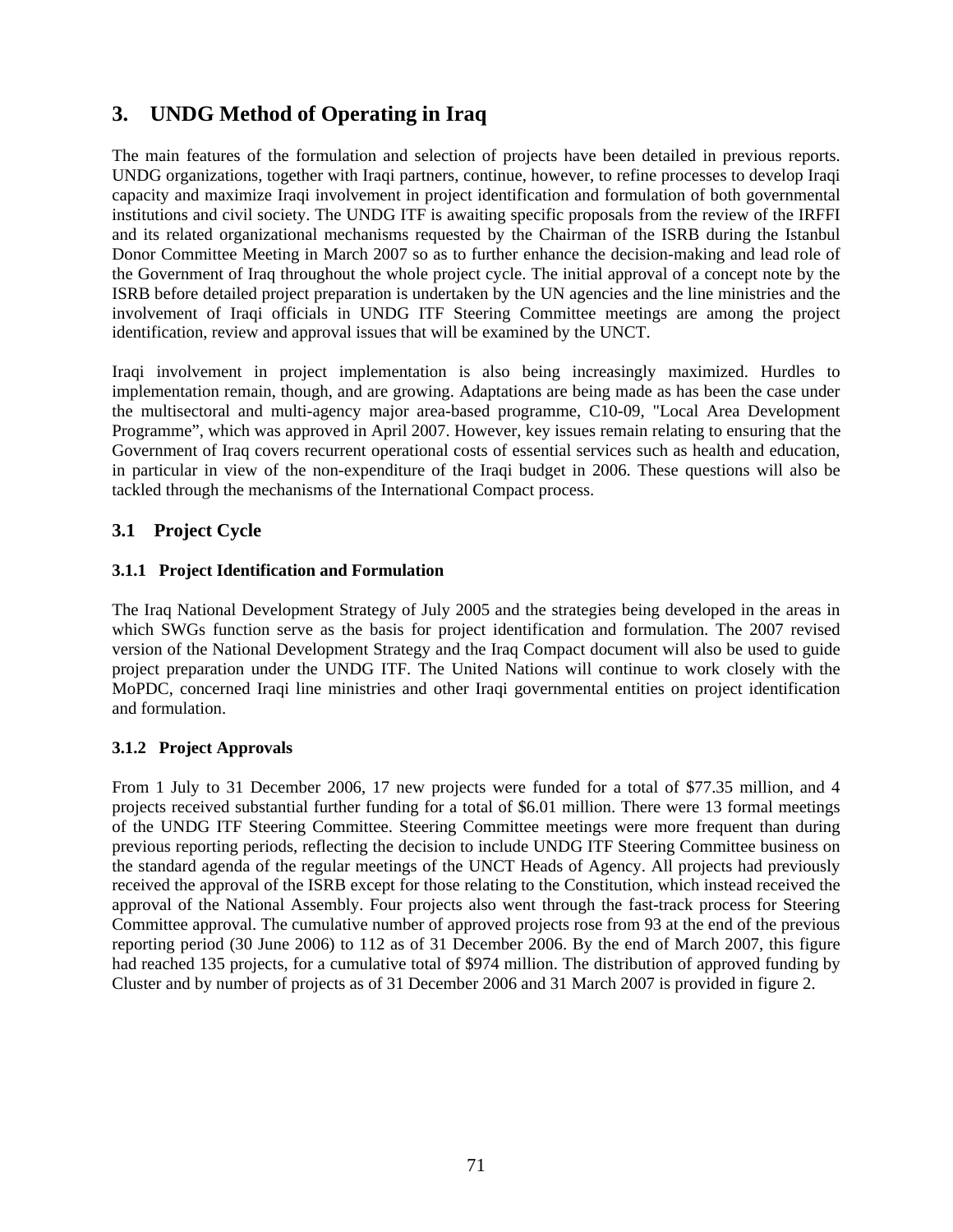### **Figure 2. Distribution of Approved Funding by Cluster and by Number of Projects as of 31 December 2006 and 31 March 2007 (\$000)**



A list of projects approved at meetings of the UNDG ITF Steering Committee during the reporting period under review as well as during the first quarter of 2007 is provided below. The complete list of projects approved from July 2004 to December 2006 and through 31 March 2007 is provided in annex 2.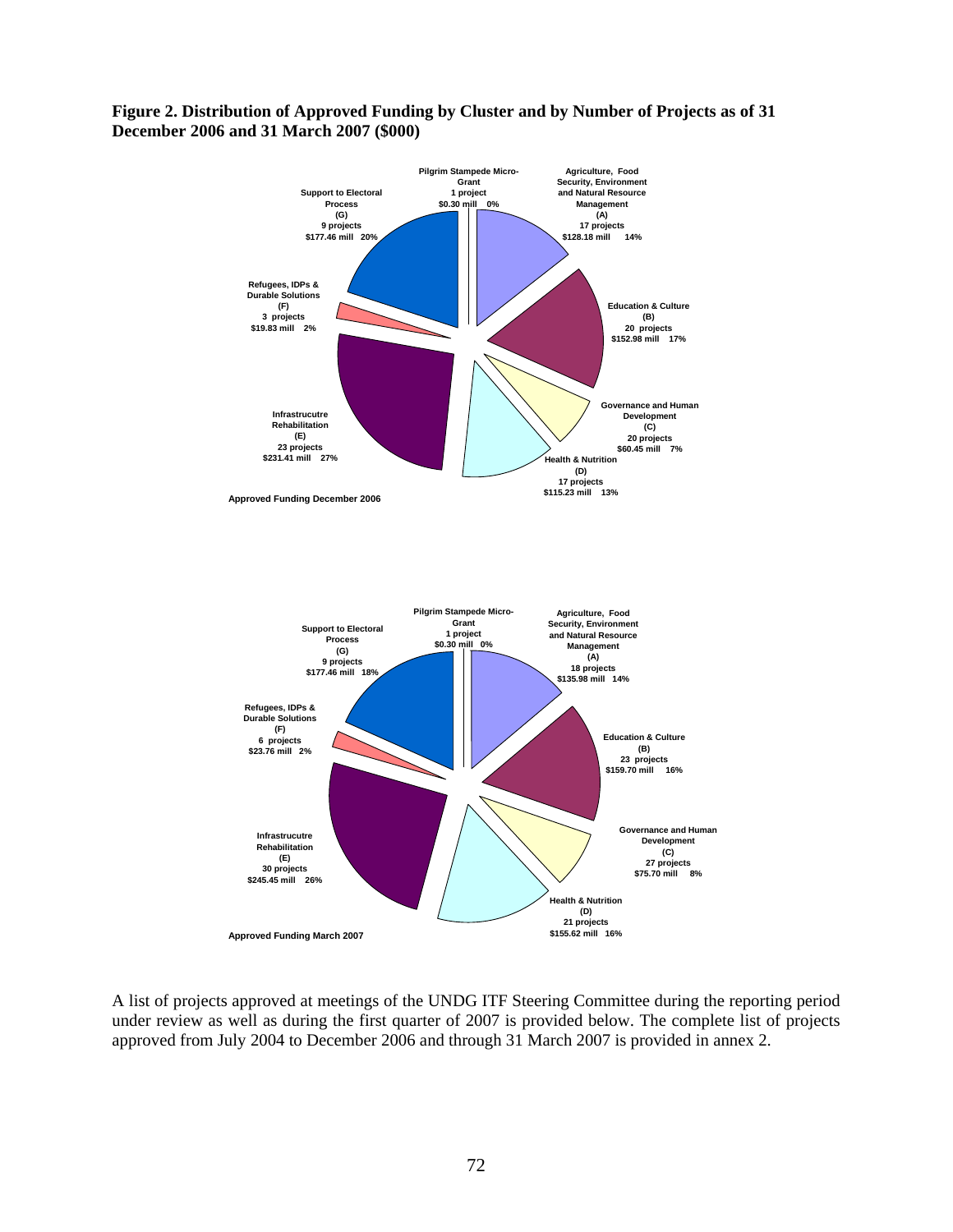## **List of Projects Approved at the UNDG ITF Steering Committee Meeting on:**

# **16 July 2006**

| <b>Cluster</b> | <b>Project</b><br><b>No</b> | <b>Title</b>                                                                                          | <b>Agency</b>               | Budget (\$) |
|----------------|-----------------------------|-------------------------------------------------------------------------------------------------------|-----------------------------|-------------|
| в              | B <sub>1</sub> -22          | School Rehabilitation and Capacity-building for<br>School Maintenance                                 | UNICEF.<br><b>UNHABITAT</b> | 15,660,938  |
|                | B <sub>1</sub> -23          | Training of Trainers in Teacher Education for<br><b>Sustained Quality Education</b>                   | <b>UNESCO</b>               | 2,325,116   |
| Е              | E3-08                       | Addressing Short- and Long-term Water and<br>Sanitation Needs for Umm Qasr                            | <b>UNDP</b>                 | 1,020,000   |
|                | E3-09                       | <b>Emergency Water Supply to</b><br>Unserved/Underserved/ Vulnerable Areas in<br>Baghdad and the IDPs | <b>UNICEF</b>               | 1.058.663   |
| C              | C <sub>10</sub> -06         | Governance in Support of Employment Creation<br>(GEC) Programme                                       | <b>UNOPS</b>                | 4,126,284   |
| D              | $D2-14$                     | Assistance to Primary School and Children<br><b>Vulnerable Groups</b>                                 | <b>WFP</b>                  | 4,999,050   |
|                | D <sub>2</sub> -17          | Rebuilding Food Safety and Food Processing<br>Industry Capacity in Iraq                               | FAO, UNIDO,<br><b>WHO</b>   | 6,506,112   |

## **28 September 2006**

| <b>Cluster</b> | <b>Project</b><br><b>No</b> | <b>Title</b>                                                        | <b>Agency</b> | Budget (\$) |
|----------------|-----------------------------|---------------------------------------------------------------------|---------------|-------------|
| A              | A7-04*                      | Strengthening National Mine Action Organization in<br>Southern Iraq | <b>UNDP</b>   | 3,195,797   |
| в              | $B1-24*$                    | Provision of Learning Materials for All Primary<br>Students in Iraq | <b>UNICEF</b> | 16,172,619  |

\* Fast-track process for Steering Committee approval

## **16 October 2006**

| <b>Cluster</b> | <b>Project</b><br><b>No</b> | Title                                                                                             | <b>Agency</b> | Budget (\$) |
|----------------|-----------------------------|---------------------------------------------------------------------------------------------------|---------------|-------------|
|                | C <sub>9</sub> -20          | Facilitating Reconciliation in Iraq through<br><b>Constitutional Review and National Dialogue</b> | <b>UNOPS</b>  | 6,033,807   |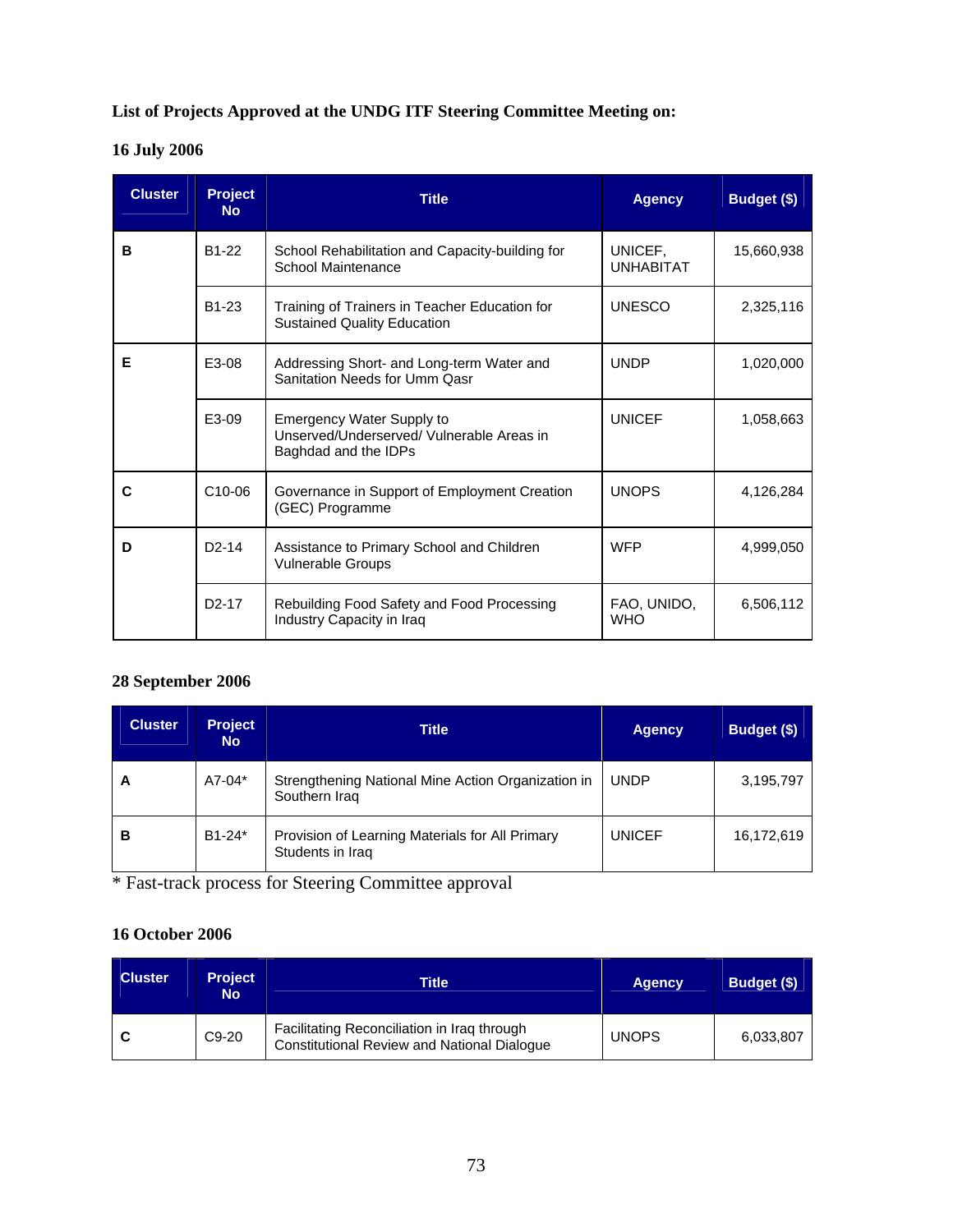## **16 November 2006**

| <b>Cluster</b> | <b>Project</b><br><b>No</b> | <b>Title</b>                                                            | <b>Agency</b> | Budget (\$)                            |
|----------------|-----------------------------|-------------------------------------------------------------------------|---------------|----------------------------------------|
| A              | A6-02                       | Development of Safety Nets and Food Security<br>through Food Assistance | <b>WFP</b>    | Additional<br>budget of<br>\$2,194,839 |

## **29 November 2006**

| <b>Cluster</b> | <b>Project</b><br><b>No</b> | <b>Title</b>                                             | <b>Agency</b> | Budget (\$) |
|----------------|-----------------------------|----------------------------------------------------------|---------------|-------------|
| D              | D2-18a*                     | Avian and Pandemic Influenza Preparedness and<br>Control | <b>WHO</b>    | 4,365,921   |
|                | $D2 - 18b^*$                | Avian and Pandemic Influenza Preparedness and<br>Control | <b>UNICEF</b> | 1,483,694   |

\* Fast-track process for Steering Committee approval

## **13 December 2006**

| <b>Cluster</b> | <b>Project</b><br><b>No</b>  | <b>Title</b>                                                                                                                    | <b>Agency</b> | <b>Budget</b><br>(\$) |
|----------------|------------------------------|---------------------------------------------------------------------------------------------------------------------------------|---------------|-----------------------|
|                | C <sub>10</sub> -<br>$08a^*$ | Restoration of Al-Askari Shrine in Samara City and<br>Rehabilitation of Other Damaged Religious Sites<br>throughout Iraq        | <b>UNDP</b>   | 2,600,000             |
|                | $C10-$<br>$08*$              | Restoration of Al-Askari Shrine in Samara City and<br><b>Rehabilitation of Other Damaged Religious Sites</b><br>throughout Iraq | <b>UNESCO</b> | 5,400,000             |
|                | $C9-10a$                     | Institutional Support for the Constitutional Drafting<br>Process (Additional Funding)                                           | <b>UNDP</b>   | 500,000               |
| Е              | E4-16                        | Strengthening Capacity of Housing Sector – Phase<br>2                                                                           | UN-HABITAT    | 2,385,917             |

\* Fast-track process for Steering Committee approval

## **18 December 2006**

| <b>Cluster</b> | <b>Project</b><br><b>No</b> | <b>Title</b>                                                  | <b>Agency</b> | Budget (\$) |
|----------------|-----------------------------|---------------------------------------------------------------|---------------|-------------|
|                | D <sub>2</sub> -15          | Strengthening Medical Equipment Management<br>and Maintenance | <b>WHO</b>    | 1,718,281   |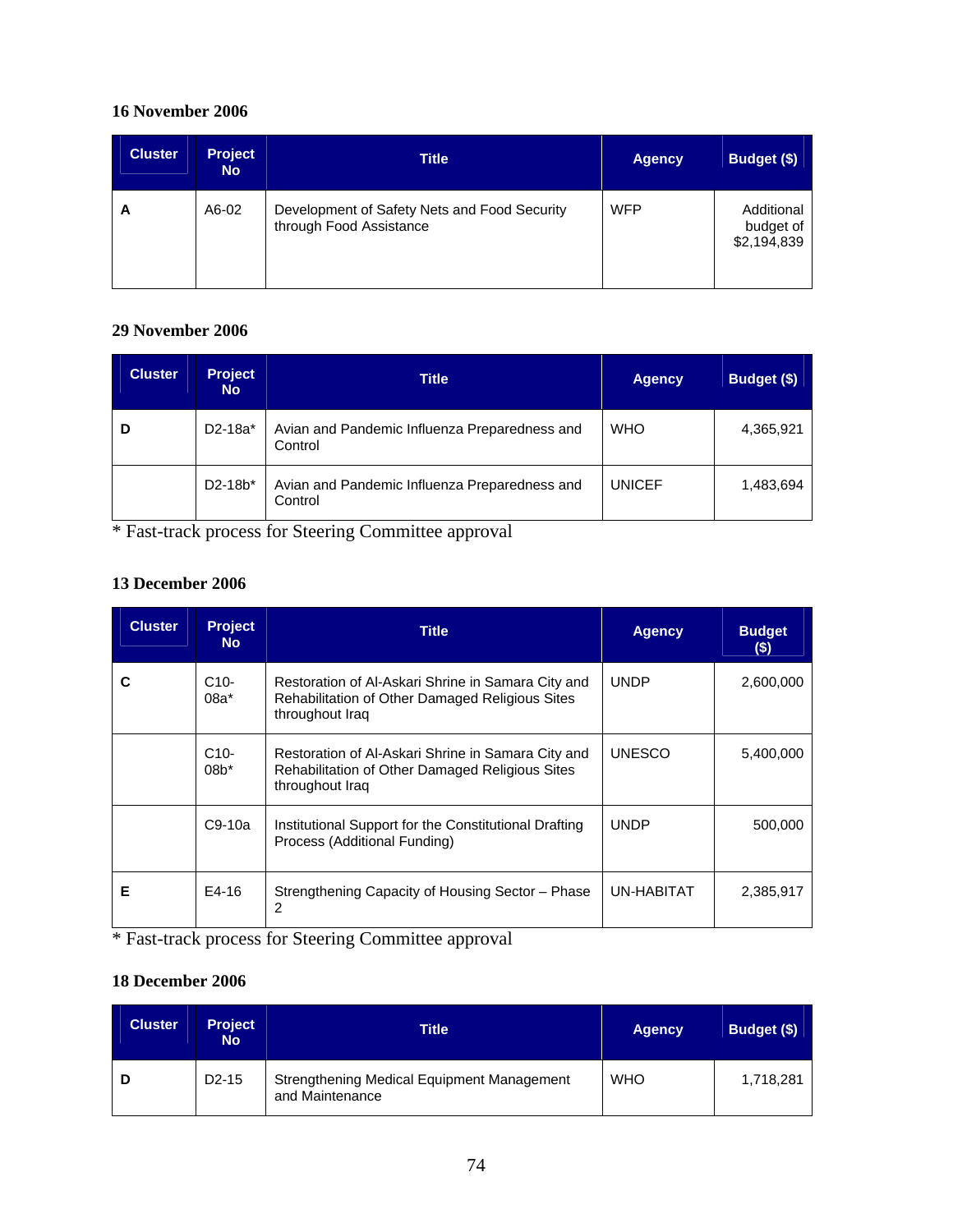## **22 December 2006**

| <b>Cluster</b> | Project<br><b>No</b> | <b>Title</b>                                     | <b>Agency</b>               | Budget (\$)            |
|----------------|----------------------|--------------------------------------------------|-----------------------------|------------------------|
|                | E3-11                | Water Quality Control and Surveillance - Phase 2 | <b>WHO</b><br><b>UNICEF</b> | 2,700,895<br>1,596,748 |

In addition, during the first quarter of 2007, the following projects were approved:

# **28 January 2007**

| <b>Cluster</b> | <b>Project</b><br><b>No</b> | <b>Title</b>                                                                                                                                                                         | <b>Agency</b>    | Budget (\$) |
|----------------|-----------------------------|--------------------------------------------------------------------------------------------------------------------------------------------------------------------------------------|------------------|-------------|
| A              | A5-20                       | Job Creation through Cottage and Micro Industries<br>Promotion in Al-Qadissiya                                                                                                       | <b>FAO/UNIDO</b> | 5,871,891   |
| F              | F8-04a                      | Support to Iraq's National, Regional and Local<br>Authorities and Civil Society Organizations in<br>Developing a Draft National Policy and Addressing<br>Displacement Needs and Gaps | <b>UNHCR</b>     | 934.491     |
|                | F8-04b                      | Support to Iraq's National, Regional and Local<br>Authorities and Civil Society Organizations in<br>Developing a Draft National Policy and Addressing<br>Displacement Needs and Gaps | <b>UNOPS</b>     | 600,644     |
|                | F8-05                       | Protection and Assistance to Persons of Concern<br>in Southern Iraq and Support to Local Authorities<br>and Civil Society Organizations in Addressing<br>Displacement Needs and Gaps | <b>UNHCR</b>     | 2,400,000   |

# **25 February 2007**

| <b>Cluster</b> | <b>Project</b><br><b>No</b> | <b>Title</b>                                                       | <b>Agency</b> | Budget (\$) |
|----------------|-----------------------------|--------------------------------------------------------------------|---------------|-------------|
| C              | $C9-21a$                    | Strengthening of the Constitutional Process and<br>Good Governance | <b>UNDP</b>   | 4,000,000   |
|                | $C9-21b$                    | Strengthening of the Constitutional Process and<br>Good Governance | <b>UNESCO</b> | 1,047,039   |
|                | $C9-21c$                    | Strengthening of the Constitutional Process and<br>Good Governance | <b>UNICEF</b> | 496,453     |
|                | $C9-21d$                    | Strengthening of the Constitutional Process and<br>Good Governance | <b>UNIFEM</b> | 638,807     |
|                | $C9-21e$                    | Strengthening of the Constitutional Process and<br>Good Governance | <b>UNOPS</b>  | 1,067,388   |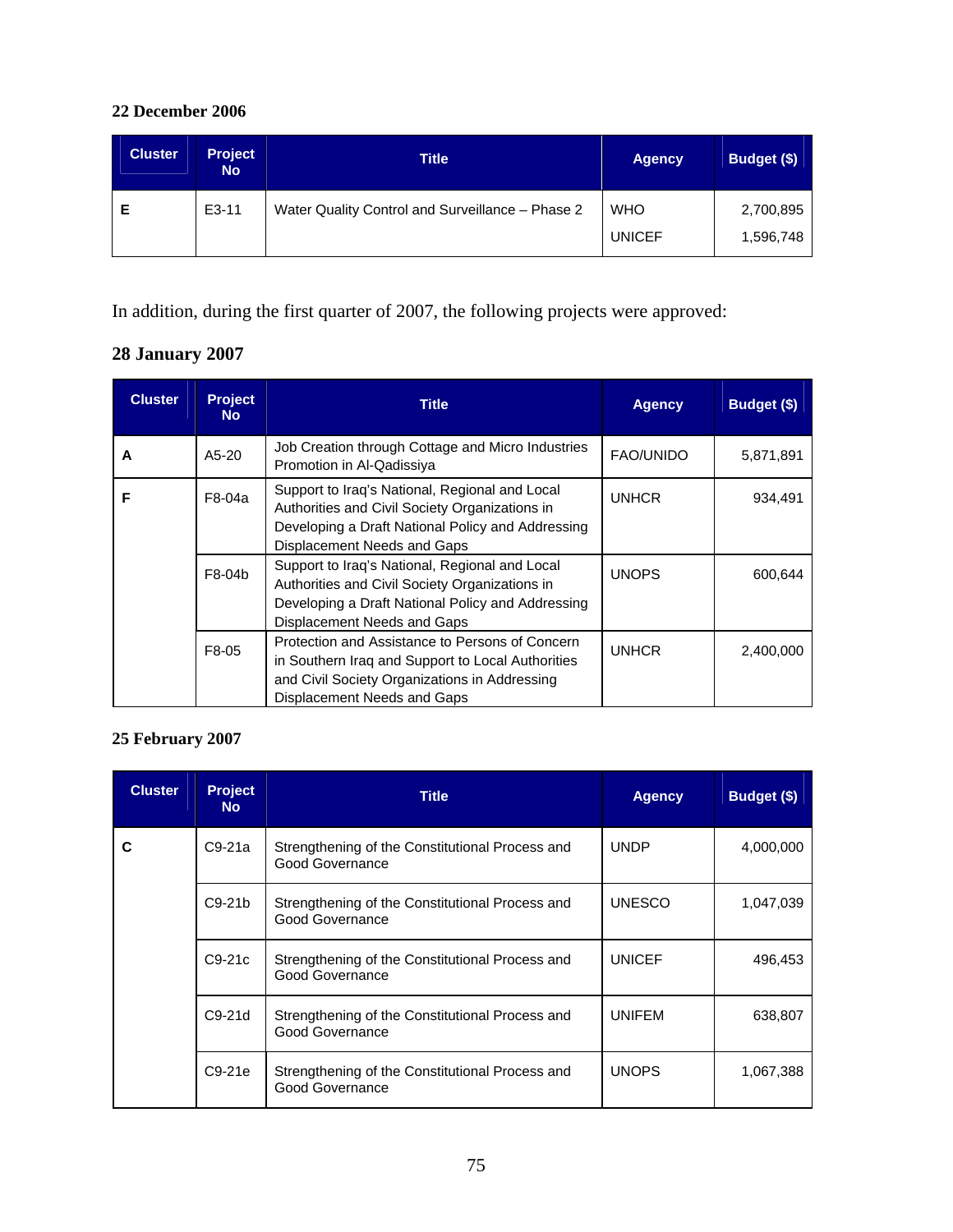## **27 February 2007**

| <b>Cluster</b> | <b>Project</b><br><b>No</b> | <b>Title</b>                                                                                                      | <b>Agency</b> | Budget (\$) |
|----------------|-----------------------------|-------------------------------------------------------------------------------------------------------------------|---------------|-------------|
| в              | B1-25                       | <b>Strengthening School Health Services</b>                                                                       | <b>WHO</b>    | 1,757,280   |
|                | <b>B1-27a</b>               | Skills Development in Support of Employment<br>Creation                                                           | <b>UNOPS</b>  | 3,280,655   |
|                | <b>B1-27b</b>               | Skills Development in Support of Employment<br>Creation                                                           | <b>ILO</b>    | 1,682,602   |
| D              | $D2-20$                     | Communicable Disease Prevention and Control<br>Programme                                                          | <b>WHO</b>    | 5,233,263   |
| Е              | E3-10                       | Rehabilitation of Water Distribution Networks in Al-<br>Batha and Al-Nasir town                                   | <b>UNOPS</b>  | 1,518,334   |
|                | E3-12a                      | Rehabilitation of Water Distribution System in<br>Sidikan and Rawanduz                                            | <b>UNOPS</b>  | 2,479,289   |
|                | E3-12b                      | Rehabilitation of Takia Water Distribution System                                                                 | <b>UNOPS</b>  | 1,643,985   |
|                | E3-13a                      | Water and Sanitation/Rehabilitation of Sewerage<br>Facilities in Select Locations in Basrah City                  | <b>UNICEF</b> | 1,526,844   |
|                | E3-13b                      | Rehabilitation of Water Supply Systems in Select<br>Locations in Wassit Governorate                               | <b>UNICEF</b> | 1,643,985   |
|                | E3-13c                      | Water and Sanitation: Extension of Storm Water<br>and Sewer Network in Select Locations in Kerbala<br>Governorate | <b>UNICEF</b> | 1,934,940   |
|                | E3-13d                      | Rehabilitation/Extension of Water and Sewerage<br>Networks in Select Locations in Kirkuk City                     | <b>UNICEF</b> | 2,937,664   |

## **7 March 2007**

| <b>Cluster</b> | <b>Project</b><br><b>No</b> | <b>Title</b>                                                            | <b>Agency</b> | Budget (\$) |
|----------------|-----------------------------|-------------------------------------------------------------------------|---------------|-------------|
| D              | D <sub>2</sub> -19a         | Disease Eradication: Elimination and Introducing<br><b>New Vaccines</b> | <b>UNICEF</b> | 5,798,159   |
|                | D <sub>2</sub> -19b         | Disease Eradication Elimination and Introducing<br><b>New Vaccines</b>  | <b>WHO</b>    | 6,201,841   |

## **22 March 2007**

| <b>Cluster</b> | <b>Project</b><br><b>No</b> | Title                                                                   | <b>Agency</b> | Budget (\$) |
|----------------|-----------------------------|-------------------------------------------------------------------------|---------------|-------------|
|                | $D2-21$                     | Support to the Construction of the Basrah<br><b>Children's Hospital</b> | <b>UNDP</b>   | 21,750,000  |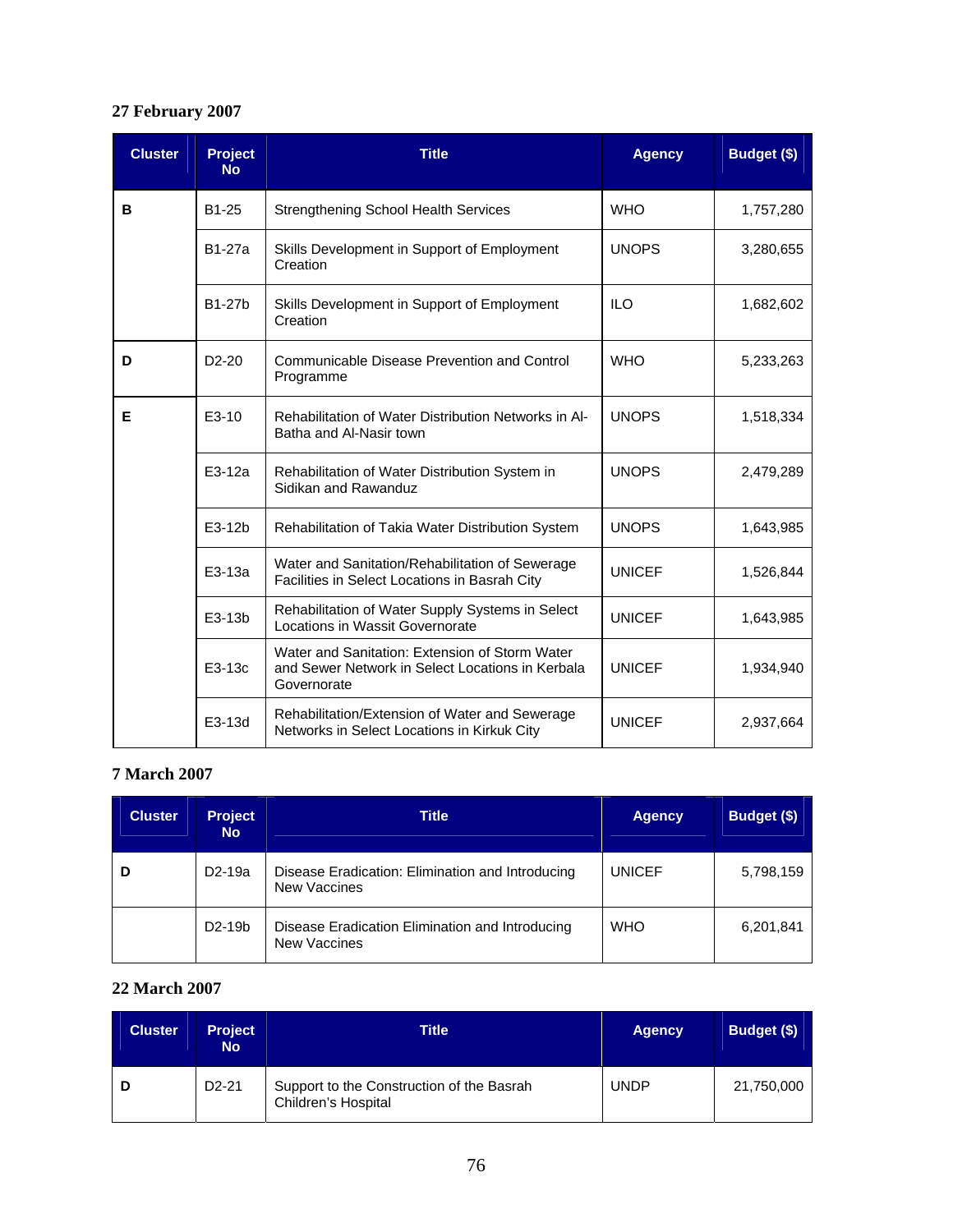## **3.1.3 Project Completion**

Two and a half years into the operation of the UNDG ITF, a substantial number of projects are at or near completion despite the considerable hurdles to implementation.

As indicated in previous reports, closing a project financially requires the fulfilment of many crucial steps that require substantial time – sometimes up to a year. Specific procedures are foreseen for project closure in the MOU between UNDP as Administrative Agent and Participating UN Organizations. Projects are first declared "operationally completed" and within no more than 12 months will be declared "financially completed". Between operational and financial closure, the United Nations agencies are required to identify and transfer to the national representatives all project deliverables; submit the completion report documents, files and materials; and settle all financial obligations and prepare a final expenditure report since no adjustments can be made to a financially completed project.

Three projects have already been reported as financially completed: UNESCO G11-07, "Support for Fair and Professional Media Election Coverage", UNOPS A7-02, "Explosive Ordnance Disposal, Capacitybuilding and Clearance" and UNHCR F8-02, "Return and Reintegration of Iraqis and Others of Concern in Southern Iraq.

Seventeen projects were already considered operationally complete during the previous reporting period (see Fourth Six-month Progress Report, 10 November 2006).

During the reporting period under review, an additional 12 projects were operationally completed, making a total of 29 completed projects – over one quarter of the total UNDG ITF portfolio. The newly completed projects are as follows:

### **UNESCO B1-13, "Education Management Information System (EMIS)"**

The EMIS project assisted the central MoEd and the DoEds in Iraq to improve the accessibility, relevance, quality and efficiency of education through the institutionalization of EMIS to support informed decision-making. Basic infrastructure was established for data entry, data analyses and preparation of statistical reports at the MoEd and at the 23 DoEds.

#### **UNESCO B1-18, "Textbooks Quality Improvement Programme – Phase 2"**

Nine million school textbooks were printed and distributed (39 titles) to 14,000 primary and secondary schools in 18 governorates. The capacity of the MoEd in the field of textbook production and distribution was built and a modern "National Textbooks Policy Document" was formulated.

#### **UNESCWA B1-10, "Iraq Networking Academies – Phase 1"**

Ten networking academies were established throughout Iraq under the first phase. The project is being continued under phase 2.

#### **UN-HABITAT E4-04, "Strengthening Capacity of Sector"**

The project ensured wide-ranging discussions among key stakeholders on the importance of the housing and housing finance sectors in Iraq's socio-economic development; consequently, the sectors have received due recognition in the National Development Strategy. It also carried out major advocacy efforts leading to the development of a slum upgrading strategy and an action plan, constitution of an interministerial slum upgrading task force, and a budgetary allocation of \$5 million for pilot projects. The project developed a capacity-building strategy and laid the groundwork for institutionalizing training and knowledge management within the Ministry of Construction and Housing (MoCH). In addition, it undertook a nation-wide Housing Market Survey to aid more effective formulation of policies and strategies and contribute towards the establishment of a widely accessible Housing Information System in Iraq. The project also activated the National Habitat Committee and reoriented it to play a more meaningful role in the implementation of the Habitat Agenda in Iraq.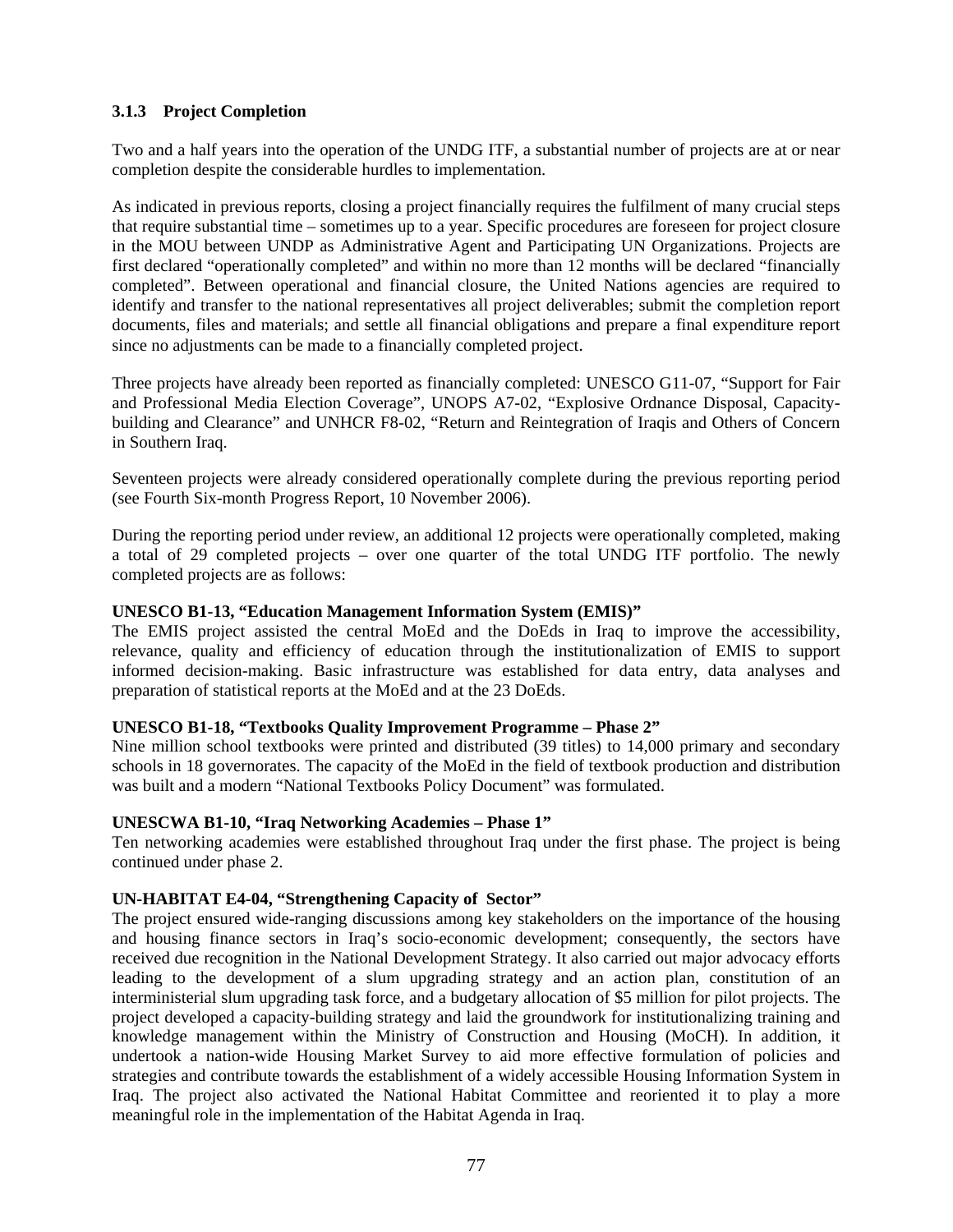#### **UNHCR F8-03, "Return and Reintegration of IDPs and Iraqi Refugees in Northern Iraq"**

233 vulnerable returnee families and over 850 families of host communities in 8 villages in northern Iraq have access to clean water, electricity, and access road and improved schooling facilities. These families have better notions of health, hygiene and personal and environmental sanitation and overall are enjoying far better living standards than before. A total of 182 families moved to new homes in 10 locations in 6 villages in Erbil. Over 5,000 residents of refugee settlements in Dohuk were enabled to have access to clean water and medical assistance, and household and hygienic items, and awareness of health, hygiene and HIV was raised. Some 1,990 persons of concern to UNHCR (over 2,372 cases) received accurate legal information and counselling from Legal Advice Centres. Over 50 per cent of the cases solved their documentation problems.

#### **UNICEF B1- 06, "Strengthening Primary and Intermediate-level Education in Iraq – Phase 1"**

The back-to-school campaign was carried out for the second time as Iraqi communities and parents were striving to ensure that their children attended school despite the heightened insecurity, which has adversely affected full attendance – especially girls'. More than six million students in more than 17,000 schools returned to learning throughout Iraq with the essential learning and teaching materials delivered through this project.

#### **UNICEF B1- 12, "Strengthening Primary and Intermediate-level Education in Iraq – Phase 2"**

School principals and supervisors all pointed out in reports (collated by UNICEF monitors) that rehabilitated school buildings, equipped libraries and new furniture for school operators provided by this project contributed to creating a more conducive learning environment. In addition, the provision of additional basic teaching and learning materials that the MoEd was able to supply allowed children in the most deprived areas to benefit through critical tools that contributed to increased children's participation in learning despite the deteriorating conditions on the ground.

### **UNICEF E3-09, "Emergency Water Supply to Unserved/Underserved/Vulnerable Areas in Baghdad and the IDPs"**

The project provided support to the ongoing emergency water supply operation in more than 10 unserved/underserved residential areas of Baghdad city where the water distribution network is either absent or the water is contaminated with sewage water. It played a vital role not only in terms of providing water to about 150,000 beneficiaries but also averting possible outbreaks of water-borne diseases in the most deprived areas in the city. Six hospitals dealing with the victims of daily incidences of violence and bombing in Baghdad have also benefited from the daily distribution. The water-tankering operations provided the needed relief to areas affected by chronic shortages until normal services could be resumed.

The actual water delivery started in August 2006 and was completed in February 2007. During this period, 329,940 m<sup>3</sup> of water were delivered, benefiting approximately 150,000 people. Water tankering generated approximately 30,000 person-days of direct employment. Indirect beneficiaries include the families who are supported through employment of the family members involved in the water-tankering operation.

#### **UNICEF/WHO B1-19, "Education; Rehabilitation/Upgrading of Basic Social Services around Child-friendly Schools"**

The upgrading of 110 schools to a more child-friendly status, coupled with interventions in health and water and sanitation in the communities around the schools, has contributed directly to increasing the attendance rates in 110 selected schools, especially for girls, and activated the involvement of parents and community leaders in school management through Parent-Teacher Associations.

#### **WHO D2-07, "Improving Preparedness and Response to an Impending Cholera Outbreak"**

Supplies and equipment – intravenous fluids, drugs, antiseptics and laboratory reagent, kits and supplies for the preparedness and response to a cholera outbreak – were delivered to end users through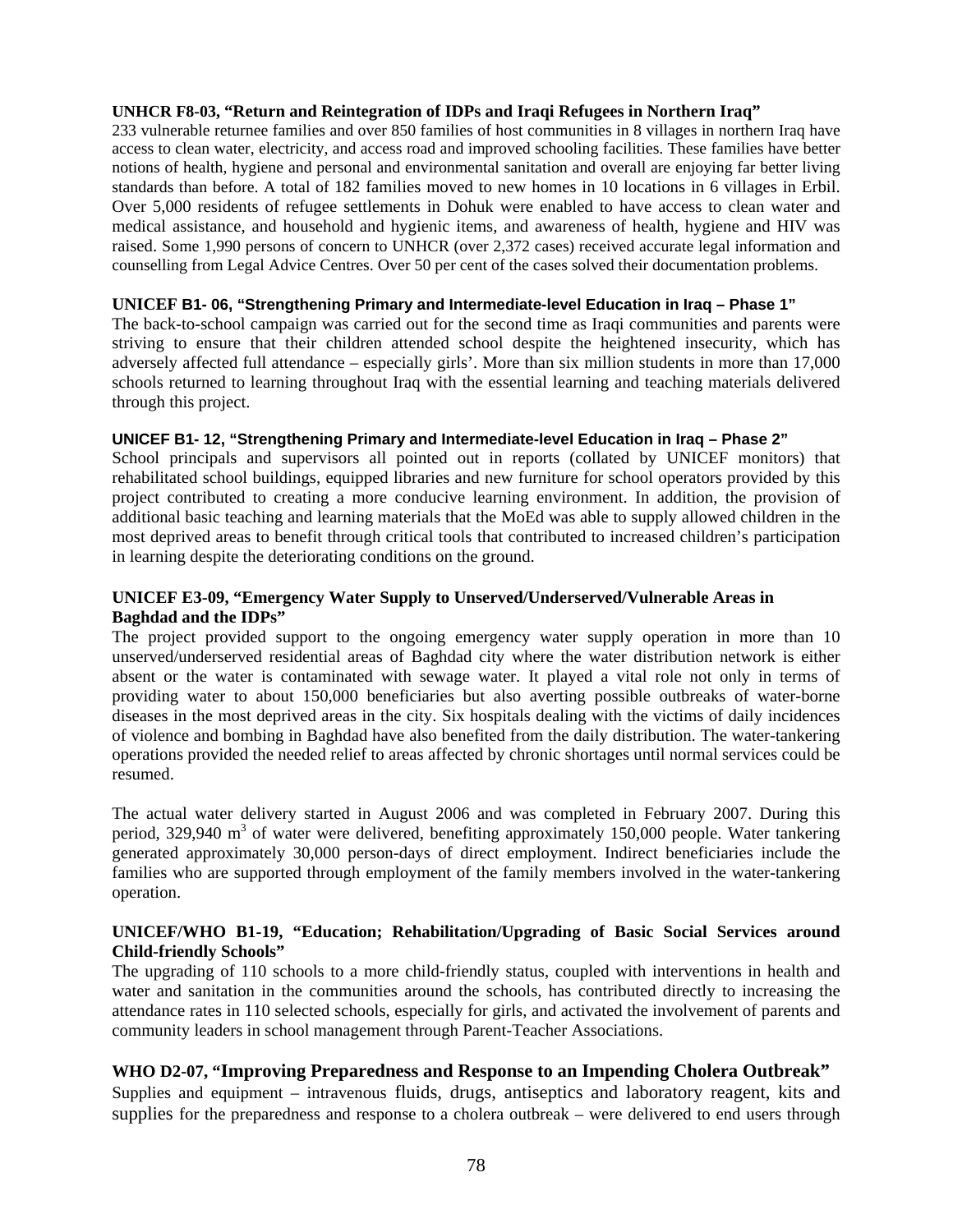WHO contractors. The project was able to send around 20 concerned epidemiologists and 20 bacteriologists to the Islamic Republic of Iran to be updated on the last outbreak in that country and to prepare Iraqi health facilities to receive cases suspected of being cholera. Each Department of Health (DoH) of the 19 districts was able to conduct 20-25 advocacy meetings and workshops in order for its concerned personnel to be alerted to suspect and diagnose potential cases of cholera.

## **WHO D2-09, "Malaria, Leishmania and Avian Influenza Prevention and Control Programme"**

Outbreaks of both malaria and leishmania have been prevented. For example, 1,415 cases of Kala-azar were reported in Iraq during the first 10 months of 2006 compared to 1,706 and 2,951 cases reported during the first 10 months of 2005 and 2004, respectively. For cutaneous leishmaniasis, a clear decrease in the incidence of cases has been noticed; only 1,174 cases were reported during the first 10 months of 2006 compared to 1,842 cases reported during the same period in 2005. In addition, 17 cases of malaria were reported in Iraq during the first 10 months of 2006 while 47 and 155 cases were reported during 2005 and 2004, respectively.

#### **WHO/UNICEF E3-03, "Water Quality Control and Surveillance"**

The establishment of the network of 265 water quality control laboratories (15 governorate, 30 district and 220 operational at the water-treatment-plant level) in the south, centre and north enhanced the water quality monitoring system and helped to increase water sample testing by about 80 per cent (44,631 samples tested during 2006 in comparison with 24,585 samples during 2004). Hygiene practices within the community were improved and the number of water-borne diseases was reduced. For example, no cholera cases have been reported in the last two years; in addition, the incidence of diarrhoea for children under five years of age has decreased by about 25 per cent.

#### **List of Projects Operationally Complete as of June 2006**

## **UNDP**

**C10-01, "**Iraqis Rebuilding Iraq – Phase 1" **E4-06, "**Dredging of Um Qasr Port Approach Channel" **G11-02, "**Support to Electoral Process – Phase 2" **G11-03, "**Support to Elections - Phase 3"

#### **UNESCO**

**B1-01, "**Vocational Education"

**C9-10/c, "**Media and Human Rights: Promotion of Freedom of Expression and Human Rights in Iraq"

**G11-07, "**Support for Fair, Safe and Professional Media Coverage"

#### **UN-HABITAT**

**B1-11, "**Rehabilitation of School Buildings in Lower South Iraq" **E4-11, "**Strengthening the Urban Sector"

#### **UNHCR**

**F8-02, "**Return and Reintegration of Iraqis and Others of Concern in Southern Iraq"

## **UNOPS**

**A7-02**, "Explosive Ordnance Disposal Capacity-building and Clearance"

**C9-03, "**Civil Society Forums"

**C9-10d,** "Civil Society Constitutional Outreach Campaign"

**E3-07, "**Kerbala WTP Rehabilitation of Filter Units**"** 

**F8-01, "**Return and Reintegration of IDPs and Iraqi Refugees in the Three Northern Governorates"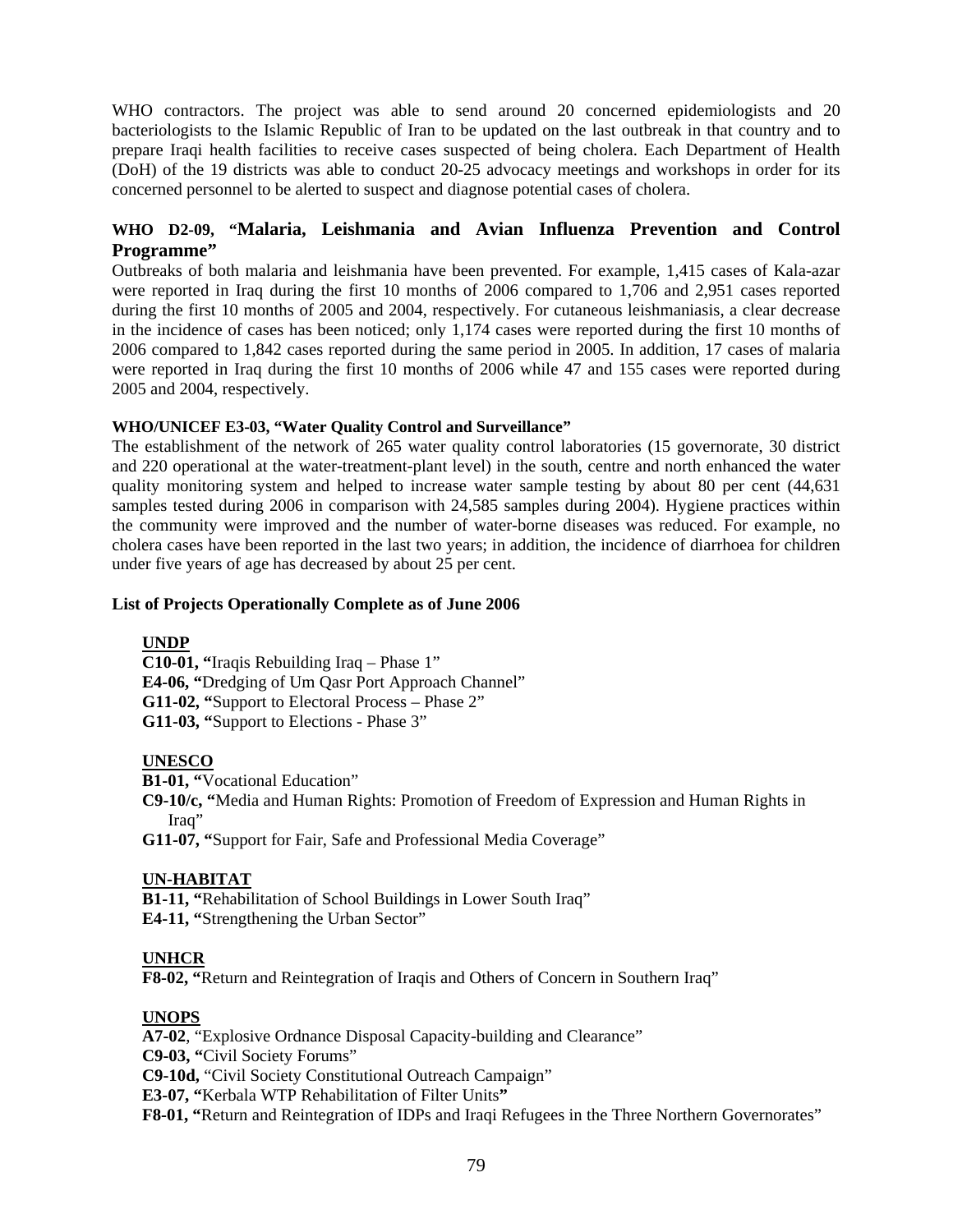**G11-06,** "Provision of Electoral Support to Observer Groups in Iraqi Elections" **G11-08, "**Logistics Support to IECI – Phase 1"

## **3.2 Delays in Project Implementation**

The hurdles to implementation outlined in the Fourth Six-month Progress Report and previous six-month reports have continued to affect, and in some cases delay, project implementation.

Insecurity remains an ever-growing concern for project implementation and is having a severe impact on the implementation of some projects. The UNDG takes every precaution possible to ensure the safety of project staff. However, it is increasingly difficult to adequately respond to or advise project personnel on the appropriate security precautions to take. Many suppliers of equipment are refusing to send staff to Iraq. Consequently, inspection of equipment and training of Iraqis for equipment maintenance and operation will continue for sometime to be undertaken outside the country. This increases cost and causes delays in implementation.

At the same time, this situation has led United Nations agencies to support focused capacity and skills development of Iraqi counterparts so that they can take full responsibility for operations. For many infrastructure rehabilitation projects, contracted manufacturers, who under normal circumstances would supervise installation on site, have instead trained Iraqi counterparts to a sufficient level so that they can be responsible for installation themselves. This is a positive contribution to the sustainability of project activities: Iraqi staff trained to the level required for installation will easily be able to handle maintenance.

Promoting community participation, however, becomes very difficult when international or even national NGO execution partners cannot be present on the ground owing to security concerns. Indeed, the whole area of promoting the development of civil society as an essential pillar of a well-functioning democracy is increasingly falling victim to the security situation.

Frequent changes in senior government officials have caused delays in decision-making as well as arbitrary changes in decisions to the detriment of timely project implementation. The level of coordination between the local and the national government or even within ministries at the local and national levels also remained a fundamental blockage to progress. Similar issues are faced by the World Bank and were discussed in detail at the Fifth Donor Committee Meeting in Istanbul in March 2007.

Rehabilitation works continue to be affected by significant cost escalations as a result of the very limited number of qualified local companies available and volatility of prices of raw materials as a result of the security situation.

A particularly serious constraint continues to be the lack of adequate operational funding in service ministries such as the MoH and the MoEd despite the overall availability of adequate budgetary resources: more than \$2 billion was unspent in the Iraqi budget at the end of 2006. This issue will need to be addressed as part of the implementation of the International Compact.

## **3.3 Project Implementation Mechanisms**

Part Two of the report contains details on implementation mechanisms of the different agencies by Cluster. It is important to underline again that implementation of UNDG projects has been carried out mostly through a range of national entities:

- national staff of United Nations agencies;
- national ministries/national bodies;
- local government;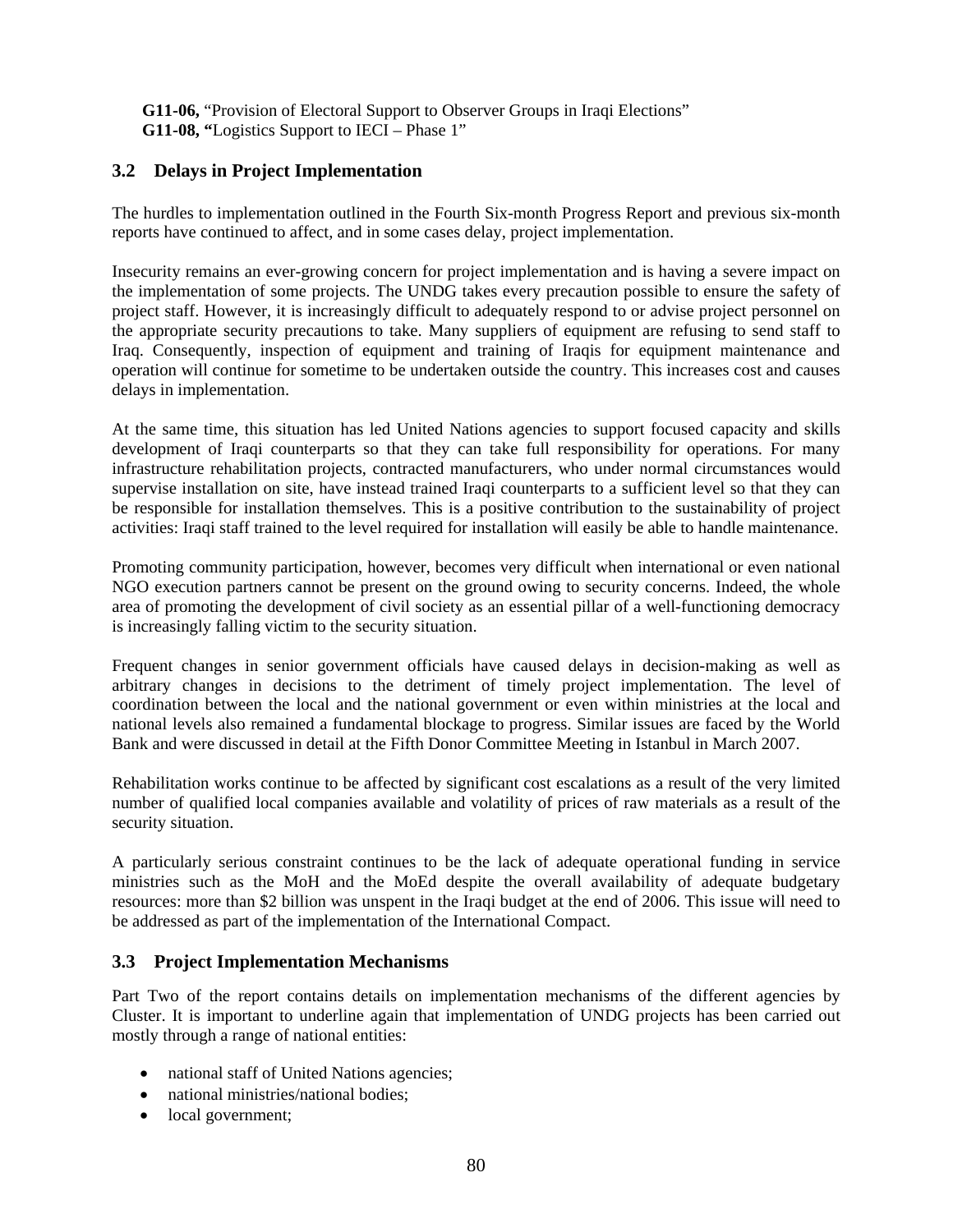- private contractors/consultants; and
- national and international NGOs based in Iraq.

The number of international experts used for project implementation is significantly low in comparison to those in other countries for similar operations. The security situation has meant that the use of international expertise, even when this is an important part of the United Nations value added, has been restricted. International project managers are an integral part of the management of most projects as the United Nations implementing agencies retain financial and programmatic responsibility and accountability and must ensure that the appropriate international project management and fiduciary standards are maintained.

Implementing agencies have had to adapt their standard contracting and supply delivery procedures to the necessity of remote supervision by international staff and the requirement to ensure the least exposure of national staff while safeguarding the transparency and integrity of business processes. Agencies broadly follow similar contracting procedures that are based primarily on international competitive bidding. Direct contracting is possible only in certain very restricted circumstances and in all cases, contracts above a certain amount, usually not exceeding \$100,000, would be reviewed by a headquarters-based contract review committee to ensure that the justification for direct contracting is adequate. All agencies involve ministry counterparts extensively; however, there are differences in approach as to whether the bid review is led by the United Nations agency or the ministry and whether contracting is done by the United Nations agency or the ministry. The main aim of these processes is to obtain the best value for money. This does not necessarily mean that in all cases, the least costly offer is accepted, but it does mean that the right balance between technical quality and cost is maintained.

To initiate a contracting action, a formal request is first required from the relevant counterpart ministry. The request is then reviewed by the technical team of the United Nations agency. If the review is positive, an official correspondence is sent to the ministry supporting the project, requesting preparation of a bid document. The bid document, including attendant specifications, is then prepared through collaboration between ministry staff and United Nations agency technical staff. Formal approval of the bid document by the United Nations agency is the next step. Bid announcements are then made by the relevant ministry and/or the United Nations agency as well as on www.irffi.org depending on the size of the potential contract. United Nations agencies have an extensive database of firms that have reached recognized quality standards.

Bids may be received either at the ministry concerned or at offices of the United Nations agency in Baghdad or Amman. The most frequent scenario is for bids to be delivered in Baghdad and the unopened bids sent by a courier company to United Nations offices in Amman. Public bid opening is then carried out by the United Nations agency in the presence of monitoring staff and the bidding companies or sometimes by the ministry with the United Nations agency as an observer. Bid analysis is then undertaken jointly by ministry and United Nations agency staff. In all cases, the United Nations agency Contract Review Committee reviews all documentation and if it is in agreement, sends official correspondence to the ministry supporting the choice of supplier and advising the commencement of contract preparation. Contracts are then prepared either by the ministry or the agency directly, and the winning bidder provides a bank guarantee, as required, and signs a contract with the agency/ministry.

For contract implementation, the ministry hands over the site to the contractor and work is supervised by independent engineers from the United Nations agency and relevant ministry. When the contractor requests an interim payment, the work is reviewed by the United Nations agency engineering team along with the ministry engineers, the United Nations agency representative approves payment and funds are then released. Progress reports on works are made on a regular basis – sometimes on a daily and weekly basis.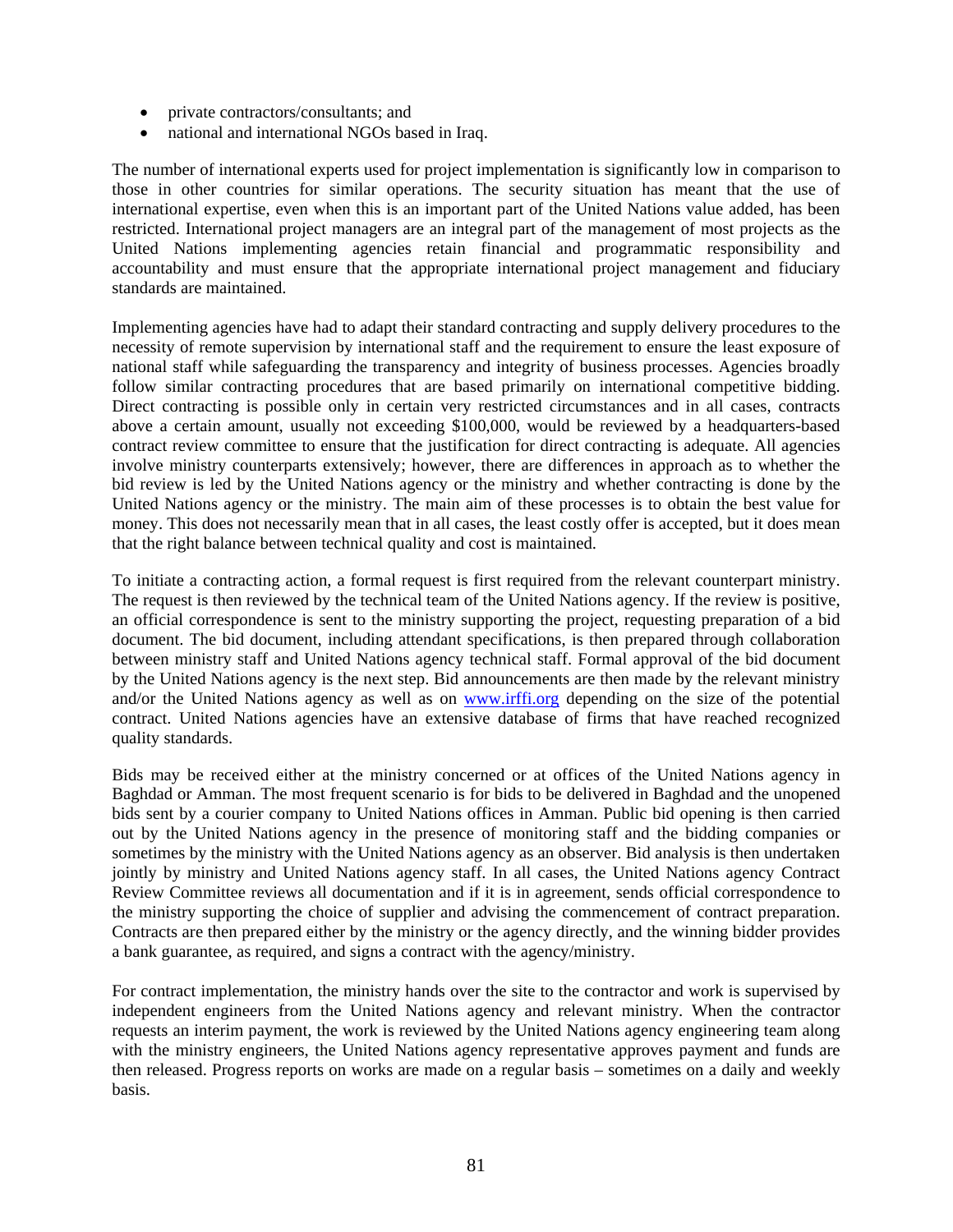Upon completion of the work, the contractor sends a request to the ministry/agency, and ministry and United Nations agency engineers make a site visit for assessment. Approval must be obtained from both the ministry and United Nations agency engineers. The Work Completion Certificate is then issued by the ministry. Before final payment, however, the ministry and United Nations agency engineers make final measurements and approve the quality and quantity. A joint committee of United Nations agency and ministry officials visits the site to check the quality; then the ministry issues the first acceptance. The ministry/agency then returns part of the bank guarantee to the contractor and requests the United Nations agency for final payment. There then follows a maintenance period from three to twelve months after which there is final acceptance and release of final insurance following final site inspection by United Nations agency and ministry engineers.

The effect of adaptations to contracting procedures has been broadly to increase the proportion of projects being implemented by Iraqi local contractors. With \$85 million in contract awards to 730 suppliers reported to date, Iraq is the largest supplier of goods and services under the UNDG ITF, indicating the large volume of national/local contracting, particularly community-level infrastructure rehabilitation, that is being undertaken in Iraq. This continues to reflect the continuous effort being made by the UNCT in seeking qualified Iraqi contractors to carry out project activities.

Monitoring systems used by the United Nations implementing organizations have been adapted to the security situation in Iraq. Participating UN Organizations retain responsibility for monitoring and oversight in accordance with their standard implementation modalities; this responsibility is not handed over to a separate monitoring agent. As explained earlier, monitoring is undertaken in close consultation with counterpart line ministries and with their participation. In most cases, a triangular system is used comprising supervision by private contractors combined with that by national staff and government officials overseen by international United Nations staff working in Amman.

## **3.4 Increasing Number of United Nations Joint Programmes**

It is also important to underline that, beyond the adaptation of implementation mechanisms of individual agencies to the difficult security situation in Iraq, agencies within Clusters are increasing the degree of joint programming and implementation. Such joint programmes ensure that the comparative strengths of agencies are used in the delivery of project services.

Cluster A, Agriculture, Food Security, Environment and Natural Resource Management, has longstanding cooperation between FAO and UNIDO on the small and micro-industries programme and the date-palm sector rehabilitation programme.

In Cluster B, Education and Culture, UN-HABITAT and UNICEF have moved beyond the sharing of information on contracting and implementation of rehabilitation works to the commencement of a joint programme, B1-22a and b, "School Rehabilitation and Capacity-building – Phase 1", approved by the UNDG ITF Steering Committee in July 2006.

In Cluster C, Governance and Human Development, the Support to the Constitutional Process programme was managed as part of the UNAMI core mission in Baghdad as a joint programme (UNAMI, UNDP, UNESCO, UNIFEM and UNOPS all working together for common objectives). The ESCWA "Smart Community Project for Iraq" brings together three additional United Nations entities to deliver specialist expertise in parts of the project: the International Labour Organization (ILO), UN-HABITAT and UNIDO.

The recently approved joint Cluster C programme for local area development brings together ILO, UNDP, UNESCO, UN-HABITAT, UNICEF, UNIFEM, UNOPS and WHO in one programme. The management of the programme will be overseen by a Steering Committee that will be chaired by a senior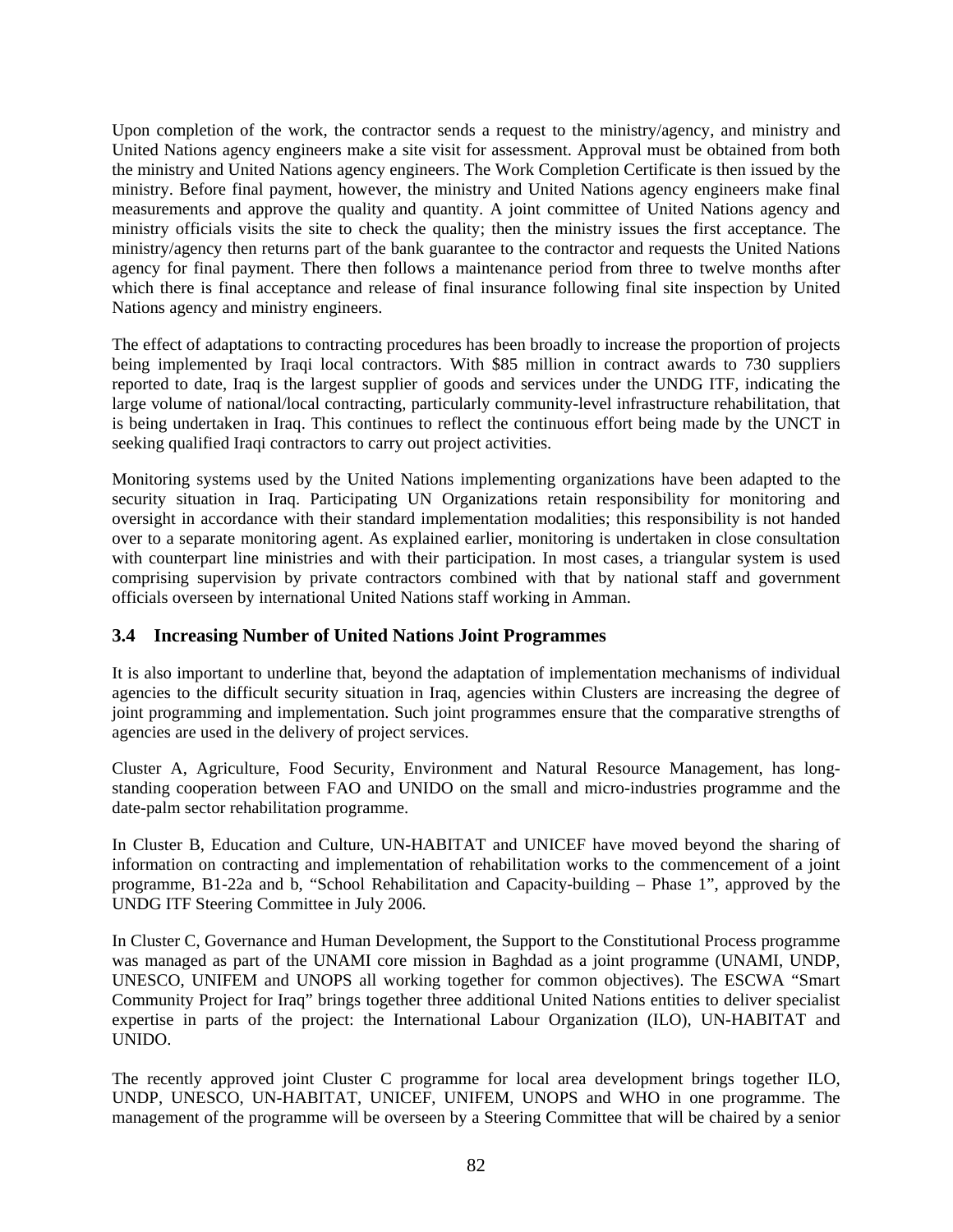representative of the MoPDC (the programme's counterpart ministry). The Steering Committee will include representatives from key ministries such as the MoA, the MoCH, the Ministry of Environment (MoEn), the MoF, the MoH, the MoMPW and the MoWR. A representative from each one of the three local area steering committees and a representative from each of the United Nations partner agencies will also sit as members of the Steering Committee.

In Cluster D, Health and Nutrition, cooperation between UNICEF and WHO is particularly close with joint programmes on immunization and avian and pandemic influenza preparedness and control.

UNICEF and WHO work on water quality control and surveillance under Cluster E, Infrastructure Rehabilitation, also constitutes a joint programme.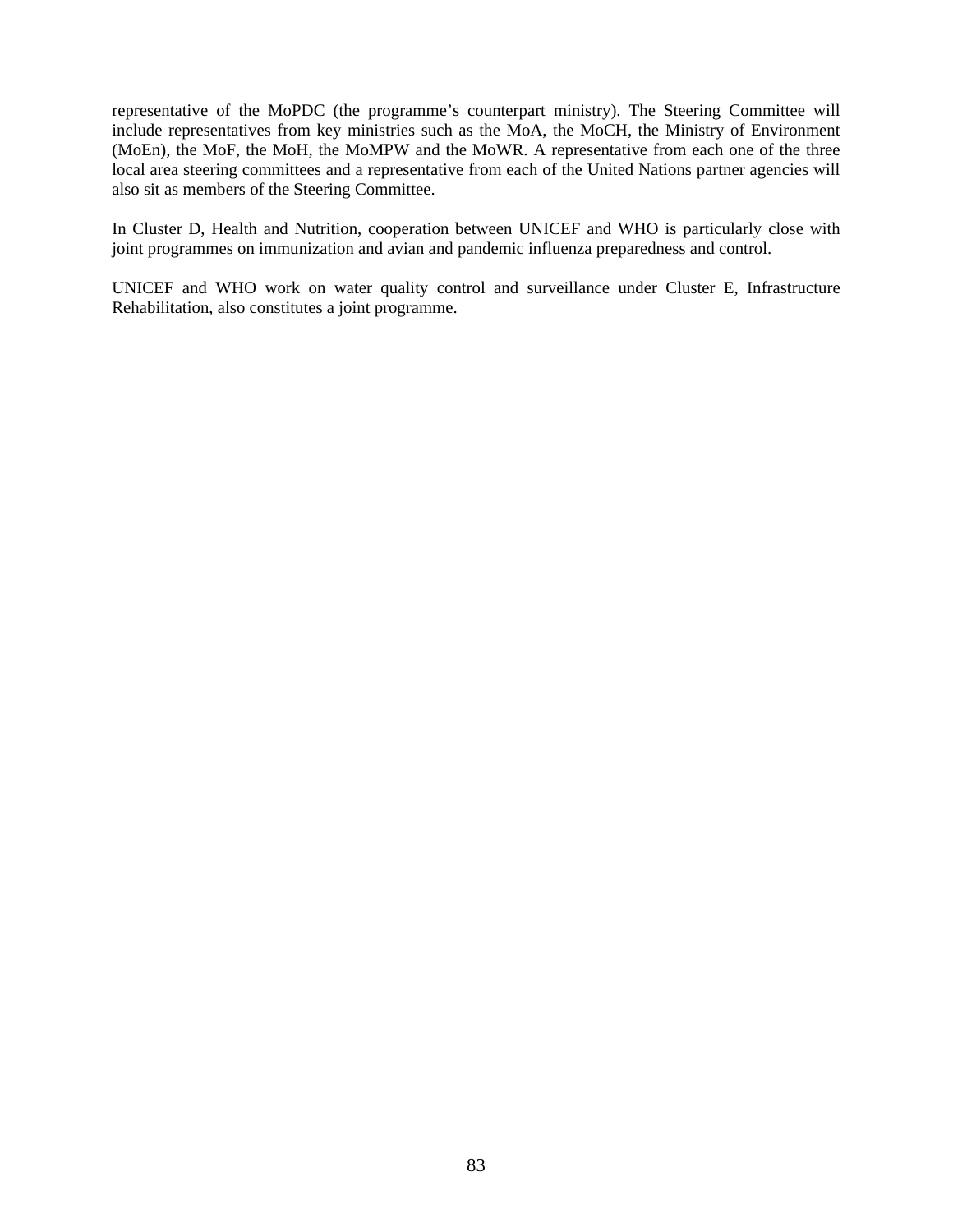# **4. Financial Performance**

UNDP, as Administrative Agent of the UNDG ITF, officially reports to IRFFI donors every six months on total contributions (earmarked and unearmarked) received, transfers made to Participating UN Organizations for the implementation of approved projects and the expenditures incurred against these projects.

## **4.1 Donor Contributions**

As of 31 December 2006, the UNDG ITF had received gross donor contributions amounting to \$1,116.24 million, which represents 99 per cent of the total of the commitments made by donors as of this date. Table 8 provides an overview of the overall sources, uses and balance of the UNDG ITF funds as of 31 December 2006.

|                                                                              | 31 December 2006 (\$000s)              |
|------------------------------------------------------------------------------|----------------------------------------|
| <b>Source of Funds</b>                                                       |                                        |
| <b>Gross Contributions</b>                                                   | 1,116,236                              |
| <b>Fund Earned Interest Income</b>                                           | 15,678                                 |
| Agency Earned Interest Income                                                | 3,207                                  |
| Total – Source of Funds                                                      | 1,135,122                              |
| <b>Use of Funds</b>                                                          |                                        |
| <b>Transfers to Implementing Agencies</b>                                    | 885,849                                |
| <b>From Donor Contributions</b>                                              | 891,953                                |
| From Fund Farned Interest                                                    | 300                                    |
| Refund of Unutilized Balances on Closed Projects<br>by Implementing Agencies | (6, 404)                               |
| <b>Administrative Agent Fees</b>                                             | 8,984                                  |
| Direct Costs (Support to Steering Committee/IRFFI Secretariat)               | 1,674                                  |
| Other Expenditures from Fund Earned Interest                                 | 250                                    |
| <b>Bank Charges</b>                                                          | 10                                     |
|                                                                              | <b>Total - Use of Funds</b><br>896,767 |
| <b>Balance of Funds Available</b>                                            | 238,355                                |

#### **Table 8. Sources, Uses and Balance of UNDG ITF Funds, 1 January 2004-31 December 2006**

There was a steady increase in donor contributions deposited into the UNDG ITF account in 2006, which amounted to \$213 million, thereby increasing total donor contributions as of 31 December 2006 to \$1,116.24 million. Of this amount, \$885.85 million (79 per cent) had been transferred to sixteen implementing agencies by 31 December 2006.

Apart from donor contributions, the other source of funds for the UNDG ITF is interest income. The two sources of interest earned income are Fund earned interest, which is the interest paid by the bank on the balance of funds remaining in the UNDG ITF account, and agency earned interest, which is the amount earned by the Participating UN Organizations on the undisbursed balance of UNDG ITF funds. The Fund earned interest for the period ending 31 December 2006 increased to \$15.68 million. The Participating UN Organizations reported \$20.58 million in interest earnings for the period ending 31 December 2006. However, the actual amount transferred as of 31 December 2006 by the Participating UN Organizations is \$3.21 million. Subsequent to the current reporting period, Participating UN Organizations have transferred interest earnings amounting to \$11.18 million, and the balance of \$3.73 million is expected to be deposited sometime soon, bringing the total agency earned interest income to \$18.12 million. All Participating UN Organizations except for UNICEF and WHO, which retain interest owing to decisions of their respective governing bodies, remit the earned interest to the UNDG ITF. A detailed explanation on interest income is provided in section 4.5.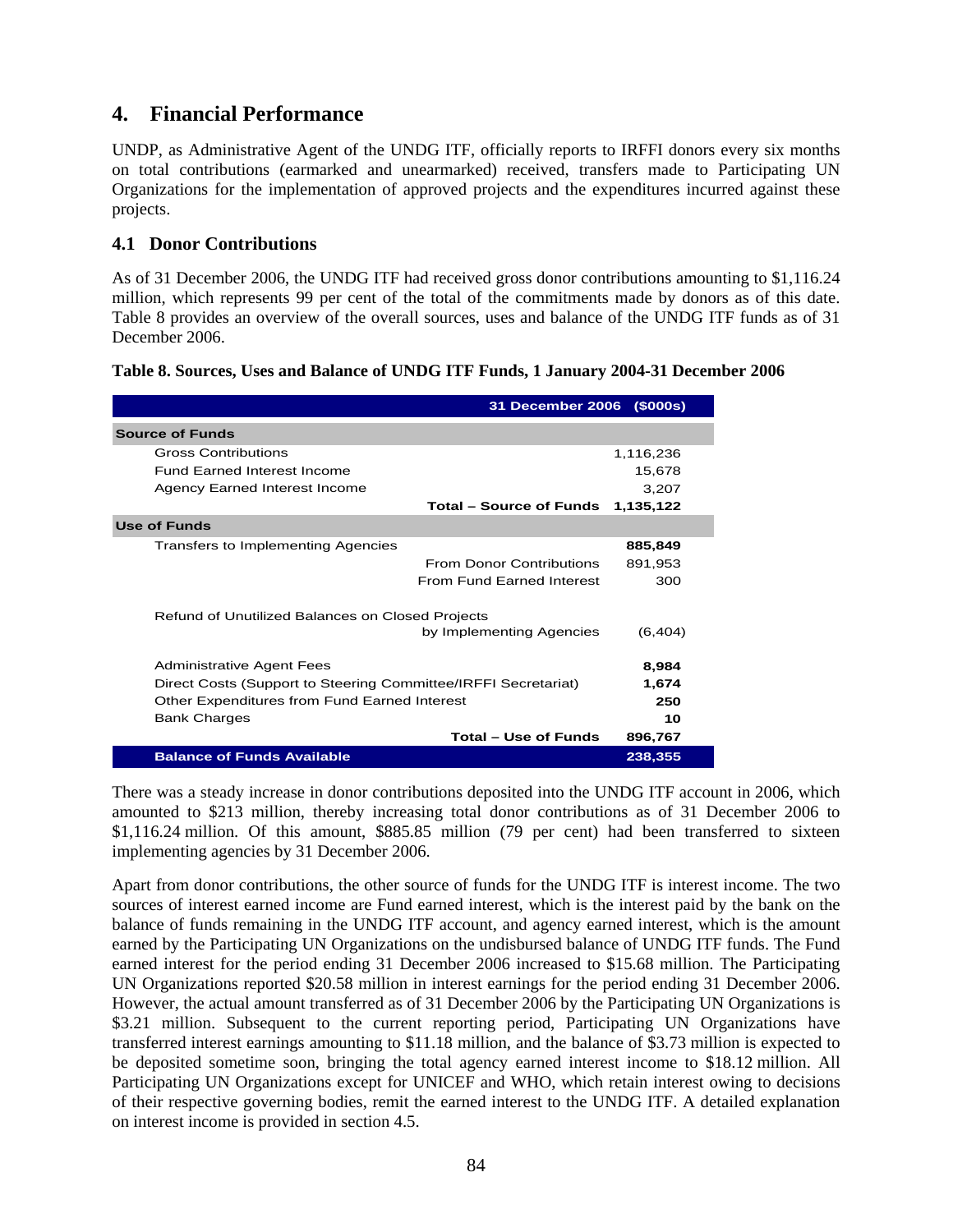As reported earlier, \$300,000 of the Fund earned interest income was used to finance the humanitarian project, "Pilgrim Stampede Emergency Micro Grant Response", implemented by UNOPS, and payment of \$249,771 to PricewaterhouseCoopers (PWC) for its review of the UNDG ITF. Three projects were operationally and financially closed, and \$6.41 million was returned to the UNDG ITF as unused balances by UNIDO (\$6.24 million) and UNESCO (\$0.16 million).

The Administrative Agent fee of approximately \$8.98 million charged up front for the entire duration of the UNDG ITF amounts to 0.80 per cent of the total funds deposited. Costs relating to the UNDG ITF Steering Committee Support Office (SCSO), which amounted to \$750,000 as of 31 December 2006, continue to be charged at a notional rate of 0.15 per cent, based on an estimate of such costs for the fouryear life cycle of the Fund. The adequacy of the notional rate of 0.15 per cent to cover the various categories of eligible direct costs – SCSO costs for the extended period of the IRFFI to 2010, additional costs relating to strengthening the SCSO through the recruitment of a Monitoring and Evaluation Officer, the re-establishment of the IRFFI Secretariat in Baghdad and the financing of possible external reviews in the coming years – has been reviewed. Based on an assessment of the cost projections, it is felt that there is a need to increase the rate to 0.5 per cent on all contributions received on and after 1 April 2007. The rate will be reviewed on an ongoing basis and will as usual be reported in the six-month progress reports.

At the end of the present reporting period (31 December 2006), the five largest contributors were the European Commission (\$461 million), Japan (\$361 million), the United Kingdom (\$56 million), Spain (\$48 million) and Canada (\$46 million), as shown in table 9. Deposits of \$197.60 million were received from the European Commission, Germany and Spain for the period from 1 July to 31 December 2006. In the three months following the present reporting period, additional contributions totalling \$33.05 million were received of which \$15.12 million were contributed by Spain, \$12.30 million by the European Commission, \$3.89 million by Australia and \$1.74 million by Denmark. As a result, the total figure for donor deposits increased to \$1,149.29 million as of 31 March 2007 and Spain moved higher on the list to become the third largest contributor to the UNDG ITF followed by the United Kingdom and Canada, as the fourth and fifth largest contributor, respectively.

|                                 |            |            |              |         |            |              |         |             |              | <b>Gross Donor Deposits</b> |            |              |                             |             |                       |        |            |                                  |           |
|---------------------------------|------------|------------|--------------|---------|------------|--------------|---------|-------------|--------------|-----------------------------|------------|--------------|-----------------------------|-------------|-----------------------|--------|------------|----------------------------------|-----------|
| <b>Donor</b>                    |            |            | 2004         |         |            | 2005         |         |             | 2006         |                             |            | 2006         | Total July 2004 to December |             | January to March 2007 |        |            | Total July 2004 to March<br>2007 |           |
|                                 |            |            | (Donor Curr) | (USS)   |            | (Donor Curr) | (USS)   |             | (Donor Curr) | (USS)                       |            | (Donor Curr) | (USS)                       |             | (Donor Curr)          | (USS)  |            | (Donor Curr)                     | (USS)     |
| <b>European Commission</b>      | <b>EUR</b> | <b>EUR</b> | 80,400       | 101.798 | <b>EUR</b> | 157.590      | 195.328 | <b>EUR</b>  | 127,858      | 164,072                     | <b>EUR</b> | 365.848      | 461.197                     | <b>IEUR</b> | 9.500                 | 12.295 | <b>EUR</b> | 217.758                          | 473,492   |
| Japan                           | <b>USD</b> | <b>USD</b> | 360.951      | 360.951 |            |              |         |             |              |                             | <b>USD</b> | 360.951      | 360.951                     |             |                       |        | USD        | 360.951                          | 360.951   |
| Spain                           | <b>USD</b> |            |              |         | USD        | 20,000       | 20.000  |             |              |                             | USD        | 20,000       | 47,509                      |             |                       |        | <b>JSD</b> |                                  | 62,631    |
|                                 | <b>EUR</b> |            |              |         |            |              |         | EUR         | 21,600       | 27.509                      | <b>EUR</b> | 21,600       |                             | <b>EUR</b>  | 11,500                | 15,122 | <b>EUR</b> | 33,100                           |           |
| <b>United Kingdom</b>           | GBP        | GBP        | 30,000       | 55.542  |            |              |         |             |              |                             | GBP        | 30,000       | 55,542                      |             |                       |        | GBP        | 30,000                           | 55,542    |
| Canada                          | CAD        | CAD        | 50,000       | 37,767  | CAD        | 10,000       | 8.633   |             |              |                             | CAD        | 60,000       | 46,400                      |             |                       |        | CAD        | 50,000                           | 46,400    |
| Italy                           | <b>EUR</b> | EUR        | 10,000       | 13,261  | <b>EUR</b> | 13,900       | 16.521  |             |              |                             | EUR        | 23,900       | 29.782                      |             |                       |        | EUR        | 10,000                           | 29.782    |
| Australia                       | AUD        | AUD        | 10,822       | 7,689   | AUD        | 12,000       | 9,060   | AUD         | 4,500        | 3,318                       | <b>AUD</b> | 27,322       | 20,067                      | AUD         | 5.000                 | 3,890  | AUD        | 20,322                           | 23,957    |
| <b>Denmark</b>                  | <b>DKK</b> | <b>DKK</b> | 25,000       | 4.526   | <b>DKK</b> | 20,000       | 3,167   | <b>DKK</b>  | 18,183       | 2,974                       | <b>DKK</b> | 63.183       | 10,666                      | <b>DKK</b>  | 10,000                | 1.744  | <b>DKK</b> | 53,183                           | 12,410    |
| <b>Republic of Korea</b>        | <b>USD</b> | <b>USD</b> | 7.000        | 7.000   | <b>USD</b> | 4.000        | 4.000   |             |              |                             | <b>USD</b> | 11,000       | 11.000                      |             |                       |        | USD        | 7,000                            | 11.000    |
| Sweden                          | <b>SEK</b> | <b>SEK</b> | 47.000       | 6.824   | <b>SEK</b> | 30,000       | 3.797   |             |              |                             | <b>SEK</b> | 77,000       | 10.622                      |             |                       |        | <b>SEK</b> | 47,000                           | 10.622    |
| Germany                         | <b>USD</b> |            |              |         |            |              |         | <b>IUSD</b> | 10,000       | 10.000                      | <b>USD</b> | 10,000       | 10.000                      |             |                       |        | USD        | 10,000                           | 10,000    |
| Norway                          | <b>NOK</b> | <b>NOK</b> | 29,000       | 4,449   | <b>NOK</b> | 16,000       | 2,560   |             |              |                             | <b>NOK</b> | 45,000       | 7,009                       |             |                       |        | <b>NOK</b> | 29,000                           | 7,009     |
| <b>Netherlands</b>              | <b>EUR</b> | EUR        | 5,000        | 6.697   |            |              |         |             |              |                             | <b>EUR</b> | 5.000        | 6,697                       |             |                       |        | <b>EUR</b> | 5,000                            | 6,697     |
| Finland                         | <b>EUR</b> | EUR        | 3,000        | 3.886   | <b>EUR</b> | 2.000        | 2.349   |             |              |                             | <b>EUR</b> | 5,000        | 6,234                       |             |                       |        | <b>EUR</b> | 3,000                            | 6,234     |
| India                           | USD        | <b>USD</b> | 2,500        | 2,500   | USD        | 2.500        | 2.500   |             |              |                             | <b>USD</b> | 5.000        | 5,000                       |             |                       |        | USD        | 2,500                            | 5,000     |
| Kuwait                          | <b>USD</b> | <b>USD</b> | 5.000        | 5.000   |            |              |         |             |              |                             | <b>USD</b> | 5.000        | 5.000                       |             |                       |        | USD        | 5.000                            | 5,000     |
| Qatar                           | <b>USD</b> | USD        | 2,500        | 2.500   | USD        | 2.500        | 2.500   |             |              |                             | <b>USD</b> | 5.000        | 5.000                       |             |                       |        | <b>JSD</b> | 2,500                            | 5.000     |
| <b>United States of America</b> | <b>USD</b> | USD        | 5,000        | 5.000   |            |              |         |             |              |                             | <b>USD</b> | 5.000        | 5,000                       |             |                       |        | <b>USD</b> | 5.000                            | 5.000     |
| Greece                          | <b>EUR</b> | EUR        | 600          | 764     |            |              |         | <b>EUR</b>  | 2.400        | 2.866                       | <b>EUR</b> | 3.000        | 3,630                       |             |                       |        | EUR        | 3,000                            | 3,630     |
| <b>New Zealand</b>              | <b>NZD</b> | <b>NZD</b> | 1.500        | 941     | <b>NZD</b> | 2.000        | 1,420   | <b>NZD</b>  | 1.500        | 1.004                       | <b>NZD</b> | 5.000        | 3,365                       |             |                       |        | <b>NZD</b> | 3.000                            | 3,365     |
| Luxembourg                      | <b>USD</b> |            |              |         | USD        | 200          | 200     |             |              |                             | <b>USD</b> | 200          | 2.319                       |             |                       |        | <b>USD</b> |                                  | 2.319     |
|                                 | <b>EUR</b> |            |              |         | <b>EUR</b> | 800          | 1,037   | EUR         | 900          | 1.082                       | <b>EUR</b> | 1.700        |                             |             |                       |        | EUR        | 900                              |           |
| Belgium                         | <b>EUR</b> |            |              |         | <b>EUR</b> | 1.000        | 1.321   |             |              |                             | <b>EUR</b> | 1,000        | 1.321                       |             |                       |        | <b>EUR</b> |                                  | 1,321     |
| Ireland                         | <b>EUR</b> | EUR        | 1.000        | 1.226   |            |              |         |             |              |                             | <b>EUR</b> | 1,000        | 1.226                       |             |                       |        | <b>EUR</b> | 1.000                            | 1,226     |
| Iceland                         | <b>USD</b> | <b>USD</b> | 500          | 500     |            |              |         |             |              |                             | <b>USD</b> | 500          | 500                         |             |                       |        | USD        | 500                              | 500       |
| Turkey                          | <b>USD</b> |            |              |         | USD        | 200          | 200     |             |              |                             | USD        | 200          | 200                         |             |                       |        | <b>JSD</b> |                                  | 200       |
| <b>TOTAL</b>                    |            |            |              | 628.821 |            |              | 274.592 |             |              | 212.823                     |            |              | 1.116.236                   |             |                       | 33.050 |            |                                  | 1.149.287 |

**Table 9. Total Donor Deposits into the UNDG ITF (\$000)**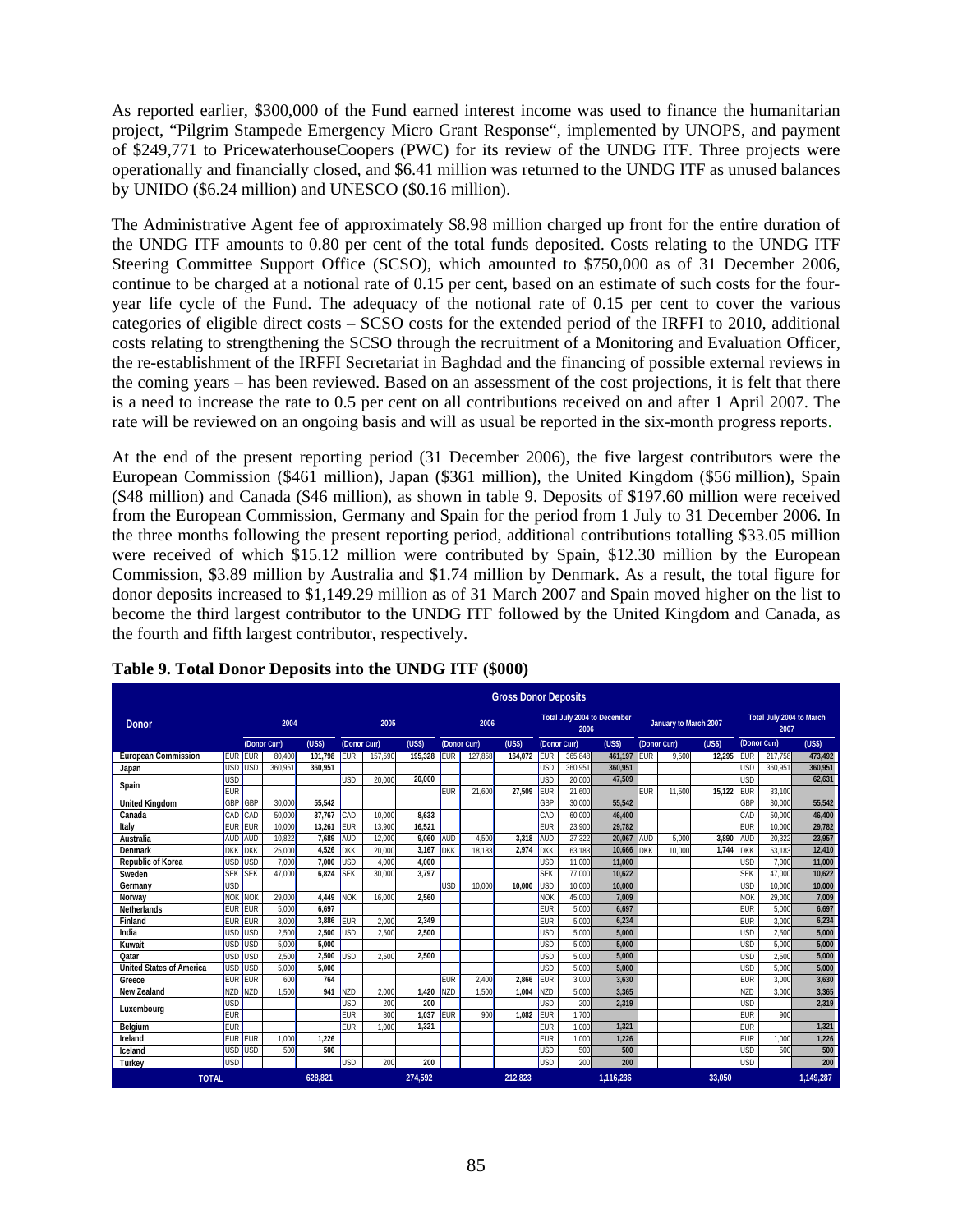#### **The Issue of Earmarking under the UNDG ITF**

Pursuant to the United Nations regulations and rules, the Terms of Reference (TOR) for the IRFFI and the LOA signed with IRFFI donors, the UNDG ITF enables donors to provide contributions either as unearmarked or earmarked funds. To date, donor contributions to the UNDG ITF have been received as:

- (a) unearmarked contributions;
- (b) earmarked contributions to finance:
	- i. a specific Cluster(s) or sub-Cluster;
	- ii. a specific Participating UN Organization(s);
	- iii. a specific Participating UN Organization (s) in a specific Cluster(s); and
	- iv. a cross-cutting theme (s).

Most earmarking is at the level of the Cluster; earmarking by project is not permitted under the UNDG ITF.

Irrespective of the nature of the donor contribution, all projects submitted by Participating UN Organizations to the ISRB and the UNDG ITF Steering Committee undergo the same review and approval procedure. Thus a project that plans to use resources earmarked by a donor to a specific Participating UN Organization in a specific Cluster requires approval by the relevant line ministry, undergoes the same type of Cluster and inter-Cluster review as a project for unearmarked resources, and requires ISRB approval (except for the projects in the Support to Electoral Process Cluster and the constitutional support sub-Cluster, which are approved by the IECI and the Constitution Committee of the National Assembly, respectively). In this way, the UNDG ensures that all funded projects are in accordance with Iraqi priorities. The distribution of net donor contributions earmarked by Cluster and the total of unearmarked contributions are provided in table 10.

#### **Table 10. Net Donor Contributions, by Cluster/Sub-Cluster, as of 31 December 2006 (\$000)**

|                                                                                   | <b>Deposits</b>   |                                             |                                                                                                                                                                                                                |
|-----------------------------------------------------------------------------------|-------------------|---------------------------------------------|----------------------------------------------------------------------------------------------------------------------------------------------------------------------------------------------------------------|
| <b>Cluster</b>                                                                    | <b>Net Amount</b> | Share of<br><b>Total</b><br><b>Deposits</b> | <b>Donor</b>                                                                                                                                                                                                   |
|                                                                                   | (S000s)           | $(\% )$                                     |                                                                                                                                                                                                                |
| Agriculture, Food Security, Environment and<br><b>Natural Resource Management</b> | 115,950           | 10                                          |                                                                                                                                                                                                                |
| Agriculture, Water Resources and Environment                                      | 106,564           | 10                                          | Australia, European Commission, Greece, Italy, Japan, Kuwait,                                                                                                                                                  |
| <b>Food Security</b>                                                              | 2.195             |                                             | Republic of Korea, Sweden                                                                                                                                                                                      |
| Mine Action                                                                       | 7.191             | 1                                           |                                                                                                                                                                                                                |
| <b>Education and Culture</b>                                                      | 190,147           | 17                                          | European Commission, Germany, Ireland, Japan                                                                                                                                                                   |
| Governance and Human Development                                                  | 107,823           | 10                                          |                                                                                                                                                                                                                |
| Governance and Civil Society                                                      | 23.634            | 2                                           | Australia, Canada, Denmark, European Commission (EC, EC RRM,                                                                                                                                                   |
| Support to Constitutional Process                                                 | 37.636            | 3                                           | EC EIDHR), Greece, Finland, Spain, Sweden                                                                                                                                                                      |
| Poverty Reduction and Human Development                                           | 46,553            | $\overline{4}$                              |                                                                                                                                                                                                                |
| Health                                                                            | 99,675            | 9                                           | European Commission, Japan                                                                                                                                                                                     |
| <b>Infrastructure Rehabilitation</b>                                              | 244,532           | 22                                          |                                                                                                                                                                                                                |
| Water and Sanitation                                                              | 58.089            | 5                                           | European Commission, Japan, Luxembourg, Spain                                                                                                                                                                  |
| Infrastructure                                                                    | 186,444           | 17                                          |                                                                                                                                                                                                                |
| Internally Displaced Persons and Refugees                                         | 10,140            | $\mathbf{1}$                                | Australia, Denmark, Republic of Korea                                                                                                                                                                          |
| <b>Support to Electoral Process</b>                                               | 216.771           | 20                                          | Australia, Belgium, Canada, Denmark, European Commission (EC,<br>EC RRM, EC EIDHR) Finland, Italy, Japan, Luxembourg,<br>Netherlands, New Zealand, Norway, Republic of Korea, Spain,<br>Sweden, United Kingdom |
| <b>Total EARMARKED Funds</b>                                                      | 985,038           | 89                                          |                                                                                                                                                                                                                |
| <b>Total UNEARMARKED Funds</b>                                                    | 120,540           | 11                                          | Canada, Greece, Iceland, India, Japan <sup>a</sup> , New Zealand, Norway,<br>Qatar, Turkey, United Kingdom <sup>b</sup> , United States of America                                                             |
| <b>Total Funds</b>                                                                | 1,105,579         |                                             |                                                                                                                                                                                                                |
|                                                                                   |                   |                                             |                                                                                                                                                                                                                |

<u>Notes:</u><br><sup>a</sup> Although earmarked for "employment creation", treated as "unearmarked" since it could fund activities from various Clusters that promote "employment creation".<br><sup>b</sup> Earmarked to 10 of the 11 original United Nat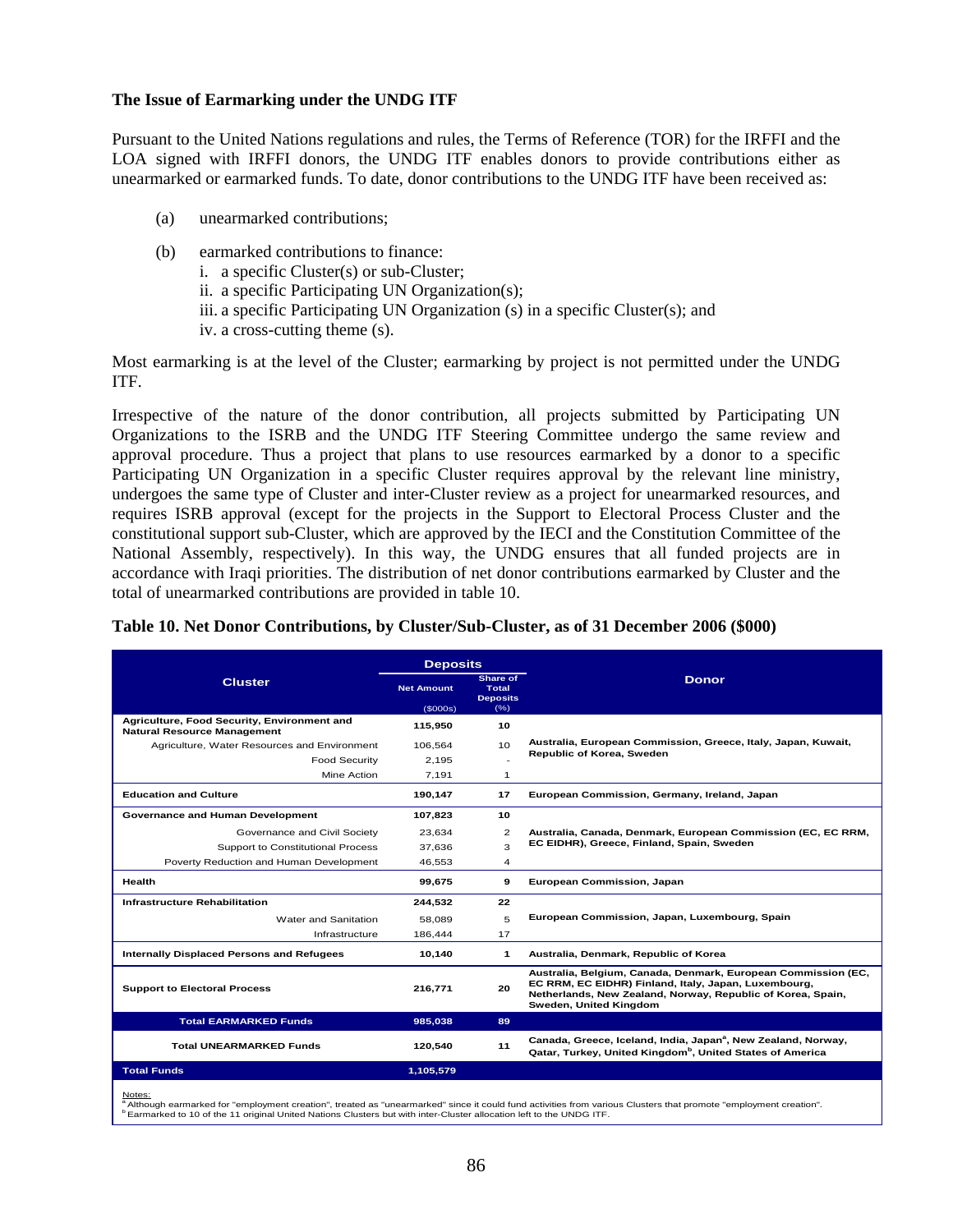A large percentage (89 per cent) of all donor contributions received as of 31 December 2006 were received as earmarked contributions to a particular Cluster/sub-Cluster/cross-cutting theme and/or specific Participating UN Organization(s). For the period from 1 July to 31 December 2006, the net deposits received by the UNDG ITF amounted to \$195.78 million of which \$64.56 million (33%) was given to the Education and Culture Cluster, followed by \$39.91 million (20%) to the Infrastructure Rehabilitation Cluster and \$34.67 million (18%) to the Governance and Human Development Cluster.

Of the \$985.04 million that were received as earmarked contributions, \$627.24 million (64 per cent) were received as earmarked exclusively to a particular Cluster/sub-Cluster/cross-cutting theme, and \$357.80 million (36 per cent) were earmarked mainly to a particular Cluster/sub-Cluster/cross-cutting theme and specific Participating UN Organization(s). This was a consistent pattern in all four earlier reporting periods. It is important to note that donor earmarking under the UNDG ITF closely reflects Iraqi priorities rather than being solely a reflection of donor priorities.

Based on the ISRB-approved United Nations Assistance Strategy 2004-2006 document presented to the IRFFI Donor Committee meeting of February 2004, donors had provided to the UNDG ITF an initial contribution of \$424 million by 30 June 2004 (\$306 million earmarked and \$118 million unearmarked). In the absence of rigorous prioritization by the Iraqi authorities, the United Nations considered all of the 11 original Clusters on an equal footing, with donors subsequently funding the Clusters that matched their respective assistance strategy for Iraq. As Iraqi priorities were refined over time in the National Development Strategy of October 2004 and subsequently in the revised National Development Strategy presented to the July 2005 Dead Sea Donor Committee meeting, the focus of donor earmarking followed suit. The MoPDC in July 2005 stressed the issue of support to basic services; consequently, donor earmarking concentrated on these areas. In addition, it should be noted that the use of unearmarked resources also largely reflected the Iraqi emphasis on basic services.

|                              | <b>Total for All</b> |                                        | <b>Basic Services</b>                                                          | <b>Total Basic</b> | <b>Total Basic</b><br>Services as a            |                                    |                                       |  |
|------------------------------|----------------------|----------------------------------------|--------------------------------------------------------------------------------|--------------------|------------------------------------------------|------------------------------------|---------------------------------------|--|
| <b>CLUSTER</b>               | <b>Clusters</b>      | <b>Education and</b><br><b>Culture</b> | <b>Health and</b><br><b>Water and</b><br><b>Nutrition</b><br><b>Sanitation</b> |                    | <b>Infrastructure</b><br><b>Rehabilitation</b> | <b>Services</b><br><b>Clusters</b> | % of Total for<br><b>All Clusters</b> |  |
| Net Donor Contributions      | 1,105,579            | 190.147                                | 99,675                                                                         | 58.089             | 186.444                                        | 534.354                            | 48.3                                  |  |
| Approved Earmarked Funding   | 766.324              | 152.440                                | 76,848                                                                         | 37.866             | 164.697                                        | 431.850                            | 56.4                                  |  |
| Approved Unearmarked Funding | 119,225              | 545                                    | 38.384                                                                         | 8.154              | 20.696                                         | 67.780                             | 56.9                                  |  |
| Total Approved Funding*      | 885,849              | 152.984                                | 115.232                                                                        | 46.020             | 185.394                                        | 499.630                            | 56.4                                  |  |
| Expenditure                  | 699,861              | 128.207                                | 84.904                                                                         | 36.716             | 134.133                                        | 383.960                            | 54.9                                  |  |
| <b>Number of Projects</b>    | 110                  | 19                                     | 17                                                                             | 10                 | 12                                             | 58                                 | 52.7                                  |  |

**Table 11. Summary of Contributions Received, Funds Approved and Expenditure by Basic Services Clusters/Sub-clusters as of 31 December 2006 (\$000)**

Table 11 shows that approximately 50 per cent of all contributions received as of 31 December 2006 were for Basic Services. Similarly, Basic Services received 56.4 per cent of approved earmarked funding and 56.9 per cent of unearmarked funding. The fact that both earmarked and unearmarked contributions have provided funding for Basic Services indicates the alignment of donor earmarking and the use of unearmarked funding with Iraqi priorities.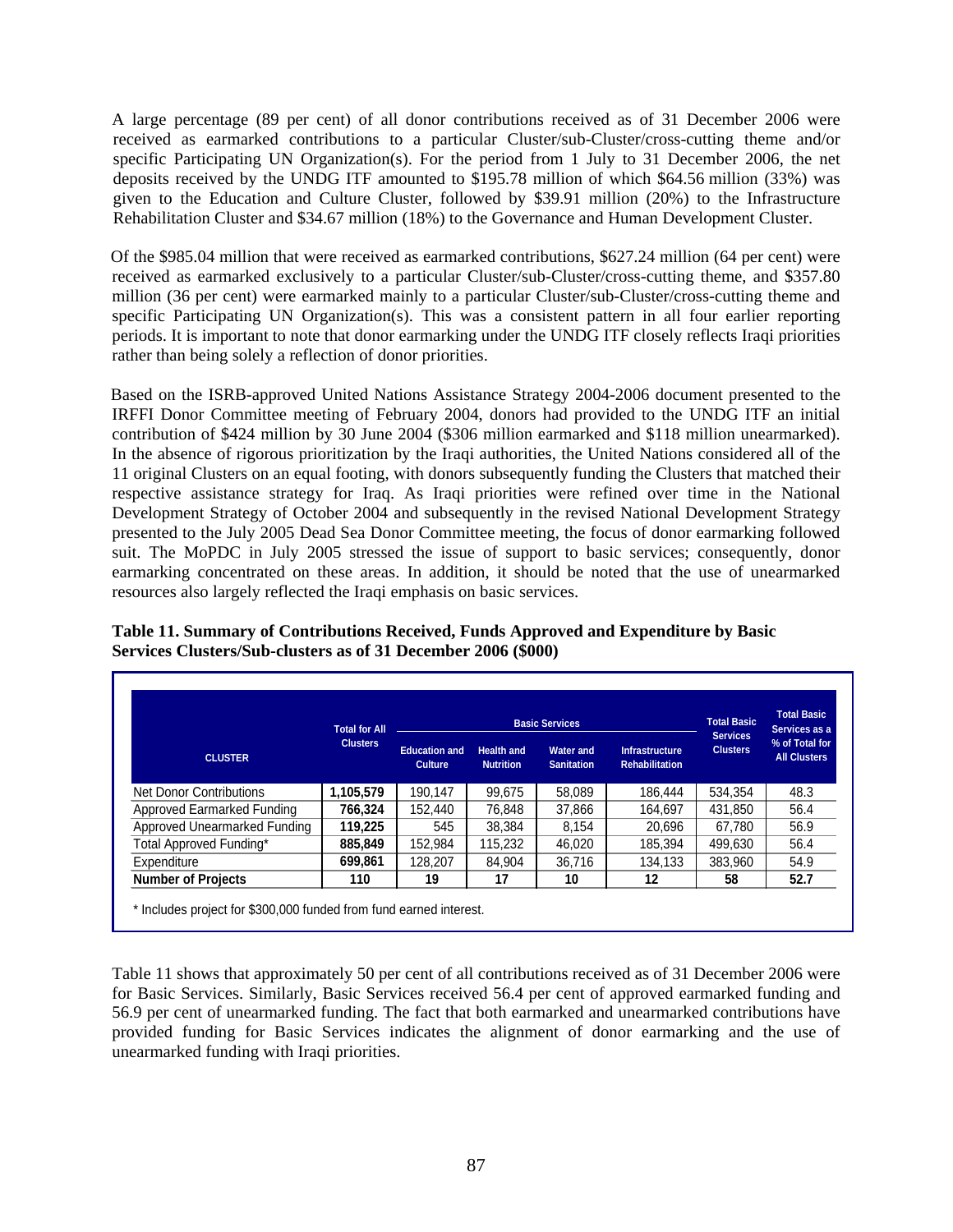

**Figure 3. Funding for Basic Services and Other Clusters, as of 31 December 2006 (\$000)** 





As of the end of the reporting period under review, three projects (UNESCO G11-07, UNOPS A7-02 and UNHCR F8-02) had been operationally and financially closed and the unutilized balance, if any, had been refunded to the UNDG ITF. The refund becomes an additional source of income and augments the UNDG ITF resources available to fund new activities. Since neither the IRFFI TOR nor the LOA concluded by UNDP as Administrative Agent of the UNDG ITF provided specific guidelines on how to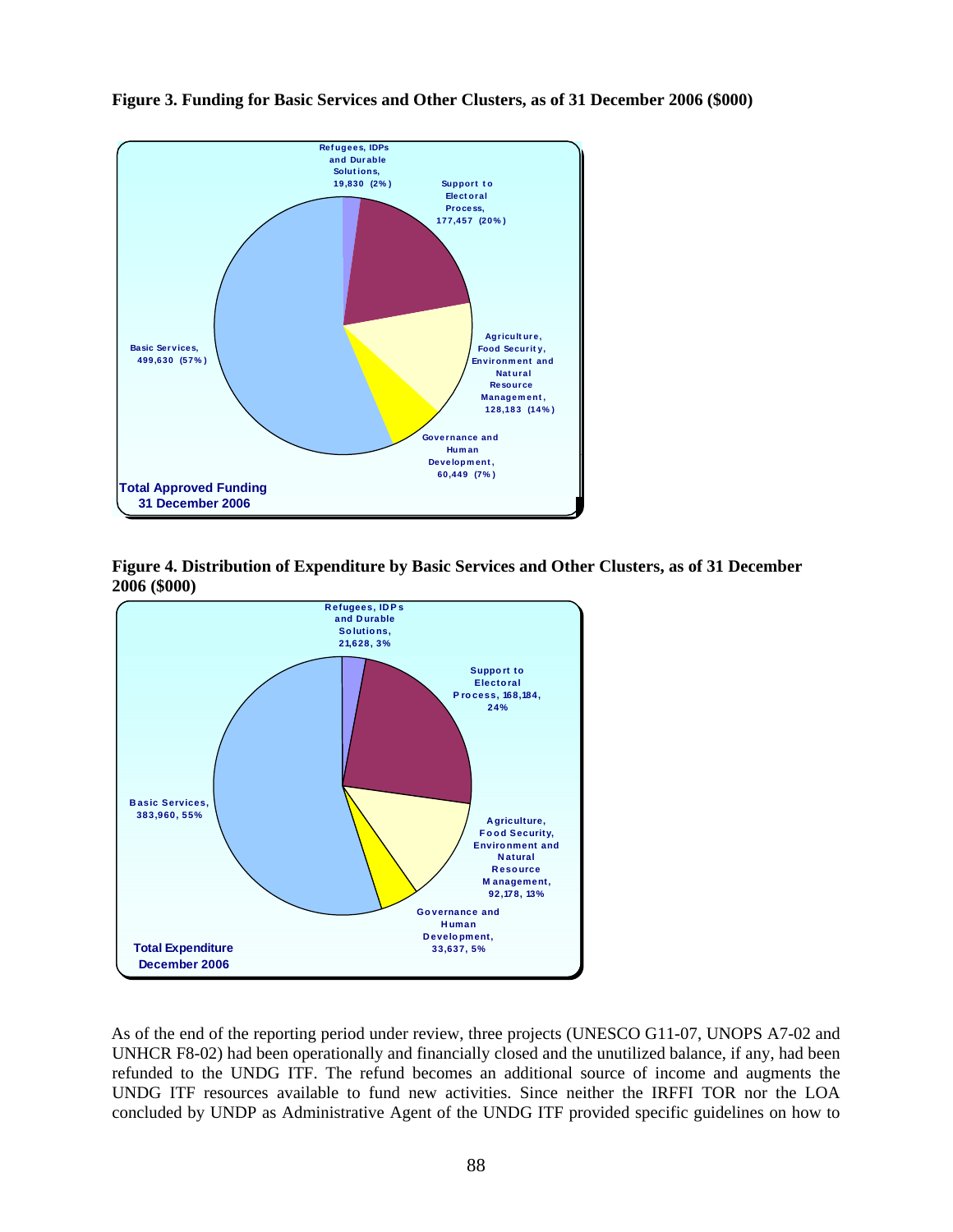account for refunds from completed approved projects, the following UNDP proposal, presented to UNDG ITF donors in the Third Six-month Progress Report reviewed and agreed to at the United Nations/World Bank briefing meeting held in Amman, Jordan, on 24 May 2006, has been followed since July 2006:

- 1. to maximize the ability of the United Nations to respond readily to priorities of the new Iraqi Government and in view of the fact that past unearmarked donor contributions have co-funded activities funded from Cluster- and/or agency-level earmarked contributions, refunds of unutilized balances from completed projects that are equal to or less than \$1 million be deposited back into the "unearmarked" category of funds;
- 2. refunds from completed projects exceeding \$1 million be redeposited into the earmarked Cluster or sub-Cluster account from which the project was originally funded;
- 3. refunds in excess of \$1 million from a completed project that was originally funded from an agency-level earmarked contribution be redeposited as an earmarked contribution to the specific agency in line with the original decision of the contributing IRFFI donor; and
- 4. refunds on projects funded from Fund and/or agency earned interest be returned to the relevant Earned Interest account.

## **4.2 Transfer of Approved Funding to Implementing Agencies**

As of 31 December 2006, the UNDG ITF had funded a total of 110 approved projects amounting to approximately \$885.85 million, which accounted for 79 per cent of the total deposited funds. Approximately \$766.32 million of earmarked contributions, \$119.23 million of unearmarked contributions and \$0.30 million of Fund earned interest were used to fund the 110 projects. Additionally, 25 new projects were funded for \$88.12 million in the first three months of 2007, bringing the total number of projects funded as of 31 March 2007 to 135 and the funding total to \$973.97 million, which included additional funding for previously approved projects. This figure is expected to cross the billiondollar threshold by 30 June 2007. The distribution of approved funding, consolidated by Cluster, type of funds and reporting period, is summarized in table 12**.** 

Seventeen new projects along with additional funding for previously approved projects were funded for \$83.36 million in the period from 1 July to 31 December 2006, with the bulk of the funding being done from earmarked funds. Projects totalling \$36.16 million were funded in the Education and Culture Cluster, \$19.07 million in the Health and Nutrition Cluster, \$10.66 million in the Governance and Human Development Cluster, \$8.76 million in the Infrastructure Rehabilitation Cluster and \$8.71 million in the Agriculture, Food Security, Environment and Natural Resource Management Cluster. The distribution of approved funding by reporting period is given in figure 5.

During the period from 1 January to 31 March 2007, 25 new projects were funded for a total of \$88.12 million. These were in the following Clusters: Health and Nutrition (\$40.38 million); Governance and Human Development (\$15.25 million); Infrastructure Rehabilitation (\$14.03 million); Agriculture, Food Security, Environment and Natural Resource Management (\$7.80 million); Education and Culture (\$6.72 million); and Refugees, IDPs and Durable Solutions (\$3.94 million).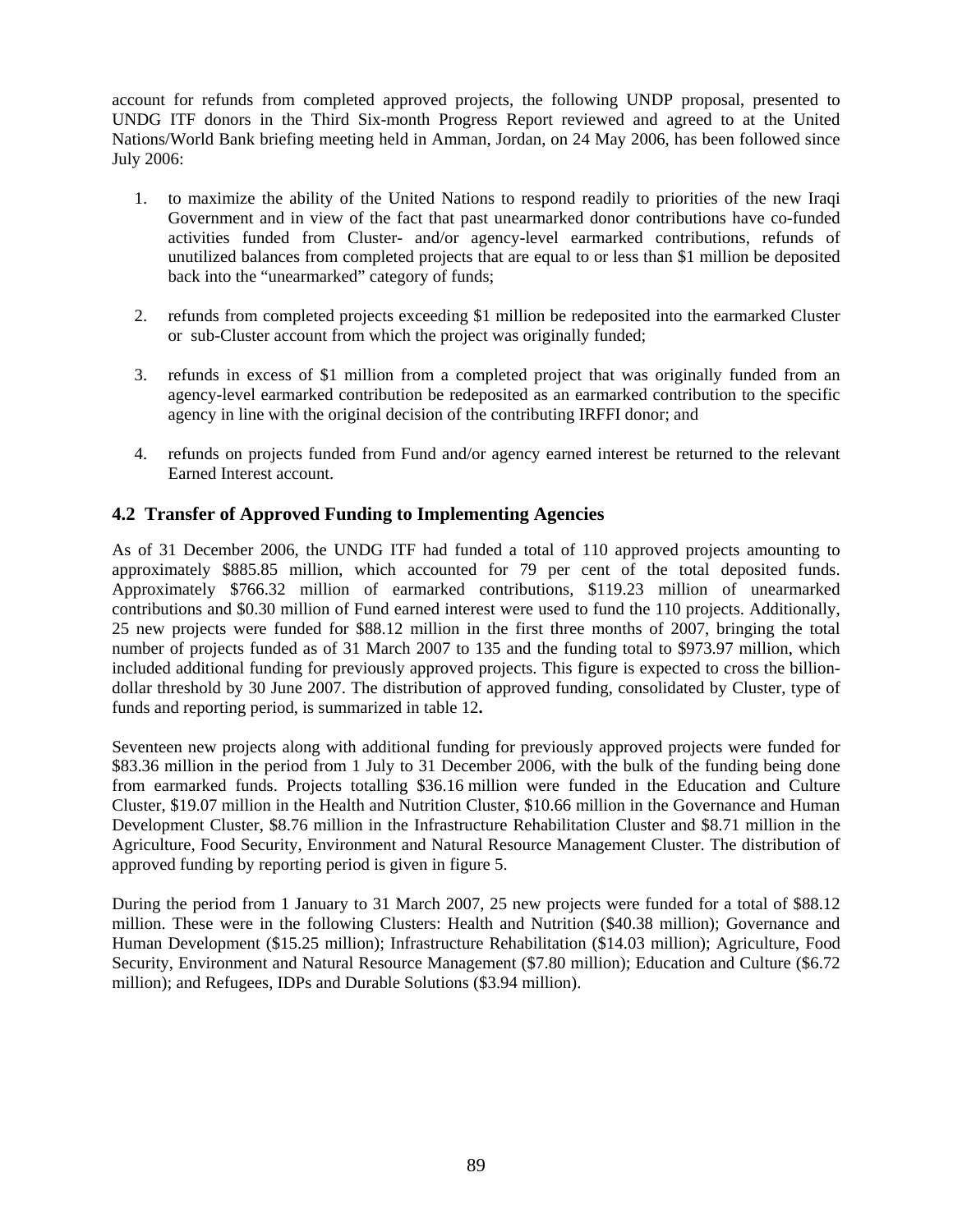**Table 12. Distribution of Approved Funding, by Cluster and Type of Funds and Reporting Period (\$000)**

|                                                                                                                                  |                       |                                | 31 December 2006         |                                          |                           |                              | 31 March 2007                        |                          |                                                 |                           |  |  |  |
|----------------------------------------------------------------------------------------------------------------------------------|-----------------------|--------------------------------|--------------------------|------------------------------------------|---------------------------|------------------------------|--------------------------------------|--------------------------|-------------------------------------------------|---------------------------|--|--|--|
| <b>CLUSTER</b>                                                                                                                   | Earmarked<br>(\$000s) | <b>Unearmarked</b><br>(\$000s) | <b>Total</b><br>(\$000s) | % of Total<br>Approved<br><b>Funding</b> | No. of<br><b>Projects</b> | <b>Earmarked</b><br>(\$000s) | <b>Unearmarked</b><br>$($ \$000s $)$ | <b>Total</b><br>(\$000s) | % of Total<br><b>Approved</b><br><b>Funding</b> | No. of<br><b>Projects</b> |  |  |  |
| <b>Agriculture, Food Security, Environment</b><br>and Natural Resource Management                                                | 90,205                | 37,979                         | 128,183                  | 14                                       | 17                        | 97,999                       | 37,979                               | 135.978                  | 14                                              | 18                        |  |  |  |
| Agriculture, Water Resources and Environment                                                                                     | 80,871                | 28,659                         | 109,530                  | 12                                       | 13                        | 88.665                       | 28,659                               | 117,324                  | 12                                              | 14                        |  |  |  |
| <b>Food Security</b>                                                                                                             | 2,195                 | 7,000                          | 9,195                    | $\mathbf{1}$                             | $\mathbf{1}$              | 2,195                        | 7,000                                | 9,195                    | $\overline{1}$                                  | $\mathbf{1}$              |  |  |  |
| Mine Action                                                                                                                      | 7,139                 | 2,319                          | 9,458                    | $\mathbf{1}$                             | 3                         | 7,139                        | 2,319                                | 9,458                    | $\mathbf{1}$                                    | 3                         |  |  |  |
| <b>Education and Culture</b>                                                                                                     | 152,440               | 545                            | 152.984                  | 17                                       | 20                        | 159,160                      | 545                                  | 159,705                  | 16                                              | 23                        |  |  |  |
| Governance and Human Development                                                                                                 | 60,449                | 0                              | 60,449                   | $\overline{7}$                           | 20                        | 75,699                       | $\bf{0}$                             | 75,699                   | 8                                               | 27                        |  |  |  |
| Governance and Civil Society                                                                                                     | 18,480                | $\mathbf 0$                    | 18,480                   | $\overline{2}$                           | $\overline{7}$            | 18,480                       | $\mathbf{0}$                         | 18,480                   | $\overline{2}$                                  | $\overline{7}$            |  |  |  |
| Support to Constitutional Process                                                                                                | 30,798                | $\mathbf 0$                    | 30,798                   | 3                                        | $\overline{7}$            | 38,048                       | $\Omega$                             | 38,048                   | $\overline{4}$                                  | 12                        |  |  |  |
| Poverty Reduction and Human Development                                                                                          | 11,171                | 0                              | 11,171                   | $\mathbf{1}$                             | 6                         | 19,171                       | $\mathbf{0}$                         | 19,171                   | $\overline{2}$                                  | 8                         |  |  |  |
| <b>Health and Nutrition</b>                                                                                                      | 76,848                | 38,384                         | 115,232                  | 13                                       | 17                        | 117,228                      | 38,388                               | 155,615                  | 16                                              | 21                        |  |  |  |
| <b>Infrastructure Rehabilitation</b>                                                                                             | 202,563               | 28,851                         | 231,414                  | 26                                       | 23                        | 216,596                      | 28,851                               | 245,447                  | 25                                              | 30                        |  |  |  |
| Water and Sanitation                                                                                                             | 37,866                | 8,154                          | 46,020                   | 5                                        | 11                        | 51.899                       | 8,154                                | 60,054                   | 6                                               | 18                        |  |  |  |
| Infrastructure Rehabilitation                                                                                                    | 164,697               | 20,696                         | 185,394                  | 21                                       | 12                        | 164,697                      | 20,696                               | 185,394                  | 19                                              | 12                        |  |  |  |
| Refugees, IDPs and Durable Solutions                                                                                             | 6,204                 | 13,625                         | 19,830                   | $\mathbf{2}$                             | 3                         | 10,140                       | 13,625                               | 23,765                   | $\overline{2}$                                  | 6                         |  |  |  |
| <b>Support to Electoral Process</b>                                                                                              | 177,615               | $-159$                         | 177,457                  | 20                                       | 9                         | 177,615                      | $-159$                               | 177,457                  | 18                                              | 9                         |  |  |  |
| <b>Emergency Response Project</b>                                                                                                | 0                     | 0                              | 300                      | 0                                        | $\mathbf{1}$              | $\bf{0}$                     | $\bf{0}$                             | 300                      | 0                                               | $\mathbf{1}$              |  |  |  |
| <b>TOTAL</b>                                                                                                                     | 766,324               | 119,225                        | 885,849                  |                                          | 110                       | 854.437                      | 119,228                              | 973,966                  |                                                 | 135                       |  |  |  |
| Emergency Response Project has been entirely funded by fund earned interest and not from earmarked or unearmarked contributions. |                       |                                |                          |                                          |                           |                              |                                      |                          |                                                 |                           |  |  |  |

**Figure 5. Distribution of Approved Funding by Reporting Period (\$000)** 

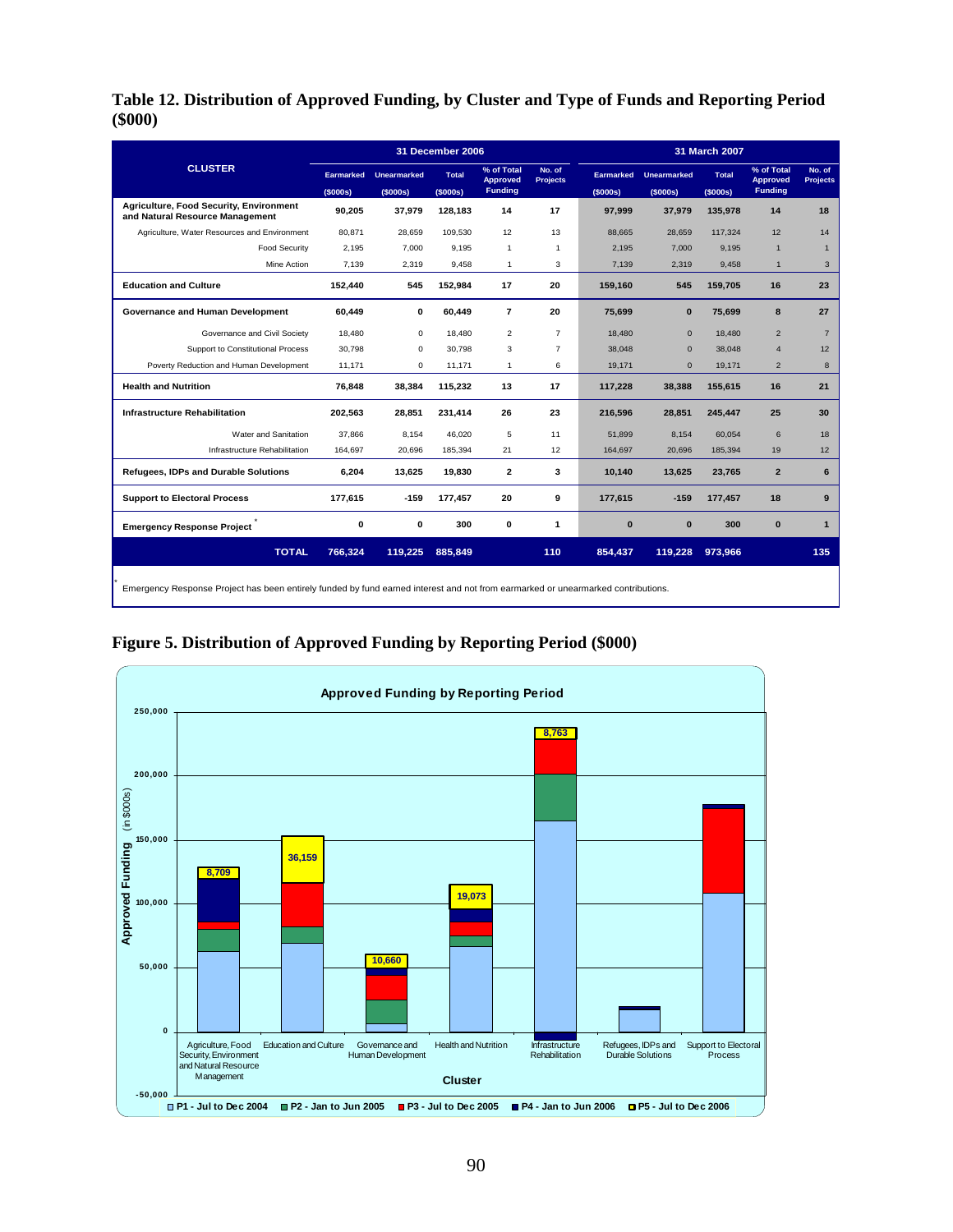Figure 6 shows the distribution of approved funding by earmarked and unearmarked resources for the different Clusters. The Infrastructure Rehabilitation Cluster received the bulk of the earmarked resources along with the Support to Electoral Process; Education and Culture; and Agriculture, Food Security, Environment and Natural Resource Management Clusters. A large amount of unearmarked resources funded projects in the Health and Nutrition; Agriculture, Food Security, Environment and Natural Resource Management; Infrastructure Rehabilitation; and Refugees, IDPs and Durable Solutions Clusters.



**Figure 6. Use of Earmarked and Unearmarked Funds, by Cluster, as of 31 December 2006 (\$000)** 

As indicated in table 13, UNDP and UNOPS have continued to be the two organizations that have received the largest share of the total funding (\$252.45 million and \$157.99 million, respectively). They are responsible for implementing projects in the following Clusters: Infrastructure Rehabilitation, Support to Electoral Process (on behalf of UN DPA/EAD), and Governance and Human Development. UNICEF continues to be the third major recipient of UNDG ITF funds, having received \$124.13 million as of 31 December 2006. WHO and FAO are the fourth and fifth largest recipients of UNDG ITF funding at \$94.30 million and \$75.32 million, respectively, with projects implemented mainly in the Clusters that they lead: Health and Nutrition, and Agriculture, Food Security, Environment and Natural Resource Management.

The aforesaid trend continued in the first three months of 2007. However, it is worthwhile noting that a number of specialized Participating UN Organizations such as ILO, UNESCO, UNHCR UNIDO and UNIFEM accessed UNDG ITF resources for the implementation of projects in their mandated areas between January and March 2007.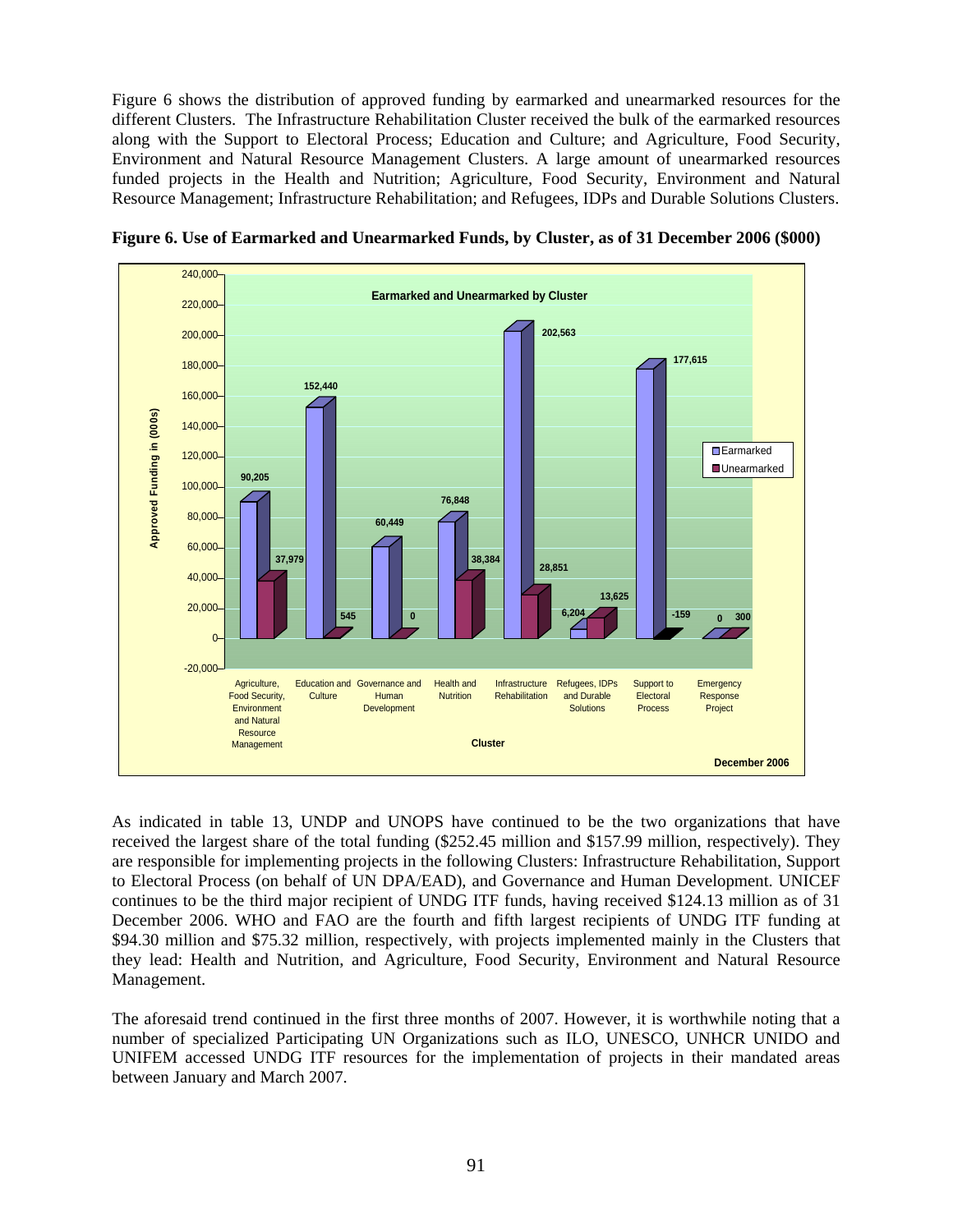|                   |               | <b>Approved Funding</b>   |                     |                           |
|-------------------|---------------|---------------------------|---------------------|---------------------------|
| <b>AGENCY</b>     |               | as of 31 December 2006    | as of 31 March 2007 |                           |
|                   | <b>Amount</b> | No. of<br><b>Projects</b> | <b>Amount</b>       | No. of<br><b>Projects</b> |
| <b>ESCWA</b>      | 8,340         | 4                         | 8,340               | $\overline{\mathbf{4}}$   |
| <b>FAO</b>        | 75,322        | $\overline{7}$            | 77,244              | $\overline{7}$            |
| <b>ILO</b>        | 321           | 1                         | 2,004               | $\overline{2}$            |
| <b>UNDP</b>       | 252,448       | 23                        | 280,798             | 26                        |
| <b>UNDPA/EAD</b>  | 7,802         | 1                         | 7,802               | $\mathbf{1}$              |
| <b>UNEP</b>       | 16,605        | 3                         | 16,605              | 3                         |
| <b>UNESCO</b>     | 33,739        | 12                        | 40,186              | 14                        |
| <b>UNFPA</b>      | 12,603        | 1                         | 12,603              | $\mathbf{1}$              |
| <b>UN-HABITAT</b> | 58,393        | 8                         | 58,393              | 8                         |
| <b>UNHCR</b>      | 10,088        | 2                         | 13,423              | $\overline{\mathbf{4}}$   |
| <b>UNICEF</b>     | 124,125       | 10                        | 138,463             | 16                        |
| <b>UNIDO</b>      | 16,004        | 4                         | 21,876              | 5                         |
| <b>UNIFEM</b>     | 3,575         | 2                         | 4,213               | $\overline{3}$            |
| <b>UNOPS</b>      | 157,987       | 17                        | 170,326             | 23                        |
| <b>WFP</b>        | 14,194        | 2                         | 14,194              | $\overline{2}$            |
| <b>WHO</b>        | 94,304        | 13                        | 107,496             | 16                        |
| <b>TOTAL</b>      | 885,849       | 110                       | 973,966             | 135                       |

**Table 13. Approved Funding and Number of Projects, by Agency, as of 31 December 2006 (\$000)**

Of the available balance of \$220.03 million as of 31 December 2006, \$47.37 million was in the Governance and Human Development Cluster. Subsequent to the current reporting period, \$30.34 million of this amount were used to fund the ISRB/UNDG ITF Steering Committee-approved multisectoral project, "Local Area-based Development Programme (LADP)" (jointly implemented by seven organizations: ILO, UNDP, UNESCO, UN-HABITAT, UNIFEM, UNOPS and WHO), in April 2007. This has considerably reduced the balance available in the Governance and Human Development Cluster. Apart from the LADP project, additional projects amounting to \$12.61 million have been approved in the Agriculture, Food Security, Environment and Natural Resource Management Cluster. There is also a balance of \$39 million in the Support to Electoral Process Cluster, the use of which is awaiting the establishment of the permanent Electoral Commission, as indicated in the Fourth Six-month Progress Report. If all of the above along with the \$164.72 million worth of projects in the pipeline (table 16) is taken into account, UNDG ITF will not only use up all of the available funds but also require additional funding from donors in 2007. A breakdown of the balance of funds, by Cluster and type of funds, is given in table 14 and figure 7.

Even with the receipt of contributions of \$33.05 million in the first quarter of 2007 that came mainly from the European Commission (\$12.30 million) and from Spain (\$15.12 million), the available balance of funds as of 31 March 2007 dropped to \$164.66 million. This is because projects amounting to \$88.42 million were approved and funded in the first three months of 2007.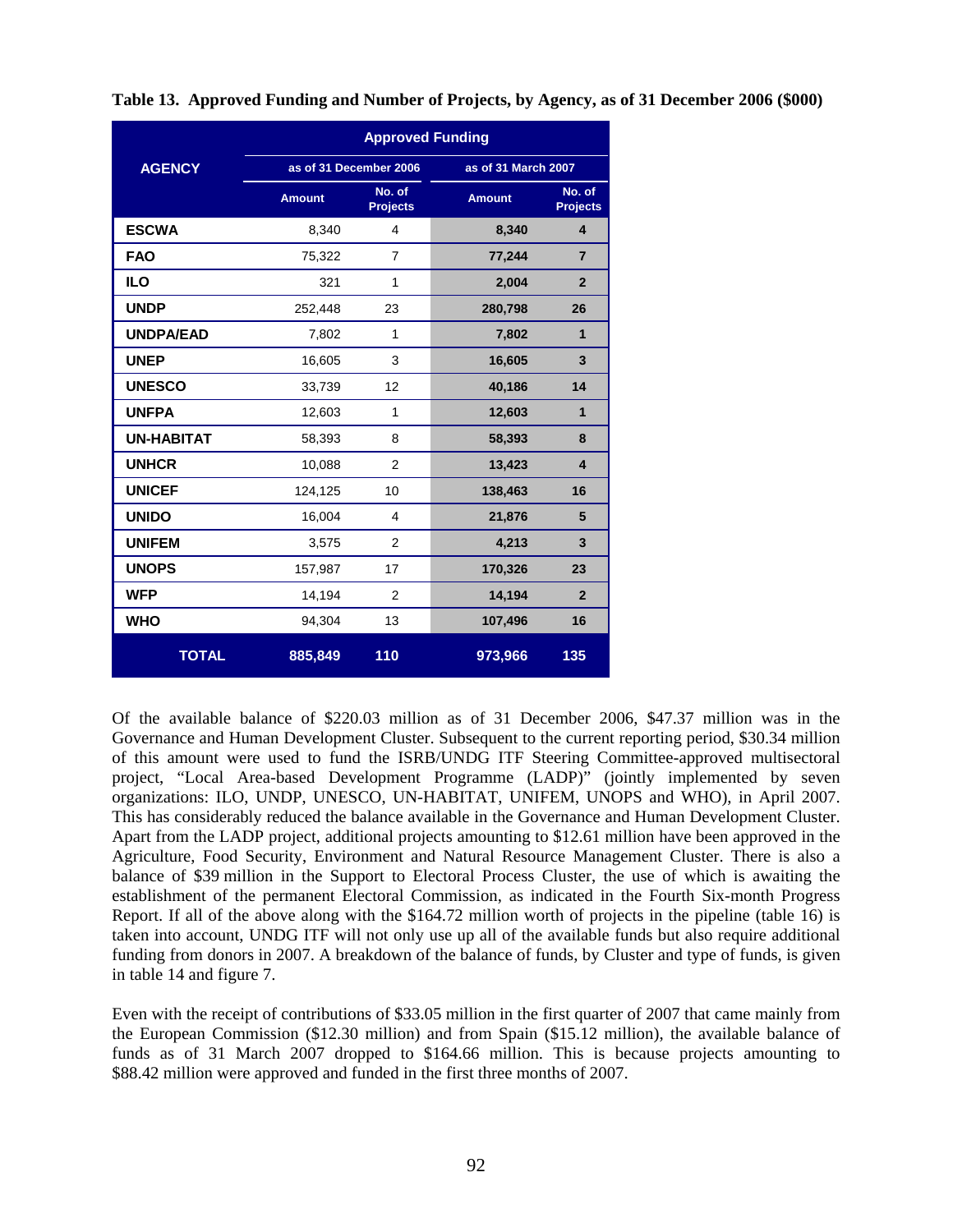| Table 14. Balance of Funds, Earmarked by Cluster and Sub-Cluster (\$000) |  |
|--------------------------------------------------------------------------|--|
|--------------------------------------------------------------------------|--|

| <b>Cluster</b>                                                                    |                 | <b>Balance of Funds</b> |
|-----------------------------------------------------------------------------------|-----------------|-------------------------|
|                                                                                   | 31 Decemer 2006 | 31 March 2007           |
| Agriculture, Food Security, Environment and Natural<br><b>Resource Management</b> | 25,745          | 16,230                  |
| Agriculture, Water Resources and Environment                                      | 25,693          | 16,178                  |
| <b>Food Security</b>                                                              | 0               | $\Omega$                |
| Mine Action                                                                       | 52              | 52                      |
| <b>Education and Culture</b>                                                      | 37,707          | 32,706                  |
| <b>Governance and Human Development</b>                                           | 47,374          | 51,164                  |
| Governance and Civil Society                                                      | 5,154           | 20,140                  |
| <b>Support to Constitutional Process</b>                                          | 6,838           | $\Omega$                |
| Poverty Reduction and Human Development                                           | 35,382          | 31,025                  |
| <b>Health and Nutrition</b>                                                       | 22,827          | 6,126                   |
| <b>Infrastructure Rehabilitation</b>                                              | 41,970          | 6,189                   |
| Water and Sanitation                                                              | 20,223          | 6,189                   |
| Infrastructure and Housing                                                        | 21,747          | 0                       |
| <b>Refugees, IDPs and Durable Solutions</b>                                       | 3,936           | 12,185                  |
| <b>Support to Electoral Process</b>                                               | 39,156          | 38,744                  |
| <b>Unearmarked Funds</b>                                                          | 1,315           | 1,312                   |
| <b>TOTAL</b>                                                                      | 220,029         | 164,657                 |

**Figure 7. Distribution of Balance of Funds, as of 31 December 2006 and 31 March 2007 (\$000)** 



**December 2006**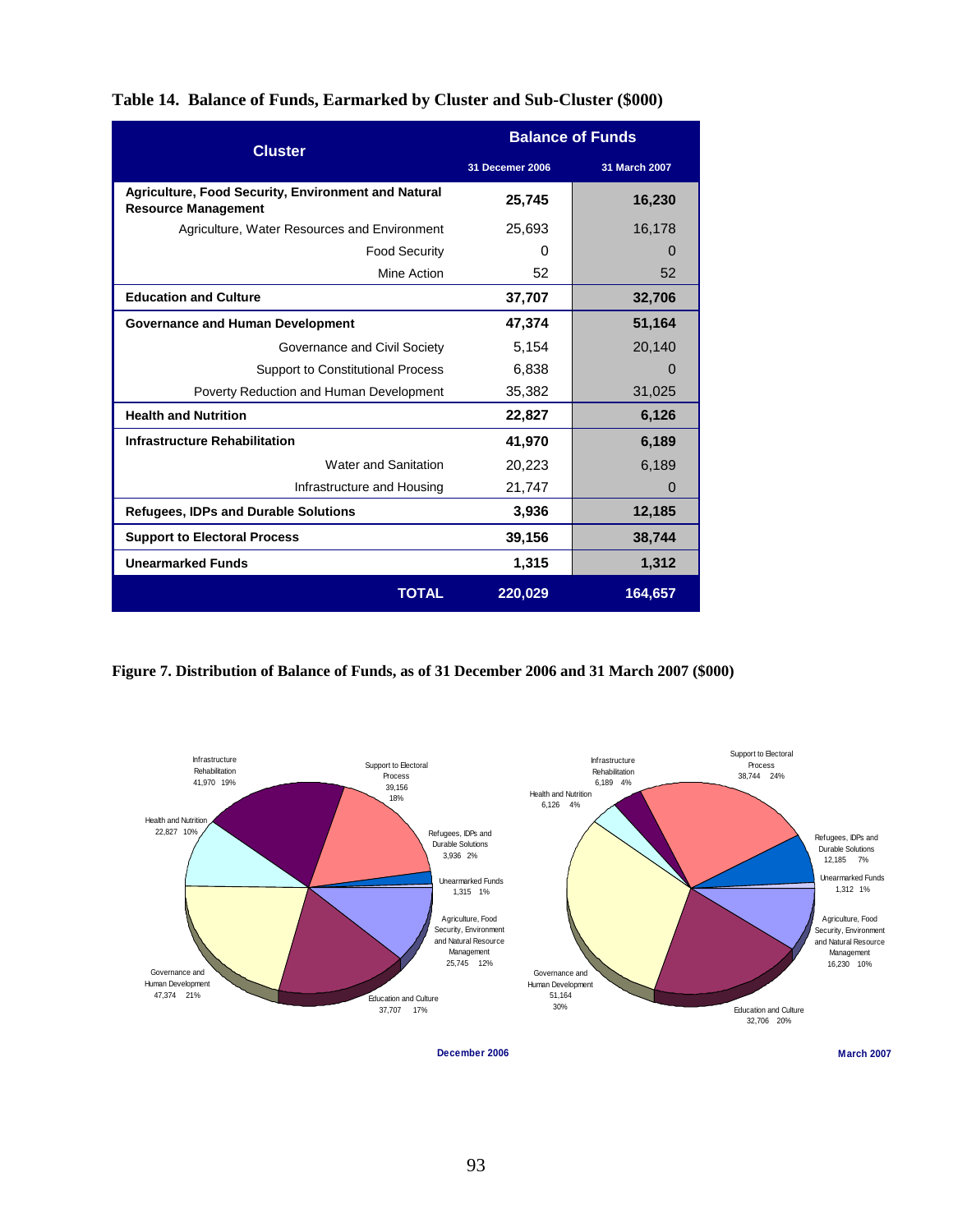**Table 15. Donor Allocations, by Cluster, Approved Funding, Commitments and Disbursements, Balance of Funds and Pipeline Projects, as of 31 March 2007**

|                                         | <b>Total Donor Deposits</b>   |                         |             | <b>Approved Funding</b> |              |                  |                               | <b>Total Commitments and Disbursements</b> |                                      | <b>Funds Available</b>                                      |                                            | Pipeline <sup>3</sup>   |                                    | <b>Funds</b>                                    |
|-----------------------------------------|-------------------------------|-------------------------|-------------|-------------------------|--------------|------------------|-------------------------------|--------------------------------------------|--------------------------------------|-------------------------------------------------------------|--------------------------------------------|-------------------------|------------------------------------|-------------------------------------------------|
| <b>CLUSTER</b>                          | <b>Donor</b>                  | <b>Net</b>              | Earmarked   | <b>Unearmarked</b>      | <b>Total</b> | COM <sup>1</sup> | $%$ of<br>Approved<br>Funding | DISB <sup>2</sup>                          | $%$ of<br>Approved<br><b>Funding</b> | (Net Deposits<br><b>Minus Earmarked</b><br><b>Funding</b> ) | <b>ISRB/SC Approved</b><br><b>Projects</b> |                         | <b>Pipeline</b><br><b>Projects</b> | <b>Available after</b><br><b>ISRB</b> /Pipeline |
|                                         | Australia                     | 3,758,965               |             |                         |              |                  |                               |                                            |                                      |                                                             | A5-18<br>3.598.077 A5-21                   |                         | 1,600,628                          |                                                 |
|                                         | European Commission           | 61,616,196              |             |                         |              |                  |                               |                                            |                                      |                                                             | A5-19<br>8,011,117 A5-22                   |                         | 4,233,287                          | peer review                                     |
| Agriculture, Food                       | Greece                        | 2,225,683               |             |                         |              |                  |                               |                                            |                                      |                                                             | 1,000,000<br>A5-11                         |                         |                                    |                                                 |
| Security,                               | Italy                         | 21,081,824              |             |                         |              |                  |                               |                                            |                                      |                                                             | Phase 2                                    |                         |                                    |                                                 |
| A Environment and                       | Japan                         | 15,676,272              |             |                         |              |                  |                               |                                            |                                      |                                                             |                                            |                         |                                    |                                                 |
| <b>Natural Resource</b>                 | Kuwait                        | 4,905,000               |             |                         |              |                  |                               |                                            |                                      |                                                             |                                            |                         |                                    |                                                 |
| <b>Management</b>                       | Republic of Korea             | 3,944,000               |             |                         |              |                  |                               |                                            |                                      |                                                             |                                            |                         |                                    |                                                 |
|                                         | Sweden                        | 1,021,154               |             |                         |              |                  |                               |                                            |                                      |                                                             |                                            |                         |                                    |                                                 |
|                                         |                               | 114,229,094             | 97,998,805  | 37,978,781              | 135,977,586  | 97,806,206       | 72                            | 73,244,342                                 | 54                                   | 16,230,290                                                  | 12,609,194                                 |                         | 5,833,915                          | $-2,212,819$                                    |
|                                         | Denmark 2007                  | 1,719,418               |             |                         |              |                  |                               |                                            |                                      |                                                             |                                            | B1-29                   | 11,301,596                         | peer level                                      |
|                                         | European Commission           | 116,740,861             |             |                         |              |                  |                               |                                            |                                      |                                                             |                                            | B1-28                   | 8,860,000                          | peer level                                      |
| <b>Education and</b><br>В               | Germany                       | 9,860,000               |             |                         |              |                  |                               |                                            |                                      |                                                             |                                            | B1-26                   | 4,000,606                          | <b>ISRB</b> level                               |
| Culture                                 | Ireland                       | 1,203,098               |             |                         |              |                  |                               |                                            |                                      |                                                             |                                            | 11 projs                | 50,342,898                         | cluster level                                   |
|                                         | Japan                         | 62,342,965              |             |                         |              |                  |                               |                                            |                                      |                                                             |                                            |                         |                                    |                                                 |
|                                         |                               | 191,866,342             | 159,160,251 | 544,649                 | 159,704,900  | 129,452,429      | 81                            | 101,074,606                                | 63                                   | 32,706,091                                                  |                                            |                         | 74,505,100                         | $-41,799,009$                                   |
|                                         | Australia                     | 722,541                 |             |                         |              |                  |                               |                                            |                                      |                                                             | C10-09<br>30.295.396 C9-xx                 |                         | 531,000                            |                                                 |
|                                         | Canada                        | 2,566,471               |             |                         |              |                  |                               |                                            |                                      |                                                             |                                            | C10-07                  | 3,512,819                          |                                                 |
|                                         | Denmark                       | 531,398                 |             |                         |              |                  |                               |                                            |                                      |                                                             |                                            | C9-07                   | 3,857,280                          |                                                 |
|                                         | European Commission           | 13,044,140              |             |                         |              |                  |                               |                                            |                                      |                                                             |                                            | C9-17                   | 4,294,600                          |                                                 |
|                                         | European Commission           | 36,930,479              |             |                         |              |                  |                               |                                            |                                      |                                                             |                                            |                         |                                    |                                                 |
| Governance and                          | European Commission           | 46,553,310              |             |                         |              |                  |                               |                                            |                                      |                                                             |                                            | Econ Women's            |                                    |                                                 |
| C Human                                 | Total EC cluster C<br>Finland | 96,527,929<br>1,270,591 |             |                         |              |                  |                               |                                            |                                      |                                                             |                                            | Empower                 | 2,651,041                          |                                                 |
| <b>Development</b>                      | Greece                        | 585,706                 |             |                         |              |                  |                               |                                            |                                      |                                                             |                                            | Women Res Doc<br>Centre | 1,657,000                          |                                                 |
|                                         | Italy                         | 3,642,832               |             |                         |              |                  |                               |                                            |                                      |                                                             |                                            | Iraq Rebuild 3          | 3,317,126                          |                                                 |
|                                         | Spain                         | 3,176,408               |             |                         |              |                  |                               |                                            |                                      |                                                             |                                            | Slum Dwellers           | 6,013,518                          |                                                 |
|                                         | Spain                         | 14,985,714              |             |                         |              |                  |                               |                                            |                                      |                                                             |                                            | CapDev Census           | 3,317,126                          |                                                 |
|                                         | Sweden                        | 2,853,898               |             |                         |              |                  |                               |                                            |                                      |                                                             |                                            |                         |                                    |                                                 |
|                                         |                               | 126,863,487             | 75,699,135  | $\mathbf{0}$            | 75,699,135   | 33,429,907       | 44                            | 32,352,333                                 | 43                                   | 51,164,353                                                  | 30,295,396                                 |                         | 29,151,510                         | $-8,282,553$                                    |
|                                         | Australia                     | 1,932,472               |             |                         |              |                  |                               |                                            |                                      |                                                             |                                            |                         | 6,102,638                          |                                                 |
|                                         | European Commission           | 73,713,701              |             |                         |              |                  |                               |                                            |                                      |                                                             |                                            | Malnutrition            |                                    |                                                 |
| D Health and                            | Japan                         | 25,960,901              |             |                         |              |                  |                               |                                            |                                      |                                                             |                                            |                         |                                    |                                                 |
| <b>Nutrition</b>                        | Japan                         | 20,160                  |             |                         |              |                  |                               |                                            |                                      |                                                             |                                            |                         |                                    |                                                 |
|                                         | Spain                         | 21,726,629              |             |                         |              |                  |                               |                                            |                                      |                                                             |                                            |                         |                                    |                                                 |
|                                         |                               | 123,353,864             | 117,227,855 | 38,384,315              | 155,612,170  | 88,919,900       | 57                            | 77,383,140                                 | 50                                   | 6,126,009                                                   |                                            |                         | 6,102,638                          | 23,371                                          |
|                                         | European Commission           | 34,542,365              |             |                         |              |                  |                               |                                            |                                      |                                                             |                                            | E4-17                   | 586,880                            |                                                 |
|                                         | Japan                         | 183,806,488             |             |                         |              |                  |                               |                                            |                                      |                                                             |                                            | E3-14                   | 6,317,441                          |                                                 |
| Infrastructure<br><b>Rehabilitation</b> | Luxembourg                    | 2,078,651               |             |                         |              |                  |                               |                                            |                                      |                                                             |                                            | E3-15                   | 1,993,000                          |                                                 |
|                                         | Spain                         | 2,358,184               |             |                         |              |                  |                               |                                            |                                      |                                                             |                                            |                         |                                    |                                                 |
|                                         |                               | 222,785,687             | 216,596,340 | 28,850,755              | 245,447,095  | 178,521,023      | 73                            | 144,570,391                                | 59                                   | 6,189,347                                                   |                                            |                         | 8,897,321                          | $-2,707,974$                                    |
|                                         | Australia                     | 4,781,530               |             |                         |              |                  |                               |                                            |                                      |                                                             |                                            | F8-06a                  | 3,000,000                          |                                                 |
| Refugees, IDPs                          | Denmark 2006                  | 2,400,662               |             |                         |              |                  |                               |                                            |                                      |                                                             |                                            | F8-06b                  | 5,150,000                          |                                                 |
| <b>F</b> and Durable                    | European Commission           | 12,184,246              |             |                         |              |                  |                               |                                            |                                      |                                                             |                                            | F8-06c                  | 4,690,000                          |                                                 |
| <b>Solutions</b>                        | Republic of Korea             | 2,958,000               |             |                         |              |                  |                               |                                            |                                      |                                                             |                                            | <b>Water Supply</b>     | 2,427,764                          |                                                 |
|                                         |                               | 22,324,439              |             |                         |              | 23,140,785       | 97                            | 20,874,633                                 | 88                                   | 12,184,936                                                  |                                            |                         | 15,267,764                         | $-3,082,828$                                    |
|                                         |                               |                         | 10,139,502  | 13,625,148              | 23,764,650   |                  |                               |                                            |                                      |                                                             |                                            |                         |                                    |                                                 |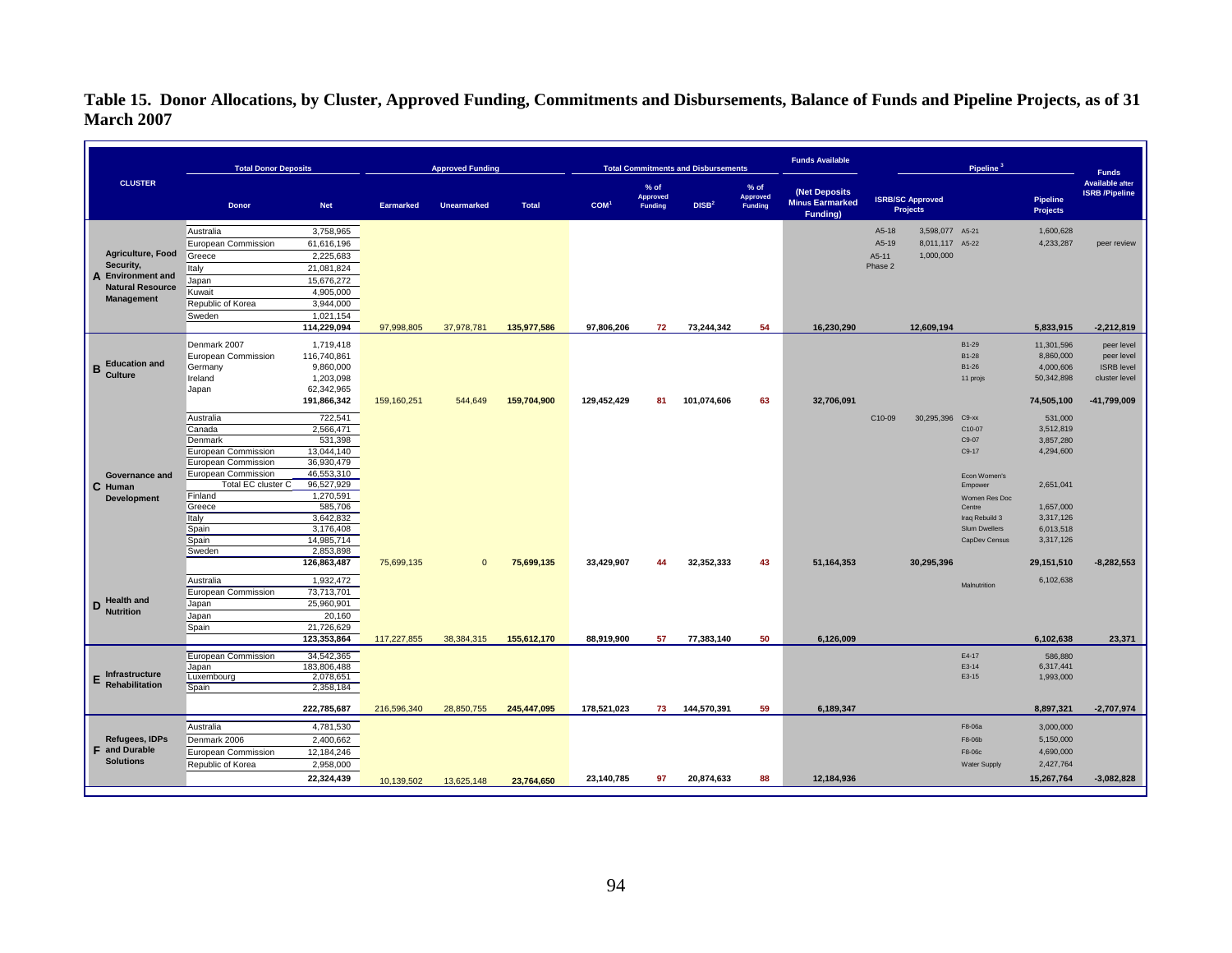#### **Table 15 (Continued). Donor Allocations, by Cluster, Approved Funding, Commitments and Disbursements, Balance of Funds and Pipeline Funds, as of 31 March 2007**

|                                                   | <b>Total Donor Deposits</b>    |                        |               | <b>Approved Funding</b> |             |                  |                               | <b>Total Commitments and Disbursements</b> |                               | <b>Funds Available</b>                              |                                            | Pipeline <sup>3</sup>                  |                                    | <b>Funds</b>                                    |
|---------------------------------------------------|--------------------------------|------------------------|---------------|-------------------------|-------------|------------------|-------------------------------|--------------------------------------------|-------------------------------|-----------------------------------------------------|--------------------------------------------|----------------------------------------|------------------------------------|-------------------------------------------------|
| <b>CLUSTER</b>                                    | Donor                          | <b>Net</b>             | Earmarked     | <b>Unearmarked</b>      | Total       | COM <sup>1</sup> | $%$ of<br>Approved<br>Funding | DISB <sup>2</sup>                          | $%$ of<br>Approved<br>Funding | (Net Deposits<br><b>Minus Earmarked</b><br>Funding) | <b>ISRB/SC Approved</b><br><b>Projects</b> |                                        | <b>Pipeline</b><br><b>Projects</b> | <b>Available after</b><br><b>ISRB</b> /Pipeline |
|                                                   | Australia                      | 12,545,864             |               |                         |             |                  |                               |                                            |                               |                                                     |                                            | G11-14 Train IECI                      |                                    |                                                 |
|                                                   | Belgium                        | 1,295,905              |               |                         |             |                  |                               |                                            |                               |                                                     |                                            | Staff                                  | 2,459,940                          |                                                 |
|                                                   | Canada <sup>4</sup>            | 21,149,451             |               |                         |             |                  |                               |                                            |                               |                                                     |                                            | Inst'nal Cap Bldg-                     |                                    |                                                 |
|                                                   | Denmark                        | 7,584,836              |               |                         |             |                  |                               |                                            |                               |                                                     |                                            | Elec Comm                              | 5,500,000                          |                                                 |
|                                                   | European Commission            | 74,316,707             |               |                         |             |                  |                               |                                            |                               |                                                     |                                            | Sup Iraqi Nat                          |                                    |                                                 |
|                                                   | European Commission<br>Finland | $-411,539$             |               |                         |             |                  |                               |                                            |                               |                                                     |                                            | Observers 3                            | 4,500,000                          |                                                 |
|                                                   | Italy                          | 4,876,330<br>4,789,129 |               |                         |             |                  |                               |                                            |                               |                                                     |                                            |                                        |                                    |                                                 |
|                                                   | Japan                          | 39,940,526             |               |                         |             |                  |                               |                                            |                               |                                                     |                                            | Communication<br>Network               | 5,000,000                          |                                                 |
| Support to<br>G<br><b>Electoral Process</b>       | Luxembourg                     | 196,200                |               |                         |             |                  |                               |                                            |                               |                                                     |                                            |                                        |                                    |                                                 |
|                                                   | Netherlands                    | 6,603,242              |               |                         |             |                  |                               |                                            |                               |                                                     |                                            | Empower                                |                                    |                                                 |
|                                                   | New Zealand                    | 922,925                |               |                         |             |                  |                               |                                            |                               |                                                     |                                            | Women/Youth Elect<br>Proc 2            | 2,500,000                          |                                                 |
|                                                   | Norway                         | 2,278,076              |               |                         |             |                  |                               |                                            |                               |                                                     |                                            | Voter/ Civic                           |                                    |                                                 |
|                                                   | Republic of Korea              | 3,944,000              |               |                         |             |                  |                               |                                            |                               |                                                     |                                            | Education                              | 3,000,000                          |                                                 |
|                                                   | Spain                          | 19,820,000             |               |                         |             |                  |                               |                                            |                               |                                                     |                                            |                                        |                                    |                                                 |
|                                                   | Sweden                         | 6,597,814              |               |                         |             |                  |                               |                                            |                               |                                                     |                                            | Sup-Fair-Safe &                        |                                    |                                                 |
|                                                   | United Kingdom                 | 9,910,000              |               |                         |             |                  |                               |                                            |                               |                                                     |                                            | Prof Media                             |                                    |                                                 |
|                                                   |                                |                        |               |                         |             |                  |                               |                                            |                               |                                                     |                                            | <b>Coverage Electoral</b><br>Processes | 2,000,000                          |                                                 |
|                                                   |                                | 216,359,466            | 177,615,455   | $-158,611$              | 177,456,844 | 164,670,192      | 93                            | 162,581,263                                | 92                            | 38,744,011                                          |                                            |                                        | 24,959,940                         | 13,784,071                                      |
| <b>Total Earmarked</b>                            |                                | 1,017,782,379          | 854,437,343   |                         |             |                  |                               |                                            |                               |                                                     |                                            |                                        |                                    |                                                 |
|                                                   | Canada                         | 22,266,275             |               |                         |             |                  |                               |                                            |                               |                                                     |                                            |                                        |                                    |                                                 |
| <b>Unearmarked</b>                                | Greece                         | 749,464                |               |                         |             |                  |                               |                                            |                               |                                                     |                                            |                                        |                                    |                                                 |
|                                                   | Iceland                        | 490,500                |               |                         |             |                  |                               |                                            |                               |                                                     |                                            |                                        |                                    |                                                 |
|                                                   | India <sup>5</sup>             | 4,905,000              |               |                         |             |                  |                               |                                            |                               |                                                     |                                            |                                        |                                    |                                                 |
|                                                   | Japan <sup>6</sup>             | 29,954,660             |               |                         |             |                  |                               |                                            |                               |                                                     |                                            |                                        |                                    |                                                 |
|                                                   | New Zealand                    | 2,377,993              |               |                         |             |                  |                               |                                            |                               |                                                     |                                            |                                        |                                    |                                                 |
|                                                   | Norway                         | 4,633,082              |               |                         |             |                  |                               |                                            |                               |                                                     |                                            |                                        |                                    |                                                 |
|                                                   | Qatar                          | 4,905,000              |               |                         |             |                  |                               |                                            |                               |                                                     |                                            |                                        |                                    |                                                 |
|                                                   | Turkey                         | 196,200                |               |                         |             |                  |                               |                                            |                               |                                                     |                                            |                                        |                                    |                                                 |
|                                                   | United Kingdom <sup>1</sup>    | 45, 132, 122           |               |                         |             |                  |                               |                                            |                               |                                                     |                                            |                                        |                                    |                                                 |
|                                                   | United States Of America       | 4,930,000              |               |                         |             |                  |                               |                                            |                               |                                                     |                                            |                                        |                                    |                                                 |
|                                                   |                                | 120,540,297            |               | 119,228,247             | 119,228,247 |                  |                               |                                            |                               | 1,312,049                                           |                                            |                                        |                                    | 1,312,049                                       |
| <sub>8</sub> Emergency<br><b>Response Pilgrim</b> |                                | 300,000                |               | 300,000                 | 300,000     | 294,591          | 98                            | 278,172                                    | 93                            |                                                     |                                            |                                        |                                    |                                                 |
| <b>Grand Total</b>                                |                                | 1,138,622,675          | 854, 437, 343 | 119,528,247             | 973,965,590 | 716,235,033      | 74                            | 612,358,881                                | 63                            | 164,657,085                                         | 42,904,590                                 |                                        | 164,718,188                        | $-42,965,693$                                   |

**NOTES:**

 $\mathbf{r}$ 

 $^1$  Legally binding contracts signed in 2004, 2005, 2006 and 2007 (including multi-year commitments which may be disbursed in future years)

 $2$  Disbursements made in 2004, 2005, 2006 and 2007

 $^3$  Pipeline includes projects at the stage of Cluster, SCSO, peer review and ISRB review/approval

4 US\$15.16mill of Contribution unearmarked with a preference towards Cluster G, including enchancing the role of women, civil society and media in the Iraqi election. Therefore, this contribution is treated as "earmarked"

<sup>5</sup> Contribution given as unearmarked but with a preference for Support to Electoral Process.

<sup>6</sup> Contributions while "earmarked" to Health/Medical Care, Employment Creation, Water & Sanitation and Environment, for \$10mill each, also available to fund activities in other clusters based on prior consultations. Hence

<sup>7</sup> Contribution is broadly earmarked to 10 out of the 11 old Clusters with some activities excluded but with inter-cluster funding allocation decision left to the UNDG ITF Steering Committee. Hence, treated as "unearmarke

<sup>8</sup> Humanitarian Emergency Project funded from Fund Earned Interest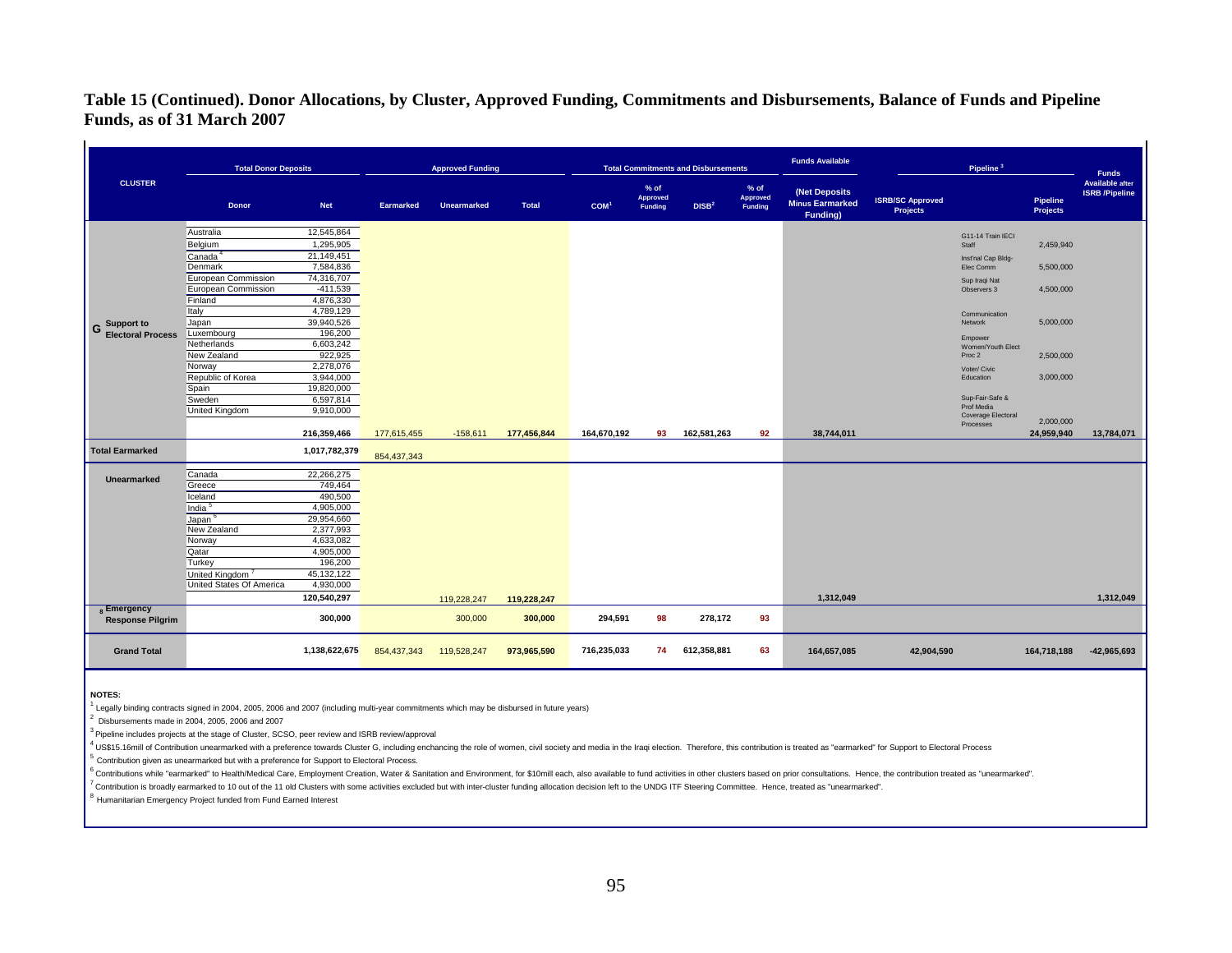## **4.3 Expenditure**

During the fifth six-month reporting period (P5), a total of \$100.17 million was expended, an increase over the previous period (P4), bringing the cumulative expenditure as of 31 December 2006 to \$699.86 million, or approximately 79 per cent of the total approved funding of \$885.85 million. Table 16 and figure 8 provide a summary of total expenditure by reporting period (P1, P2, P3, P4 and P5) and by the ten expenditure categories used by the UNDG ITF as recommended by the UNDG Financial Policies Working Group for such joint programmes/multi-donor trust funds (MDTFs). Further details of expenditure incurred within each Cluster and by each agency are provided in tables 17 and 18, respectively.

|                                     | <b>TOTAL EXPENDITURE</b> |                          |                               |                          |                          |                                    |                                      |  |  |  |  |
|-------------------------------------|--------------------------|--------------------------|-------------------------------|--------------------------|--------------------------|------------------------------------|--------------------------------------|--|--|--|--|
| <b>CATEGORY</b>                     | <b>P1</b><br>Jul-Dec '04 | <b>P2</b><br>Jan-Jun '05 | P <sub>3</sub><br>Jul-Dec '05 | <b>P4</b><br>Jan-Jun '06 | <b>P5</b><br>Jul-Dec '06 | <b>July 2004-</b><br>December 2006 | % of Total<br><b>Programme Costs</b> |  |  |  |  |
| Personnel                           | 3.619                    | 12,381                   | 7,504                         | 8.570                    | 7,279                    | 39.354                             | 5.9                                  |  |  |  |  |
| Contracts                           | 47,819                   | 93,393                   | 111,857                       | 36,714                   | 36,233                   | 326.015                            | 49.2                                 |  |  |  |  |
| Training                            | 2.413                    | 3,624                    | 8,905                         | 4,630                    | 8,524                    | 28.096                             | 4.2                                  |  |  |  |  |
| Transport                           | 303                      | 326                      | 147                           | 2,164                    | (720)                    | 2,220                              | 0.3                                  |  |  |  |  |
| Supplies and Commodities            | 41.001                   | 7.351                    | 38.975                        | (340)                    | 22,353                   | 109,339                            | 16.5                                 |  |  |  |  |
| Equipment                           | 12,888                   | 38,389                   | 28,715                        | 29,896                   | 13,150                   | 123,038                            | 18.6                                 |  |  |  |  |
| Travel                              | 658                      | 2,483                    | 2,393                         | 2,736                    | 461                      | 8.731                              | 1.3                                  |  |  |  |  |
| Security                            | 672                      | 661                      | 1,363                         | 1,356                    | 536                      | 4,588                              | 0.7                                  |  |  |  |  |
| <b>Miscellaneous</b>                | 3.047                    | 6.750                    | 5.020                         | 2,185                    | 3,825                    | 20.826                             | 3.1                                  |  |  |  |  |
| <b>Total Programme Costs</b>        | 112,419                  | 165,358                  | 204,879                       | 87,910                   | 91,642                   | 662,208                            |                                      |  |  |  |  |
| <b>Total Indirect Support Costs</b> | 6,579                    | 4,642                    | 15,276                        | 2,627                    | 8,529                    | 37,653                             | 5.7                                  |  |  |  |  |
| <b>TOTAL Expenditure</b>            | 118,997                  | 170,001                  | 220,155                       | 90,537                   | 100,170                  | 699,861                            |                                      |  |  |  |  |

#### **Table 16. Summary of Total Expenditure, by Category and Reporting Period (\$000)**

#### NOTES:

- (a) Total expenditure for P1, P3 and P4 has been adjusted from what was previously reported to reflect revisions made by UNDP in terms of a reduction of \$3.6 million for 2004 and an increase of \$2.4 million for 2005 and by UNEP as a reduction of \$0.05 million for January-June 2006.
- (b) Indirect support-cost expenditures have been charged on total project budget amounts instead of on actual expenditures by some agencies as per their Rules and Regulations. While some agencies will adjust these costs at the end of their biennium, others will not.
- (c) Changes to expenditure within categories have been made by some agencies from what was previously reported.
- (d) As approved by the UNDG ITF Steering Committee, UNHCR pre-financed activities for projects from its own funds in 2006 prior to funding by UNDG ITF in early 2007.
- (e) Over-reporting/under-reporting of expenditure by UNEP and UNICEF will be adjusted in P6.

#### **Analysis of Expenditure for the Period from 1 July 2004 to 31 December 2006**

As reported for the earlier reporting periods (P1, P2, P3 and P4), during P5, procurement of contractual services continued to account for the largest share (\$36.23 million) of total expenditure, followed by supplies and commodities (\$22.35 million) and equipment (\$13.15 million). Overall, these three categories of expenditure accounted for 78 per cent of total programme costs for P5. This pattern is consistent over the cumulative period ending 31 December 2006, with the expenditure on these three categories (\$558.39 million) accounting for 84 per cent of the total programme costs.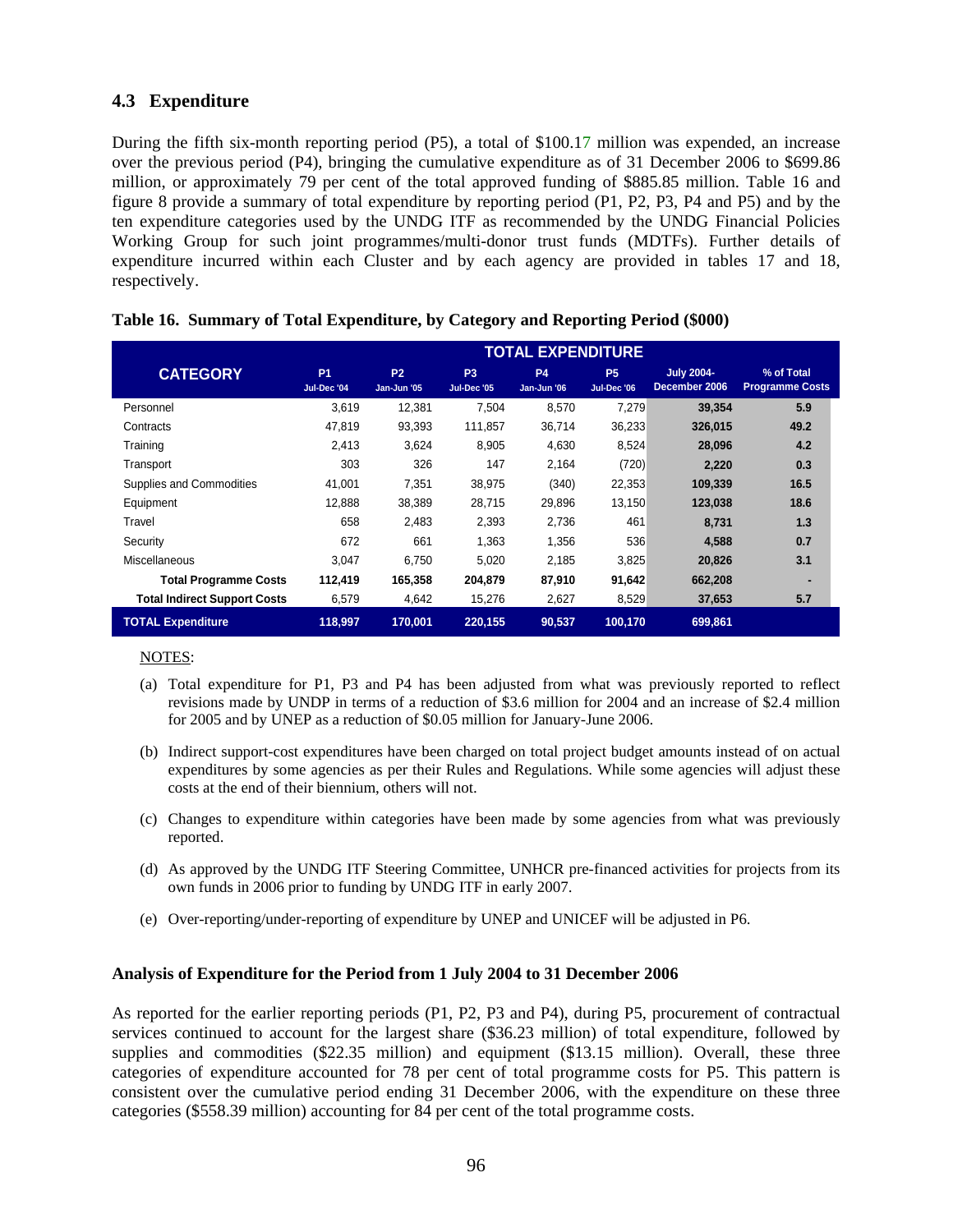As shown in figure 8, the expenditure among categories continued to be consistent for most of the categories throughout each of the reporting periods of the Fund, with the greatest variation over the previous period occurring in the "supplies and commodities" and "equipment" categories.



**Figure 8. Distribution of Total Expenditure, by Expenditure Category and Reporting Period (\$000)**

Cumulative total security costs continue to account for only 0.7 per cent of total programme costs. As explained in earlier progress reports, the main reasons for the unusually low percentage of total programme costs attributed to security compared to costs incurred under comparable bilaterally funded programmes in Iraq are:

- (a) The United Nations implementation mechanism relies exclusively on the use of national staff, line ministries and local contractors. Presently, there are no United Nations international staff in Iraq (except those in Baghdad providing time-bound services under the United Nations support to the constitutional and electoral programmes of Iraq) directly implementing projects, as is the case in other countries where the United Nations implements comparable projects. If they had been there, security costs would have been substantially higher.
- (b) Only security costs that are attributable to the direct cost of the United Nations agencies delivering the project services are captured under the "security" expenditure category reported herein. As a result, the substantial security costs incurred by the United Nations or on behalf of the United Nations by the multinational forces in support of the key political and overall coordination work of the United Nations in Baghdad, Basrah and Erbil are not included. The argument here is that even without the UNDG ITF-funded reconstruction projects, the United Nations would have incurred these security costs in carrying out its political mandate and as such, these costs cannot be attributable to UNDG ITF-funded projects.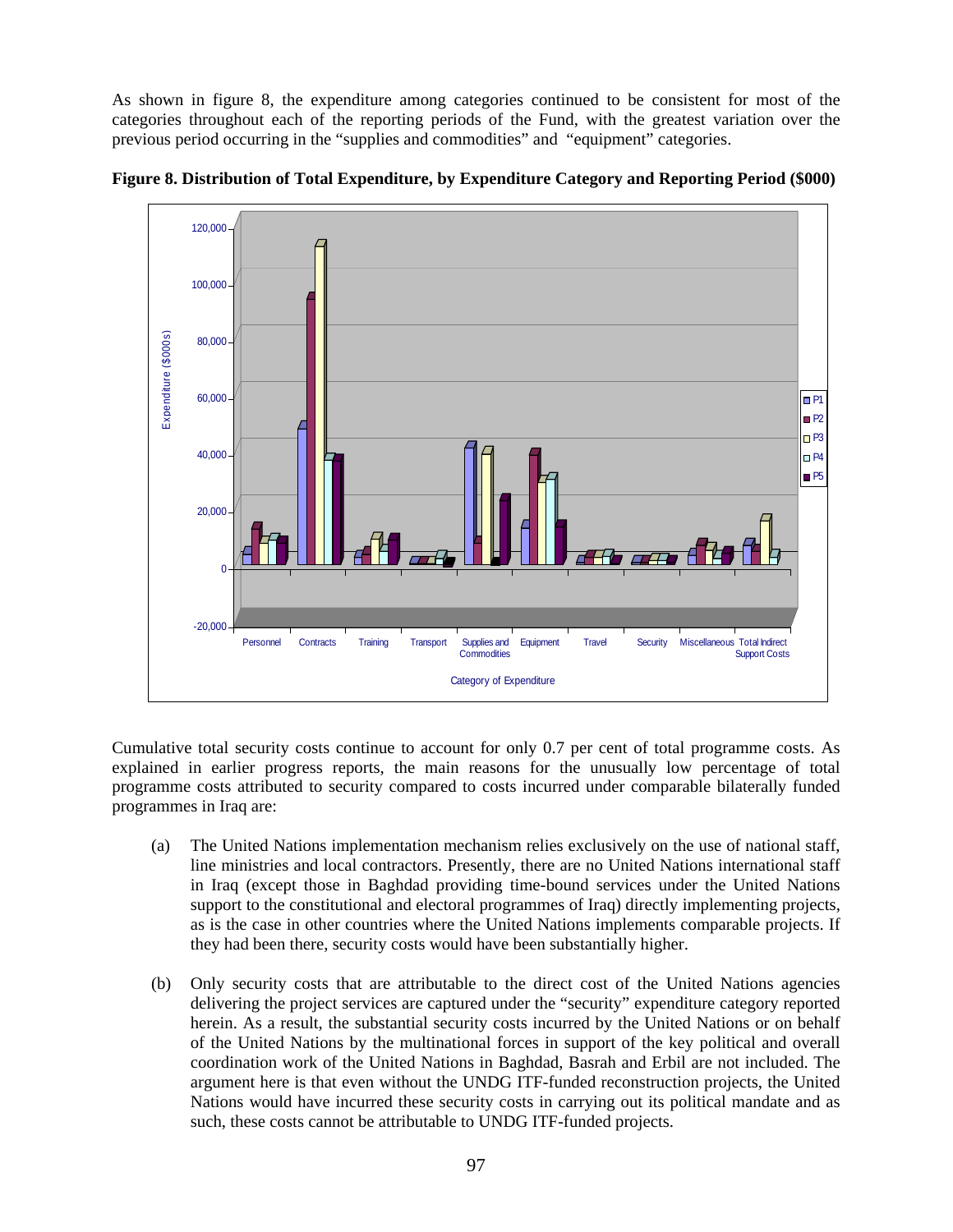- (c) The current difficult security situation has resulted in national staff doing their work with great discretion. This has in fact led to minimal use of large-scale office buildings, project vehicles, etc. (as is usually the case in other countries), which has again lowered security costs that otherwise might have been higher.
- (d) Finally, in delivering goods and services, some contractors may have included security costs as part of the overall contract costs and they thus may not necessarily have been captured in the agencies' "security" expenditure category.

Expenditure for personnel between 1 January and 31 December 2006 totalled \$7.28 million. Overall, this category of expenditure accounts for 5.9 per cent (\$39.35 million) of total programme costs (\$662.21 million), which is quite low owing to the continued use of an increased number of national rather than international personnel in the implementation of UNDG ITF-funded projects. A rate of 5.9 per cent for personnel costs is relatively low in comparison to the expenditure rates of programme staff costs incurred under comparable programmes in other countries, which range from 15 to 25 per cent.

Indirect support-cost expenditures have been charged on total project budget amounts instead of on actual expenditures by a few agencies as per their Rules and Regulations, with appropriate adjustments to be made upon project completion. The increase in indirect support cost expenditure during P5 to 9.3 per cent (table 20) is attributable to this fact. However, the rate of indirect support costs charged by implementing agencies to date is still only 5.7 per cent, which is close to the floor of the 5 to 9 per cent range and below the 7 per cent average rate foreseen in the LOA and MOU.

|                                                                                                          | <b>APPROVED FUNDING</b> |                           |             |             |                | <b>EXPENDITURE</b> |             |                                      |                    |
|----------------------------------------------------------------------------------------------------------|-------------------------|---------------------------|-------------|-------------|----------------|--------------------|-------------|--------------------------------------|--------------------|
| <b>CLUSTER</b>                                                                                           | <b>Amount</b>           | No. of<br><b>Projects</b> | <b>P1</b>   | <b>P2</b>   | P <sub>3</sub> | <b>P4</b>          | <b>P5</b>   | <b>July 2004-</b><br><b>December</b> | $%$ of<br>Approved |
|                                                                                                          |                         |                           | Jul-Dec '04 | Jan-Jun '05 | Jul-Dec '05    | Jan-Jun '06        | Jul-Dec '06 | 2006                                 | <b>Funding</b>     |
| Agriculture, Food Security, Environment and<br><b>Natural Resource Management</b>                        | 128.183                 | 19                        | 10.390      | 23,804      | 30,934         | 6,407              | 20.642      | 92,178                               | 72                 |
| Agriculture, Water Resources and Environment                                                             | 109,530                 | 15                        | 10,390      | 16,482      | 30,293         | 4,503              | 19,804      | 81,471                               | 74                 |
| <b>Food Security</b>                                                                                     | 9,195                   | $\mathbf 1$               | 0           | 3,982       | 641            | 1,903              | 806         | 7.332                                | 80                 |
| Mine Action                                                                                              | 9,458                   | 3                         | 0           | 3,341       | 0              | 1                  | 33          | 3,374                                | 36                 |
| <b>Education and Culture</b>                                                                             | 152,984                 | 19                        | 29,403      | 12,144      | 40,558         | 11,607             | 34,496      | 128,207                              | 84                 |
| Governance and Human Development                                                                         | 60,449                  | 20                        | 2,780       | 5,596       | 15,142         | 4,332              | 5.788       | 33,637                               | 56                 |
| Governance and Civil Society                                                                             | 18,480                  | $\overline{7}$            | 2.380       | 1.804       | 968            | 1,213              | 1,208       | 7.573                                | 41                 |
| <b>Support to Constitutional Process</b>                                                                 | 30,798                  | $\overline{7}$            | 0           | 3,558       | 13,810         | 1,824              | 2,384       | 21,576                               | 70                 |
| Poverty Reduction and Human Development                                                                  | 11,171                  | 6                         | 400         | 234         | 364            | 1,296              | 2,195       | 4,489                                | 40                 |
| <b>Health and Nutrition</b>                                                                              | 115,232                 | 17                        | 16,399      | 14,889      | 24,453         | 12,718             | 16,445      | 84,904                               | 74                 |
| Infrastructure Rehabilitation                                                                            | 231,414                 | 22                        | 12,573      | 52,794      | 39,925         | 47,124             | 18,433      | 170,849                              | 74                 |
| Water and Sanitation                                                                                     | 46,020                  | 10                        | 1,441       | 2,980       | 21,000         | 5,547              | 5.748       | 36,716                               | 80                 |
| Infrastructure                                                                                           | 185,394                 | 12                        | 11.133      | 49,813      | 18,925         | 41,577             | 12.685      | 134,133                              | 72                 |
| Refugees, IDPs and Durable Solutions *                                                                   | 19,830                  | 3                         | 8,889       | 5,614       | 3,157          | 550                | 3,418       | 21,628                               | 109                |
| <b>Support to Electoral Process</b>                                                                      | 177,457                 | 9                         | 38,563      | 55,159      | 65,772         | 7,728              | 961         | 168,184                              | 95                 |
| Emergency Pilgrim Stampede Micro Grant                                                                   | 300                     | $\overline{1}$            | 0           | 0           | 214            | 72                 | $-12$       | 274                                  | 91                 |
| <b>TOTAL</b>                                                                                             | 885,849                 | 110                       | 118,997     | 170,001     | 220,155        | 90,537             | 100,170     | 699,861                              | 79                 |
| * UNHCR pre-financed projects F8-04a and F8-05 from its own funds prior to funding by UNDG in early 2007 |                         |                           |             |             |                |                    |             |                                      |                    |

#### **Table 17. Summary of Total Expenditure, by Cluster, as of 31 December 2006 (\$000)**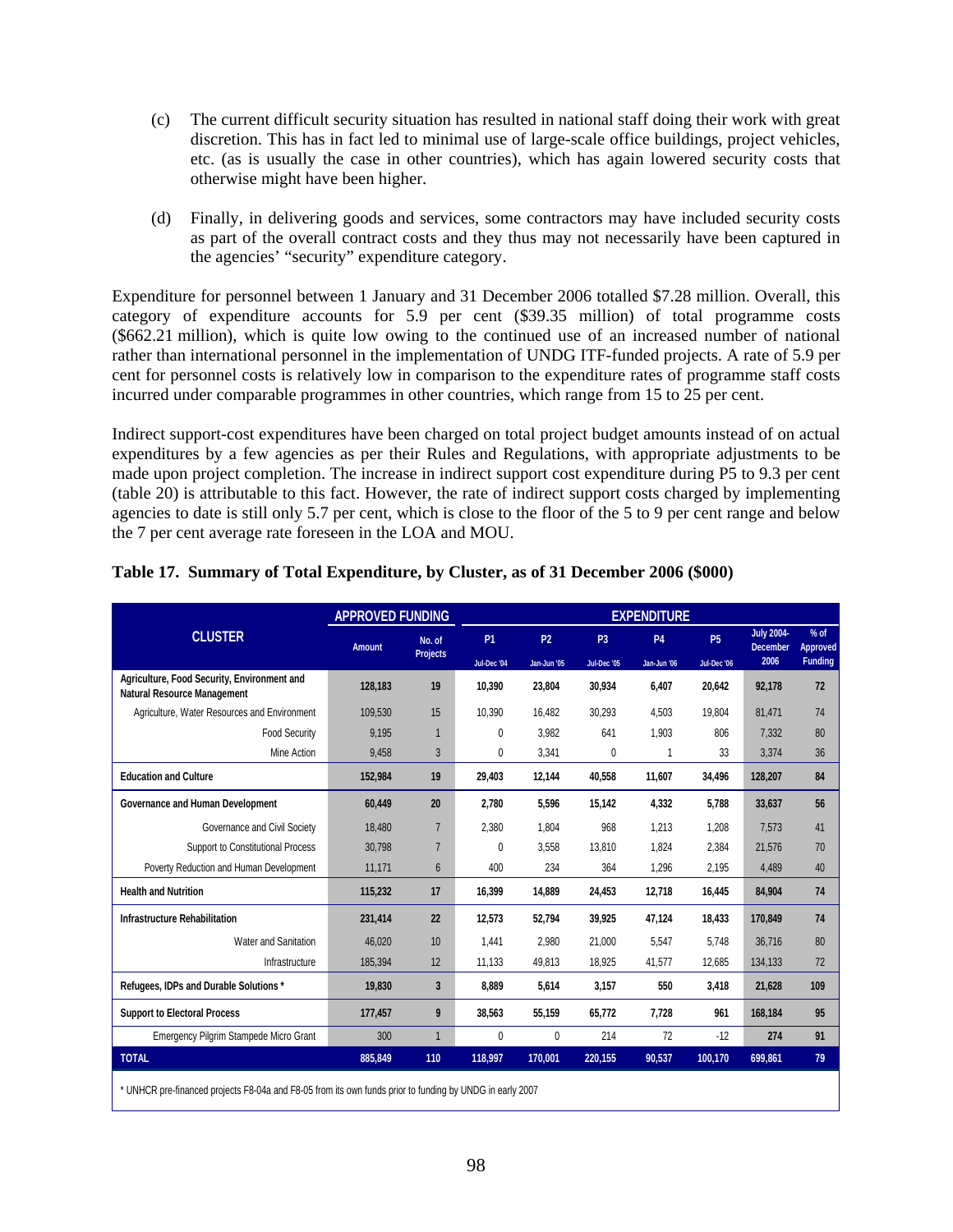As shown in table 17, the four Clusters with the highest reported expenditure during the present reporting period are: Education and Culture (\$34.50 million); Agriculture, Food Security, Environment and Natural Resource Management (\$20.64 million); Infrastructure Rehabilitation (\$18.43 million); and Health and Nutrition (\$16.45 million). This is in keeping with the UNDG ITF emphasis on delivery of basic services.

The overall rate of expenditure as a percentage of approved funding is 79 per cent, indicating that only 21 per cent of the funding remains unspent. Most of the Clusters report a high rate of expenditure (72 per cent or more) in relation to funding, except the Governance and Human Development Cluster, where it has been 56 per cent owing to difficulties in implementing projects as a result of the long consultation required with national counterparts in the face of frequent changes of senior government officials and the political situation in Iraq. The Refugees, IDPs and Durable Solutions Cluster recorded an expenditure rate of over 100 per cent of approved funding.

Most of the Clusters reflected an increase in their delivery rates for the second half of 2006 except for the Infrastructure Rehabilitation Cluster, which has already registered accelerated implementation, particularly by UNDP and UN-HABITAT, in the first half of the year. Details of the breakdown by category of expenditure within Clusters are provided in tables 19 and 21.

To date, the four agencies that have received the major share of the funding (71 per cent) – UNDP, UNICEF, UNOPS and WHO – also account for the bulk of the total expenditure (72 per cent). Agencies such as ILO, UNEP, UNESCO, UNHCR, UNICEF, UNIFEM, UNOPS and WFP also have reported high implementation rates, with expenditure at or above 80 per cent of approved funding. A summary of total expenditure by agency as of 31 December 2006 is provided in table 18 and by agency with a breakdown by category in tables 20 and 22.

|                   | <b>APPROVED FUNDING</b><br><b>EXPENDITURE</b><br><b>July 2004-</b> |                 |             |                |                |             |             |                 |                           |
|-------------------|--------------------------------------------------------------------|-----------------|-------------|----------------|----------------|-------------|-------------|-----------------|---------------------------|
| <b>AGENCY</b>     |                                                                    |                 | <b>P1</b>   | P <sub>2</sub> | P <sub>3</sub> | <b>P4</b>   | <b>P5</b>   | <b>December</b> | $%$ of<br><b>Approved</b> |
|                   | <b>Amount</b>                                                      | No. of Projects | Jul-Dec '04 | Jan-Jun '05    | Jul-Dec '05    | Jan-Jun '06 | Jul-Dec '06 | 2006            | <b>Funding</b>            |
| <b>ESCWA</b>      | 8,340                                                              | 4               | 418         | 278            | 334            | 3,180       | 801         | 5,012           | 60                        |
| <b>FAO</b>        | 75,322                                                             | $\overline{7}$  | 8,886       | 10,441         | 17,701         | 2,209       | 15,812      | 55,049          | 73                        |
| <b>ILO</b>        | 321                                                                | $\mathbf{1}$    | 84          | 186            | 37             | 6           | 8           | 320             | 100                       |
| <b>UNDP</b>       | 252,448                                                            | 23              | 48,487      | 54,823         | 31,357         | 41,360      | 11,569      | 187,595         | 74                        |
| <b>UNDPA/EAD</b>  | 7,802                                                              | 1               | 704         | 1,309          | 1,906          | 493         | 971         | 5,383           | 69                        |
| <b>UNEP</b>       | 16,605                                                             | 3               | 1,127       | 3,023          | 8,254          | 1,350       | 2,571       | 16,325          | 98                        |
| <b>UNESCO</b>     | 33,739                                                             | 12              | 5,820       | 4,402          | 9,636          | 2,595       | 4,604       | 27,057          | 80                        |
| <b>UNFPA</b>      | 12,603                                                             | $\mathbf{1}$    | 2,705       | 466            | 3.366          | 1,288       | 545         | 8,369           | 66                        |
| <b>UN-HABITAT</b> | 58,393                                                             | 8               | 2,093       | 10,944         | 15,076         | 10,100      | 8,010       | 46,223          | 79                        |
| <b>UNHCR*</b>     | 10.088                                                             | $\overline{2}$  | 5,225       | 1,189          | 1,703          | 485         | 3,309       | 11,910          | 118                       |
| <b>UNICEF</b>     | 124,125                                                            | 10              | 23,043      | 2,471          | 42,920         | 5,341       | 36,236      | 110,010         | 89                        |
| <b>UNIDO</b>      | 16,004                                                             | 4               | 66          | 1,752          | 3,650          | 1,675       | 1,361       | 8,505           | 53                        |
| <b>UNIFEM</b>     | 3,575                                                              | $\overline{2}$  | 716         | 543            | 1,166          | 378         | 603         | 3,406           | 95                        |
| <b>UNOPS</b>      | 157,987                                                            | 17              | 5,254       | 58,542         | 60.529         | 7,836       | 1,600       | 133,761         | 85                        |
| <b>WFP</b>        | 14.194                                                             | $\overline{2}$  | $\Omega$    | 3.982          | 641            | 1,903       | 4.928       | 11,454          | 81                        |
| <b>WHO</b>        | 94,304                                                             | 13              | 14,371      | 15,650         | 21,881         | 10,338      | 7,243       | 69,482          | 74                        |
| <b>TOTAL</b>      | 885,849                                                            | 110             | 118,997     | 170,001        | 220,155        | 90,537      | 100,170     | 699,861         | 79                        |

#### **Table 18. Summary of Total Expenditure, by Agency, as of 31 December 2006 (\$000)**

\* UNHCR pre-financed projects F8-04a and F8-05 from its own funds prior to funding by UNDG in early 2007. Subsequently, \$3.3 million was transferred to UNHCR in 2007.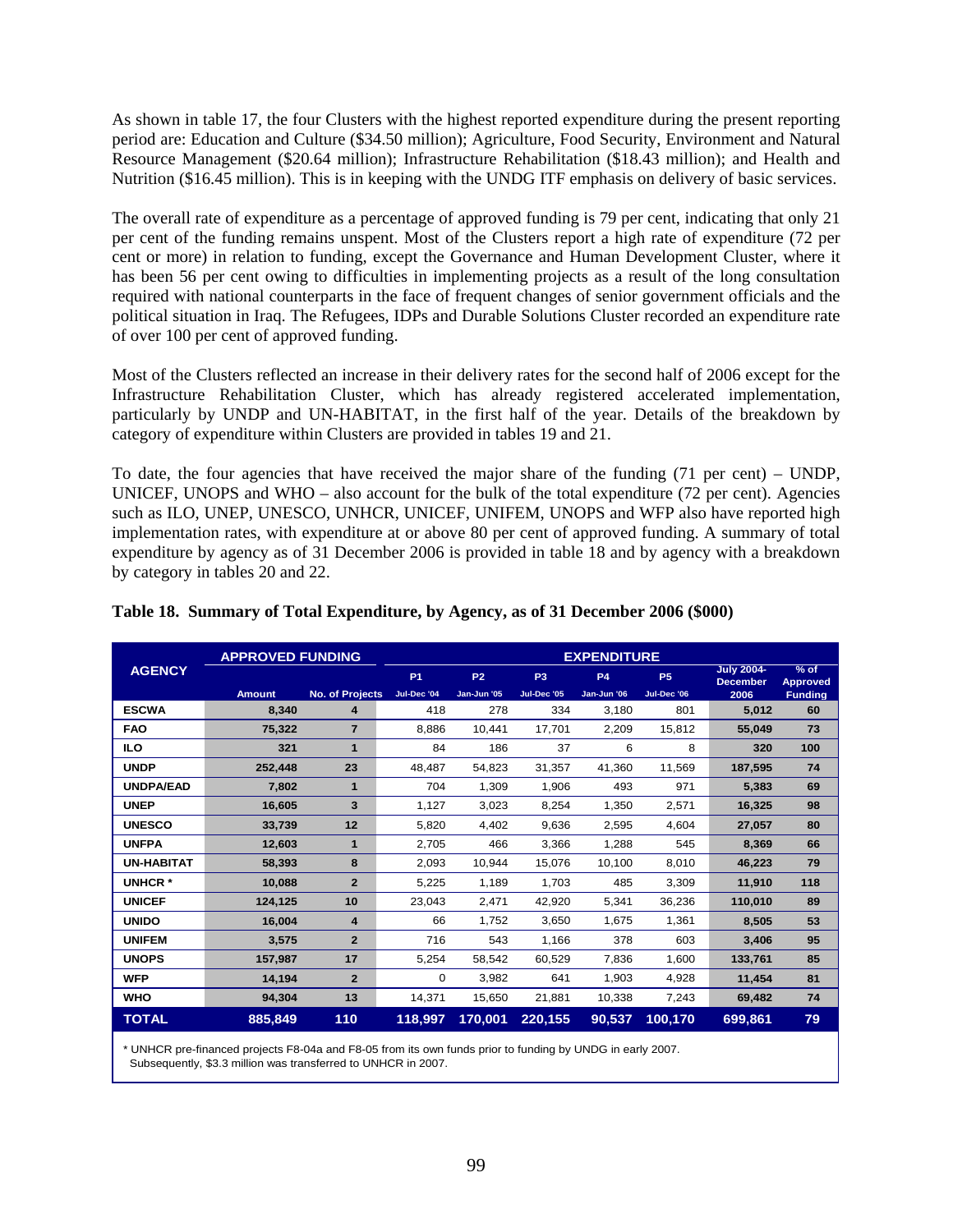## **Table 19. Total Expenditure, by Cluster, with Breakdown by Category, 1 July-31 December 2006 (\$000)**

|                                                                                   | <b>TOTAL</b>                               | <b>EXPENDITURE</b>            |                  |             |             |             |              | <b>EXPENDITURE by CATEGORY (\$000s)</b>                            |                  |                |              |                                      |                            |
|-----------------------------------------------------------------------------------|--------------------------------------------|-------------------------------|------------------|-------------|-------------|-------------|--------------|--------------------------------------------------------------------|------------------|----------------|--------------|--------------------------------------|----------------------------|
| <b>CLUSTER</b>                                                                    | <b>FUNDED</b><br>(\$000s)                  | (Jul to Dec 2006)<br>(\$000s) | Rate (%)         |             |             |             |              | Personnel Contracts Training Transport Supplies and<br>Commodities | <b>Equipment</b> |                |              | <b>Travel Security Miscellaneous</b> | Indirect<br><b>Support</b> |
| Agriculture, Food Security, Environment and<br><b>Natural Resource Management</b> | 128,183                                    | 20,642                        | 16               | 2.411       | 7,215       | 1,787       | (156)        | $\mathbf{2}$                                                       | 6,096            | 455            | 55           | 262                                  | <b>Costs</b><br>2,517      |
| Agriculture, Water Resources and Environment                                      | 109,530                                    | 19,804                        | 18               | 1,892       | 7,185       | 1,739       | $\mathbf 0$  | 2                                                                  | 5,912            | 357            | 47           | 260                                  | 2.410                      |
| <b>Food Security</b>                                                              | 9.195                                      | 806                           | 9                | 502         | 29          | 48          | (156)        | $\mathbf 0$                                                        | 178              | 91             | 8            | $\mathbf 1$                          | 105                        |
| Mine Action                                                                       | 9,458                                      | 33                            | $\boldsymbol{0}$ | 17          | $\mathbf 0$ | $\mathbf 0$ | 0            | $\mathbf{1}$                                                       | 6                | $\overline{7}$ | 0            | $\mathbf 0$                          | $\overline{2}$             |
| <b>Education and Culture</b>                                                      | 152,984                                    | 34,496                        | 23               | 418         | 7,557       | 849         | 1            | 19,527                                                             | 3,583            | 91             | (103)        | 268                                  | 2,305                      |
| <b>Governance and Human Development</b>                                           | 60,449                                     | 5,788                         | 10               | 875         | 1,976       | 350         | 104          | 240                                                                | 409              | 227            | 100          | 1,373                                | 134                        |
| Governance and Civil Society                                                      | 18,480                                     | 1,208                         | $\overline{7}$   | 181         | 713         | 13          | $\mathbf 0$  | 130                                                                | 9                | 84             | 31           | 285                                  | (237)                      |
| <b>Support to Constitutional Process</b>                                          | 30,798                                     | 2,384                         | 8                | 484         | 173         | 293         | 104          | 102                                                                | (73)             | (38)           | 52           | 1.044                                | 243                        |
| Poverty Reduction and Human Development                                           | 11,171                                     | 2,195                         | 20               | 210         | 1,090       | 44          | $\mathbf 0$  | 9                                                                  | 472              | 181            | 17           | 44                                   | 129                        |
| <b>Health and Nutrition</b>                                                       | 115,232                                    | 16,445                        | 14               | 421         | 2,612       | 5,307       | 840          | 5,468                                                              | 230              | 55             | $\mathbf{2}$ | 959                                  | 550                        |
| <b>Infrastructure Rehabilitation</b>                                              | 231,414                                    | 18,433                        | 8                | 2.024       | 14,351      | 192         | (1,509)      | (2,907)                                                            | 2,821            | (78)           | 275          | 589                                  | 2,672                      |
| Water and Sanitation                                                              | 46.020                                     | 5.748                         | 12               | 129         | 6,975       | 19          | (1,531)      | (2,929)                                                            | 2,808            | 30             | 47           | 95                                   | 105                        |
| Infrastructure and Housing                                                        | 185,394                                    | 12,685                        | $\overline{7}$   | 1,896       | 7,376       | 173         | 23           | 22                                                                 | 13               | (108)          | 228          | 494                                  | 2,567                      |
| <b>Refugees, IDPs and Durable Solutions</b>                                       | 19,830                                     | 3,418                         | 17               | 226         | 2,897       | 0           | $\mathbf{0}$ | 10                                                                 | $\bf{0}$         | 38             | 56           | (38)                                 | 229                        |
| <b>Support to Electoral Process</b>                                               | 177,457                                    | 961                           | $\mathbf{1}$     | 904         | (366)       | 38          | $\mathbf{0}$ | 13                                                                 | 11               | (327)          | 152          | 414                                  | 122                        |
| Emergency Pilgrim Stampede Micro Grant                                            | 300                                        | $-12$                         | $-4$             | $\mathbf 0$ | (9)         | $\mathbf 0$ | $\mathbf 0$  | $\mathbf 0$                                                        | $\mathbf 0$      | $\mathbf 0$    | 0            | (3)                                  | $\mathbf 0$                |
| <b>TOTAL</b>                                                                      | 885,849                                    | 100,170                       | 11               | 7,279       | 36,233      | 8,524       | (720)        | 22,353                                                             | 13,150           | 461            | 536          | 3,825                                | 8,529                      |
|                                                                                   | <b>Percentage of Total Programme Costs</b> |                               |                  | 7.9         | 39.5        | 9.3         | (0.8)        | 24.4                                                               | 14.3             | 0.5            | 0.6          | 4.2                                  | 9.3                        |

Note: Negative expenditure relates to adjustments made by UNDP, UNEP, UNESCO, UNFPA, UNIFEM and WHO due to reclassification of expenditure for the current period.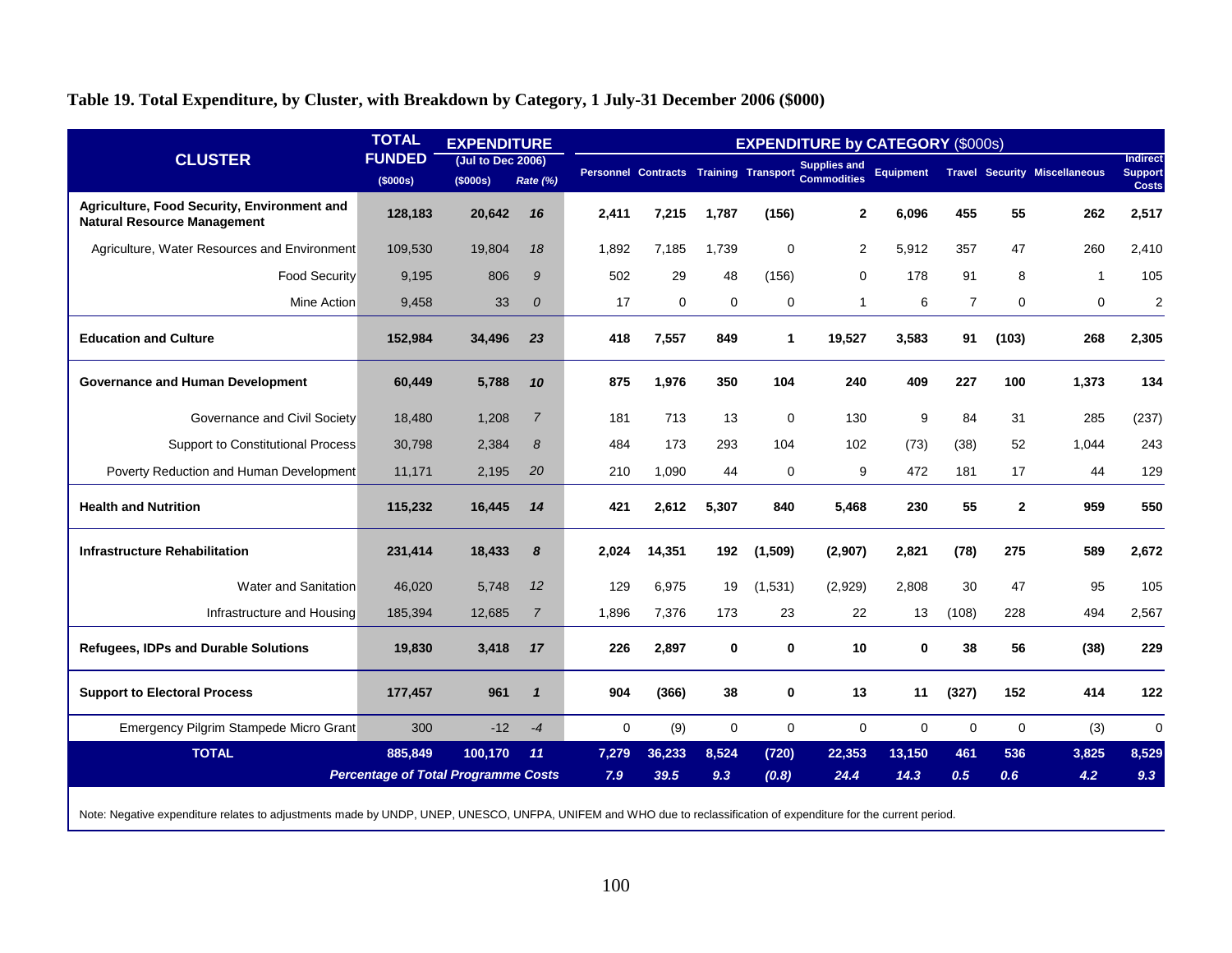| <b>AGENCY</b>     | <b>TOTAL</b>                               | <b>EXPENDITURE</b>            |                  |                  |                  |                 |                  | <b>EXPENDITURE by CATEGORY (\$000s)</b>   |                  |               |                      |                      |                                  |
|-------------------|--------------------------------------------|-------------------------------|------------------|------------------|------------------|-----------------|------------------|-------------------------------------------|------------------|---------------|----------------------|----------------------|----------------------------------|
|                   | <b>FUNDED</b><br>(\$000s)                  | (Jul 06 - Dec 06)<br>(\$000s) | Rate (%)         | <b>Personnel</b> | <b>Contracts</b> | <b>Training</b> | <b>Transport</b> | <b>Supplies and</b><br><b>Commodities</b> | <b>Equipment</b> | <b>Travel</b> | <b>Security</b>      | <b>Miscellaneous</b> | Indirect<br><b>Support Costs</b> |
| <b>ESCWA</b>      | 8,340                                      | 801                           | 10               | 155              | $\pmb{0}$        | 41              | 1                | 73                                        | 440              | 34            | $\blacktriangleleft$ | 10                   | 47                               |
| <b>FAO</b>        | 75,322                                     | 15,812                        | 21               | 1,138            | 8,074            | 340             | $\mathbf 0$      | (0)                                       | 3,597            | 250           | 69                   | 245                  | 2,099                            |
| <b>ILO</b>        | 321                                        | 8                             | $\mathbf{3}$     | 5                | $\pmb{0}$        | 1               | $\mathbf 0$      | 0                                         | $\pmb{0}$        | 0             | $\pmb{0}$            | $\mathbf{1}$         | 1                                |
| <b>UNDP</b>       | 252,448                                    | 11,569                        | $5\phantom{1}$   | 1,905            | 7,719            | $\mathbf{2}$    | (1, 406)         | 51                                        | (942)            | (113)         | 385                  | 1,847                | 2,121                            |
| <b>UNDPA/EAD</b>  | 7,802                                      | 971                           | 12               | 833              | 67               | 0               | 0                | 12                                        | $\mathbf{3}$     | (353)         | 0                    | 409                  | $\pmb{0}$                        |
| <b>UNEP</b>       | 16,605                                     | 2,571                         | 15               | 447              | (999)            | 1,188           | 0                | $\mathbf{2}$                              | 1,685            | 74            | 26                   | (8)                  | 156                              |
| <b>UNESCO</b>     | 33,739                                     | 4,604                         | 14               | 350              | 711              | 657             | $\mathbf 0$      | 0                                         | 2,831            | 12            | (232)                | 32                   | 243                              |
| <b>UNFPA</b>      | 12,603                                     | 545                           | $\overline{4}$   | 134              | 290              | 36              | 0                | (0)                                       | 19               | 25            | (1)                  | 26                   | 16                               |
| <b>UN-HABITAT</b> | 58,393                                     | 8,010                         | 14               | 420              | 6,018            | 217             | $\mathbf 0$      | 20                                        | 624              | 37            | 58                   | 108                  | 510                              |
| <b>UNHCR</b>      | 10,088                                     | 3,309                         | 33               | 250              | 2,741            | 0               | $\mathbf 0$      | 0                                         | 0                | 38            | 56                   | 0                    | 224                              |
| <b>UNICEF</b>     | 124,125                                    | 36,236                        | 29               | 133              | 9,601            | 70              | 0                | 18,775                                    | 3,848            | 114           | 8                    | 1,133                | 2,553                            |
| <b>UNIDO</b>      | 16,004                                     | 1,361                         | $\boldsymbol{9}$ | 272              | 41               | 209             | $\pmb{0}$        | $\pmb{0}$                                 | 630              | 29            | 6                    | 24                   | 150                              |
| <b>UNIFEM</b>     | 3,575                                      | 603                           | 17               | 92               | 145              | 351             | 0                | $\mathbf 1$                               | (4)              | 5             | (20)                 | (2)                  | 35                               |
| <b>UNOPS</b>      | 157,987                                    | 1,600                         | $\mathbf{1}$     | 364              | 393              | 91              | $\mathbf 0$      | 250                                       | 30               | 199           | 171                  | 7                    | 95                               |
| <b>WFP</b>        | 14,194                                     | 4,928                         | 35               | 502              | 29               | 48              | 338              | 3,301                                     | 178              | 91            | 8                    | 90                   | 343                              |
| <b>WHO</b>        | 94,304                                     | 7,243                         | 8                | 279              | 1,404            | 5,274           | 348              | (131)                                     | 210              | 19            | $\mathbf 1$          | (97)                 | (63)                             |
| <b>TOTAL</b>      | 885,849                                    | 100,170                       | 11               | 7,279            | 36,233           | 8,524           | (720)            | 22,353                                    | 13,150           | 461           | 536                  | 3,825                | 8,529                            |
|                   | <b>Percentage of Total Programme Costs</b> |                               |                  | 7.9              | 39.5             | 9.3             | (0.8)            | 24.4                                      | 14.3             | 0.5           | 0.6                  | 4.2                  | 9.3                              |

## **Table 20. Total Expenditure, by Agency, with Breakdown by Category, 1 July-31 December 2006 (\$000)**

Note: Negative expenditure relates to adjustments made by UNDP, UNEP, UNESCO, UNFPA, UNIFEM and WHO due to reclassification of expenditure for the current period.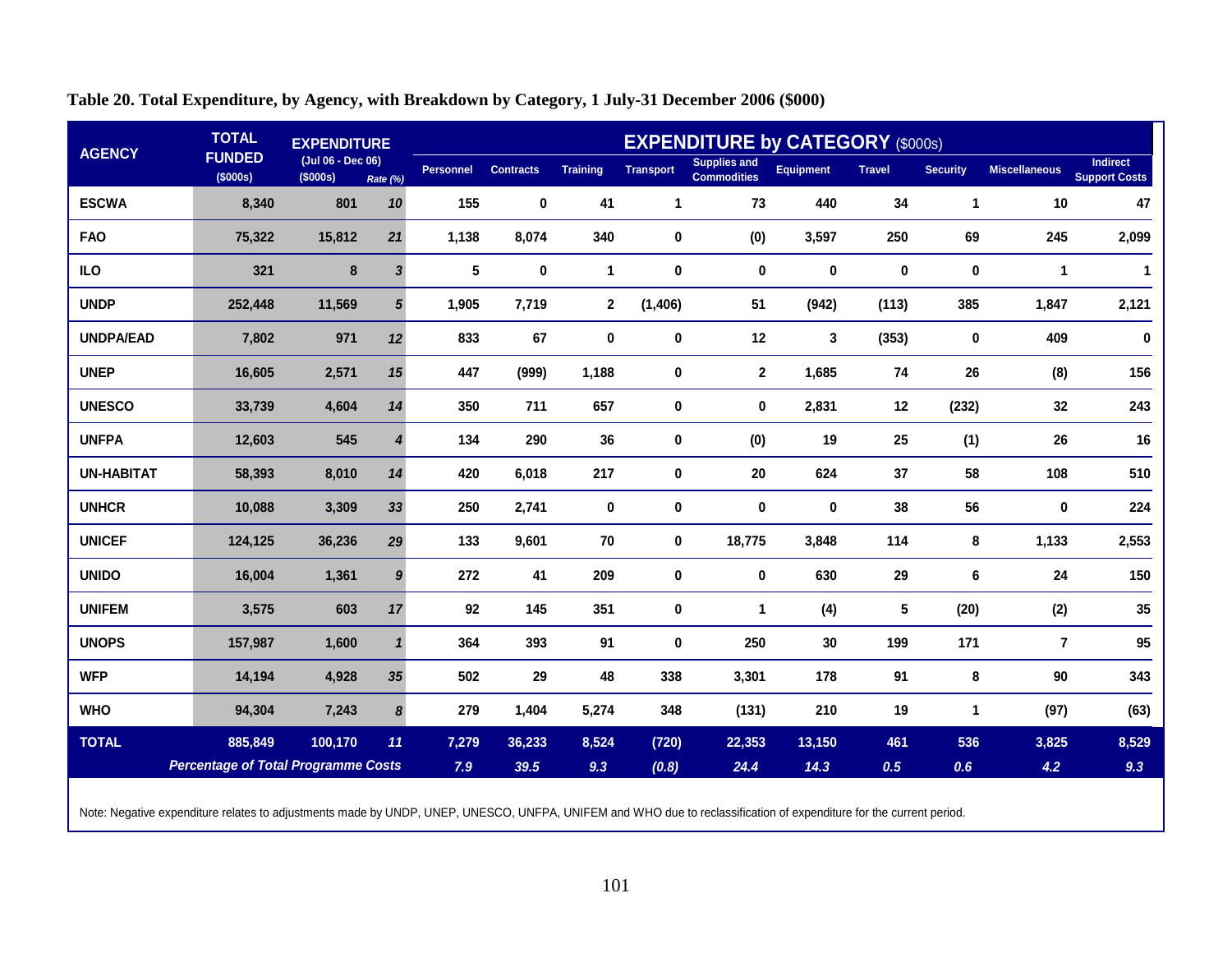|                                                                                   | <b>TOTAL</b><br><b>FUNDED</b>              | <b>EXPENDITURE</b>          |          |                  |                  |          |                           | <b>EXPENDITURE by CATEGORY (\$000s)</b>   |                  |               |          |                               |                                                   |
|-----------------------------------------------------------------------------------|--------------------------------------------|-----------------------------|----------|------------------|------------------|----------|---------------------------|-------------------------------------------|------------------|---------------|----------|-------------------------------|---------------------------------------------------|
| <b>CLUSTER</b>                                                                    | (\$000s)                                   | (Jul 04-Dec 06)<br>(\$000s) | Rate (%) | <b>Personnel</b> | <b>Contracts</b> |          | <b>Training Transport</b> | <b>Supplies and</b><br><b>Commodities</b> | <b>Equipment</b> | <b>Travel</b> |          | <b>Security Miscellaneous</b> | <b>Indirect</b><br><b>Support</b><br><b>Costs</b> |
| <b>Agriculture, Food Security, Environment</b><br>and Natural Resource Management | 128,183                                    | 92,178                      | 72       | 13,340           | 23,069           | 6,858    | 957                       | 8.185                                     | 28,091           | 2,621         | 663      | 2,575                         | 5,817                                             |
| Agriculture, Water Resources and Environment                                      | 109.530                                    | 81.471                      | 74       | 9.432            | 21.489           | 6.670    | $\mathbf 0$               | 8.185                                     | 25.829           | 2.013         | 589      | 2.106                         | 5.159                                             |
| <b>Food Security</b>                                                              | 9.195                                      | 7,332                       | 80       | 3,891            | 169              | 188      | 957                       | 0                                         | 546              | 599           | 74       | 469                           | 438                                               |
| Mine Action                                                                       | 9,458                                      | 3,374                       | 36       | 17               | 1,411            | 0        | 0                         | 1                                         | 1,716            | 9             | 0        | $\Omega$                      | 220                                               |
| <b>Education and Culture</b>                                                      | 152,984                                    | 128,207                     | 84       | 4,625            | 34,030           | 2,271    | 18                        | 59,690                                    | 16,409           | 781           | 605      | 1,318                         | 8,461                                             |
| <b>Governance and Human Development</b>                                           | 60,449                                     | 33,637                      | 56       | 2,646            | 13,618           | 2.187    | 83                        | 937                                       | 1,993            | 1,695         | 408      | 8,347                         | 1,723                                             |
| Governance and Civil Society                                                      | 18.480                                     | 7,573                       | 41       | 751              | 3.945            | 468      | 83                        | 135                                       | 434              | 607           | 158      | 453                           | 539                                               |
| <b>Support to Constitutional Process</b>                                          | 30,798                                     | 21,576                      | 70       | 1,236            | 8,042            | 1,208    | $\Omega$                  | 535                                       | 893              | 866           | 153      | 7,727                         | 914                                               |
| Poverty Reduction and Human Development                                           | 11,171                                     | 4,489                       | 40       | 658              | 1,631            | 511      | $\mathbf 0$               | 267                                       | 665              | 222           | 97       | 168                           | 270                                               |
| <b>Health and Nutrition</b>                                                       | 115,232                                    | 84,904                      | 74       | 2,829            | 16,382           | 13,331   | 890                       | 26,864                                    | 14,136           | 170           | 543      | 5,131                         | 4,628                                             |
| <b>Infrastructure Rehabilitation</b>                                              | 231,414                                    | 170,849                     | 74       | 8,454            | 80,947           | 2,986    | 47                        | 5,342                                     | 59,627           | 2,479         | 992      | 1,407                         | 8,568                                             |
| Water and Sanitation                                                              | 46.020                                     | 36.716                      | 80       | 1.931            | 19.654           | 729      | 25                        | 5.054                                     | 6.150            | 501           | 150      | 487                           | 2.035                                             |
| Infrastructure and Housing                                                        | 185.394                                    | 134.133                     | 72       | 6.523            | 61.293           | 2.257    | 23                        | 288                                       | 53.476           | 1,978         | 842      | 920                           | 6.533                                             |
| <b>Refugees, IDPs and Durable Solutions</b>                                       | 19,830                                     | 21,628                      | 109      | 1,562            | 17,392           | 311      | 224                       | 227                                       | 191              | 64            | 234      | 329                           | 1,095                                             |
| <b>Support to Electoral Process</b>                                               | 177,457                                    | 168,184                     | 95       | 5.897            | 140,304          | 152      | 3                         | 8,095                                     | 2,592            | 921           | 1,143    | 1,718                         | 7,360                                             |
| Emergency Pilgrim Stampede Micro Grant                                            | 300                                        | 274                         | 91       | $\Omega$         | 273              | $\Omega$ | $\Omega$                  | 0                                         | $\Omega$         | $\Omega$      | $\Omega$ | $\Omega$                      | $\Omega$                                          |
| <b>TOTAL</b>                                                                      | 885,849                                    | 699,861                     | 79       | 39,354           | 326,015          | 28,096   | 2,220                     | 109,339                                   | 123,038          | 8,731         | 4,588    | 20,826                        | 37,653                                            |
|                                                                                   | <b>Percentage of Total Programme Costs</b> |                             | 5.9      | 49.2             | 4.2              | 0.3      | 16.5                      | 18.6                                      | 1.3              | 0.7           | 3.1      | 5.7                           |                                                   |

**Table 21. Total Expenditure, by Cluster, with Breakdown by Category, for All Five Reporting Periods (1 July 2004-31 December 2006) (\$000)**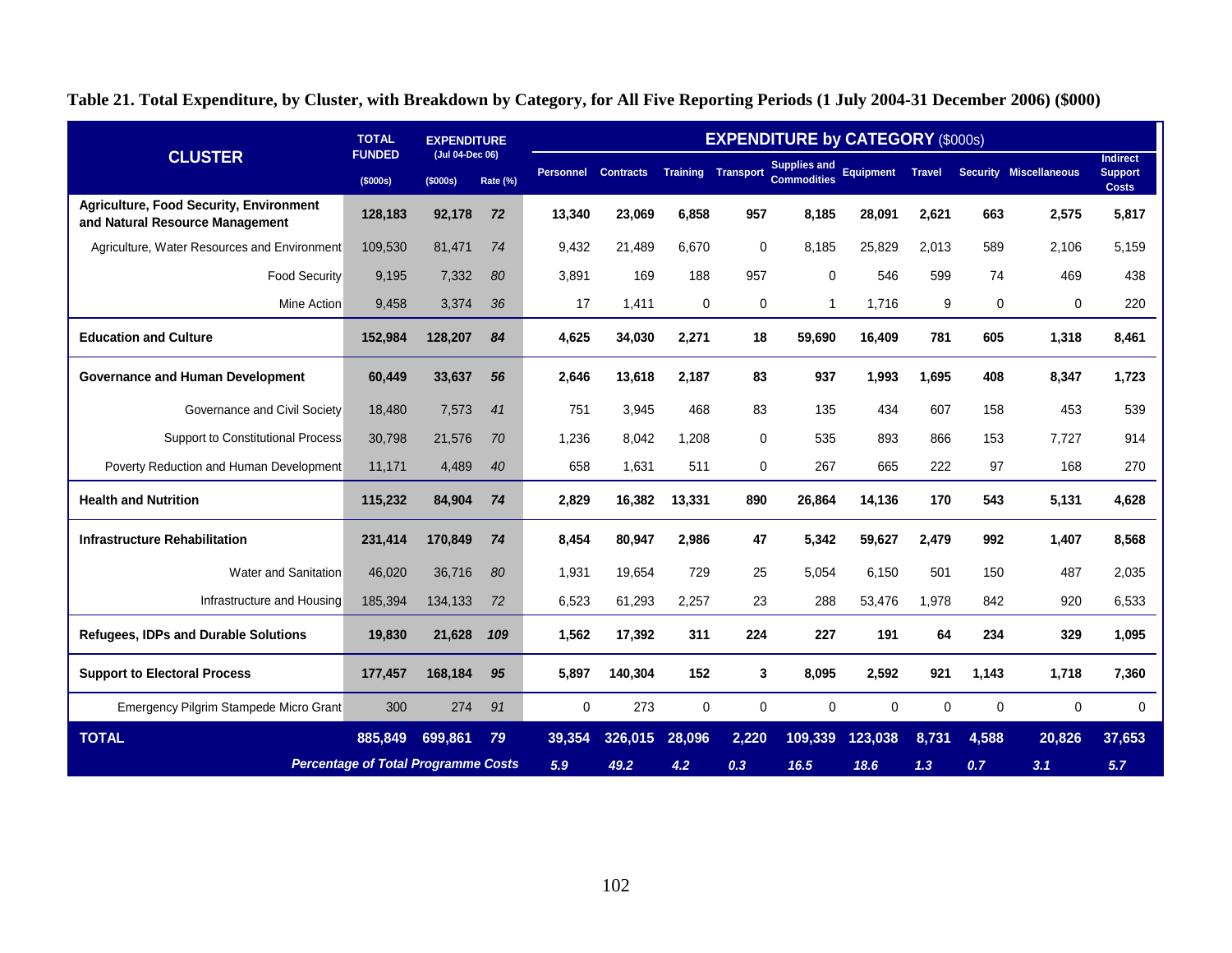|                   | <b>TOTAL</b>                               | <b>EXPENDITURE</b>             |          |        |                            |             |                           | <b>EXPENDITURE by CATEGORY (\$000s)</b>   |                  |               |           |                               |                                         |
|-------------------|--------------------------------------------|--------------------------------|----------|--------|----------------------------|-------------|---------------------------|-------------------------------------------|------------------|---------------|-----------|-------------------------------|-----------------------------------------|
| <b>AGENCY</b>     | <b>FUNDED</b><br>(\$000s)                  | (Jul 04-Dec 06)<br>$($ \$000s) | Rate (%) |        | <b>Personnel Contracts</b> |             | <b>Training Transport</b> | <b>Supplies and</b><br><b>Commodities</b> | <b>Equipment</b> | <b>Travel</b> |           | <b>Security Miscellaneous</b> | <b>Indirect</b><br><b>Support Costs</b> |
| <b>ESCWA</b>      | 8,340                                      | 5,012                          | 60       | 878    | 319                        | 391         | 4                         | 1,566                                     | 1,409            | 78            | 4         | 62                            | 301                                     |
| <b>FAO</b>        | 75,322                                     | 55,049                         | 73       | 4,917  | 16,679                     | 2,250       | 0                         | 8,159                                     | 16,373           | 1,066         | 361       | 1,644                         | 3,601                                   |
| <b>ILO</b>        | 321                                        | 320                            | 100      | 66     | 0                          | 223         | $\bf{0}$                  | $\mathbf 0$                               | $\pmb{0}$        | 8             | $\pmb{0}$ | 3                             | 21                                      |
| <b>UNDP</b>       | 252,448                                    | 187,595                        | 74       | 3,949  | 95,005                     | 126         | 128                       | 8,323                                     | 58,113           | 2,764         | 1,312     | 9,611                         | 8,263                                   |
| <b>UNDPA/EAD</b>  | 7,802                                      | 5,383                          | 69       | 3,918  | 716                        | $\mathbf 0$ | 3                         | 36                                        | 4                | 187           | 0         | 470                           | 49                                      |
| <b>UNEP</b>       | 16,605                                     | 16,325                         | 98       | 3,246  | 3,877                      | 2,342       | 0                         | 26                                        | 4,571            | 769           | 192       | 345                           | 957                                     |
| <b>UNESCO</b>     | 33,739                                     | 27,057                         | 80       | 1,642  | 3,561                      | 3,765       | 0                         | 0                                         | 15,981           | 176           | 268       | 265                           | 1,399                                   |
| <b>UNFPA</b>      | 12,603                                     | 8,369                          | 66       | 330    | 2,238                      | 462         | $\bf{0}$                  | 262                                       | 4,225            | 80            | 450       | 78                            | 244                                     |
| <b>UN-HABITAT</b> | 58,393                                     | 46,223                         | 79       | 5,022  | 33,578                     | 2,330       | 0                         | 95                                        | 706              | 1,019         | 98        | 469                           | 2,906                                   |
| <b>UNHCR</b>      | 10,088                                     | 11,910                         | 118      | 902    | 9,789                      | 114         | 144                       | 0                                         | 0                | 38            | 202       | 0                             | 721                                     |
| <b>UNICEF</b>     | 124,125                                    | 110,010                        | 89       | 2,849  | 26,907                     | 152         | 14                        | 65,327                                    | 3,916            | 644           | 380       | 2,112                         | 7,710                                   |
| <b>UNIDO</b>      | 16,004                                     | 8,505                          | 53       | 1,214  | 1,803                      | 952         | $\bf{0}$                  | $\mathbf{0}$                              | 3,694            | 169           | 29        | 99                            | 545                                     |
| <b>UNIFEM</b>     | 3,575                                      | 3,406                          | 95       | 509    | 1,403                      | 883         | $\bf{0}$                  | 6                                         | 214              | 59            | 106       | 38                            | 187                                     |
| <b>UNOPS</b>      | 157,987                                    | 133,761                        | 85       | 3,570  | 117,276                    | 366         | 79                        | 916                                       | 2,205            | 1,021         | 1,037     | 1,003                         | 6,288                                   |
| <b>WFP</b>        | 14,194                                     | 11,454                         | 81       | 3,891  | 169                        | 188         | 1,450                     | 3,301                                     | 546              | 599           | 74        | 558                           | 676                                     |
| <b>WHO</b>        | 94,304                                     | 69,482                         | 74       | 2,452  | 12,695                     | 13,550      | 397                       | 21,322                                    | 11,082           | 54            | 75        | 4,070                         | 3,785                                   |
| <b>TOTAL</b>      | 885,849                                    | 699,861                        | 79       | 39,354 | 326,015                    | 28,096      | 2,220                     | 109,339                                   | 123,038          | 8,731         | 4,588     | 20,826                        | 37,653                                  |
|                   | <b>Percentage of Total Programme Costs</b> |                                |          | 5.9    | 49.2                       | 4.2         | 0.3                       | 16.5                                      | 18.6             | 1.3           | 0.7       | 3.1                           | 5.7                                     |

**Table 22. Total Expenditure, by Agency, with Breakdown by Category, for All Five Reporting Periods (1 July 2004-31 December 2006) (\$000)**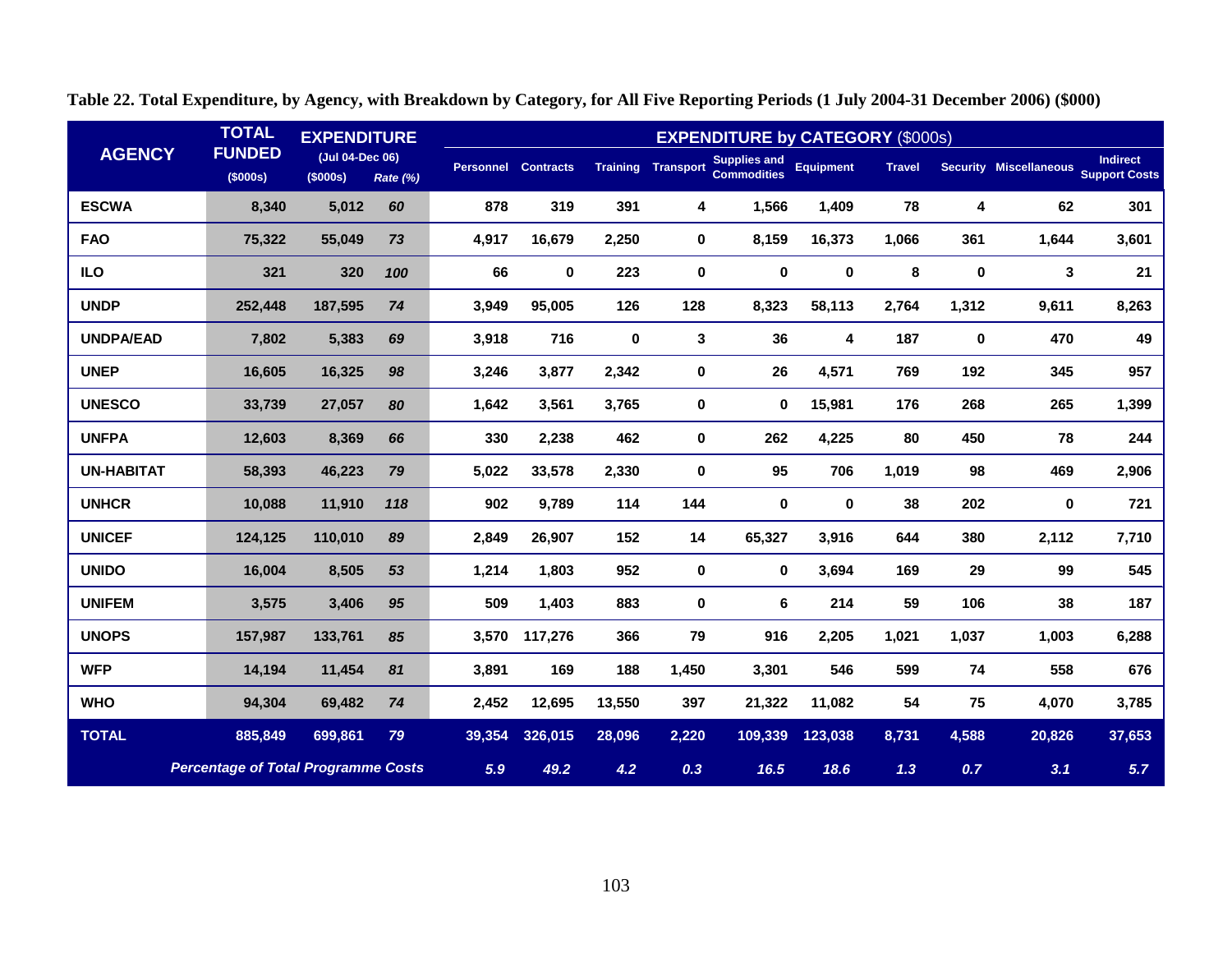### **4.4 Contracts**

#### **4.4.1 Contract Commitments and Disbursements**

In addition to consolidated six-month progress reports submitted by UNDP as Administrative Agent on the basis of individual project reports from Participating UN Organizations, UNDP also receives and consolidates monthly figures of project commitments and disbursements as well as contract awards of the Participating UN Organizations. These contract commitment and disbursement figures provide good indirect indicators of project implementation progress to Iraqi national authorities and donors and are also used by the UNDG ITF Steering Committee as a basis for new project approvals. They are also reported in the UNDG ITF monthly Newsletter and posted publicly on the IRFFI web site.

As of 31 December 2006, a total of \$690.24 million (78 per cent) had been legally committed and \$587.11 million (66 per cent) had been disbursed. From 1 January to 31 March 2007, Participating UN Organizations committed an additional \$26 million and disbursed an additional \$25 million. Two Clusters, Refugees, IDPs and Durable Solutions and Support to Electoral Process, continue to have commitment and disbursement rates at or close to 100 per cent of approved funding.

Tables 23 and 24 provide updated figures on total project commitments and disbursements as of 31 December 2006 and 31 March 2007 by Cluster and by agency, respectively.

|                                                                                   |               |                   | 31 December 2006           |                     |                              |                                |                   | 31 March 2007         |                     |                              |
|-----------------------------------------------------------------------------------|---------------|-------------------|----------------------------|---------------------|------------------------------|--------------------------------|-------------------|-----------------------|---------------------|------------------------------|
| <b>Cluster</b>                                                                    | <b>Funded</b> | <b>Commitment</b> | $\frac{9}{6}$              | <b>Disbursement</b> |                              |                                | <b>Commitment</b> |                       | <b>Disbursement</b> |                              |
|                                                                                   | <b>Amount</b> | (5000s)           | Approved<br><b>Funding</b> | (\$000s)            | % Approved<br><b>Funding</b> | <b>Funded</b><br><b>Amount</b> | (S000s)           | % Approved<br>Funding | (\$000s)            | % Approved<br><b>Funding</b> |
| Agriculture, Food Security, Environment and<br><b>Natural Resource Management</b> | 128.183       | 92.336            | 72                         | 67.031              | 52                           | 135.978                        | 97.806            | 72                    | 73.244              | 54                           |
| Agriculture, Water Resources and Environment                                      | 109.530       | 80.914            | 74                         | 56.326              | 51                           | 117.324                        | 84.371            | 72                    | 61.391              | 52                           |
| <b>Food Security</b>                                                              | 9.195         | 8,047             | 88                         | 7,332               | 80                           | 9,195                          | 8.816             | 96                    | 7.975               | 87                           |
| Mine Action                                                                       | 9,458         | 3,374             | 36                         | 3,373               | 36                           | 9,458                          | 4,619             | 49                    | 3,879               | 41                           |
| <b>Education and Culture</b>                                                      | 152,984       | 122,510           | 80                         | 97,389              | 64                           | 159,705                        | 129,452           | 81                    | 101,075             | 63                           |
| Governance and Human Development                                                  | 60.449        | 30.411            | 50                         | 29.353              | 49                           | 75,699                         | 33,430            | 44                    | 32.352              | 43                           |
| Governance and Civil Society                                                      | 18,480        | 7,159             | 39                         | 6,689               | 36                           | 18,480                         | 7,834             | 42                    | 7,481               | 40                           |
| Support to Constitutional Process                                                 | 30,798        | 20,375            | 66                         | 20,161              | 65                           | 38,048                         | 22,124            | 58                    | 21,320              | 56                           |
| Poverty Reduction and Human Development                                           | 11,171        | 2,877             | 26                         | 2,503               | 22                           | 19,171                         | 3,472             | 18                    | 3,551               | 19                           |
| <b>Health and Nutrition</b>                                                       | 115,232       | 85,581            | 74                         | 69.488              | 60                           | 155,615                        | 88.920            | 57                    | 77,383              | 50                           |
| <b>Infrastructure Rehabilitation</b>                                              | 231,414       | 173,038           | 75                         | 140,437             | 61                           | 245,447                        | 178,521           | 73                    | 144,570             | 59                           |
| Water and Sanitation                                                              | 46.020        | 36.309            | 79                         | 29.902              | 65                           | 60.054                         | 39.723            | 66                    | 30.193              | 50                           |
| Infrastructure and Housing                                                        | 185,394       | 136,728           | 74                         | 110,535             | 60                           | 185,394                        | 138,798           | 75                    | 114,377             | 62                           |
| Refugees, IDPs and Durable Solutions <sup>2</sup>                                 | 19,830        | 21,645            | 109                        | 20,875              | 105                          | 23,765                         | 23,141            | 97                    | 20,875              | 88                           |
| <b>Emergency Response Project 3</b>                                               | 300           | 274               | 91                         | 261                 | 87                           | 300                            | 295               | 98                    | 278                 | 93                           |
| <b>Subtotal</b>                                                                   | 708,392       | 525,794           | 74                         | 424.834             | 60                           | 796,509                        | 551,565           | 69                    | 449,778             | 56                           |
| <b>Support to Electoral Process</b>                                               | 177,457       | 164,449           | 93                         | 162,277             | 91                           | 177,457                        | 164,670           | 93                    | 162,581             | 92                           |
| <b>TOTAL</b>                                                                      | 885,849       | 690,243           | 78                         | 587,112             | 66                           | 973,966                        | 716,235           | 74                    | 612,359             | 63                           |

#### **Table 23. Total Project Commitments and Disbursements, Updated by Cluster (\$000)**

<sup>1</sup> Adjustments made by the following agencies subsequent to figures reported in UNDG ITF Newsletter of December 2006: FAO, UNEP, UNHCR, UNIFEM, and UNOPS<br><sup>2</sup> UNHCR pre-financed projects F8-04a and F8-05 from its own funds

<sup>3</sup> Humanitarian Emergency Project funded from fund earned interest.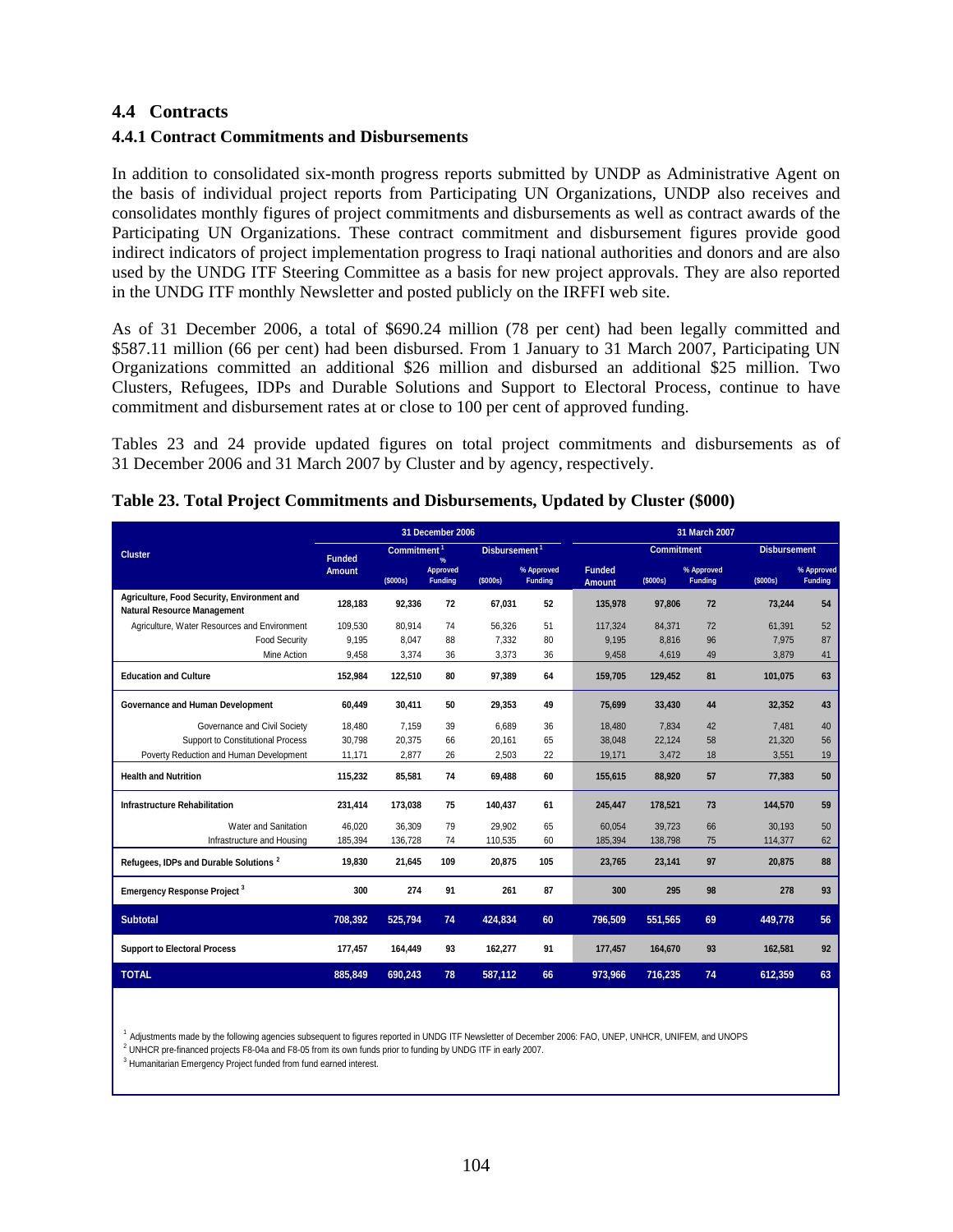As indicated in Table 24, of the sixteen agencies that received funding from the UNDG ITF, nine of them – ILO, UN DPA/EAD, UNEP, UNESCO, UN-HABITAT, UNHCR, UNICEF, UNIFEM and UNOPS – reflect commitments at or above 80 per cent and disbursements at or above 59 per cent

The overall current commitment rate of 78 per cent and the disbursement rate of 66 per cent represent significant implementation levels attained by the United Nations agencies in Iraq despite the very tough security and other implementation challenges that they have continued to face.

|                           |               |                         | 31 December 2006                          |         |                              |               |                   | 31 March 2007                          |                     |                                    |
|---------------------------|---------------|-------------------------|-------------------------------------------|---------|------------------------------|---------------|-------------------|----------------------------------------|---------------------|------------------------------------|
| <b>Agency</b>             | <b>Funded</b> | Commitment <sup>1</sup> |                                           |         | Disbursement <sup>1</sup>    | <b>Funded</b> | <b>Commitment</b> |                                        | <b>Disbursement</b> |                                    |
|                           | \$000s        | \$000s                  | $\%$<br><b>Approved</b><br><b>Funding</b> | \$000s  | % Approved<br><b>Funding</b> | \$000s        | \$000s            | %<br><b>Approved</b><br><b>Funding</b> | \$000s              | $\%$<br>Approved<br><b>Funding</b> |
| <b>ESCWA</b>              | 8,340         | 5,107                   | 61                                        | 3,616   | 43                           | 8,340         | 5,987             | 72                                     | 4,302               | 52                                 |
| <b>FAO</b>                | 75,322        | 55,049                  | 73                                        | 33,393  | 44                           | 77,244        | 57,161            | 74                                     | 37,437              | 48                                 |
| <b>ILO</b>                | 321           | 315                     | 98                                        | 316     | 98                           | 2,004         | 315               | 16                                     | 316                 | 16                                 |
| <b>UNDP</b>               | 252,448       | 181,047                 | 72                                        | 164,754 | 65                           | 280,798       | 182,569           | 65                                     | 167,253             | 60                                 |
| <b>UNDPA/EAD</b>          | 7,802         | 6,710                   | 86                                        | 5,310   | 68                           | 7,802         | 6,757             | 87                                     | 5,357               | 69                                 |
| <b>UNEP</b>               | 16,605        | 16,488                  | 99                                        | 13,950  | 84                           | 16,605        | 16,488            | 99                                     | 14,241              | 86                                 |
| <b>UNESCO</b>             | 33.739        | 27,099                  | 80                                        | 23.091  | 68                           | 40.186        | 29,047            | 72                                     | 23,934              | 60                                 |
| <b>UNFPA</b>              | 12,603        | 9,146                   | 73                                        | 6,382   | 51                           | 12,603        | 9,209             | 73                                     | 6,492               | 52                                 |
| <b>UN-HABITAT</b>         | 58,393        | 48,061                  | 82                                        | 37,587  | 64                           | 58,393        | 50,786            | 87                                     | 41,962              | 72                                 |
| UNHCR <sup>2</sup>        | 10,088        | 11,927                  | 118                                       | 11,799  | 117                          | 13,423        | 13,423            | 100                                    | 11,799              | 88                                 |
| <b>UNICEF</b>             | 124,125       | 101,447                 | 82                                        | 73,652  | 59                           | 138,463       | 108,886           | 79                                     | 75,440              | 54                                 |
| <b>UNIDO</b>              | 16,004        | 7,650                   | 48                                        | 7,166   | 45                           | 21,876        | 9,063             | 41                                     | 7,896               | 36                                 |
| <b>UNIFEM</b>             | 3,575         | 3,406                   | 95                                        | 3,406   | 95                           | 4,213         | 3,406             | 81                                     | 3,406               | 81                                 |
| <b>UNOPS</b> <sup>3</sup> | 157,987       | 133,761                 | 85                                        | 130,805 | 83                           | 170,326       | 136,837           | 80                                     | 132,657             | 78                                 |
| <b>WFP</b>                | 14,194        | 12,169                  | 86                                        | 7,659   | 54                           | 14,194        | 13,527            | 95                                     | 12,273              | 86                                 |
| <b>WHO</b>                | 94,304        | 70,862                  | 75                                        | 64,226  | 68                           | 107,496       | 72,776            | 68                                     | 67,592              | 63                                 |
| <b>TOTAL</b>              | 885,849       | 690,243                 | 78                                        | 587,112 | 66                           | 973,966       | 716,235           | 74                                     | 612,359             | 63                                 |

|  | Table 24. Total Project Commitments and Disbursements, Updated by Agency (\$000) |  |  |
|--|----------------------------------------------------------------------------------|--|--|
|  |                                                                                  |  |  |

<sup>1</sup> Adjustments made by the following agencies subsequent to figures reported in UNDG ITF Newsletter of December 2006:<br>FAO, UNEP, UNHCR, UNIFEM, and UNOPS<br><sup>2</sup> UNHCR: Projects F8-04a and F8-05 pre-financed by agency from i

<sup>3</sup> Humanitarian Emergency Project funded from fund earned interest.

#### **4.4.2 Contract Awards**

As shown in table 25, during the period from 1 July 2004 to 31 March 2007, 1,782 contracts were posted on the UNDG ITF web site and awarded to suppliers from 46 countries. These contracts are for the provision of services, supplies, commodities, equipment and other project inputs and have a combined value of approximately \$500 million. Iraq, with \$85 million in contract awards (730 separate contracts), is the largest supplier of goods and services, indicating the large volume of national/local contracting, particularly for community-level infrastructure rehabilitation that is being undertaken in Iraq.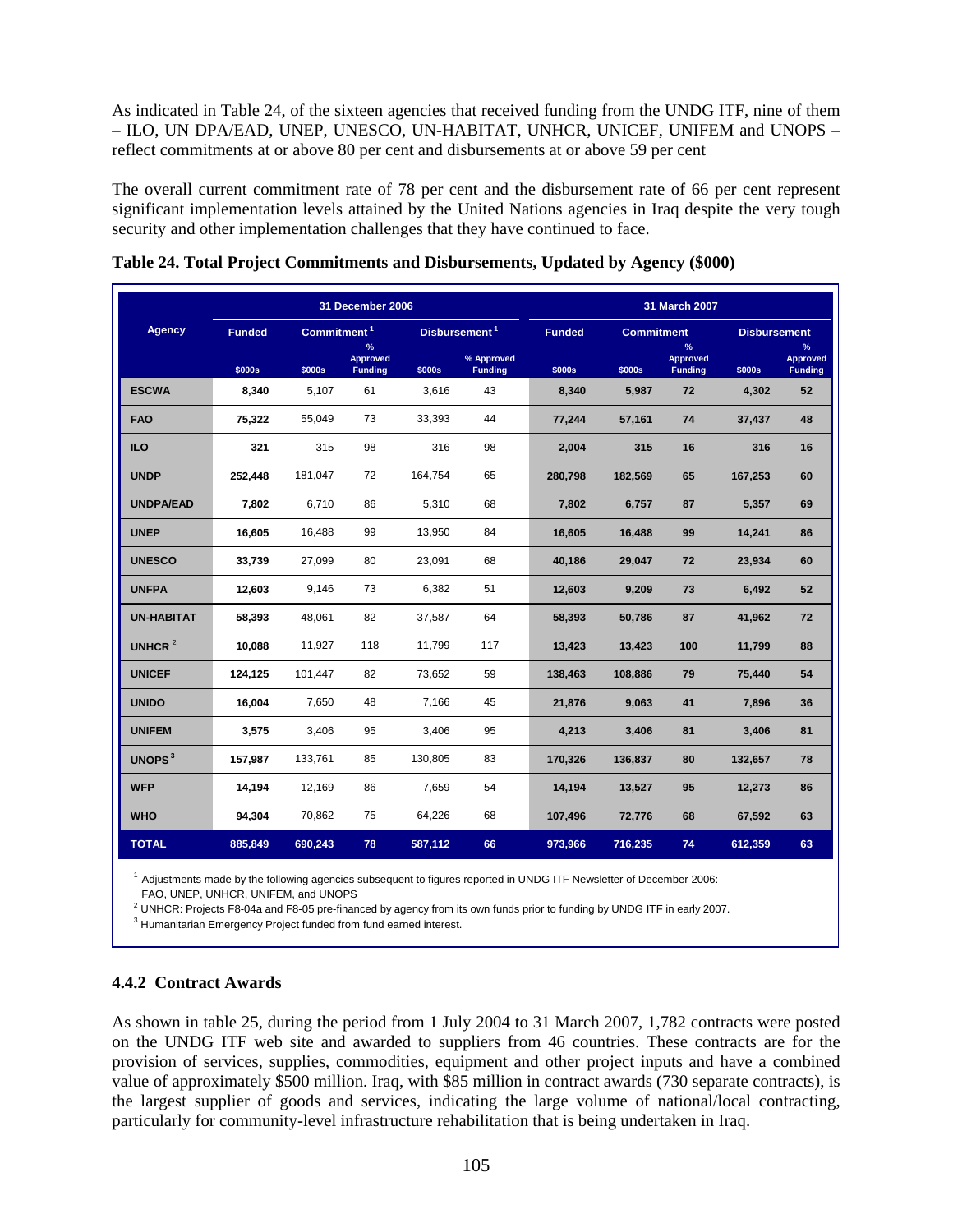|                             |               |                     |                         | VALUE AND NUMBER OF AWARDS BY COUNTRY |                |               |                 |               |                         |               |
|-----------------------------|---------------|---------------------|-------------------------|---------------------------------------|----------------|---------------|-----------------|---------------|-------------------------|---------------|
| <b>Country</b>              |               | <b>Jul-Dec 2004</b> |                         | <b>Jan-Dec 2005</b>                   |                | Jan-Dec 2006  |                 | Jan-Mar 2007  |                         | <b>Total</b>  |
|                             | <b>Awards</b> | <b>Amount</b>       | Awards                  | <b>Amount</b>                         | <b>Awards</b>  | <b>Amount</b> | <b>Awards</b>   | <b>Amount</b> | <b>Awards</b>           | <b>Amount</b> |
| <b>Australia</b>            | $\mathbf{1}$  | 15,664              | $\overline{2}$          | 473,222                               |                |               |                 |               | 3                       | 488,886       |
| <b>Austria</b>              | 4             | 641,557             | 13                      | 4,469,176                             | 5              | 425,416       | $\mathbf{1}$    | 28,715        | 23                      | 5,564,864     |
| <b>Bahrain</b>              |               |                     | $\overline{7}$          | 2,337,656                             |                |               |                 |               | $\overline{7}$          | 2,337,656     |
| <b>Belgium</b>              | 1             | 22,500,000          |                         |                                       |                |               |                 |               | $\mathbf{1}$            | 22,500,000    |
| Canada                      |               |                     | $\overline{\mathbf{4}}$ | 187,228                               | $\mathbf{1}$   | 12,000        |                 |               | 5                       | 199,228       |
| China                       | 20            | 34,872,695          | 10                      | 13,509,110                            |                |               |                 |               | 30                      | 48,381,805    |
| Croatia                     |               |                     | $\mathbf{1}$            | 11,780                                |                |               |                 |               | $\mathbf{1}$            | 11,780        |
| <b>Cyprus</b>               |               |                     | 3                       | 219,835                               | $\mathbf{1}$   | 1,890         |                 |               | $\overline{4}$          | 221,725       |
| <b>Czech Republic</b>       | 1             | 287,522             | $\overline{c}$          | 5,980,425                             | $\mathbf{1}$   | 23,681        |                 |               | $\overline{\mathbf{4}}$ | 6,291,628     |
| <b>Denmark</b>              | 8             | 11,118,139          | 18                      | 20,672,443                            | 18             | 987,609       |                 |               | 44                      | 32,778,191    |
| <b>Egypt</b>                | 11            | 210,364             | 23                      | 895,763                               | $\overline{2}$ | 40,927        |                 |               | 36                      | 1,147,054     |
| <b>Finland</b>              |               |                     | $\overline{c}$          | 211,154                               |                |               |                 |               | $\mathbf{2}$            | 211,154       |
| <b>France</b>               | 4             | 210,377             | 21                      | 1,857,513                             | 3              | 654,094       |                 |               | 28                      | 2,721,984     |
| Germany                     | 9             | 1,473,443           | 60                      | 6,504,379                             | 19             | 11,482,237    |                 |               | 88                      | 19,460,059    |
| India                       | 1             | 26,496              | 10                      | 1,859,428                             |                |               |                 |               | 11                      | 1,885,924     |
| Indonesia                   |               |                     | $\mathbf{1}$            | 112,000                               | $\mathbf{1}$   | 2,948         |                 |               | $\overline{2}$          | 114,948       |
| Iran (Islamic Republic of)  | $\mathbf{1}$  | 56,980              | 3                       | 55,635                                |                |               |                 |               | $\overline{\mathbf{4}}$ | 112,615       |
| Iraq                        | 78            | 8,128,524           | 459                     | 49,184,686                            | 182            | 26,287,523    | 11              | 1,596,253     | 730                     | 85,196,986    |
| <b>Ireland</b>              |               |                     | $\overline{c}$          | 79,696                                |                |               |                 |               | $\mathbf{2}$            | 79,696        |
| <b>Italy</b>                | 6             | 1,603,691           | 30                      | 7,459,626                             | 5              | 174,317       | $\overline{2}$  | 198,213       | 43                      | 9,435,847     |
| Japan                       | 8             | 17,317,159          | 20                      | 52,058,896                            | 6              | 342,219       |                 |               | 34                      | 69,718,274    |
| Jordan                      | 52            | 6,316,590           | 129                     | 12,595,144                            | 112            | 1,269,396     | $\bf 8$         | 89,846        | 301                     | 20,270,976    |
| Kenya                       |               |                     | $\mathbf{1}$            | 284,457                               |                |               |                 |               | $\mathbf{1}$            | 284,457       |
| Kuwait                      | 1             | 304,750             | 13                      | 3,623,003                             |                |               |                 |               | 14                      | 3,927,753     |
| Lebanon                     | 4             | 2,648,957           | 26                      | 2,496,635                             | 30             | 1,386,736     | 5               | 102,511       | 65                      | 6,634,839     |
| Liechtenstein               | 1             | 22,700,000          |                         |                                       |                |               |                 |               | $\mathbf{1}$            | 22,700,000    |
| <b>Morocco</b>              |               |                     | $\mathbf{1}$            | 16,400                                |                |               |                 |               | $\mathbf{1}$            | 16,400        |
| <b>Netherlands</b>          | 10            | 1,784,903           | 22                      | 4,125,272                             | 5              | 975,210       |                 |               | 37                      | 6,885,385     |
| <b>New Zealand</b>          | 1             | 160,997             |                         |                                       |                |               |                 |               | $\mathbf{1}$            | 160,997       |
| Norway                      | 1             | 41,000              |                         |                                       | $\mathbf{1}$   | 4,962         |                 |               | $\overline{2}$          | 45,962        |
| Oman                        | 4             | 493,485             | 6                       | 1,457,456                             | 4              | 489,610       |                 |               | 14                      | 2,440,551     |
| <b>Pakistan</b>             |               |                     | $\mathbf{1}$            | 15,062                                |                |               |                 |               | $\mathbf{1}$            | 15,062        |
| Saudi Arabia                |               |                     | 4                       | 314,019                               | $\mathbf{1}$   | 153,000       |                 |               | 5                       | 467,019       |
| Slovenia                    |               |                     | $\overline{2}$          | 380,980                               |                |               |                 |               | $\mathbf{2}$            | 380,980       |
| <b>South Africa</b>         |               |                     | 3                       | 42,188                                | 1              | 6,700         |                 |               | 4                       | 48,888        |
| <b>Spain</b>                |               |                     | $\overline{\mathbf{c}}$ | 150,595                               | 1              | 24,623        |                 |               | 3                       | 175,218       |
| Sudan                       |               |                     | $\mathbf{1}$            | 78,975                                |                |               |                 |               | $\mathbf{1}$            | 78,975        |
| Sweden                      | 2             | 12,680,046          | $\mathbf{3}$            | 106,731                               | 4              | 166,529       |                 |               | 9                       | 12,953,306    |
| Switzerland                 | 5             | 184,332             | 26                      | 2,957,502                             | 1              | 27,660        |                 |               | 32                      | 3,169,494     |
| <b>Syrian Arab Republic</b> |               |                     | 3                       | 463,061                               |                |               |                 |               | $\mathbf 3$             | 463,061       |
| <b>Thailand</b>             | 1             | 8,221               | $\mathbf{1}$            | 43,836                                |                |               |                 |               | $\bf{2}$                | 52,057        |
| <b>Tunisia</b>              | 2             | 38,650              | $\overline{c}$          | 47,340                                |                |               |                 |               | 4                       | 85,990        |
| <b>Turkey</b>               | 6             | 2,446,956           | $\mathbf{1}$            | 452,500                               |                |               |                 |               | $\overline{\mathbf{7}}$ | 2,899,456     |
| <b>United Arab Emirates</b> | 1             | 32,500              | $\overline{7}$          | 41,390,975                            | 5              | 100,142       | $\mathbf{1}$    | 2,760         | 14                      | 41,526,377    |
| <b>United Kingdom</b>       | 23            | 14,596,065          | 57                      | 37,540,997                            | 26             | 2,285,875     | $\mathbf{1}$    | 65,490        | 107                     | 54,488,427    |
| <b>United States</b>        | 8             | 1,562,414           | 28                      | 8,251,020                             | 12             | 1,433,904     | $\mathbf{1}$    | 9,800         | 49                      | 11,257,138    |
| <b>Total</b>                | 275           | 164,462,477         | 1,030                   | 284,973,799                           | 447            | 48,759,208    | 30 <sub>2</sub> | 2,093,588     | 1,782                   | 500,289,072   |

# **Table 25. Value and Number of Contract Awards, by Country (\$)**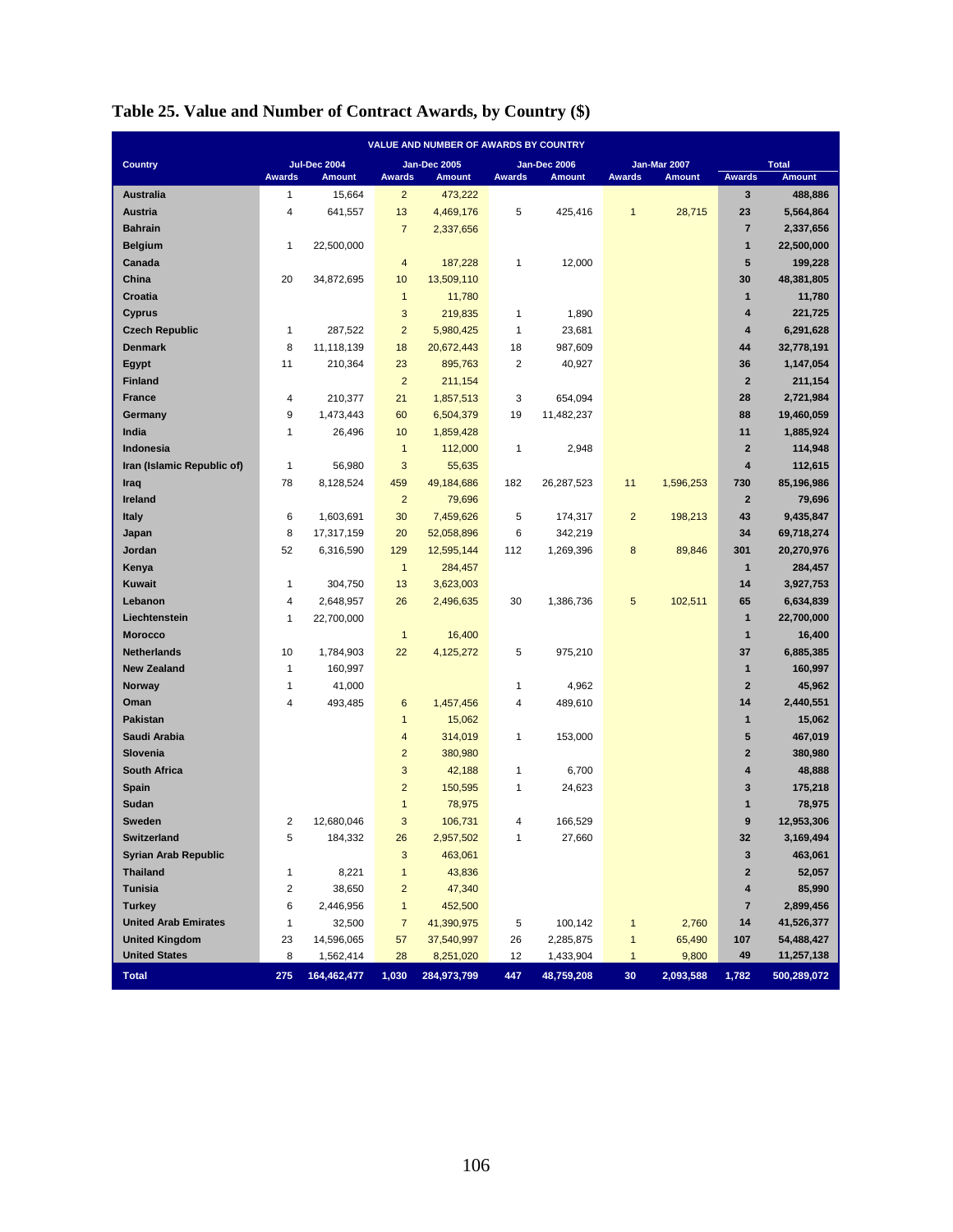|   | <b>CONTRACT AWARDS BY CLUSTER</b>                                          |               |                 |               |
|---|----------------------------------------------------------------------------|---------------|-----------------|---------------|
|   | <b>July 2004-March 2007</b>                                                |               |                 |               |
|   | <b>Cluster</b>                                                             | <b>Awards</b> | %               | <b>Amount</b> |
| A | Agriculture, Food Security, Environment and<br>Natural Resource Management | 272           | 12 <sup>2</sup> | 57,741,474    |
| B | <b>Education and Culture</b>                                               | 513           | 19              | 97,157,611    |
| С | Governance and Human Development                                           | 71            | 2               | 8,393,682     |
| D | <b>Health and Nutrition</b>                                                | 677           | 10              | 48,671,094    |
| Е | Infrastructure Rehabilitation                                              | 171           | 27              | 136,082,124   |
| F | Refugees, IDPs and Durable Solutions                                       | 42            | 3               | 13,634,760    |
| G | <b>Support to Electoral Process</b>                                        | 36            | 28              | 138,608,327   |
|   |                                                                            | 1,782         | 100             | 500,289,072   |

## **Table 26. Contract Awards, by Cluster, July 2004-March 2007 (\$)**

### **Table 27. Contract Awards, by Method of Procurement (\$)**

|                            |        |               |                     |        |               | CONTRACT AWARDS BY METHOD OF PROCUREMENT |        |     |              |        |     |                     |        |             |
|----------------------------|--------|---------------|---------------------|--------|---------------|------------------------------------------|--------|-----|--------------|--------|-----|---------------------|--------|-------------|
| <b>Method</b>              |        |               | <b>Jul-Dec 2004</b> |        |               | Jan-Dec 2005                             |        |     | Jan-Dec 2006 |        |     | <b>Jan-Mar 2007</b> |        | Total       |
|                            | Awards | $\frac{9}{6}$ | Amount              | Awards | $\frac{9}{6}$ | Amount                                   | Awards | %   | Amount       | Awards | %   | Amount              | Awards | Amount      |
| <b>Competitive Bidding</b> | 166    | 57            | 94.411.870          | 774    | 70            | 199.997.673                              | 305    | 70  | 34.352.865   | 19     | 94  | .964,181            | 1.264  | 330,726,589 |
| <b>Direct Contracting</b>  | 79     | 35            | 57.634.594          | 219    | 28            | 80.138.283                               | 119    | 28  | 13,486,699   | 5      |     | 54.033              | 422    | 151,313,609 |
| Long-term Agreement        | 30     | 8             | 12.416.013          | 37     |               | 4,837,767                                | 23     |     | 919.721      | 6      | 4   | 75.373              | 96     | 18,248,874  |
|                            | 275    | 100           | 64,462,477          | 1,030  | 100           | 284,973,723                              | 447    | 100 | 48,759,285   | 30     | 100 | 2,093,587           | 1,782  | 500,289,072 |

On a cumulative basis, of the total contract awards of approximately \$500 million (table 27), contracts totalling some \$331 million (66 per cent) were awarded under competitive bidding while there were about \$151 million (30 per cent) in direct contracts and \$18 million (4 per cent) in long-term agreements, as per the Financial Regulations and Rules of the implementing agencies.

## **4.5 Interest Earned**

## **4.5.1 Interest Earned by the UNDG ITF**

Since the issue of interest earned by the UNDG ITF was raised by the MoPDC during the Istanbul IRFFI Donor Committee Meeting of March 2007, a detailed explanation is provided in the present report.

As indicated in table 28, the UNDG ITF earned interest income as of 31 December 2006 amounted to \$16.5 million. This total includes \$0.95 million in interest earned on the deposit by Japan in the UNDG ITF Holding Account prior to the operationalization of the UNDG ITF. This amount was credited back to Japan, which in turn provided it as an additional contribution to the UNDG ITF. Consequently, the net interest as of 31 December 2006 was \$15.6 million (see table 8), which is available to finance approved projects. It should be mentioned here that given the "pass-through" fund management modality of the UNDG ITF, contributions received from donors are expected to be transferred to the Participating UN Organizations as soon as the projects are approved. Consequently, the contributions are not supposed to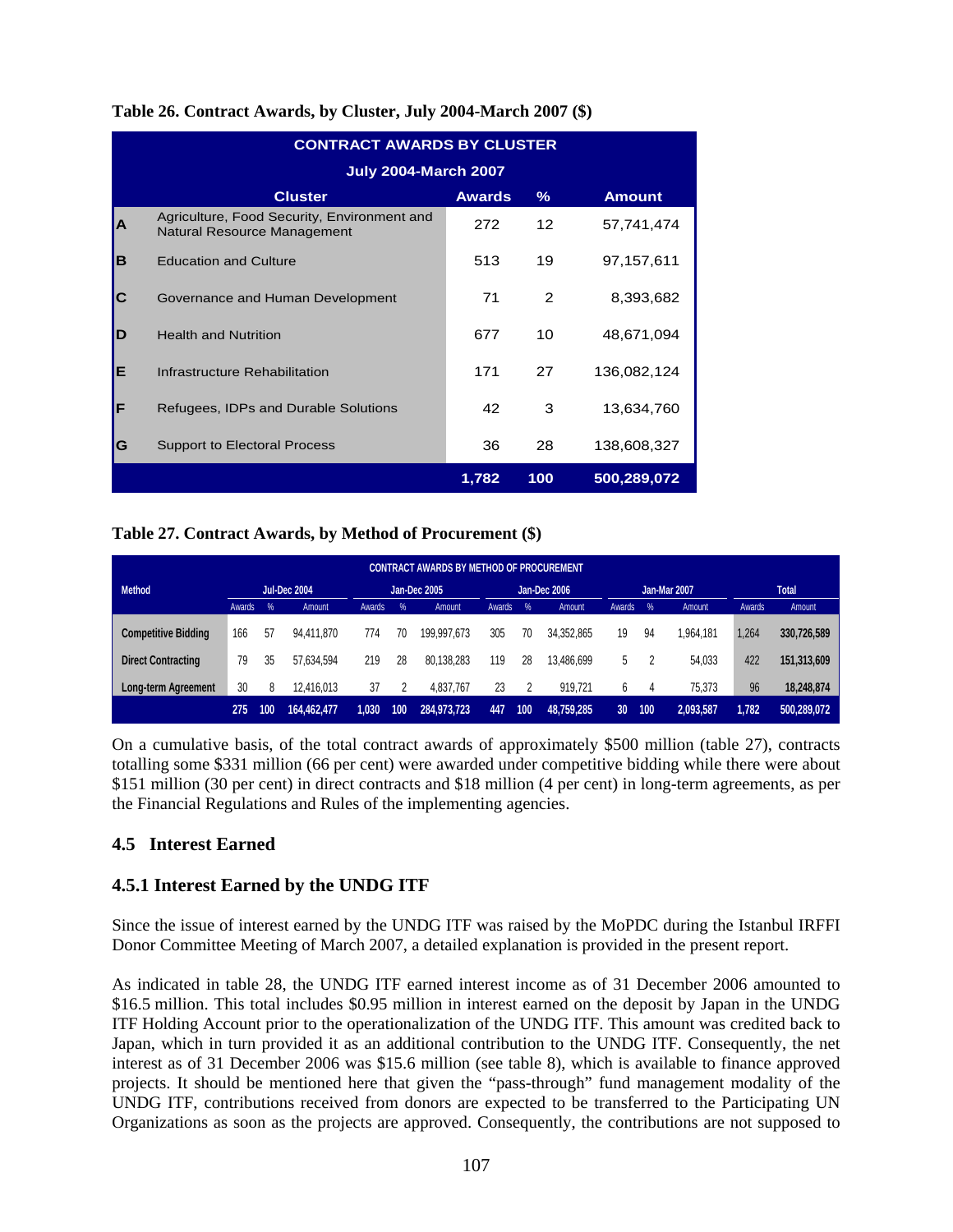be kept as unutilized funds for long periods. Moreover, the fact that the meetings of the ISRB and the UNDG ITF Steering Committee are not held on a set timetable does not enable UNDP as Administrative Agent to devise any Fund investment strategy. As a result, it was deemed appropriate to invest the donor contributions in the JP Morgan Prime Money Market Fund (MMF) to ensure the liquidity and safety of the deposits and their immediate availability as soon as projects are approved. It was thus not considered appropriate to invest the UNDG ITF Account in high-interestbearing investment vehicles.

The reasons to invest contributions received for the UNDG ITF in the JPMorgan (JPM) Prime MMF Capital Share Class were as follows:

- (a) credit quality rated highest by three internationally recognized rating agencies;
- (b) liquidity same-day access by 5 p.m., giving the flexibility to purchase (for contributions received late in the day) and to redeem if needed;
- (c) asset size \$90 billion, having the advantage of economy of scale;
- (d) management expertise the MMF was created in November 1993 and has an established performance track record;
- (e) diversification the MMF invests in widely diversified issuers across different industries;
- (f) expense ratio 16 basis points, lower than the industry norm of 20 basis points;
- (g) reporting daily and monthly reports available online; and
- (h) operational efficiency with the demand deposit account and MMF account at the same bank, efficiency is realized because the settlement is done through automatic book debit/credit within the same bank. The bank charges are also relatively low.

To shed more light on the interest calculation, the interest yields for the period from 2004 to 2006 are provided in table 28.

| <b>Period</b>                       | <b>Average Balance in</b><br><b>JPM Prime MMF</b> | <b>Average</b><br>Yield      | <b>Interest Income</b> | Weighted<br>Average<br><b>Maturity JPM</b><br><b>Prime MMF</b> | <b>Fed Fund</b><br><b>Effective</b><br>Rate |
|-------------------------------------|---------------------------------------------------|------------------------------|------------------------|----------------------------------------------------------------|---------------------------------------------|
| $1st$ Qtr 2004                      | 24,333,960                                        | 0.92                         | 55,211                 | 51                                                             | 1.01                                        |
| $2nd$ Qtr 2004                      | 462,461,085                                       | 0.94                         | 1,087,568              | 50                                                             | 1.01                                        |
| 3rd Qtr 2004                        | 352,301,174                                       | 1.30                         | 1,143,466              | 43                                                             | 1.44                                        |
| $4^{th}$ Qtr 2004                   | 182,685,591                                       | 1.80                         | 820,452                | 35                                                             | 1.95                                        |
| 1 <sup>st</sup> Qtr 2005            | 141,016,287                                       | 2.34                         | 814,831                | 39                                                             | 2.48                                        |
| $2nd$ Qtr 2005                      | 144,281,758                                       | 2.83                         | 1,016,278              | 44                                                             | 2.94                                        |
| $3rd$ Qtr 2005                      | 127, 138, 739                                     | 3.34                         | 1,083,101              | 45                                                             | 3.46                                        |
| 4 <sup>th</sup> Qtr 2005            | 120,135,590                                       | 3.90                         | 1,183,682              | 43                                                             | 3.98                                        |
| $1st$ Qtr 2006                      | 158,974,568                                       | 4.34                         | 1,701,215              | 46                                                             | 4.46                                        |
| $2nd$ Qtr 2006                      | 142,004,751                                       | 4.80                         | 1,694,505              | 43                                                             | 4.91                                        |
| $3rd$ Qtr 2006                      | 184,997,046                                       | 5.17                         | 2,416,627              | 43                                                             | 5.25                                        |
| $4th$ Qtr 2006                      | 268,890,403                                       | 5.21                         | 3,533,782              | 45                                                             | 5.25                                        |
|                                     |                                                   | <b>Total Interest Income</b> | 16,550,718             |                                                                |                                             |
| $\frac{1}{4}$ ly averages 2004-2006 | 192,435,079                                       |                              | 1,379,226              |                                                                |                                             |

**Table 28. UNDG ITF Earned Interest Income, 2004-2006 (\$)**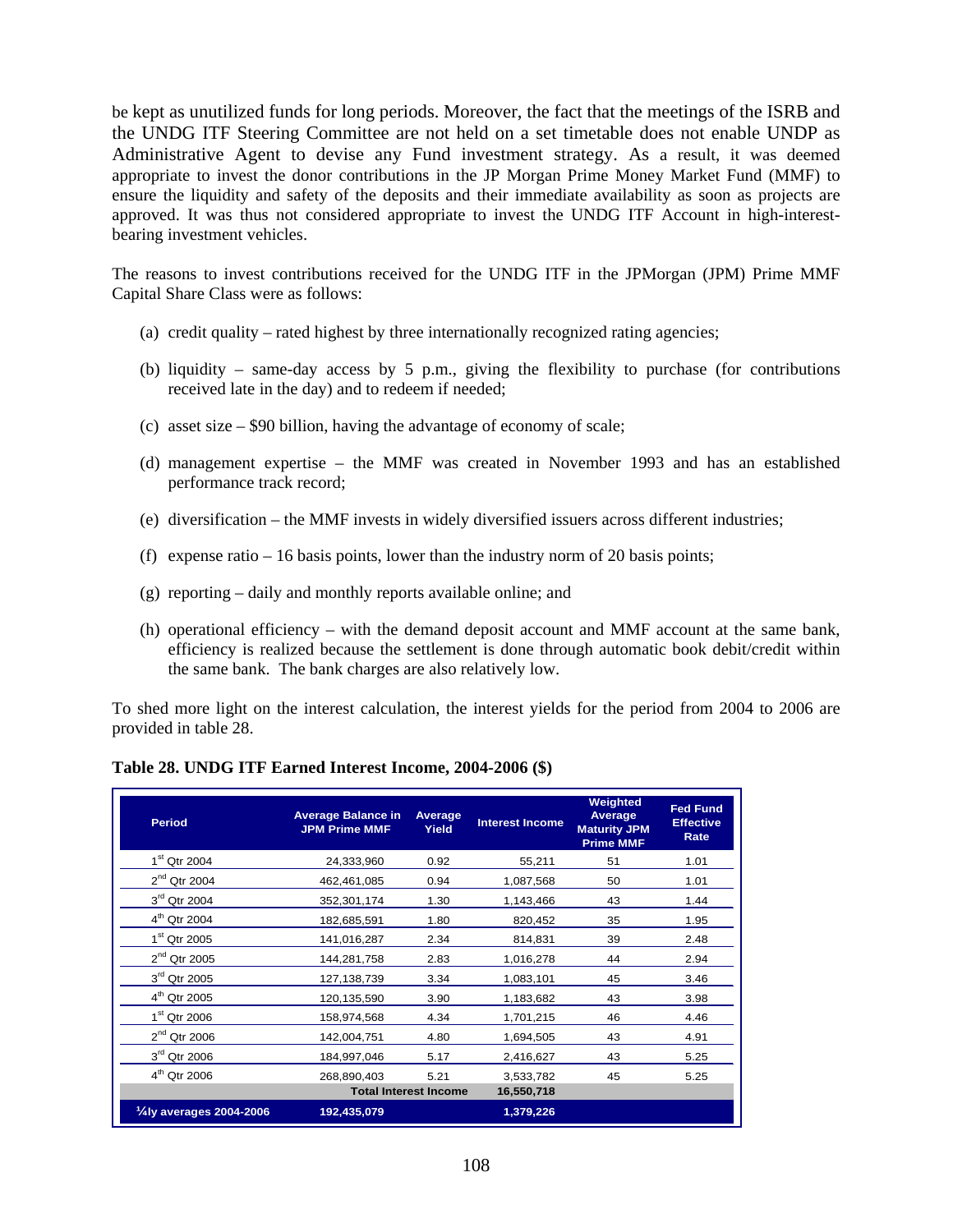#### NOTES:

- (a) Average Yield is obtained by JPMorgan Asset Management by calculating daily interest accrual on the balance invested. The average yield is the summation of daily yield in the investing period divided by the number of days in that period.
- (b) Weighted Average Maturity, as calculated by JPMorgan Asset Management, is a measure indicating the term (maturity) of all underlying securities invested by a fund. The weighted average maturity is driven by (i) the Securities and Exchange Commission (SEC) regulation requirement for money market funds, (ii) the liquidity flow of a particular fund, and (iii) interest rate expectation.
- (c) The Fed Fund Effective Rate is set periodically by the United States Federal Reserve Bank to ensure that the economy performs at the optimal level.

UNDG ITF had received approximately \$500 million in donor contributions by the second quarter of 2004. At the same time, the initial set of projects was approved and paid in the early part of the third quarter of 2004 amounting to \$380 million. Consequently, the interest income showed a marked increase in the second quarter of 2004 and then started to fall in the third quarter of that year (fig. 9). Starting from the fourth quarter of 2005, both the balance of funds in the MMF bank account and the interest income have followed a more or less similar growth pattern for every quarter. The quarterly balances over the reported 12 quarters of the period 2004-2006 (table 28) indicate a low of \$24 million in the first quarter and a high of \$462 million in the second quarter. The average balance for the period from 2004 to 2006 has been \$192.44 million and the average interest has been \$1.38 million (table 28).

#### **Figure 9. Average Balance in JPMorgan Prime MMF and UNDG ITF Earned Interest Income, 2004-2006**



### **4.5.2 Interest Earned by Participating UN Organizations**

All interest earned by the Participating UN Organizations is credited to the UNDG ITF account unless the governing bodies of the said organizations have approved decisions that govern the specific use of interest earned on donor contributions. Of the 15 Participating UN Organizations that received funding from UNDG ITF, all organizations except UNICEF have reported interest earnings, which totalled \$20.58 million (table 29). UNICEF has indicated that, in accordance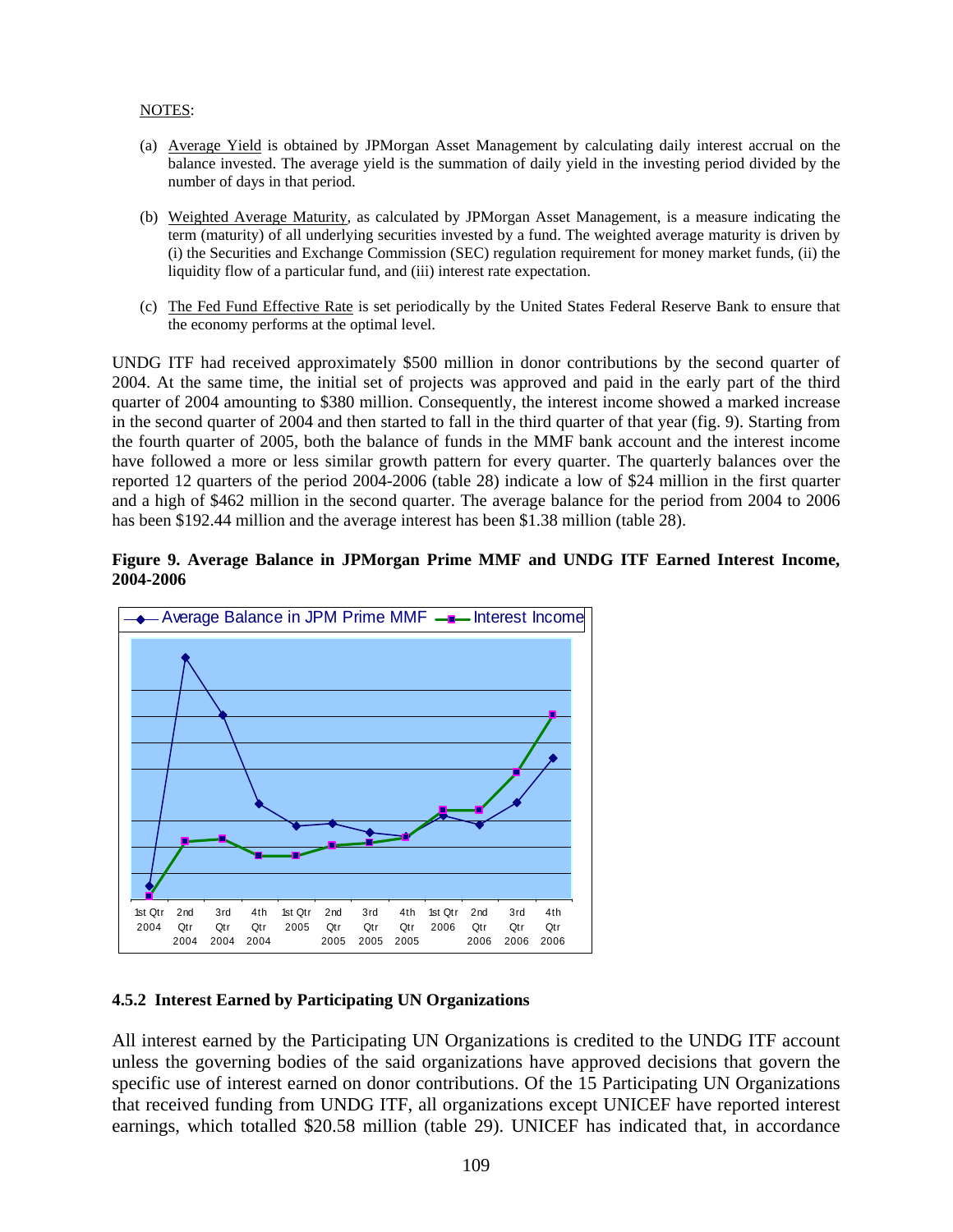with its Financial Regulation 11.4, "Interest derived from placement of funds shall be credited to miscellaneous income. Unless otherwise authorized by its Executive Director, no interest shall be payable on funds administered by UNICEF".

WHO reported total interest earnings of \$2.46 million and has indicated that, as per its financial procedures, interest will be used to increase the funds available for programme implementation. In keeping with the aforesaid, WHO has transferred \$1,712,710 from its interest earnings to fund a project in Iraq. As of the reporting period under review, the total interest received from agencies and credited to the UNDG ITF Agency Earned Interest Account for 2004 and 2005 is \$795,205 and \$2,413,192, respectively. Subsequent to the current reporting period, Participating UN Organizations have transferred interest earnings amounting to \$11.18 million, and the balance of \$3.73 million is expected to be deposited sometime soon, bringing the total agency earned interest income to \$18.12 million. The details of interest earned by Participating UN Organizations as of 31 December 2006 are provided in table 29.

|                           |                                                                                                                                                                                                                                                                                                         | 2004 INTEREST          |                        | 2005 INTEREST          |                        | 2006 INTEREST            | 2004-2006                              |                                        |  |  |  |  |
|---------------------------|---------------------------------------------------------------------------------------------------------------------------------------------------------------------------------------------------------------------------------------------------------------------------------------------------------|------------------------|------------------------|------------------------|------------------------|--------------------------|----------------------------------------|----------------------------------------|--|--|--|--|
| <b>Agency</b>             | <b>Amount Reported</b>                                                                                                                                                                                                                                                                                  | <b>Amount Received</b> | <b>Amount Reported</b> | <b>Amount Received</b> | <b>Amount Reported</b> | <b>Amount Received</b>   | <b>Total Amount</b><br><b>Reported</b> | <b>Total Amount</b><br><b>Received</b> |  |  |  |  |
| ESCWA <sup>1</sup>        |                                                                                                                                                                                                                                                                                                         |                        | 29,467                 | 29,467                 | 247,150                |                          | 276,618                                | 29,467                                 |  |  |  |  |
| <b>FAO</b>                | 236,302                                                                                                                                                                                                                                                                                                 | 236,302                | 830,087                | 848,945                | 1,563,038              | $\blacksquare$           | 2,629,426                              | 1,085,247                              |  |  |  |  |
| ILO <sub>1</sub>          | 596                                                                                                                                                                                                                                                                                                     | 596                    | 1,151                  | 1,151                  | 153                    | $\blacksquare$           | 1,900                                  | 1,747                                  |  |  |  |  |
| UNDP <sup>2</sup>         | 1,329,142                                                                                                                                                                                                                                                                                               |                        | 4,116,399              |                        | 4,054,668              | $\overline{\phantom{0}}$ | 9,500,209                              |                                        |  |  |  |  |
| <b>UNEP</b>               | 42,006                                                                                                                                                                                                                                                                                                  | 42,006                 | 100,514                | 100,514                | 70,767                 | $\overline{a}$           | 213,288                                | 142,521                                |  |  |  |  |
| <b>UNESCO<sup>3</sup></b> | 78,273                                                                                                                                                                                                                                                                                                  | 78,273                 | 467,500                | 467,500                | 662,611                | $\blacksquare$           | 1,208,384                              | 545,773                                |  |  |  |  |
| <b>UNFPA</b>              | 142,294                                                                                                                                                                                                                                                                                                 | 142,294                | 218,943                | 218,943                | 153,895                | $\blacksquare$           | 515,132                                | 361,237                                |  |  |  |  |
| <b>UN-HABITAT</b>         | 126,562                                                                                                                                                                                                                                                                                                 | 126,562                | 258,736                | 258,736                | 374,711                |                          | 760,009                                | 385,298                                |  |  |  |  |
| UNHCR <sup>1</sup>        |                                                                                                                                                                                                                                                                                                         |                        | 20,456                 | 20,456                 | 47,019                 | ٠                        | 67,475                                 | 20,456                                 |  |  |  |  |
| UNICEF <sup>4</sup>       |                                                                                                                                                                                                                                                                                                         |                        |                        |                        |                        | $\blacksquare$           |                                        |                                        |  |  |  |  |
| <b>UNIDO</b>              | 47,676                                                                                                                                                                                                                                                                                                  | 47,676                 | 418,423                | 418,423                | 441,292                | $\overline{a}$           | 907,391                                | 466,099                                |  |  |  |  |
| <b>UNIFEM</b>             | 9,368                                                                                                                                                                                                                                                                                                   | 9,368                  | 49,056                 | 49,056                 | 34,170                 | $\blacksquare$           | 92,594                                 | 58,424                                 |  |  |  |  |
| <b>UNOPS</b>              | 112,128                                                                                                                                                                                                                                                                                                 | 112,128                | 764,824                |                        | 1,074,907              | $\blacksquare$           | 1,951,859                              | 112,128                                |  |  |  |  |
| WFP $1$                   |                                                                                                                                                                                                                                                                                                         |                        |                        |                        |                        | $\blacksquare$           |                                        |                                        |  |  |  |  |
| WHO <sup>2</sup>          | 446,510                                                                                                                                                                                                                                                                                                 |                        | 851,810                |                        | 1,158,260              | $\blacksquare$           | 2,456,580                              |                                        |  |  |  |  |
|                           | 2,570,857                                                                                                                                                                                                                                                                                               | 795,205                | 8,127,366              | 2,413,192              | 9,882,641              | ٠                        | 20,580,864                             | 3,208,397                              |  |  |  |  |
|                           | Nil interest reported by UNHCR and ESCWA for 2004; and by WFP for 2005 and 2006.<br>Per financial rules and regulations, interest used to increase funds for project implementation.<br>2005 interest includes amount of \$7,293 for closed project C11-07 meant for 2004 but received in October 2005. |                        |                        |                        |                        |                          |                                        |                                        |  |  |  |  |

|  |  | Table 29. Reported Interest Earned by Participating UN Organizations, as of 31 December 2006 (\$) |  |
|--|--|---------------------------------------------------------------------------------------------------|--|

**<sup>4</sup>** Per financial rules and regulations does not report interest.

## **4.6 Cost Recovery**

As indicated in the earlier reports, the cost recovery for UNDG ITF is guided by the applicable provisions of the IRFFI TOR, the LOA concluded by UNDP as the Administrative Agent of the UNDG ITF with IRFFI donors, and the MOU concluded with Participating UN Organizations.

For the reporting period from 1 July 2004 to 31 December 2006, the actual costs were as follows:

- (a) The Administrative Agent fee of \$8.98 million, charged for the entire duration of the Fund, amounted to 0.80 per cent of total funds deposited and is less than the one per cent that is generally agreed among UNDG organizations for administering similar funds.
- (b) Indirect costs of Participating UN Organizations amounted to \$37.65 million, which works out to 5.7 per cent of total programme costs and which is at the lower agreed range of 5 to 9 per cent (with an average of 7 per cent) for such costs.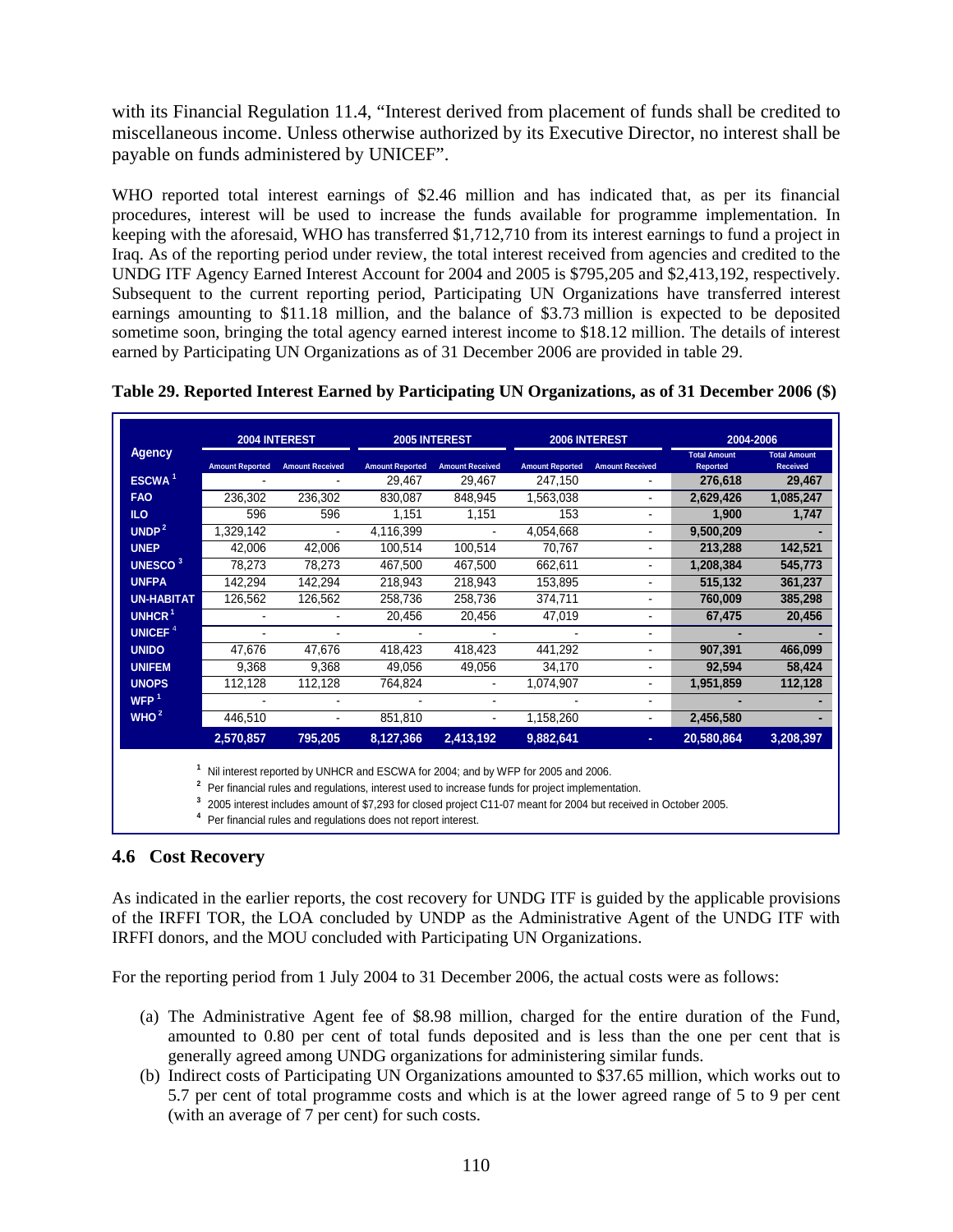(c) Direct costs for the UNDG ITF Steering Committee Support Office and the IRFFI Secretariat (the latter was discontinued in February 2005 but will set up again in Iraq based on the decision taken at the Fifth IRFFI Donor Committee Meeting) are currently charged at a notional rate of 0.15 per cent, based on an estimate of such costs for the four-year life cycle of the Fund. As of 31 December 2006, \$1.67 million had been set aside to fund such costs. Based on the extension of the IRFFI to 2010, the proposed re-establishment of the IRRFI Secretariat in Baghdad, and the additional costs of providing monitoring and evaluation expertise to the UNDG ITF SCSO, it is necessary to adjust the rate for direct costs from 2007 onwards.

Fund earned interest income totalling \$300,000 was used to fund the humanitarian project, "Pilgrim Stampede Emergency Micro Grant Response", implemented by UNOPS, and \$249,771 was used to make payment to PWC for its review and assessment study of the UNDG ITF conducted in 2005.

### **4.7 Financial Management**

As indicated earlier, as per the provisions of the LOA and the MOU signed by UNDP as the Administrative Agent of the UNDG ITF with donors and the Participating UN Organizations, respectively, the financial management of funds transferred to individual UN agencies for implementation of projects is the responsibility of the respective Participating UN Organizations. Each agency maintains records and accounts and applies its own financial regulations, rules and procedures for the receipt, administration, disbursement and reporting of funds that are transferred to it by UNDP, including those for interest earnings. UNDP, through its MDTF Office, as Administrative Agent of the UNDG ITF, is responsible for the receipt and administration of donor funds, transfer of funds to agencies based on projects approved by the ISRB and the UNDG ITF Steering Committee, and the receipt and consolidation of six-month narrative and financial reports received from agencies for submission to the MoPDC of Iraq and IRFFI donors.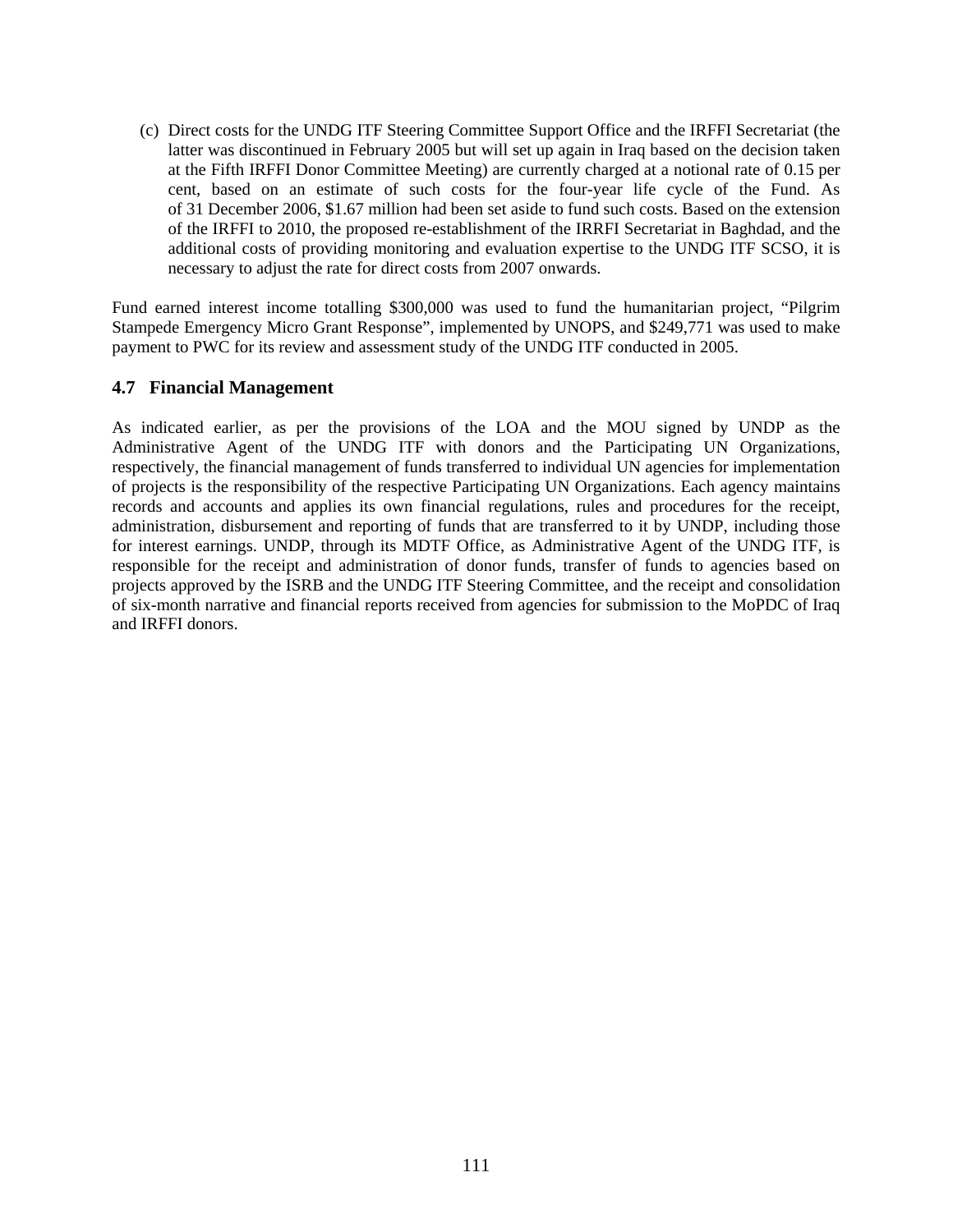# **5. Transparency and Accountability of the UNDG ITF Operations**

The major vehicle for public transparency of UNDG ITF operations continues to be the IRFFI web site www.irffi.org to which readers are referred to. The public posting of contract award data on this site has brought a high level of transparency, which has been widely appreciated. It has been advantageous to the public, the business community and the Participating UN Organizations themselves. By accessing the site, United Nations programme managers, for example, can easily determine costs for activities comparable to those that they are planning while vendors can benchmark their subsequent product and service offerings in order to be competitive in future bidding exercises. The figures for commitment and disbursement also serve as benchmarks for the UNDG ITF Steering Committee for approving new projects because no project can be approved unless the implementing agency can show a commitment and disbursement rate of at least 50 per cent and 25 per cent, respectively, on previously funded amounts.

Within the framework on financial management indicated in the previous section, in the interest of greater transparency and to increase competitive supply sourcing, Participating UN Organizations are increasingly publishing Expressions of Interest, Requests for Proposals and Invitations to Bid on the IRFFI public web site in addition to publishing such notices in their own agency procurement notice outlets. Adaptations in the content of some calls for tender have also been made in response to lessons learned through the posting on a shared web site.

The UNDG ITF also undertook an independent "lessons-learned and review exercise", which was undertaken by PricewaterhouseCoopers (PWC) under the overall responsibility of the UNDP Office of Audit and Performance Review. The key findings and recommendations of the PWC review were shared with donors at the Istanbul Fifth Donor Committee Meeting.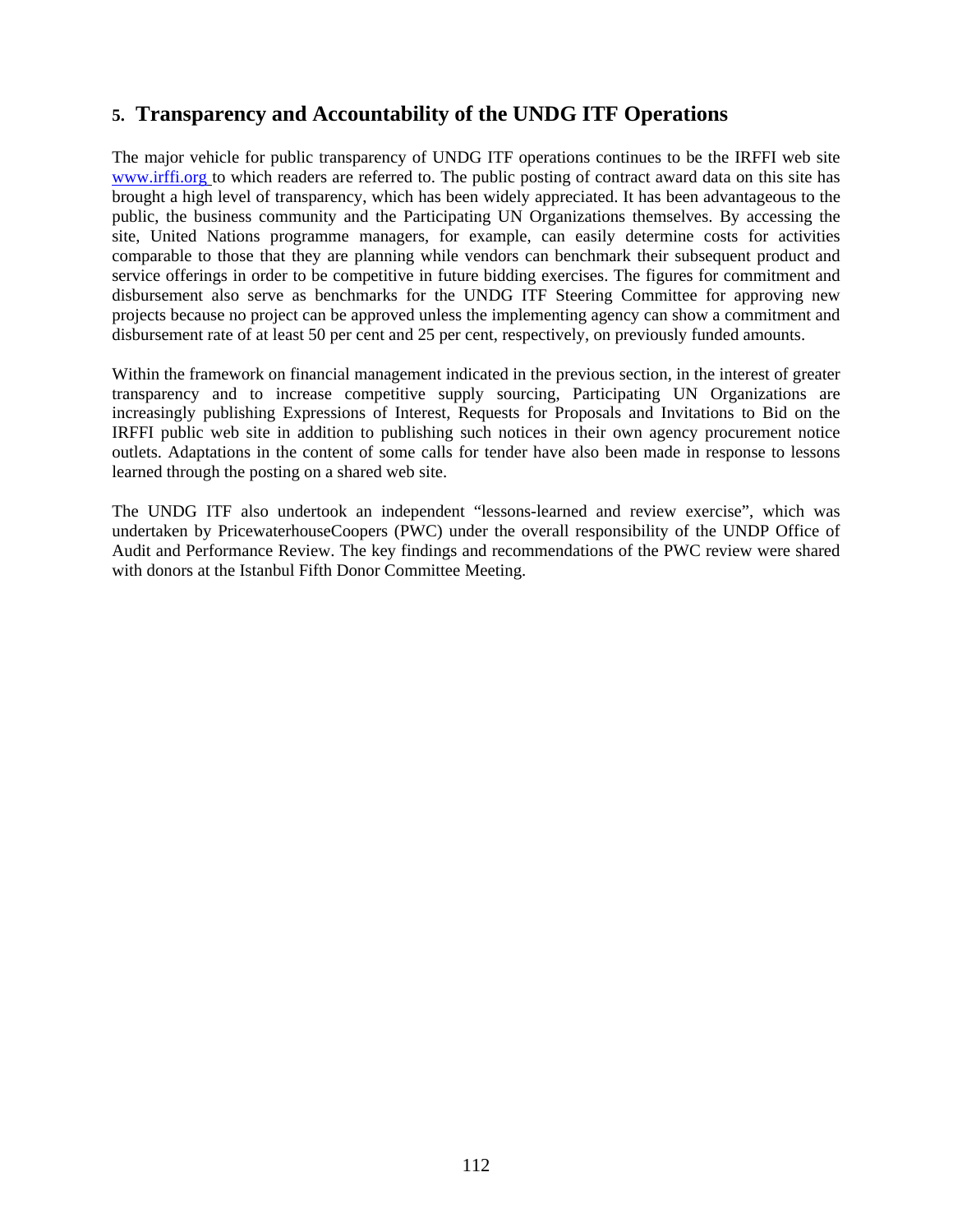# **6. Lessons Learned**

An independent "lessons-learned and review exercise" of the entire UNDG ITF operation was undertaken by PWC under contract with the UNDP Office of Audit and Performance Review in 2005. The Participating UN Organizations and Administrative Agent have provided management comments on the resulting programmatic review report. These, together with the final PWC report, were issued by the UNDP Office of Audit and Performance Review in January 2007. The main recommendations are contained in the Fourth Six-month Progress Report of November 2006. The progress in the implementation of PWC recommendations was presented to the IRFFI Donor Committee meeting in Istanbul in March 2007.

The external review of the operations of MDTFs undertaken by Scanteam, a Norwegian consulting group, for Norway and the World Bank was considered at a conference in The Hague in early December 2006. The final report issued in January 2007 strongly confirms the value of the pooled funding represented by MDTFs and the strategic and complementary roles of both the World Bank and the UNDG organizations. The report finds that MDTFs are designed as practical applications of the broader effectiveness and harmonization agenda and more particularly a practical implementation of the Statement of Resolve on "fragile states" contained in the Paris Declaration on Aid Effectiveness.

Scanteam agreed with the conclusion of the May 2006 UNDG Executive Committee on Humanitarian Affairs (ECHA) review that: (a) MDTFs managed by the World Bank and the United Nations are both necessary in most transition situations; (b) they cannot be treated as successive stages but need to operate concurrently, albeit with the United Nations MDTFs starting earlier and the World Bank MDTFs continuing until governments are in a position to accept general budget support (GBS); and (c) they need to work within a structure that maximizes synergies and complementarities and encourages donors to see them as two arms of transition financing rather than competing options."

The review of the TOR of the IRFFI mandated by the Donor Committee at the Istanbul meeting will use the expertise Scanteam has gained through its study of the operations of MDTFs globally. The UN-World Bank Facility Coordination Committee, with the co-chairs, has initiated the review, with a view to developing proposals or options for specific changes in the TOR for presentation at the next IRFFI Donor Committee meeting, scheduled for late October 2007, in Bari, Italy.

The UNDG trust funds, with the UNDG Iraq Trust Fund in the forefront, are also contributing to the ongoing work on United Nations coherence. UNDP, as part of its response, has widened the remit of the UNDG ITF Unit in New York by transforming it into the Multi-Donor Trust Fund Office within the Bureau for Resources and Strategic Partnerships (BRSP). The MDTF Office has responsibility for the services of UNDP as Administrative Agent under Joint Programmes and Multi-Donor Trust Funds. This decision also reflects the careful consideration that has been given to the issue of "firewalls" between the fund management and programme implementation roles of UNDP. In the case of the UNDG ITF, the Administrative Agent is situated in BRSP while programme implementation is under the responsibility of the Regional Bureau for Arab States.

This division of responsibilities between BRSP and the Regional Bureaux has been expanded to apply to all new MDTFs and Joint Programmes where UNDP has a Fund Management/Administrative Agent responsibility. Some of these MDTFs are the United Nations Peacebuilding Fund, the Lebanon Recovery Fund, the United Nations Central Fund for Influenza Actions, and the UNDP-Spain MDG Achievement Fund. The combined total portfolio of the UNDP-administered MDTFs/Joint Programmes now amounts to about \$2.3 billion of which \$1.6 billion has already been deposited.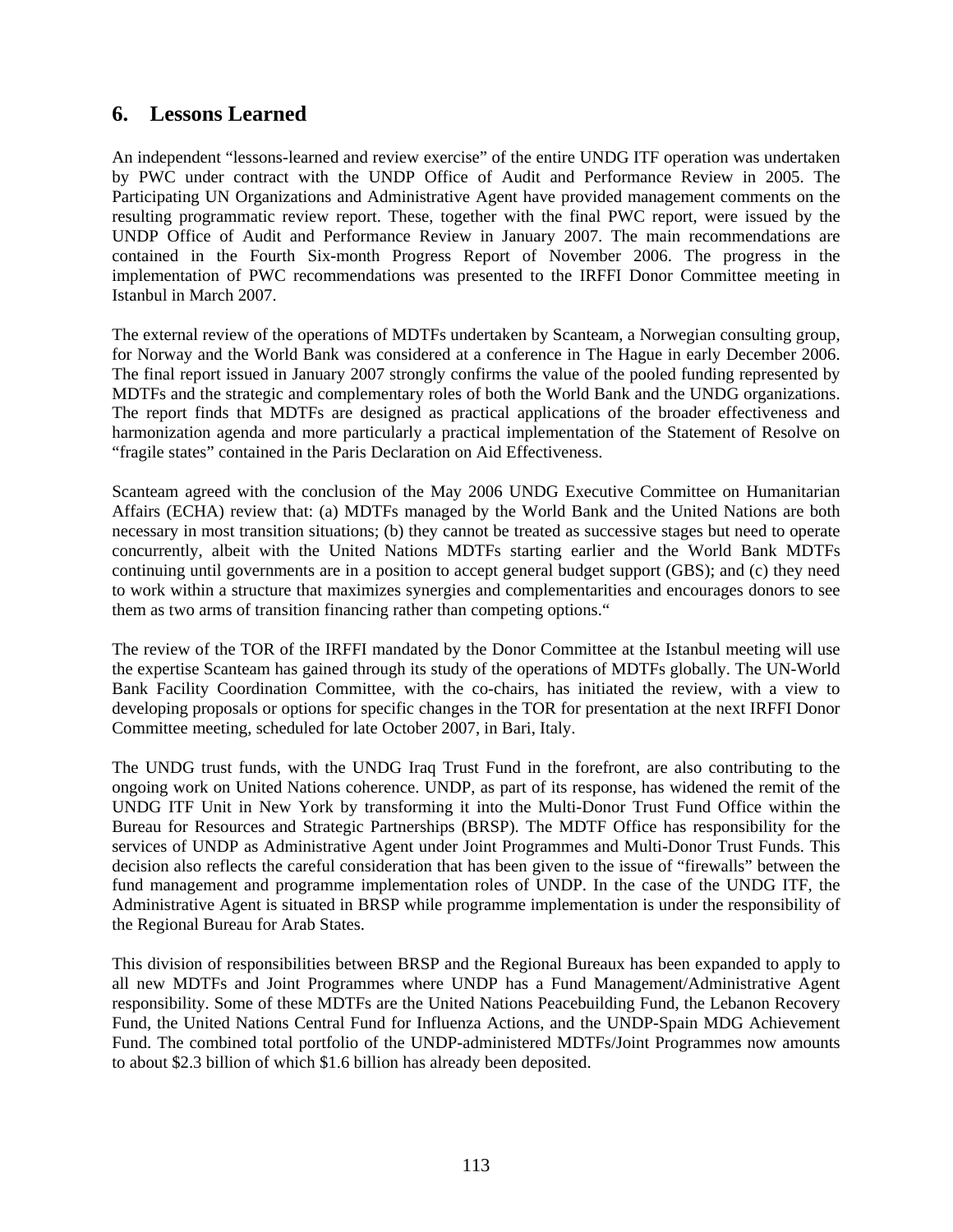**Annex 1a. Total Expenditure Incurred against Approved and Funded Projects, by Agency, 1 July 2004- 31 December 2006 (\$000)** 

|                        |                                                                                                                                                              |                                 |                                     | <b>Funded</b>             |                                    |                                    | <b>Expenditure</b>       |                                   |              | <b>Total</b>                                                                                    |
|------------------------|--------------------------------------------------------------------------------------------------------------------------------------------------------------|---------------------------------|-------------------------------------|---------------------------|------------------------------------|------------------------------------|--------------------------|-----------------------------------|--------------|-------------------------------------------------------------------------------------------------|
|                        |                                                                                                                                                              |                                 | <b>Steering</b><br><b>Committee</b> | Amount                    | P <sub>1</sub>                     | P <sub>2</sub>                     | P <sub>3</sub>           | <b>P4</b>                         | P5           | <b>July 2004 -</b><br>Jul-Dec '04 Jan-Jun '05 Jul-Dec '05 Jan-Jun '06 Jul-Dec '06 December 2006 |
|                        | Project                                                                                                                                                      | <b>Agency</b>                   | Approval<br>Date <sup>a</sup>       | <b>Dec 2006</b><br>\$000s | \$000s                             | \$000s                             | \$000s                   | \$000s                            | \$000s       | \$000s                                                                                          |
| <b>ESCWA</b>           |                                                                                                                                                              |                                 |                                     |                           |                                    |                                    |                          |                                   |              |                                                                                                 |
| B1-10<br>B1-17         | Iraq Networking Academy Project                                                                                                                              | <b>ESCWA</b>                    | 22 Jul 04                           | 1,000<br>3,780            | 418                                | 278                                | 195<br>111               | 81<br>1,807                       | (14)<br>162  | 958<br>2,080                                                                                    |
| C10-04                 | Iraq Networking Academy Project - Phase 2<br>Smart Community Project for Iraq                                                                                | <b>ESCWA</b><br><b>ESCWA</b>    | 29 Aug 05<br>08 Jun 05              | 2,703                     | $\overline{\phantom{a}}$           | $\overline{\phantom{a}}$           | 28                       | 1,292                             | 571          | 1,891                                                                                           |
| C10-05                 | Development of National Gender Statistics in Iraq                                                                                                            | <b>ESCWA</b>                    | 16 Mar 06                           | 857                       | ÷                                  | ÷                                  | $\overline{a}$           | $\overline{a}$                    | 82           | 82                                                                                              |
|                        |                                                                                                                                                              | <b>ESCWA</b>                    |                                     | 8,340                     | 418                                | 278                                | 334                      | 3,180                             | 801          | 5,012                                                                                           |
| <b>FAO</b><br>A5-01    | Drainage Conditions in Agricultural Areas                                                                                                                    | <b>FAO</b>                      | 03 May 04                           | 5,127                     | 130                                | 571                                | 3,363                    | (56)                              | 434          | 4,442                                                                                           |
| A5-02                  | Rehabilitation of Pumping Stations                                                                                                                           | <b>FAO</b>                      | 03 May 04                           | 25,159                    | 264                                | 5,033                              | 5,750                    | 81                                | 9,597        | 20,724                                                                                          |
| A5-04                  | <b>Community Irrigation Schemes</b>                                                                                                                          | <b>FAO</b>                      | 20 May 04                           | 16,959                    | 5,996                              | 1,211                              | 4,383                    | 377                               | 4,368        | 16,336                                                                                          |
| A5-08<br>A5-10         | Restoration of Veterinary Services in Iraq<br>Restoration and Development of Essential Livestock Services in Iraq                                            | <b>FAO</b><br><b>FAO</b>        | 08 Jul 04<br>08 Jul 04              | 6,837<br>8,546            | 2,495<br>$\sim$                    | 1,836<br>1,791                     | 1,061<br>3,145           | 702<br>1,105                      | 642<br>540   | 6,735<br>6,581                                                                                  |
| A5-15                  | Restoration and Modernization of Fish Production in Iraq                                                                                                     | <b>FAO</b>                      | 20 Apr 06                           | 7,312                     | $\overline{\phantom{a}}$           | $\overline{\phantom{a}}$           | $\overline{a}$           | $\overline{\phantom{a}}$          | 156          | 156                                                                                             |
| A5-16                  | Rehabilitation and Development of National Seed Industry in Iraq                                                                                             | <b>FAO</b>                      | 20 Apr 06                           | 5,383                     | $\overline{\phantom{a}}$           | $\overline{\phantom{a}}$           | $\overline{a}$           | $\overline{a}$                    | 75           | 75                                                                                              |
|                        |                                                                                                                                                              | <b>FAO</b>                      |                                     | 75,322                    | 8,886                              | 10,441                             | 17,701                   | 2,209                             | 15,812       | 55,049                                                                                          |
| ILO.<br>C10-02         | International Employment Conference                                                                                                                          | <b>ILO</b>                      | 22 Aug 04                           | 321                       | 84                                 | 186                                | 37                       | 6                                 | 8            | 320                                                                                             |
|                        |                                                                                                                                                              | ILO                             |                                     | 321                       | 84                                 | 186                                | 37                       | $6\phantom{1}$                    | 8            | 320                                                                                             |
| <b>UNDP</b>            |                                                                                                                                                              |                                 |                                     |                           |                                    |                                    |                          |                                   |              |                                                                                                 |
| A7-04<br>C10-01        | Strengthening of National Mine Action Organization In Southern Iraq<br>Iraqis Rebuilding Iraq - Phase 1                                                      | <b>UNDP</b><br><b>UNDP</b>      | 28 Sep 06<br>09 Oct 04              | 3,196<br>387              | 316                                | $\overline{\phantom{a}}$<br>49     | ٠<br>(20)                | (2)                               | 3            | 345                                                                                             |
| C10-03                 | Iraqis Rebuilding Iraq - Phase 2                                                                                                                             | <b>UNDP</b>                     | 22 Mar 05                           | 2,777                     | $\sim$                             | $\overline{\phantom{a}}$           | 319                      | $\sim$                            | 1,325        | 1,645                                                                                           |
| C9-02                  | Support to Ministry of Planning and Development Cooperation (MoPDC)                                                                                          | <b>UNDP</b>                     | 08 Jul 04                           | 1,744                     | 170                                | 532                                | 389                      | 594                               | $\bf{4}$     | 1,690                                                                                           |
| C9-05                  | Capacity Building and Institutional Strengthening of Municipal Ministry of Public<br>Works                                                                   | <b>UNDP</b>                     | 22 Mar 05                           | 3,019                     | ÷                                  | 638                                | 97                       | (70)                              | 227          | 892                                                                                             |
| C9-10/a                | Institutional Support for the Constitutional Drafting Process                                                                                                | <b>UNDP</b>                     | 08 Jun 05                           | 14,648                    | $\overline{\phantom{a}}$           | 784                                | 9,271                    | 1,013                             | 1,160        | 12,228                                                                                          |
| C9-10/e                | Involving the Iraqi Media and Journalists in Covering the Constitutional Process                                                                             | <b>UNDP</b>                     | 08 Jun 05                           | 994                       |                                    |                                    | 355                      | $\mathbf{1}$                      | 539          | 895                                                                                             |
|                        |                                                                                                                                                              |                                 |                                     |                           |                                    |                                    |                          |                                   |              |                                                                                                 |
| C9-10/f                | Involving the Iraqi Media and Journalists in Organizing Public Debates on the<br>New Iraqi Constitution and Support for a "New Democracies TV Film Festival" | <b>UNDP</b>                     | 08 Jun 05                           | 495                       |                                    |                                    | 372                      | $\mathbf{1}$                      |              | 374                                                                                             |
|                        | Support to Government of Iraq in International Assistance Coordination and                                                                                   |                                 |                                     |                           |                                    |                                    |                          |                                   |              |                                                                                                 |
| $C9-12$                | Capacity Building                                                                                                                                            | <b>UNDP</b><br><b>UNDP</b>      | 09 Nov 05<br>09 Nov 05              | 2,643<br>4,880            | $\blacksquare$                     | $\blacksquare$                     | $\overline{\phantom{a}}$ | 234                               | 510          | 744<br>341                                                                                      |
| $C9-18$<br>E3-04       | Supreme Audit Board<br>Emergency Rehabilitation of Karama Water Treatment Plant - Line 1                                                                     | <b>UNDP</b>                     | 29 Aug 05                           | 2,956                     | ÷.                                 | ÷.                                 | $\overline{a}$           | 367<br>27                         | (26)<br>386  | 412                                                                                             |
| E3-06                  | Emergency WATSAN and Health Support for the Basra Governorate                                                                                                | <b>UNDP</b>                     | 29 Aug 05                           | 4,920                     |                                    |                                    |                          | 3,953                             | 128          | 4,081                                                                                           |
| E3-08<br>E4-01         | Addressing Short and Long Term Water and Sanitation Needs for Umm Qasr<br><b>Emergency Power Supply</b>                                                      | <b>UNDP</b><br><b>UNDP</b>      | 16 Jul 06<br>03 May 04              | 1,020<br>11,999           | $\overline{\phantom{a}}$<br>69     | $\sim$<br>2,125                    | $\sim$<br>5,045          | ٠<br>1,790                        | 103<br>1,517 | 103<br>10,547                                                                                   |
| E4-02                  | National Dispatch Centre                                                                                                                                     | <b>UNDP</b>                     | 03 May 04                           | 11,948                    | 2,000                              | 5,461                              | (702)                    | 2,393                             | 1,240        | 10,392                                                                                          |
| E4-06                  | Dredging of Umm Qasr Port Approach Channel                                                                                                                   | <b>UNDP</b>                     | 20 May 04                           | 24,742                    | 4,963                              | 12,766                             | 7,079                    | (1)                               | 322          | 25,128                                                                                          |
| E4-07                  | Rehabilitation of Mosul Gas Power Station                                                                                                                    | <b>UNDP</b>                     | 22 Jul 04                           | 17,585                    | 75                                 | 3,318                              | 337                      | 9,664                             | 915          | 14,309                                                                                          |
| E4-08<br>E4-09         | Rehabilitation of Taji Gas Power Station<br>Rehabilitation of Hartha Power Station                                                                           | <b>UNDP</b><br><b>UNDP</b>      | 22 Jul 04<br>22 Aug 04              | 25,892<br>17,789          | 83<br>3,047                        | 4,926<br>11,876                    | 637<br>1,063             | 12,232<br>844                     | 1,192<br>628 | 19,070<br>17,458                                                                                |
| E4-10                  | Rehabilitation of Mussayib Power Station                                                                                                                     | <b>UNDP</b>                     | 11 Nov 04                           | 15,511                    | $\blacksquare$                     | 6,846                              | 724                      | 7,232                             | 999          | 15,801                                                                                          |
| E4-15                  | Rehabilitation of Mussayib Gas Station Stage 2                                                                                                               | <b>UNDP</b>                     | 08 Jun 05                           | 33,000                    | $\overline{\phantom{a}}$           | $\sim$                             | $\blacksquare$           | $\overline{\phantom{a}}$          | 322          | 322                                                                                             |
| G11-02<br>G11-03       | Support to Electoral Process - Phase 2<br>Support to Elections - Phase 3                                                                                     | UNDP/EAD<br>UNDP/EAD            | 13 Sep 04<br>23 Sep 04              | 11,246<br>39,057          | 10,305<br>27,459                   | 550<br>4,953                       | 953<br>5,436             | (125)<br>1,212                    | 79<br>(5)    | 11,762 $b$<br>39,055                                                                            |
|                        |                                                                                                                                                              | <b>UNDP</b>                     |                                     | 252,448                   | 48,487                             | 54,823                             | 31,357                   | 41,360                            | 11,569       | 187,595                                                                                         |
| <b>UN DPA/EAD</b>      |                                                                                                                                                              |                                 |                                     |                           |                                    |                                    |                          |                                   |              |                                                                                                 |
| G11-04                 | Technical Assistance to IECI                                                                                                                                 | UN DPA/EAD<br><b>UN DPA/EAD</b> | 25 Oct 04                           | 7,802<br>7,802            | 704<br>704                         | 1,309<br>1,309                     | 1,906<br>1,906           | 493<br>493                        | 971<br>971   | 5,383<br>5,383                                                                                  |
| <b>UNEP</b>            |                                                                                                                                                              |                                 |                                     |                           |                                    |                                    |                          |                                   |              |                                                                                                 |
| A5-07                  | Strengthening Environmental Governance in Iraq through Environmental<br>Assessment and Capacity Building                                                     | <b>UNEP</b>                     | 08 Jul 04                           | 4,700                     | 646                                | 309                                | 2,522                    | 347                               | 1,138        | 4,962 <sup>b</sup>                                                                              |
| A5-11                  | Marshlands Environmental Management                                                                                                                          | <b>UNEP</b>                     | 22 Jul 04                           | 11,000                    | 481                                | 2,714                              | 5,721                    | 117                               | 1,425        | 10,458                                                                                          |
| D2-08                  | Hazardous Waste Chemicals Collection and Storage: Al Qadissiya Site                                                                                          | <b>UNEP</b>                     | 29 Aug 05                           | 905                       | $\overline{\phantom{a}}$           | ٠                                  | 10                       | 886                               | 8            | 905                                                                                             |
|                        |                                                                                                                                                              | <b>UNEP</b>                     |                                     | 16,605                    | 1,127                              | 3,023                              | 8,254                    | 1,350                             | 2,571        | 16,325                                                                                          |
| <b>UNESCO</b><br>A5-12 | Capacity-building of Water Institutions                                                                                                                      | <b>UNESCO</b>                   | 22 Aug 04                           | 3,276                     | 355                                | 1,840                              | 760                      | 184                               | 60           | 3,198                                                                                           |
| B1-01                  | Vocational Education                                                                                                                                         | <b>UNESCO</b>                   | 03 May 04                           | 2,758                     | 2,704                              | 21                                 | 25                       | (219)                             | 220          | 2,757                                                                                           |
| B1-05                  | In-service Training for Teachers                                                                                                                             | <b>UNESCO</b>                   | 10 May 04                           | 2,346                     | 1,119                              | 200                                | 450                      | 300                               | 275          | 2,344                                                                                           |
| B1-07<br>B1-08         | Protecting the Iraqi Cultural Heritage<br>Literacy and Life Skills Development                                                                               | <b>UNESCO</b><br><b>UNESCO</b>  | 20 May 04<br>08 Jul 04              | 2,092<br>2,230            | 1,531<br>74                        | 324<br>861                         | 48<br>(138)              | 141<br>856                        | 23<br>314    | 2,066<br>1,967                                                                                  |
| B1-13                  | Education Management Information System (EMIS)                                                                                                               | <b>UNESCO</b>                   | 11 Nov 04                           | 1,500                     | 38                                 | 715                                | 203                      | 338                               | 172          | 1,466                                                                                           |
| B1-14                  | Revitalization of Technical and Vocational Education - Phase 2                                                                                               | <b>UNESCO</b>                   | 29 Aug 05                           | 3,000                     | $\overline{\phantom{a}}$           | $\overline{\phantom{a}}$           | 60                       | 351                               | 715          | 1,126                                                                                           |
| B1-15                  | Strengthening Secondary Education - Phase 1                                                                                                                  | <b>UNESCO</b>                   | 29 Aug 05                           | 4,721                     | $\overline{\phantom{a}}$           | $\overline{\phantom{a}}$           | 91                       | 300                               | 2,635        | 3,027                                                                                           |
| B1-18<br>B1-23         | Textbooks Quality Improvement Programme II<br>Training of Trainers in Teacher Education for Sustained Quality Education                                      | <b>UNESCO</b><br><b>UNESCO</b>  | 29 Aug 05<br>16 Jul 06              | 7,100<br>2,325            | ÷<br>$\sim$                        | ÷<br>$\sim$                        | 6,365                    | 223<br>$\sim$                     | 35<br>272    | 6,622<br>272                                                                                    |
|                        | Media and Human Rights: Promotion of Freedom of Expression and Human                                                                                         |                                 |                                     |                           |                                    |                                    |                          |                                   |              |                                                                                                 |
| C9-10/c                | Rights in Iraq                                                                                                                                               | <b>UNESCO</b>                   | 08 Jun 05                           | 1,994                     |                                    |                                    | 1,812                    | 123                               | (118)        | 1,816                                                                                           |
| G11-07                 | Support for Fair, Safe and Professional Media Coverage                                                                                                       | <b>UNESCO</b><br><b>UNESCO</b>  | 07 Dec 04                           | 396<br>33,739             | $\sim$<br>5,820                    | 435<br>4,402                       | (39)<br>9,636            | $\overline{\phantom{a}}$<br>2,595 | 4,604        | 396<br>27,057                                                                                   |
| <b>UNFPA</b>           |                                                                                                                                                              |                                 |                                     |                           |                                    |                                    |                          |                                   |              |                                                                                                 |
| D2-02                  | Emergency Obstetric Care                                                                                                                                     | <b>UNFPA</b>                    | 10 May 04                           | 12,603                    | 2,705                              | 466                                | 3,366                    | 1,288                             | 545          | 8,369                                                                                           |
| <b>UN-HABITAT</b>      |                                                                                                                                                              | <b>UNFPA</b>                    |                                     | 12,603                    | 2,705                              | 466                                | 3,366                    | 1,288                             | 545          | 8,369                                                                                           |
| B1-09                  | <b>Education Facilities Rehabilitation</b>                                                                                                                   | UN-HABITAT                      | 08 Jul 04                           | 17,581                    | 1,019                              | 5,672                              | 6,739                    | 2,375                             | 1,776        | 17,581                                                                                          |
| B1-11                  | Rehabilitation of School Buildings in Lower South Iraq                                                                                                       | UN-HABITAT                      | 11 Nov 04                           | 5,270                     | 178                                | 2,776                              | 2,108                    | 101                               | 107          | 5,270                                                                                           |
| B1-22/b                | School Rehabilitation and Capacity Building - Phase 1 and 2                                                                                                  | UN-HABITAT                      | 16 Jul 06                           | 6,632                     | $\overline{\phantom{a}}$           | $\sim$                             | $\overline{\phantom{a}}$ | $\sim$                            | 282          | 282                                                                                             |
| E3-05<br>E4-04         | Community-based Integrated WATSAN Rehab & Management Project<br>Strengthening Capacity of Housing Sector                                                     | UN-HABITAT<br>UN-HABITAT        | 29 Aug 05<br>10 May 04              | 1,984<br>5,966            | $\overline{\phantom{a}}$<br>779    | $\overline{\phantom{a}}$<br>2,176  | 1,486<br>1,847           | 202<br>497                        | 296<br>666   | 1,984<br>5,966                                                                                  |
|                        | Strengthening Urban Sector through Building Capacities in Municipal Planning                                                                                 |                                 |                                     |                           |                                    |                                    |                          |                                   |              |                                                                                                 |
| E4-11                  | and Management                                                                                                                                               | UN-HABITAT                      | 13 Sep 04                           | 2,550                     | 117                                | 320                                | 1,548                    | 384                               | 180          | 2,550                                                                                           |
| E4-14<br>E4-16         | Rehabilitation of Community Facilities and Infrastructure<br>Strengthening Capacity of Housing Sector - Phase II                                             | UN-HABITAT<br>UN-HABITAT        | 29 Aug 05<br>13 Dec 06              | 16,025<br>2,386           | $\overline{\phantom{a}}$<br>$\sim$ | $\overline{\phantom{a}}$<br>$\sim$ | 1,347                    | 6,541<br>$\overline{\phantom{a}}$ | 4,703<br>÷   | 12,591                                                                                          |
|                        |                                                                                                                                                              | <b>UN-HABITAT</b>               |                                     | 58,393                    | 2,093                              | 10,944                             | 15,076                   | 10,100                            | 8,010        | 46,223                                                                                          |
|                        | Date of Steering Committee approval does not signify date of project implementation start-up.<br><sup>b</sup> Expenditure exceeds funding.                   |                                 |                                     |                           |                                    |                                    |                          |                                   |              |                                                                                                 |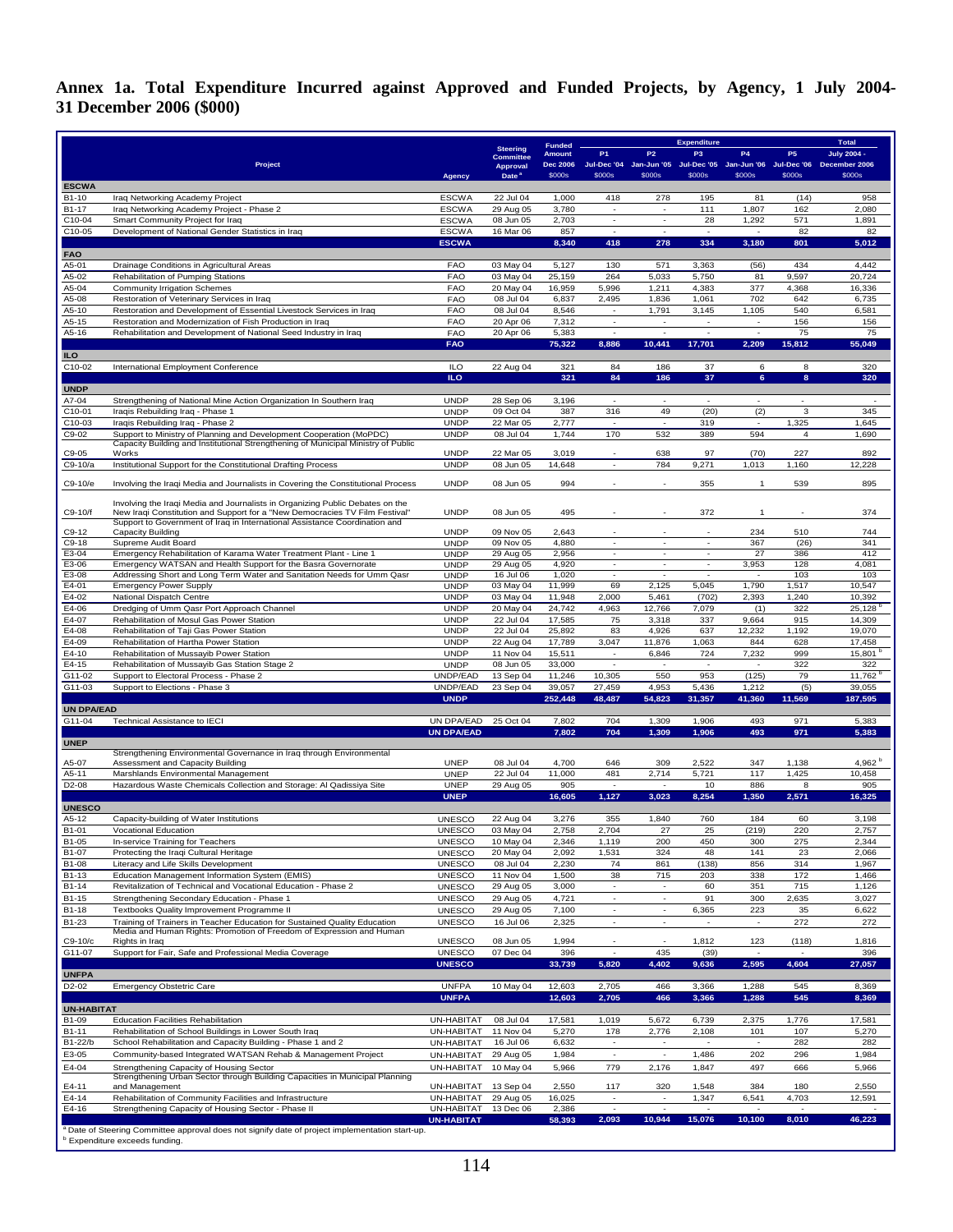## **Annex 1a (Continued). Total Expenditure Incurred against Approved and Funded Projects, by Agency, 1 July 2004-31 December 2006 (\$000)**

|                                          |                                                                                                                                                  |                                |                                     | <b>Funded</b>   | <b>Expenditure</b>                 |                                    |                                      | <b>Total</b>                                         |                          |                                                                           |
|------------------------------------------|--------------------------------------------------------------------------------------------------------------------------------------------------|--------------------------------|-------------------------------------|-----------------|------------------------------------|------------------------------------|--------------------------------------|------------------------------------------------------|--------------------------|---------------------------------------------------------------------------|
|                                          |                                                                                                                                                  |                                | <b>Steering</b><br><b>Committee</b> | <b>Amount</b>   | <b>P1</b>                          | <b>P2</b>                          | P <sub>3</sub>                       | <b>P4</b>                                            | P <sub>5</sub>           | July 2004 -                                                               |
|                                          | Project                                                                                                                                          |                                | <b>Approval</b>                     | <b>Dec 2006</b> |                                    |                                    |                                      |                                                      |                          | Jul-Dec '04 Jan-Jun '05 Jul-Dec '05 Jan-Jun '06 Jul-Dec '06 December 2006 |
| <b>UNHCR</b>                             |                                                                                                                                                  | <b>Agency</b>                  | Date <sup>3</sup>                   | \$000s          | \$000s                             | \$000s                             | \$000s                               | \$000s                                               | \$000s                   | \$000s                                                                    |
| F8-02                                    | Return and Re-Integration of Iraqis and Others of Concern in Southern Iraq                                                                       | <b>UNHCR</b>                   | 08 Jul 04                           | 7,126           | 5,225                              | 1,189                              | 713                                  | $\sim$                                               | $\overline{\phantom{a}}$ | 7,126                                                                     |
| F8-03                                    | Return and Re-Integration of Iragis and Others of Concern In Northern Irag                                                                       | <b>UNHCR</b>                   | 29 Aug 05                           | 2,962           | ×,                                 |                                    | 990                                  | 485                                                  | 1,487                    | 2,962                                                                     |
|                                          | Support to Iraq's National, Regional and Local Authorities & Civil Society<br>Organizations in Developing a Draft National Policy and Addressing |                                |                                     |                 |                                    |                                    |                                      |                                                      |                          |                                                                           |
| F8-04a                                   | Displacement Needs and Gaps                                                                                                                      | <b>UNHCR</b>                   | 28 Jan 07                           |                 |                                    |                                    |                                      |                                                      | 436                      | 436 $b$                                                                   |
|                                          | Protection and Assistance to Persons Of Concern in Southern Iraq & Support to                                                                    |                                |                                     |                 |                                    |                                    |                                      |                                                      |                          |                                                                           |
| F8-05                                    | Local Authorities & Civil Society Organizations in Addressing Displacement<br>Needs and Gaps                                                     | <b>UNHCR</b>                   | 28 Jan 07                           |                 |                                    |                                    |                                      |                                                      | 1,386                    | $1,386^{b}$                                                               |
|                                          |                                                                                                                                                  | <b>UNHCR</b>                   |                                     | 10,088          | 5,225                              | 1,189                              | 1,703                                | 485                                                  | 3,309                    | 11,910                                                                    |
| <b>UNICEF</b>                            |                                                                                                                                                  |                                |                                     |                 |                                    |                                    |                                      |                                                      |                          |                                                                           |
| B1-06                                    | Strengthening Primary and Intermediate Education- Phase 1                                                                                        | <b>UNICEF</b>                  | 10 May 04                           | 34,254          | 22,323                             | 1,291                              | 10,215                               | 489                                                  | 195                      | $34,513$ <sup>D</sup>                                                     |
| B1-12                                    | Strengthening Primary and Intermediate Education - Phase 2                                                                                       | <b>UNICEF</b>                  | 11 Nov 04                           | 16,230          | ×.                                 | ×.                                 | 10,387                               | 2,296                                                | 3,534                    | 16,217                                                                    |
| B1-19                                    | Integrated Community-based Project to Deliver Quality-based Social Services                                                                      | <b>UNICEF</b>                  | 29 Aug 05                           | 12,900          | $\sim$                             | $\sim$                             | 3,699                                | 2,170                                                | 6,952                    | 12,820                                                                    |
| B1-22/a                                  | School Rehabilitation and Capacity Building - Phase 1 and 2                                                                                      | <b>UNICEF</b>                  | 16 Jul 06                           | 9,029           | ٠                                  | $\sim$                             | $\sim$                               | $\sim$                                               | 1,829                    | 1,829                                                                     |
| B1-24<br>D2-06                           | Provision of Learning Materials for All Primary Level Students in Iraq<br>Strengthening Immunization Services in Iraq                            | <b>UNICEF</b><br><b>UNICEF</b> | 28 Sep 06<br>08 Jun 05              | 18,173<br>7,900 | $\sim$<br>$\overline{\phantom{a}}$ | $\sim$<br>$\overline{\phantom{a}}$ | ٠<br>3,418                           | $\sim$<br>198                                        | 14,979<br>3,899          | 14,979<br>7,515                                                           |
| D2-18b                                   | Avian and Pandemic Influenza Preparedness and Control                                                                                            | <b>UNICEF</b>                  | 29 Nov 06                           | 1,484           | $\sim$                             | $\sim$                             | $\epsilon$                           | $\overline{\phantom{a}}$                             | $\sim$                   |                                                                           |
| E3-01                                    | Rehabilitation of Water and Sanitation Systems in Southern Iraq                                                                                  | <b>UNICEF</b>                  | 20 May 04                           | 21,500          | 720                                | 1,179                              | 15,201                               | 188                                                  | 3,868                    | 21,157                                                                    |
| E3-09                                    | Emergency Water Supply in Unserved/Underserved/Vulnerable Areas in<br>Baghdad and IDPs                                                           | <b>UNICEF</b>                  | 16 Jul 06                           | 1,059           | $\sim$                             | $\sim$                             | ×.                                   | ٠                                                    | 980                      | 980                                                                       |
| E3-11b                                   | Water Quality Control and Surveillance in Iraq Phase II                                                                                          | <b>UNICEF</b>                  | 22 Dec 06                           | 1,597           |                                    |                                    |                                      |                                                      |                          |                                                                           |
|                                          |                                                                                                                                                  | <b>UNICEF</b>                  |                                     | 124,125         | 23,043                             | 2,471                              | 42,920                               | 5,341                                                | 36,236                   | 110,010                                                                   |
| <b>UNIDO</b>                             |                                                                                                                                                  |                                |                                     |                 |                                    |                                    |                                      |                                                      |                          |                                                                           |
| A5-06                                    | Promotion of Cottage Industries                                                                                                                  | <b>UNIDO</b>                   | 20 May 04                           | 5,013           | 22                                 | 998                                | 1,469                                | 1,353                                                | 587                      | 4,428                                                                     |
| A5-13                                    | Rehabilitation of Dairy Plants<br>Community Livelihoods and Micro-industry Support in Rural and Urban Areas of                                   | <b>UNIDO</b>                   | 22 Aug 04                           | 4,420           | ×.                                 | 181                                | 2,120                                | 293                                                  | 142                      | 2,736                                                                     |
| A5-17                                    | Northern Iraq                                                                                                                                    | <b>UNIDO</b>                   | 20 Apr 06                           | 5,800           |                                    |                                    |                                      | $\overline{\phantom{a}}$                             | 640                      | 640                                                                       |
| E3-02                                    | Rehabilitation of Chlorination Plant                                                                                                             | <b>UNIDO</b>                   | 22 Aug 04                           | 771             | 44                                 | 573                                | 62                                   | 29                                                   | (8)                      | 700                                                                       |
|                                          |                                                                                                                                                  | <b>UNIDO</b>                   |                                     | 16,004          | 66                                 | 1,752                              | 3,650                                | 1,675                                                | 1,361                    | 8,505                                                                     |
| <b>UNIFEM</b>                            |                                                                                                                                                  |                                |                                     |                 |                                    |                                    |                                      |                                                      |                          |                                                                           |
| C9-04                                    | Women Solidarity Toward Active Participation in Elections                                                                                        | <b>UNIFEM</b>                  | 09 Oct 04                           | 1,905           | 716<br>$\sim$                      | 543<br>$\omega$                    | 441                                  | 9                                                    | 91                       | 1,800                                                                     |
| C9-10/b                                  | Iraq National Constitution and Referendum Awareness Campaign (INCRAC)                                                                            | <b>UNIFEM</b><br><b>UNIFEM</b> | 08 Jun 05                           | 1,670<br>3,575  | 716                                | 543                                | 725<br>1,166                         | 369<br>378                                           | 512<br>603               | 1,606<br>3,406                                                            |
| <b>UNOPS</b>                             |                                                                                                                                                  |                                |                                     |                 |                                    |                                    |                                      |                                                      |                          |                                                                           |
| A7-02                                    | Explosive Ordnance Disposal (EOD) Capacity-building and Clearance                                                                                | <b>UNOPS</b>                   | 11 Nov 04                           | 3,341           | ×.                                 | 3,341                              | $\overline{\phantom{a}}$             | $\overline{\phantom{a}}$                             | $\sim$                   | 3,341                                                                     |
| A7-03                                    | Support to the Iraq-Kurdistan Mine Action Center                                                                                                 | <b>UNOPS</b>                   | 16 Mar 06                           | 2,922           | $\sim$                             | $\sim$                             | $\sim$                               | $\mathbf{1}$                                         | 33                       | 34                                                                        |
| B1-20                                    | Basra Leadership Human Rights Awareness                                                                                                          | <b>UNOPS</b><br><b>UNOPS</b>   | 16 Mar 06                           | 63              | $\sim$                             | $\sim$<br>×                        | $\overline{\phantom{a}}$<br>$\omega$ | $\overline{\phantom{a}}$<br>÷.                       | 31                       | 31                                                                        |
| C10-06<br>C9-03                          | Governance in Support of Employment Creation Programme (GEC)<br><b>Civil Society Forums</b>                                                      | <b>UNOPS</b>                   | 16 Jul 06<br>22 Aug 04              | 4,126<br>1,720  | 1,494                              | 90                                 | 40                                   | 45                                                   | 205<br>38                | 205<br>1,707                                                              |
| C9-10/d                                  | Civil Society Constitutional Outreach Campaign                                                                                                   | <b>UNOPS</b>                   | 08 Jun 05                           | 4,964           | ×.                                 | 2,774                              | 1,275                                | 317                                                  | 231                      | 4,597                                                                     |
| C9-19                                    | Human Rights Project for Iraq 2006 - 2007 Phase 1                                                                                                | <b>UNOPS</b>                   | 04 Apr 06                           | 2,570           | $\sim$                             | $\sim$                             | $\overline{\phantom{a}}$             | 34                                                   | 365                      | 399                                                                       |
| C9-20                                    | Facilitating Reconciliation in Iraq through Constitutional Review and National<br>Dialogue                                                       | <b>UNOPS</b>                   | 16 Oct 06                           | 6,034           |                                    |                                    |                                      |                                                      | 60                       | 60                                                                        |
| D <sub>2</sub> -12                       | Establishment of Solid Waste Management System in the City of Kirkuk                                                                             | <b>UNOPS</b>                   | 23 Mar 06                           | 2,000           | ÷.                                 | ×.                                 | ×                                    | 128                                                  | 645                      | 773                                                                       |
| E3-07                                    | Kerbala WTP Rehabilitation of Filter Units                                                                                                       | <b>UNOPS</b>                   | 29 Aug 05                           | 1,251           | $\sim$                             | $\sim$                             | 30                                   | 1,028                                                | (21)                     | 1,036                                                                     |
| F8-01                                    | Return and Reintegration of IDPs and Iraqi Refugees in the Northern<br>Governorates                                                              | <b>UNOPS</b>                   | 20 May 04                           | 9,741           | 3,665                              | 4,425                              | 1,455                                | 65                                                   | 109                      | 9,718                                                                     |
| G11-13                                   | Empowerment of Women and Youth in Iraqi Electoral Process                                                                                        | <b>UNOPS</b>                   | 26 Mar 06                           | 2,844           | $\sim$                             | $\sim$                             | $\overline{\phantom{a}}$             | 2,781                                                | (180)                    | 2,601                                                                     |
| G11-06                                   | Provision of Electoral Support to Observer Groups in Iraqi Elections                                                                             | UNOPS/EAD                      | 07 Dec 04                           | 3,416           | 95                                 | 2,980                              | 224                                  | (3)                                                  | 118                      | 3,414                                                                     |
| G11-08                                   | Logistics Support to IECI - Phase 1                                                                                                              | UNOPS/EAD                      | 23 Dec 04                           | 45,344          | $\sim$                             | 44,933                             | 196                                  | 171                                                  | 42                       | 45,343                                                                    |
| G11-09                                   | Logistics Support to IECI - Phase 2                                                                                                              | UNOPS/EAD                      | 29 Sep 05                           | 61,310          | $\sim$                             | $\sim$                             | 51,871                               | 3,485                                                | (201)                    | 55,155                                                                    |
| G11-10<br><b>NA</b>                      | Provision of Electoral Support to Observer Groups - Phase 2                                                                                      | UNOPS/EAD<br>UNOPS/EAD         | 20 Sep 05<br>02 Sep 05              | 6,042           |                                    |                                    | 5,225                                | (287)<br>72                                          | 137                      | 5,075                                                                     |
|                                          | Pilgrim Stampede Emergency Micro-grant Response                                                                                                  | <b>UNOPS</b>                   |                                     | 300<br>157,987  | 5,254                              | 58,542                             | 214<br>60,529                        | 7,836                                                | (12)<br>1,600            | 274<br>133,761                                                            |
| <b>WFP</b>                               |                                                                                                                                                  |                                |                                     |                 |                                    |                                    |                                      |                                                      |                          |                                                                           |
| A6-02                                    | Development of Safety Nets and Food Security through Food Assistance                                                                             | WFP                            | 11 Nov 04                           | 9,195           | ×,                                 | 3,982                              | 641                                  | 1,903                                                | 806                      | 7,332                                                                     |
| D <sub>2</sub> -14                       | Assistance to Primary School Children and Vulnerable Groups                                                                                      | WFP                            | 16 Jul 06                           | 4,999           | $\overline{\phantom{a}}$           | $\sim$                             | ٠                                    |                                                      | 4,122                    | 4,122                                                                     |
|                                          |                                                                                                                                                  | <b>WFP</b>                     |                                     | 14,194          | $\overline{\phantom{a}}$           | 3,982                              | 641                                  | 1,903                                                | 4,928                    | 11,454                                                                    |
| <b>WHO</b>                               |                                                                                                                                                  |                                |                                     |                 |                                    |                                    |                                      |                                                      |                          |                                                                           |
| D2-03<br>D2-04                           | Supporting Primary Health Care System<br>Re-establishing the National Drug Quality Control Laboratory                                            | <b>WHO</b><br>WHO              | 20 May 04<br>08 Jul 04              | 37,364<br>5,977 | 11,491<br>1,464                    | 8,138<br>1,951                     | 10,483<br>2,171                      | 4,585<br>179                                         | 511<br>(86)              | 35,209<br>5,678                                                           |
| D2-05                                    | Non-Communicable Diseases and Mental Health                                                                                                      | <b>WHO</b>                     | 22 Aug 04                           | 11,000          | 740                                | 4,333                              | 1,687                                | 912                                                  | 1,498                    | 9,170                                                                     |
| D2-07                                    | Improving Preparedness and Response to an Impending Cholera Outbreak                                                                             | <b>WHO</b>                     | 29 Aug 05                           | 858             | $\sim$                             | $\sim$                             | 315                                  | 530                                                  | 11                       | 857                                                                       |
| D2-09                                    | Malaria and Leishmania Control and Prevention Emergency Programme                                                                                | <b>WHO</b>                     | 29 Aug 05                           | 5,157           | $\overline{\phantom{a}}$           | $\overline{\phantom{a}}$           | 2,818                                | 2,315                                                | 19                       | 5,153                                                                     |
| D2-10                                    | Health Care Waste Management                                                                                                                     | <b>WHO</b>                     | 29 Aug 05                           | 1,408           | ×,                                 | $\sim$                             | 165                                  | 1,241                                                | (4)                      | 1,403                                                                     |
| D <sub>2</sub> -11                       | Provision of Emergency Medical Oxygen Supply of in Baghdad, Mosul and<br>Kirkuk                                                                  | <b>WHO</b>                     | 29 Aug 05                           | 2,825           |                                    | $\sim$                             | 20                                   | 454                                                  | 70                       | 544                                                                       |
|                                          | Strengthening Medical Equipment Management and Maintenance System                                                                                |                                |                                     |                 |                                    |                                    |                                      |                                                      |                          |                                                                           |
| D <sub>2</sub> -15                       | Across Iraq                                                                                                                                      | <b>WHO</b>                     | 18 Dec 06                           | 1,718           |                                    | ×.                                 | $\overline{\phantom{a}}$             | $\overline{\phantom{a}}$                             |                          |                                                                           |
| D <sub>2</sub> -16<br>D <sub>2</sub> -17 | Strengthening Immunization Services in Iraq Phase 2<br>Rebuilding Food Safety and Food Processing Industry Capacity                              | WHO<br><b>WHO</b>              | 19 Apr 06<br>16 Jul 06              | 8,163<br>6,506  | $\sim$<br>$\overline{\phantom{a}}$ | $\overline{\phantom{a}}$           | $\overline{\phantom{a}}$<br>$\sim$   | $\overline{\phantom{a}}$<br>$\overline{\phantom{a}}$ | 4,992<br>185             | 4,992<br>185                                                              |
| D2-18a                                   | Avian and Pandemic Influenza Preparedness and Control                                                                                            | <b>WHO</b>                     | 29 Nov 06                           | 4,366           |                                    |                                    |                                      |                                                      | 30                       | 30                                                                        |
| E3-03                                    | Water Quality Control and Surveillance                                                                                                           | WHO                            | 22 Aug 04                           | 6,262           | 677                                | 1,227                              | 4,221                                | 121                                                  | 16                       | 6,262                                                                     |
| E3-11a                                   | Water Quality Control and Surveillance in Iraq Phase II                                                                                          | <b>WHO</b>                     | 22 Dec 06                           | 2,701           | $\sim$                             | $\sim$                             | $\overline{\phantom{a}}$             | $\sim$                                               | ٠                        |                                                                           |
|                                          |                                                                                                                                                  | <b>WHO</b>                     |                                     | 94,304          | 14,371                             | 15,650                             | 21,881                               | 10,338                                               | 7,243                    | 69,482                                                                    |
|                                          | a Date of Steering Committee approval does not signify date of project implementation start-up.                                                  | <b>Grand Total</b>             |                                     | 885,849         | 118,997                            | 170,001                            | 220,155                              | 90,537                                               | 100,170                  | 699,861                                                                   |
|                                          | <sup>b</sup> Expenditure exceeds funding.                                                                                                        |                                |                                     |                 |                                    |                                    |                                      |                                                      |                          |                                                                           |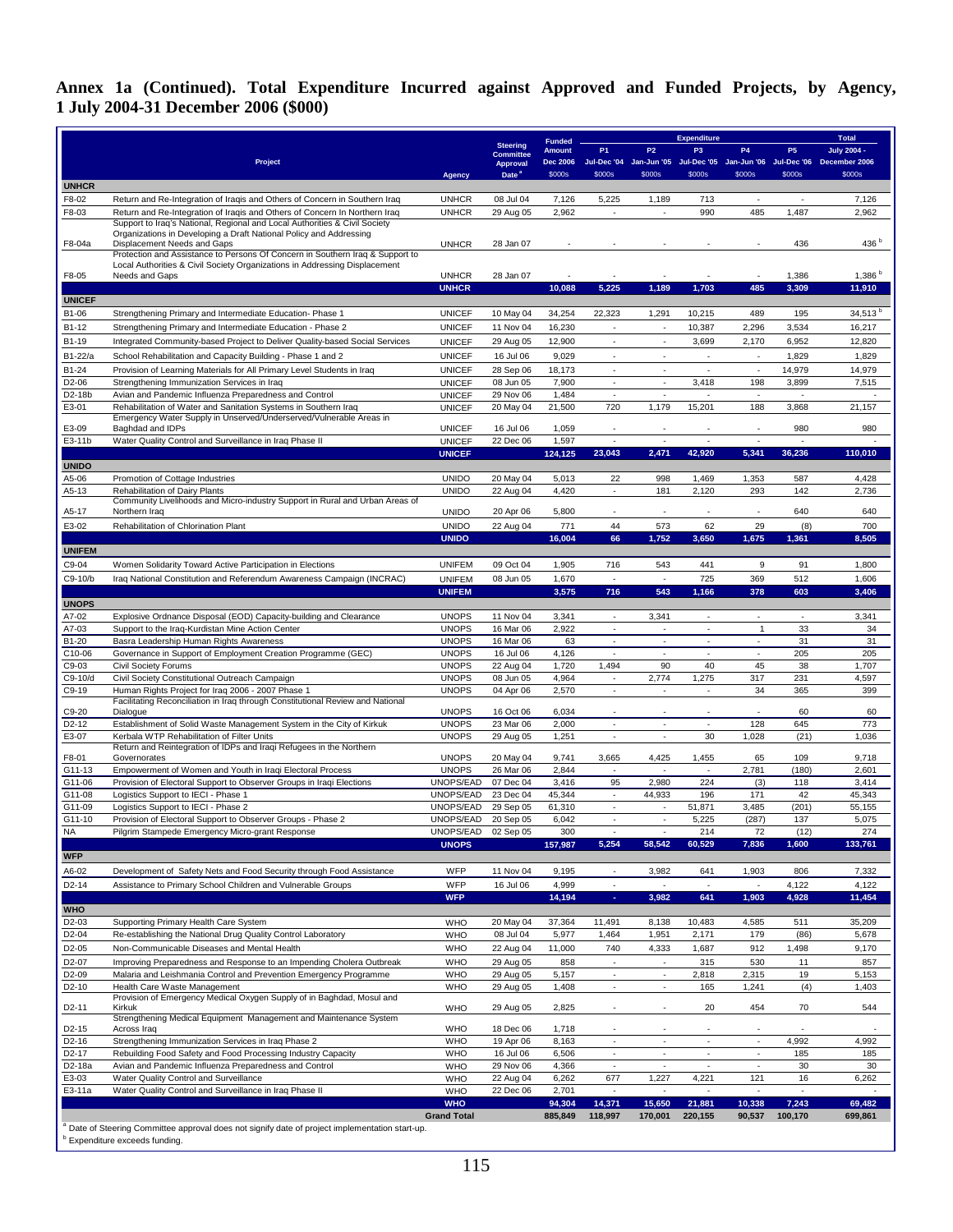## **Annex 1b. Total Expenditure Incurred against Approved and Funded Projects, by Cluster, 1 July 2004- 31 December 2006 (\$000)**

|                             |                                                                                                                                                               |                                |                                     | <b>Funded</b>             | <b>Expenditure</b>                                   |                                                      |                                                      |                                                      | <b>Total</b>          |                         |
|-----------------------------|---------------------------------------------------------------------------------------------------------------------------------------------------------------|--------------------------------|-------------------------------------|---------------------------|------------------------------------------------------|------------------------------------------------------|------------------------------------------------------|------------------------------------------------------|-----------------------|-------------------------|
|                             |                                                                                                                                                               |                                | <b>Steering</b><br><b>Committee</b> | Amount                    | P <sub>1</sub>                                       | P <sub>2</sub>                                       | P <sub>3</sub>                                       | <b>P4</b>                                            | P <sub>5</sub>        | <b>July 2004 -</b>      |
|                             | Project                                                                                                                                                       | Agency                         | Approval<br>Date <sup>3</sup>       | <b>Dec 2006</b><br>\$000s | Jul-Dec '04<br>\$000s                                | Jan-Jun '05<br>\$000s                                | Jul-Dec '05<br>\$000s                                | Jan-Jun '06<br>\$000s                                | Jul-Dec '06<br>\$000s | December 2006<br>\$000s |
|                             | Cluster A: Agriculture, Food Security, Environment and Natural Resource Management                                                                            |                                |                                     |                           |                                                      |                                                      |                                                      |                                                      |                       |                         |
| A5-01                       | Agriculture, Water Resources and Environment                                                                                                                  | <b>FAO</b>                     | 03 May 04                           | 5,127                     | 130                                                  | 571                                                  | 3,363                                                | (56)                                                 | 434                   | 4,442                   |
| A5-02                       | Drainage Conditions in Agricultural Areas<br>Rehabilitation of Pumping Stations                                                                               | <b>FAO</b>                     | 03 May 04                           | 25,159                    | 264                                                  | 5,033                                                | 5,750                                                | 81                                                   | 9,597                 | 20,724                  |
| A5-04                       | <b>Community Irrigation Schemes</b>                                                                                                                           | <b>FAO</b>                     | 20 May 04                           | 16,959                    | 5,996                                                | 1,211                                                | 4,383                                                | 377                                                  | 4,368                 | 16,336                  |
| A5-06                       | Promotion of Cottage Industries<br>Strengthening Environmental Governance in Iraq through Environmental                                                       | <b>UNIDO</b>                   | 20 May 04                           | 5,013                     | 22                                                   | 998                                                  | 1,469                                                | 1,353                                                | 587                   | 4,428                   |
| A5-07                       | Assessment and Capacity Building                                                                                                                              | <b>UNEP</b>                    | 08 Jul 04                           | 4,700                     | 646                                                  | 309                                                  | 2,522                                                | 347                                                  | 1,138                 | 4,962                   |
| A5-08                       | Restoration of Veterinary Services in Iraq                                                                                                                    | <b>FAO</b>                     | 08 Jul 04                           | 6,837                     | 2,495                                                | 1,836                                                | 1,061                                                | 702                                                  | 642                   | 6,735                   |
| A5-10<br>A5-11              | Restoration and Development of Essential Livestock Services in Iraq<br>Marshlands Environmental Management                                                    | <b>FAO</b><br><b>UNEP</b>      | 08 Jul 04<br>22 Jul 04              | 8,546<br>11,000           | $\sim$<br>481                                        | 1,791<br>2,714                                       | 3,145<br>5,721                                       | 1,105<br>117                                         | 540<br>1,425          | 6,581<br>10,458         |
| A5-12                       | Capacity-building of Water Institutions                                                                                                                       | <b>UNESCO</b>                  | 22 Aug 04                           | 3,276                     | 355                                                  | 1,840                                                | 760                                                  | 184                                                  | 60                    | 3,198                   |
| A5-13                       | Rehabilitation of Dairy Plants                                                                                                                                | <b>UNIDO</b>                   | 22 Aug 04                           | 4,420                     | $\overline{\phantom{a}}$                             | 181                                                  | 2,120                                                | 293                                                  | 142                   | 2,736                   |
| A5-15<br>A5-16              | Restoration and Modernization of Fish Production in Iraq<br>Rehabilitation and Development of National Seed Industry in Iraq                                  | <b>FAO</b><br><b>FAO</b>       | 20 Apr 06<br>20 Apr 06              | 7,312<br>5,383            | $\overline{\phantom{a}}$                             | ÷,                                                   |                                                      | $\overline{\phantom{a}}$                             | 156<br>75             | 156<br>75               |
|                             | Community Livelihoods and Micro-industry Support in Rural and Urban Areas of                                                                                  |                                |                                     |                           |                                                      |                                                      |                                                      |                                                      |                       |                         |
| A5-17                       | Northern Iraq                                                                                                                                                 | <b>UNIDO</b>                   | 20 Apr 06                           | 5,800<br>109,530          | 10,390                                               | 16,482                                               | 30,293                                               | 4,503                                                | 640<br>19,804         | 640<br>81,471           |
| A6-02                       | Development of Safety Nets and Food Security through Food Assistance                                                                                          | WFP                            | 11 Nov 04                           | 9,195                     |                                                      | 3,982                                                | 641                                                  | 1,903                                                | 806                   | 7,332                   |
|                             |                                                                                                                                                               |                                |                                     | 9,195                     | 0                                                    | 3,982                                                | 641                                                  | 1,903                                                | 806                   | 7,332                   |
| <b>Mine Action</b><br>A7-02 | Explosive Ordnance Disposal (EOD) Capacity-building and Clearance                                                                                             | <b>UNOPS</b>                   | 11 Nov 04                           | 3,341                     | ÷,                                                   | 3,341                                                | $\sim$                                               | $\sim$                                               | $\sim$                | 3,341                   |
| A7-03                       | Support to the Iraq-Kurdistan Mine Action Center                                                                                                              | <b>UNOPS</b>                   | 16 Mar 06                           | 2,922                     | $\overline{\phantom{a}}$                             | ä,                                                   | ÷,                                                   | $\mathbf{1}$                                         | 33                    | 34                      |
| A7-04                       | Strengthening of National Mine Action Organization In Southern Iraq                                                                                           | <b>UNDP</b>                    | 28 Sep 06                           | 3,196                     | $\overline{\phantom{a}}$                             |                                                      | ÷,                                                   | ÷,                                                   | Ĭ.                    |                         |
|                             |                                                                                                                                                               |                                |                                     | 9,458<br>128,183          | $\overline{\mathbf{0}}$<br>10,390                    | 3,341<br>23,804                                      | $\overline{0}$<br>30,934                             | $\overline{1}$<br>6,407                              | 33<br>20,642          | 3,374<br>92,178         |
|                             | <b>Cluster B: Education and Culture</b>                                                                                                                       |                                |                                     |                           |                                                      |                                                      |                                                      |                                                      |                       |                         |
| B1-01                       | <b>Vocational Education</b>                                                                                                                                   | <b>UNESCO</b>                  | 03 May 04                           | 2,758                     | 2,704                                                | 27                                                   | 25                                                   | (219)                                                | 220                   | 2,757                   |
| B1-05                       | In-service Training for Teachers                                                                                                                              | <b>UNESCO</b>                  | 10 May 04                           | 2,346                     | 1,119                                                | 200                                                  | 450                                                  | 300                                                  | 275                   | 2,344                   |
| B1-06                       | Strengthening Primary and Intermediate Education- Phase 1                                                                                                     | <b>UNICEF</b>                  | 10 May 04                           | 34,254                    | 22,323                                               | 1,291                                                | 10,215                                               | 489                                                  | 195                   | 34,513                  |
| B1-07<br>B1-08              | Protecting the Iraqi Cultural Heritage<br>Literacy and Life Skills Development                                                                                | <b>UNESCO</b><br><b>UNESCO</b> | 20 May 04<br>08 Jul 04              | 2,092<br>2,230            | 1,531<br>74                                          | 324<br>861                                           | 48<br>(138)                                          | 141<br>856                                           | 23<br>314             | 2,066<br>1,967          |
| <b>B1-09</b>                | <b>Education Facilities Rehabilitation</b>                                                                                                                    | UN-HABITA <sup>-</sup>         | 08 Jul 04                           | 17,581                    | 1,019                                                | 5,672                                                | 6,739                                                | 2,375                                                | 1,776                 | 17,581                  |
| B1-10                       | Iraq Networking Academy Project                                                                                                                               | <b>ESCWA</b>                   | 22 Jul 04                           | 1,000                     | 418                                                  | 278                                                  | 195                                                  | 81                                                   | (14)                  | 958                     |
| B1-11                       | Rehabilitation of School Buildings in Lower South Iraq                                                                                                        | UN-HABITAT                     | 11 Nov 04                           | 5,270                     | 178                                                  | 2,776                                                | 2,108                                                | 101                                                  | 107                   | 5,270                   |
| B1-12<br><b>B1-13</b>       | Strengthening Primary and Intermediate Education - Phase 2<br>Education Management Information System (EMIS)                                                  | <b>UNICEF</b><br><b>UNESCO</b> | 11 Nov 04<br>11 Nov 04              | 16,230<br>1,500           | $\overline{\phantom{a}}$<br>38                       | ٠.<br>715                                            | 10,387<br>203                                        | 2,296<br>338                                         | 3,534<br>172          | 16,217<br>1,466         |
| $B1-14$                     | Revitalization of Technical and Vocational Education - Phase 2                                                                                                | <b>UNESCO</b>                  | 29 Aug 05                           | 3,000                     |                                                      |                                                      | 60                                                   | 351                                                  | 715                   | 1,126                   |
| B1-15                       | Strengthening Secondary Education - Phase 1                                                                                                                   | <b>UNESCO</b>                  | 29 Aug 05                           | 4,721                     | $\overline{\phantom{a}}$                             | $\overline{\phantom{a}}$                             | 91                                                   | 300                                                  | 2,635                 | 3,027                   |
| B1-17<br>B1-18              | Iraq Networking Academy Project - Phase 2<br>Textbooks Quality Improvement Programme II                                                                       | <b>ESCWA</b><br><b>UNESCO</b>  | 29 Aug 05<br>29 Aug 05              | 3,780<br>7,100            | $\sim$<br>$\sim$                                     | $\sim$<br>$\sim$                                     | 111<br>6,365                                         | 1,807<br>223                                         | 162<br>35             | 2,080<br>6,622          |
| B1-19                       | Integrated Community-based Project to Deliver Quality-based Social Services                                                                                   | <b>UNICEF</b>                  | 29 Aug 05                           | 12,900                    | $\sim$                                               | $\sim$                                               | 3,699                                                | 2,170                                                | 6,952                 | 12,820                  |
| B1-20                       | Basra Leadership Human Rights Awareness                                                                                                                       | <b>UNOPS</b>                   | 16 Mar 06                           | 63                        | $\overline{\phantom{a}}$                             | $\overline{\phantom{a}}$                             | $\overline{\phantom{a}}$                             | ÷,                                                   | 31                    | 31                      |
| B1-22/a                     | School Rehabilitation and Capacity Building - Phase 1 and 2                                                                                                   | <b>UNICEF</b>                  | 16 Jul 06                           | 9,029                     | $\overline{\phantom{a}}$                             | ÷                                                    | $\overline{\phantom{a}}$                             | $\overline{\phantom{a}}$                             | 1,829                 | 1,829                   |
| B1-22/b                     | School Rehabilitation and Capacity Building - Phase 1 and 2                                                                                                   | UN-HABITAT                     | 16 Jul 06                           | 6,632                     |                                                      | ä,                                                   | L,                                                   | L,                                                   | 282                   | 282                     |
| B1-23                       | Training of Trainers in Teacher Education for Sustained Quality Education                                                                                     | <b>UNESCO</b>                  | 16 Jul 06                           | 2,325                     | ÷,                                                   | $\sim$                                               | $\overline{\phantom{a}}$                             | $\overline{\phantom{a}}$                             | 272                   | 272                     |
| B1-24                       | Provision of Learning Materials for All Primary Level Students in Iraq                                                                                        | <b>UNICEF</b>                  | 28 Sep 06                           | 18,173                    | ä,                                                   | ä,                                                   | ä,                                                   | $\overline{\phantom{a}}$                             | 14,979                | 14,979                  |
|                             |                                                                                                                                                               |                                |                                     | 152,984                   | 29,403                                               | 12,144                                               | 40,558                                               | 11,607                                               | 34,496                | 128,207                 |
|                             | <b>Cluster C: Governance and Human Development</b><br><b>Governance and Civil Society</b>                                                                     |                                |                                     |                           |                                                      |                                                      |                                                      |                                                      |                       |                         |
| C9-02                       | Support to Ministry of Planning and Development Cooperation (MoPDC)                                                                                           | <b>UNDP</b>                    | 08 Jul 04                           | 1,744                     | 170                                                  | 532                                                  | 389                                                  | 594                                                  | $\overline{4}$        | 1,690                   |
| C9-03                       | <b>Civil Society Forums</b>                                                                                                                                   | <b>UNOPS</b>                   | 22 Aug 04                           | 1,720                     | 1,494                                                | 90                                                   | 40                                                   | 45                                                   | 38                    | 1,707                   |
| C9-04                       | Women Solidarity Toward Active Participation in Elections<br>Capacity Building and Institutional Strengthening of Municipal Ministry of Public                | <b>UNIFEM</b>                  | 09 Oct 04                           | 1,905                     | 716                                                  | 543                                                  | 441                                                  | 9                                                    | 91                    | 1,800                   |
| C9-05                       | Works                                                                                                                                                         | <b>UNDP</b>                    | 22 Mar 05                           | 3,019                     | $\overline{\phantom{a}}$                             | 638                                                  | 97                                                   | (70)                                                 | 227                   | 892                     |
| $C9-12$                     | Support to Government of Iraq in International Assistance Coordination and<br>Capacity Building                                                               | <b>UNDP</b>                    | 09 Nov 05                           | 2,643                     |                                                      |                                                      |                                                      | 234                                                  | 510                   | 744                     |
| C9-18                       | Supreme Audit Board                                                                                                                                           | <b>UNDP</b>                    | 09 Nov 05                           | 4,880                     |                                                      | $\overline{\phantom{a}}$                             | $\overline{\phantom{a}}$                             | 367                                                  | (26)                  | 341                     |
| C9-19                       | Human Rights Project for Iraq 2006 - 2007 Phase 1                                                                                                             | <b>UNOPS</b>                   | 04 Apr 06                           | 2,570                     | $\overline{\phantom{a}}$                             | $\overline{\phantom{a}}$                             | $\overline{\phantom{a}}$                             | 34                                                   | 365                   | 399                     |
|                             | <b>Support to Constitutional Process</b>                                                                                                                      |                                |                                     | 18,480                    | 2,380                                                | 1,804                                                | 968                                                  | 1,213                                                | 1,208                 | 7,573                   |
| C9-10/a                     | Institutional Support for the Constitutional Drafting Process                                                                                                 | <b>UNDP</b>                    | 08 Jun 05                           | 14,648                    | $\overline{\phantom{a}}$                             | 784                                                  | 9,271                                                | 1,013                                                | 1,160                 | 12,228                  |
| C9-10/b                     | Iraq National Constitution and Referendum Awareness Campaign (INCRAC)                                                                                         | <b>UNIFEM</b>                  | 08 Jun 05                           | 1,670                     | $\sim$                                               | $\overline{\phantom{a}}$                             | 725                                                  | 369                                                  | 512                   | 1,606                   |
| C9-10/c                     | Media and Human Rights: Promotion of Freedom of Expression and Human<br>Rights in Iraq                                                                        | <b>UNESCO</b>                  | 08 Jun 05                           | 1,994                     |                                                      |                                                      | 1,812                                                | 123                                                  | (118)                 | 1,816                   |
| C9-10/d                     | Civil Society Constitutional Outreach Campaign                                                                                                                | <b>UNOPS</b>                   | 08 Jun 05                           | 4,964                     | ä,                                                   | 2,774                                                | 1,275                                                | 317                                                  | 231                   | 4,597                   |
|                             |                                                                                                                                                               |                                |                                     |                           |                                                      |                                                      |                                                      |                                                      |                       |                         |
| C9-10/e                     | Involving the Iraqi Media and Journalists in Covering the Constitutional Process                                                                              | <b>UNDP</b>                    | 08 Jun 05                           | 994                       |                                                      |                                                      | 355                                                  | $\mathbf{1}$                                         | 539                   | 895                     |
|                             | Involving the Iraqi Media and Journalists in Organizing Public Debates on the                                                                                 |                                |                                     |                           |                                                      |                                                      |                                                      |                                                      |                       |                         |
| C9-10/f                     | New Iraqi Constitution and Support for a "New Democracies TV Film Festival"<br>Facilitating Reconciliation in Iraq through Constitutional Review and National | <b>UNDP</b>                    | 08 Jun 05                           | 495                       |                                                      |                                                      | 372                                                  | $\mathbf{1}$                                         |                       | 374                     |
| C9-20                       | Dialogue                                                                                                                                                      | <b>UNOPS</b>                   | 16 Oct 06                           | 6,034                     |                                                      |                                                      |                                                      |                                                      | 60                    | 60                      |
|                             | <b>Poverty Reduction and Human Development</b>                                                                                                                |                                |                                     | 30,798                    | 0                                                    | 3,558                                                | 13,810                                               | 1,824                                                | 2,384                 | 21,576                  |
| C10-01                      | Iraqis Rebuilding Iraq - Phase 1                                                                                                                              | <b>UNDP</b>                    | 09 Oct 04                           | 387                       | 316                                                  | 49                                                   | (20)                                                 | (2)                                                  | 3                     | 345                     |
| C10-02                      | International Employment Conference                                                                                                                           | <b>ILO</b>                     | 22 Aug 04                           | 321                       | 84                                                   | 186                                                  | 37                                                   | 6                                                    | 8                     | 320                     |
| C10-03                      | Iraqis Rebuilding Iraq - Phase 2                                                                                                                              | <b>UNDP</b>                    | 22 Mar 05                           | 2,777                     |                                                      | $\sim$                                               | 319                                                  | $\blacksquare$                                       | 1,325                 | 1,645                   |
| C10-04                      | Smart Community Project for Iraq                                                                                                                              | <b>ESCWA</b>                   | 08 Jun 05                           | 2,703                     | $\overline{\phantom{a}}$                             | $\overline{\phantom{a}}$                             | 28                                                   | 1,292                                                | 571                   | 1,891                   |
| C10-05<br>C10-06            | Development of National Gender Statistics in Iraq<br>Governance in Support of Employment Creation Programme (GEC)                                             | <b>ESCWA</b><br><b>UNOPS</b>   | 16 Mar 06<br>16 Jul 06              | 857<br>4,126              | $\overline{\phantom{a}}$<br>$\overline{\phantom{a}}$ | $\overline{\phantom{a}}$<br>$\overline{\phantom{a}}$ | $\overline{\phantom{a}}$<br>$\overline{\phantom{a}}$ | $\overline{\phantom{a}}$<br>$\overline{\phantom{a}}$ | 82<br>205             | 82<br>205               |
|                             |                                                                                                                                                               |                                |                                     | 11,171                    | 400                                                  | 234                                                  | 364                                                  | 1,296                                                | 2,195                 | 4,489                   |
|                             |                                                                                                                                                               |                                |                                     | 60,449                    | 2,780                                                | 5,596                                                | 15,142                                               | 4,332                                                | 5,787                 | 33,637                  |
|                             |                                                                                                                                                               |                                |                                     |                           |                                                      |                                                      |                                                      |                                                      |                       |                         |
|                             | a Date of Steering Committee approval does not signify date of project implementation start-up.                                                               |                                |                                     |                           |                                                      |                                                      |                                                      |                                                      |                       |                         |
|                             | <sup>D</sup> Expenditure exceeds funding.                                                                                                                     |                                |                                     |                           |                                                      |                                                      |                                                      |                                                      |                       |                         |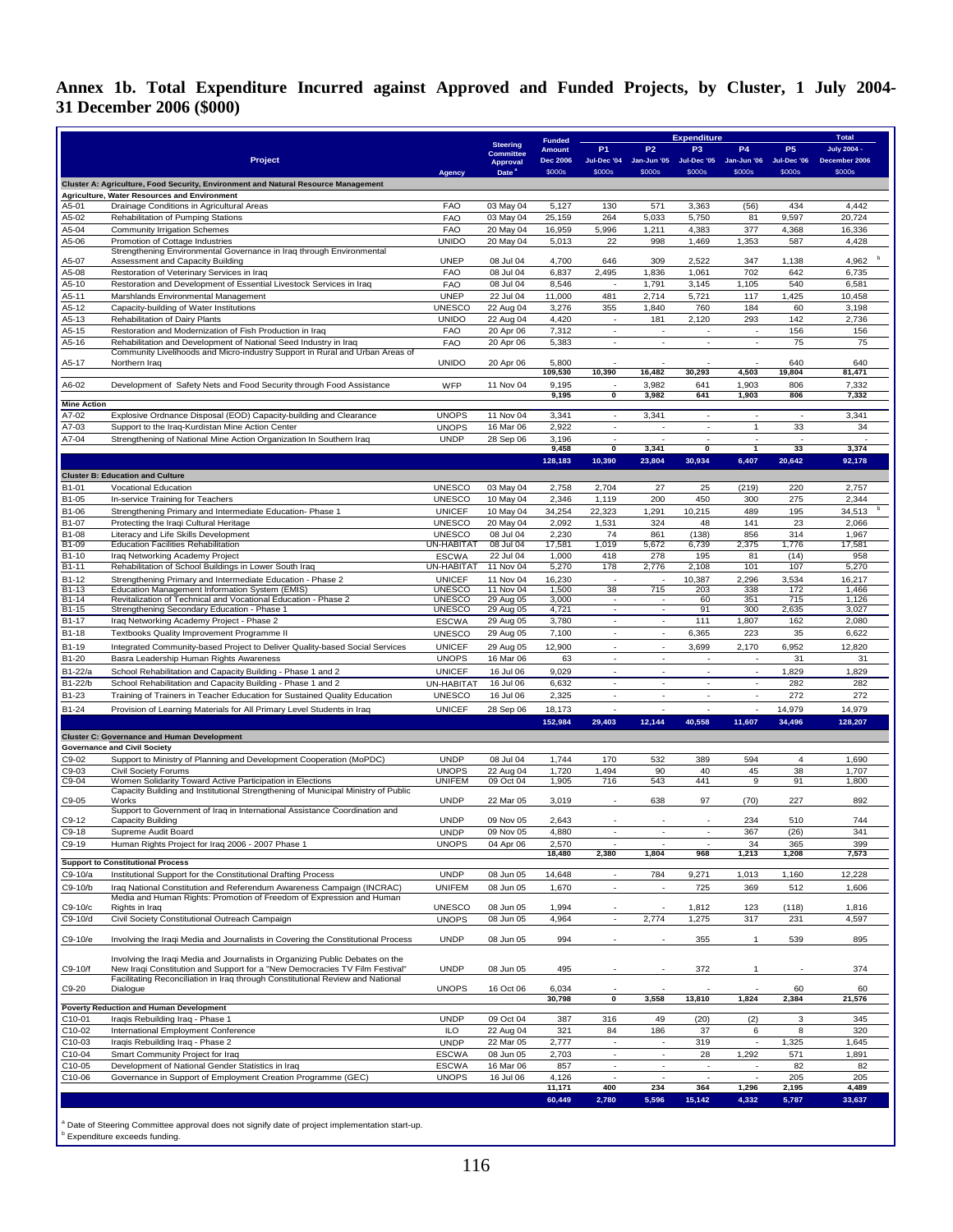## **Annex 1b (Continued). Total Expenditure Incurred against Approved and Funded Projects, by Cluster, 1 July 2004-31 December 2006 (\$000)**

|                                          |                                                                                                                                              |                              |                                      |                                |                                                      |                                    | <b>Expenditure</b>             |                                                           |                                 | <b>Total</b>            |  |
|------------------------------------------|----------------------------------------------------------------------------------------------------------------------------------------------|------------------------------|--------------------------------------|--------------------------------|------------------------------------------------------|------------------------------------|--------------------------------|-----------------------------------------------------------|---------------------------------|-------------------------|--|
|                                          |                                                                                                                                              |                              | <b>Steering</b><br><b>Committee</b>  | <b>Funded</b><br><b>Amount</b> | <b>P1</b>                                            | P <sub>2</sub>                     | P <sub>3</sub>                 | <b>P4</b>                                                 | <b>P5</b>                       | <b>July 2004 -</b>      |  |
|                                          | Project                                                                                                                                      | <b>Agency</b>                | <b>Approval</b><br>Date <sup>®</sup> | <b>Dec 2006</b><br>\$000s      | Jul-Dec '04<br>\$000s                                | \$000s                             | \$000s                         | Jan-Jun '05 Jul-Dec '05 Jan-Jun '06 Jul-Dec '06<br>\$000s | \$000s                          | December 2006<br>\$000s |  |
|                                          | <b>Cluster D: Health and Nutrition</b>                                                                                                       |                              |                                      |                                |                                                      |                                    |                                |                                                           |                                 |                         |  |
| D2-02                                    | <b>Emergency Obstetric Care</b>                                                                                                              | <b>UNFPA</b>                 | 10 May 04                            | 12,603                         | 2,705                                                | 466                                | 3,366                          | 1,288                                                     | 545                             | 8,369                   |  |
| D2-03                                    | Supporting Primary Health Care System                                                                                                        | <b>WHO</b>                   | 20 May 04                            | 37,364                         | 11,491                                               | 8,138                              | 10,483                         | 4,585                                                     | 511                             | 35,209                  |  |
| D2-04<br>D2-05                           | Re-establishing the National Drug Quality Control Laboratory<br>Non-Communicable Diseases and Mental Health                                  | <b>WHO</b><br><b>WHO</b>     | 08 Jul 04<br>22 Aug 04               | 5,977<br>11,000                | 1,464<br>740                                         | 1,951<br>4,333                     | 2,171<br>1,687                 | 179<br>912                                                | (86)<br>1,498                   | 5,678<br>9,170          |  |
| D2-06                                    | Strengthening Immunization Services in Iraq                                                                                                  | <b>UNICEF</b>                | 08 Jun 05                            | 7,900                          | $\sim$                                               | $\overline{\phantom{a}}$           | 3,418                          | 198                                                       | 3,899                           | 7,515                   |  |
| D2-07                                    | Improving Preparedness and Response to an Impending Cholera Outbreak                                                                         | <b>WHO</b>                   | 29 Aug 05                            | 858                            | ٠                                                    | $\sim$                             | 315                            | 530                                                       | 11                              | 857                     |  |
| D2-08                                    | Hazardous Waste Chemicals Collection and Storage: Al Qadissiya Site                                                                          | <b>UNEP</b>                  | 29 Aug 05                            | 905                            | ٠<br>×.                                              | $\sim$                             | 10                             | 886                                                       | 8                               | 905                     |  |
| D2-09<br>D <sub>2</sub> -10              | Malaria and Leishmania Control and Prevention Emergency Programme<br>Health Care Waste Management                                            | <b>WHO</b><br><b>WHO</b>     | 29 Aug 05<br>29 Aug 05               | 5,157<br>1,408                 | $\sim$                                               | $\sim$<br>$\sim$                   | 2,818<br>165                   | 2,315<br>1,241                                            | 19<br>(4)                       | 5,153<br>1,403          |  |
|                                          | Provision of Emergency Medical Oxygen Supply of in Baghdad, Mosul and                                                                        |                              |                                      |                                |                                                      |                                    |                                |                                                           |                                 |                         |  |
| D <sub>2</sub> -11<br>D <sub>2</sub> -12 | Kirkuk<br>Establishment of Solid Waste Management System in the City of Kirkuk                                                               | <b>WHO</b><br><b>UNOPS</b>   | 29 Aug 05<br>23 Mar 06               | 2,825<br>2,000                 | ×                                                    | $\sim$                             | 20<br>$\overline{\phantom{a}}$ | 454<br>128                                                | 70<br>645                       | 544<br>773              |  |
| D <sub>2</sub> -14                       | Assistance to Primary School Children and Vulnerable Groups                                                                                  | WFP                          | 16 Jul 06                            | 4,999                          | $\sim$                                               | ÷.                                 | ÷                              | $\overline{\phantom{a}}$                                  | 4,122                           | 4,122                   |  |
|                                          | Strengthening Medical Equipment Management and Maintenance System                                                                            |                              |                                      |                                |                                                      |                                    |                                |                                                           |                                 |                         |  |
| D <sub>2</sub> -15                       | Across Iraq                                                                                                                                  | <b>WHO</b><br><b>WHO</b>     | 18 Dec 06                            | 1,718<br>8,163                 | ×                                                    | ÷.                                 | ÷.                             | ÷                                                         | 4,992                           | 4,992                   |  |
| D2-16<br>D <sub>2</sub> -17              | Strengthening Immunization Services in Iraq Phase 2<br>Rebuilding Food Safety and Food Processing Industry Capacity                          | <b>WHO</b>                   | 19 Apr 06<br>16 Jul 06               | 6,506                          | $\overline{\phantom{a}}$                             | $\sim$                             | $\overline{\phantom{a}}$       | $\overline{\phantom{a}}$                                  | 185                             | 185                     |  |
| D2-18a                                   | Avian and Pandemic Influenza Preparedness and Control                                                                                        | <b>WHO</b>                   | 29 Nov 06                            | 4,366                          | ×                                                    | ÷.                                 | ÷.                             | ÷                                                         | 30                              | 30                      |  |
| D2-18b                                   | Avian and Pandemic Influenza Preparedness and Control                                                                                        | <b>UNICEF</b>                | 29 Nov 06                            | 1,484                          | ٠                                                    | $\overline{\phantom{a}}$           | $\overline{\phantom{a}}$       | $\overline{\phantom{a}}$                                  | $\overline{a}$                  | ٠                       |  |
|                                          |                                                                                                                                              |                              |                                      | 115,232                        | 16,399                                               | 14,889                             | 24,453                         | 12,718                                                    | 16,445                          | 84,904                  |  |
| <b>Water and Sanitation</b>              | <b>Cluster E: Infrastructure Rehabilitation</b>                                                                                              |                              |                                      |                                |                                                      |                                    |                                |                                                           |                                 |                         |  |
| E3-01                                    | Rehabilitation of Water and Sanitation Systems in Southern Iraq                                                                              | <b>UNICEF</b>                | 20 May 04                            | 21,500                         | 720                                                  | 1,179                              | 15,201                         | 188                                                       | 3,868                           | 21,157                  |  |
| E3-02                                    | Rehabilitation of Chlorination Plant                                                                                                         | <b>UNIDO</b>                 | 22 Aug 04                            | 771                            | 44                                                   | 573                                | 62                             | 29                                                        | (8)                             | 700                     |  |
| E3-03                                    | Water Quality Control and Surveillance                                                                                                       | <b>WHO</b>                   | 22 Aug 04                            | 6,262                          | 677                                                  | 1,227                              | 4,221                          | 121                                                       | 16                              | 6,262                   |  |
| E3-04<br>E3-05                           | Emergency Rehabilitation of Karama Water Treatment Plant - Line 1<br>Community-based Integrated WATSAN Rehab & Management Project            | <b>UNDP</b><br>UN-HABITAT    | 29 Aug 05<br>29 Aug 05               | 2,956<br>1,984                 | ٠<br>٠                                               | $\overline{\phantom{a}}$<br>$\sim$ | $\sim$<br>1,486                | 27<br>202                                                 | 386<br>296                      | 412<br>1,984            |  |
| E3-06                                    | Emergency WATSAN and Health Support for the Basra Governorate                                                                                | <b>UNDP</b>                  | 29 Aug 05                            | 4,920                          | ×                                                    | ×.                                 | ÷.                             | 3,953                                                     | 128                             | 4,081                   |  |
| E3-07                                    | Kerbala WTP Rehabilitation of Filter Units                                                                                                   | <b>UNOPS</b>                 | 29 Aug 05                            | 1,251                          | ٠                                                    | $\sim$                             | 30                             | 1,028                                                     | (21)                            | 1,036                   |  |
| E3-08                                    | Addressing Short and Long Term Water and Sanitation Needs for Umm Qasr<br>Emergency Water Supply in Unserved/Underserved/Vulnerable Areas in | <b>UNDP</b>                  | 16 Jul 06                            | 1,020                          | ×                                                    | $\sim$                             | ÷.                             | ×,                                                        | 103                             | 103                     |  |
| E3-09                                    | Baghdad and IDPs                                                                                                                             | <b>UNICEF</b>                | 16 Jul 06                            | 1,059                          |                                                      |                                    |                                |                                                           | 980                             | 980                     |  |
| E3-11a                                   | Water Quality Control and Surveillance in Iraq Phase II                                                                                      | WHO                          | 22 Dec 06                            | 2,701                          | ÷.                                                   | $\sim$                             | $\sim$                         | $\mathcal{L}_{\mathcal{A}}$                               | ä,                              | à.                      |  |
| E3-11b                                   | Water Quality Control and Surveillance in Iraq Phase II                                                                                      | <b>UNICEF</b>                | 22 Dec 06                            | 1,597<br>46,020                | ×<br>1,441                                           | 2,980                              | 21,000                         | 5,547                                                     | 5,748                           | 36,716                  |  |
|                                          | <b>Infrastructure and Housing</b>                                                                                                            |                              |                                      |                                |                                                      |                                    |                                |                                                           |                                 |                         |  |
| E4-01<br>E4-02                           | <b>Emergency Power Supply</b><br>National Dispatch Centre                                                                                    | <b>UNDP</b><br><b>UNDP</b>   | 03 May 04<br>03 May 04               | 11,999<br>11,948               | 69<br>2,000                                          | 2,125<br>5,461                     | 5,045<br>(702)                 | 1,790<br>2,393                                            | 1,517<br>1,240                  | 10,547<br>10,392        |  |
| E4-04                                    | Strengthening Capacity of Housing Sector                                                                                                     | UN-HABITAT                   | 10 May 04                            | 5,966                          | 779                                                  | 2,176                              | 1,847                          | 497                                                       | 666                             | 5,966                   |  |
| E4-06                                    | Dredging of Umm Qasr Port Approach Channel                                                                                                   | <b>UNDP</b>                  | 20 May 04                            | 24,742                         | 4,963                                                | 12,766                             | 7,079                          | (1)                                                       | 322                             | 25,128                  |  |
| E4-07                                    | Rehabilitation of Mosul Gas Power Station                                                                                                    | <b>UNDP</b>                  | 22 Jul 04                            | 17,585                         | 75                                                   | 3,318                              | 337                            | 9,664                                                     | 915                             | 14,309                  |  |
| E4-08<br>E4-09                           | Rehabilitation of Taji Gas Power Station<br>Rehabilitation of Hartha Power Station                                                           | <b>UNDP</b><br><b>UNDP</b>   | 22 Jul 04<br>22 Aug 04               | 25,892<br>17,789               | 83<br>3,047                                          | 4,926<br>11,876                    | 637<br>1,063                   | 12,232<br>844                                             | 1,192<br>628                    | 19,070<br>17,458        |  |
| E4-10                                    | Rehabilitation of Mussayib Power Station                                                                                                     | <b>UNDP</b>                  | 11 Nov 04                            | 15,511                         |                                                      | 6,846                              | 724                            | 7,232                                                     | 999                             | 15,801                  |  |
|                                          | Strengthening Urban Sector through Building Capacities in Municipal Planning                                                                 |                              | 13 Sep 04                            | 2,550                          | 117                                                  | 320                                | 1,548                          | 384                                                       | 180                             | 2,550                   |  |
| E4-11<br>E4-14                           | and Management<br>Rehabilitation of Community Facilities and Infrastructure                                                                  | UN-HABITAT<br>UN-HABITAT     | 29 Aug 05                            | 16,025                         | ×                                                    | $\sim$                             | 1,347                          | 6,541                                                     | 4,703                           | 12,591                  |  |
| E4-15                                    | Rehabilitation of Mussayib Gas Station Stage 2                                                                                               | <b>UNDP</b>                  | 08 Jun 05                            | 33,000                         | $\sim$                                               | $\sim$                             | ×.                             | ×                                                         | 322                             | 322                     |  |
| E4-16                                    | Strengthening Capacity of Housing Sector - Phase II                                                                                          | UN-HABITAT                   | 13 Dec 06                            | 2,386                          | $\sim$                                               | $\sim$                             | $\sim$                         | $\sim$                                                    | ٠                               |                         |  |
|                                          |                                                                                                                                              |                              |                                      | 185,394<br>231,414             | 11,133<br>12,573                                     | 49,813<br>52,794                   | 18,925<br>39,925               | 41,577<br>47,124                                          | 12,685<br>18,433                | 134,133<br>170,849      |  |
|                                          | <b>Cluster F: Refugees, IDPs and Durable Solutions</b>                                                                                       |                              |                                      |                                |                                                      |                                    |                                |                                                           |                                 |                         |  |
|                                          | Return and Reintegration of IDPs and Iraqi Refugees in the Northern                                                                          |                              |                                      |                                |                                                      |                                    |                                |                                                           |                                 |                         |  |
| F8-01<br>F8-02                           | Governorates<br>Return and Re-Integration of Iraqis and Others of Concern in Southern Iraq                                                   | <b>UNOPS</b><br><b>UNHCR</b> | 20 May 04<br>08 Jul 04               | 9,741<br>7,126                 | 3,665<br>5,225                                       | 4,425<br>1,189                     | 1,455<br>713                   | 65<br>$\sim$                                              | 109<br>$\overline{\phantom{a}}$ | 9,718<br>7,126          |  |
| F8-03                                    | Return and Re-Integration of Iragis and Others of Concern In Northern Irag                                                                   | <b>UNHCR</b>                 | 29 Aug 05                            | 2,962                          |                                                      | $\sim$                             | 990                            | 485                                                       | 1,487                           | 2,962                   |  |
|                                          | Support to Iraq's National, Regional and Local Authorities & Civil Society                                                                   |                              |                                      |                                |                                                      |                                    |                                |                                                           |                                 |                         |  |
| F8-04a                                   | Organizations in Developing a Draft National Policy and Addressing<br>Displacement Needs and Gaps                                            | <b>UNHCR</b>                 | 28 Jan 07                            |                                |                                                      |                                    |                                |                                                           | 436                             | 436 $b$                 |  |
|                                          | Protection and Assistance to Persons Of Concern in Southern Iraq & Support to                                                                |                              |                                      |                                |                                                      |                                    |                                |                                                           |                                 |                         |  |
| F8-05                                    | Local Authorities & Civil Society Organizations in Addressing Displacement<br>Needs and Gaps                                                 | <b>UNHCR</b>                 | 28 Jan 07                            |                                |                                                      |                                    | ä,                             | ÷,                                                        | 1,386                           | 1,386                   |  |
|                                          |                                                                                                                                              |                              |                                      | 19,830                         | 8,889                                                | 5,614                              | 3,157                          | 550                                                       | 3,418                           | 21,628                  |  |
|                                          | <b>Cluster G: Support to Electoral Process</b>                                                                                               |                              |                                      |                                |                                                      |                                    |                                |                                                           |                                 |                         |  |
| G11-02                                   | Support to Electoral Process - Phase 2                                                                                                       | UNDP/EAD                     | 13 Sep 04                            | 11,246                         | 10,305                                               | 550                                | 953                            | (125)                                                     | 79                              | 11,762                  |  |
| G11-03                                   | Support to Elections - Phase 3<br>Technical Assistance to IECI                                                                               | UNDP/EAD                     | 23 Sep 04                            | 39,057                         | 27,459                                               | 4,953                              | 5,436                          | 1,212                                                     | (5)                             | 39,055                  |  |
| G11-04<br>G11-06                         | Provision of Electoral Support to Observer Groups in Iraqi Elections                                                                         | UNDPA/EAD<br>UNOPS/EAD       | 25 Oct 04<br>07 Dec 04               | 7,802<br>3,416                 | 704<br>95                                            | 1,309<br>2,980                     | 1,906<br>224                   | 493<br>(3)                                                | 971<br>118                      | 5,383<br>3,414          |  |
| G11-07                                   | Support for Fair, Safe and Professional Media Coverage                                                                                       | <b>UNESCO</b>                | 07 Dec 04                            | 396                            | $\sim$                                               | 435                                | (39)                           | $\overline{\phantom{a}}$                                  | $\overline{\phantom{a}}$        | 396                     |  |
| G11-08                                   | Logistics Support to IECI - Phase 1                                                                                                          | UNOPS/EAD                    | 23 Dec 04                            | 45,344                         | $\mathcal{L}_{\mathcal{A}}$                          | 44,933                             | 196                            | 171                                                       | 42                              | 45,343                  |  |
| G11-09<br>G11-10                         | Logistics Support to IECI - Phase 2<br>Provision of Electoral Support to Observer Groups - Phase 2                                           | UNOPS/EAD<br>UNOPS/EAD       | 29 Sep 05<br>20 Sep 05               | 61,310<br>6,042                | $\overline{\phantom{a}}$<br>$\overline{\phantom{a}}$ | $\overline{\phantom{a}}$<br>×      | 51,871<br>5,225                | 3,485<br>(287)                                            | (201)<br>137                    | 55,155<br>5,075         |  |
| G11-13                                   | Empowerment of Women and Youth in Iraqi Electoral Process                                                                                    | <b>UNOPS</b>                 | 26 Mar 06                            | 2,844                          | i.                                                   | ×.                                 | ÷.                             | 2,781                                                     | (180)                           | 2,601                   |  |
|                                          |                                                                                                                                              |                              |                                      | 177,457                        | 38,563                                               | 55,159                             | 65,772                         | 7,728                                                     | 961                             | 168,184                 |  |
| NA                                       | Pilgrim Stampede Emergency Micro-grant Response                                                                                              | UNOPS/EAD 02 Sep 05          |                                      | 300                            |                                                      |                                    | 214                            | 72                                                        | (12)                            | 274                     |  |
|                                          |                                                                                                                                              |                              |                                      | 885,849                        | 118,997                                              | 170,001                            | 220,155                        | 90,537                                                    | 100,170                         | 699,861                 |  |
|                                          | <sup>a</sup> Date of Steering Committee approval does not signify date of project implementation start-up.                                   |                              |                                      |                                |                                                      |                                    |                                |                                                           |                                 |                         |  |

**b** Expenditure exceeds funding.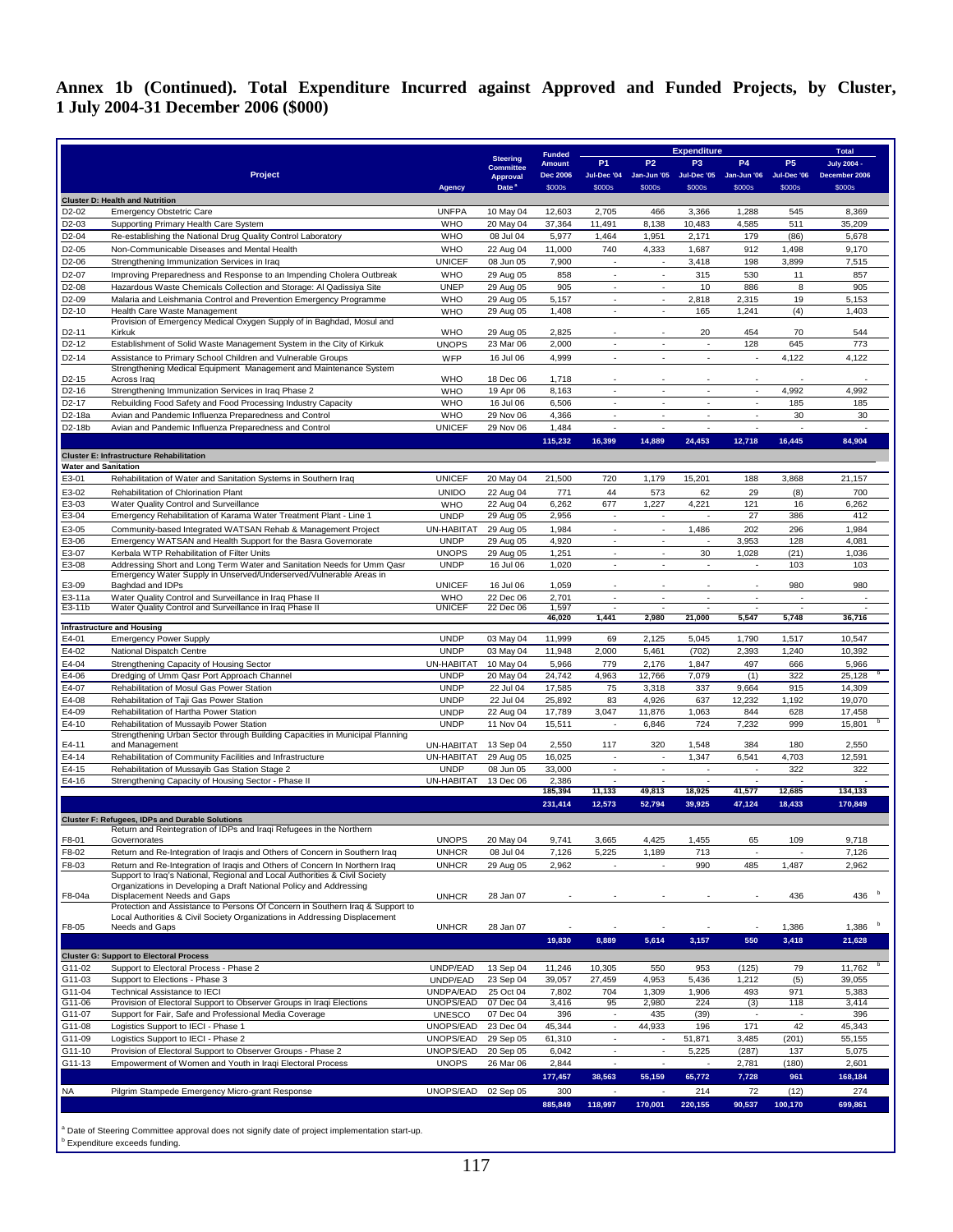## **Annex 2. Total Project Commitments and Disbursements against Approved and Funded Projects, 1 July 2004- 31 March 2007 (\$000)**

|                      |                                                                                                                                                                                |                                | <b>Steering</b><br>31 December 2006 |                          |                   |               | 31 March 2007       |                          |                  |                          |               |                     |                          |
|----------------------|--------------------------------------------------------------------------------------------------------------------------------------------------------------------------------|--------------------------------|-------------------------------------|--------------------------|-------------------|---------------|---------------------|--------------------------|------------------|--------------------------|---------------|---------------------|--------------------------|
|                      | Project                                                                                                                                                                        |                                | Committee<br><b>Approval</b>        | <b>Funded</b>            | <b>Commitment</b> |               | <b>Disbursement</b> |                          | <b>Funded</b>    | <b>Commitment</b>        |               | <b>Disbursement</b> |                          |
|                      |                                                                                                                                                                                |                                | Date <sup>*</sup>                   | <b>SOOOS</b>             | <b>\$000s</b>     | %             | \$000s              | $\%$                     | \$000s           | \$000s                   | %             | <b>SOOOS</b>        | %                        |
|                      | Cluster A: Agriculture, Food Security, Environment and Natural Resource Management<br><b>Agriculture, Water Resources and Environment</b>                                      |                                |                                     |                          |                   |               |                     |                          |                  |                          |               |                     |                          |
| A5-01<br>A5-02       | Drainage Conditions in Agricultural Areas                                                                                                                                      | <b>FAO</b><br><b>FAO</b>       | 03 May 04                           | 5,127<br>25,159          | 4,442<br>20,724   | 86.6<br>82.4  | 2,338<br>7,651      | 45.6<br>30.4             | 5,127<br>25,159  | 4,543<br>21,045          | 88.6<br>83.6  | 2,949<br>8,516      | 57.5<br>33.8             |
| A5-04                | Rehabilitation of Pumping Stations<br><b>Community Irrigation Schemes</b>                                                                                                      | <b>FAO</b>                     | 03 May 04<br>20 May 04              | 16,959                   | 16,336            | 96.3          | 10,307              | 60.8                     | 16,959           | 16,545                   | 97.6          | 11,858              | 69.9                     |
| A5-06                | Promotion of Cottage Industries<br>Strengthening Environmental Governance in Iraq through Environmental Assessment &                                                           | <b>UNIDO</b>                   | 20 May 04                           | 5,013                    | 3,710             | 74.0          | 4,526               | 90.3                     | 5,013            | 4,021                    | 80.2          | 5,019               | 100.1                    |
| A5-07                | Capacity Building                                                                                                                                                              | <b>UNEP</b>                    | 08 Jul 04                           | 4,700                    | 4,700             | 100.0         | 4,644               | 98.8                     | 4,700            | 4,700                    | 100.0         | 4,644               | 98.8                     |
| A5-08                | Restoration of Veterinary Services in Iraq                                                                                                                                     | <b>FAO</b>                     | 08 Jul 04                           | 6,837                    | 6,735             | 98.5          | 6,443               | 94.2                     | 8,759            | 6,807                    | 77.7          | 6,716               | 76.7                     |
| A5-10<br>A5-11       | Restoration and Development of Essential Livestock Services in Iraq<br>Marshlands Environmental Management                                                                     | <b>FAO</b><br><b>UNEP</b>      | 08 Jul 04<br>22 Jul 04              | 8,546<br>11,000          | 6,581<br>10,883   | 77.0<br>98.9  | 6,435<br>8,411      | 75.3<br>76.5             | 8,546<br>11,000  | 7,323<br>10,883          | 85.7<br>98.9  | 6,951<br>8,703      | 81.3<br>79.1             |
| A5-12                | Capacity-building of Water Institutions                                                                                                                                        | UNESCO                         | 22 Aug 04                           | 3,276                    | 3,249             | 99.2          | 3,139               | 95.8                     | 3,276            | 3,180                    | 97.1          | 3,137               | 95.8                     |
| A5-13                | Rehabilitation of Dairy Plants<br>Restoration and Modernization of Fish Production in Iraq                                                                                     | <b>UNIDO</b>                   | 22 Aug 04                           | 4,420                    | 2,689             | 60.8          | 2,090               | 47.3                     | 4,420            | 2,856                    | 64.6          | 2,096               | 47.4                     |
| A5-15<br>A5-16       | Rehabilitation and Development of National Seed Industry in Iraq                                                                                                               | <b>FAO</b><br><b>FAO</b>       | 20 Apr 06<br>20 Apr 06              | 7,312<br>5,383           | 156<br>75         | 2.1<br>1.4    | 149<br>70           | 2.0<br>1.3               | 7,312<br>5,383   | 459<br>439               | 6.3<br>8.2    | 258<br>189          | 3.5<br>$3.5\,$           |
| A5-17                | Community Livelihoods and Micro-industry Support in Rural and Urban Areas of<br>Northern Irag                                                                                  | <b>UNIDO</b>                   | 20 Apr 06                           | 5,800                    |                   |               |                     |                          | 5,800            | 1,530                    |               |                     |                          |
| A5-20                | Job Creation through Cottage and Micro-Industries Promotion in Al-Qadessia                                                                                                     | <b>UNIDO</b>                   | 28 Jan 07                           |                          | 635               | 11.0          | 123                 | 2.1                      | 5,872            | 41                       | 26.4<br>0.7   | 355                 | 6.1                      |
| <b>Food Security</b> |                                                                                                                                                                                |                                |                                     | 109,530                  | 80,914            | 73.9          | 56,326              | 51.4                     | 117,324          | 84,371                   | 71.9          | 61,391              | 52.3                     |
| A6-02                | Development of Safety Nets and Food Security through Food Assistance                                                                                                           | WFP                            | 11 Nov 04                           | 9,195                    | 8,047             | 87.5          | 7,332               | 79.7                     | 9,195            | 8,816                    | 95.9          | 7,975               | 86.7                     |
| <b>Mine Action</b>   |                                                                                                                                                                                |                                |                                     | 9,195                    | 8,047             | 87.5          | 7,332               | 79.7                     | 9,195            | 8,816                    | 95.9          | 7,975               | 86.7                     |
| A7-02                | Explosive Ordnance Disposal (EOD) Capacity-building and Clearance                                                                                                              | <b>UNOPS</b>                   | 11 Nov 04                           | 3,341                    | 3,341             | 100.0         | 3,341               | 100.0                    | 3,341            | 3,341                    | 100.0         | 3,341               | 100.0                    |
| A7-03                | Support to the Iraq-Kurdistan Mine Action Center                                                                                                                               | <b>UNOPS</b>                   | 16 Mar 06                           | 2,922                    | 34                | 1.2           | 32                  | 1.1                      | 2,922            | 863                      | 29.5          | 122                 | 4.2                      |
| A7-04                | Strengthening of National Mine Action Organization In Southern Iraq                                                                                                            | <b>UNDP</b>                    | 28 Sep 06                           | 3,196<br>9,458           | 3,374             | 35.7          | 3,373               | 35.7                     | 3,196<br>9,458   | 416<br>4,619             | 13.0<br>48.8  | 416<br>3,879        | 13.0<br>41.0             |
|                      |                                                                                                                                                                                |                                |                                     | 128,183                  | 92,336            | 72            | 67,031              | 52                       | 135,978          | 97,806                   | 72            | 73,244              | 54                       |
|                      | <b>Cluster B: Education and Culture</b>                                                                                                                                        |                                |                                     |                          |                   |               |                     |                          |                  |                          |               |                     |                          |
| B1-01<br>B1-05       | <b>Vocational Education</b>                                                                                                                                                    | <b>UNESCO</b><br><b>UNESCO</b> | 03 May 04<br>10 May 04              | 2,758<br>2,346           | 2,748             | 99.6          | 2,748<br>1,930      | 99.6                     | 2,758<br>2,346   | 2,757                    | 100.0         | 2,757               | 100.0<br>93.7            |
| B1-06                | In-service Training for Teachers<br>Strengthening Primary and Intermediate Education- Phase 1                                                                                  | <b>UNICEF</b>                  | 10 May 04                           | 34,254                   | 2,316<br>32,546   | 98.7<br>95.0  | 30,869              | 82.3<br>90.1             | 34,254           | 2,224<br>32,546          | 94.8<br>95.0  | 2,200<br>30,869     | 90.1                     |
| B1-07                | Protecting the Iraqi Cultural Heritage                                                                                                                                         | <b>UNESCO</b>                  | 20 May 04                           | 2,092                    | 2,060             | 98.5          | 1,930               | 92.3                     | 2,092            | 2,061                    | 98.5          | 1,949               | 93.1                     |
| B1-08<br>B1-09       | Literacy and Life Skills Development<br><b>Education Facilities Rehabilitation</b>                                                                                             | <b>UNESCO</b><br>UN-HABITAT    | 08 Jul 04<br>08 Jul 04              | 2,230<br>17,581          | 1,986<br>17,581   | 89.1<br>100.0 | 1,877<br>17,581     | 84.2<br>100.0            | 2,230<br>17,581  | 2,050<br>17,581          | 91.9<br>100.0 | 1,897<br>17,581     | 85.0<br>100.0            |
| B1-10                | Iraq Networking Academy Project                                                                                                                                                | <b>ESCWA</b>                   | 22 Jul 04                           | 1,000                    | 998               | 99.8          | 927                 | 92.7                     | 1,000            | 998                      | 99.8          | 957                 | 95.7                     |
| B1-11                | Rehabilitation of School Buildings in Lower South Iraq                                                                                                                         | UN-HABITAT                     | 11 Nov 04                           | 5,270                    | 5,270             | 100.0         | 5,270               | 100.0                    | 5,270            | 5,270                    | 100.0         | 5,270               | 100.0                    |
| B1-12                | Strengthening Primary and Intermediate Education - Phase 2                                                                                                                     | <b>UNICEF</b>                  | 11 Nov 04                           | 16,230                   | 14,896            | 91.8          | 13,651              | 84.1                     | 16,230           | 14,896                   | 91.8          | 13,651              | 84.1                     |
| B1-13<br>B1-14       | Education Management Information System (EMIS)<br>Revitalization of Technical and Vocational Education - Phase 2                                                               | <b>UNESCO</b><br><b>UNESCO</b> | 11 Nov 04<br>29 Aug 05              | 1,500<br>3,000           | 1,486<br>1,096    | 99.1<br>36.5  | 1,409<br>581        | 94.0<br>19.4             | 1,500<br>3,000   | 1,448<br>2,087           | 96.6<br>69.6  | 1,434<br>656        | 95.6<br>21.9             |
| B1-15                | Strengthening Secondary Education - Phase 1                                                                                                                                    | <b>UNESCO</b>                  | 29 Aug 05                           | 4,721                    | 2,903             | 61.5          | 670                 | 14.2                     | 4,721            | 3,916                    | 82.9          | 750                 | 15.9                     |
| B1-17                | Iraq Networking Academy Project - Phase 2                                                                                                                                      | <b>ESCWA</b>                   | 29 Aug 05                           | 3,780                    | 2,079             | 55.0          | 1,801               | 47.6                     | 3,780            | 2,685                    | 71.0          | 2,022               | 53.5                     |
| B1-18<br>B1-19       | Textbooks Quality Improvement Programme II<br>Integrated Community-based Project to Deliver Quality-based Social Services                                                      | <b>UNESCO</b><br><b>UNICEF</b> | 29 Aug 05<br>29 Aug 05              | 7,100<br>12,900          | 6,745<br>11,626   | 95.0<br>90.1  | 6,588<br>7,820      | 92.8<br>60.6             | 7,100<br>12,900  | 6,602<br>11,926          | 93.0<br>92.5  | 6,600<br>8,110      | 93.0<br>62.9             |
| B1-20                | Basra Leadership Human Rights Awareness                                                                                                                                        | <b>UNOPS</b>                   | 16 Mar 06                           | 63                       | 31                | 50.3          | 31                  | 50.3                     | 63               | 31                       | 50.3          | 31                  | 50.3                     |
| B1-22/a              | School Rehabilitation and Capacity Building - Phase 1 and 2                                                                                                                    | <b>UNICEF</b>                  | 16 Jul 06                           | 9,029                    | 1,959             | 21.7          | 665                 | 7.4                      | 9,029            | 3,890                    | 43.1          | 1,107               | 12.3                     |
| B1-22/b<br>B1-23     | School Rehabilitation and Capacity Building - Phase 1 and 2<br>Training of Trainers in Teacher Education for Sustained Quality Education                                       | UN-HABITAT<br><b>UNESCO</b>    | 16 Jul 06<br>16 Jul 06              | 6,632<br>2,325           | 1,952<br>261      | 29.4<br>11.2  | 181<br>9            | 2.7<br>0.4               | 6,632<br>2,325   | 2,627<br>497             | 39.6<br>21.4  | 1,195<br>346        | 18.0<br>14.9             |
| B1-24                | Provision of Learning Materials for All Primary Level Students in Iraq                                                                                                         | <b>UNICEF</b>                  | 28 Sep 06                           | 18,173                   | 11,969            | 65.9          | 850                 | 4.7                      | 18,173           | 13,358                   | 73.5          | 1,694               | 9.3                      |
| B1-25                | Strengthening School Health Services at Primary School Level through Implementation<br>of the Health Promoting Schools                                                         | <b>WHO</b>                     | 27 Feb 07                           |                          |                   |               |                     |                          | 1,757            |                          |               |                     |                          |
| B1-27a               | Skills Development to Support Employment Generation in Iraq                                                                                                                    | <b>UNOPS</b>                   | 27 Feb 07                           |                          | $\sim$            | $\sim$        |                     | $\overline{\phantom{a}}$ | 3,281            |                          |               |                     | $\overline{\phantom{a}}$ |
| B1-27b               | Skills Development to Support Employment Generation in Iraq                                                                                                                    | <b>ILO</b>                     | 27 Feb 07                           |                          |                   |               |                     |                          | 1,683            | $\circ$                  | 0.0           | $\circ$             | 0.0                      |
|                      |                                                                                                                                                                                |                                |                                     | 152,984                  | 122,510           | 80            | 97,389              | 64                       | 159,705          | 129,452                  | 81            | 101,075             | 63                       |
|                      | <b>Cluster C: Governance and Human Development</b><br><b>Governance and Civil Society</b>                                                                                      |                                |                                     |                          |                   |               |                     |                          |                  |                          |               |                     |                          |
| C9-01                | Support to Ministry of Planning and Development Cooperation (MoPDC)                                                                                                            | <b>UNDP</b>                    | 08 Jul 04                           | 1,744                    | 1,037             | 59.5          | 1,037               | 59.4                     | 1,744            | 1,034                    | 59.3          | 1,034               | 59.3                     |
| C9-03<br>C9-04       | Civil Society Forums<br>Women Solidarity Toward Active Participation in Elections                                                                                              | <b>UNOPS</b><br><b>UNIFEM</b>  | 22 Aug 04<br>09 Oct 04              | 1,720<br>1,905           | 1,707<br>1,800    | 99.2<br>94.5  | 1,401<br>1,800      | 81.5<br>94.5             | 1,720<br>1,905   | 1,707<br>1,800           | 99.2<br>94.5  | 1,420<br>1,800      | 82.6<br>94.5             |
|                      |                                                                                                                                                                                |                                |                                     |                          |                   |               |                     |                          |                  |                          |               |                     |                          |
| C9-05                | Capacity Building and Institutional Strengthening of Municipal Ministry of Public Works<br>Support to Government of Iraq in International Assistance Coordination and Capacity | <b>UNDP</b>                    | 22 Mar 05                           | 3,019                    | 1,430             | 47.4          | 1,430               | 47.4                     | 3,019            | 1,433                    | 47.5          | 1,433               | 47.5                     |
| $C9-12$              | Building                                                                                                                                                                       | <b>UNDP</b>                    | 09 Nov 05                           | 2,643                    | 355               | 13.4          | 355                 | 13.4                     | 2,643            | 443                      | 16.8          | 443                 | 16.8                     |
| C9-18<br>C9-19       | Supreme Audit Board<br>Human Rights Project for Iraq 2006 - 2007 Phase 1                                                                                                       | <b>UNDP</b><br><b>UNOPS</b>    | 09 Nov 05<br>04 Apr 06              | 4,880<br>2,570           | 432<br>399        | 8.9<br>15.5   | 432<br>234          | 8.9<br>9.1               | 4,880<br>2,570   | 806<br>611               | 16.5<br>23.8  | 806<br>545          | 16.5<br>21.2             |
|                      |                                                                                                                                                                                |                                |                                     | 18,480                   | 7,159             | 38.7          | 6,689               | 36.2                     | 18,480           | 7,834                    | 42.4          | 7,481               | 40.5                     |
| C9-10/a              | <b>Support to Constitutional Process</b><br>Institutional Support for the Constitutional Drafting Process                                                                      | <b>UNDP</b>                    | 08 Jun 05                           | 14,648                   | 10,940            | 74.7          | 10,940              | 74.7                     | 14,648           | 11,530                   | 78.7          | 11,530              | 78.7                     |
| C9-10/b              | Iraq National Constitution and Referendum Awareness Campaign (INCRAC)                                                                                                          | <b>UNIFEM</b>                  | 08 Jun 05                           | 1,670                    | 1,606             | 96.2          | 1,606               | 96.2                     | 1,670            | 1,606                    | 96.2          | 1,606               | 96.2                     |
| C9-10/c              | Media and Human Rights: Promotion of Freedom of Expression and Human Rights in<br>Irag                                                                                         | <b>UNESCO</b>                  | 08 Jun 05                           | 1,994                    | 1,852             | 92.9          | 1,812               | 90.9                     | 1,994            | 1,814                    | 91.0          | 1.814               | 91.0                     |
| C9-10/d              | Civil Society Constitutional Outreach Campaign                                                                                                                                 | <b>UNOPS</b>                   | 08 Jun 05                           | 4,964                    | 4,597             | 92.6          | 4,470               | 90.0                     | 4,964            | 4,622                    | 93.1          | 4,515               | 91.0                     |
| C9-10/e              | Involving the Iraqi Media and Journalists in Covering the Constitutional Process<br>Involving the Iraqi Media and Journalists in Organizing Public Debates on the New Iraqi    | <b>UNDP</b>                    | 08 Jun 05                           | 994                      | 863               | 86.9          | 863                 | 86.9                     | 994              | 877                      | 88.3          | 877                 | 88.3                     |
| C9-10/f              | Constitution and Support for a "New Democracies TV Film Festival"                                                                                                              | <b>UNDP</b>                    | 08 Jun 05                           | 495                      | 457               | 92.3          | 457                 | 92.3                     | 495              | 457                      | 92.3          | 457                 | 92.3                     |
| C9-21a               | Strengthening of the Constitutional Process and Good Governance                                                                                                                | <b>UNDP</b>                    | 25 Feb 07                           |                          | ÷                 | $\sim$        |                     | $\sim$                   | 4,000            |                          | $\sim$        |                     | $\sim$                   |
| C9-21b<br>C9-21c     | Strengthening of the Constitutional Process and Good Governance<br>Strengthening of the Constitutional Process and Good Governance                                             | UNESCO<br><b>UNICEF</b>        | 25 Feb 07<br>25 Feb 07              |                          |                   |               |                     |                          | 1,047<br>496     | $\overline{2}$           | 0.2           |                     |                          |
| C9-21d               | Strengthening of the Constitutional Process and Good Governance                                                                                                                | <b>UNIFEM</b>                  | 25 Feb 07                           | $\overline{\phantom{a}}$ |                   |               |                     | $\overline{\phantom{a}}$ | 639              | $\overline{\phantom{a}}$ |               |                     | $\sim$                   |
| C9-21e               | Strengthening of the Constitutional Process and Good Governance                                                                                                                | <b>UNOPS</b>                   | 25 Feb 07                           |                          |                   |               |                     |                          | 1,067            |                          |               |                     | $\sim$                   |
| C9-20                | Facilitating Reconciliation in Iraq through Constitutional Review and National Dialogue                                                                                        | <b>UNOPS</b>                   | 16 Oct 06                           | 6,034<br>30,798          | 60<br>20,375      | 1.0<br>66.2   | 13<br>20,161        | 0.2<br>65.5              | 6,034<br>38,048  | 1,217<br>22,124          | 20.2<br>58.1  | 522<br>21,320       | 8.7<br>56.0              |
|                      | <b>Poverty Reduction and Human Development</b>                                                                                                                                 |                                |                                     |                          |                   |               |                     |                          |                  |                          |               |                     |                          |
| C10-01<br>C10-02     | Iraqis Rebuilding Iraq - Phase 1<br>International Employment Conference                                                                                                        | <b>UNDP</b><br>ILO             | 09 Oct 04<br>22 Aug 04              | 387<br>321               | 328<br>315        | 84.6<br>98.1  | 326<br>316          | 84.2<br>98.5             | 387<br>321       | 328<br>315               | 84.6<br>98.1  | 326<br>316          | 84.2<br>98.5             |
| C10-03               | Iraqis Rebuilding Iraq - Phase 2                                                                                                                                               | <b>UNDP</b>                    | 22 Mar 05                           | 2,777                    |                   |               | 887                 | 31.9                     | 2,777            |                          |               | 1,277               | 46.0                     |
| C10-04               | Smart Community Project for Iraq                                                                                                                                               | <b>ESCWA</b>                   | 08 Jun 05                           | 2,703                    | 1,948             | 72.0          | 866                 | 32.1                     | 2,703            | 2,174                    | 80.4          | 1,285               | 47.5                     |
| $C10-05$<br>C10-06   | Development of National Gender Statistics in Iraq                                                                                                                              | <b>ESCWA</b><br><b>UNOPS</b>   | 16 Mar 06                           | 857<br>4,126             | 82                | 9.6           | 23                  | 2.6                      | 857              | 130                      | 15.1          | 38                  | 4.4                      |
|                      | Governance in Support of Employment Creation Programme (GEC)<br>Restoration of Al Askari Shrine in Samara City and Rehabilitation of Other Damaged                             |                                | 16 Jul 06                           |                          | 205               | 5.0           | 85                  | 2.1                      | 4,126            | 513                      | 12.4          | 308                 | 7.5                      |
| C10-08a              | Religious Sites Throughout Iraq<br>Restoration of Al Askari Shrine in Samara City and Rehabilitation of Other Damaged                                                          | <b>UNDP</b>                    | 13 Dec 06                           |                          |                   |               |                     |                          | 2,600            |                          | 0.0           | 1                   | 0.0                      |
|                      | C10-08b Religious Sites Throughout Iraq                                                                                                                                        | <b>UNESCO</b>                  | 13 Dec 06                           |                          |                   |               |                     |                          | 5,400            | 12                       | 0.2           |                     |                          |
|                      |                                                                                                                                                                                |                                |                                     | 11,171<br>60,449         | 2,877<br>30,411   | 25.8<br>50    | 2,503<br>29,353     | 22.4<br>49               | 19,171<br>75,699 | 3.472<br>33,430          | 18.1<br>44    | 3,551<br>32,352     | 18.5<br>43               |
|                      |                                                                                                                                                                                |                                |                                     |                          |                   |               |                     |                          |                  |                          |               |                     |                          |
|                      | Date of Steering Committee approval does not signify date of project implementation start-up.<br><sup>b</sup> Commitment or disbursement exceeds funding.                      |                                |                                     |                          |                   |               |                     |                          |                  |                          |               |                     |                          |